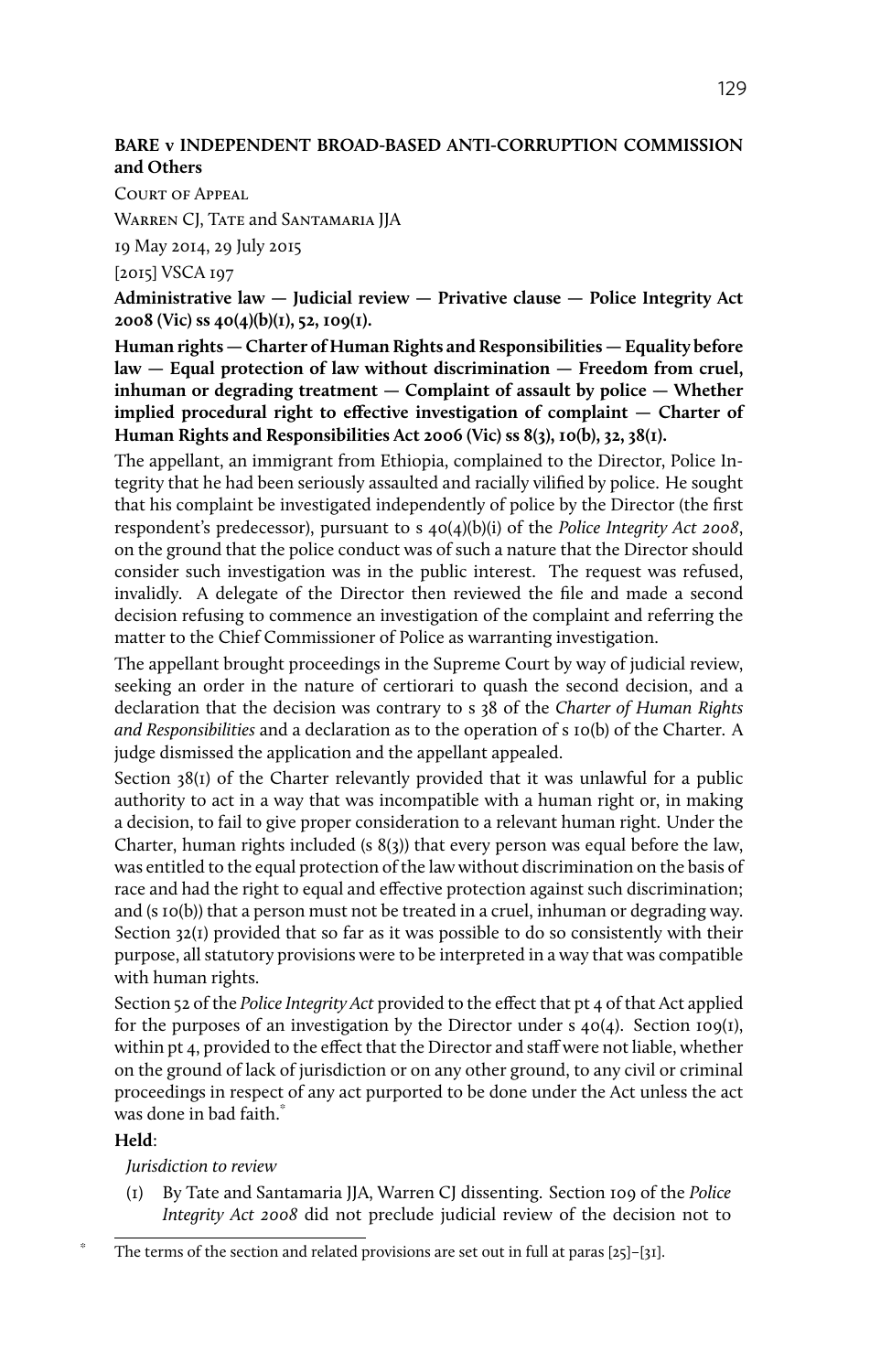conduct an investigation. [373], [495].

- (a) An interpretation that preserves access to the courts should be adopted if it is available. [337]; [590].
- (b) A narrow interpretation of s 109 was consistent with giving effect to specific immunities conferred by other sections of the *Police Integrity Act*. [347], [357], [373], [592], [596].
- (c) A decision not to conduct an investigation was not an act 'for the purposes of an investigation' in s 109(1). [373], [598].

*Bropho v Western Australia* (1990) 197 CLR 1, 18; *Public Service Association (SA) v Federated Clerks' Union* (1991) 173 CLR 132, 160; *Plaintiff S157/2002 v Commonwealth* (2003) 211 CLR 476, 505 [72]; *Kirk v Industrial Court (NSW)* (2010) 239 CLR 531; *Saeed v Minister for Immigration and Citizenship* (2010) 241 CLR 252, 259 [15] applied.

*Charter s 38(1) - Procedural limb*

(2) By Tate and Santamaria JJA, Warren CJ agreeing. The decision maker had failed to give proper consideration to the complainant's relevant human rights. [221]–[224], [235], [275]–[276], [287]–[301], [538]–[541], [558]–[559].

*Castles v Secretary of Department of Justice* (2010) 28 VR 141, 184–5 [185]–[187] approved.

*Minister for Aboriginal Affairs v Peko-Wallsend Ltd* (1986) 162 CLR 24; *Giotopoulos v Director of Housing* [2011] VSC 20; *PJB v Melbourne Health* (2011) 39 VR 373 referred to.

*Per* Tate JA. The 'proper' consideration to be given to human rights by those engaged in public administration required by s 38(1) of the Charter demands a higher standard of consideration than that generally applicable at common law to the taking into account of relevant considerations. What is required is a weighing up, or balancing, of human rights against countervailing public and private interests. To treat the obligation to give proper consideration to human rights as an obligation of some stringency is consistent with the model of the Charter as intended to have a normative effect on the conduct of public authorities. [235].

*Per curiam*. The requirement that the decision maker under s 40(4)(b)(i) of the *Police Integrity Act* consider the public interest was not coterminous with, nor did it exclude, the operation of s 38 of the Charter. [225]–[231], [310]–[327], [547]–[557].

(3) By Tate and Santamaria JJA, Warren CJ not deciding. The error was an error on the face of the record and should be quashed. [236], [328], [560]–[569].

*Charter s 10(b) - Implied right to effective investigation*

(4) By Tate and Santamaria JJA, Warren CJ agreeing. There was no implied procedural right under s 10(b) of the Charter to an independent effective investigation of the appellant's complaint. [179]–[214], [239], [425]–[457], [631], [665].

*Assenov v Bulgaria* (1998) 28 EHRR 652; *DSD v Commissioner of Police for the Metropolis* [2015] 1 WLR 1833 distinguished.

*Momcilovic v The Queen* (2011) 245 CLR 1, 36–7 [19]–[20], 90 [159] referred to. Consideration of whether a decision made in breach of s 38(1) of the Charter was automatically jurisdictional error or an invalid decision. [139]–[153], [238], [378]– [397], [600], [617]–[626].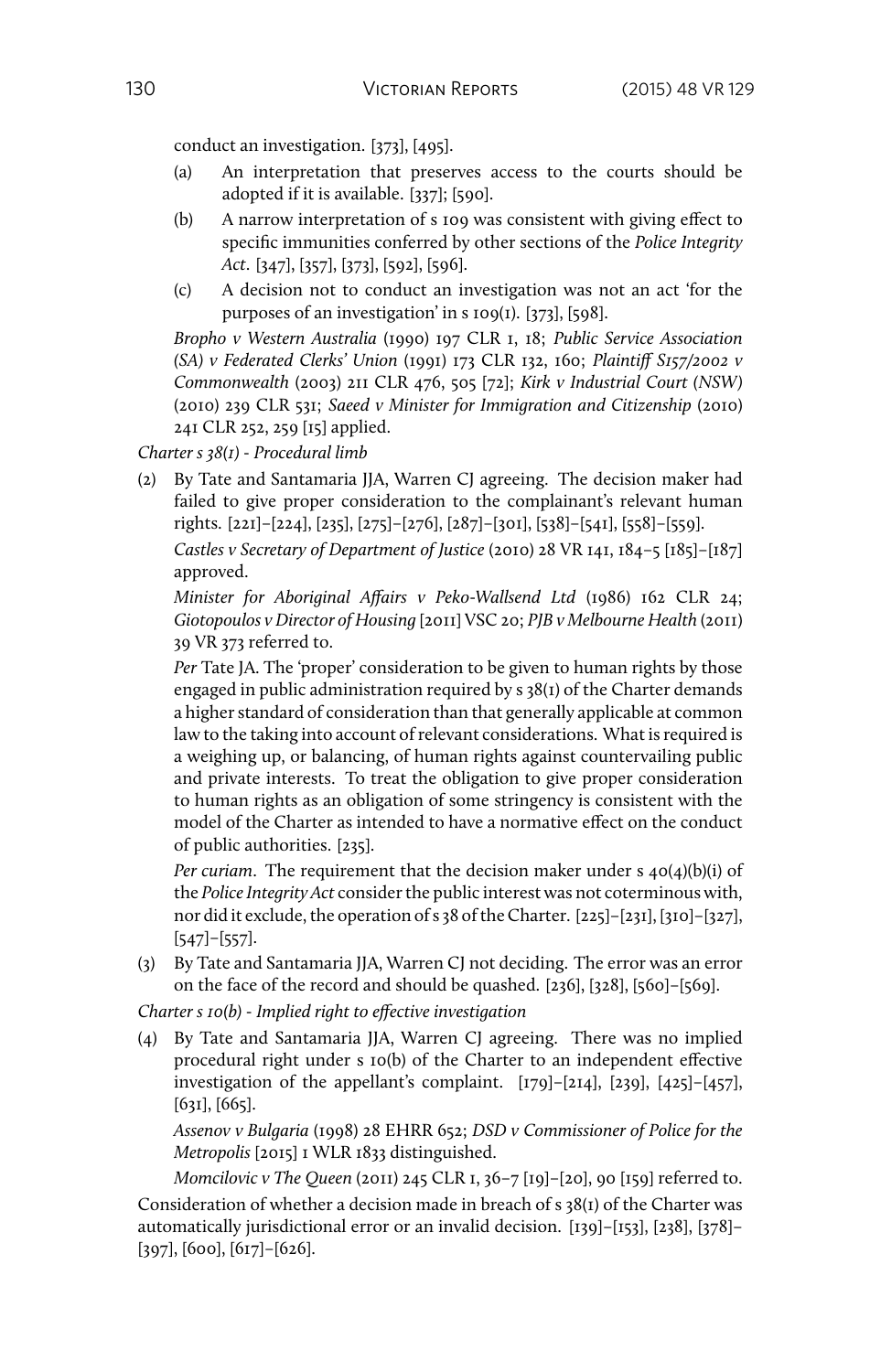BARE V IBAC 131

*Project Blue Sky v Australian Broadcasting Authority* (1998) 194 CLR 355 considered.

*Minister for Aboriginal Affairs v Peko-Wallsend Ltd* (1986) 162 CLR 24; *Craig v South Australia* (1995) 184 CLR 163; *Attorney-General's Reference (No 2 of 2001)* [2004] 2 AC 72 referred to.

Decision of Williams J [2013] VSC 129 reversed.

#### **Appeal**

This was an appeal from a decision of the Trial Division dismissing an application for judicial review under the *Administrative Law Act 1978* and O 56 of the *Supreme Court (General Civil Procedure) Rules 2005*. Relevant facts are stated in the judgments.

*J D Pizer QC* with *E M Nekvapil* and *F C Spencer* for the applicant.

*P R D Gary QC* with *K M Evans* for the first respondent.

*S P Donaghue QC* with *S M C Fitzgerald* for the second respondent.

*S G E McLeish SC,* Solicitor-General, with *J Davidson* for the third respondent.

*Cur adv vult*.

| 133                                                                                                                                                                                                             |  |
|-----------------------------------------------------------------------------------------------------------------------------------------------------------------------------------------------------------------|--|
| 133                                                                                                                                                                                                             |  |
| <b>134</b>                                                                                                                                                                                                      |  |
| Legislative scheme and the Charter (all contained all contained all contained all contained and the Charter al<br>I4I                                                                                           |  |
| 148                                                                                                                                                                                                             |  |
| Notice of Appeal responses in the service of Appeal responses in the service of Appeal<br><b>I57</b>                                                                                                            |  |
| I. Does s 109 of the PIA preclude judicial review of Mr Jevtovic's decision for<br>159                                                                                                                          |  |
|                                                                                                                                                                                                                 |  |
| 163                                                                                                                                                                                                             |  |
| Privative clause recommended and the contract of the contract of the contract of the contract of the contract o<br>164                                                                                          |  |
| 2. Is an act or decision made in contravention of $s$ 38(1) of the Charter necessarily<br>affected by jurisdictional error? $\ldots \ldots \ldots \ldots \ldots \ldots \ldots \ldots \ldots$<br>16 <sub>9</sub> |  |
| 16 <sub>9</sub>                                                                                                                                                                                                 |  |
| IBAC and the Attorney-General's submissions                                                                                                                                                                     |  |
| I72                                                                                                                                                                                                             |  |
| I76                                                                                                                                                                                                             |  |
| 3. Does s 10(b) of the Charter include a procedural right to an effective investi-<br>gation of a credible complaint of cruel, inhuman or degrading treatment?<br>18 <sub>I</sub>                               |  |
| The Charter and its international equivalents<br>181                                                                                                                                                            |  |
| 182                                                                                                                                                                                                             |  |
| 184                                                                                                                                                                                                             |  |
| 187                                                                                                                                                                                                             |  |
| 189                                                                                                                                                                                                             |  |
| 190                                                                                                                                                                                                             |  |
| 193                                                                                                                                                                                                             |  |
| 196                                                                                                                                                                                                             |  |
| 4. In making the decision under challenge, did Mr Jevtovic fail to give proper con-<br>sideration to the procedural right under $s$ $10(b)$ of the Charter and the equality                                     |  |
| 198                                                                                                                                                                                                             |  |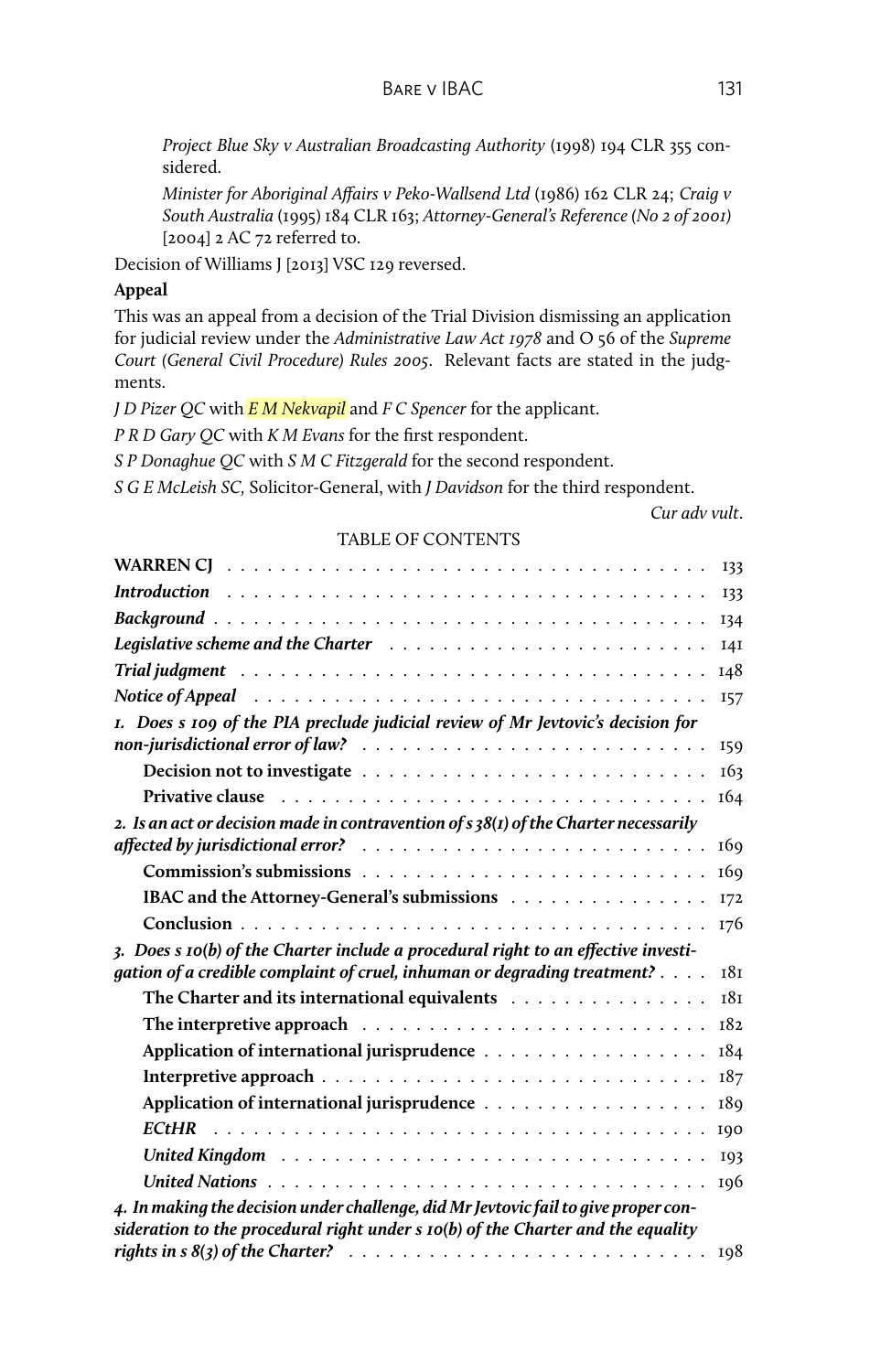| Conclusion                                                                                                                                                                       | 202 |
|----------------------------------------------------------------------------------------------------------------------------------------------------------------------------------|-----|
| TATE JA<br>. 202<br>and a state<br>$\frac{1}{2}$ , $\frac{1}{2}$ , $\frac{1}{2}$ , $\frac{1}{2}$ , $\frac{1}{2}$ , $\frac{1}{2}$ , $\frac{1}{2}$ , $\frac{1}{2}$ , $\frac{1}{2}$ |     |
| <b>Introduction and Summary</b><br>$\sim$                                                                                                                                        | 202 |
| The decision not to independently investigate the assault $\ldots \ldots \ldots \ldots \ldots$                                                                                   |     |
| (1) Was there a breach of the procedural limb of $s$ 38(1) of the Charter? $\dots$ .                                                                                             | 200 |
| (i) The complaint $\ldots \ldots \ldots \ldots \ldots \ldots \ldots \ldots \ldots \ldots$                                                                                        | 200 |
|                                                                                                                                                                                  | 217 |
| (iii) The 'public interest' test in $s$ 40 of the PI Act                                                                                                                         | 227 |
| (iv) Conclusion on the procedural limb of $s$ 38(1)                                                                                                                              | 236 |
| (2) Does s 109 of the PI Act preclude judicial review of a decision not to investi-                                                                                              |     |
| qate?                                                                                                                                                                            | 237 |
| (i) The basic rule that privative clauses are to be strictly construed $\ldots \ldots$                                                                                           | 237 |
| (ii) Literal construction would produce anomalies $\ldots \ldots \ldots \ldots \ldots$                                                                                           | 239 |
| (iii) A restrictive construction should be adopted                                                                                                                               | 249 |
|                                                                                                                                                                                  | 25I |
| (3) Does 'unlawfulness' under s 38 of the Charter amount to jurisdictional error?                                                                                                | 25I |
| (i) The implications of Kirk $\dots \dots \dots \dots \dots \dots \dots \dots \dots \dots \dots$                                                                                 | 25I |
| (ii) The significance of 'unlawfulness' $\dots \dots \dots \dots \dots \dots \dots \dots$                                                                                        | 253 |
| (iii) Conclusion on unlawfulness and jurisdictional error                                                                                                                        | 260 |
| (4) Does the right not to be punished or treated in a cruel, inhuman or degrading                                                                                                |     |
| way give rise to an implied right to an effective independent investigation of a<br>credible complaint?                                                                          | 260 |
|                                                                                                                                                                                  | 261 |
|                                                                                                                                                                                  | 269 |
|                                                                                                                                                                                  | 276 |
| (iv) Conclusion on the scope of the right under $s$ 10(b) $\ldots \ldots \ldots \ldots$                                                                                          | 279 |
| (5) Was the failure to undertake an independent investigation a breach of the                                                                                                    |     |
| substantive limb of s 38 of the Charter?                                                                                                                                         | 279 |
| Conclusion on a breach of the substantive limb of $s38$                                                                                                                          | 279 |
| Conclusion on the appeal resonance of the service of the service of the contract of the contract of the contract of                                                              | 279 |
| <b>SANTAMARIA JA</b>                                                                                                                                                             |     |
| Introduction and summary resources and such a series and summary resources and summary                                                                                           |     |
| The complaint                                                                                                                                                                    |     |
| The content of the OPI file $\ldots \ldots \ldots \ldots \ldots \ldots \ldots \ldots \ldots$                                                                                     | 287 |
|                                                                                                                                                                                  |     |
|                                                                                                                                                                                  | 291 |
|                                                                                                                                                                                  | 20I |
| Relevant provisions of the Police Integrity Act 2008 and the Charter                                                                                                             | 293 |
|                                                                                                                                                                                  | 294 |
|                                                                                                                                                                                  | 295 |
| Contentions of the parties $\ldots \ldots \ldots \ldots \ldots \ldots \ldots \ldots \ldots \ldots 295$                                                                           |     |
|                                                                                                                                                                                  |     |
| Did the decision maker give proper consideration to relevant human rights?                                                                                                       | 298 |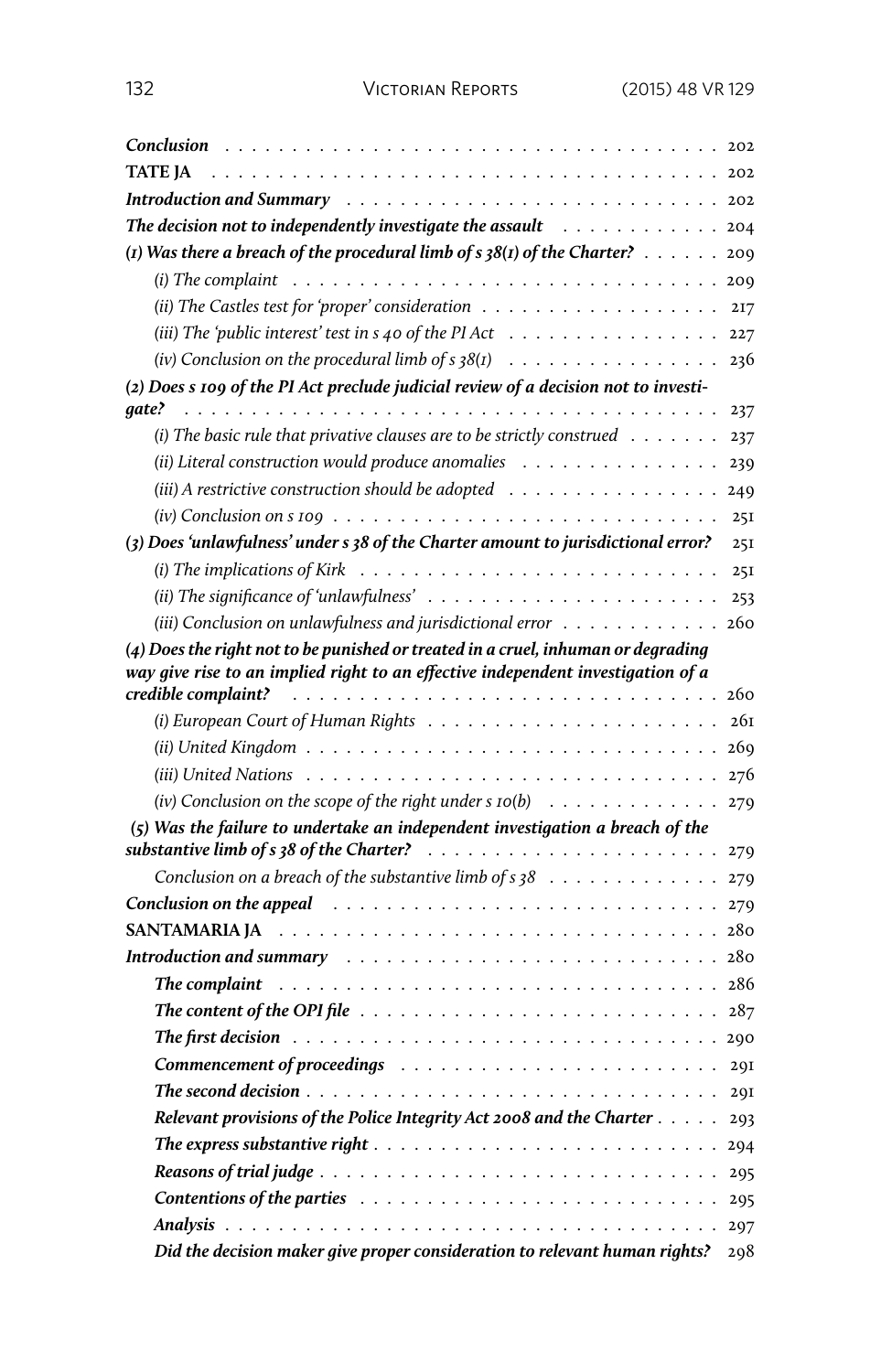| <b>Whether there is scope for the operation of s 38(1)</b> 300 WARRENCJ                                                                                                                                                       |     |  |
|-------------------------------------------------------------------------------------------------------------------------------------------------------------------------------------------------------------------------------|-----|--|
|                                                                                                                                                                                                                               |     |  |
|                                                                                                                                                                                                                               |     |  |
| If there was an error of law, did it appear on the face of the record? $\ldots \ldots$ 307                                                                                                                                    |     |  |
|                                                                                                                                                                                                                               |     |  |
| Does s 109 of the Police Integrity Act 2008 preclude review of a decision under                                                                                                                                               |     |  |
|                                                                                                                                                                                                                               | 309 |  |
|                                                                                                                                                                                                                               | 310 |  |
| Reasons of trial judge $\ldots \ldots \ldots \ldots \ldots \ldots \ldots \ldots \ldots \ldots \ldots$                                                                                                                         | 3II |  |
| Contentions of appellant resources in the set of the set of the set of the set of the set of the set of the set of the set of the set of the set of the set of the set of the set of the set of the set of the set of the set | 313 |  |
|                                                                                                                                                                                                                               | 310 |  |
| Appellant's submissions in reply $\ldots \ldots \ldots \ldots \ldots \ldots \ldots \ldots \ldots$                                                                                                                             | 317 |  |
|                                                                                                                                                                                                                               | 318 |  |
| Does a contravention of $s$ 38(1) of the Charter result in invalidity? $\ldots \ldots \ldots$                                                                                                                                 | 32I |  |
|                                                                                                                                                                                                                               | 322 |  |
| Submissions of IBAC and the Attorney-General 326                                                                                                                                                                              |     |  |
|                                                                                                                                                                                                                               | 327 |  |
| Is there an implied procedural right under s 10(b) of the Charter to an 'effective'                                                                                                                                           |     |  |
| investigation of a claim of a breach of human rights stated in that section?                                                                                                                                                  | 33I |  |
|                                                                                                                                                                                                                               | 333 |  |
|                                                                                                                                                                                                                               |     |  |
|                                                                                                                                                                                                                               |     |  |
|                                                                                                                                                                                                                               | 336 |  |
| Does the European Court of Human Rights consider the right to an indepen-<br>dent investigation relies solely on Article 7 of the ICCPR?                                                                                      | 337 |  |
| Does the United Nations Human Rights Committee consider the right to an<br>independent investigation relies solely of art $3$ of the ICCPR? $\ldots \ldots \ldots$                                                            |     |  |
|                                                                                                                                                                                                                               |     |  |
|                                                                                                                                                                                                                               |     |  |
|                                                                                                                                                                                                                               |     |  |
| Does the text of s 10(b) of the Charter itself give the right to an independent                                                                                                                                               |     |  |
|                                                                                                                                                                                                                               | 350 |  |

#### **WARREN CJ**

#### *Introduction*

I The second defendant in the proceeding below,<sup>I</sup> the Office of Police Integrity (**OPI**), rejected an application by the appellant, Mr Bare (**the appel-**

<sup>1</sup> On 10 February 2013, pursuant to item 3 of the Schedule to the *Independent Broad-based Anti-corruption Commission Act 2011*, the OPI and the office of the Director were abolished, and, by force of item 4(c) of that Schedule, the respondent, the Independent Broad-based Anti-corruption Commission (**IBAC**) ('the respondent'), was substituted for the Director as the second defendant.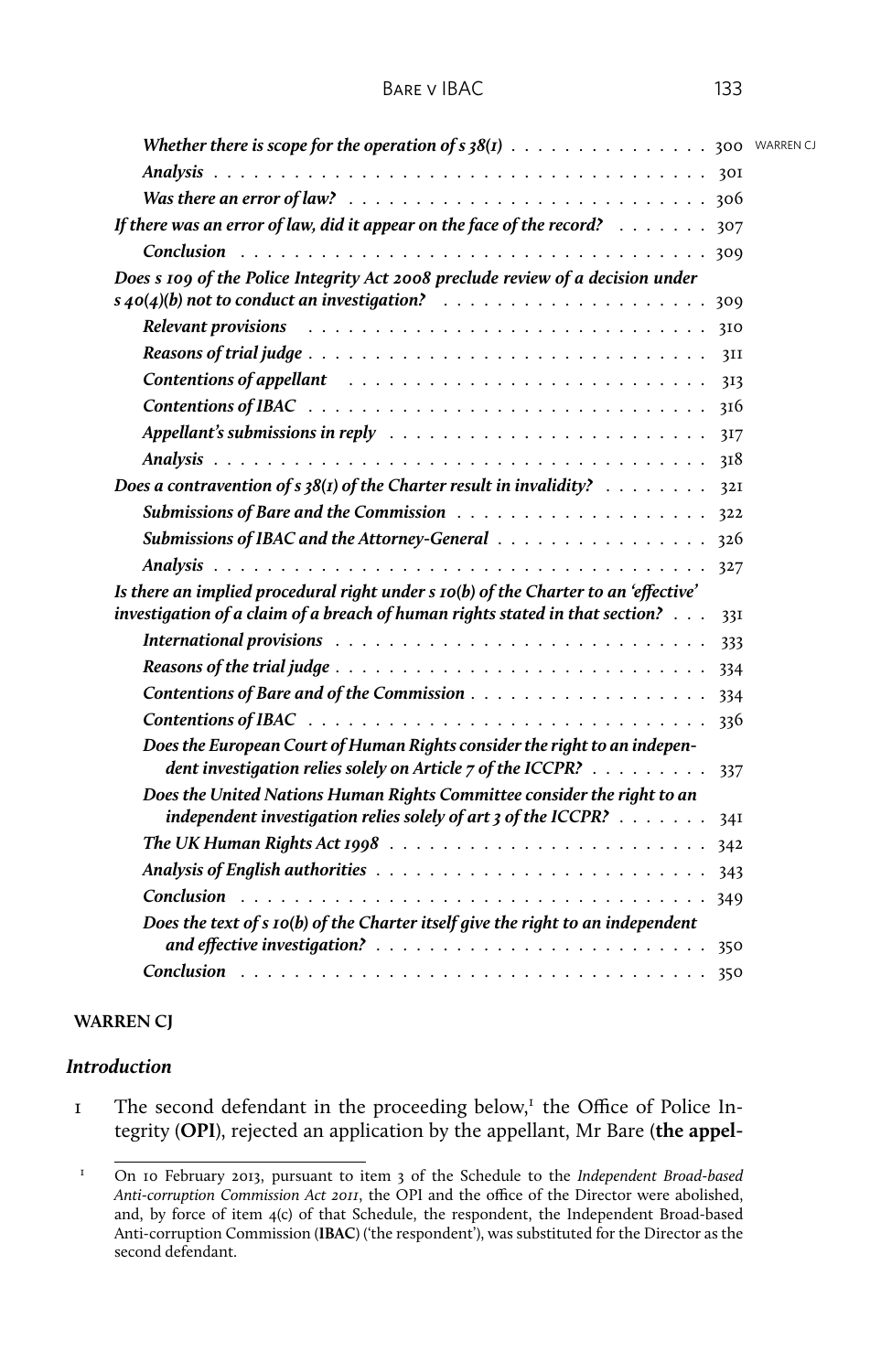**lant**), to investigate an allegation of mistreatment by members of Victorian Police under s  $40(4)(b)(i)^2$  of the *Police Integrity Act 2008* (Vic) (PIA).

- 2 The decision not to investigate was made on 21 June 2010 by the first defendant, an employee of the OPI, Ms Small. By his originating motion, the appellant sought relief in the nature of certiorari and mandamus as well as declaratory relief. Following the filing of the originating motion, another employee, Mr Jevtovic, the third defendant, made a second decision not to investigate on 19 October 2010. The appellant filed an amended originating motion on 12 November 2010 seeking the same relief in relation to the first and second decision.
- 3 Following an eight day trial, a judge of the Trial Division dismissed the application for judicial review.<sup>3</sup>
- 4 The appellant appeals the decision and orders of her Honour.

# *Background*

- 5 The appellant is of Ethiopian descent and migrated to Australia in 2004. The basis of the appellant's complaint surrounds an incident on 16 February 2009 when he was 17 years old. He claimed that the police stopped a car in which he was travelling. When he got out of the car, he alleged that a police officer pushed him up against the vehicle, handcuffed him and then kicked his legs out from under him so that he fell to the ground.
- 6 The appellant further claimed that, as he lay on the ground, the officer pushed his head to the ground so that his chin struck the gutter. The officer then grabbed him by the hair and repeatedly pushed his head into the gutter and four or five of his teeth were chipped. His jaw was cut, which resulted in scarring. The officer sprayed him in the face with 'OC' (capsicum) spray several times, forcibly raising his head to do so. This caused him difficulty breathing. During the alleged assault the appellant claimed that the officer said words to the effect 'you black people think you can come to this country and steal cars. We give you a second chance and you come and steal cars'. A second police officer allegedly kicked him in the ribs whilst he was on the ground and handcuffed.
- 7 The appellant complained that he was taken to a nearby house and the officers held his head under water for a long period and told him to wash his eyes or he would go blind. He was then told he was under arrest and taken to

<sup>&</sup>lt;sup>2</sup> That section provides:

The Director —

<sup>(</sup>b) may investigate a complaint if the conduct complained of  $-$ 

<sup>(</sup>i) is of such a nature that the Director considers that investigation of the complaint by the Director is in the public interest; or

<sup>(</sup>ii) is in accordance with established practices or procedures of Victoria Police and the Director considers that those practices or procedures should be reviewed.

<sup>3</sup> *Bare v Small* [2013] VSC 129 (**Reasons**).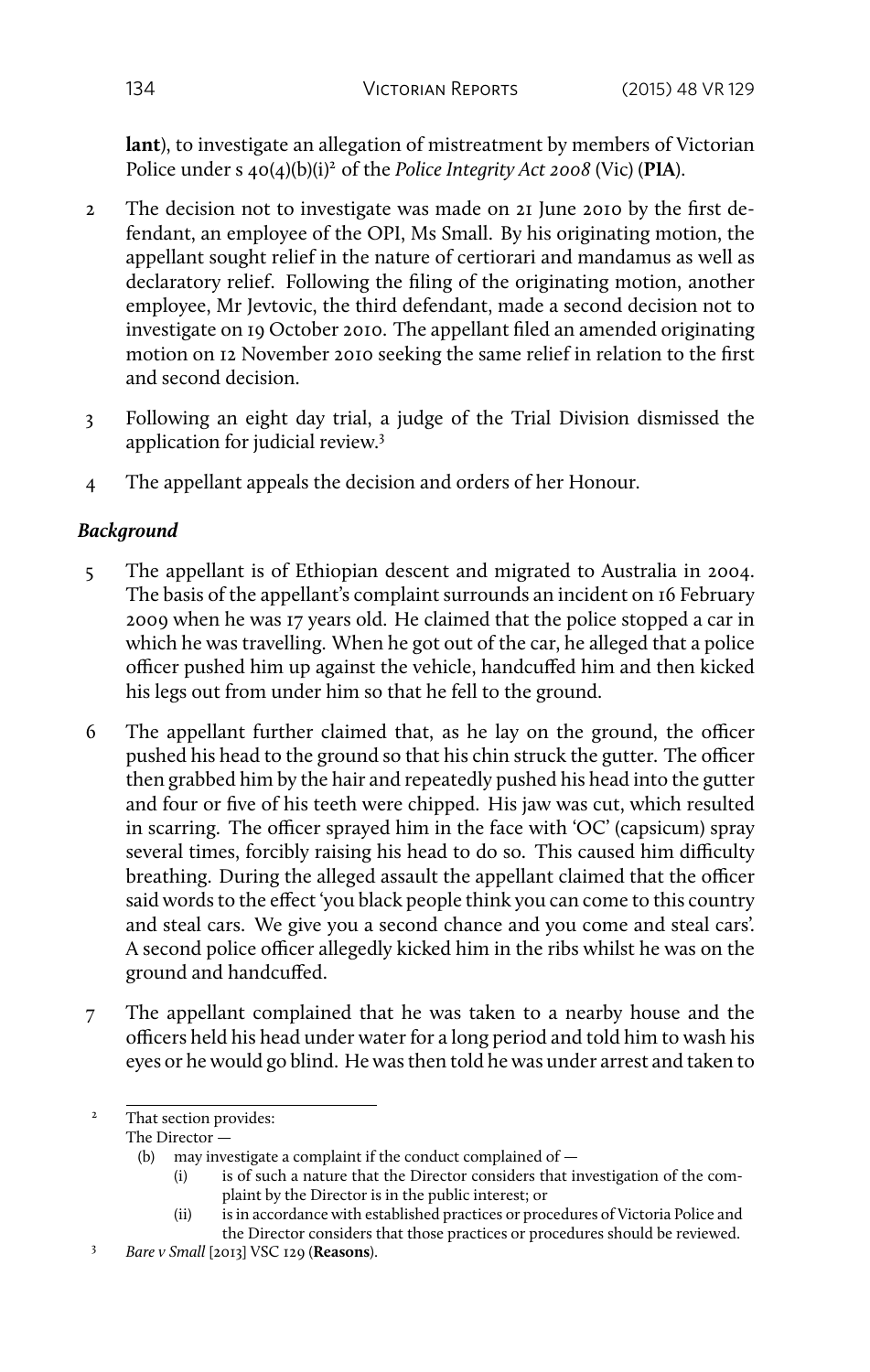Williamstown Police Station in the back of a police van. While in the cells at WARREN CJ Williamstown Police Station ambulance officers said he needed stiches but an officer said 'no he can go in his own time'. The appellant suffered pain, injury to his teeth and jaw, bruising and humiliation as a result of the alleged serious assault.

- 8 On 3 February 2010, the appellant (by his lawyers) wrote to the OPI complaining that on 16 February 2009 he was seriously assaulted and racially abused by officers of Victoria Police. He said this constituted cruel, inhuman or degrading treatment under s 10(b) of the *Charter of Human Rights and Responsibilities Act 2006* (Vic) (**the Charter**).
- 9 Section 40 of the PIA sets out the way in which complaints were to be dealt with by the Director.<sup>4</sup> In particular, s 40(4)(b) authorised the Director to investigate complaints where her or she considered it is in the public interest to do so.
- 10 The appellant's complaint was written by his lawyer, Ms Davies from the Young People's Legal Rights Centre (**Youthlaw**). That letter set out the nature of the appellant's complaint and requested that the complaint be investigated by the OPI, rather than referred to Victoria Police for investigation. The letter outlined, pursuant to the test in s 40(4)(b)(i), the public interest in investigating the complaint:

## **2. Investigation of the complaint is in the public interest**

- 2.1 It is in the public interest the OPI conduct an independent investigation of the complaint, as it involves serious allegations of assault and cruel, inhuman and degrading treatment of a minor. Nassir was 17 years of age at the time of the incident.
- 2.2 Nassir is of Ethiopian descent and migrated with his family to Australia in 2000. he (sic) is a recent migrant, having arrived in Australia in 2004. Nassir alleges Constable ... made discriminatory remarks to him when he said 'You black people think you can come to this country and steal cars. We give you a second chance and you come and steal cars'. It is in the public interest this complaint be further investigated as it involves allegations of discriminatory treatment on the basis of race.<sup>5</sup>
- 11 The complaint also outlined the obligation of the State in relation to the Charter:

## 3. **Obligations under the Victorian Charter of Human Rights and Responsibilities 2006**

3.1 The Victorian Charter of Human Rights and Responsibilities 2006 (**the Charter**) states at s 10(b) that a person is not to be treated in a cruel, inhuman and degrading manner. At s 22, the Charter provides that when deprived of liberty all persons must be treated with humanity and with respect for the inherent dignity of the human person.

<sup>4</sup> The Director is the head of the OPI. According to s 8 of the PIA he has certain powers and functions under the Act (see [25]), and is an independent officer of the Parliament.

<sup>5</sup> Reasons [11].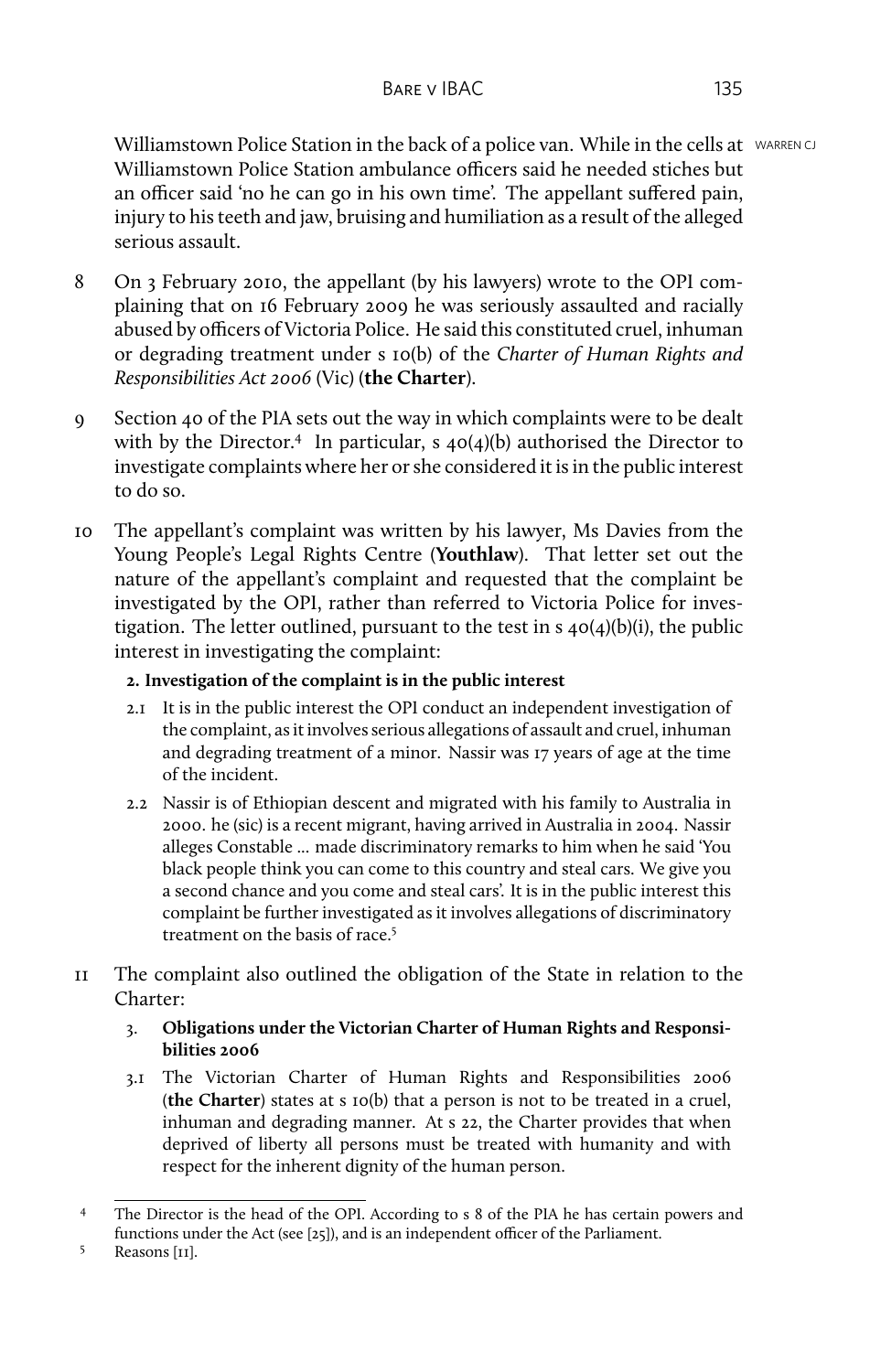- 3.2 Section 1 of the Charter imposes an obligation on public authorities to act in a way that is compatible with human rights. Section 38 of the Charter states that it is unlawful for public authorities to act incompatibly with human rights or to fail to give consideration to human rights in their decision making.
- 3.3 A stated objective of the Director of the OPI within the Police Integrity Act 2008 at s 8(1)(d) is to 'ensure that members of Victoria Police have regard to the human rights set out in the Charter of Human Rights and Responsibilities'.
- 3.4 As outlined above, we submit that the conduct of members of the police in relation to the use of OC spray during this incident amounts to cruel, inhuman and degrading treatment and is therefore a breach of s 10(b) of the Charter. Police conduct during this incident further amounted to a failure to respect the humanity and inherent dignity of a person deprived of liberty, as required by s 22 of the Charter.
- 3.5 It is our view that the right to freedom from cruel, inhuman, degrading treatment, as set out in s 10(b) and mirrored in s 22, places an obligation on the state to not only refrain from such treatment but to effectively investigate allegations of such treatment. This view is supported by international human rights jurisprudence (*Khan v United Kingdom*, Eur Ct HR (12 May 2000); House of Lords decision in *JL; R (on Application of) v Secretary of State for the Home Department* [2009] EWCA Civ 219 (17 March 2009).
- 3.6 It is our submission that for an investigation to be effective it should follow the guidelines set out by the European Commission of Human Rights Rapporteur on Police Complaints. The guidelines state that an effective investigation must be one that is 'independent', 'adequate and capable of resulting in discipline and prosecution of perpetrators', 'prompt' 'transparent and open to public scrutiny' and 'involves and protects the victim of the alleged abuse'. In our view, failure to carry out an effective investigation in accordance with those guidelines amounts to a breach of s 10(b) and s 22 of the Charter.
- 3.7 We submit that the Charter and the Police Integrity Act 2008 place an obligation on the OPI to carry out investigation of this complaint. Referral of this complaint to the Victoria Police risks compromising the standards of effective investigation outlined above, particularly with regard to the independence of the investigation. In our view, a decision by the OPI to refer the investigation of this matter to Victoria Police would amount to a failure to act compatibly with human rights as required by s 1 and s 38 of the Charter.<sup>6</sup>
- 12 Ms Small was the acting manager of the OPI's Professional Standards Assurance Unit (PSAU) at the time the complaint was lodged. A member of that unit made an initial assessment of the complaint and referred it to the OPI's Case Assessment Committee (CAC) on 1 March 2010. The preliminary assessment was described by the trial judge as an assessment of the 'check-box' variety.<sup>7</sup> It set out items that warranted the referral to the

<sup>6</sup> Ibid [11].

<sup>7</sup> Ibid [13].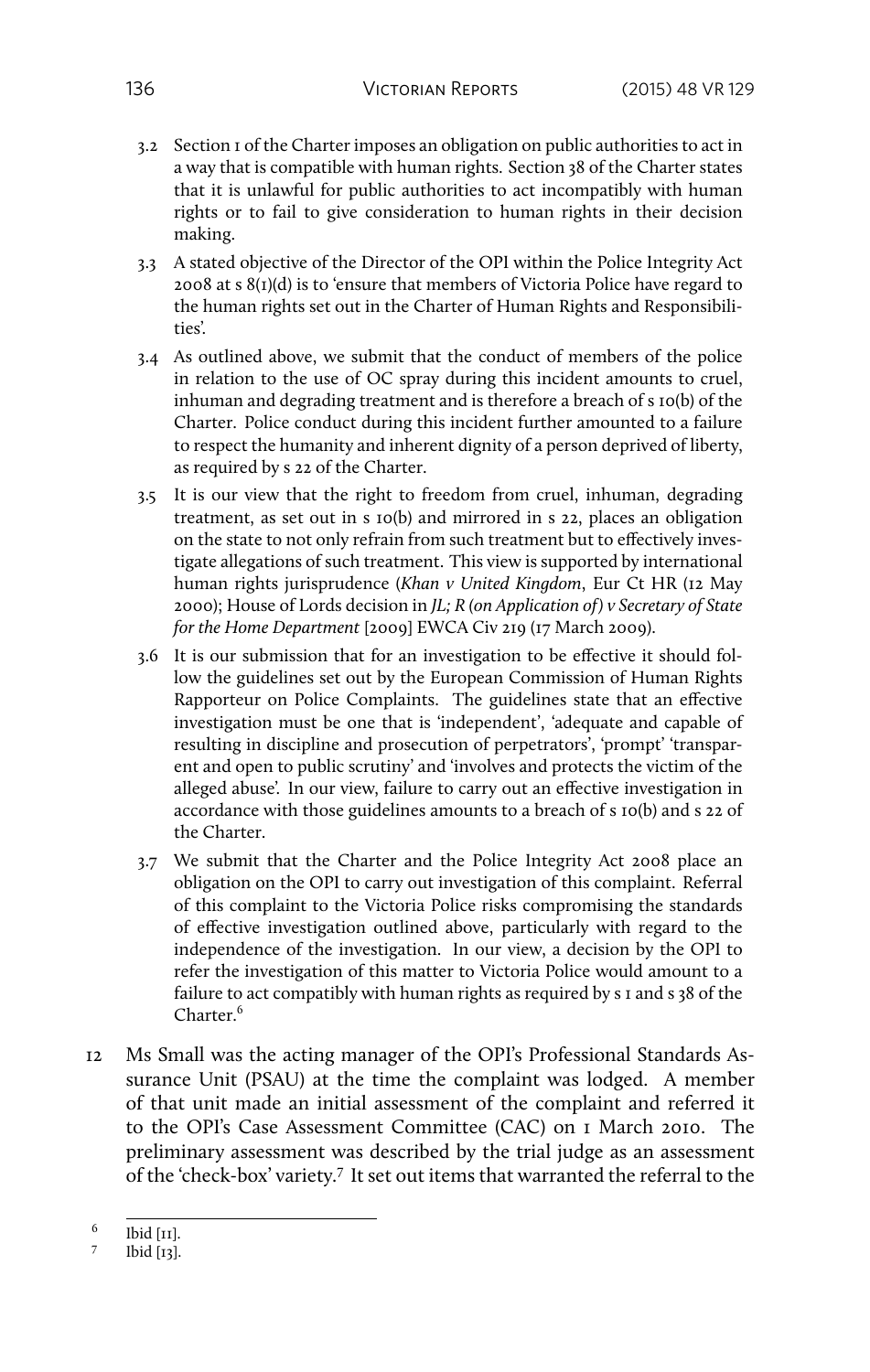CAC including the nature of the complaint and the possible need to review WARREN CJ established practices or principles.

- 13 In addition to the preliminary assessment an OPI officer prepared a memorandum dated 1 March 2010 which summarised the appellant's complaint. The officer recommended that the CAC consider the complaint for investigation and also listed a number of issues with the complaint:
	- 1. Allegations are of serious assault and unnecessary use of force: While handcuffed: using OC spray, kicking legs from under BARE, repeatedly pushing BARE'S head into the gutter.
		- Resulting injuries including chipped teeth and a cut to the jaw.

Ambulance officers recommended BARE to go to hospital for stitches but police did not allow this.

2. Racial vilification by saying to BARE:

'You Black people think you can come to this country and steal cars'.

- 3. Const ... has two previous instances listed in Compass for inappropriate use of OC spray...
- 4. BARE does not want the compliant forwarded to Victoria Police.
- 5. BARE's lawyer has escalated the matter to be one of human rights.
- 6. Incident complained of is almost 12 [months] prior to complaint being lodged.<sup>8</sup>
- 14 Following the receipt of the memorandum and preliminary assessment, the PSAU wrote to Youthlaw acknowledging the complaint and explaining that the complaint would receive close examination. It also sought evidence of the appellant's medical treatment following the alleged incident.
- 15 In April 2010 the OPI abolished the CAC and replaced it with the Business Monitoring Committee (BMC). The BMC was made up of the OPI Deputy Director and managers of OPI's operational units, including Ms Small. On 28 April 2010, the Director delegated his power under s 40 of the PIA to Ms Small. The BMC met on 11 May 2010 to consider the appellant's complaint. Ms Small was absent from the meeting, though she prepared a briefing note which contained much of the same information set out in the PSAU memorandum. At that meeting, the BMC decided not to accept the appellant's complaint for investigation by the Director (**the first decision**). Importantly, as Ms Small was not in attendance, no delegate of the Director was present at the meeting.
- 16 On 21 June 2010, Ms Small wrote to Youthlaw and advised them of the decision not to investigate the appellant's complaint. The letter stated: The Director and his delegates prioritise matters relating to systemic issues where OPI considers it can make a long-term impact. An assessment committee has evaluated your client's matter against a priority matrix and has determined that your client's complaint is most appropriately investigated by Victoria Police. I

<sup>8</sup> Ibid [15].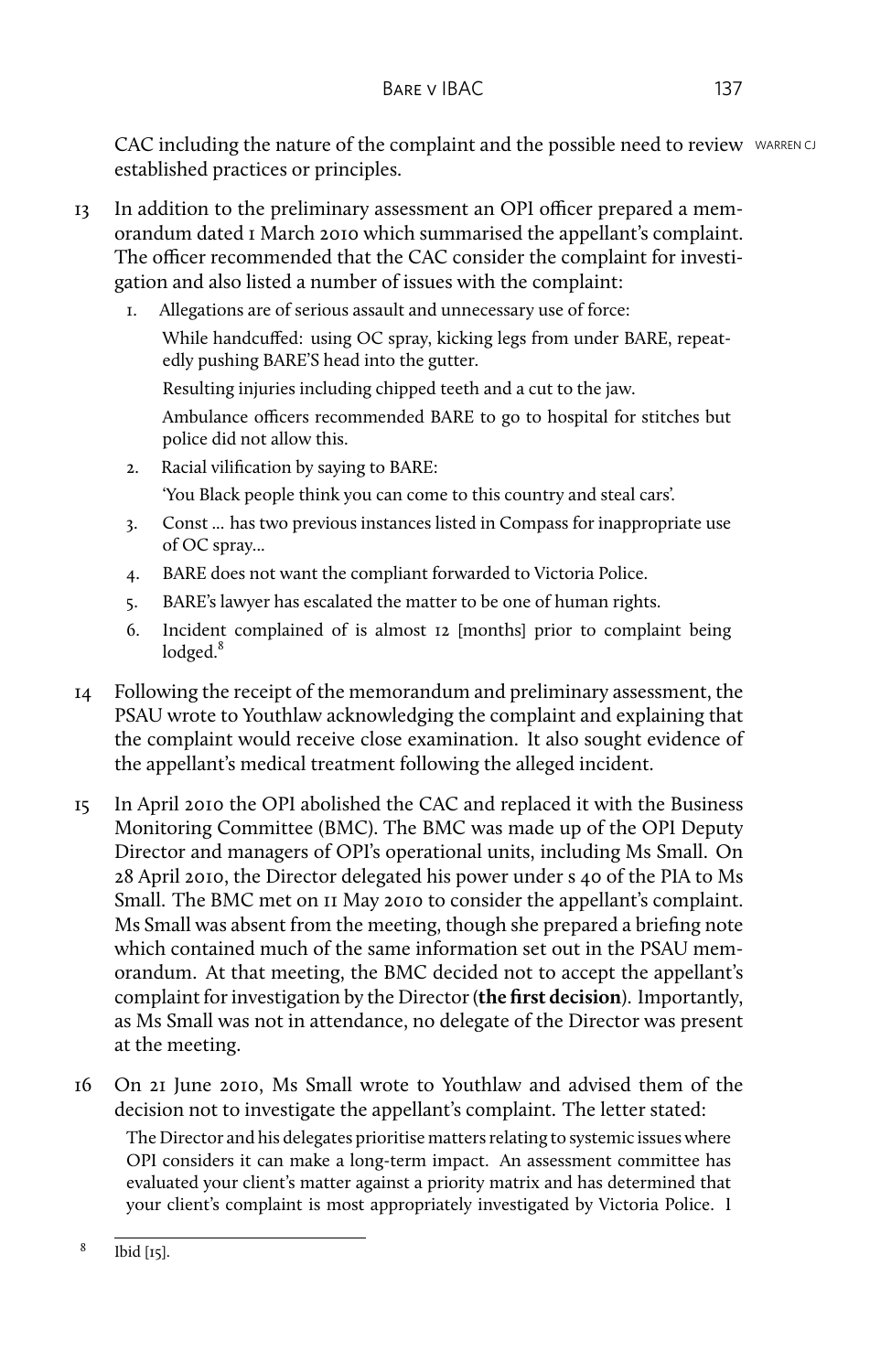acknowledge receipt of the further material you provided, your reference to human rights issues associated with your client's complaint and your concerns about the independence of police investigators. However, the investigation of other matters currently before OPI has a greater public interest justification.

For all matters referred to Victoria Police for investigation, Victoria Police provides this office with a written report and the complete investigation file at the completion of the investigation. OPI independently reviews the investigation of the complaint and advises the complainant of the results of the investigation, any further investigation proposed and of the action taken (or proposed to be taken) following the investigation of the complaint.

If you wish OPI to refer this matter to Victoria Police for investigation, I request that you advise this office of this preference in writing within 30 days. Should this office receive no direction on this matter, the file will be closed and no further action will be taken by OPI.<sup>9</sup>

17 The trial judge in her reasons outlined the concept of the 'priority matrix' referred to in Ms Small's letter:

The OPI 'priority matrix', to which Ms Small referred, is set out in a document entitled 'OPI Priority Model' (**priority matrix**). Its function as a tool is described in the introduction in this way:

This priority model is a tool to assist in establishing the priority of work undertaken to ensure OPI's limited resources are utilised in the most effective and efficient manner to achieve the outputs expected by Government.

The Priority Model enables proposals for investigations/projects to be assessed considering a number of characteristics and determines a level of priority for special investigations/projects.

The model is only one filter to assist in determining whether activity should be undertaken by OPI and resources allocated to particular activities. It may be appropriate for lower priority matters to be given precedent (sic) over other high priority matters, for example, to ensure a specific output requirement is achieved.

The priority level attributable to a particular matter will assist members of the [BMC] to accept or reject proposals considering the priority of ongoing matters compared to new proposals.

The 'Elements of Prioritisation' include:

- (a) the nature of the activity or proposed investigation or project;
- (b) the activity's importance to OPI 'including mandatory requirements, risk to OPI of not undertaking the activity and likelihood of achieving required outputs and corporate plan objectives';
- (c) the impact or perceived impact of the successful completion of the activity 'on OPI objects, OPI reputation, Victoria Police and the Victorian community';
- (d) the duration of the activity;
- (e) 'the estimated amount of OPI resources likely to be utilised; and
- (f) 'the likely outputs that may be achieved as a result of undertaking the

<sup>9</sup> Ibid [23].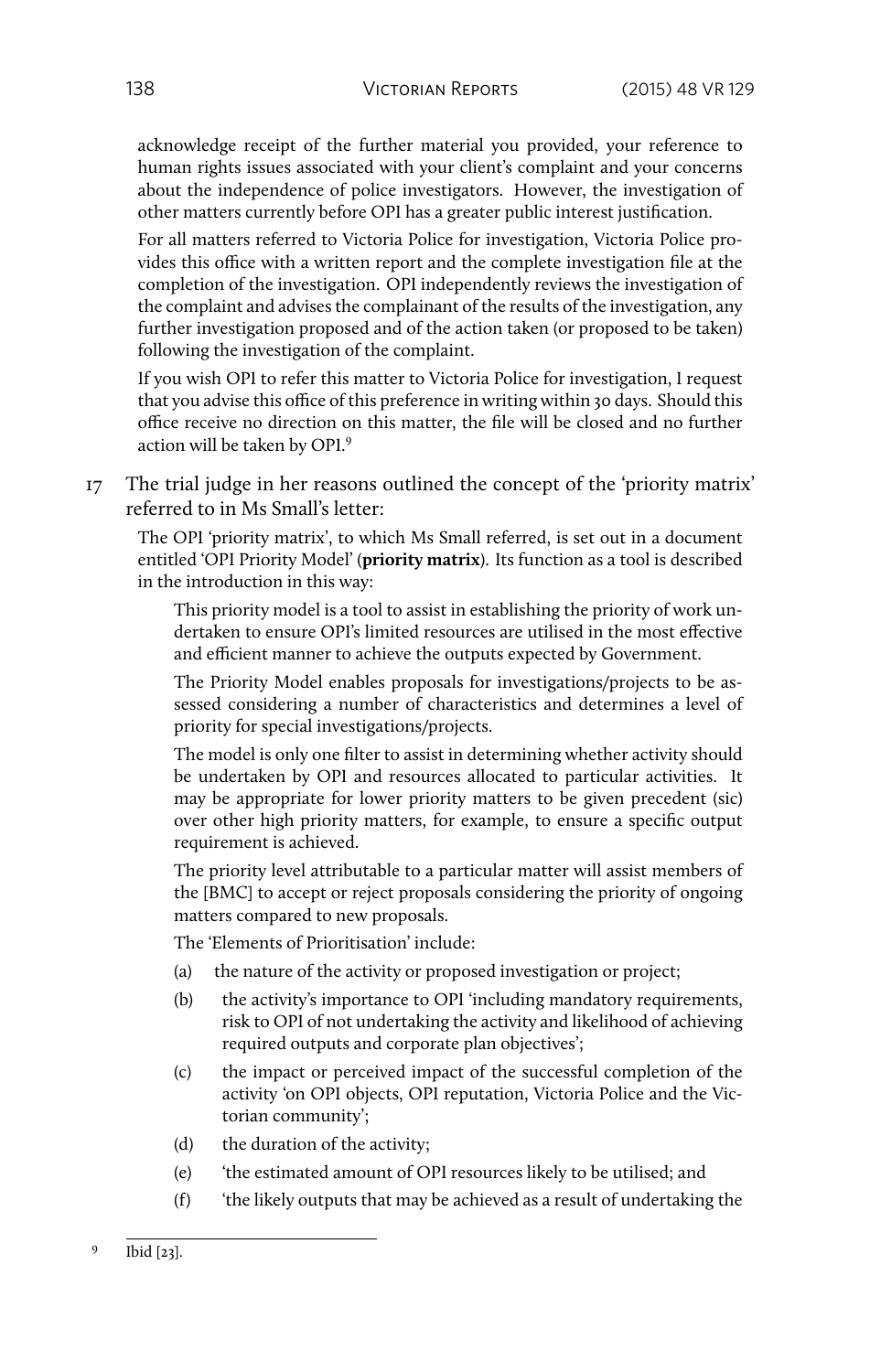## proposed activity'. The contraction of the contraction of the contraction of the contraction of the contraction of the contraction of the contraction of the contraction of the contraction of the contraction of the contract

A numerical rating is given to each element. A proposal's 'Priority Rating' is to be calculated by reference to the 'Critical', 'High', 'Medium', 'Low' or 'Insignificant' range in which the total of those ratings fell.

Mr Bare's solicitor, Ms Davis, had not heard of the priority matrix before receiving the letter advising of the first decision.<sup>10</sup>

- 18 On 20 August 2010, the appellant filed an originating motion seeking relief in the nature of certiorari and mandamus and declaratory relief, in respect of the first decision. The appellant alleged that the first decision was affected by jurisdictional error and that it was unlawful under s 38 of the Charter. Ms Small was the first defendant, the Director was the second defendant and the State of Victoria was the third defendant (but was removed as a party a few months later).
- 19 On 16 September 2010, the legal firm Maddocks filed a notice of change of solicitor replacing Youthlaw as the appellant's solicitors. Following this, on 20 September 2010, Maddocks filed an amended originating motion which added a declaration against the State of Victoria on the grounds that it had breached the appellant's rights to an effective independent investigation pursuant to s 10(b) of the Charter.
- 20 On 19 October 2010, the third defendant, Mr Jevtovic (acting as a delegate to the Director), purported to remake the first decision (**the second decision**). Mr Jevtovic reviewed the file and again rejected the request for the OPI to investigate. In a letter to the appellant's lawyers, he wrote:

None of the matters in section 40(1) of the Police Integrity Act 2008 persuaded me that the complaint did not warrant investigation; therefore the complaint must be investigated.

As part of my considerations I intentionally focussed on identifying all available evidence that would warrant consideration for deviating from our established legislated process. That is, I must refer a complaint warranting investigation to the Chief Commissioner subject to section 40(4).

Section 40(4)(b)(i) allows the Director to investigate a complaint if the conduct complained of 'is of such a nature that the Director considers that investigation of the complaint by the Director is in the public interest'.

I examined the available evidence including the OPI file and all correspondence received from the complainant.

I also considered the seriousness of the allegations and the complainant's reference to section 10 of the *Charter of Human Rights and Responsibilities Act 2006*.

I have also considered the interpretation by the complainant of OPI's obligations in the context of Human Rights Charter. Whilst not qualified to make judgments on the merits of that interpretation/argument, I have made the observation that the complainant appears to have arrived at a point which reflects a predisposition that Victoria Police Ethical Standards Department (ESD) will not investigate this matter effectively and with integrity. It was therefore prudent in my view to focus

 $^{10}$  Ibid [24]-[26].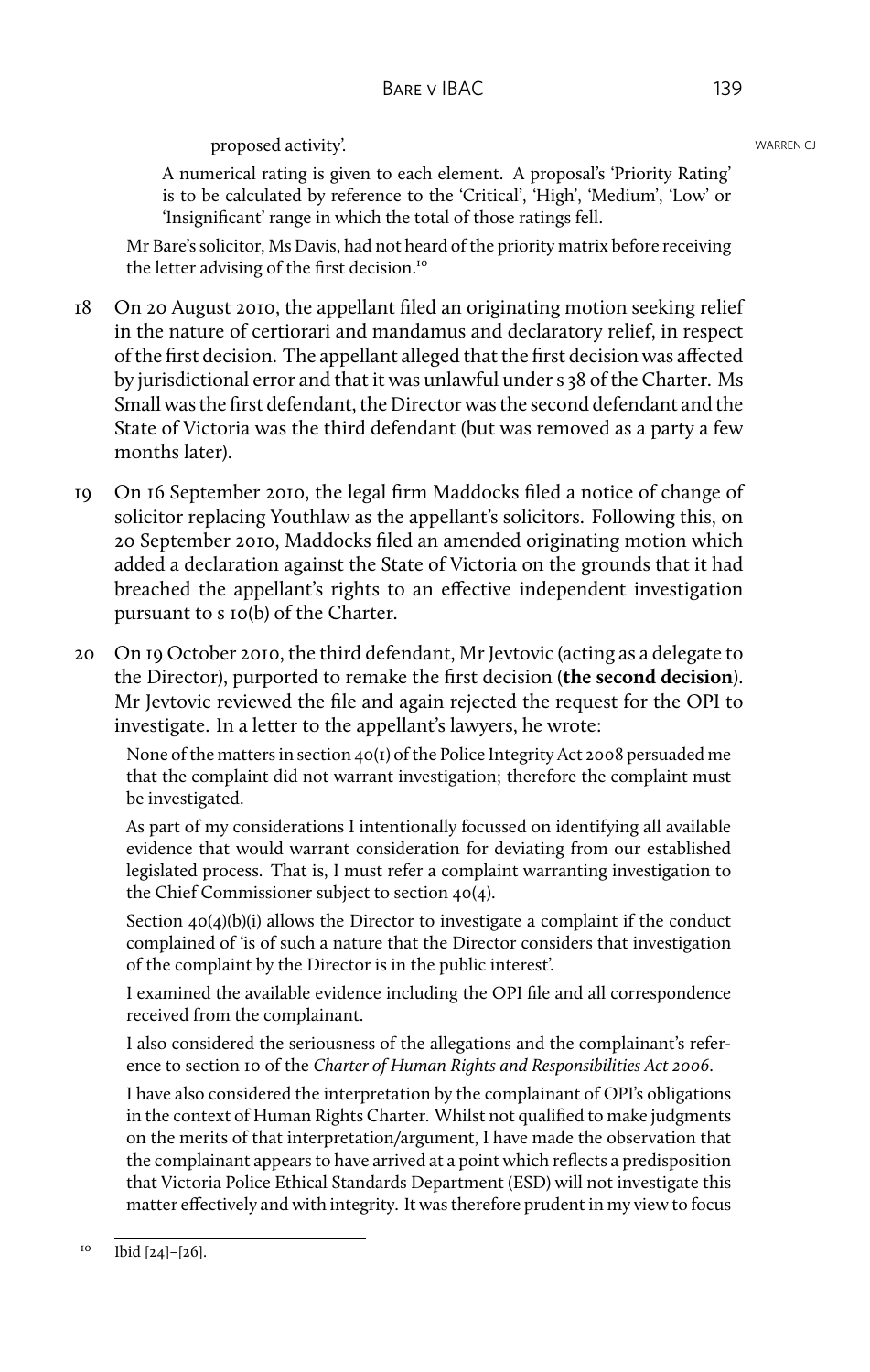my review on identifying what, if any, evidence existed to support the merits of the position the complainant appears to have taken.

It should be noted that given the nature of the review and concerns raised by the complainant, I did not believe that it was necessary for me to refer to OPI's Priority Model and therefore did not do so in any manner. There were no OPI policies or procedures which raised any other issues for my consideration of this matter.

#### *Conclusion*

Having conducted the review I can confirm that I have not discovered nor has any evidence supporting the complainant's position been made available to me, other than of course the complainant's position as it relates to their interpretation of OPI's obligations under the Human Rights Charter.

In light of the above matters I have concluded the following:

**First Issue** I reaffirm OPI's original conclusion that the matter warrants investigation; and

**Second Issue** I do not consider that investigation by the Director is in the public interest, and I am satisfied that referral under s 40(2) of the Police Integrity Act is adequate for the investigation of this complaint.

I would however like to extend to the complainant (given the circumstances of this complaint and the position taken by the complainant) that OPI could appropriately undertake a more active oversight of the ESD investigation should the complainant be agreeable to that course of action.

- 21 Following the receipt of Mr Jevtovic's letter, the appellant filed a further amended originating motion to encompass a challenge to the second decision. The trial proceeded on the basis of a third further amended originating motion filed on 21 May 2012. That motion continued to seek the same relief on the same grounds on the first decision and added a claim for similar relief on similar grounds on the second decision.
- 22 In short, the appellant claimed the first decision was affected by jurisdictional error on the grounds that:
	- he was not accorded procedural fairness because he had not been given notice about the 'priority matrix';
	- the decision was made beyond power because no delegate of the Director was in attendance at the meeting;
	- the assessment committee failed to have regard to a relevant consideration, namely the rights of the appellant to an effective investigation of a complaint under s 10(b) of the Charter; and
	- the decision was unlawful under  $s$  38( $i$ ) of the Charter.
- 23 Further, the third further amended originating motion claimed that the second decision was affected by jurisdictional error on the grounds that:
	- the re-exercise of the discretion was beyond power;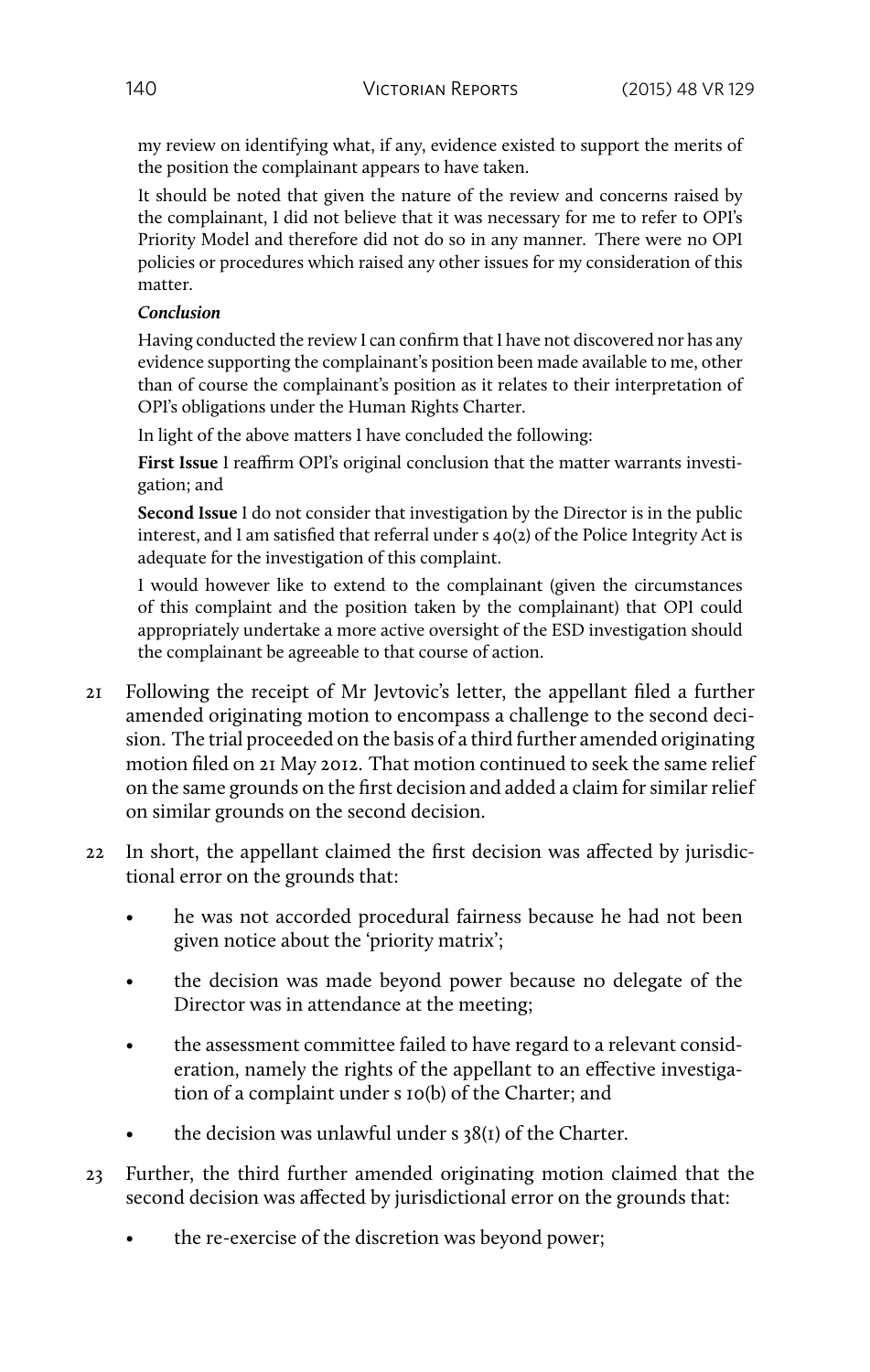- the decision was made for an improper purpose;<br>WARREN CJ
- the plaintiff was not accorded procedural fairness in that he was not given a reasonable opportunity to be heard before the second decision was made;
- Mr Jevtovic failed to have regard to a relevant consideration, namely the rights of the appellant to an effective investigation of a complaint under s 10(b) of the Charter, and to equal protection of the law without discrimination under s 8(3) of the Charter; and
- the decision was unlawful under  $s$  38(1) of the Charter.
- 24 The third amended originating motion also claimed that Mr Jevtovic did not understand the nature of his jurisdiction under s 40(4) of the PIA and thus failed to recognise how the power should be exercised in relation to the requirements in s 32 of the Charter and therefore exceeded his statutory power.

# *Legislative scheme and the Charter*

25 The PIA was introduced for the purpose of continuing the OPI and establishing a separate act for the entity outside the *Police Regulation Act 1958*. Section 8 of the PIA outlines the objects, functions and powers of the Director. Relevantly, s (1)(d) provides that one of the objects of the Director is to ensure the Victorian Police have regard to the human rights set out in the Charter:

# **8. Objects, functions and powers of the Director**

- (1) The objects of the Director are—
	- (a) to ensure that the highest ethical and professional standards are maintained in Victoria Police; and
	- (b) to ensure that police corruption and serious misconduct are detected, investigated and prevented; and
	- (c) to educate Victoria Police and the general community regarding police corruption and serious misconduct, including the effect of police corruption and serious misconduct; and
	- (d) to ensure that members of Victoria Police have regard to the human rights set out in the Charter of Human Rights and Responsibilities.
- (2) The Director has the functions conferred on the Director by this Act or any other Act.
- 26 Part 3 of the PIA outlines the role of the Director in relation to complaints against members of Victoria Police. Section 40 provides a number of options to the Director when the OPI receives a complaint. In particular,  $s$  40(4)(b)(i) provides for the Director to investigate actions of Victoria Police if it is in the public interest: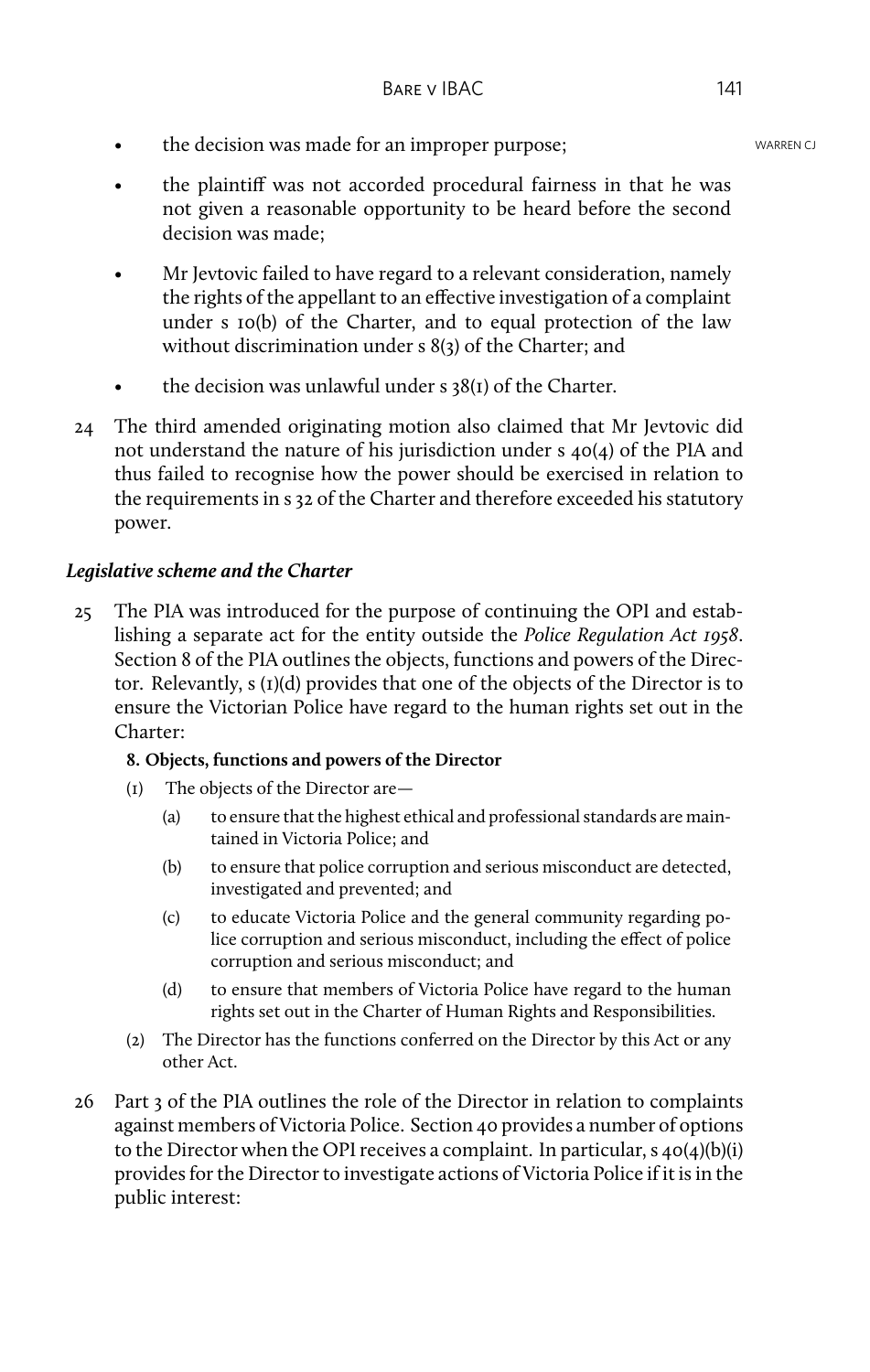## **40. Dealing with complaints**

- (1) The Director may determine that a complaint does not warrant investigation—
	- (a) if in the Director's opinion—
		- (i) the subject-matter of the complaint is trivial; or
		- (ii) the complaint is frivolous or vexatious or is not made in good faith; or
	- (b) if the complainant had had knowledge for more than a year of the conduct complained of and fails to give a satisfactory explanation for the delay in making the complaint.
- (2) Subject to subsection (4), the Director must refer a complaint warranting investigation to the Chief Commissioner.
- (3) If the Director refers a complaint to the Chief Commissioner under subsection (2), the Chief Commissioner must investigate the complaint under Division 2 of Part IVA of the Police Regulation Act 1958.
- (4) The Director—
	- (a) must investigate a complaint if the conduct complained of is conduct of the Chief Commissioner or of a Deputy or Assistant Commissioner; and
	- (b) may investigate a complaint if the conduct complained of—
		- (i) is of such a nature that the Director considers that investigation of the complaint by the Director is in the public interest; or
		- (ii) is in accordance with established practices or procedures of Victoria Police and the Director considers that those practices or procedures should be reviewed.
- (5) In a case to which subsection (4) applies, if the complaint was not first made to a member of Victoria Police, the Director may give the Chief Commissioner details of the complaint.
- (6) The Director may attempt to resolve a complaint by conciliation and must—
	- (a) before commencing to conciliate, notify the Chief Commissioner of the proposed attempt; and
	- (b) notify the Chief Commissioner of the results of the attempt.
- 27 Part 4 of the PIA provides for the general investigatory powers of the Director. Section 52 is the opening provision of this Part and states:

# **52. Application of Part**

This Part applies for the purposes of an investigation by the Director under Part 3.

- 28 Part 4 contains a number of powers given to the Director including the ability to summons witnesses (s 53), compel the provision of documents (s 54) and examine witnesses (s 61). The Director has the ability to conduct private or public examinations of witnesses and compel answers regardless of the privilege against self-incrimination (s 69).
- 29 Part 4 also provides the Director and the OPI with wide ranging investigatory powers, including the ability to carry out search warrants (s 93), enter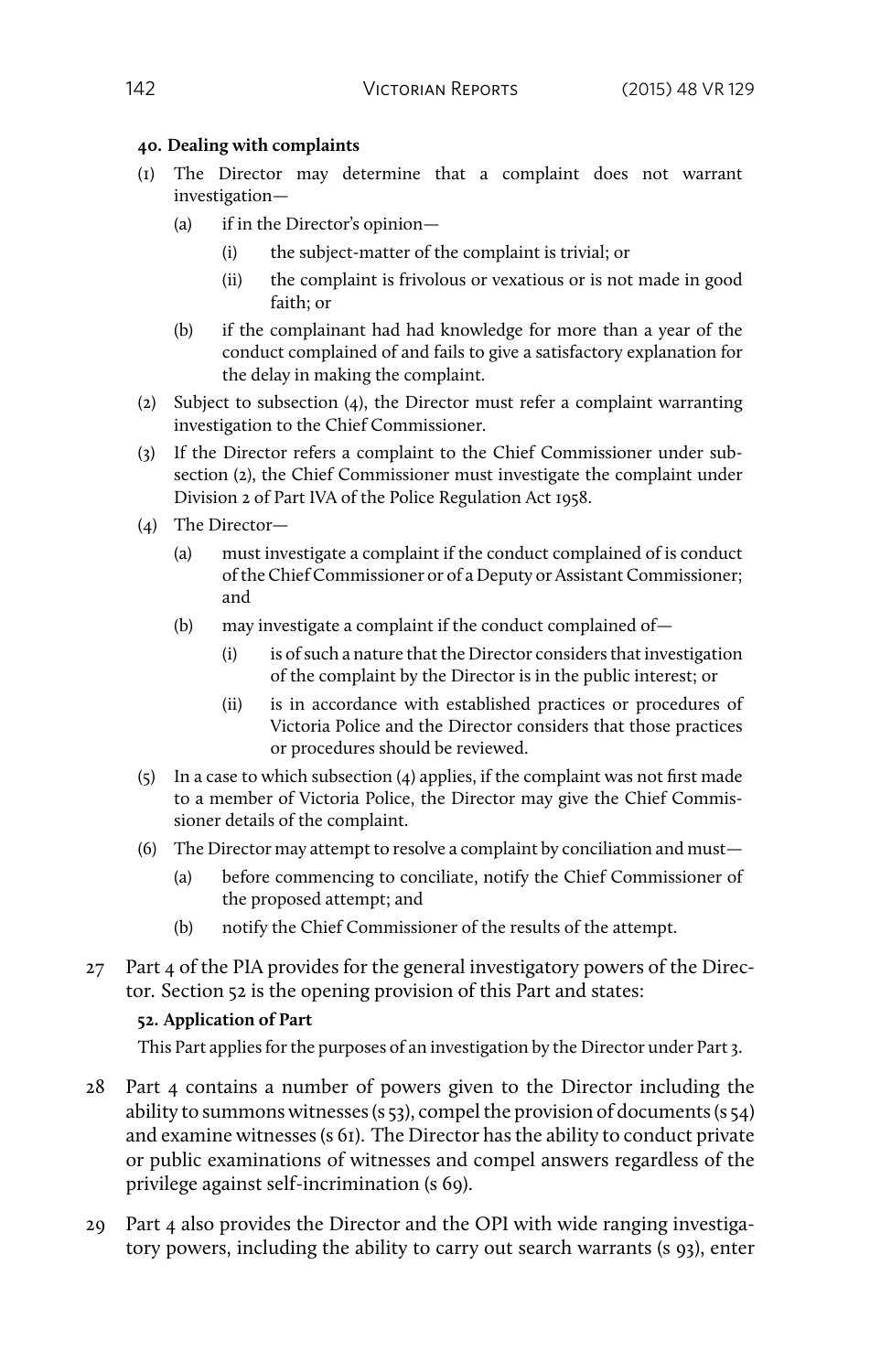the premises of public authorities (s 88) and seize documents (s 89). WARREN CJ

30 In addition to these significant powers, div 10 of pt 4 of the PIA provides protection for the Director and officers of the OPI from judicial oversight. Section 106 prevents documents held by the OPI from being produced in legal proceedings other than a criminal proceeding. Section 107 provides for a process for resisting production of documents in a criminal proceeding. Importantly, s 109 of the PIA sets out what is commonly understood as a 'privative clause'. It provides:

## **109. General protection of protected persons**

- (1) A protected person is not liable, whether on the ground of lack of jurisdiction or on any other ground, to any civil or criminal proceedings to which they would have been liable apart from this section in respect of any act purported to be done under this Act unless the act was done in bad faith.
- (2) Subsection (1) does not apply to an act done in the course of, or that results in, a critical incident.
- (3) No civil or criminal proceedings may be brought against a protected person in respect of any act of a kind referred to in subsection (1) without the leave of the Supreme Court.
- (4) The Supreme Court may not give leave unless it is satisfied that there is substantial ground to believe that the person to be proceeded against has acted in bad faith.
- (5) Without limiting the generality of subsections (1) and (3), no civil or criminal proceeding may be brought against the Director in respect of the giving of a certificate by the Director under section 106, unless the certificate was given in bad faith.
- (6) Despite anything in this section—
	- (a) an order cannot be issued restraining the Director from carrying out or compelling the Director to carry out any investigation; and
	- (b) a proceeding cannot be brought against the Director seeking the issue of such an order.
- (7) A protected person cannot be called to give evidence in any court or in any legal proceedings or before the Appeals Board in respect of any matter coming to his or her knowledge in the exercise of functions under this Act.

## 31 Section 104 defines a 'protected person' as:

## **104. Who is a protected person?**

For the purposes of this Division, a protected person is—

- (a) the Director;
- (b) the Acting Director;
- (c) a member of staff of the Office of Police Integrity;
- (c) a person who has taken an oath or made an affirmation under section 18(2);
- (d) a person (other than a natural person) engaged under section  $T(T)(b)$ , if any officer or employee of the person has taken an oath or made an affirmation under section 18(2);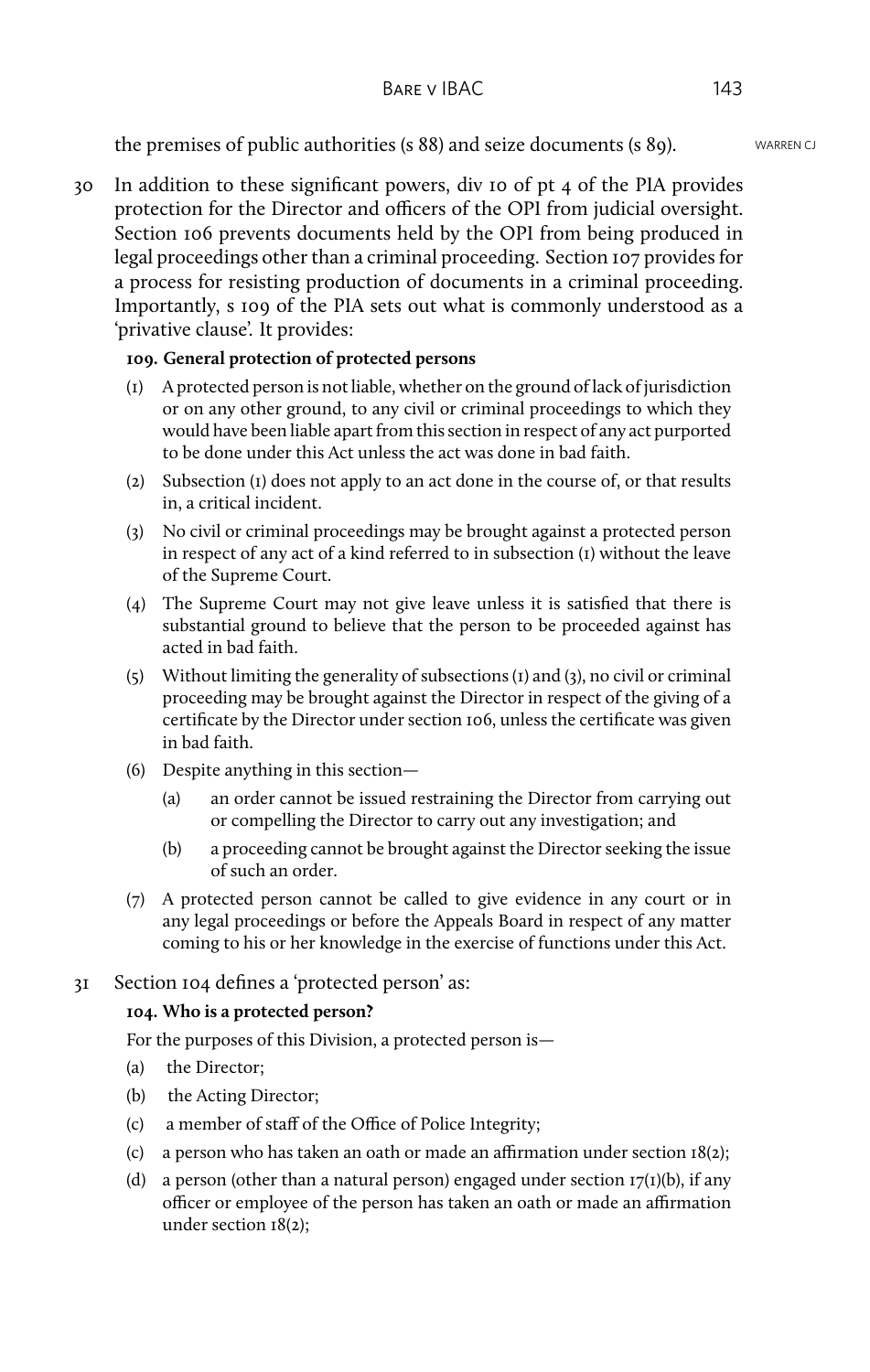- (e) the members of a body engaged under section  $I7(I)(b)$ , if any member, officer or employee of the body has taken an oath or made an affirmation under section  $18(2)$ .
- 32 Further, s 106 permits the Director to certify that a document is a protected document such that a protected person cannot be compelled to produce it in certain legal proceedings.

#### **106. Protected documents and other things - legal proceedings other than criminal proceedings**

- (1) This section applies to any legal proceeding (other than a criminal proceeding) or to any proceeding before the Appeals Board.
- (2) In any proceeding to which this section applies, a protected person cannot be compelled to produce any document or other thing that has come into his or her possession in the performance of functions under this Act, if the Director certifies in writing that, in the Director's opinion, the document or thing is a protected document or other thing.
- (3) In this section a reference to a document or other thing includes a reference to part of a document or other thing.
- 33 In summary, the PIA provides the OPI with wide-ranging powers to investigate and prosecute police misconduct. Further, it provides the Director with powers and immunities to enable him to carry out his investigative and prosecutorial duties.
- 34 Turning to the Charter, it was enacted in 2006 following the report of a Consultation Committee into whether Victoria should have a legislative enactment to protect human rights. In *PJB v Austin Health*, <sup>11</sup> Bell J described the nature of the Charter as follows:

The main purpose of the Charter of Human Rights and Responsibilities Act is 'to protect and promote human rights'. The Charter is based on the fundamental principle, expressed in the Preamble, that 'all people are born free and equal in dignity and rights' and 'human rights are essential in a democratic and inclusive society that respects the rule of law, human dignity, equality and freedom.<sup>12</sup>

- 35 Section 1(2) of the Charter explicitly outlines its purpose:
	- (2) The main purpose of this Charter is to protect and promote human rights by—
		- (a) setting out the human rights that Parliament specifically seeks to protect and promote; and
		- (b) ensuring that all statutory provisions, whenever enacted, are interpreted so far as is possible in a way that is compatible with human rights; and
		- (c) imposing an obligation on all public authorities to act in a way that is compatible with human rights; and
		- (d) requiring statements of compatibility with human rights to be pre-

 $11$  [2011] VSC 327.

<sup>12</sup> Ibid [31] (citations omitted).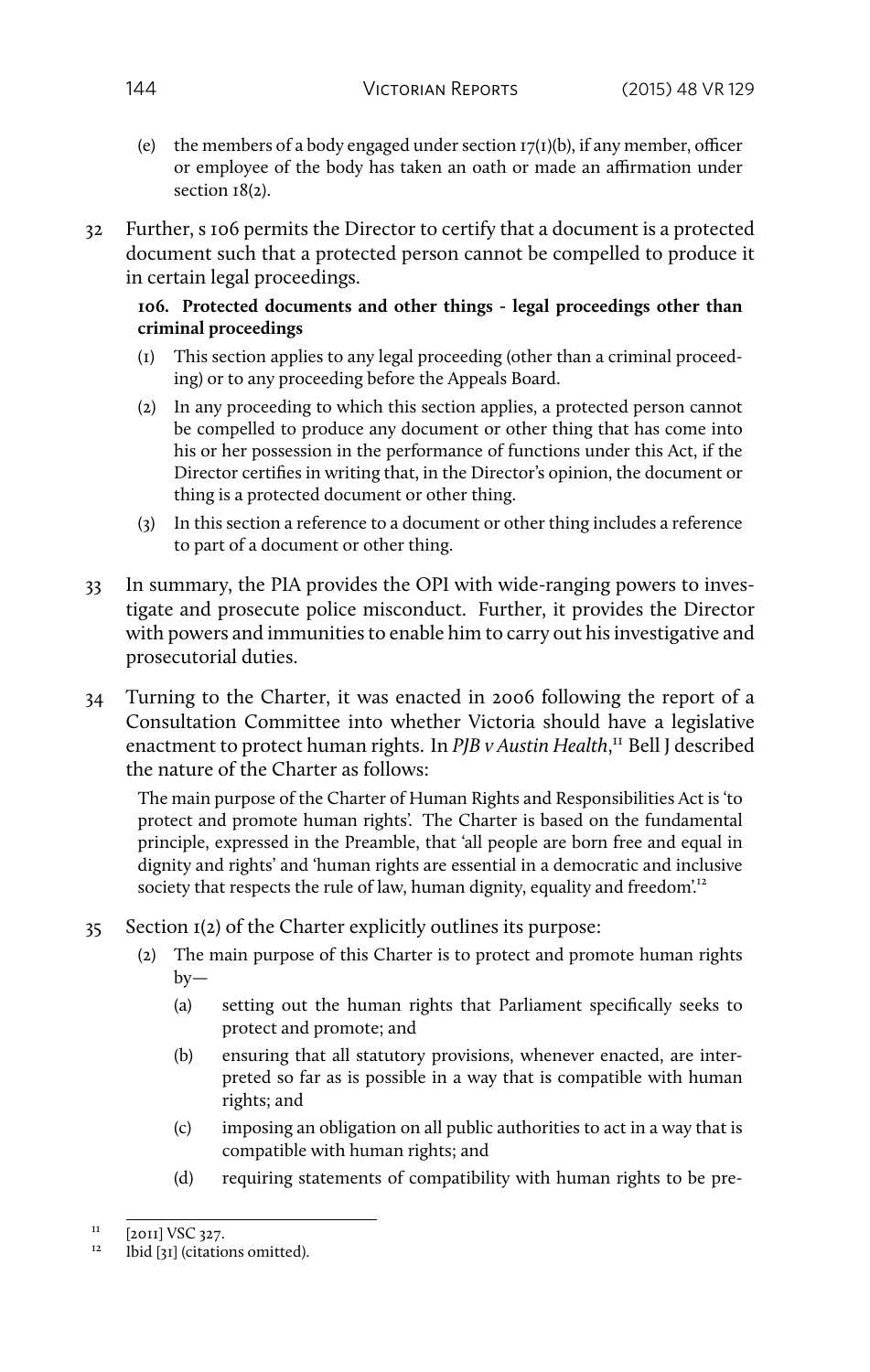pared in respect of all Bills introduced into Parliament and enabling WARREN CJ the Scrutiny of Acts and Regulations Committee to report on such compatibility; and

- (e) conferring jurisdiction on the Supreme Court to declare that a statutory provision cannot be interpreted consistently with a human right and requiring the relevant Minister to respond to that declaration.
- 36 The Charter places specific obligations on public authorities. Section 4 describes what a public authority is:

## **4. What is a public authority?**

- (1) For the purposes of this Charter a public authority is—
	- (a) a public official within the meaning of the *Public Administration Act 2004*; or

#### **Note**

A public official under the *Public Administration Act* 2004 includes employees of the public service, including the Head of a government department or an Administrative Office (such as the Secretary to the Department of Justice or the Chairman of the Environment Protection Authority) and the Victorian Public Sector Commissioner. It also includes the directors and staff of certain public entities, court staff, parliamentary officers and holders of certain statutory or prerogative offices.

- (b) an entity established by a statutory provision that has functions of a public nature; or
- ...
- (c) an entity whose functions are or include functions of a public nature, when it is exercising those functions on behalf of the State or a public authority (whether under contract or otherwise); or
- (d) Victoria Police; or
- (e) a Council within the meaning of the Local Government Act 1989 and Councillors and members of Council staff within the meaning of that Act; or
- (f) a Minister; or
- (g) members of a Parliamentary Committee when the Committee is acting in an administrative capacity; or
- (h) an entity declared by the regulations to be a public authority for the purposes of this Charter—

but does not include—

- (i) Parliament or a person exercising functions in connection with proceedings in Parliament; or
- (j) a court or tribunal except when it is acting in an administrative capacity; or
- ...
- (k) an entity declared by the regulations not to be a public authority for the purposes of this Charter.
- 37 The two rights the appellant relies on in his submissions are set out in ss 8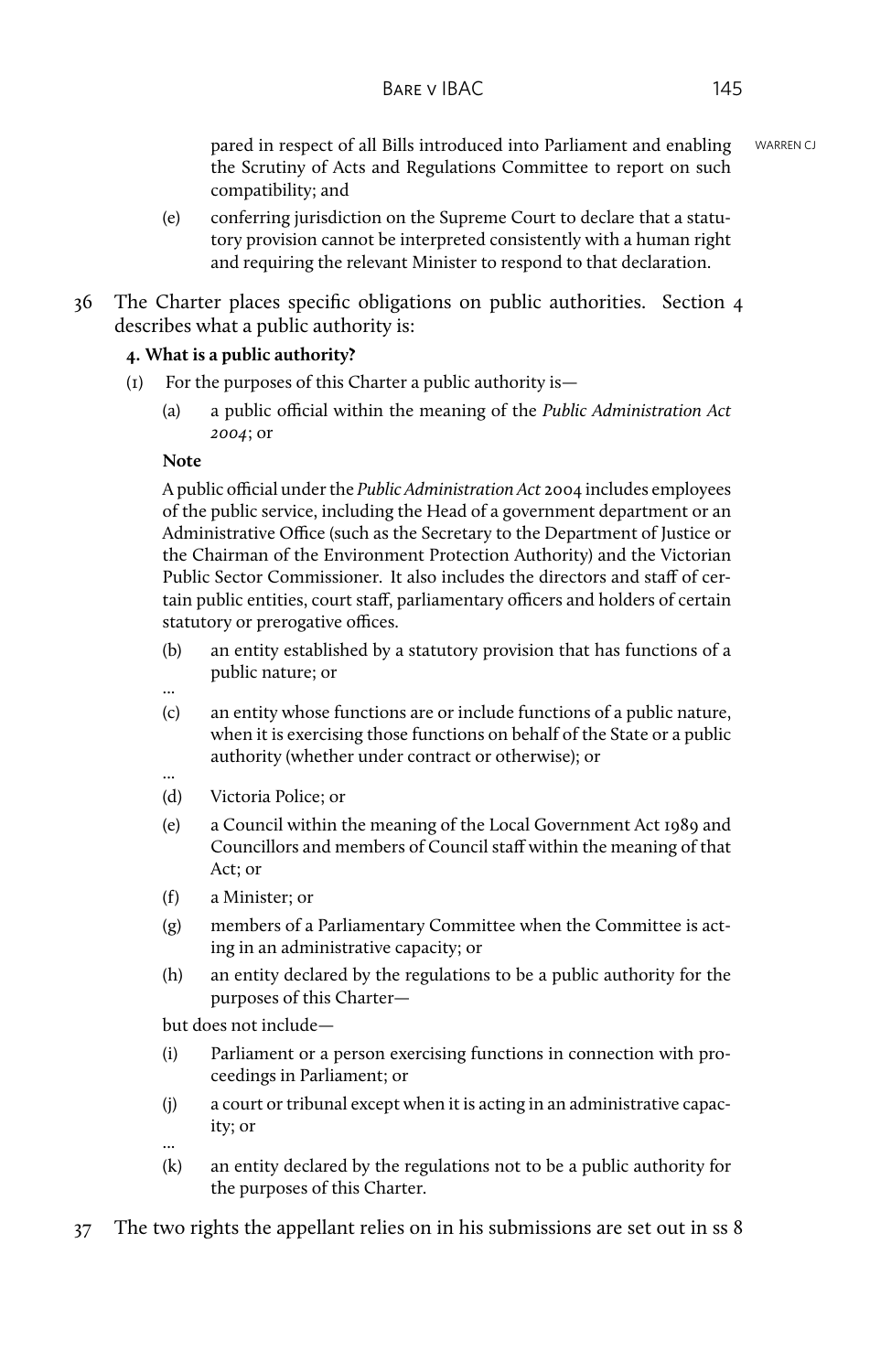and 10. They provide:

## **8. Recognition and equality before the law**

- (1) Every person has the right to recognition as a person before the law.
- (2) Every person has the right to enjoy his or her human rights without discrimination.
- (3) Every person is equal before the law and is entitled to the equal protection of the law without discrimination and has the right to equal and effective protection against discrimination.
- (4) Measures taken for the purpose of assisting or advancing persons or groups of persons disadvantaged because of discrimination do not constitute discrimination.

# **10. Protection from torture and cruel, inhuman or degrading treatment**

A person must not be—

- (a) subjected to torture; or
- (b) treated or punished in a cruel, inhuman or degrading way; or
- (c) subjected to medical or scientific experimentation or treatment without his or her full, free and informed consent.
- 38 Division 3 of the Charter provides for the interpretation of laws in ensuring they are compatible with human rights. Section 32 of the Charter is the interpretive clause. It states:

## **32. Interpretation**

- (1) So far as it is possible to do so consistently with their purpose, all statutory provisions must be interpreted in a way that is compatible with human rights.
- (2) International law and the judgments of domestic, foreign and international courts and tribunals relevant to a human right may be considered in interpreting a statutory provision.
- (3) This section does not affect the validity of—
	- (a) an Act or provision of an Act that is incompatible with a human right; or
	- (b) a subordinate instrument or provision of a subordinate instrument that is incompatible with a human right and is empowered to be so by the Act under which it is made.
- 39 In *Momcilovic v The Queen*, <sup>13</sup> Crennan and Kiefel JJ outlined the effect of s 32:

Section 32 does not state a test of construction which differs from the approach ordinarily undertaken by courts towards statutes. Its terms identify an approach of interpretation which has regard to the terms and to the purpose of the statutory provision in question, as previously discussed. The statutory direction in  $s$  32(I) ... seeks to ensure that Charter rights are kept in mind when a statute is construed. The direction is not, strictly speaking, necessary. In the ordinary course of construction regard should be had to other existing laws. The Charter forms part of the context in which a statute is to be construed. It will be recalled that Lord Hoffmann viewed the Convention in a similar way in *Wilkinson*. The

<sup>13</sup> *Momcilovic v The Queen* (2011) 245 CLR 1 (*Momcilovic*).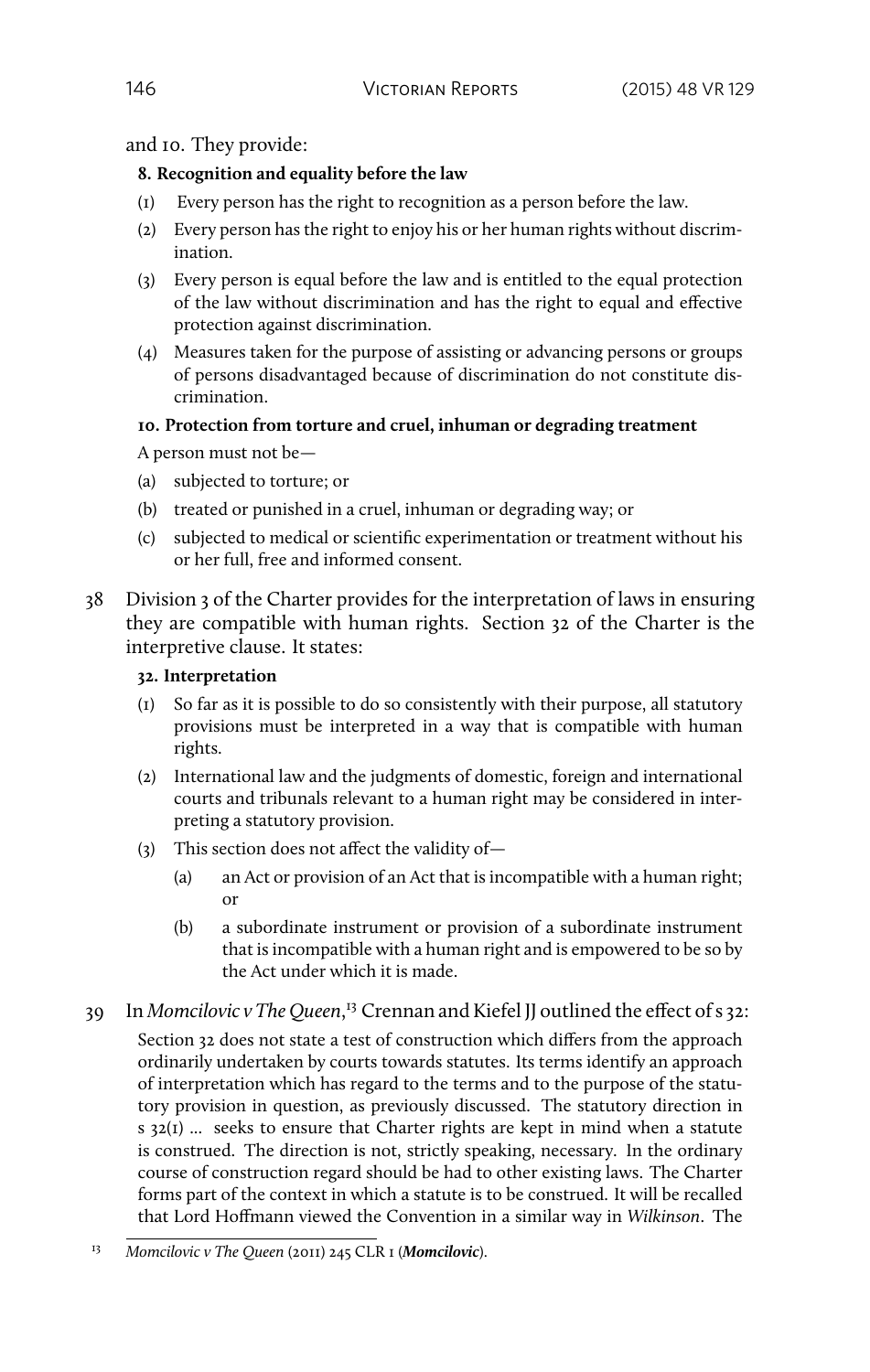process of construction commences with an essential examination of the context WARREN CJ of the provisions being construed.

Where it is possible, consistently with a statute's purpose, s 32(1) requires that all statutory provisions are to be read conformably with Charter rights.<sup>14</sup>

40 Finally, div 4 contains the specific obligations of public authorities. Section 38 classifies certain conduct of a public authority in connection with a human right as unlawful and s 39 describes the remedies available to a person claiming under the Charter. Those sections provide:

## **38. Conduct of public authorities**

- (1) Subject to this section, it is unlawful for a public authority to act in a way that is incompatible with a human right or, in making a decision, to fail to give proper consideration to a relevant human right.
- (2) Subsection (1) does not apply if, as a result of a statutory provision or a provision made by or under an Act of the Commonwealth or otherwise under law, the public authority could not reasonably have acted differently or made a different decision.

#### **Example**

Where the public authority is acting to give effect to a statutory provision that is incompatible with a human right.

- (3) This section does not apply to an act or decision of a private nature.
- (4) Subsection (1) does not require a public authority to act in a way, or make a decision, that has the effect of impeding or preventing a religious body (including itself in the case of a public authority that is a religious body) from acting in conformity with the religious doctrines, beliefs or principles in accordance with which the religious body operates.
- (5) In this section 'religious body' means—
	- (a) a body established for a religious purpose; or
	- (b) an entity that establishes, or directs, controls or administers, an educational or other charitable entity that is intended to be, and is, conducted in accordance with religious doctrines, beliefs or principles.

## **39. Legal proceedings**

- (1) If, otherwise than because of this Charter, a person may seek any relief or remedy in respect of an act or decision of a public authority on the ground that the act or decision was unlawful, that person may seek that relief or remedy on a ground of unlawfulness arising because of this Charter.
- (2) This section does not affect any right that a person has, otherwise than because of this Charter, to seek any relief or remedy in respect of an act or decision of a public authority, including a right—
	- (a) to seek judicial review under the Administrative Law Act 1978 or under O 56 of Chapter I of the Rules of the Supreme Court; and
	- (b) to seek a declaration of unlawfulness and associated relief including an injunction, a stay of proceedings or exclusion of evidence.
- (3) A person is not entitled to be awarded any damages because of a breach of

<sup>14</sup> *Momcilovic* (2011) 245 CLR 1, 217 [565]–[566] (citations omitted).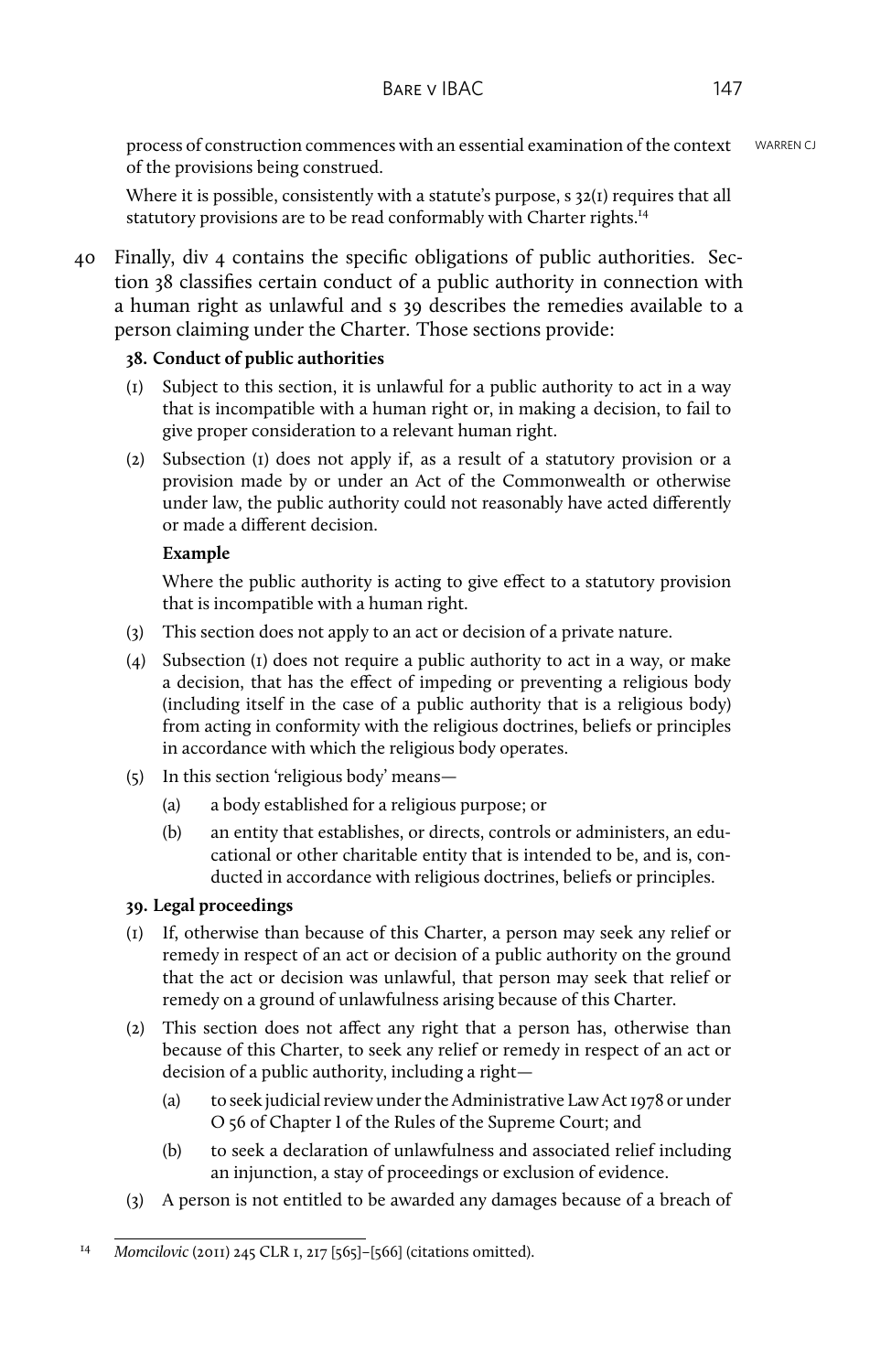this Charter.

(4) Nothing in this section affects any right a person may have to damages apart from the operation of this section.

# *Trial judgment*

41 In the hearing in the Trial Division, the Victorian Equal Opportunity and Human Rights Commission (**the Commission**) intervened as of right under s 40(1) of the Charter, as did the Solicitor-General on behalf of the Attorney-General. At trial, her Honour was asked to answer a number of questions identified by the appellant.

They were (including her Honour's answers):

1. Is there an implied procedural right under s 10(b) of the Charter to an 'effective' investigation of a claim of a breach of human rights stated in that section?

No

2. Were the first decision and the second decision incompatible with the appellant's right to an effective investigation of his complaint?

Not applicable, given the answer to question 1.

3. Did the relevant decision-maker in the case of each of the first decision and the second decision properly consider the appellant's human rights as required by s 38 of the Charter?

Not applicable, given the answer to question 4. The relevant claims will be dismissed, stayed or struck out.

- 4. Does s 109 of the Police Integrity Act prevent the Court from hearing and determining the appellant's claims for declarations that the first decision and the second decision were contrary to s 38 of the Charter? Yes.
- 5. Was the first decision made by the Business Monitoring Committee tainted by jurisdictional error? Yes.
- 6. Was the second decision tainted by jurisdictional error?  $No.<sup>15</sup>$
- 42 In rejecting the appellant's claim for judicial review, her Honour began with the fourth question. Her Honour answered the question by setting out and analysing the three contentions put by the appellant:
	- 1. s 109 does not exclude judicial review proceedings, absent requisite words of 'irresistible clarity';
	- 2. even if it does, s 109 does not apply to a decision *not* to investigate a complaint; and
	- 3. a decision which is contrary to s 38 is thereby tainted by jurisdictional error and the privative clause cannot oust a challenge on that ground after the

 $^{15}$  Reasons [57].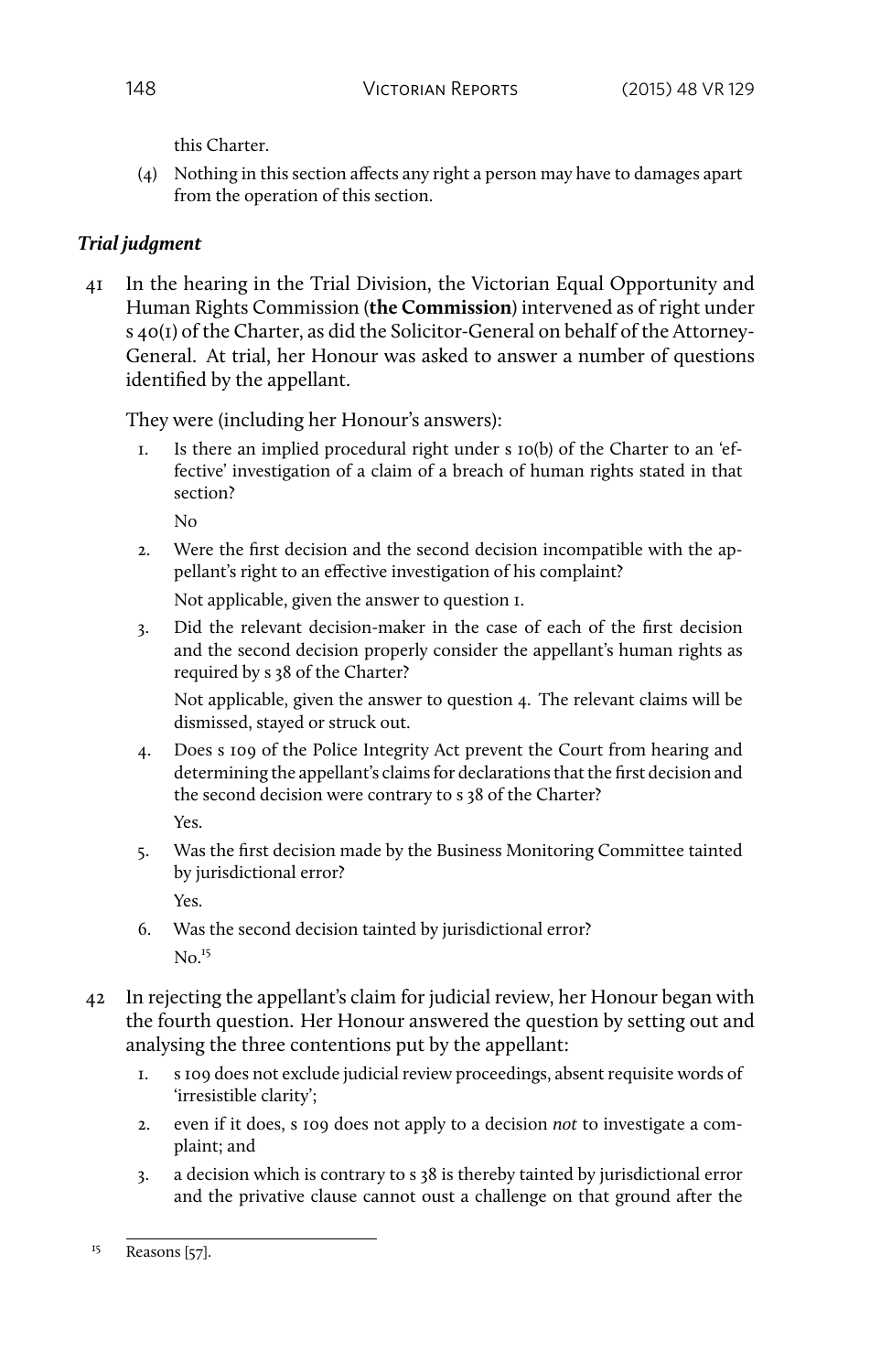High Court's decision in *Kirk v Industrial Court (NSW)* WARREN CJ . 16

43 Her Honour rejected the first contention on the basis that the words in the PIA reflected a clear intention of the legislature to remove judicial review of a decision of the Director, except where there is jurisdictional error.<sup>17</sup> The trial judge compared s 109 to other privative clauses that have come under judicial scrutiny. In particular her Honour considered s 12(3) of the *Witness Protection Act 1991*(*Witness Protection Act*) which was discussed in *Applicants A1 & A2 v Brouwer*. <sup>18</sup> That section provided:

No action or proceedings can be brought against any person to whom this section applies in respect of any act, matter or thing done by that person in the course of his or her duties in accordance with this Act.

- 44 The Court of Appeal in *Brouwer* held that the section did not apply to a challenge to the validity of the relevant decision.<sup>19</sup> The trial judge noted that the Court of Appeal considered the Second Reading Speech and the s 85(5) of the *Constitution Act 1975* statement and held that if the legislature had intended to oust judicial review it would have used express language. The trial judge outlined the reasoning in *Brouwer* and compared the *Witness Protection Act* with s 35A of the *Ombudsman Act 1974* (NSW) (*Ombudsman Act*). Section 35A(1) of that Act, her Honour noted, was in similar terms to s 109 of the PIA:
	- (1) The Ombudsman shall not, nor shall an officer of the Ombudsman, be liable, whether on the ground of want of jurisdiction or on any other ground, to any civil or criminal proceedings in respect of any act, matter or thing done or omitted to be done for the purpose of executing this or any other Act unless the act, matter or thing was done, or omitted to be done, in bad faith.
- 45 The Court of Appeal noted:

Nor, more importantly, does s 12(3) of the Act contain any equivalent of the critical words in s 35A(1) ('whether on the ground of want of jurisdiction or on any other ground'). Those words clearly signified the intention of the New South Wales Parliament to oust judicial review.<sup>20</sup>

46 Drawing on that decision, the trial judge noted that the 'critical words' that the Court of Appeal had highlighted in *Brouwer* appear in s 109 of the Act. Further her Honour relied on the extrinsic material in interpreting the section.<sup>21</sup> She noted the Second Reading Speech by Mr Cameron, the Minister for Police and Emergency Services, in particular his statement regarding judicial review.<sup>22</sup>

<sup>&</sup>lt;sup>16</sup> Ibid [60] (citation omitted).<br><sup>17</sup> The trial judge accepted the

<sup>17</sup> The trial judge accepted that the decision of the High Court in *Kirk v Industrial Relations Court (NSW)* (2010) 239 CLR 531 meant that a state legislature could not oust judicial review for a decision which is affected by jurisdictional error.

<sup>&</sup>lt;sup>18</sup> (2007) 16 VR 612 (*Brouwer*).

 $19$  Ibid 632.

 $20$  Ibid 631.

<sup>&</sup>lt;sup>21</sup> Pursuant to s 35 of the *Interpretation of Legislation Act 1984*; see Reasons [72]–[75].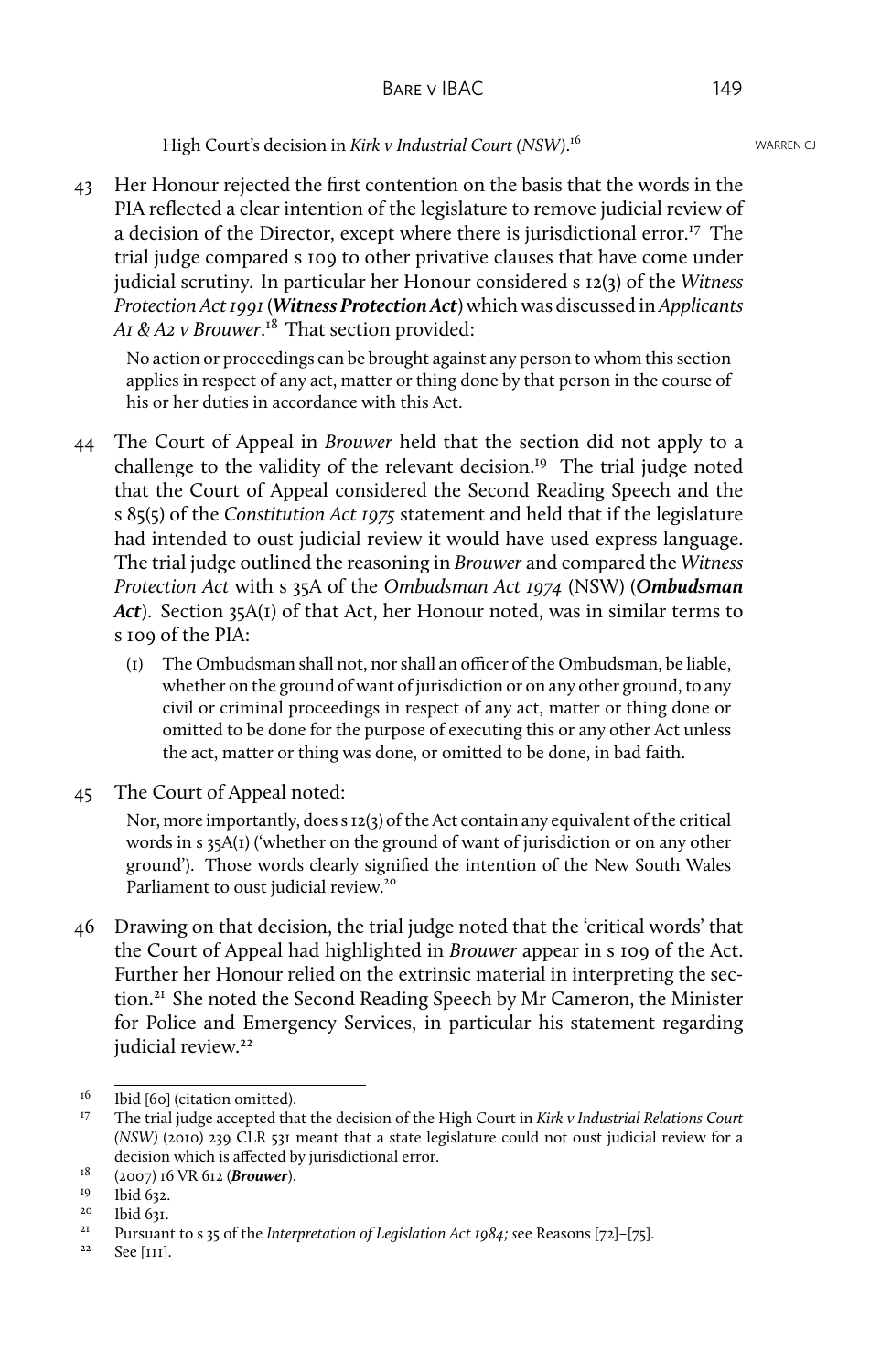- 47 The trial judge dismissed the second contention that s 109 did not apply to a decision not to investigate.
- 48 The appellant sought to argue that at the time the second decision was made there had been no past investigation and no ongoing or future investigation in relation to the appellant's complaint. Therefore there was no decision made 'for the purpose of an investigation' under s 52 of the PIA. In rejecting the contention, her Honour stated:

I agree with the defendants that a decision about whether or not to investigate a complaint is a necessary step in the process of investigation by the Director. As they submit, before that determination is made there is clearly the prospect that an investigation may occur and that, consequently, the decision was made within the meaning of s 52 'for the purpose of' an investigation (an object which does not have to be in existence). $23$ 

49 Her Honour also pointed to the functions and objects of the PIA which supported the view that the protection offered by s 109 should not be narrowly construed. Her Honour further explained:

I agree with the defendants that the extrinsic materials discussed are consistent with a broader immunity for protected persons under s 109, relevantly, to give effect to the statutory purposes of both the OPI and the Director under the Police Integrity Act by allowing them to carry out their functions without the impediment of legal proceedings challenging their decisions, with the exception of those alleging jurisdictional error.<sup>24</sup>

50 The trial judge then assessed the third contention, that an act which is classified by s 38(1) of the Charter as unlawful is a jurisdictional error and therefore cannot be ousted by a privative clause.<sup>25</sup> The trial judge set out the key question that had to be answered:

Was it the legislative purpose of s 38(1) to take away a public authority's power to act in contravention of  $it<sup>26</sup>$ 

51 Her Honour noted the difficulty recognised by the High Court in *SAAP v Minister for Immigration and Multicultural and Indigenous Affairs*<sup>27</sup> in determining whether the failure to comply with a procedural obligation amounted to jurisdictional error. Further, her Honour outlined the decision of the plurality in *Project Blue Sky Inc v Australian Broadcasting Authority*<sup>28</sup> who held:

A better test for determining the issue of validity is to ask whether it was a purpose of the legislation that an act done in breach of the provision should be invalid ... In determining the question of purpose, regard must be had to 'the language of the relevant provision and the scope and object of the whole statute.'<sup>29</sup>

 $\frac{23}{24}$  Reasons [81].

<sup>&</sup>lt;sup>24</sup> Ibid [85].

<sup>25</sup> See *Kirk v Industrial Court (NSW)* (2010) 239 CLR 531 (*Kirk*).

 $^{26}$  Reasons [97].

<sup>27</sup> (2005) 228 CLR 294 (*SAAP*).

<sup>28</sup> (1998) 194 CLR 355 (McHugh, Gummow, Kirby and Hayne JJ) (*Project Blue Sky*).

lbid 391.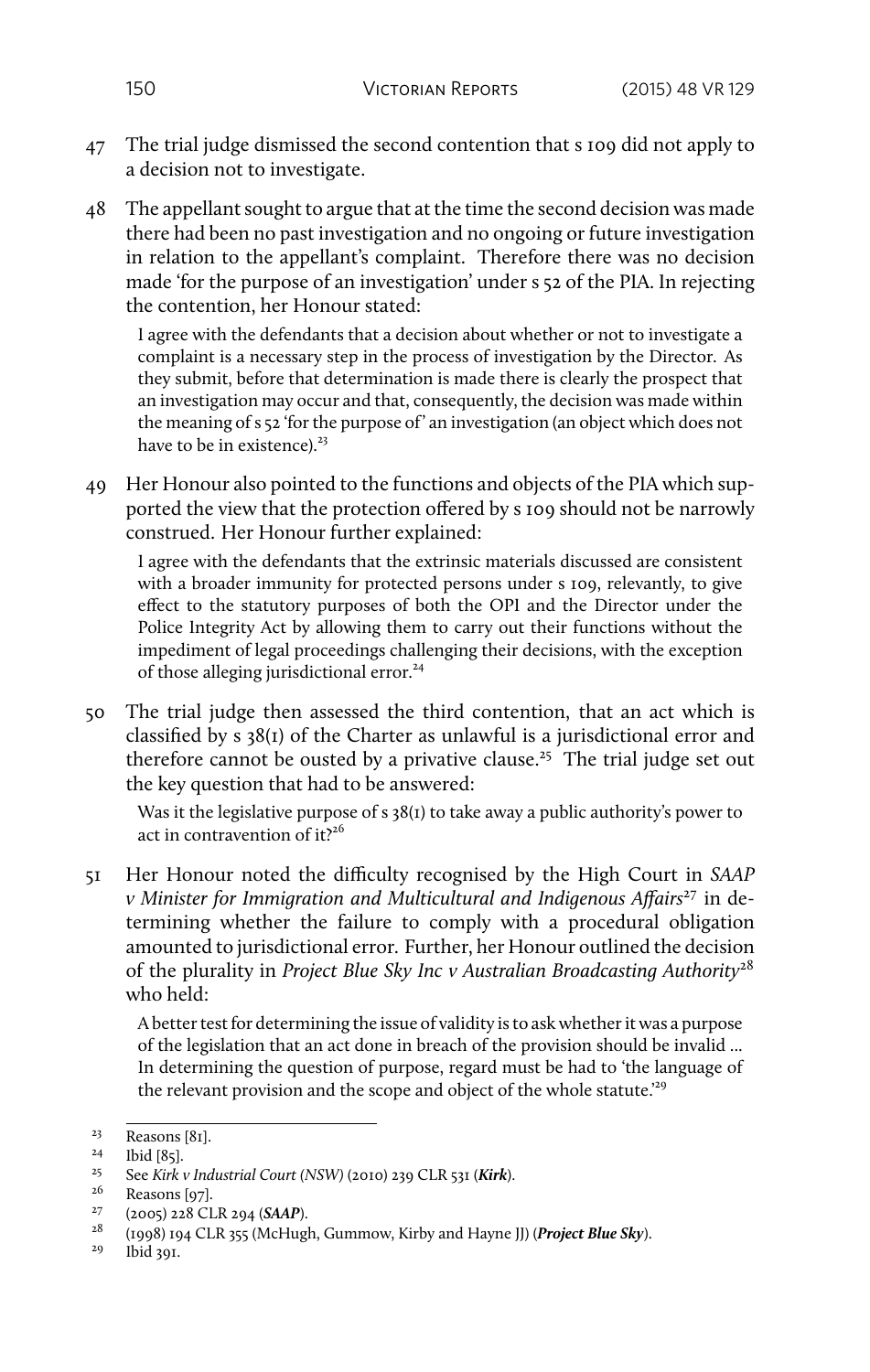52 At the trial, the appellant contended that in the statutory context of the WARRENCJ Charter, the term 'unlawful' meant 'invalid'. First, he argued that it was apparent that failure to take into account a consideration clearly amounted to jurisdictional error under general administrative principles. Furthermore, the appellant submitted that it would be incongruous for a breach of the procedural limb of s 38(1) to give rise to a jurisdictional error but a breach of the substantive limb would not. Her Honour rejected this argument as circular:

Under administrative law principles, whether a decision maker is bound to take a particular consideration into account and whether failure to do so will be significant enough to affect the validity of the outcome is to be ascertained having regard to the subject-matter, scope and purpose of the legislation requiring consideration of the matter, taking into account the nature of the repository of the power.

It is common ground that Emerton I described what is required by the s  $38(1)$ obligation under the procedural requirement to give proper consideration to a human right in *Castles v Secretary, Department of Justice*, when she said:

The requirement in s 38(1) to give proper consideration to human rights must be read in the context of the Charter as a whole, and its purposes. The Charter is intended to apply to the plethora of decisions made by public authorities of all kinds. The consideration of human rights is intended to become part of decision-making processes at all levels of government. It is therefore intended to become a 'common or garden' activity for persons working in the public sector, both senior and junior. In these circumstances, proper consideration of human rights should not be a sophisticated legal exercise. Proper consideration need not involve formally identifying the 'correct' rights or explaining their content by reference to legal principles or jurisprudence. Rather, proper consideration will involve understanding in general terms which of the rights of the person affected by the decision may be relevant and whether, and if so how, those rights will be interfered with by the decision that is made. As part of the exercise of justification, proper consideration will involve balancing competing private and public interests. There is no formula for such an exercise, and it should not be scrutinised over-zealously by the courts.

While I accept that the requirement in s 38(1) to give proper consideration to a relevant human right requires a decision-maker to do more than merely invoke the Charter like a mantra, it will be sufficient in most circumstances that there is some evidence that shows the decision-maker seriously turned his or her mind to the possible impact of the decision on a person's human rights and the implications thereof for the affected person, and that the countervailing interests or obligations were identified.

Mr Bare and the Commission argue that, by characterising as unlawful a failure to act in the manner described,  $s$  38( $t$ ) makes it clear that a public authority is bound to take such a right into account, with the consequence that a failure to do so will render the decision it makes invalid.

I agree with the Attorney-General's characterisation of this argument as 'circular'. As he submits, the Court should not take Parliament to have intended that a breach of the s 38(1) procedural obligation would necessarily involve jurisdictional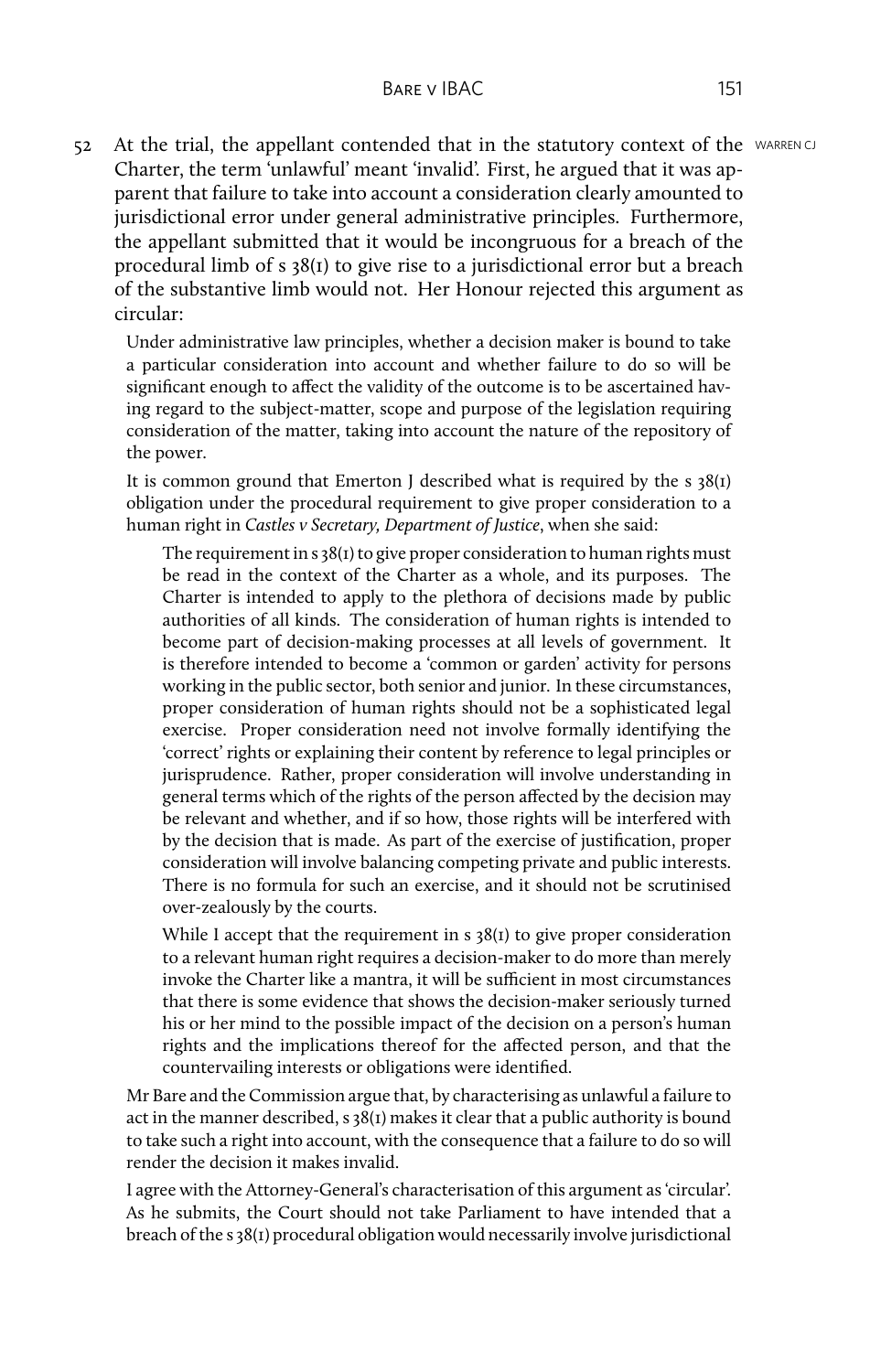error. It did not state expressly that a relevant human right must be considered, choosing rather to characterise both the failure to give a relevant right proper consideration and the breach of the obligation to act incompatibly with it, as 'unlawful'<sup>30</sup>

53 Secondly, the appellant argued at trial that the legislative context of s 39 of the Charter favoured reading unlawfulness in s 38(1) as amounting to jurisdictional error. He contended that the remedies set out in s 39 contemplated jurisdictional error and therefore unlawfulness in s 38(1) should be interpreted as giving rise to such a cause of action. The trial judge considered the Court of Appeal's decision in *Sudi v Director of Housing*<sup>31</sup> which briefly assessed the meaning of s 39 of the Charter, though as the section was not in issue in the appeal the Court did not determine its purpose.<sup>32</sup> In rejecting this argument her Honour held:

The meaning of s 39 is not directly in issue in this proceeding and it is not settled as to what is required, in terms of another claim or otherwise, before s 38(1) unlawfulness can supply a necessary element of a cause of action or defence. I am not, however, persuaded that the terms of s 39 are inconsistent with the view that s 38(1) unlawfulness does not per se amount to jurisdictional error. Any limitation of the availability of a remedy for breach of s  $38(1)$ , including the ruling out of compensation by way of damages by s 39(4), rather militates against acceptance of the argument that it does.

I agree with the defendants that considerations relevant to the existence of invalidity, taken into account in *Project Blue Sky*, also suggest that an act done or decision made in breach of either of the requirements of s 38(1) would not amount to a jurisdictional error. The obligations to act compatibly with human rights and to give them proper consideration under s 38(1) lack the 'rule-like quality', easily identified and applied, thought indicative of requirements for validity. The criteria for lawfulness under s 38(1) might be open to different interpretations, given the nature of the judgment required under s 7(2). The definition of 'public authority' in s 4 is also 'open ended', in terms of the relevant criteria, and there is power to expand or reduce the number of bodies fitting the description for Charter purposes by characterising entities as public authorities or removing that character by regulation. In addition, the applicability of the exceptions in sub-ss  $38(2)$ ,  $39(2)$ ,  $39(3)$  and  $39(4)$  may not always be clear.<sup>33</sup>

54 After rejecting the appellant's argument in relation to the privative clause and the role of s 38(1), the trial judge then went on to consider the first question, whether there was an implied procedural right to an investigation under s 10(b) of the Charter. The appellant contended that s 10(b) contained an implied procedural right to an effective investigation of allegations of cruel, inhuman and degrading treatment. He did so by relying on the jurisprudence of the United Nations Human Rights Committee (**UNHRC**) and the European Court of Human Rights (**ECtHR**).

<sup>&</sup>lt;sup>30</sup> Reasons [101]–[104] (citations omitted).<br><sup>31</sup> Sudi y Director of Housing (2011) 22 VR 51

<sup>31</sup> *Sudi v Director of Housing* (2011) 33 VR 559 (*Sudi*).

<sup>32</sup> Ibid 569 [49] (Warren CJ); 580 [98] (Maxwell P); 596 [214] (Weinberg JA).

<sup>33</sup> Reasons [116]–[117] (citations omitted).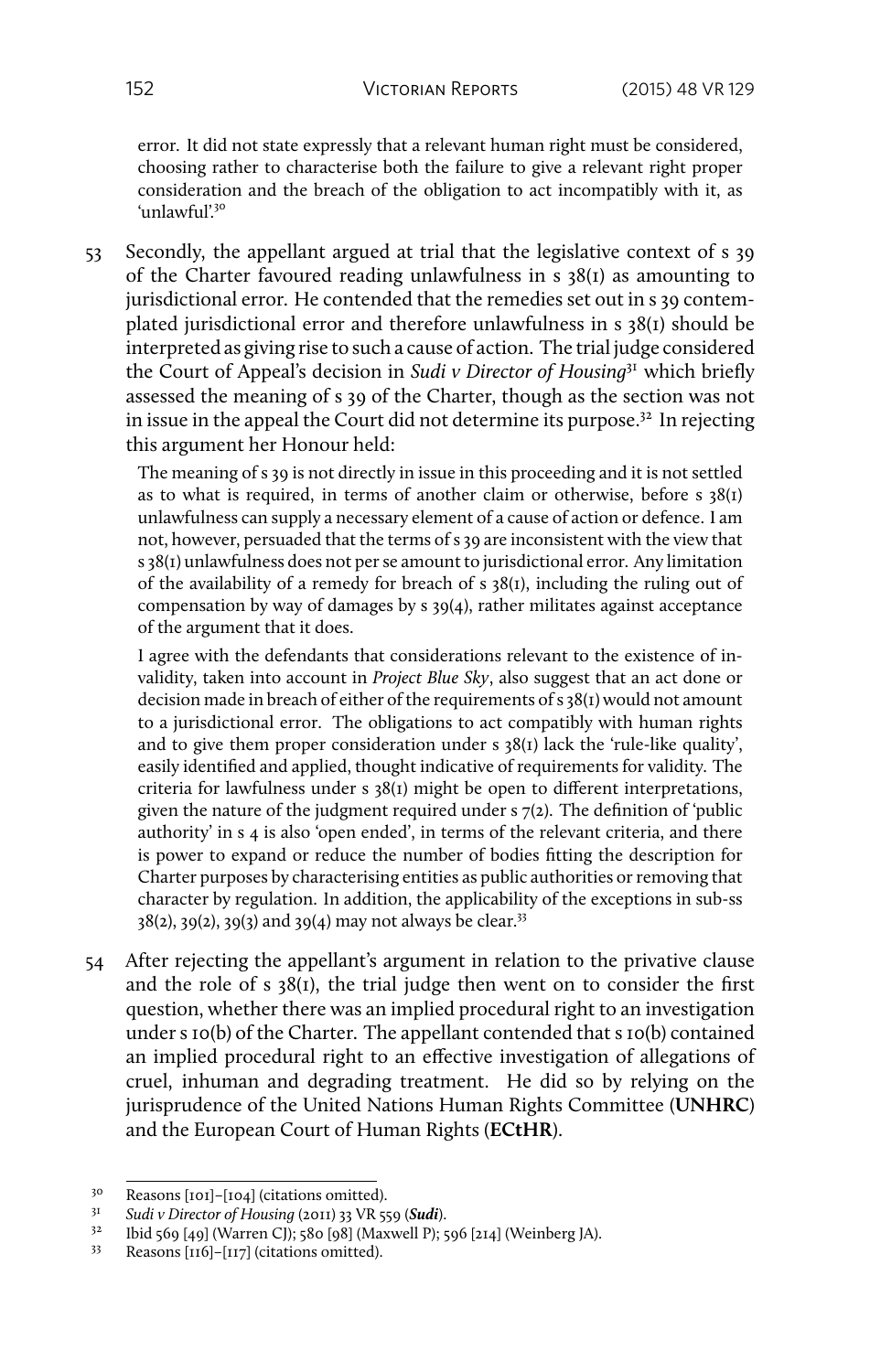- 55 While it was unnecessary to do so given her findings on question 4, her WARREN CJ Honour began by noting the role of international jurisprudence in analysing the Charter. The trial judge noted that s 32 specifically allows for decisions of foreign courts and tribunals to be used in interpreting provisions of the Charter, though she noted the reluctance of several members of the High Court in *Momcilovic* on relying too heavily on such decisions.<sup>34</sup>
- 56 The trial judge analysed a number of decisions of the UNHRC and the ECtHR in assessing the nature of the alleged implied right. Her Honour rejected the implication on two broad grounds. First, her Honour rejected the implied right on the grounds that international tribunals relied on a combination of rights in international instruments to find the implied right to an effective investigation. The trial judge initially examined the *International Covenant on Civil and Political Rights* (**ICCPR**) Article 7 of which provides:

No-one shall be subjected to torture or to cruel, inhuman or degrading treatment or punishment. In particular, no-one shall be subjected without his free consent to medical or scientific experimentation.

- 57 The trial judge accepted that this article was in similar terms to s 10(b) of the Charter and thus decisions of the UNHRC may be of assistance. However, her Honour also noted the existence of a separate obligation on States to investigate breaches of the ICCPR found in art 2:
	- 1. Each State Party to the present Covenant undertakes to respect and ensure to all individuals within its territory and subject to its jurisdiction the rights recognised in the present Covenant, without distinction of any kind, such as race, colour, sex, religion, political or other opinion, national or social origin, property, birth or other status.
	- 2. Where not already provided for by existing legislative or other measures, each State Party to the present Covenant undertakes to take the necessary steps, in accordance with its constitutional processes and with the provisions of the present Covenant, to adopt such legislative or other means as may be necessary to give effect to the rights recognised in the present Covenant.
	- 3. Each State Party to the present Covenant undertakes:
		- (a) to ensure that any person whose rights or freedoms as herein recognised are violated shall have an effective remedy, notwithstanding that the violation has been committed by persons acting in an official capacity;
		- (b) to ensure that any person claiming such a remedy shall have his right thereto determined by competent judicial, administrative or legislative authorities, or by any other competent authority provided for by the legal system of the State and to develop the possibilities of judicial remedy;
		- (c) to ensure that the competent authority shall enforce such remedies when granted.

<sup>34</sup> See *Momcilovic* (2011) 245 CLR 1, 36–8 (French CJ).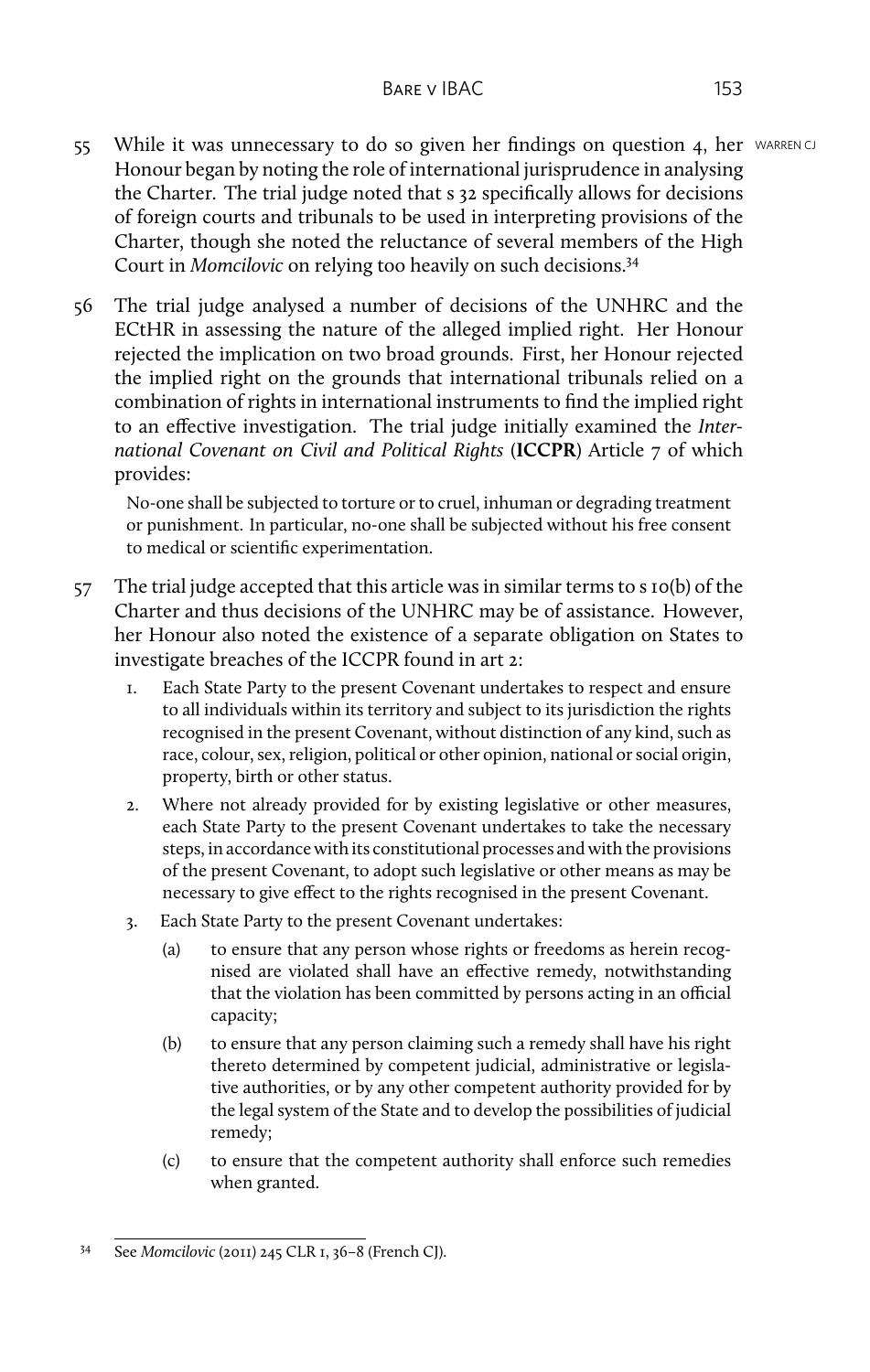58 The trial judge noted that the decisions of the UNHRC which found that a State had not established an effective investigation into a breach of art 7 relied on the interrelationship between that article and the State's obligations under art 2. In particular, her Honour noted *General Comment 20* which provides:

Article 7 should be read in conjunction with art 2, para 3 of the [ICCPR]. In their reports, the States Parties should indicate how their legal systems effectively guarantee the immediate termination of all acts prohibited by Art 7 as well as appropriate redress. The right to lodge complaints about maltreatment prohibited by art 7 must be recognised in the domestic law. Complaints must be investigated promptly and impartially by competent authorities so as to make the remedy effective.<sup>35</sup>

59 The trial judge had a similar approach in analysing the applicability of decisions of the ECtHR. Her Honour set out the following provisions of the European Convention of Human Rights (ECHR):

#### **Article 1**

#### **Obligation to respect human rights**

The High Contracting Parties shall secure to everyone within their jurisdiction the rights and freedoms defined in Section 1 of this Convention.

#### **Article 3**

#### **Prohibition of Torture**

No-one shall be subjected to torture or to inhuman or degrading treatment or punishment.

#### **Article 13**

## **Right to an Effective Remedy**

Everyone whose rights and freedoms as set forth in this Convention are violated shall have an effective remedy before a national authority notwithstanding that the violation has been committed by persons acting in an official capacity.

- 60 Her Honour noted that in many of the decisions cited by the appellant, the ECtHR relied on either art 1 or art 13 in conjunction with the substantive prohibition in art 3 to find that a State had breached the right to an effective investigation into an allegation of torture or inhuman or degrading treatment.<sup>36</sup>
- 61 While the appellant sought to both distinguish these cases and note the obligation on the State of Victoria to comply with certain international instruments, her Honour rejected those arguments:

In the case of s 10(b), it is the absence from the Charter of obligations to secure the enjoyment of a right or to remedy its breach which makes the international material as to the content of those rights under Art 7 of the ICCPR and Art 3 of the ECHR distinguishable. The content of those rights has been determined in

<sup>35</sup> Human Rights Committee, *General Comment No 20*: *Article 7 (Prohibition of torture and cruel treatment or punishment*), 44<sup>th</sup> sess, UN Doc. HRI/GEN/1/Rev 9 (Vol I) p 202, (10 March 1992),  $\lceil 14 \rceil$ .

<sup>36</sup> See eg *Assenov v Bulgaria* (1998) 28 EHRRR 652, 107 [102].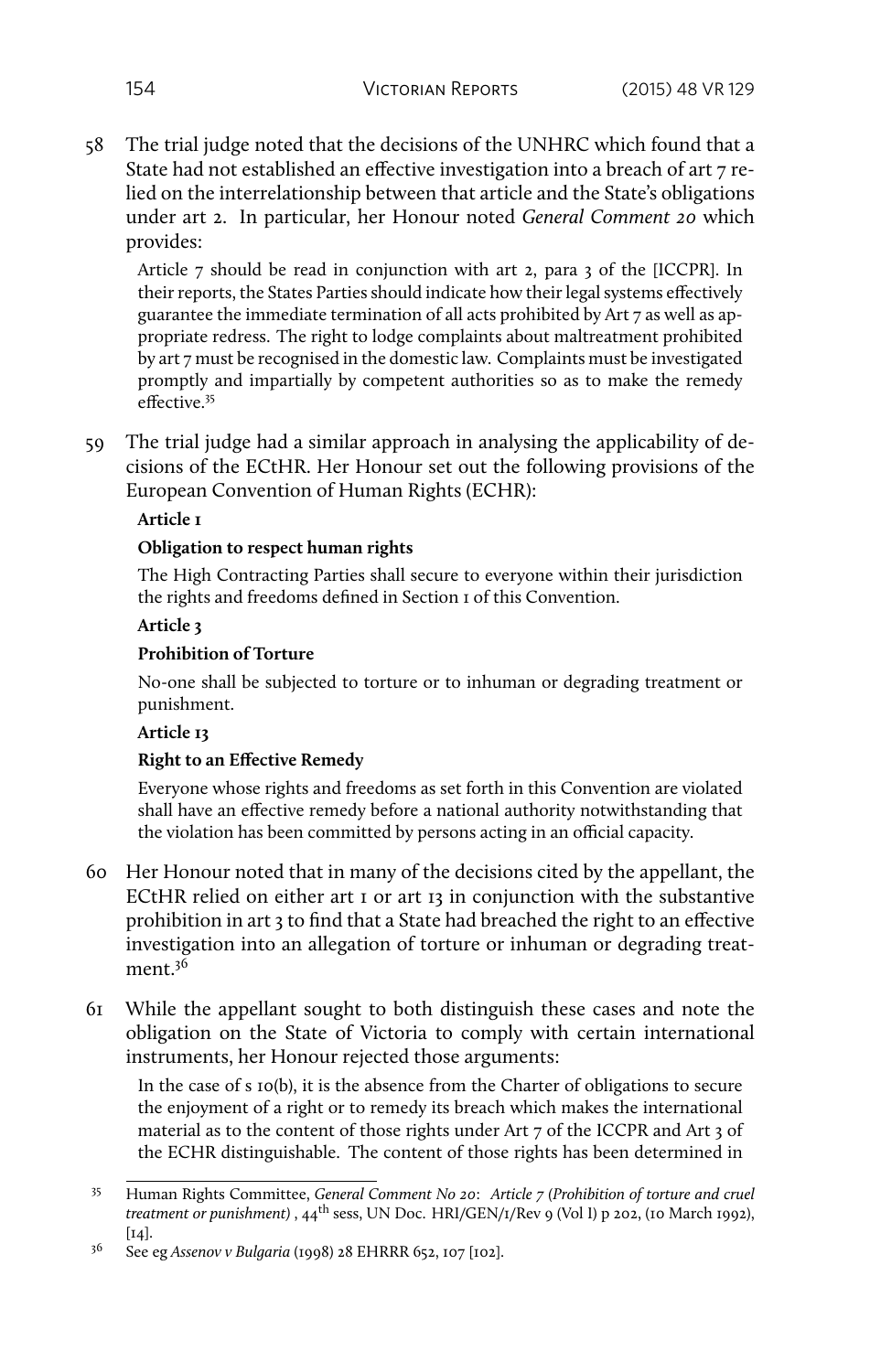the context of such obligations. WARREN CJ NOT CONTENT OF THE CONTENT OF THE CONTENT OF THE CONTENT OF THE CONTENT OF THE CONTENT OF THE CONTENT OF THE CONTENT OF THE CONTENT OF THE CONTENT OF THE CONTENT OF THE CONTENT OF

The statement of the purpose of protecting and promoting rights in s 1(2)(a), the recognition of rights in s 6(1), the reference to Parliament seeking to protect and promote rights in s 7(1) and the obligations on public authorities under s 38 do not make the statutory context sufficiently analogous for recognition of the alleged implied procedural right under  $s$  10(b).<sup>37</sup>

62 Secondly, in the absence of applicable international jurisprudence, the trial judge looked at the words in the Charter to determine whether s 10(b) contained an implied right to an effective investigation. Her Honour rejected the appellant's contention that such a construction was warranted by the nature of the Charter in particular as informed by  $s$   $I(2)(a)$ , which sets out the purpose of the Charter as being to protect and promote rights, and  $s \, \mathcal{I}(I)$ , which outlines the legislature's role in seeking to protect and promote rights. The trial judge stated:

The Charter remains to be construed according to its text, in its own constitutional context. When construing legislation, the Court must endeavour to discern the intention manifested by the words of the statute. The text of s 10(b) does not contain an express reference to the asserted procedural right. I am not persuaded that it would have been a statutory purpose of s 10(b) that it should include such a right by implication, in the context of the Charter as a whole. The relevant obligation to act compatibly with the right falls on a public authority and the Charter not only states exhaustively how such rights are to be protected, but also makes a number of procedural requirements relating to the protection of a number of other rights. Indeed, s 24(1) specifically refers to the right of a person charged with a criminal offence or party to a civil proceeding 'to have the charge or proceeding decided by a competent, independent and impartial court or tribunal after a fair and public hearing'.<sup>38</sup>

63 Further the trial judge dismissed the appellant's argument that Australia's obligations under the ICCPR and the *Convention Against Torture and other Cruel, Inhuman and Degrading Treatment or Punishment* ('Torture Convention') would compel a construction of s 10(b) that found an implied right to an effective investigation:

The requirement to construe the Charter conformably with Australia's international obligations to investigate complaints of rights' violations under the ICCPR or the Convention Against Torture and other Cruel, Inhuman and Degrading Treatment or Punishment does not, in my opinion, compel a construction of s 10(b) which effectively imposes those obligations upon public authorities. The State's established criminal and civil justice systems would appear to supply the means for compliance with any investigative obligations the State might have in relation to a complaint of abuse of the right under s 10(b). A right to an investigation of a complaint of violation of a human right under s 10(b) might, on the other hand, be sourced in the duty of a public authority under s 38 or another statutory provision, when construed in accordance with  $s$  32(1).<sup>39</sup>

 $\frac{37}{38}$  Reasons [158]–[159].

Ibid [160] (citations omitted).

<sup>39</sup> Ibid [162].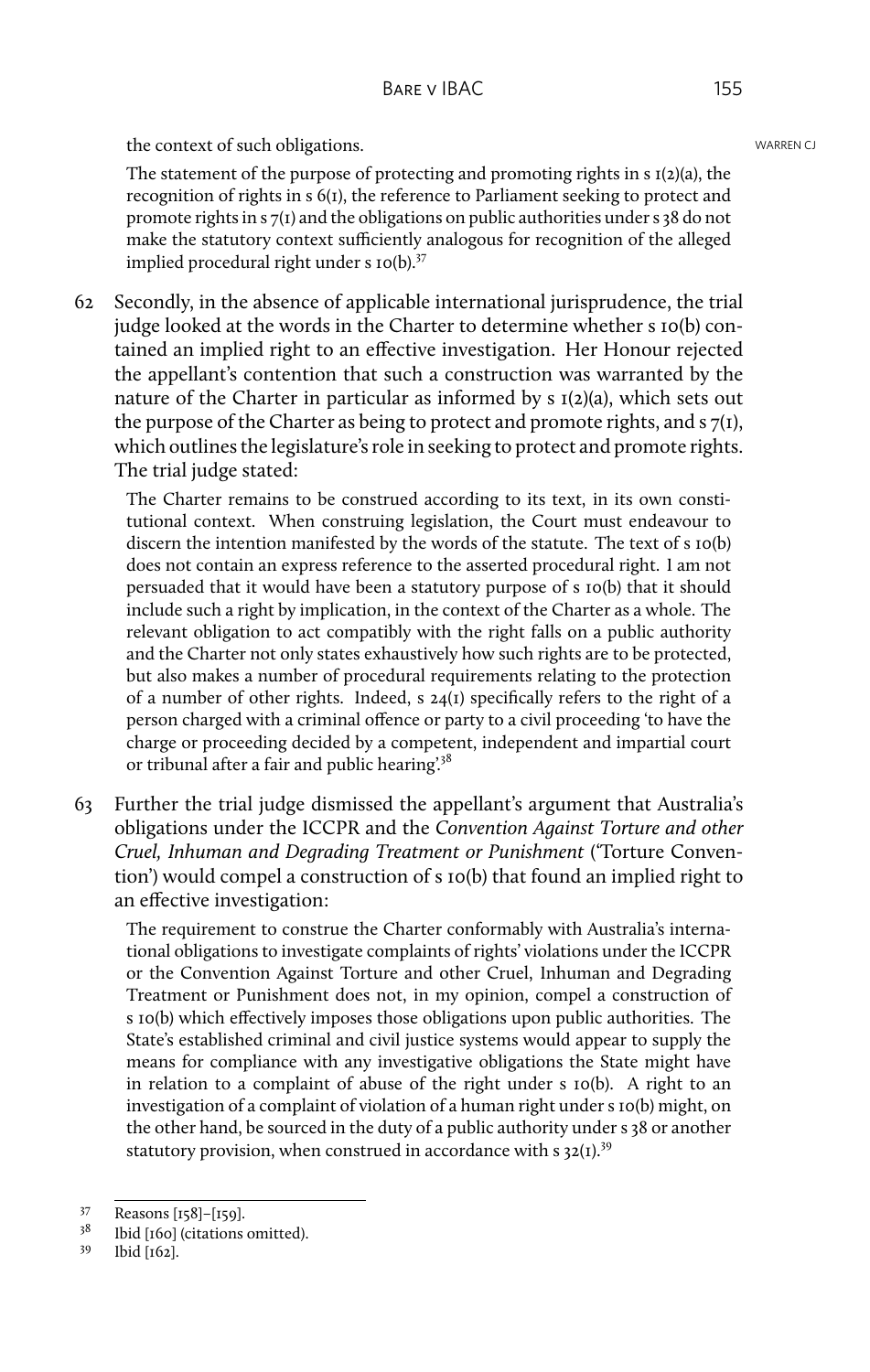- 64 With regards to the second and third questions, namely whether the decisions were compatible with the appellant's right to an effective investigation and whether the decision maker took into account the appellant's Charter rights when making his decision, the trial judge held that it was unnecessary to answer them considering she had rejected the implied right to an investigation and found that the PIA had ousted judicial review except for jurisdictional error.
- 65 As to question 5, whether the first decision was tainted by jurisdictional error, the trial judge noted the defendants conceded the first decision was unlawful because the BMC was not authorised to make the decision.
- 66 Finally, the trial judge examined the sixth question, whether the second decision was tainted by jurisdictional error. The appellant submitted the following three contentions to support his case at trial:
	- 1. By the first decision, the OPI said that [Mr Bare's] complaint had been assessed by reference to a 'priority matrix'. [Mr Bare] relevantly sought review of the first decision on the basis that he had not been given notice of, or the opportunity to be heard about, the priority matrix. Mr Jevtovic then made the second decision without reference to the priority matrix, and did so without giving [Mr Bare] notice that the priority matrix would not be applied or an opportunity to be heard on whether it should be. Did that failure constitute a denial of procedural fairness?
	- 2. Does section 10(b) of the Charter provide a new dimension of the public interest that must be considered by the Director when a complaint is made of cruel, inhuman or degrading treatment at the hands of police officers?
	- 3. Does section 40(4)(b)(i) of the [*Police Integrity Act*] authorise the making of a decision that is incompatible with [Mr Bare's] right to an effective investigation of his complaint of cruel, inhuman or degrading treatment?<sup>40</sup>
- 67 Her Honour rejected the first contention, holding that while there may have been an expectation that the priority matrix would not apply, or that the matrix should have been provided to the appellant in order to allow him to make submissions on it, there was no resulting procedural unfairness. Further, the trial judge stated that a decision maker is not generally obliged to give prior notice of their thinking before they make their decision. In this case, procedural fairness did not demand that Mr Jevtovic inform the appellant of his view as to the adequacy of the material presented to him. Her Honour stated:

Nor am I satisfied that the Director departed from any policy enshrined in the priority matrix, causing procedural unfairness as a result of any failure to solicit submissions from Mr Bare. He stated in his 19 October 2010 letter that he had examined all the material on the OPI file including correspondence from Mr Bare. He had considered the seriousness of the allegations made and the reference to s 10 of the Charter. In other words, he had considered the nature of the proposed investigation of the claims of breaches of Mr Bare's human rights not to be discriminated against on the basis of his race, under s 8, and not to be subjected

<sup>40</sup> Ibid [171].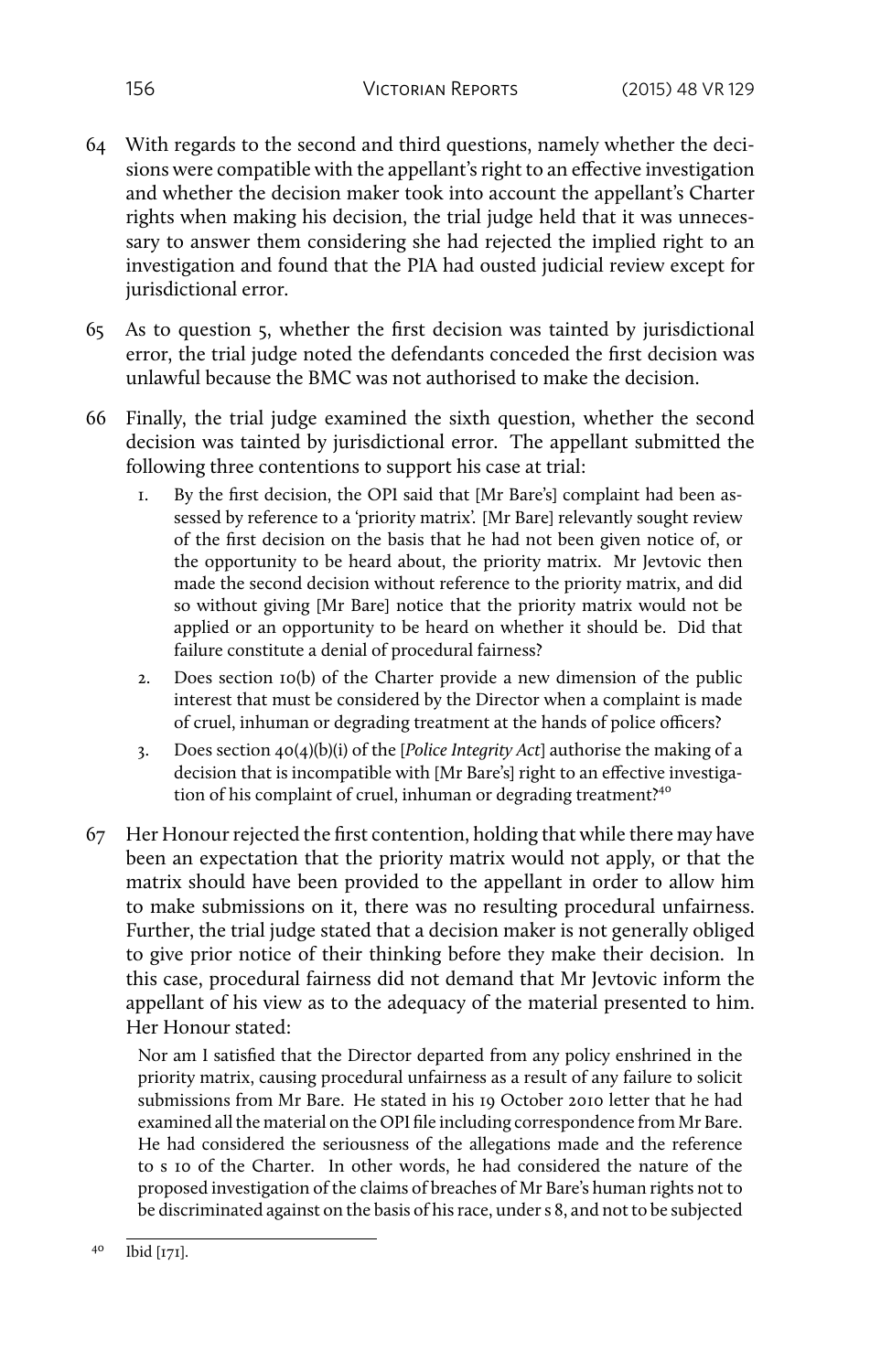to cruel inhuman or degrading treatment under s 10(b). The material on the WARREN CJ OPI file included the internal various assessments and reports, such as the PSAU preliminary assessment which identified the issues for consideration in relation to the determination required by s 40(4)(b)(i) of the Police Integrity Act. In that context, Mr Jevtovic concluded that there were no OPI policies or procedures which raised other issues for his consideration and that it was not necessary for him to use the tool to assess the priority of the matter.<sup>41</sup>

- 68 The trial judge dismissed the second contention that the Charter provided a new dimension of the public interest that the Director had to take into account under s 40(4)(b)(i). Her Honour accepted that s 32(1) of the Charter does provide a new dimension to the question of what is in the public interest, but held that there was no evidence that Mr Jevtovic had not taken into account Charter rights when assessing the public interest under s 40(4)(b)(i). This was particularly so considering the trial judge had not accepted that s 10(b) of the Charter included an implied right to an effective investigation.
- 69 Her Honour rejected the final contention on the basis that she had not found an implied right to an effective investigation and therefore it was unnecessary for her to deal with it.

# *Notice of Appeal*

- 70 On 10 April 2013, the appellant filed a Notice of Appeal against the decision of the trial judge. IBAC (the second respondent) sought leave to have the names of Ms Small and Mr Jevtovic removed from the proceeding. As this was not opposed the Court granted leave to have the names removed and allowed the appellant to file an Amended Notice of Appeal. This was filed on 21 May 2014.<sup>42</sup>
- 71 That Notice of Appeal set out seven grounds of appeal:

*Section 109 of the Police Integrity Act 2008*

- 1. The learned trial judge erred in holding that section 109 of the Police Integrity Act 2008 (the **PI Act**) prevents the Court from hearing and determining the Appellant's claim for a declaration that the purported decision communicated to the Appellant by the Third Respondent by a letter dated 19 October 2010 (the **decision**) was contrary to section 38 of the Charter of Rights and Responsibilities Act 2006 (the **Charter**).
- 2. The learned trial judge erred in failing to hold that the Court could hear and determine the Appellant's claim on the basis that:
	- (a) the decision was a decision not to investigate the Appellant's complaint; and

 $^{41}$  Ibid [185].

<sup>42</sup> Hereafter, all references to the Notice of Appeal refer to the Amended Notice of Appeal dated 21 May 2014. As a consequence of the removal of Ms Small and Mr Jevtovic as respondents, IBAC became the first respondent to the appeal, the Commission became the second respondent and the Attorney-General became the third respondent. In what follows I refer to IBAC as 'the respondent' and I continue to refer to the Commission as 'the Commission' and the Attorney-General for Victoria as 'the Attorney-General'.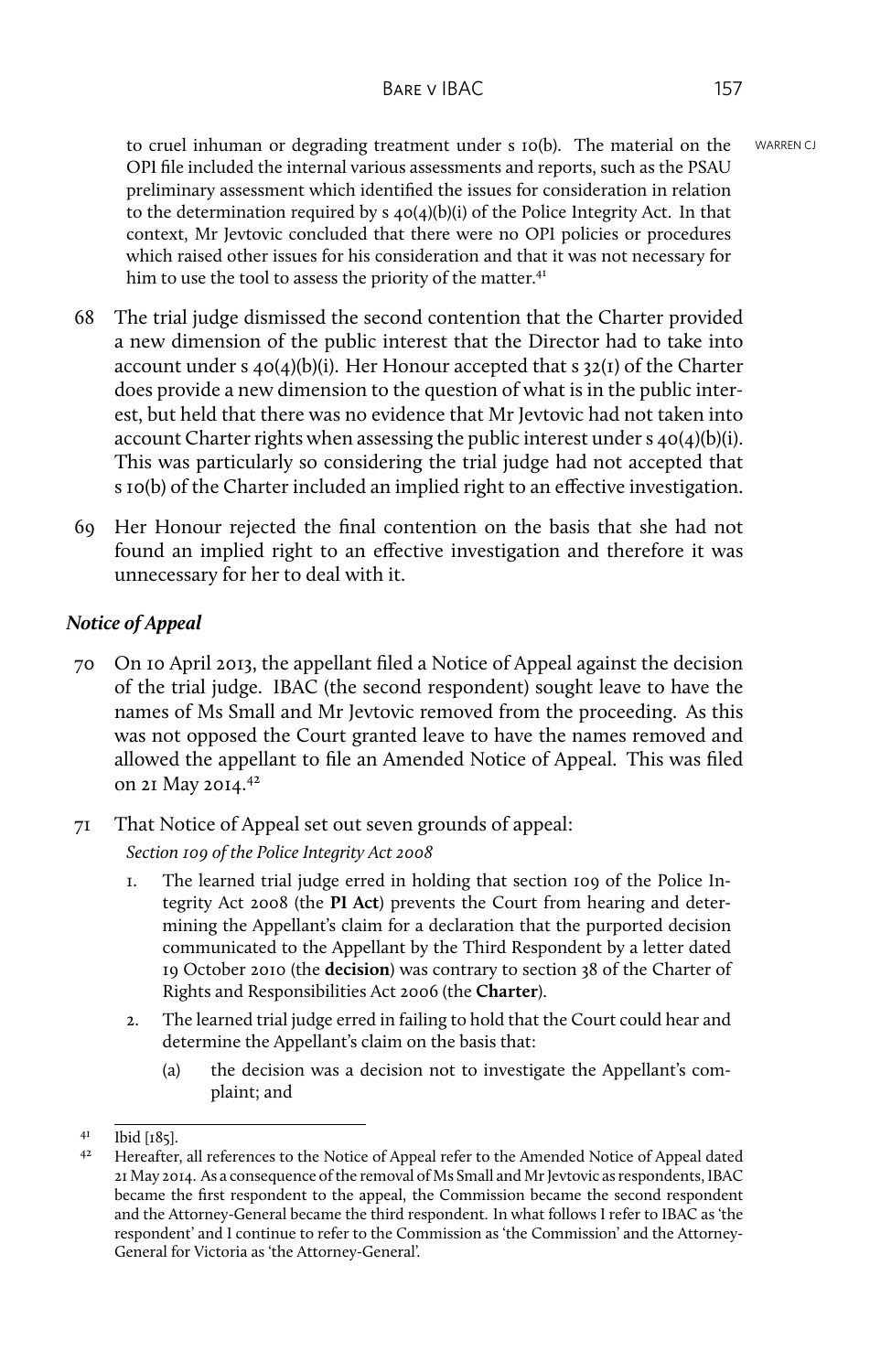- (b) section 109 of the PI Act, properly construed and applied in the context of section 52 of the PI Act, does not apply to a decision of that kind.
- 3. The learned trial judge erred in failing to hold that the Court could hear and determine the Appellant's claim on the basis that:
	- (a) section 109 of the PI Act does not apply to a decision tainted by jurisdictional error; and
	- (b) if the decision breached section 38 of the Charter in the manner alleged then it involved an error of that kind.

*Section 10(b) of the Charter - Effective Investigation*

- 4. The learned trial judge erred in holding that the human right in section 10(b) of the Charter read in light of the Charter as a whole, does not include the right to an effective investigation of a credible claim of cruel, inhuman or degrading treatment.
- 5. The learned trial judge erred in failing to hold:
	- (a) the right under s 10(b) of the Charter read in light of the Charter as a whole, includes the right to an effective investigation of a credible claim of cruel, inhuman or degrading treatment; and
	- (b) an 'effective investigation' of a credible claim that members of the Victoria Police have breached section 10(b) of the Charter relevantly requires an investigation by an organisation that does not have hierarchical or institutional connection to Victoria Police and that has practical independence from Victoria Police.

*Section 38(1) of the Charter — the Substantive Obligation*

6. The learned trial judge erred in failing to hold that the decision was incompatible with the Appellant's right to an effective investigation of his complaint of cruel, inhuman or degrading treatment.

*Section 38(1) of the Charter — the Procedural Obligation*

- 7. The learned trial judge erred in failing to hold that, contrary to s 38(1) of the Charter, in making the decision the Third Respondent did not give proper consideration to the Appellant's right under:
	- (a) section 10(b) of the Charter to an effective investigation of a complaint of cruel, inhuman or degrading treatment, as that right is to be properly understood; and
	- (b) section 8(3) of the Charter to equal protection of the law without discrimination and equal and effective protection against discrimination.
- 72 During oral argument, the appellant (along with the Commission) sought to advance four main questions (these were largely accepted by all parties one way or another in submissions):
	- 1. Did the privative clause in s 109 of the PIA preclude judicial review of Mr Jevtovic's decision for non-jurisdictional error of law?
	- 2. Whether an act or decision made in contravention of  $s$  38(1) of the Charter is necessarily affected by jurisdictional error?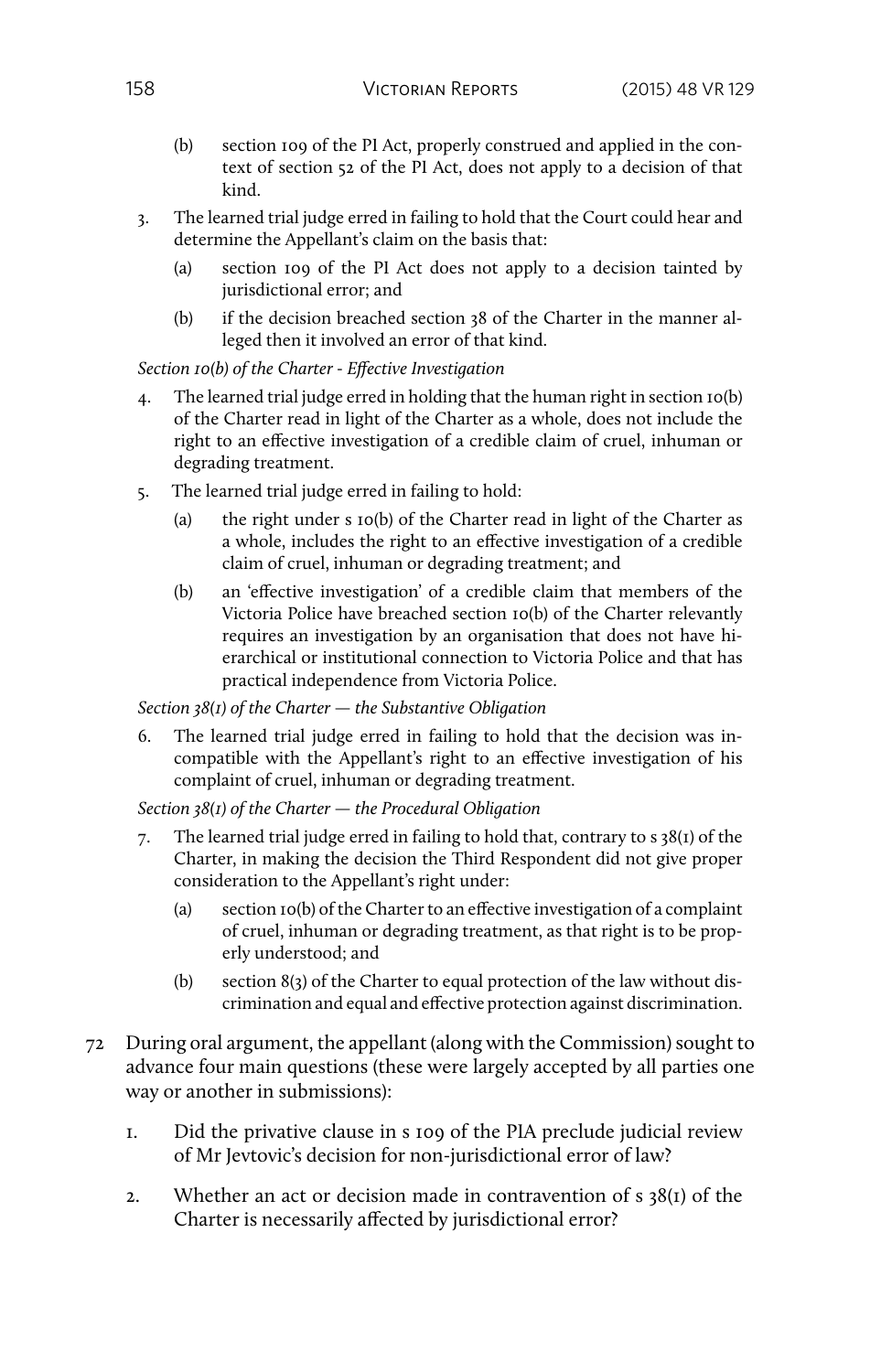- 3. Whether s 10(b) of the Charter includes a procedural right to an WARREN CJ effective investigation of a credible complaint of cruel, inhuman or degrading treatment?
- 4. Whether, in making the decision under challenge, Mr Jevtovic failed to give proper consideration to the procedural right under s 10(b) of the Charter and the equality rights in s 8(3) of the Charter?
- 73 I adopt those four questions as the pivotal questions in this appeal and deal with them in turn.

# *1. Does s 109 of the PIA preclude judicial review of Mr Jevtovic's decision for nonjurisdictional error of law?*

- 74 The first question is whether s 109 of the PIA limits judicial review of the decision of Mr Jevtovic (as the delegate of the Director) not to investigate the appellant's complaint.
- 75 The appellant's main contention<sup>43</sup> was that s 109 of the PIA cannot be read in isolation. He submitted that a number of contextual factors limit its operation. In particular, the appellant relied on s 52 of the PIA and s 32 of the Charter as operating to limit the protection offered by s 109 of the PIA.
- 76 First, to recapitulate, s 52 of the PIA provides:

# **Application of Part**

This Part applies for the purposes of an investigation by the Director under Part 3.

- 77 The appellant submitted that this section applies to the privative clause in s 109 in a way that limits the protection from judicial review only to acts that are made for the purpose of an investigation as opposed to any act done under the PIA. The appellant pointed to a number of other provisions within the PIA that have similar limiting effects. These included ss 38 and 43 which respectively limit the type of complaints that can be investigated and restrict the ability of the Director to conduct an investigation.
- 78 To illustrate this point, the appellant outlined how s 52 limits other provisions within pt 4. For example, s 53 provides for the issuing of witness summonses by the Director. Section 53(1) specifically sets out the types of summonses the Director may issue:
	- (1) The Director may issue the following witness summonses—
		- (a) a summons to attend an examination before the Director to give evidence;
		- (b) a summons to attend at a specified time and place to produce specified documents or other things to the Director;
		- (c) a summons to attend an examination before the Director to give evidence and produce specified documents or other things.

<sup>43</sup> The Commission and the Attorney-General did not make submissions on this point.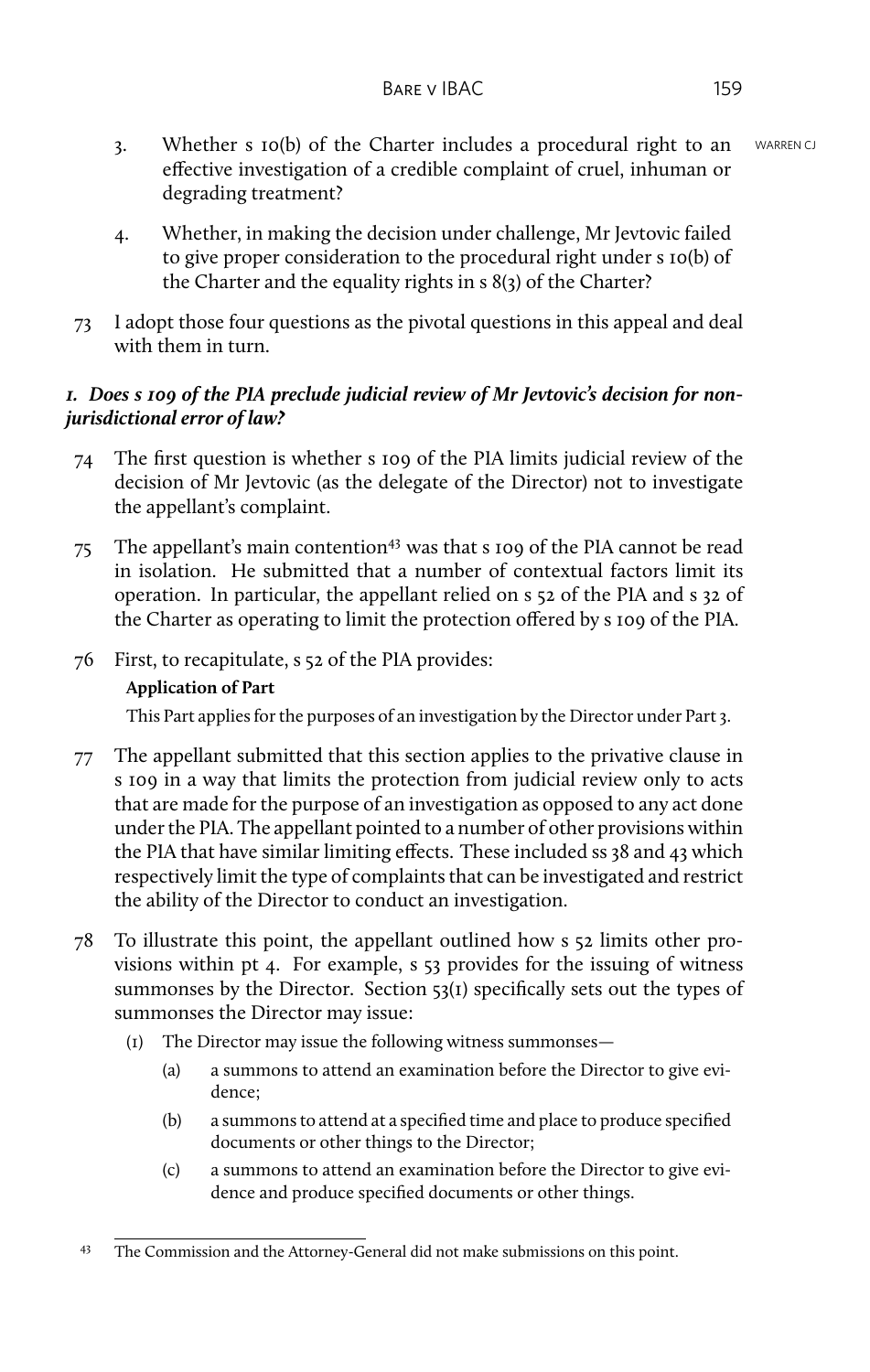79 Section 61(1) of the PIA then limits the instances in which the Director may conduct an examination. It provides:

## **61. Director may conduct examinations**

- (1) The Director may conduct an examination for the purposes of an investigation.
- 80 The appellant noted that the first and third type of summons involve an examination and therefore fall under the limiting provision of s 61, in other words, the summonses must be for the purpose of the examination. The appellant argued therefore that s 52 has work to do in limiting the operation of s  $53(1)(b)$ , the issuing of a witness summons seeking the production of documents. This is because the second type of summons does not involve an examination and therefore is not limited by s 61(1).
- 81 In applying this analogy to s 109, the appellant posited that the operative words of s 109 concern the protection from judicial review of 'any acts' purported to be done by the Director under the PIA. The appellant argued that in interpreting the term 'any acts' purported to be done by the Director, the Court must be mindful of the privative clause's operation throughout pt 4. In particular, he pointed to how s 109 interacts with ss 51A and 51B of the PIA. These sections concern the Director instigating criminal prosecutions and an immunity conferred on the exercise of that discretion. They provide:

## **51A Director and staff may prosecute**

- (1) The Director or a member of staff of the Office of Police Integrity authorised under subsection (2) may commence criminal proceedings against a person for an offence in relation to any matter arising out of an investigation.
- (2) The Director may authorise in writing a member of staff of the Office of Police Integrity to exercise powers under subsection (1)—
	- (a) in relation to a specified person or specified investigation; or
	- (b) generally.
- (3) Nothing in this section—
	- (a) affects or limits the ability of a person other than the Director or a person authorised under subsection (2) to commence criminal proceedings against a person for an offence in relation to any matter arising out of an investigation; or
	- (b) affects or limits the ability of the Director or a member of staff of the Office of Police Integrity to bring criminal proceedings against a person for any other offence.

# **51B Immunity**

- (1) The Director or a member of staff of the Office of Police Integrity authorised under section 51A(2) is not personally liable for anything necessarily or reasonably done or omitted to be done in good faith—
	- (a) in the exercise of a power under section  $5IA(I)$ ; or
	- (b) in the reasonable belief that the act or omission was in the exercise of a power under section 51A(1).
- (2) Any liability resulting from an act or omission that, but for subsection (1),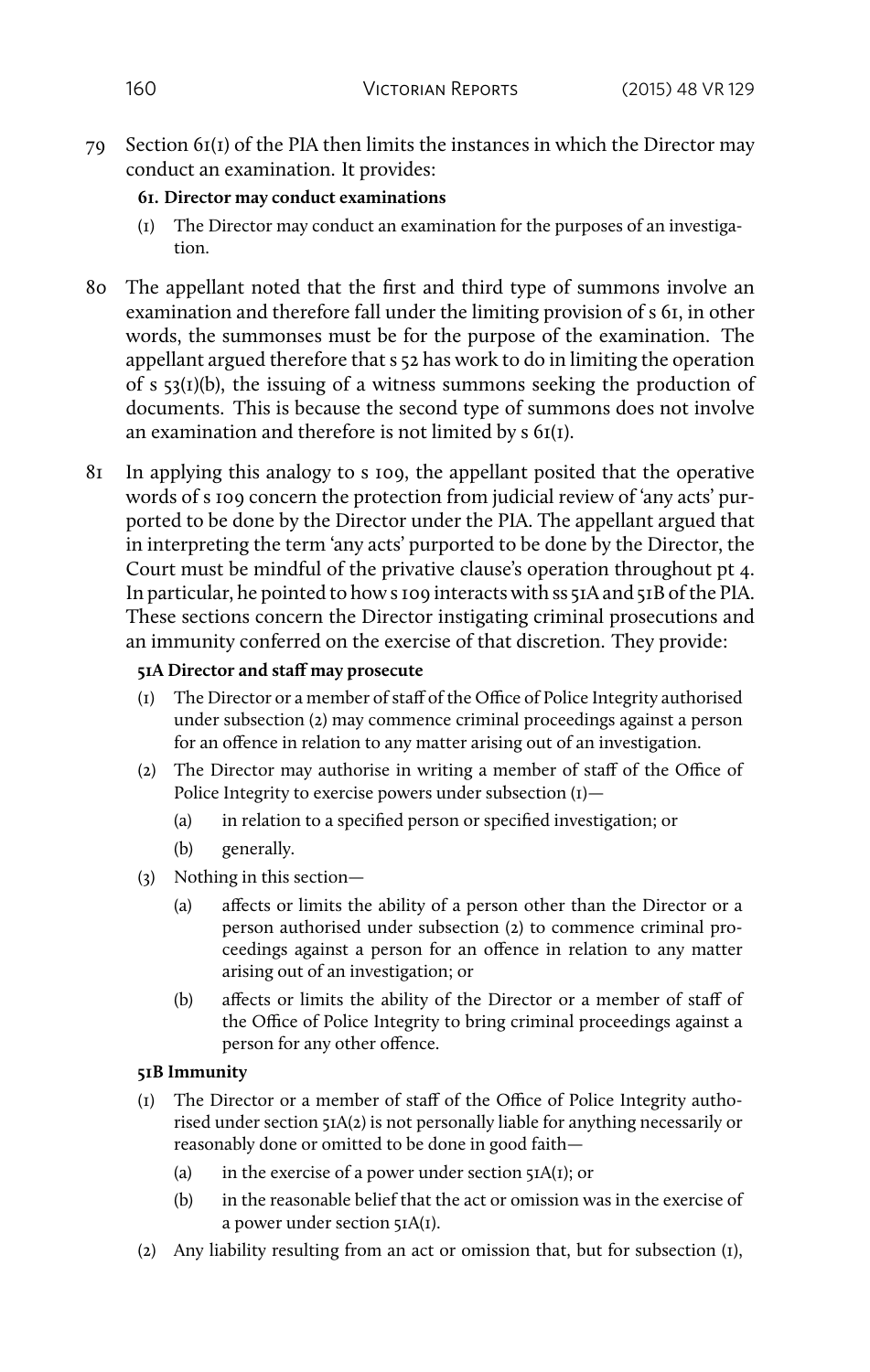would attach to the Director or a member of staff of the Office of Police WARREN CJ Integrity authorised under section 51A(2) attaches instead to the State.

- 82 The appellant contended that the immunity which s 51B provides to an act done under s 51A would be useless if s 109 covered all acts purported be done by the Director under the PIA. He argued that the only way to read these sections together is in the context of s 52. This is because s 51A is not an act done for the purpose of an investigation, it is an act taken for the purpose of a prosecution. The appellant submitted that this tension can only be explained by construing s 109 as being limited by the operation of 52 and covering only acts done *for* the purpose of an investigation.
- 83 Having argued that s 52 limits the operation of s 109, the appellant argued that the expression 'any act' purported to be under the PIA, in s 109, covers only certain acts and decisions made in the process of initiating or conducting an investigation and does not extend to a decision not to investigate. The appellant's primary position was that acts done for the purpose of an investigation include acts to be done:
	- (i) for the purpose of a current investigation; or
	- (ii) for the purpose of a completed investigation; or
	- (iii) for the purpose of investigations generally.
- 84 The appellant therefore submitted that the privative clause only protects acts purportedly done for the purposes of an investigation by the Director into a specific complaint. His alternative position would also include an act purportedly done for the purpose of an investigation that may be conducted by the Director in the future. There was some concern expressed from the Bench during oral argument that the examination of the question of whether to conduct an investigation was a necessary link in conducting an investigation, regardless of whether the investigation proceeded. Counsel for the appellant responded by submitting that the focus should not be on the lead up to the decision; it must be on the decision itself, and that decision was to not investigate the appellant's complaint. Therefore, according to the appellant, the decision could not have been for the purpose of an investigation.
- 85 The appellant also pointed to some extrinsic material to support the proposition that s 109 should not be construed as applying to a decision not to investigate a complaint. The appellant referred specifically to the Second Reading Speech of the Minister for Police and Emergency Services on the introduction of the bill for the PIA,<sup>44</sup> and submitted that the Minister was concerned in particular with litigation aimed to impede or delay an investigation by the Director. Judicial review of a decision not to investigate, therefore, was not a mischief contemplated by those drafting s 109.

<sup>44</sup> See [111].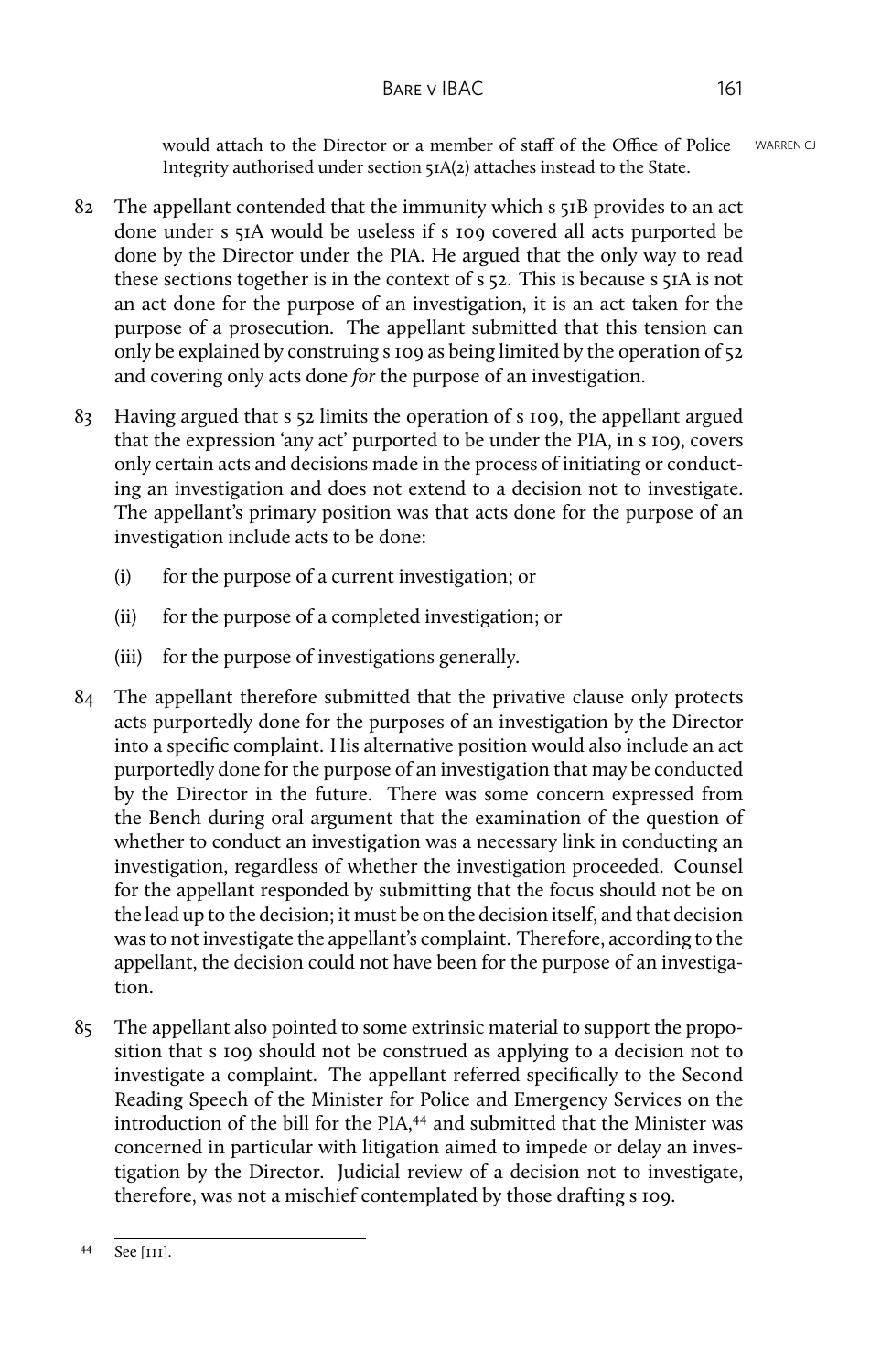- 86 In addition to the role of s 52, the appellant relied on the limiting effect of s 32 of the Charter. As noted above, s 32 is the interpretation clause of the Charter and it provides that all statutes, as far as possible, should be interpreted in a way that is compatible with human rights. The appellant submitted that it would be consistent with the purpose of the PIA to interpret s 109 in a way that is consistent with human rights, specifically by construing s 109 as only ousting judicial review in a restricted number of circumstances.
- 87 The respondent accepted that s 109 must be construed in its context. However, it submitted that when analysed in the context of pt 4 and the purpose of the legislation, s 109 does not support the construction preferred by the appellant.
- 88 The respondent submitted that the trial judge had three main strands of reasoning in rejecting the s 52 argument of the appellant. First, it noted that her Honour found that s 52 must be broad enough to cater for investigations that might be conducted in the future. The respondent argued that such a finding was uncontroversial; the trial judge simply looked at what the act was and her Honour found that it was the making of a decision on the question of whether to conduct an investigation, regardless of whether an investigation was initiated.
- 89 The respondent rejected the appellant's contextual point regarding the limiting effect of s 52 and other provisions in the PIA. It argued that ss 51A and  $51B$  do not indicate that s 109 should be read down in light of s  $52$ . The respondent posited that ss 51A and 51B really confirm a specific scheme relating to vicarious liability, and observed that s 51B(2) provides such an immunity to the Director or a member of the OPI. Counsel for the respondent described the provision ss 51A and 51B as a 'bolts and braces' provision, and further the respondent argued that ss 51A and 51B, and s 109 do not need to be mutually exclusive. It submitted that while both sets of provisions only allow a decision to be reviewed where there is bad faith, s 109 requires leave from the Court, whereas s 51B does not.
- 90 The respondent also relied on the second strand of the trial judge's reasoning in rejecting the appellant's construction. It submitted that her Honour was correct in relying on the extensive powers of the Director set out in s 6 of the PIA to support a broad reading of s 109. The respondent contended that s 52 is therefore supplementary as opposed to exclusionary. It argued that s 52 simply clarifies that pt 4 applies for the purpose of investigations that are conducted under pt 3.
- 91 The third strand of her Honour's reasoning was relied upon by the respondent to reject the appellant's argument that s 32 of the Charter supports a strict construction of s 109 of the PIA. The respondent argued that this position was not developed by the appellant and that it is unclear what Charter rights are to be taken into account in the process of construing s 109 as being compliant with the rights set out in the Charter. Further,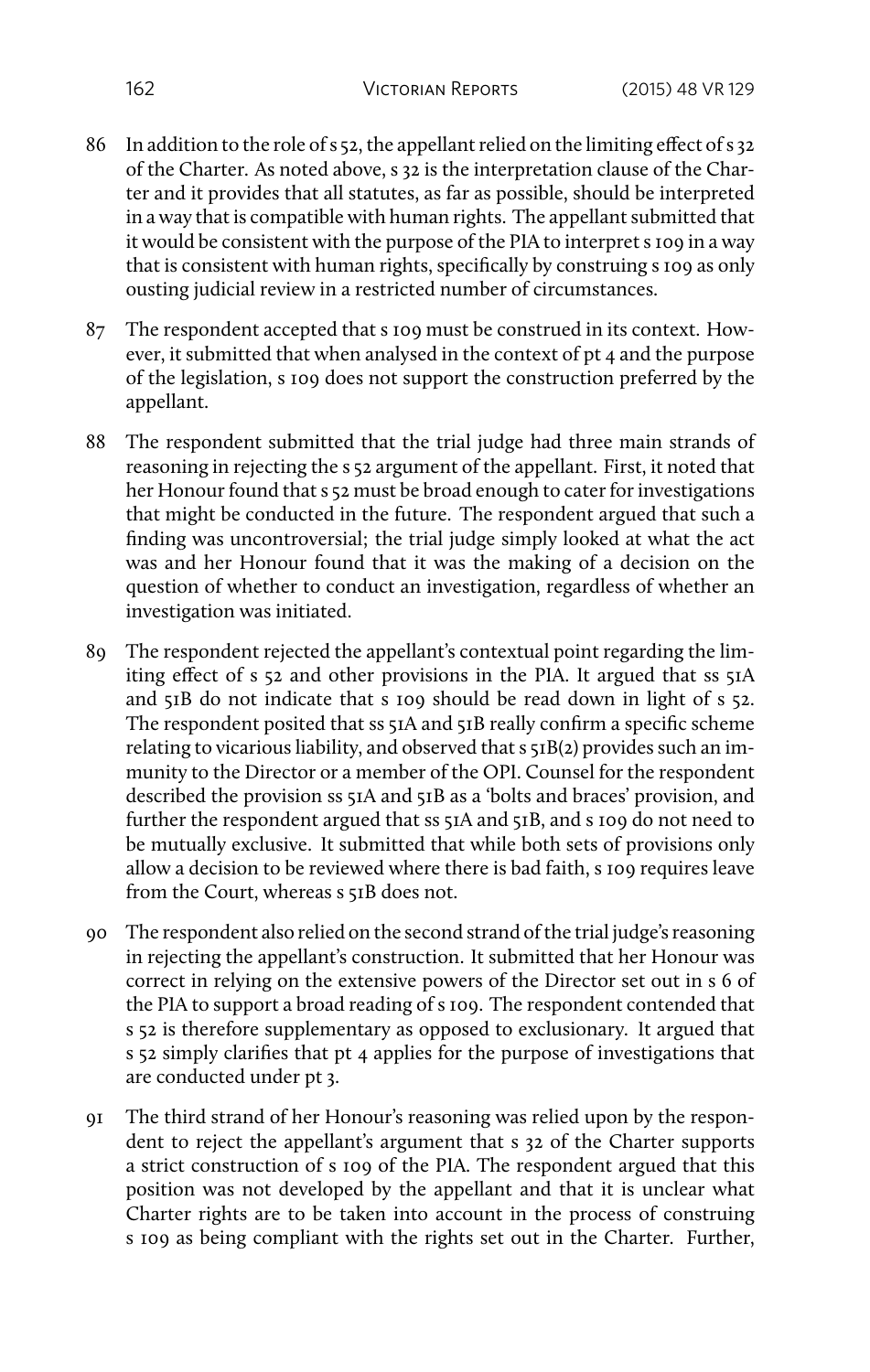the respondent relied on the arguments it had already advanced as to the WARREN CJ broad purpose of the legislation to submit that s 32 cannot be invoked in this instance as a narrow reading of the privative clause would be inconsistent with the purpose of the PIA.

- 92 Finally, the respondent contended that a number of other provisions in the PIA indicated that s 109 should be broadly construed. It noted that s 109(6) prevents a court from ordering the Director to conduct an investigation. It submitted that that subsection is a strong indication that the privative clause was intended to apply to the function of deciding whether or not to investigate, regardless of the outcome of that decision.
- 93 As I have explained, the appellant sought to advance two interrelated propositions. First, that in reading s 109 the Court should read down its protection to only cover acts done for the purpose of an investigation. Secondly, the decision not to conduct an investigation was not covered by s 109 as it was not an act done for the purpose of an investigation. It is convenient to deal first with the second proposition, because in my view, the conclusion on that proposition resolves the question.

# **Decision not to investigate**

- 94 Even if s 109 is limited, as the appellant argued, to acts done for the purpose of an investigation, in my view the decision of the Director not to investigate the complaint nevertheless falls within the scope of the privative clause. This is for two reasons.
- 95 First, if one looks at the whole of s 109, it contemplates a broad conception of an investigation. Section 109(6) sets out that a court cannot compel or restrain the Director from carrying out an investigation. Specifically it provides:
	- (6) Despite anything in this section:
		- (a) an order cannot be issued restraining the Director from carrying out or compelling the Director to carry out any investigation; and
		- (b) a proceeding cannot be brought against the Director seeking the issue of such an order.
- 96 If one takes the appellant's contention and applies it to s 109(6), the protection can only apply in respect of an act done for the purpose of an investigation. The protection provided by s 109(6), however, comprehends a decision not to investigate as being part of the process of an investigation. The appellant submitted that this can be explained as s 109(6) has work to do in a situation where a decision has been made to investigate but it is not then carried out. Such an interpretation is strained. Other provisions of the PIA make a distinction between instigating an investigation and continuing an investigation.<sup>45</sup>

<sup>45</sup> See, eg, s 46.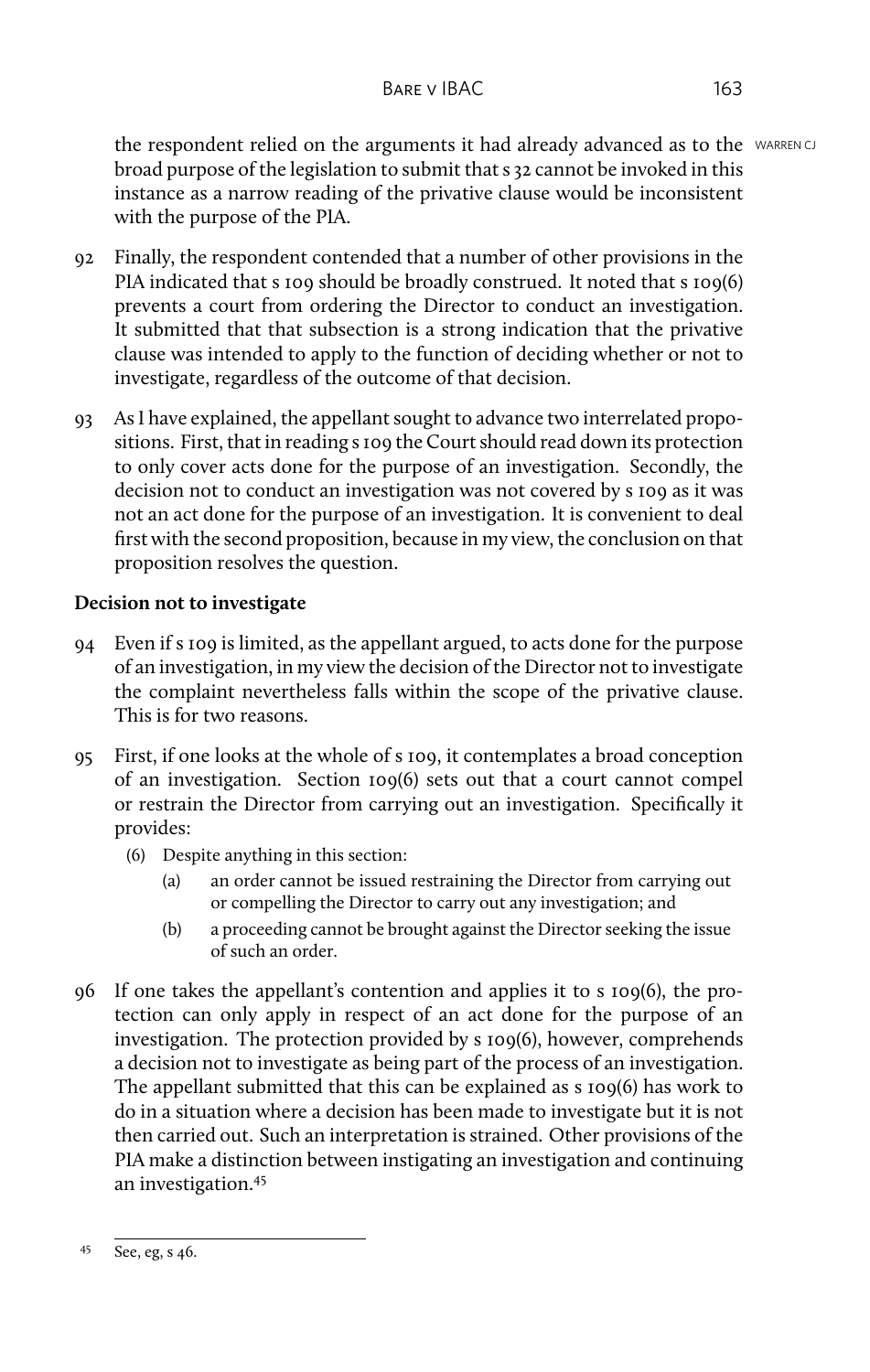- 97 Secondly, I reject the submission of the appellant that a read down privative clause only protects acts done for:
	- (i) the purpose of a current investigation; or
	- (ii) the purpose of a completed investigation; or
	- (iii) the purpose of investigations generally.
- 98 The appellant's distinction between a decision not to investigate and an act done for the purpose of an investigation is artificial. If one looks at the procedure outlined by the PIA it is clear that the process of investigating entails the exercise of an important discretion at the beginning of the process. Section 40(4) states that the Director has a choice to investigate in certain circumstances ie if he considers that it is in the public interest or in accordance with established practices or procedures. The provision gives the Director a discretion as to whether to investigate; it does not mandate an investigation. Therefore, the Director must first consider whether to investigate. During that process, before a decision has been made, the possibility of beginning an investigation is open. The availability of that option, in my view, provides the sufficient nexus between a decision not to investigate and an act done for the purpose of an investigation. A decision to investigate a complaint cannot occur without the Director exercising his discretion to investigate. The exercise of that discretion is clearly an act done for the purpose of a potential investigation, whether or not an investigation is later commenced.

# **Privative clause**

- 99 Given my conclusion, it is unnecessary for me to determine whether the private clause has the broader scope contended for by the respondent. In view of the way each party developed their arguments, it is appropriate that I make some observations as to the breadth of the privative clause in s 109 of the PIA.
- 100 There cannot be any doubt that privative clauses should be narrowly construed.<sup>46</sup> In *Plaintiff S157/2002 v Commonwealth*, <sup>47</sup> the High Court concisely outlined the doctrine:

The second basic rule, which applies to privative clauses generally, is that it is presumed that the Parliament does not intend to cut down the jurisdiction of the courts save to the extent that the legislation in question expressly so states or necessarily implies. Accordingly, privative clauses are strictly construed.<sup>48</sup>

101 Moreover, there is, as Dawson and Gaudron JJ noted in *Public Service Associ-*

<sup>46</sup> *Darling Casino Ltd v NSW Casino Control Authority* (1997) 191 CLR 602, 631; *Public Service Association (SA) v Federated Clerks Union* (1991) 173 CLR 132, 160; *Plaintiff S157/2002 v Commonwealth* (2003) 211 CLR 476, 505; *Herald v Weekly Times Pty Ltd v A* (2005) 160 A Crim R 299, 300.

 $^{47}$  (2003) 2II CLR 476.

<sup>48</sup> Ibid 505 (Gaudron, McHugh, Gummow, Kirby and Hayne JJ).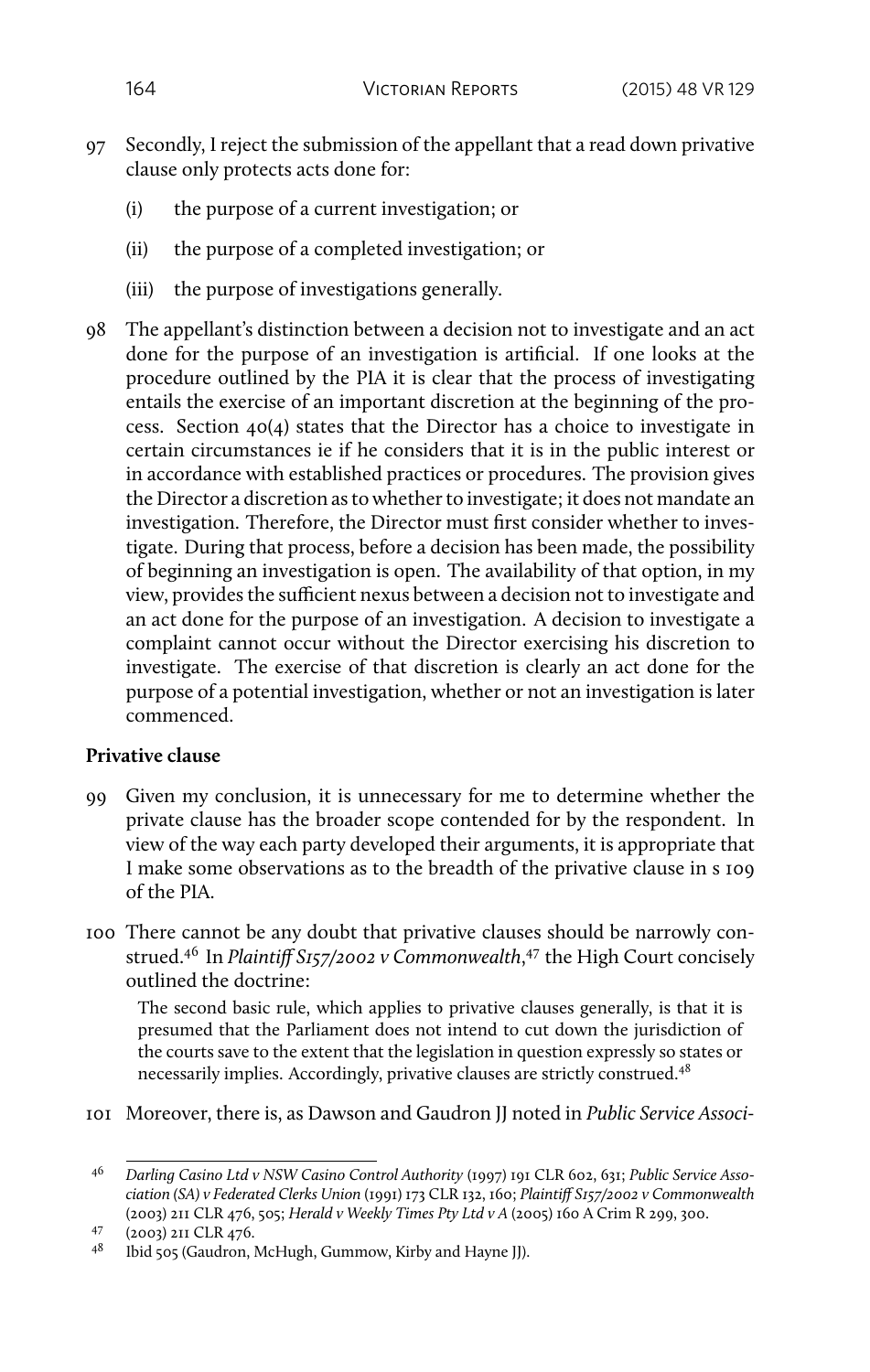### **ation (SA) v Federated Clerks Union: <sup>49</sup> Clerks** 2014 Clerks 2014 MARREN CJ

A presumption that the legislature does not intend to deprive the citizen of access to the court, other than to the extent expressly stated or necessarily implied.<sup>50</sup>

- 102 Taking into account these principles, it appears to me that s 109 should not be construed so narrowly as to allow judicial review of decisions of the Director for non-jurisdictional errors.<sup>51</sup> In drafting this clause, the legislature has indicated its intention to oust judicial review of the actions and decision of the Director. I say this for the following reasons.
- 103 First, while a privative clause must be strictly interpreted, the authorities make it clear that the central test for the Court is to ascertain the intention of the legislature in drafting the applicable section. The terms of s 109 are not drawn in general terms; they speak clearly to the mischief the section seeks to prevent. The terms of the privative clause set out the specific persons afforded the protection and the precise proceedings that fall within it.
- 104 Secondly, the terms of the provision have previously been held to oust judicial review. The trial judge thoroughly explored similar provisions in Victoria and New South Wales. To reiterate, the Court of Appeal in *Brouwer*<sup>52</sup> was tasked with interpreting s 12(3) of the *Witness Protection Act*, a privative clause. In reading down the privative clause, the Court distinguished the New South Wales case of *Ainsworth v The Ombudsman*<sup>53</sup> which concerned a privative clause in s 35A of the *Ombudsman Act*. Section 35A of that Act, as the trial judge noted, $54$  is in similar terms to s 109:

## **35A Immunity of Ombudsman and others**

- (1) The Ombudsman shall not, nor shall an officer of the Ombudsman, be liable, whether on the ground of want of jurisdiction or on any other ground, to any civil or criminal proceedings in respect of any act, matter or thing done or omitted to be done for the purpose of executing this or any other Act unless the act, matter or thing was done, or omitted to be done, in bad faith.
- (2) Civil or criminal proceedings in respect of any act or omission referred to in subsection (1) shall not be brought against the Ombudsman or an officer of the Ombudsman without the leave of the Supreme Court.
- (3) The Supreme Court shall not grant leave under subsection (2) unless it is satisfied that there is substantial ground for the contention that the person to be proceeded against has acted, or omitted to act, in bad faith.
- 105 In distinguishing the opinion of Enderby J in *Ainsworth*, the Victorian Court of Appeal in *Brouwer* held that s 12(3) of the *Witness Protection Act* did not contain the key words found in s 35A of the *Ombudsman Act* regarding want of jurisdiction. Their Honours held:

Nor, more importantly, does s 12(3) of the Act contain any equivalent of the critical

<sup>49 (1991) 173</sup> CLR 132.

lbid 160

<sup>&</sup>lt;sup>51</sup> See *Kirk* (2010) 239 CLR 531.<br><sup>52</sup> (2007) 16 VR 612 (**41 & 42**)

<sup>52</sup> (2007) 16 VR 612 (*A1 & A2*).

<sup>53</sup> (1988) 17 NSWLR 276 (*Ainsworth*).

Reasons [68].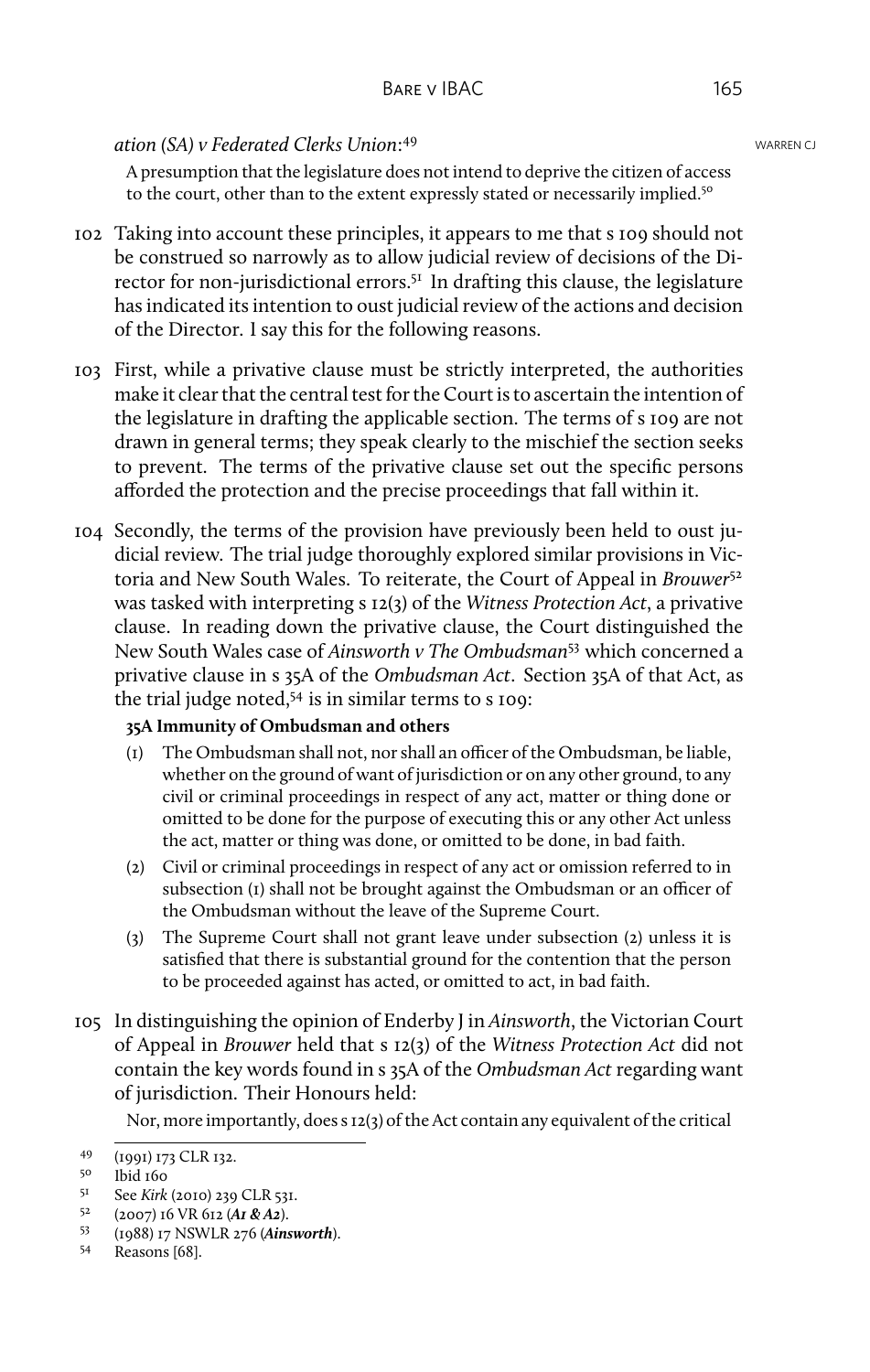words in s 35A(l) ('whether on the ground of want of jurisdiction or on any other ground'). Those words clearly signified the intention of the New South Wales Parliament to oust judicial review.

- 106 Hence, their Honours in *Brouwer* held that the words found in s 35A of the *Ombudsman Act* evinced a clear legislative intention to oust judicial review, as opposed to the wording 12(3) of the *Witness Protection Act*. Applying the same principles here, it follows that a provision with similar terms such as s 109 of the PIA demonstrates a similar if not identical intention to oust judicial review, except on the grounds of jurisdictional error.
- 107 Thirdly, in assessing the legislative context, I would be reluctant to adopt the submission of the appellant that s 109 only covers acts that are done for the purpose of an investigation. While s 52 of the PIA notes that pt 4 applies for the purpose of an investigation by the Director under pt 3, there is no indication that that section is limiting. In fact, it appears to be supplementary. Section 52 on its face sets out that the provisions of pt 4 apply for the purpose of an investigation carried out under pt 3; it supplements the powers of the Director *when* he is conducting an investigation. Such an approach makes practical sense as pt 4 deals with specific powers of the Director such as seizing documents (s 89), search warrants (ss 93 and 94), and the authority to possess firearms (s 103).
- 108 Further, in my view, ss 51A and 51B do not assist the appellant's submission. While s 109 provides a general protection, s 51B, which sets out immunity for the Director for prosecutions, still has work to do. This is for two reasons. First, s 51B deals with the issue of vicarious liability for prosecutions carried on behalf of the Director. It deals with a specific situation of prosecutions done on behalf of the Director as opposed to any act purported to be done under the PIA. Secondly, the section differs as to the leave requirements to impugn an act done in bad faith. Section 109 sets out that a party must seek leave from the Court to question an act done under the PIA that was done in bad faith; s 51B does not set out such a requirement when seeking to impugn a prosecution that was initiated in bad faith. While there is some overlap in the provisions, it does not follow that s 109 should be read down so as to only cover acts for the purpose of an investigation. The provisions relied upon by the appellant do not advance his contention, and there are contrary provisions, that I set out below, which indicate that a broad protection is provided by s 109.
- 109 Fourthly, as the trial judge noted in her reasons, there are other sections in the PIA which indicate that s 109 should not be read down so as to give it a strained construction. In interpreting legislation it is important to turn to the preliminary sections which often set out the objects and purpose of both the Act and key bodies established by the Act.<sup>55</sup> In this case, ss 6 and 8 of the PIA helpfully set out the functions and powers of the Director:

<sup>55</sup> See *Wacando v Commonwealth* (1981) 148 CLR 1, 15–16 (Gibbs CJ); *Russo v Aiello* (2003) 215 CLR 643, 645 (Gleeson CJ).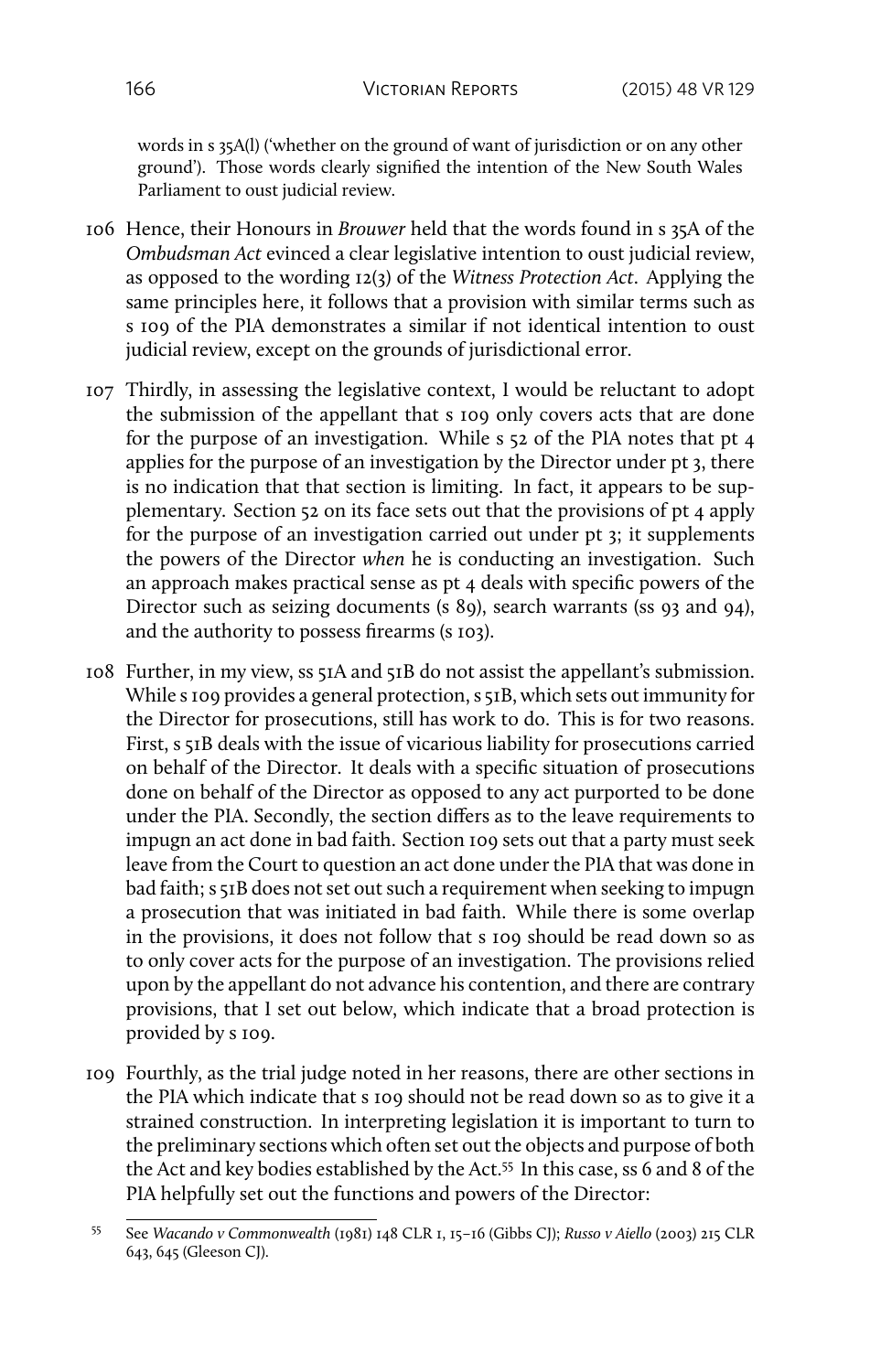#### **6 Functions and powers WARREN CJ WARREN CJ**

- (1) The Office of Police Integrity has the functions conferred on it by this Act or any other Act.
- (2) Without limiting the functions of the Office, those functions include
	- (a) analysing and using intelligence collected by the Director and members of staff of the Office in support of investigations into police corruption and serious misconduct;
	- (b) analysing systems used within Victoria Police to prevent police corruption and serious misconduct;
	- (c) providing information and advice to, and consulting with, Victoria Police to increase the capacity of Victoria Police to prevent police corruption and serious misconduct;
	- (d) publicly exposing police corruption and serious misconduct;
	- (e) providing information to the general community about the performance of the functions of the Office and of the Director.
- (3) The Office has power to do all things that are necessary or convenient to be done for or in connection with the performance of its functions.

#### **8 Objects, functions and powers of Director**

- (1) The objects of the Director are
	- (a) to ensure that the highest ethical and professional standards are maintained in Victoria Police; and
	- (b) to ensure that police corruption and serious misconduct are detected, investigated and prevented; and
	- (c) to educate Victoria Police and the general community regarding police corruption and serious misconduct, including the effect of police corruption and serious misconduct; and
	- (d) to ensure that members of Victoria Police have regard to the human rights set out in the Charter of Human Rights and Responsibilities.
- (2) The Director has the functions conferred on the Director by this Act or any other Act.
- (3) The Director has power to do all things that are necessary or convenient to be done for or in connection with the performance of his or her functions.
- 110 The fact that the Director has a number of separate and distinct functions points away from the conclusion that the privative clause is limited to acts done for the purpose of an investigation. If the appellant's contention was upheld it may lead to a perverse result where the Director would only be protected by the privative clause for one of a number of key functions. Such an approach would undermine not just the function of the Director, but also the very purpose for the existence of the Director as envisaged by the legislature.
- 111 Fifthly, the legislative background suggests that s 109 was intended to oust judicial review proceedings for any purported act done under the PIA except for actions done in bad faith or where there is a critical incident. In his Second Reading Speech, the Minister for Police and Emergency Services outlined the role of judicial review in relation to the PIA: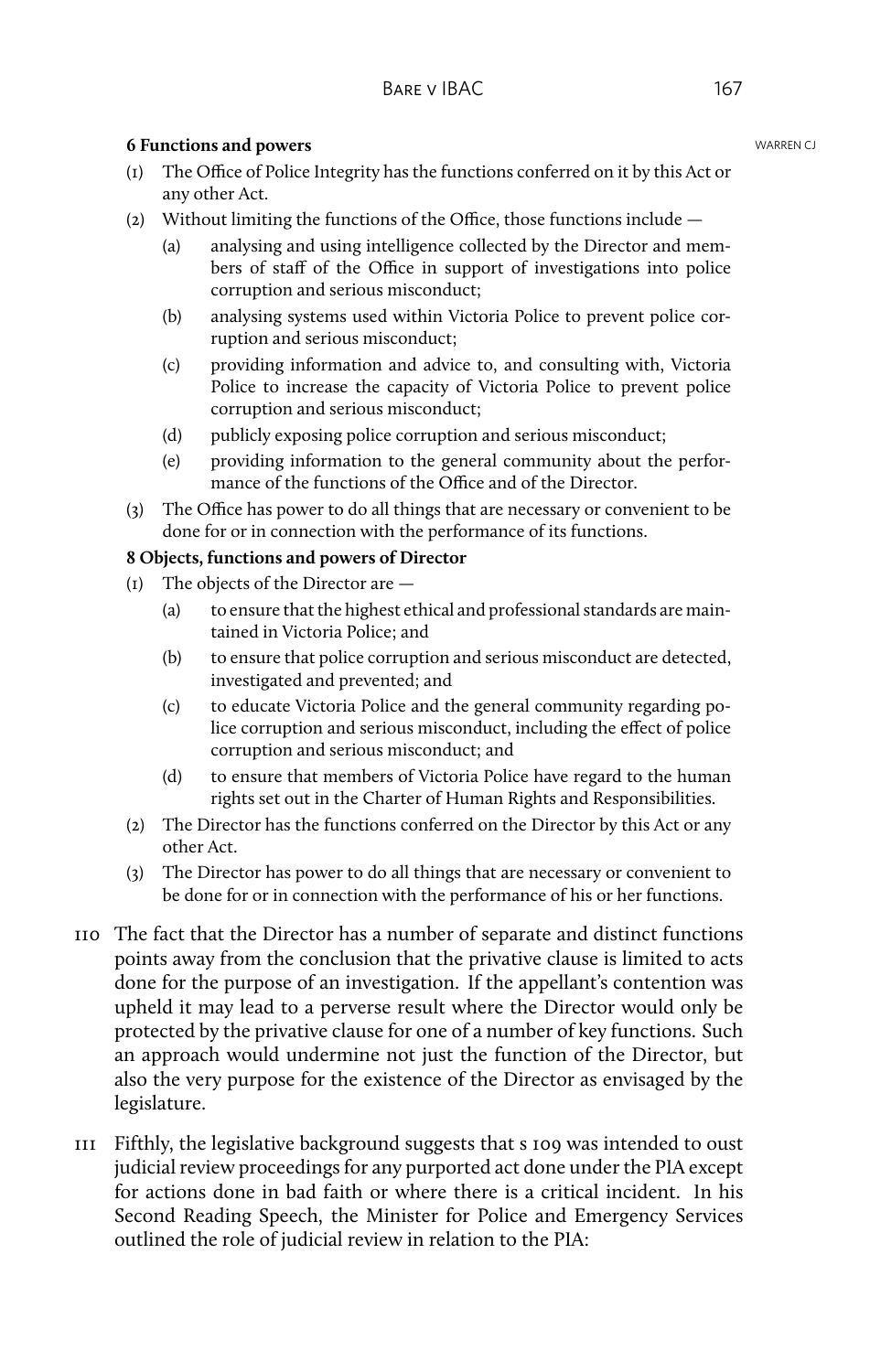Under the Police Regulation Act 1958 the Supreme Court is able to review actions of the director and officers of the OPI that are performed in bad faith. The court is also able to determine whether the director has the jurisdiction to investigate a complaint. These provisions are retained in the bill. The narrow scope to review the OPI' s actions is comparable with arrangements for most similar bodies in other Australian jurisdictions.

The Fitzgerald (Queensland) and Wood (New South Wales) royal commissions on police corruption found that review of the actions of investigatory bodies by the courts can lead to significant delays that prevent their effective operation and the conduct of their investigations. These royal commissions reported that judicial review should not be used to improperly reveal activities of anticorruption bodies.

It is appropriate to retain the existing limitation on the courts' scope to review the OPI' s actions. This prevents legal actions designed to impede and delay OPI investigations. The proposed provision is consistent with the protection of the Ombudsman and his officers under the Ombudsman Act 1973. A re-enactment of the current provision is also consistent with the level of statutory protection given to the director's predecessors.<sup>56</sup>

112 While the appellant relies on the final paragraph in the quote above to support his argument, it does not appear to advance his case. The Minister was concerned with the potential for impediments to investigatory function of the Director; seeking to review a decision of the Director not to investigate would also impede the general process of investigations in which the Director is engaged. Further, in his s 85 statement under the *Constitution Act 1975* (Vic), the Minister outlined that the intention of s 109 was to limit challenges to protected persons to those concerning acts done in bad faith:

The protection of these persons is required to prevent the director's investigations from being impeded by legal challenges and proceedings on grounds other than allegations of bad faith. The existing protection in the Police Regulation Act 1958 has been successful in allowing the director and OPI staff to perform their current functions, and the protection afforded to them under the current law should continue for that reason ...

Both clause 109 and the proposed section 86KJ provide the protection necessary for the director and staff of the OPI to perform their significant public functions properly and efficiently, without the prospect of delay or interference by legal actions, on grounds other than allegations of bad faith.<sup>57</sup>

113 Finally I note that the appellant submitted that s 109 should be read down pursuant to s 32(1) of the Charter, which provides that all statutory provisions, as far as possible, should be interpreted in a way that is compatible with human rights. The appellant contended that the clause should be read down to allow claims brought under s 38(1) for non-jurisdictional errors of law. The respondent submitted that s 32(1) has no work to do in interpreting the privative clause as it does not enable a court to interpret legislation in a way that would defeat the intended purpose of the provision. In my view, the trial judge's findings on the applicability and effect of s 32(1) of the Charter

<sup>56</sup> Victoria, *Parliamentary Debates,* Legislative Assembly, 13 March 2008, 850 (Bob Cameron).

Ibid.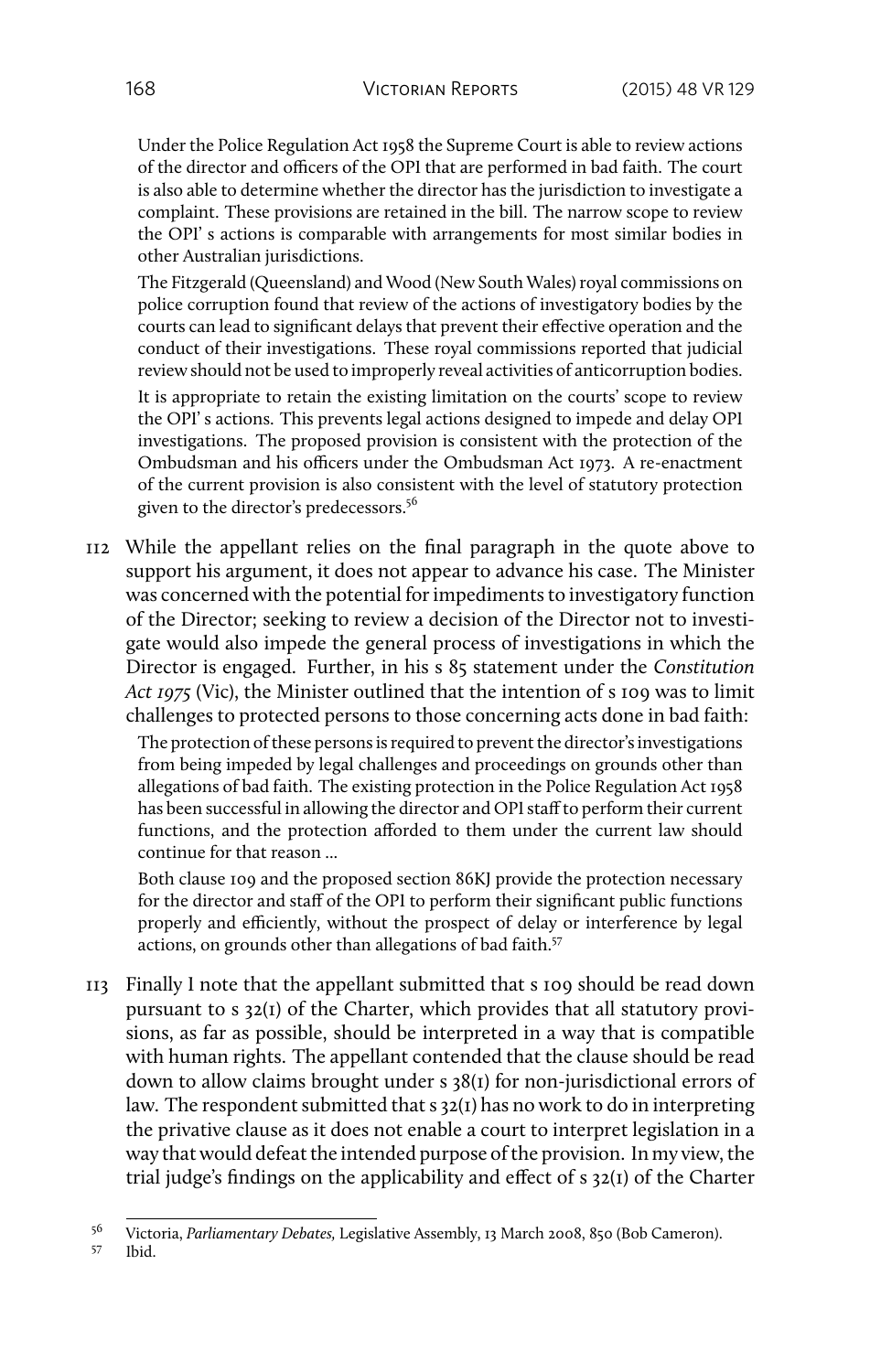in interpreting the privative clause are unimpeachable.<sup>58</sup> The High Court WARREN CJ made it clear in *Momcilovic* that s 32(1) does not require or authorise a court to depart from the ordinary meaning of a statutory provision:

Where it is possible, consistently with a statute's purpose, s 32(1) requires that all statutory provisions are to be read conformably with Charter rights. Section  $32(3)(a)$  acknowledges that this may not be possible in all cases, by providing that s 32(1) does not affect the validity of an Act or a provision of an Act which is incompatible with a human right. It cannot therefore be said that  $s$  32(1) requires the language of a section to be strained to effect consistency with the Charter. When a provision cannot be construed consistently with the Charter, the provision stands.<sup>59</sup>

- 114 In my view, s 109 of the PIA suggests a legislative intention to oust judicial review of decisions made by the Director of the OPI. Section 32(1) of the Charter is of no assistance to the appellant's submission on this point.
- 115 It follows, therefore, that I would answer yes to question 1. Her Honour did not err.

## *2. Is an act or decision made in contravention of s 38(1) of the Charter necessarily affected by jurisdictional error?*

116 In light of the conclusions I have reached, for the appellant to succeed on this appeal, he must show that an unlawful act under s 38(1) amounts to jurisdictional error and is thus unaffected by the privative clause in s 109 of  $the$  PIA $60$ 

## **Commission's submissions**

- 117 The Commission advanced this area of the argument which was adopted by the appellant. The Commission's main contention was that the trial judge erred in using the *Project Blue Sky* invalidity test, instead of the appropriate test regarding failure to take into account a relevant consideration as outlined in *Minister for Aboriginal Affairs v Peko-Wallsend Ltd*<sup>61</sup> and *Craig v South Australia*. <sup>62</sup> The Commission argued that s 38(1) did not place a condition on the exercise of power by a public authority; instead it mandated a consideration that must be taken into account, and failure to do so meant that the decision was made without jurisdiction.
- 118 The Commission conceded that the test for ascertaining whether a statute is a mandatory consideration or whether it is a precondition to the exercise of power is similar.<sup>63</sup> In establishing invalidity, the High Court in both

<sup>58</sup> Reasons [88]; see also *Slaveski v Smith* [2012] VSCA 25 [20]; citing *Momcilovic* (2011) 245 CLR 1, 36 [18], 50 [51] (French CJ), 213 [554], 217 [565]–[566] (Crennan and Kiefel JJ), 92 [170] (Gummow J), 123 [280] (Hayne J), 250 [684].

<sup>59</sup> *Momcilovic* (2011) 245 CLR 1, 217 [566] (Crennan and Keifel JJ).

<sup>60</sup> See *Kirk v Industrial Court (NSW)* (2010) 239 CLR 531.

<sup>&</sup>lt;sup>61</sup> (1986) 162 CLR 24, 40 (Mason J).<br><sup>62</sup> (1995) 184 CLB 162, 179 (Bronner

<sup>62</sup> (1995) 184 CLR 163, 179 (Brennan, Deane Toohey, Gaudron and McHugh JJ)(*Craig*).

<sup>63</sup> Citing *Project Blue Sky* (1998) 194 CLR 355, 391; *Peko-Wallsend* (1986) 162 CLR 24, 39–40.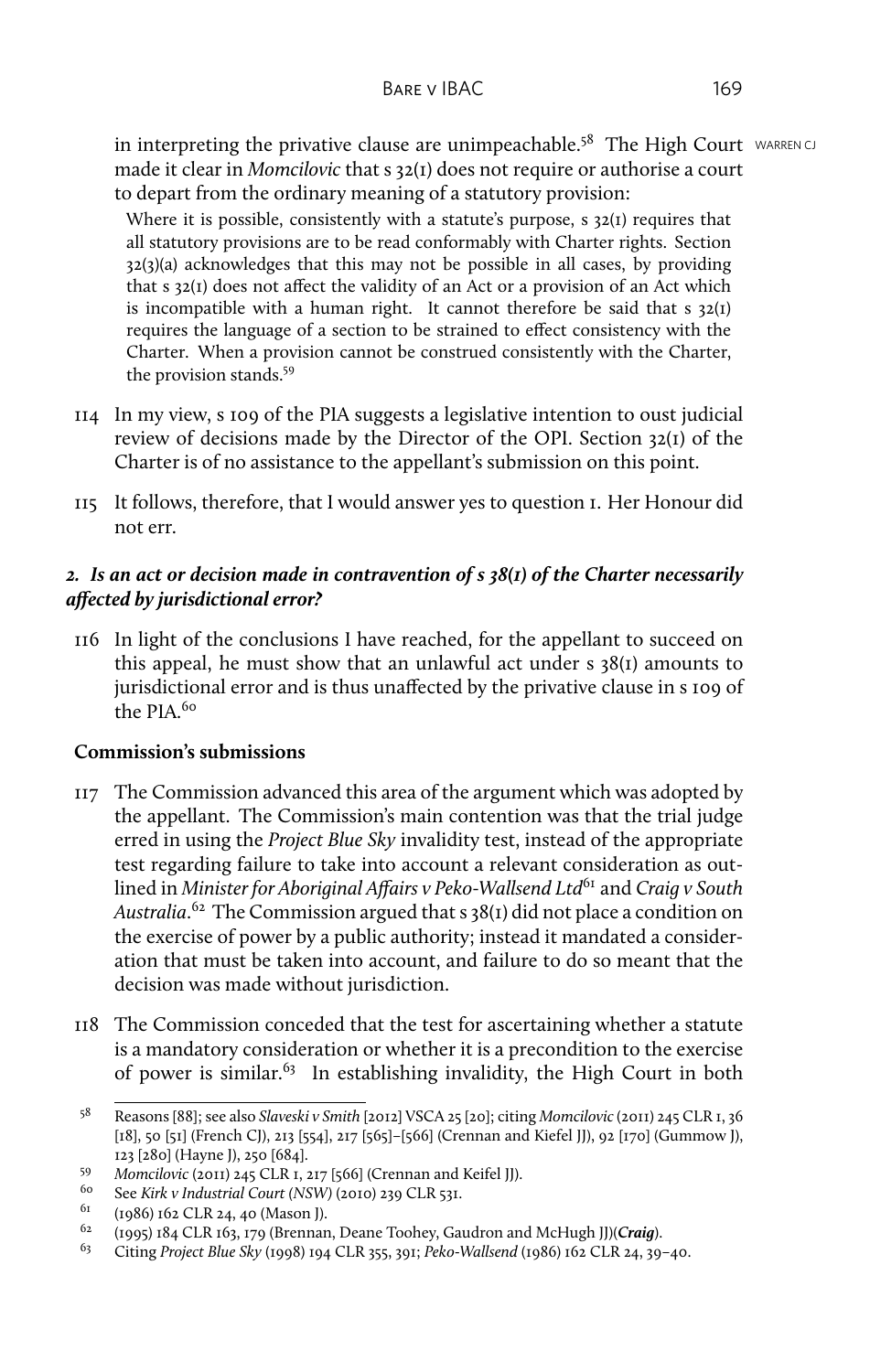*Project Blue Sky* and *Peko-Wallsend* point to the importance of understanding the purpose of the legislature, and its intention when drafting the specific statute. The Commission, however, argued that the trial judge failed to properly comprehend the nature of the requirement in s 38(1).

119 The Commission advanced this point in two ways. First, the Commission submitted that the term 'unlawful' is more appropriately understood as directing a decision maker to take into account human rights under the procedural limb of s 38(1). It relied on a number of cases that have considered the nature of jurisdictional error and submitted that these cases set out the applicable test. $64$  In particular, the Commission referred to the decision of the High Court in *Craig*, where the Court held:

If such an administrative tribunal falls into an error of law which causes it to identify a wrong issue, to ask itself a wrong question, to ignore relevant material, to rely on irrelevant material or, at least in some circumstances, to make an erroneous finding or to reach a mistaken conclusion, and the tribunal's exercise or purported exercise of power is thereby affected, it exceeds its authority or powers. Such an error of law is jurisdictional error which will invalidate any order or decision of the tribunal which reflects it.<sup>65</sup>

120 Secondly, it contended that s 38(1) is written as a prohibition as opposed to regulating functions already conferred by statute. Therefore, it argued, it was unlike the legislation at issue in *Project Blue Sky* which provided that the relevant statutory authority should perform its functions in compliance with any agreement between Australia and a foreign country. In effect, the Commission submitted that the term unlawful is a clear concept used by the legislature to indicate its intention that acts done contrary to such a direction are without authorisation and therefore invalid. Thus, the Commission contended, a contrary interpretation would mean that a public authority may choose to do an unlawful act and it would not amount to invalidity in certain circumstances. The Commission relied on the decision of the House of Lords in *Attorney-General's Reference (No 2 of 2001)*<sup>66</sup> to support its point. In that case the House of Lords was interpreting the effect of a breach of a right under the ECHR (the right to a fair trial) and the United Kingdom's version of s 38(1), namely s 6(1) of the HRA. That section provides that '[i]t is unlawful for a public authority to act in a way which is incompatible with a Convention right'. In dismissing the proposition that an unlawful act could stand as valid, Lord Bingham held:

I cannot accept that it can ever be proper for a court, whose purpose is to uphold, vindicate and apply the law, to act in a manner which a statute (here, section 6 of the Human Rights Act 1998) declared to be unlawful. $67$ 

121 The Commission objected to the trial judge's description of its argument

<sup>64</sup> See *Peko-Wallsend* (1986) 162 CLR 24, 39–40; *Craig* (1995) 184 CLR 163, 179; *Kirk* (2010) 239 CLR 531, 573–4; *Minister for Immigration and Multicultural Affairs v Yusuf* (2001) 206 CLR 323, 351.

<sup>&</sup>lt;sup>65</sup> *Craig* (1995) 184 CLR 163, 179 (Brennan, Deane, Toohey, Gaudron, McHugh JJ).

<sup>66</sup> [2004] 2 AC 72 (*AG's Reference*).

<sup>67</sup> Ibid 92; see also 116–17 (Lord Hobhouse).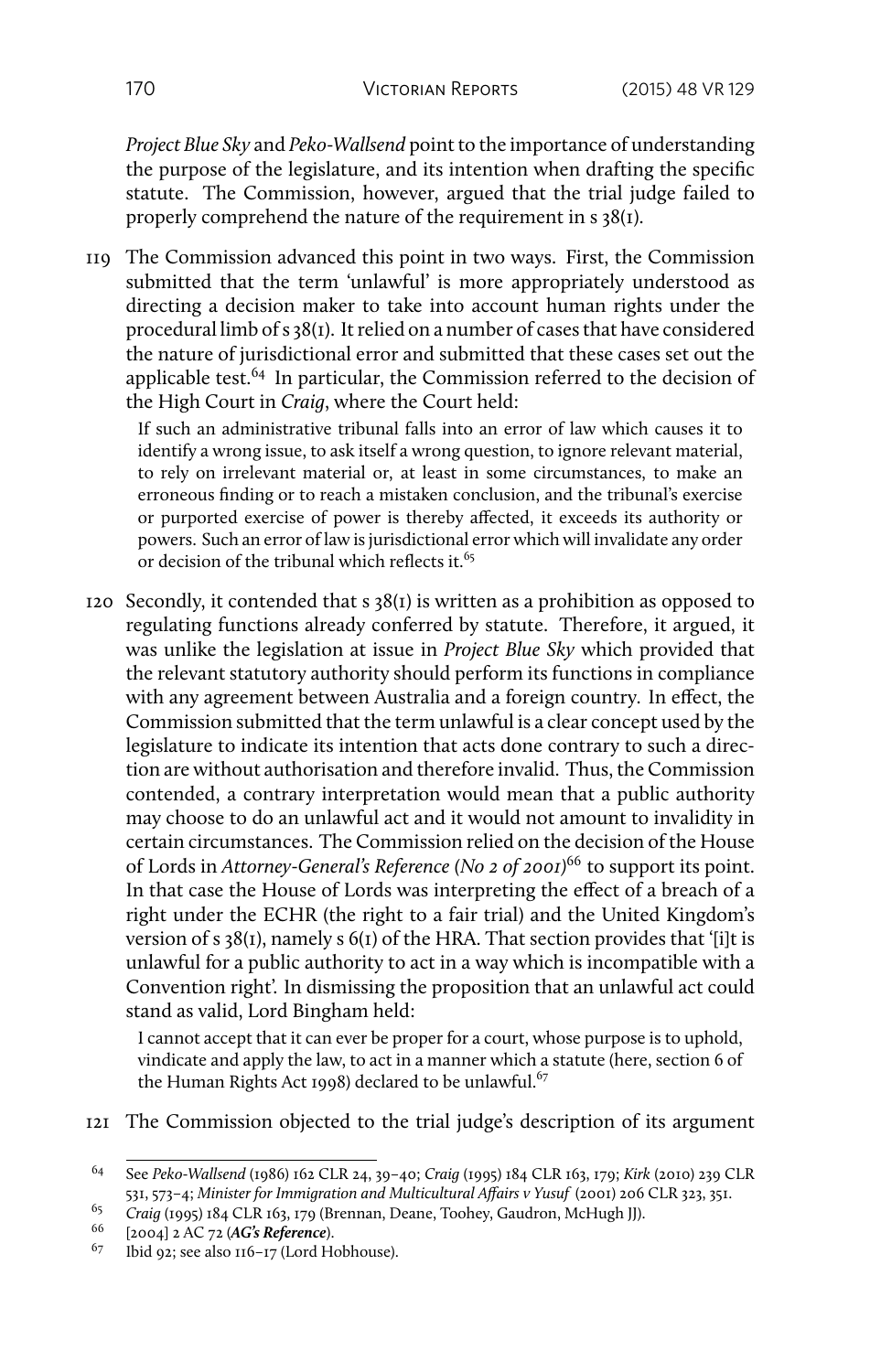as circular. It argued that it is only circular if there is a difference between a WARREN CJ legislature stating that human rights must be considered and stating that it is unlawful for a public authority to fail to give consideration to human rights. It is only different, according to the Commission, if a public authority can choose to elect to act 'unlawfully'. It submitted that such an interpretation was contrary to the rule of law and would be internally inconsistent with the objects of the Charter which seek to impose an obligation on all public authorities to act compatibly with human rights.<sup>68</sup>

- 122 The Commission's final step in this argument sought to extend the analysis to include the substantive limb of s 38(1). The Commission argued that once one accepts that a breach of the procedural limb amounted to jurisdictional error, it follows that an act done in breach of a Charter right must also result in invalidity. This was for three reasons. First, the word 'unlawful' should have one meaning within s 38(1); secondly, the legislature is unlikely to have intended that failing to consider human rights results in invalidity but that an action that actually breaches those rights would not; and thirdly, the exceptions to the application of s  $38(1)$  in sub-ss (2), (3) and (4) indicate that s 38(1) should be strictly complied with.
- 123 In the event that the Commission was wrong, and the test in *Craig* was not applicable, it contended that s 38(1) still contained the 'rule-like quality' that is so essential to the test in *Project Blue Sky*. <sup>69</sup> It relied on its submissions regarding the prohibitive nature of the term unlawful to substantiate this point.
- 124 Following the Commission's main submission, it pointed to a number of factors to indicate that a breach of s 38(1) amounted to jurisdictional error. First, it argued that to allow the government to be able to make unlawful decisions would lead to a perverse outcome and remove the normative power of the Charter. The Commission submitted that the prohibitive nature falls away when a breach of s 38(1) does not amount to jurisdictional error as a majority of the remedies available under s 39(1) of the Charter are generally only available for jurisdictional error. During oral argument, this Court noted that injunctions, declarations and certiorari for error on the face of the record would still be available under O 56 of the *Supreme Court (General Civil Procedure) Rules 2005* (**The Rules**). The Commission accepted these remedies were available for non-jurisdictional error, but submitted that they would only be relevant where either the breach had not yet occurred, or where there was a record of the decision maker's decision. It argued that those cases were limited.
- 125 Secondly, the Commission averred that the term 'unlawful' in s 39(1) should be viewed in a similar way as  $s \frac{38(t)}{t}$ . It submitted that while the meaning of s 39(1) is unsettled, it is logical to interpret it as giving rise to a clear and separate claim for a breach of s 38(1). The Commission relied upon

<sup>&</sup>lt;sup>68</sup> See s  $I(2)(c)$  of the Charter.<br><sup>69</sup> Project Blue Sky (1008) 104 (

<sup>69</sup> *Project Blue Sky* (1998) 194 CLR 355, 391 [95].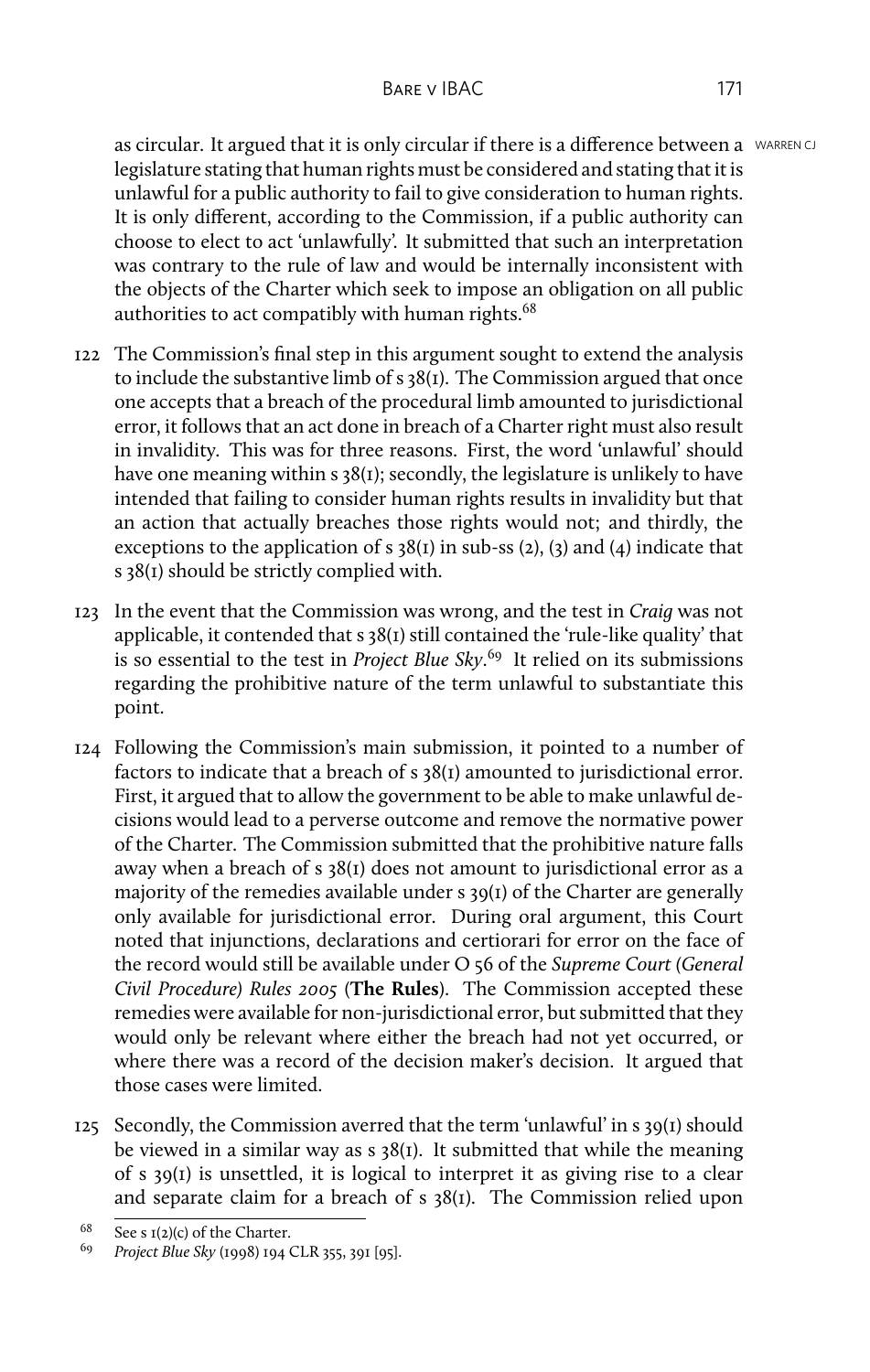the statement made in obiter by Weinberg JA in *Sudi* to support its case. In discussing the nature of s 39(1) in *Sudi*, Weinberg JA stated:

It was anticipated by the drafters of the Charter that there would be some expansion in the field of existing administrative law remedies as the basis upon which human rights could be enforced. In this State, that effectively means that the supervisory jurisdiction of the Supreme Court, using the procedure in O 56 of the *Supreme Court (General Civil Procedure) Rules 2005*, as well as this Court's powers to grant declaratory and injunctive relief, can be invoked by way of Charter protection.<sup>70</sup>

- 126 The Commission argued that the Charter expanded administrative law remedies to allow a claimant to bring an action on the basis of a breach of s 38(1) without needing to rely on another cause of action. This outcome, it submitted, would bring consistency between ss 38(1) and 39(1). It contended that the legislature could not have intended that s 39(1) be exclusionary, to imply such a requirement would limit the availability of a remedy to instances where the decision maker happened to make another error that was reviewable on non-Charter grounds.
- 127 Thirdly, the Commission contended that if the Court were to find that  $s$  38(1) gave rise to invalidity it would not, unlike the findings of the trial judge, impede the administration of justice within Victoria. The Commission noted that there were a number of jurisdictions around the world where courts adjudicate numerous challenges to decisions by public authorities to ensure their compatibility with human rights. It submitted that the Court should not be swayed by the arguments of the respondent and the Attorney-General regarding the supposed chaos that would ensue from finding that a breach of s 38(1) amounted to jurisdictional error.

#### **IBAC and the Attorney-General's submissions**

128 Both the respondent and the Attorney-General submitted that a breach of s 38(1) did not give rise to invalidity. The respondent's main argument focused on the intention of the legislature, and the words used in s 38(1). It argued that s 38(1) specifically uses the term 'unlawful' and does not state that an action done in breach of  $s$  38(1) is invalid. It argued that if the legislature intended that such an action would be invalid it would have explicitly provided for that outcome. Furthermore, it argued that the terms of s 38(1) do not impose a duty on a decision maker, or in the words of the majority in *Project Blue Sky*, the statute does not impose 'essential preliminaries'<sup>71</sup> on the exercise of the functions of a public authority. Rather, the respondent submitted that s 38(1) properly construed, regulates the exercise of functions that are already conferred onto public authorities.<sup>72</sup> In support of this proposition the respondent noted that the majority in *Project Blue Sky*

Ibid.

<sup>70</sup> *Sudi* (2011) 33 VR 559, 596.

<sup>71</sup> *Project Blue Sky* (1998) 194 CLR 355, 391 [94].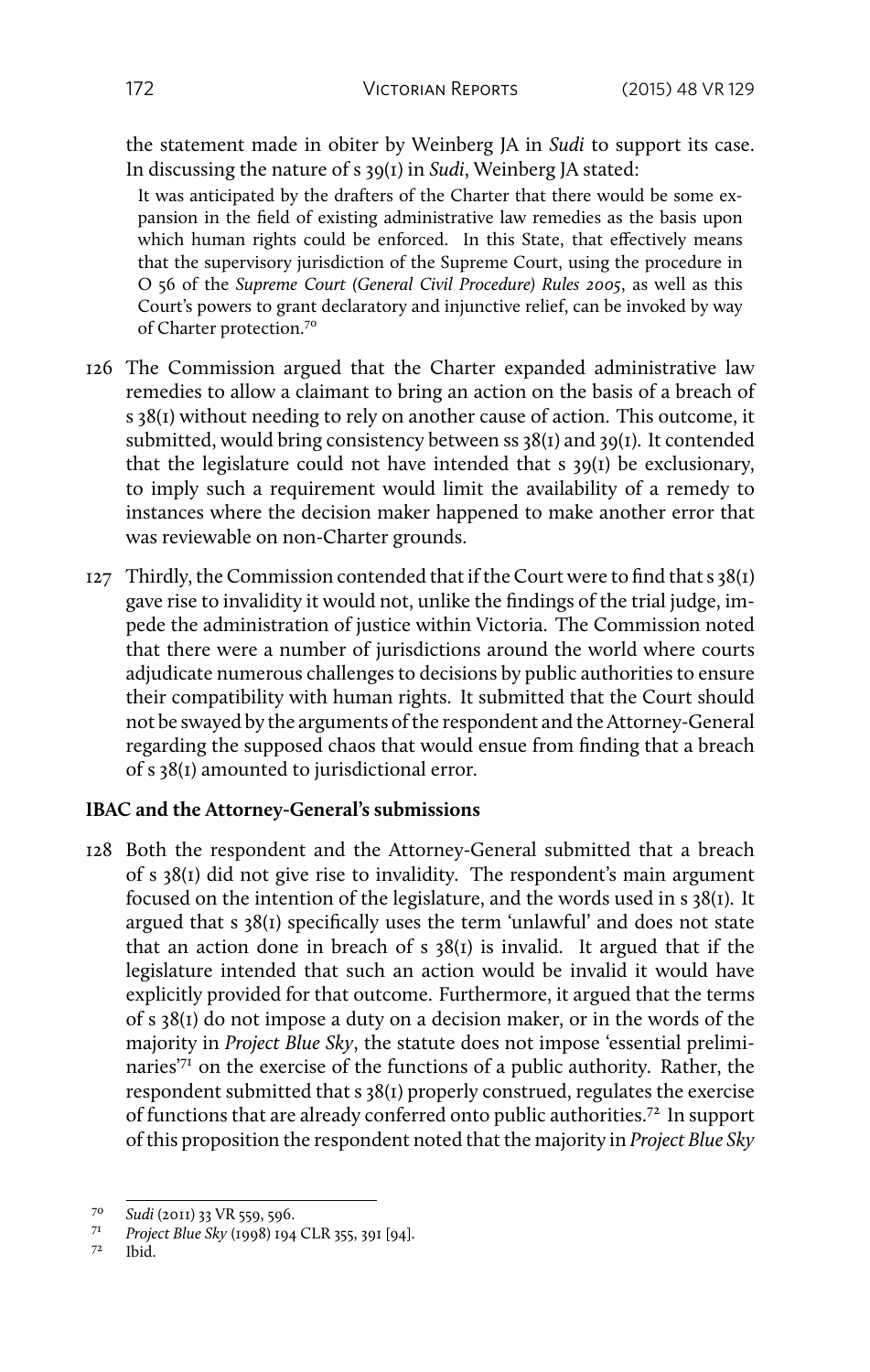expressly held that the term 'unlawful' did not necessarily mean invalid.<sup>73</sup> WARREN CJ

129 The Attorney-General made a similar submission and focused on the specific test laid down in *Project Blue Sky.* He relied on the fact that in that case, the High Court held that in determining whether an act done by a decision maker was invalid, regard must be had to 'the language of the relevant provision and the scope and object of the whole statute.'<sup>74</sup> In particular, the High Court focused on whether a relevant provision was a precondition to the exercise of power, or simply a condition regulating a power already conferred.<sup>75</sup> In making his submissions, the Attorney-General noted the decision of McHugh J in *SAAP v Minister for Immigration and Multicultural Affairs*, <sup>76</sup> which outlined the difficulty in ascertaining the intention of the legislature:

The question is whether failure to comply with that section gives rise to jurisdictional error such that the decision of the Tribunal is invalidated. To answer this question, it is necessary to have regard to 'the language of the relevant provision and the scope and object of the whole statute' in order to ascertain whether the Parliament intended that an act done in breach of s 424A is invalid. The question is not easy to answer.<sup>77</sup>

- 130 The Attorney-General submitted that the Commission's argument on this question was an attempt to steer the Court away from the real issue. He contended that the key question in assessing whether 'unlawful' meant 'invalid' was to look at the intention of the legislature. The respondent supplemented this point by submitting that since *Project Blue Sky*, *Craig* must be understood as referring to considerations required by law to be taken into account as preconditions of validity. Thus, it was argued, the Commission's attempt to separate the two was misconceived.
- 131 In assessing the legislative purpose, the respondent and the Attorney-General pointed to a number of factors. First, the respondent submitted that the Court should not read language into the Charter that is plainly not there. It submitted that the legislature should be taken to have comprehended the decision in *Project Blue Sky* and to have decided not to use the term 'invalid'; instead it specifically chose a term that the High Court had held did not necessarily mean 'invalid'. Further the respondent argued that the text of s 38(1) should not be seen as negating statutory authority that is already conferred upon a public body, this is because the Court should not presume, without express intention, that the legislature sought to invalidate an action that would, without the Charter, be considered within power.
- 132 Secondly, the respondent argued that the obligations contained in s 38(1) do not contain the 'rule-like quality' which, according to *Project Blue Sky*, is a

 $^{75}$  Ibid 391 [94].

 $^{73}$  Ibid 393 [100].

Ibid 391 [93].

 $^{76}$  (2005) 228 CLR 294.<br>
<sup>77</sup> Ibid 210 [72]

<sup>77</sup> Ibid 319 [73].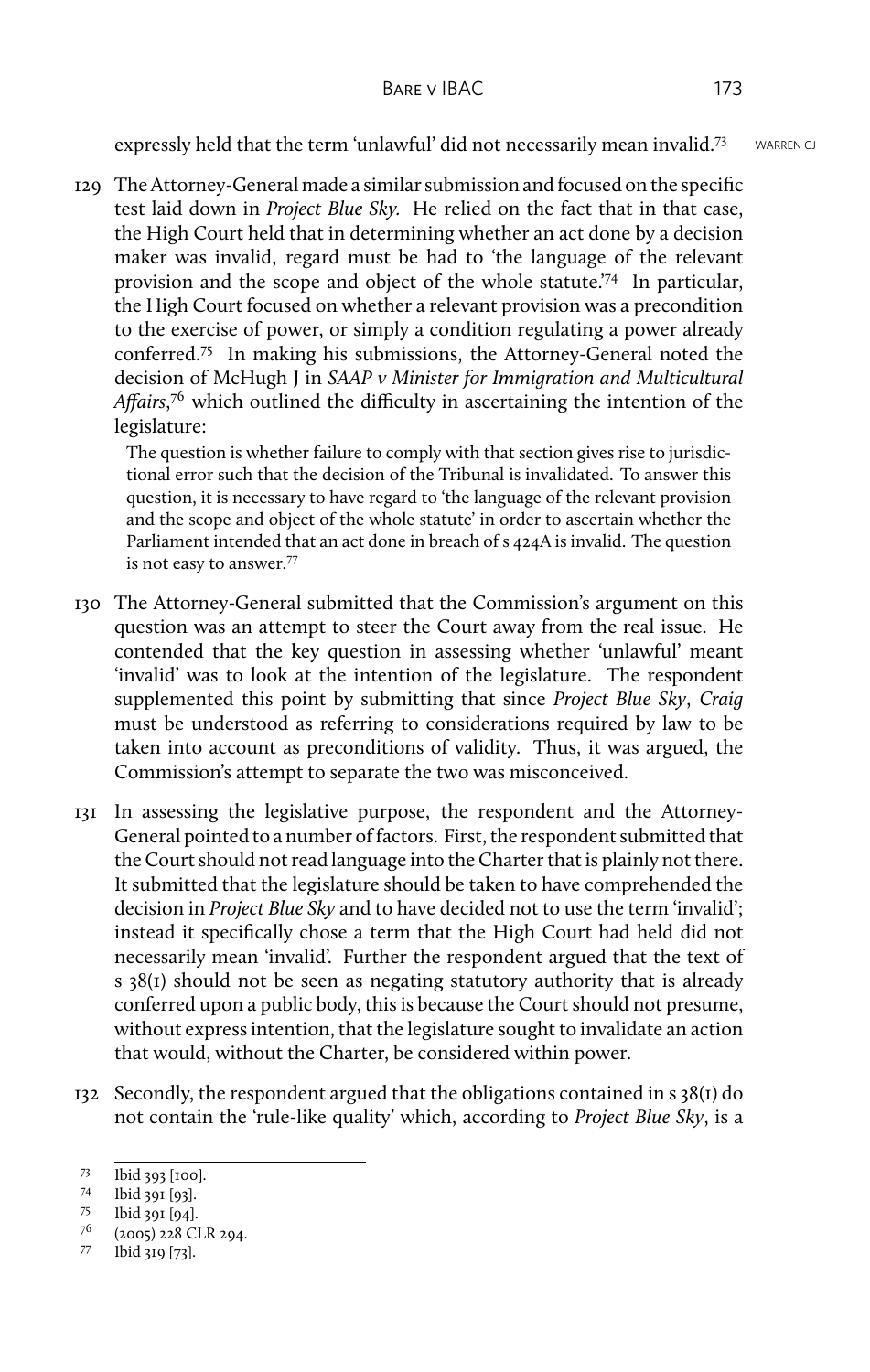key factor relevant to whether a breach amounts to jurisdictional error. It contended that the requirements in s 38(1) and rights contained within the Charter are imprecise. This was strengthened, according to the respondent, by a number of provisions within the Charter that undermine the supposed prohibitive force of s 38(1). In particular, the respondent referred to the limiting provision in s 7(2), which provides that Charter rights may be limited in certain circumstances. Further, it argued that the exclusions set out in ss  $38(2)-(4)$  indicate that the obligations within s  $38(1)$  are limited. Therefore, the respondent submitted, the imprecise nature of the obligations under s 38(1) and the difficulty in ascertaining the nature of the rights protect by the Charter point against a legislative intention of invalidity.

- 133 Thirdly, both the respondent and the Attorney-General relied on s 39(1) to indicate that 'unlawful' should be read consistently between the provisions. The respondent submitted that there was even less indication that the term 'unlawful' in s 39(1) meant 'invalid' as the remedies provided for by that section include remedies for both jurisdictional and non-jurisdictional error.<sup>78</sup> In particular, the Attorney-General pointed to the fact that both injunctions and declarations are available remedies, as well as certiorari on the face of the record, which is a broad remedy available for non-jurisdictional error.<sup>79</sup>
- 134 The respondent supplemented this point by arguing that s 39(1) did not give rise to a separate claim for judicial review, but instead was a conditional provision which only allows review if a complainant could show another error by the public authority. The respondent referred to the decision of Bell J in *PJB v Melbourne Health*,<sup>80</sup> where his Honour recognised that s 39(1) does not give rise to a separate cause of action:

Section 39(1) does not create a new cause of action or other proceeding for obtaining a relief or remedy in respect of unlawfulness arising under the Charter. It attaches unlawfulness arising under the Charter as a ground to existing causes of action or proceedings by which relief or remedy may be obtained in respect of the act or decision on a ground of unlawfulness arising otherwise than because of the Charter. It then operates to make that relief or remedy available in that cause of action or proceeding on the ground of unlawfulness arising under the Charter, whether or not that relief or remedy is granted on a ground of unlawfulness not arising in that way. The capacity of parties to rely on incompatibility with human rights in legal proceedings, the authority of courts and tribunals (having the jurisdiction) to grant relief or remedy where unlawfulness on that ground is established and the human rights protection of the community have been enhanced to that significant extent.<sup>81</sup>

135 Further, the Attorney-General noted that the Explanatory Memorandum when discussing s 39(1) specifically states that the section 'does not create any new or independent right to relief or a remedy if there is nothing more

<sup>78</sup> See *Supreme Court (General Civil Procedure) Rules 2005*, O 56.<br>79 See s 10 of the *Administrative Law Act 1078* (Vic)

<sup>79</sup> See s 10 of the *Administrative Law Act 1978* (Vic).

 $^{80}$  [2011] VSC 327.<br> $^{81}$  1 kid [207]

Ibid [297].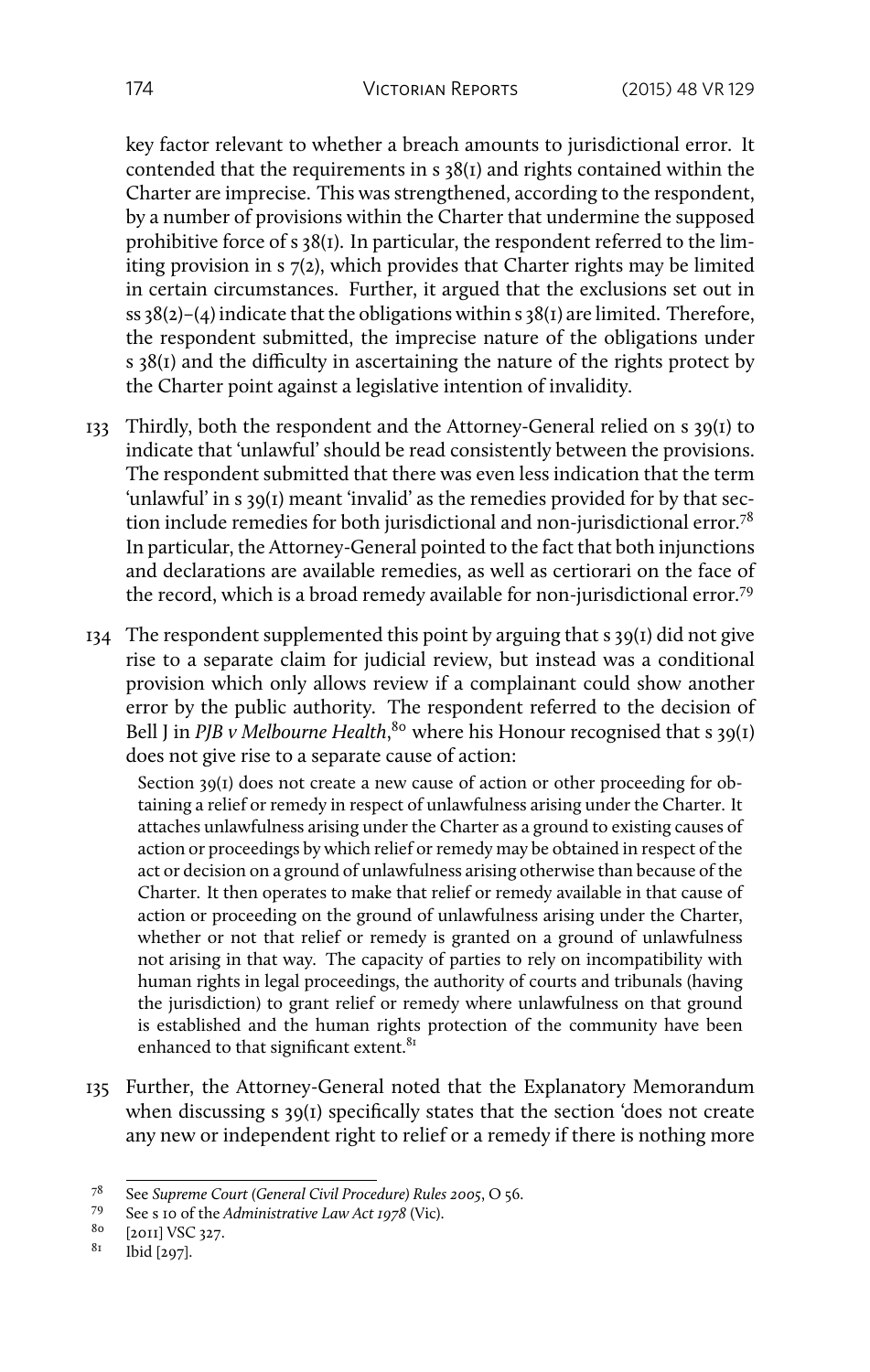than a breach of a right protected under Part  $2^{82}$ . WARREN CJ

- 136 Fourthly, the Attorney-General submitted that the construction supported by the Commission had the potential of 'creating havoc' for the administration of government across Victoria. For example, the Attorney-General noted that s 25(2) of the Charter provides for the right to be tried without delay. He argued that if the Court accepted the proposed interpretation supported by the appellant and the Commission, an unreasonable delay by the Director of Public Prosecutions, for example, would be invalid for want of jurisdiction. The Attorney-General submitted that such a dramatic consequence could not possibly be the intention of the legislature, especially without clear and specific language to that effect.
- 137 Fifthly, the respondent rejected the Commission's argument that a limited interpretation of s 38(1) would remove the normative benefits of the Charter. First, it noted that there were still a number of remedies available for breach of s 38(1) as outlined above. Secondly, the respondent contended that the normative influence of s 38(1) on government decision makers would still exist. It pointed to the decision of Spigelman CJ in *Smith v Wyong Shire Council*, <sup>83</sup> which looked at whether the failure to comply with certain conditions under residential planning regulations would invalidate the decision of a Minister to grant a planning permission authority. In responding to a similar argument regarding the normative force of a finding of jurisdiction error, Spigelman CJ stated:

The purpose of the scheme of s117 Directions is to ensure that the policies reflected in the 'principles' contained in a Direction, or in the 'provisions' to give effect to such 'principles, aims, objectives or policies', are in fact implemented by councils, at the stage before public exhibition. I do not doubt that councils will, generally, comply with Directions. I do not, given the relationship in this State between the Minister and councils, believe that the threat of invalidating a council LEP [Local Environmental Plan] is required to ensure that councils are deterred from non-compliance. To use McHugh JA's formulation from *Woods v Bate*, this is not a case in which 'the purpose of a provision can only be achieved by invalidating the result.<sup>84</sup>

138 Finally, the respondent submitted that the Commission's reliance on UK case law regarding invalidity is erroneous. It argued first that at its highest, *AG's Reference*is unclear and ambiguous as to the effect of the term 'unlawful' within the HRA. Secondly, it submitted that the administrative law context in the United Kingdom is fundamentally different to that in Australia. In particular it noted that any errors of law made by a decision maker renders a decision *ultra vires*, $^{85}$  a position that has not been followed in Australia. $^{86}$ Thirdly, the respondent noted a number of important differences between

<sup>82</sup> Explanatory Memorandum, Charter of Human Rights and Responsibilities Bill 2006 (Vic) 28.<br>83 [2002] NSWCA 222

 $\begin{array}{c} 83 \ 84 \ 1 \end{array}$  [2003] NSWCA 322.

<sup>&</sup>lt;sup>84</sup> Ibid [45] (citation omitted).<br><sup>85</sup> *B v* Hull University Visitor: E

<sup>85</sup> *R v Hull University Visitor; Ex Parte Page* [1993] AC 628, 693, 702.

<sup>86</sup> *Kirk* (2010) 239 CLR 531, 571 [65].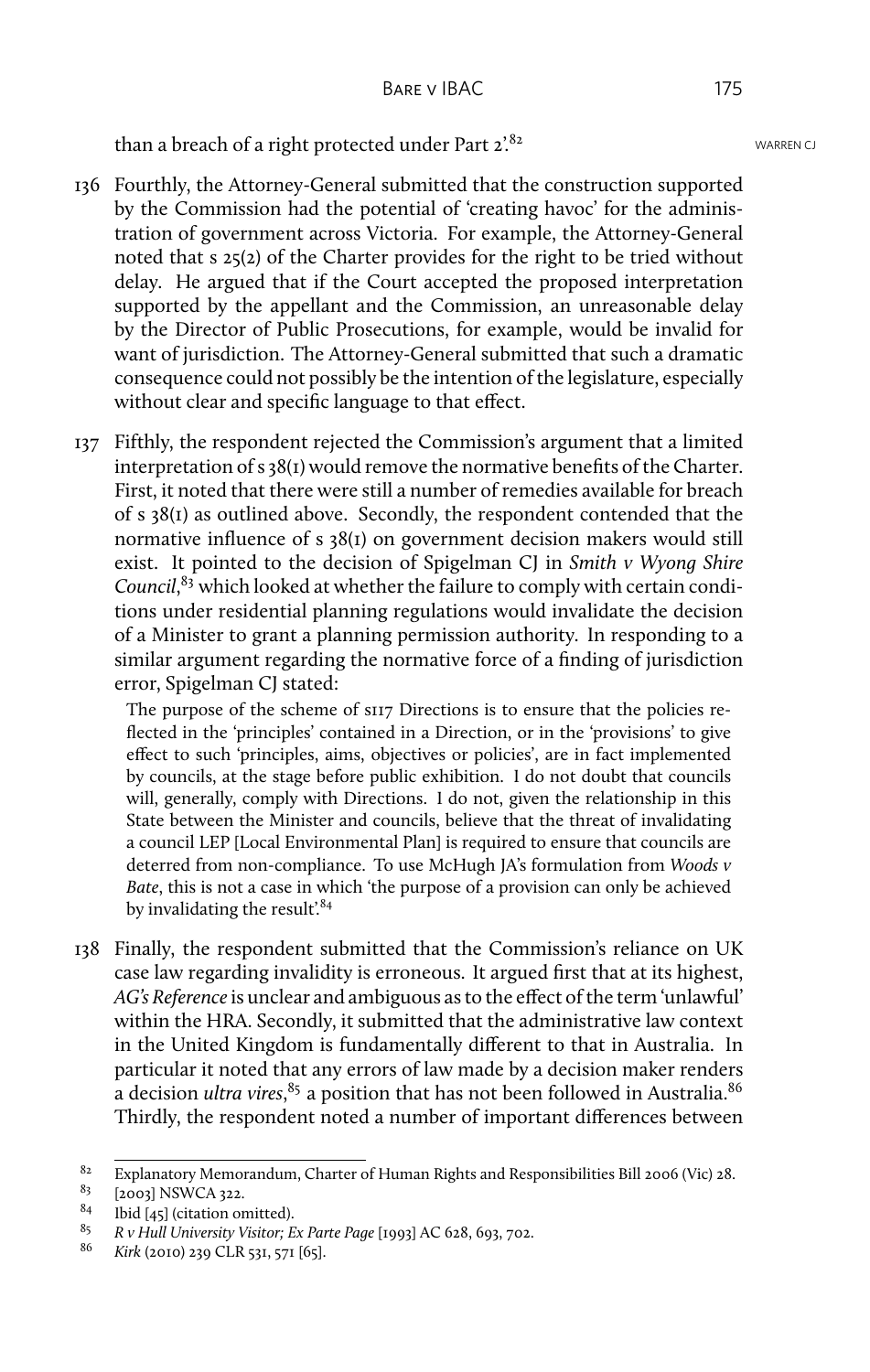the HRA and the Charter, in particular the right to a standalone remedy in the HRA under s  $7(1)$  and the limiting provision in the Charter under s  $7(2)$ . Those differences, it submitted, meant that the reliance on the UK cases describing 'unlawful' action as invalid was inappropriate.

### **Conclusion**

- 139 In my view, the trial judge applied the appropriate test in finding that a breach of s 38(1) did not amount to jurisdictional error. There is no indication that it was the intention of the legislature in drafting the Charter, and specifically in drafting s 38(1), that a decision by a public authority that did not properly consider a Charter right, or that breached a Charter right would be invalid.
- 140 In coming to this conclusion, it is important to set out the appropriate test, and its interaction with other administrative law principles, in particular those set out in *Peko-Wallsend* and *Craig*. In *Project Blue Sky*, the High Court was concerned about the legislative regime regulating the Australian Broadcasting Authority (**ABA**), and its ability to issue minimum content standards regarding Australian programs. Section 122(1)(a) of the *Broadcasting Services Act 1992* (Cth) (**BSA**) required the ABA to determine standards to be applied to commercial broadcasting licences, while para (b) provided that those standards were to relate to Australian content. Section 122(4) provided that the standards must not be inconsistent with the BSA or the regulations. Further, s 160(d) of the BSA required that the ABA perform its functions in a manner consistent with Australia's obligations under any agreement between Australia and a foreign country. In January 1996 the ABA set a minimum standard for Australian content that breached Australia's obligations to New Zealand under the Australia New Zealand Closer Economic Relations Trade Agreement 1983. In determining whether a breach of s 160 gave rise to jurisdictional error the High Court eschewed the previous test, which focused on whether the language used in the statute was a directory or mandatory requirement. Instead the plurality held:

That being so, a court, determining the validity of an act done in breach of a statutory provision, may easily focus on the wrong factors if it asks itself whether compliance with the provision is mandatory or directory and, if directory, whether there has been substantial compliance with the provision. A better test for determining the issue of validity is to ask whether it was a purpose of the legislation that an act done in breach of the provision should be invalid. $87$ 

#### 141 In determining the purpose of the legislation their Honours stated:

The existence of the purpose is ascertained by reference to the language of the statute, its subject matter and objects, and the consequences for the parties of holding void every act done in breach of the condition. Unfortunately, a finding of purpose or no purpose in this context often reflects a contestable judgment. The cases show various factors that have proved decisive in various contexts, but they do no more than provide guidance in analogous circumstances. There is no

<sup>87</sup> *Project Blue Sky* (1998) 194 CLR 355, 390 [93].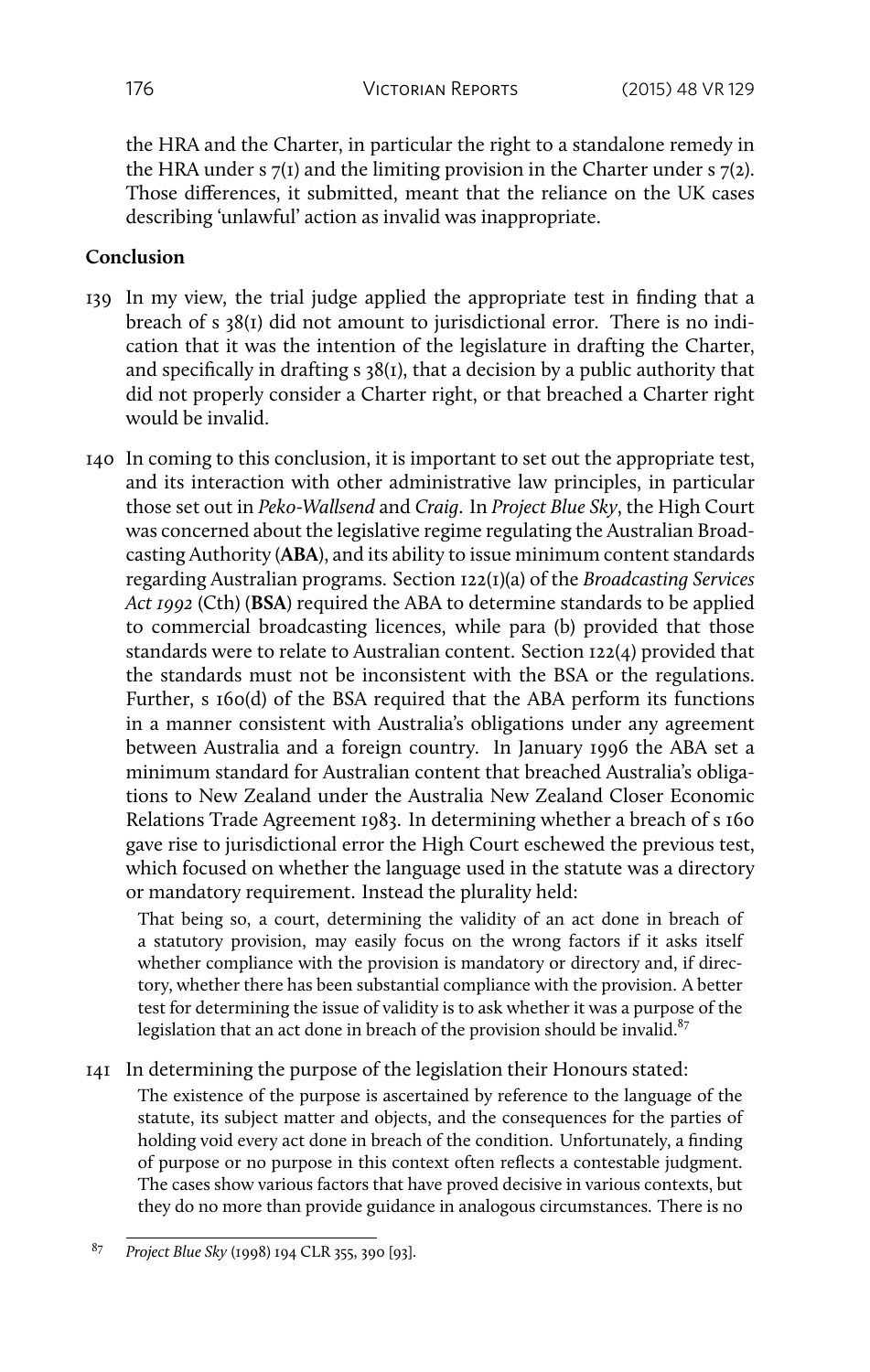decisive rule that can be applied; there is not even a ranking of relevant factors or WARREN CJ categories to give guidance on the issue.<sup>88</sup>

- 142 In finding that a breach of s 160 of the BSA did not amount to invalidity, the High Court looked at a number of factors, including whether the section regarded the exercise of functions already conferred or imposed an essential preliminary to the exercise of the function,  $89$  and whether s 160 had 'a rulelike quality which can be easily identified and applied.'<sup>90</sup>
- 143 I do not accept the Commission's submission that this process is inapplicable to the case currently before this Court. *Project Blue Sky* makes clear that the key consideration in assessing validity is whether it was the purpose of the legislation that the relevant requirement be an element of the conferral of the power. Regardless of whether the statute uses terms that are prohibitive or directory. In fact the High Court specifically rejected such an approach by dismissing the previous focus on whether a statutory requirement was directory or mandatory. Moreover, the language used in s 160 of the BSA is not so different from s 38(1) of the Charter as to render the *Project Blue Sky* test inapplicable. Both statutes seek to direct a repository of statutory power to act in a certain way.
- 144 Even if the trial judge applied the incorrect test, the authorities make it clear that in determining invalidity in an administrative law context the focus is on the intention of the legislature as to whether an act done in breach should result in invalidity.<sup>91</sup> This occurs whether or not one understands the issue as one involving mandatory consideration, or a statutory requirement that is a necessary precondition to the exercise of a function. This was usefully explained by one commentator:

It is not a matter of identifying whether there is jurisdictional error and then asking if such error was intended to lead to invalidity. For they are two sides of the same coin. One could ask if there has been error or non-compliance with the express or implied requirements of the statute. If there has been, the question then is whether it was intended that such error lead to invalidity. If it was, then any error is jurisdictional. If it was not then, at least in general, any error will not be jurisdictional. The *Project Blue Sky* question thus arises whenever any statutory requirement has not been fulfilled, and it is inherent in identifying jurisdictional  $error<sup>92</sup>$ 

145 To my mind it is clear, in accordance with the arguments of the respondent and the Attorney-General, that the decisions in *Peko-Wallsend* and *Craig* must be understood in light of the High Court's decision in *Project Blue Sky*. The issue, therefore, is to determine whether the legislature intended that non-compliance with s 38(1) would lead to invalidity. For the reasons that

<sup>&</sup>lt;sup>88</sup> Ibid 388–9 [91] (McHugh, Gummow, Kirby and Hayne JJ) (citation omitted).

 $^{89}$  Ibid 391 [94].

 $^{90}$  Ibid 391 [95].

<sup>91</sup> See *Peko-Wallsend* (1986) 162 CLR 24, 39–42; *Project Blue Sky* (1998) 194 CLR 355, 390 [93].

<sup>92</sup> Jeremy Kirk, 'The Concept of Jurisdictional Error' in Neil Williams (ed), *Key Issues in Judicial Review* (Federation Press, 2015) 11, 16–7.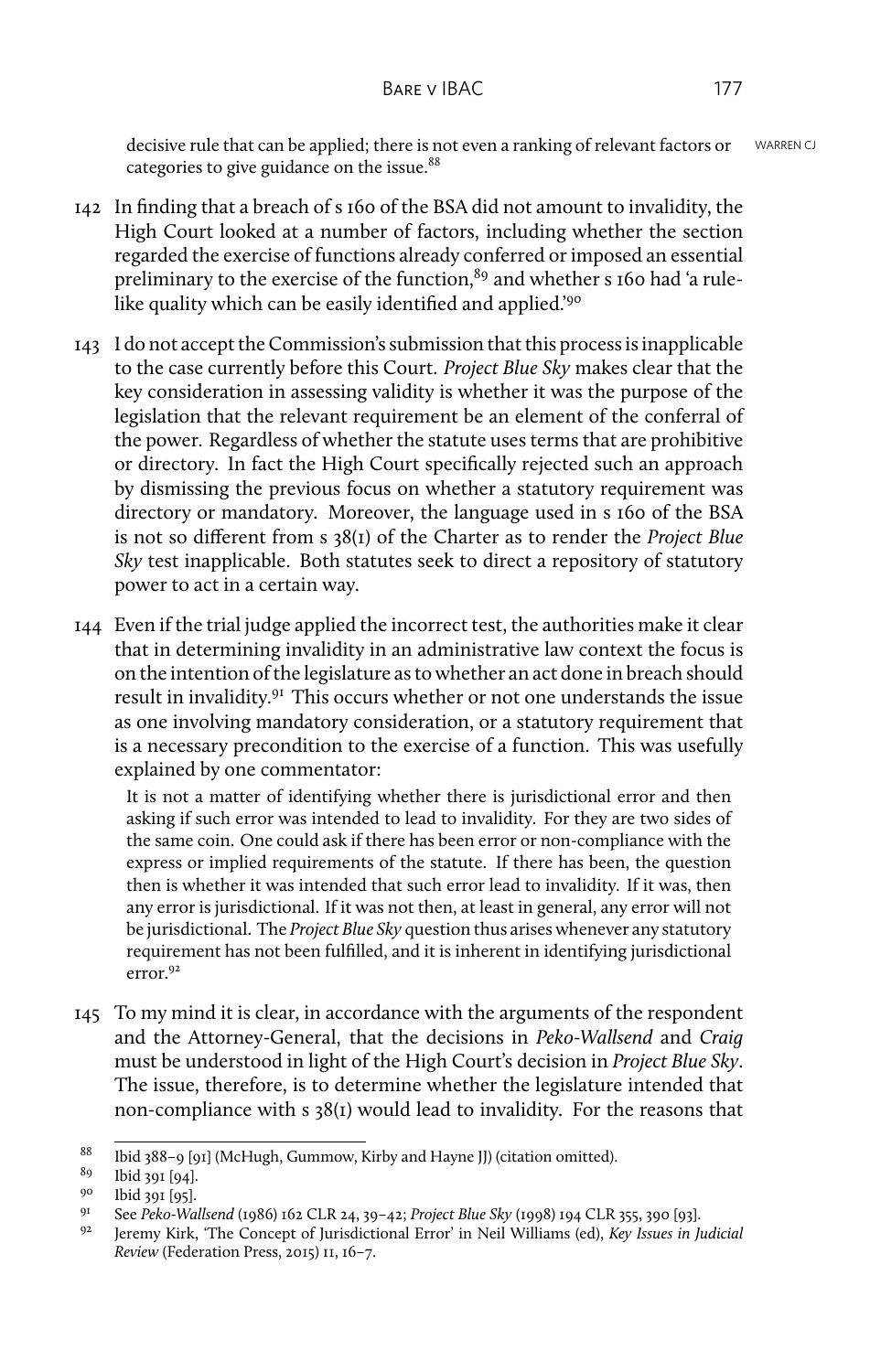follow, I do not reach that view.

146 First, if one looks at the language used in s 38(1), it not clear that the legislature intended that conduct in breach of the provision would be invalid. It has to be assumed that when enacting the Charter the legislature was cognisant of the decision in *Project Blue Sky* and the High Court's position in finding that 'unlawful' did not necessarily mean 'invalid'.<sup>93</sup> Moreover, the obligation contained in s 38(1) lacks the 'rule-like quality' that is central to identifying a breach and corresponding invalidity. This is evidenced in a number of ways throughout the Charter, namely in the balancing provision in s 7(2) of the Charter which enables Charter rights to be read down in specific circumstances, the limiting provisions in ss  $38(2)-(4)$  which indicate the limited and imprecise nature of s 38(1), and in the restriction on the availability of remedies as set out in s 39(1). In addition, the test for when a breach will occur for failing to take into account a Charter right supports the view that s 38(1) lacks a 'rule-like quality'. In *Castles v Secretary, Department of Justice*, <sup>94</sup> Emerton J discussed the obligation to give proper consideration to a Charter right by a public authority, as follows:

The requirement in  $s \frac{38(t)}{t}$  to give proper consideration to human rights must be read in the context of the Charter as a whole, and its purposes. The Charter is intended to apply to the plethora of decisions made by public authorities of all kinds. The consideration of human rights is intended to become part of decision-making processes at all levels of government. It is therefore intended to become a 'common or garden' activity for persons working in the public sector, both senior and junior. In these circumstances, proper consideration of human rights should not be a sophisticated legal exercise. Proper consideration need not involve formally identifying the 'correct' rights or explaining their content by reference to legal principles or jurisprudence. Rather, proper consideration will involve understanding in general terms which of the rights of the person affected by the decision may be relevant and whether, and if so how, those rights will be interfered with by the decision that is made. As part of the exercise of justification, proper consideration will involve balancing competing private and public interests. There is no formula for such an exercise, and it should not be scrutinised over-zealously by the courts.<sup>95</sup>

- 147 The description of proper consideration being a 'common or garden' activity indicates the general nature of the requirement which points away from s 38(1) as having a 'rule-like quality'.
- 148 I accept, as the respondent and the Attorney-General argued, that the decision of the House of Lords in *AG's Reference* is of little relevance to the present matter. First, while the HRA and the Charter have a number of similarities, the Charter has significant distinguishing features. It has a limiting provision which allows courts to read down Charter rights and while the HRA provides a specific standalone cause of action, the Charter does not. Secondly, the distinction between jurisdictional and non-jurisdictional

<sup>93</sup> *Project Blue Sky* (1998) 194 CLR 355, 393 [100].

<sup>94</sup> (2010) 28 VR 141 (*Castles*).

<sup>95</sup> Ibid 184 [185].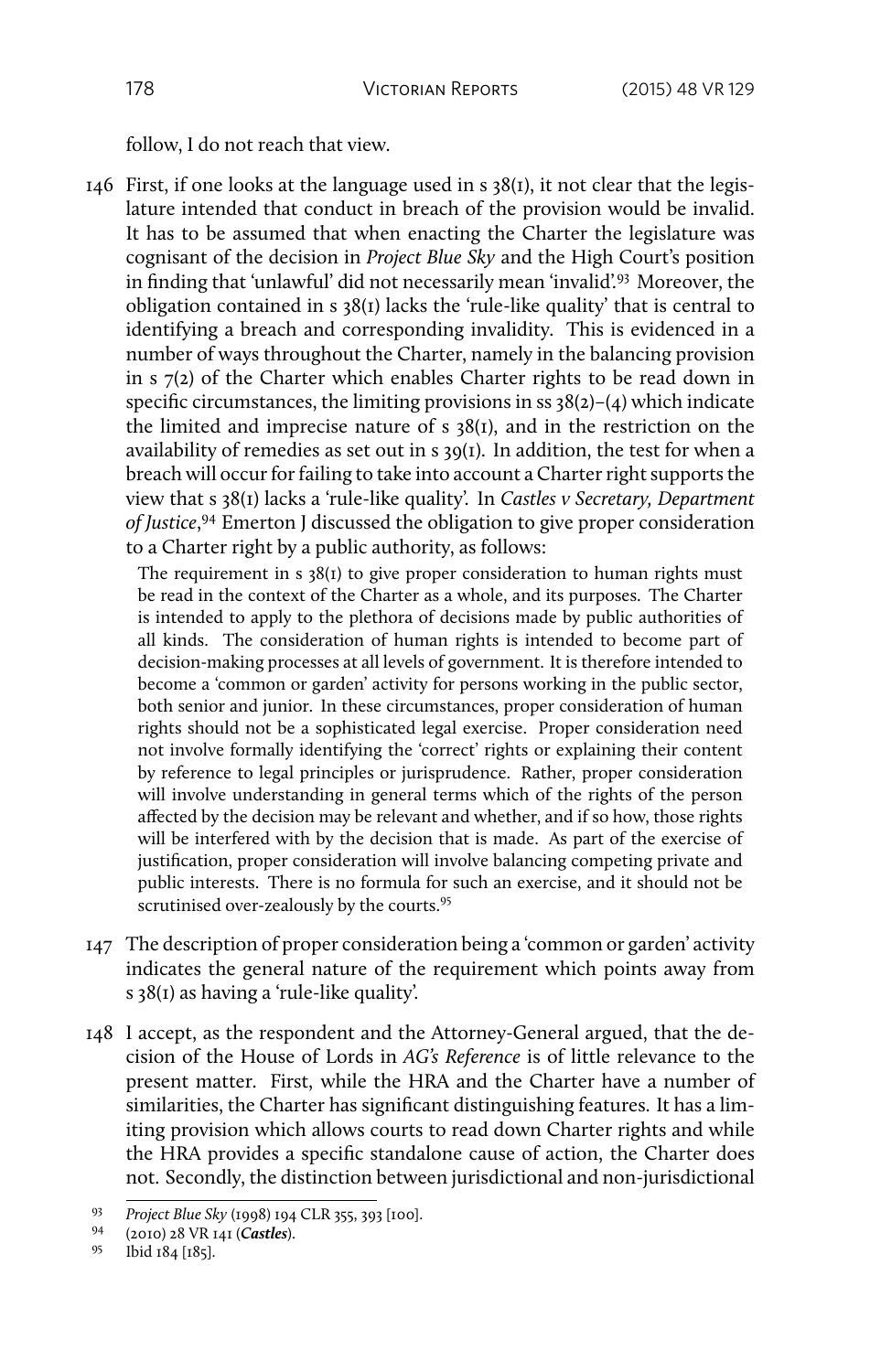error in Australia is fundamentally different to the distinction in the United WARREN CJ Kingdom.<sup>96</sup> Finally, the opinions in *AG's Reference* are not uniform in their conclusion that an unlawful act must be considered invalid. In fact both Lord Millett and Lord Rodger disagreed with that conclusion.<sup>97</sup> Lord Millet held:

My Lords, it is essential to keep in mind the difference between what the state authorities ought to do and what they are entitled to do. They *ought* to hold the trial within a reasonable time, and if they fail to do so they commit a breach of the defendant's Convention rights. But they remain *entitled* to hold the trial after the reasonable time has expired, though they must make adequate reparation for their failure to hold it sooner; and they do not act incompatibly with the defendant's Convention rights by doing so.

It follows that it is not unlawful (in England) or ultra vires (in Scotland) to proceed to trial despite the unreasonable delay.<sup>98</sup>

149 Secondly, it appears that it was not the purpose of  $s \frac{38(i)}{i}$  or the broader Charter to render invalid any act that breached it. As noted by the trial judge, the Attorney-General's Second Reading Speech seems to support the construction preferred by the respondent. The Attorney-General stated:

This is a key provision of the charter. It seeks to ensure that human rights are observed in administrative practice and the development of policy within the public sector without the need for recourse to the courts. The experience in other jurisdictions which have used this model is that it is in the area of administrative compliance that the real success story of human rights lies. Many public sector bodies that already deal with difficult issues of balancing competing rights and obligations in carrying out their functions have welcomed the clarity and authority that a human rights bill provides in dealing with these issues. In conjunction with the general law, the charter provides a basic standard and a reference point for discussion and development of policy and practice in relation to these sensitive and often complex issues.<sup>99</sup>

150 Thirdly, the interpretation favoured by the respondent and the Attorney-General provides for consistency across the Charter. While the meaning of s 39(1) of the Charter is not settled,<sup>100</sup> it appears that the term 'unlawful' in that section does not mean 'invalid'. This is because the relief provided for by the Charter from an unlawful act includes a number of remedies available for non-jurisdictional error including injunctions, declarations and certiorari for error on the face of the record.<sup>101</sup> It is assumed that when the legislature uses the same term throughout a piece of legislation that it intends that term to have the same meaning.<sup>102</sup>

<sup>96</sup> See [138] above; Mark Aronson and Matthew Groves, *Judicial Review of Administrative Action* (Lawbook Co, 5th ed, 2013) 217–25.

<sup>97</sup> *AG's Reference* [2004] 2 AC 72, 120, 132–3.

 $\frac{98}{99}$  Ibid 120.

<sup>99</sup> Victoria, *Parliamentary Debates,* Legislative Assembly 4 May 2006, 1293 (Attorney-General Rob Hulls).

<sup>&</sup>lt;sup>100</sup> See *Sudi* (2011) 33 VR 559.

<sup>101</sup> See *Supreme Court (General Civil Procedure) Rules* 2005, O 56.

<sup>102</sup> See *Craig Williamson Pty Ltd v Barrowcliff* [1915] VLR 450, 452 (Hodges J), *Registrar of Titles (WA) v Franzon* (1975) 132 CLR 611, 618 (Mason J).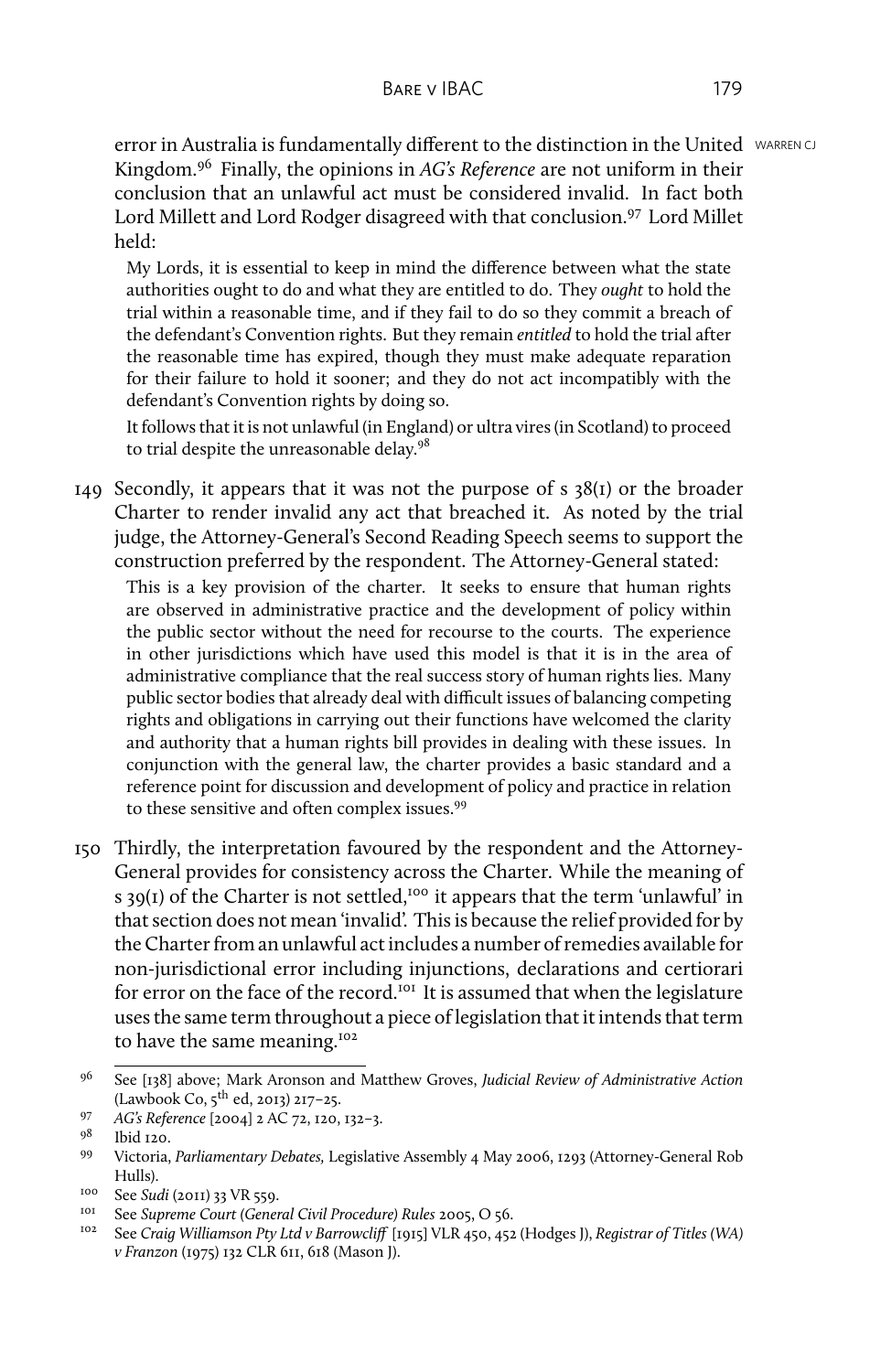- 151 Fourthly, I do not consider that the legislature intended that all acts done by a public authority in breach of s 38(1) would necessarily be invalid. Such an outcome would place a substantial burden on the State. In *Project Blue Sky*, the High Court noted that courts have accepted that it is unlikely for the legislature to intend that an act done in breach of a statutory provision should be invalid if it would result in public inconvenience.<sup>103</sup> It is well known that the existence of the Charter and its requirements have had an impact on the state public administration.<sup>104</sup> For example, all state legislation - bills, regulations and court rules - requires the relevant minister to provide a certificate of compliance with the Charter pursuant to s 28. The certificates are by no means a rubber stamp, rather the process requires careful consideration of the Charter and testing of the proposed enactment against it. If non-compliance is identified then the legislature must be informed, and it may expressly declare that an Act or provision of an Act is incompatible with human rights. These requirements under the Charter reflect not only its direct requirements, that is, manifests an express intention, but also sets constraints on the breadth of the obligations of the Charter on the public sector. Whether the Charter would amount to 'creating havoc' if construed in the wide obligatory sense is unproven but that is in many respects self-evident. If every decision of a public authority required Charter clearance in some form, government processes would be delayed.<sup>105</sup> While I accept that a number of courts around the common law world apply human rights statutes to government decisions on a daily basis, the impact on the operations of the State government would be so great that the words in the statute would have to be resolutely clear to infer such an outcome. In my view they are not.
- 152 Fifthly, I do not accept that the normative force of the Charter would be removed by a finding that a breach of s 38(1) does not of itself invalidate an exercise of power by a public authority. This is for two reasons. First, there are a number of remedies that are still available under O 56 of the Rules for a breach of s 38(1), such as an injunction or certiorari for error on the face of the record. The Commission's argument that these remedies are only available in limited circumstances is, with respect, misconceived. The remedy of a declaration is often the primary remedy that a complainant seeks as it is a vindication of a wrong done to them by a public authority. Moreover, as s 10 of the *Administrative Law Act 1978* (Vic) provides for a very broad definition of the term 'record', there are a number of instances where a record would be available, as in this case. Secondly, as noted by Spigelman CJ in *Wyong Shire Council*,<sup>106</sup> I do not consider that the threat of invalidating an act done in breach of s 38(1) is the only way to achieve compliance with the

<sup>103</sup> *Project Blue Sky* (1998) 194 CLR 355, 392 [97].

<sup>104</sup> See Scrutiny of Acts and Regulations Committee, Parliament of Victoria, *Review of the Charter of Human Rights and Responsibilities Act 2006* (2011) 101–6.

<sup>&</sup>lt;sup>105</sup> This argument highlights the interrelationship between the proportionality provisions in s  $7(2)$ and the obligations under s 38(1). As this was not advanced by any of the parties, it is unnecessary for me to deal with it.

<sup>106</sup> [2003] NSWCA 322.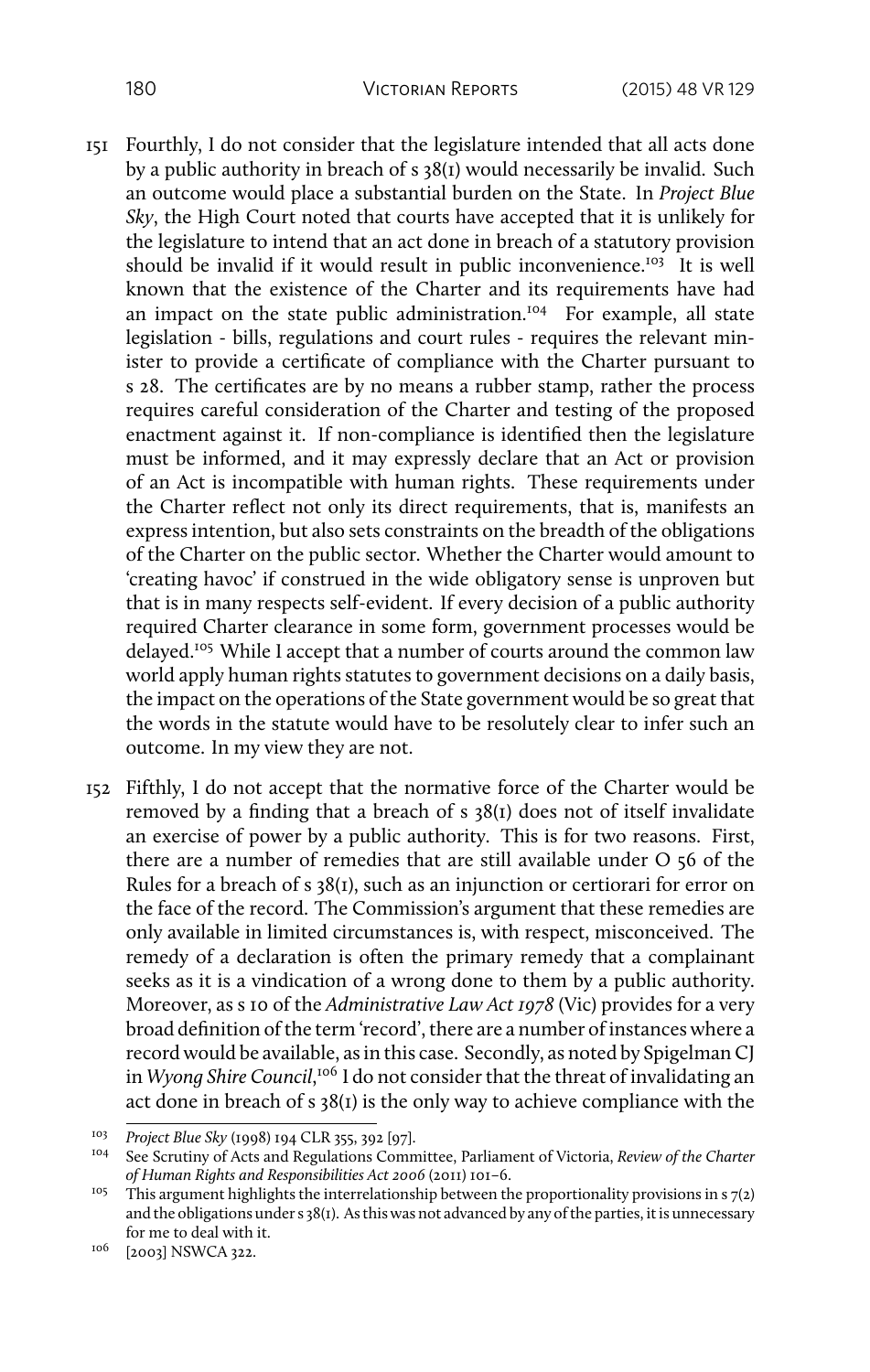Charter. The normative impact of the Charter is given force by the nature WARREN CJ of the rights set out in the Charter, the interpretive clause in s 32 and the remedies available for non-jurisdictional error.

153 It follows that I would answer no to question 2, the trial judge was not in error.

## *3. Does s 10(b) of the Charter include a procedural right to an effective investigation of a credible complaint of cruel, inhuman or degrading treatment?*

154 In both written and oral submissions to this Court, the appellant adopted the submissions of the Commission on this issue. The Commission presented its argument in three steps. First, the Commission submitted that the Charter is concerned with recognising within Victoria the same rights as those embodied in international instruments such as the ICCPR and the ECHR. Secondly, the Commission contended that in applying the interpretive principles set out in a number of authorities including *Momcilovic*, it is open to the Court to interpret the right as including a right to an effective investigation. Thirdly, the Commission submitted that such an interpretation is open to the Court, but should be adopted on the basis that courts in other jurisdictions have given a similar interpretation to the international equivalents of s 10(b).

### **The Charter and its international equivalents**

155 The Commission's starting point is that s 10(b) of the Charter may be traced through the ICCPR to the Universal Declaration of Human Rights (**the Declaration**). Article 5 of the Declaration states:

No one shall be subjected to torture or to cruel, inhuman or degrading treatment or punishment.

156 The Commission submitted that the Declaration was intended to be a statement of rights that would apply universally and not change from state to state. The Commission further noted that the Charter recognises the universality of the enumerated rights, in particular in the statement of purposes in s I and the interpretive provision in  $s$  32(2):

## **1. Purpose and citation**

- ...
- (2) The main purpose of this Charter is to protect and promote human rights by:
	- (a) setting out the human rights that Parliament specifically seeks to protect and promote.

#### **32. Interpretation**

...

(2) International law and the judgments of domestic, foreign and international courts and tribunals relevant to a human right may be considered in interpreting a statutory provision.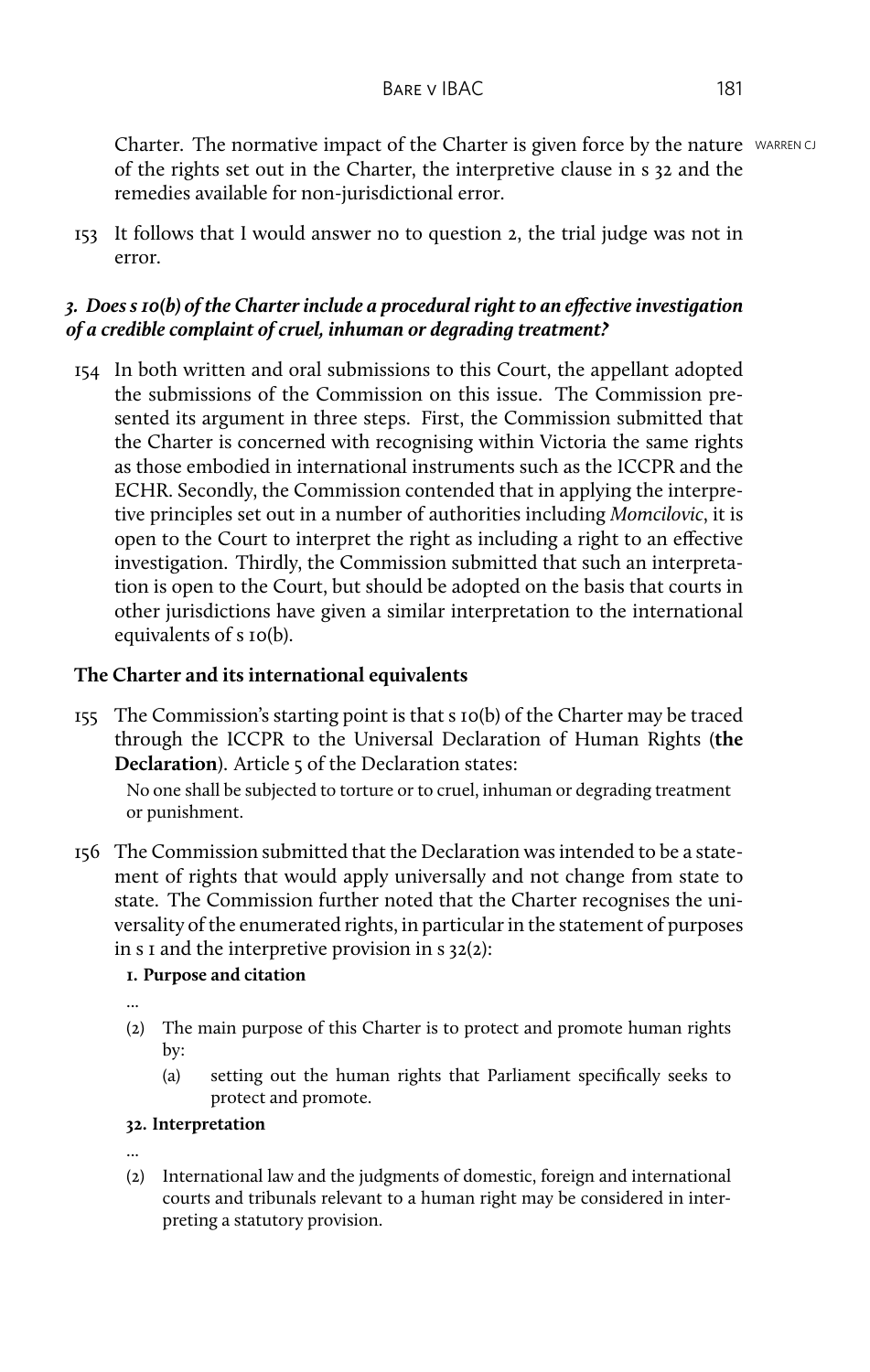157 The Commission also relied on a number of extracts from the Explanatory Memorandum of the Charter, including the following:

The rights protected by the Charter are contained in clauses 8 to 27. These rights are based on fundamental human rights protected in international human rights law. The majority of these rights were codified in the *International Covenant on Civil and Political Rights 1966* (the Covenant) which the Commonwealth ratified in 1980. Although the rights appear in a different order to that of the Covenant, they are generally expressed in the same terms as the Covenant.<sup>107</sup>

- 158 The sections set out above, the Commission argued, assume the independent existence of the rights that are referred to in the Charter. Further, the Explanatory Memorandum specifically links the content of the Charter to international instruments. The Explanatory Memorandum also goes on to link s 10(b) with both the wording in the ICCPR and the Torture Convention.
- 159 Therefore, according to the Commission, the legislature is not creating or conferring rights, but is simply recognising the specific, already existing human rights that it seeks to protect and promote. Counsel for the Commission submitted that this approach indicates that the rights set out in the Charter are not given content solely by reference to Victorian law; rather, the Court must look to other jurisdictions to understand the true content of the rights.

#### **The interpretive approach**

160 In giving content to a Charter right, the Commission submitted that the starting point is the decision in *Re an Application under the Major Crimes Investigation Powers Act 2004*. <sup>108</sup> In that decision I discussed the interpretive role of courts when assessing rights under the Charter:

[H]uman rights should be construed in the broadest possible way. The purpose and intention of Parliament in enacting the Charter was to give effect to well recognised and established rights in the criminal justice system... It should not be assumed that the Charter has narrowed traditional common law rights... The Charter supports the approach that rights should be construed in the broadest possible way before consideration is given to whether they should be limited in accordance with s 7(2) of the Charter. That section serves the purpose of mitigating any damage to society that may arise from upholding an individual's right.<sup>109</sup>

161 From this starting point, the Commission further submitted that international jurisprudence should be given serious consideration when interpreting the Charter. The Commission relied firstly on s 32 of the Charter which allows courts to use decisions of foreign and international courts when interpreting the Charter. Moreover, the Commission noted that the Explanatory Memorandum explicitly recognises the use of international jurisprudence:

<sup>&</sup>lt;sup>107</sup> Explanatory Memorandum, Charter of Human Rights and Responsibilities Bill 2006 (Vic) 8.<br><sup>108</sup> (2000) 34 VP 417

<sup>(2009) 24</sup> VR 415.

<sup>109</sup> Ibid 434.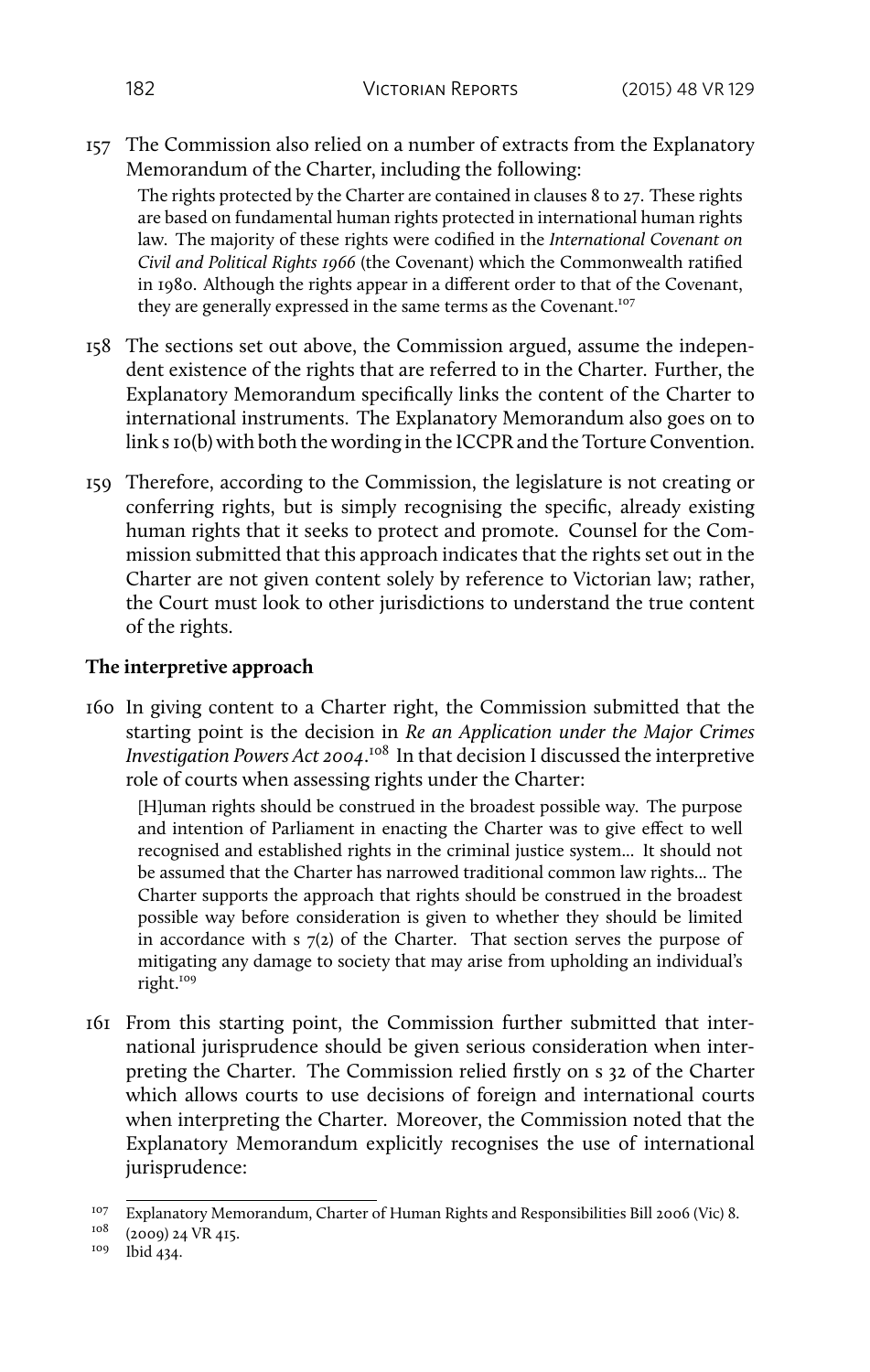Under sub-clause (2) a court or tribunal may examine international conven- WARREN CJ tions, international customs as evidence of a general practice accepted as law, the general principles of law recognised by civilized nations... Decisions of the International Court of Justice, European Court of Justice, Inter-American Court of Human Rights and United Nations treaty monitoring bodies including the Human Rights Committee.<sup>110</sup>

162 The Commission's final point in this step rested on the decision of the High Court in *Momcilovic*. Specifically, the Commission pointed to the decision of French CJ to bolster its submission. In short, the decision concerned the reverse onus provision in the *Drugs, Poisons and Controlled Substances Act 1981* (Vic) and its possible incompatibility with s 25 of the Charter which enshrined the presumption of innocence. The High Court was tasked with ascertaining the content of s 25. In doing so the it discussed the role of international jurisprudence regarding the right to the presumption of innocence. French CJ stated:

Judgments of international and foreign domestic courts may be consulted in determining whether the right to be presumed innocent, declared in s 25(1), should be interpreted as congruent with the common law presumption of innocence or as extending beyond it. The content of a human right will affect the potential application of the interpretive requirement in  $s$  32(1) in relation to that right. Nevertheless, international and foreign domestic judgments should be consulted with discrimination and care. Such judgments are made in a variety of legal systems and constitutional settings which have to be taken into account when reading them.<sup>111</sup>

- 163 The Commission contended that his Honour's statement supports the proposition that rights in the Charter can be interpreted in light of international case law and be given a content that goes beyond the content that would normally be recognised under the common law. Counsel for the Commission accepted that French CJ indicated care in such a process, but it argued that his Honour's caution was directed at the application of the right as opposed to the content of that right. This was particularly noteworthy, according to the Commission, because of the constitutional limitations on Chapter III Courts in Australia.
- 164 Therefore, the Commission contended that in interpreting s 10(b) of the Charter as including a right to an effective investigation, the Court should engage in defining the content of the right on the basis of decisions from foreign and international courts. The Commission disagreed with the Attorney-General's submission that such an approach amounted to reading words into the section, $^{112}$  as the interpretive approach only seeks to define the nature and content of the right as opposed to implying or adding words.

<sup>&</sup>lt;sup>110</sup> Explanatory Memorandum, Charter of Human Rights and Responsibilities Bill 2006 (Vic) 23.

<sup>&</sup>lt;sup>III</sup> *Momcilovic* (2011) 245 CLR 1, 37.

<sup>112</sup> Such a reading is only permitted in certain circumstances, see *Wentworth Securities Ltd v Jones* [1980] AC 74.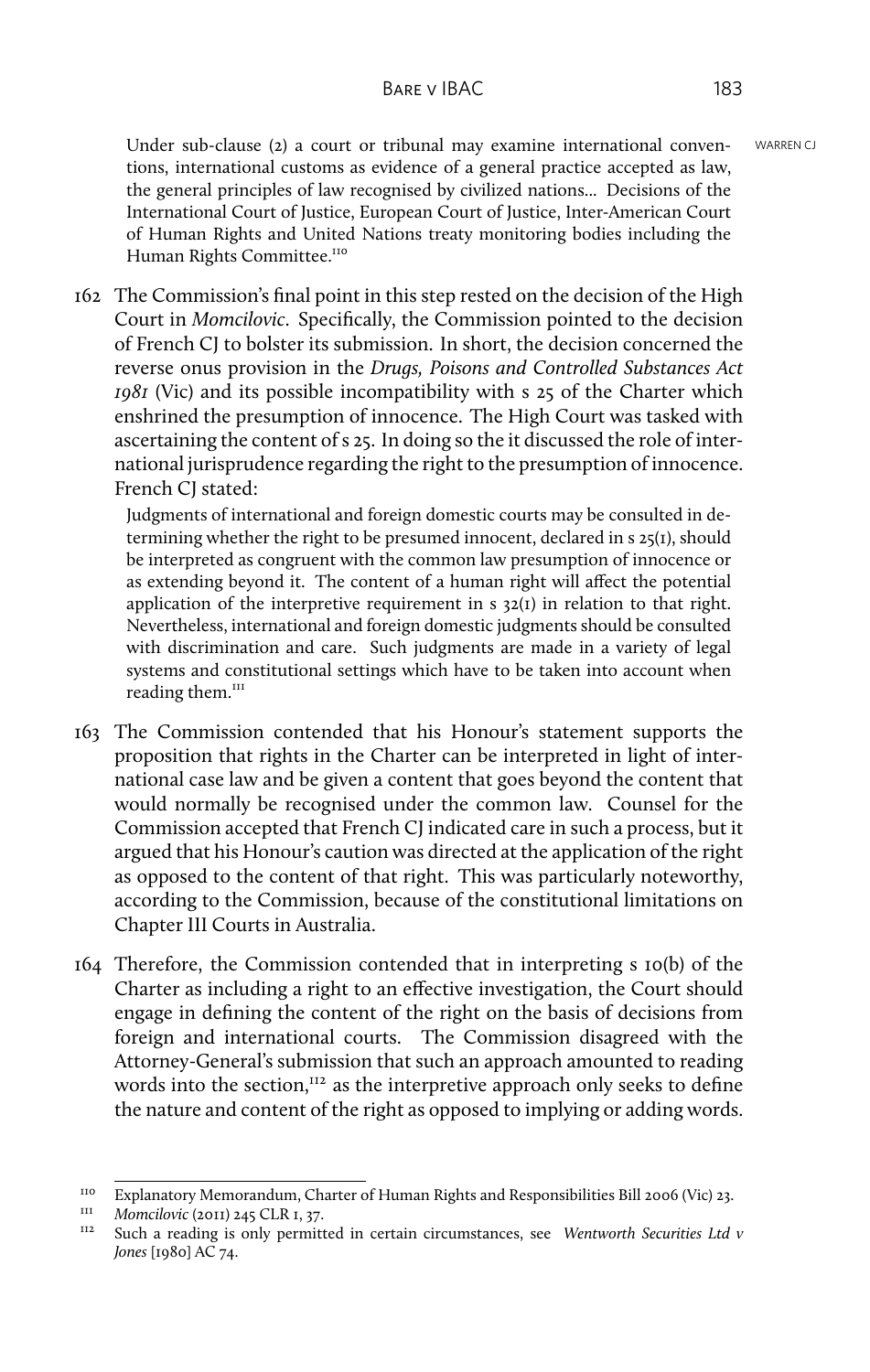# **Application of international jurisprudence**

- 165 The Commission's starting point is to note the commonality between s 10(b) and art 3 of the ECHR and art 7 of the ICCPR. These provisions mirror each other, and the Commission submitted that such a commonality gives significant weight to the decisions on these matters by the ECtHR, the UNHRC and courts of the United Kingdom interpreting the domestic equivalent of the ECHR, the *Human Rights Act 1998* (UK) (**HRA**).
- 166 The Commission first argued that decisions of the ECtHR have repeatedly found a right to an effective investigation where a breach of art 3 had been alleged. That proposition was not questioned by the respondent or the Attorney-General; the key submission for the Commission was that the trial judge erred in finding that the ECtHR had repeatedly ground such a procedural right on the basis of other provisions within the ECHR (art 1 or art 13).
- 167 The Commission first tackled the issue of art 3 being read with art 13. Article 13, as I have observed, recognised the right of an individual to an effective remedy of a breach of a substantive right in the ECHR. The Commission submitted that art 13 is rarely used in conjunction with art 3 to find an effective remedy. It noted that art 13 is normally relied upon when, despite there being an inadequate investigation, a court is able to conclude that an individual has been mistreated. The ECtHR, it submitted, is usually making a separate though related finding that there has been breach of art 13, as well as a breach of art 3.
- 168 In relation to art 1, the Commission accepted that many of the initial cases relied on both art 3 and art 1 to find a breach of the procedural right to an effective investigation.<sup>113</sup> However, it noted that in the 30 or so cases handed down in 2013 regarding the right to an effective investigation, half of them did so only in relation to art 3.<sup>114</sup> The Commission submitted that this represented a shift away from the early cases where the ECtHR was inclined to find the procedural right only where it could attach itself to either arts 1 or 13 read with art 3. Further, according to the Commission, many of the cases that still refer to both arts 1 and 3 do so in a particular set of circumstances, being where a non-State actor mistreats the complainant, as opposed to the State. In those situations, the Commission argued, it is logical for the ECtHR to use art 1 to bind the State to secure protection from such conduct to everybody who lives in the jurisdiction. The Commission relied on the decision in *Milanović v Serbia*<sup>115</sup> to support this proposition.
- 169 In *Milanović*, the complainant was of the Hare Krishna faith and had been targeted over a number of years, possibly by members of an extremist organisation. The ECtHR found that there had been a breach of the complainant's

<sup>&</sup>lt;sup>113</sup> See eg *Assenov v Bulgaria* (1998) 28 EHRRR 652, 107 [102].

<sup>&</sup>lt;sup>114</sup> See Appendix A to the Commission's submissions.<br><sup>115</sup> (2014)<sup>-8</sup> EHRR 22

<sup>(2014) 58</sup> EHRR 33.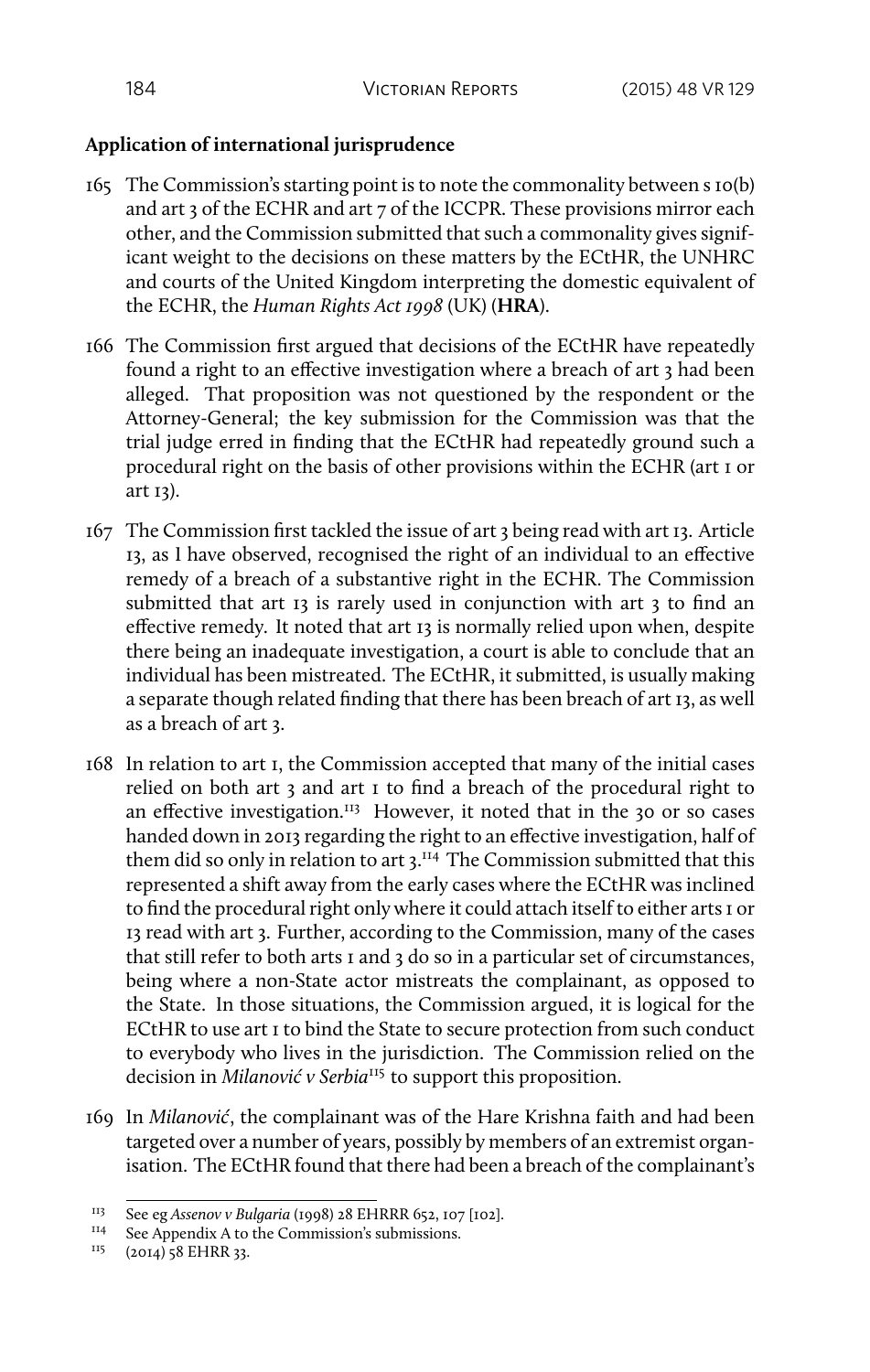rights to an effective investigation and it further discussed the relationship WARREN CJ between arts I and 3 as follows:

In general, actions incompatible with Article 3 of the Convention primarily incur the liability of a Contracting State if they were inflicted by persons holding an official position. However, the obligation on the High Contracting Parties under Article 1 of the Convention to secure to everyone within their jurisdiction the rights and freedoms defined in the Convention, taken in conjunction with Article 3, also requires States to take measures designed to ensure that individuals within their jurisdiction are not subjected to ill-treatment administered by other private persons.<sup>116</sup>

170 The Commission noted a growing number of cases where the ECtHR found a right to investigation independent of art 1 or art 13.<sup>117</sup> For example in *MC v Bulgaria*<sup>118</sup> the ECtHR noted:

In a number of cases Article 3 of the Convention gives rise to a positive obligation to conduct an official investigation. Such positive obligations cannot be considered in principle to be limited solely to cases of ill-treatment by State agents.<sup>119</sup>

171 Further, the Commission submitted that the Council of Europe recognised this trend in 2009 in its report 'Effective Investigation of Ill-Treatment, Guidelines on European Standards':

Across the Court's judgments are a variety of different approaches to the legal characterisation of the duty to investigate. It is either classified under a combination of Articles 3 and 13, or simply under Article 3. While suggesting that the appropriate characterisation depends on the facts of the case, it seems that the Court leans towards the Article 3 approach.<sup>120</sup>

172 The Commission also sought solace from a number of decisions of the United Kingdom courts enforcing the ECHR under the HRA. The Commission noted that decisions of the UK courts regarding the HRA were particularly persuasive as that Act contains the substantive rights that appear in the ECHR, but does not contain an equivalent to art 1. Counsel for the Commission placed heavy reliance on a recent decision from the Queen's Bench in *DSD & NBV v The Commissioner of Police for the Metropolis*. <sup>121</sup> The case involved two complainants who sought to impugn the investigatory processes of the police in relation to a number of rapes perpetrated by the 'black cab rapist'. The complainants argued that the police failed to provide an effective investigation of their complaints as required by art 3 of the Convention. Counsel for the police sought to argue that the procedural right to an investigation was found by reading arts 1 and 3 together, and because the HRA did not include art 1, domestic courts should not construe art 3 as encompassing a proactive duty to investigate.

 $^{116}$  Ibid 916–7 [83].

<sup>&</sup>lt;sup>117</sup> See Appendix A of Commission's submissions.<br> $118$  (2005) to  $\text{EUPB}$  20

 $^{118}$  (2005) 40 EHRR 20.

 $^{119}$  Ibid 486 [151].

<sup>120</sup> Directorate General of Human Rights and Legal Affairs, Council of Europe, 'Effective Investigation of Ill-Treatment: Guidelines on European Standards' (2009), 27.

<sup>121</sup> [2014] EWHC 436 (QB) (**DSD**).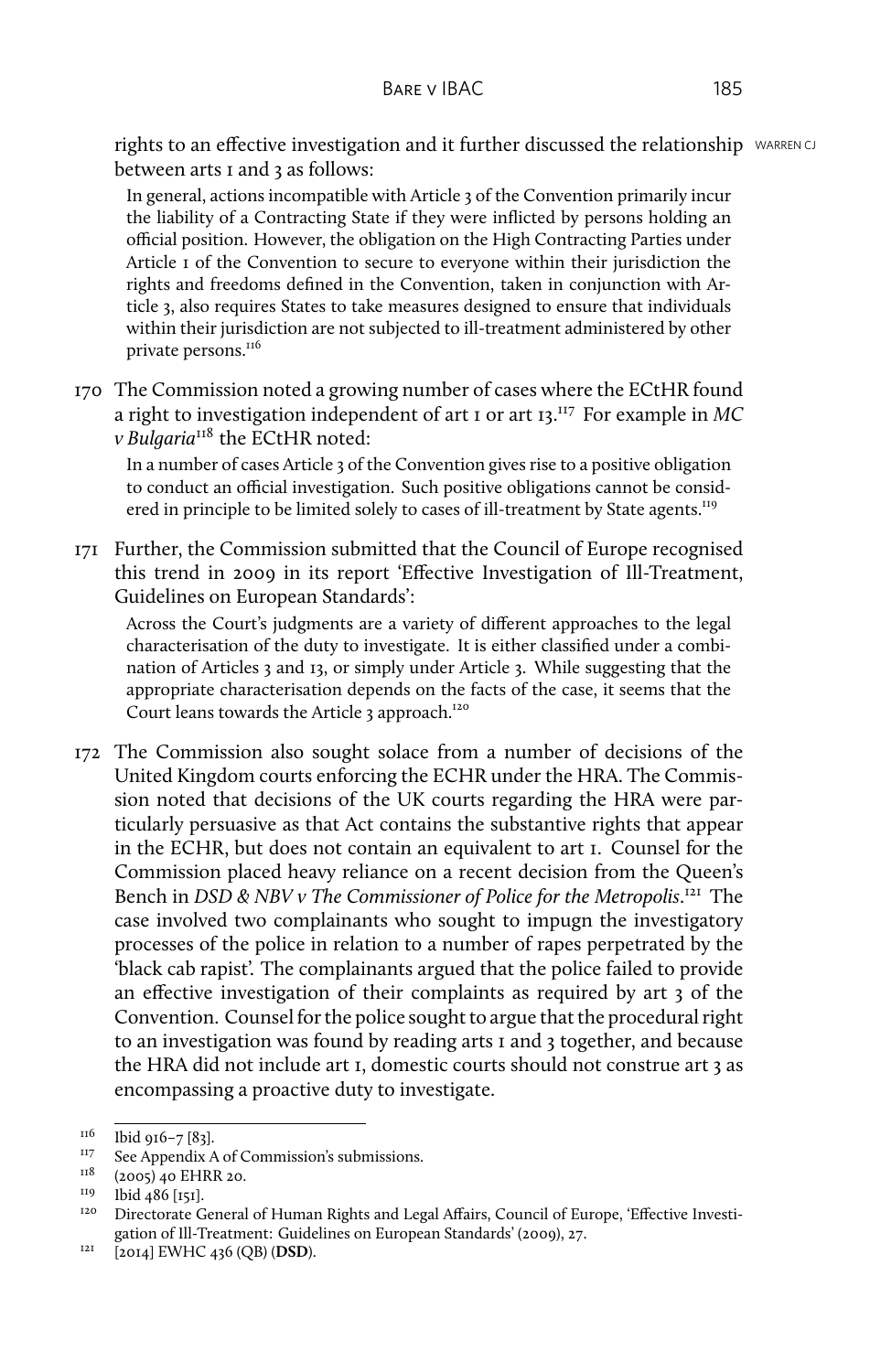173 In rejecting that submission, Green J set out a number of impediments. First, his Honour noted the consistency of Strasbourg jurisprudence regarding the importance of an investigation when a claim under art 3 is made and importantly, how that jurisprudence should be followed by domestic courts. Secondly, and critically according to the Commission, his Honour outlined the interaction between arts I and 3:

I can see no reason why Article 1 can be said to create a pro-active duty whereas the same would not be said of Article 3 standing in complete isolation (including from Article 1). Article 3 is a clear and unequivocal prohibition which has been repeatedly described by the Strasbourg Court as 'fundamental'. In *MC v Bulgaria* the Court stated that there was a 'positive obligation inherent' in Article 3 to apply law prohibiting rape through 'effective investigation' and punishment. The Article prohibits without caveat or qualification torture and inhuman or degrading treatment. That prohibition exists quite regardless of Article 1; the message in Article 3 is that the State must preserve its citizens from such severe treatment. Section 6 HRA makes it 'unlawful' for a public authority to act in a way that is incompatible with, inter alia, Article 3. And sections 7 and 8 make such an unlawful failure justiciable. There is no point in having a prohibition if it is not accompanied by the commensurate obligation on the State to enforce the prohibition. That applies to the conduct of the State and its agents and actors but extends also to the preservation of citizens from severe violence perpetrated by private parties. Article 3 does not require turbo-charging from Article 1 to arrive at this conclusion and in any event sections 6–8 HRA plug any gap that might otherwise exist.<sup>122</sup>

- 174 The Commission submitted that his Honour's finding, arrived at after a lengthy discussion about the authorities on art 3, represents the correct approach regarding the source of the right to an effective investigation.<sup>123</sup>
- 175 Finally, the Commission relied upon guidance and decisions of the UNHRC which was, in the past, charged with supervising the implementation of the ICCPR. In General Comment 20, the UNHRC outlined that a violation of art 7 (s 10 in the Charter) required that '[c]omplaints must be investigated promptly and impartially by competent authorities so as to make the remedy effective'.<sup>124</sup> Further, the Commission relied on the decision of the UNHRC in *Maria Cruz Achabal Puertas v Spain*. <sup>125</sup> In that case, the complainant was an author who had been arrested by a group of 15 police officers and taken to a civil police compound. At the compound she was beaten and raped and threats were made against her and her daughter's life. The authorities commenced an investigation into the alleged assault, but it did not result in any findings. In its reasons, the UNHRC made a number of statements

<sup>&</sup>lt;sup>122</sup> Ibid [233] (citations omitted).

The Commission made a similar argument in relation to the right to an effective investigation under art 2 of the ECHR. See *JL v Secretary of State for Justice*[2009] 1 AC 588, 610 (Lord Phillips).

<sup>124</sup> Human Rights Committee, *General Comment No 20*: *Article 7 (Prohibition of torture and cruel treatment or punishment*), 44<sup>th</sup> sess, UN Doc. HRI/GEN/1/Rev 9 (Vol I) p 202, (10 March 1992),  $[14]$ .

<sup>&</sup>lt;sup>125</sup> Human Rights Committee, Views: Communication No  $1945/2010$ ,  $107<sup>th</sup>$  sess, UN Doc CCPR/C/107/D/1945/2010 (27 March 2013) (*Maria Cruz*).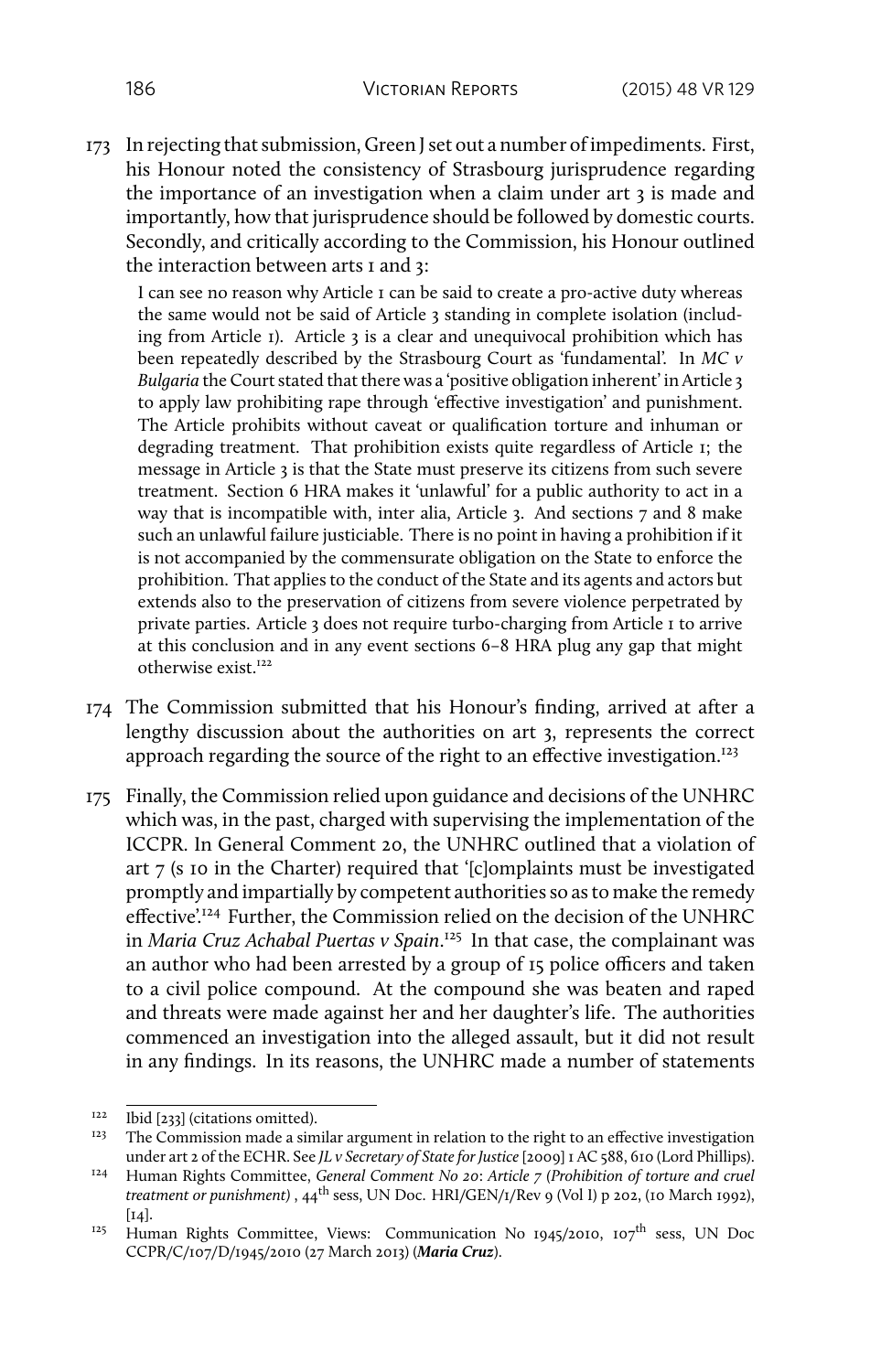regarding the role of art  $7$  and art  $2(3)$  of the ICCPR. It stated: WARREN CJ

The Committee recalls its general comments No 20 (1992) and 21 (1992) regarding the relationship between articles 7 and 10, paragraph 1, of the Covenant and considers that the facts alleged by the author, fall within the scope of application of article 7, read independently and in conjunction with article 2, paragraph 3, of the Covenant.<sup>126</sup>

176 The UNHRC went on to find a breach of the procedural right to an effective investigation of a claim for inhuman and degrading treatment. The Commission contended that the UNHRC analysed the breach as either a breach of art  $\tau$  independently or in conjunction with art  $2(3)$ . The Committee relevantly stated:

Given the difficulty of proving the existence of torture and ill-treatment when these do not leave physical marks, as in the case of the author, the investigation of such acts should be exhaustive. Furthermore, all physical or psychological damage inflicted on a person in detention — and particularly under the incommunicado regime — gives rise to an important presumption of fact, since the burden of proof must not rest on the presumed victim. In those circumstances, the Committee considers that the investigation conducted by the domestic courts was not sufficient to guarantee the author her right to an effective remedy and that the facts before it constitute a violation of article 7, read independently and in conjunction with article 2, paragraph 3, of the Covenant.<sup>127</sup>

- 177 In reliance on this judgment, the Commission contended that it was settled jurisprudence that an investigation is required, and that the requirement has an independent existence within art 7.
- 178 Although the Commission's submission carried some force, ultimately, I am unpersuaded by it. While it is clear that the Charter is modelled on a number of international instruments, it is misconceived to import an implied right to an investigation into s 10(b) by reference to instruments which materially differ from the Charter.

# **Interpretive approach**

- 179 There are a number of factors which undermine the interpretive approach advanced by the Commission on behalf of the appellant.
- 180 First, as the Attorney-General argued, the text of the Charter provides for procedural rights in certain circumstances. Section 21, for example, guarantees the right to liberty and security as well as protection from arbitrary arrest. The subsequent subsections provide a number of procedural rights that inform the substantive right:
	- (4) A person who is arrested or detained must be informed at the time of arrest or detention of the reason for the arrest or detention and must be promptly informed about any proceedings to be brought against him or her.
	- (5) A person who is arrested or detained on a criminal charge—

 $126$  Ibid [8.3] (citations omitted).

<sup>&</sup>lt;sup>127</sup> Ibid [8.6] (citations omitted).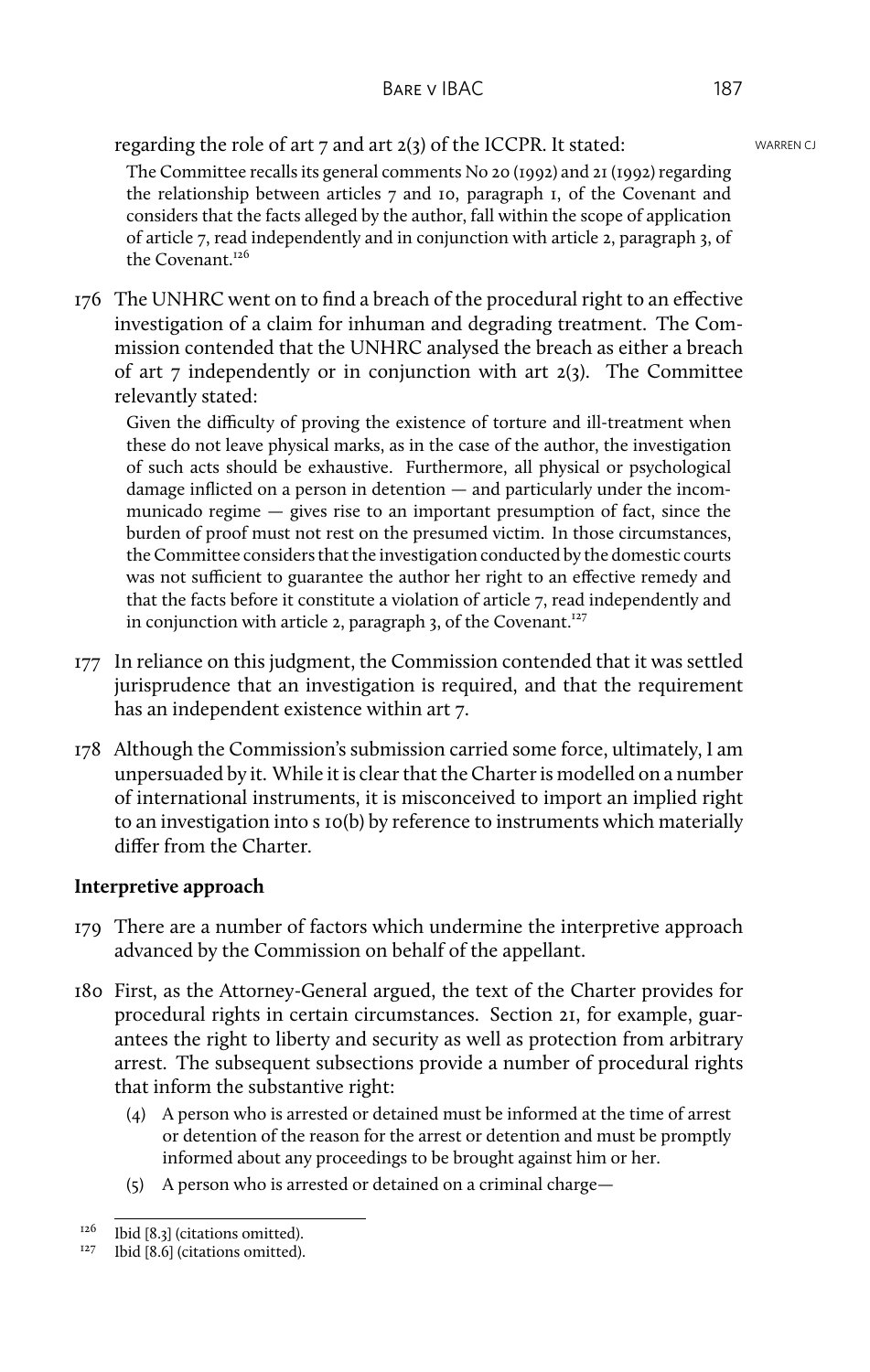- (a) must be promptly brought before a court; and
- (b) has the right to be brought to trial without unreasonable delay; and
- (c) must be released if paragraph (a) or (b) is not complied with.
- 181 Sections 23, 24 and 25 follow a similar process of outlining the substantive right along with procedural protections that are aimed at protecting that right. I do not accept, as the Commission submitted, that if the Commission's position were accepted that this Court would be merely interpreting the content of the right as opposed to finding an additional procedural right within the text of s 10(b). The inclusion of procedural protections for some Charter rights and not for others (including s 10) leads to the inevitable conclusion that the legislature did not intend to provide procedural protections for all rights. Further, there is no indication in the text of the Charter or the Explanatory Memorandum that such a procedural right should be implied.
- 182 Secondly, as noted by the High Court in *Momcilovic* decisions of foreign and international judgments should be consulted with care. In his decision, French CJ specifically called for caution when using comparative law materials to define the nature and content of a right.<sup>128</sup> While his Honour was referring to the interpretive clause in s 32 of the Charter, in my view the sentiment expressed applies equally to the interpretation of the scope of rights within the Charter. His Honour stated:

Despite our common legal heritage, that general proposition is relevant today in reading decisions of the courts of the United Kingdom, especially in relation to the *Human Rights Act* 1998 (UK) (the HRA). It is appropriate to take heed not only of Lord Bingham of Cornhill's remark about the need for caution 'in considering different enactments decided under different constitutional arrangements', but also his observation that 'the United Kingdom courts must take their lead from Strasbourg'.

The same general caution applies to the use of comparative law materials in construing the interpretive principle in s 32(1). In this appeal what was said to be the strong or remedial approach taken by the House of Lords to the application of the United Kingdom counterpart to s 32(1) of the Charter, namely s 3 of the HRA, was at the forefront of the appellant's submissions. However, s 3 differs textually from  $s$  32(1) and finds its place in a different constitutional setting.<sup>129</sup>

183 Gummow J in *Momcilovic* made similar statements regarding the use of foreign and international judgments in interpreting the Charter. His Honour made it plain that the Charter had to be interpreted in its own constitutional context.<sup>130</sup> The Commission failed, in my opinion, to comprehend the reservations of the Court in *Momcilovic*. It was a constrained approach. It was not directed simply at the application of the right. While I accept the High Court was concerned with engaging in a legislative process in its interpretation of Charter rights,<sup>131</sup> the Court actively engaged in the interpretation of the

<sup>&</sup>lt;sup>128</sup> *Momcilovic* (2011) 245 CLR 1, 36 [19], also see [162] above.

<sup>&</sup>lt;sup>129</sup> Ibid 36–7 [19]–[20] (citations omitted).<br><sup>130</sup> Ibid 00 [150]

 $^{130}$  Ibid 90 [159].

Ibid 83-9, 90 [146], [159].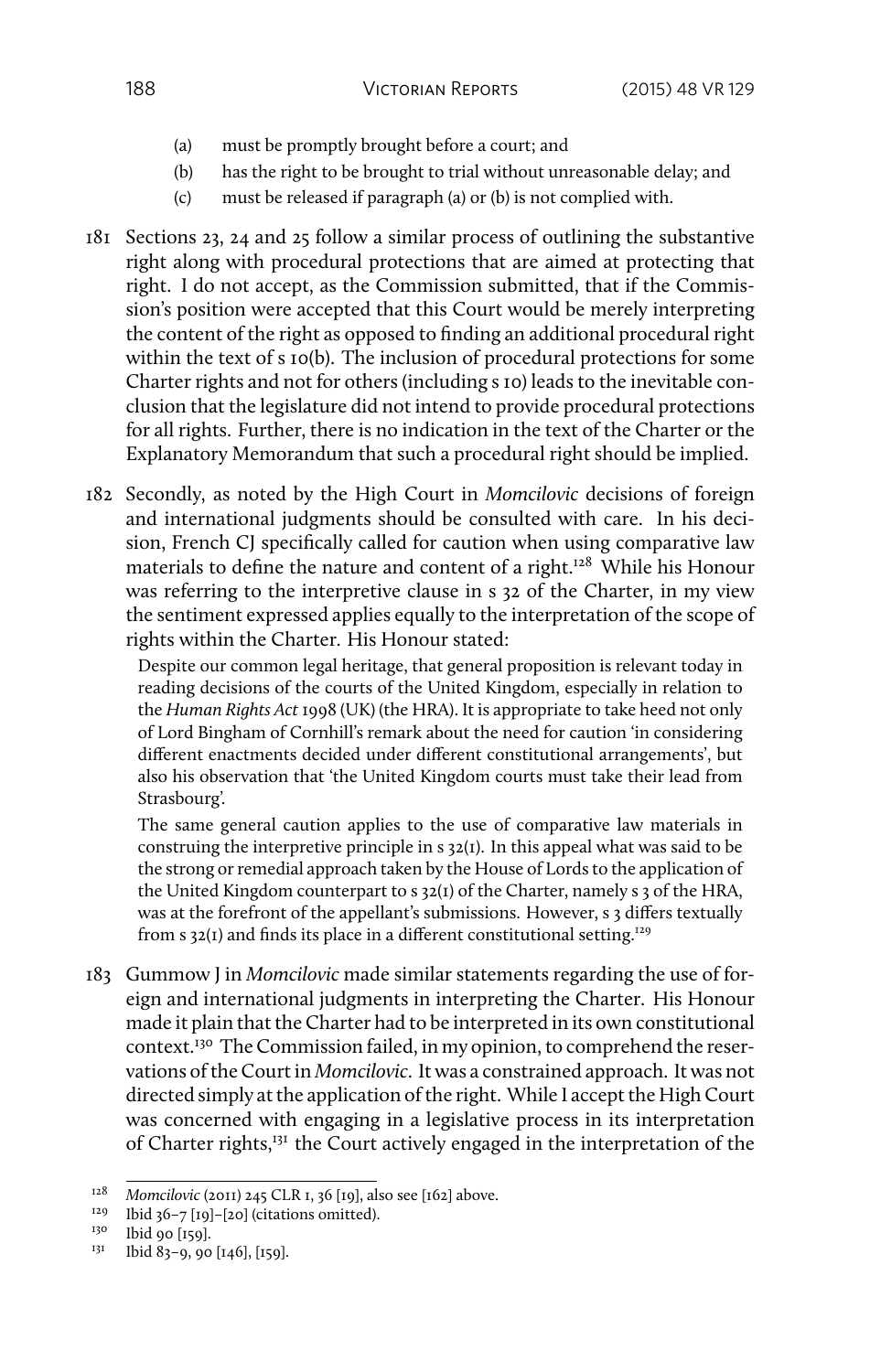nature of a Charter right and not just its application. WARREN CJ

- 184 In light of these statements, there are a number of significant constitutional and structural differences that weaken the Commission's interpretive approach. In particular, decisions of the UK courts are influenced by the particular constitutional and legislative peculiarities in the HRA.<sup>132</sup> The HRA specifically sets out in s 2 that a court determining a question which has arisen under the ECHR *must* take into consideration decisions of the ECtHR. The link between international decisions and their domestic application is much closer and direct than the connection authorised by the Charter. Further, the application of rights under the ECHR is an expression of the obligation of a High Contracting Party<sup>133</sup> to the ECHR, unlike the State of Victoria which is not a contracting party to any of the instruments set out above. Finally, unlike the Charter, the HRA provides a standalone remedy (s 8) for breach of a Convention right, thus the HRA embodies the right to a remedy under art 13. Such a standalone remedy does not exist in the Charter.<sup>134</sup> It is clear, from reading the Charter as a whole, that it is only intended to deal with specific situations or an individual subject to an exercise of power by a public authority; it does not speak in the broad terms of protection that are outlined in art 1 of the ECHR. That is a fundamental difference which effects the way in which the Charter should be interpreted.
- 185 I accept, as the Attorney-General put it, that it must not be presumed that the legislature intended to incorporate the right to an effective investigation as it is applied in other jurisdictions in an environment where the legal framework in which the right is located is different from that which supports an application elsewhere. The Commission's interpretive positions rests upon that presumption and it should be rejected.

## **Application of international jurisprudence**

186 While I acknowledge that there is a role for decisions from foreign and international jurisdictions to play in informing local courts, the decisions of foreign courts do not appear to assist the appellant in this case. Decisions of the ECtHR, the UK courts and the UNHRC are primarily based on the obligation of the State, as a contracting party to the relevant international instrument, to ensure the rights of its citizens or to provide an effective remedy for breaches. I will consider some of the foreign and international jurisprudence, but I do so with the caution urged by French CJ and Gummow J in *Momcilovic.*<sup>135</sup>

<sup>&</sup>lt;sup>132</sup> See the discussion of the international character and its influences on decision of the UK courts by Lord Bingham in *R (Gentle) v Prime Minster* [2008] 1 AC 1356 [9].

<sup>&</sup>lt;sup>133</sup> A High Contracting Party is a State that has signed the ECHR.

<sup>&</sup>lt;sup>134</sup> See s 39 of the Charter.<br><sup>135</sup> See paras [182]-[182]

See paras [182]-[183].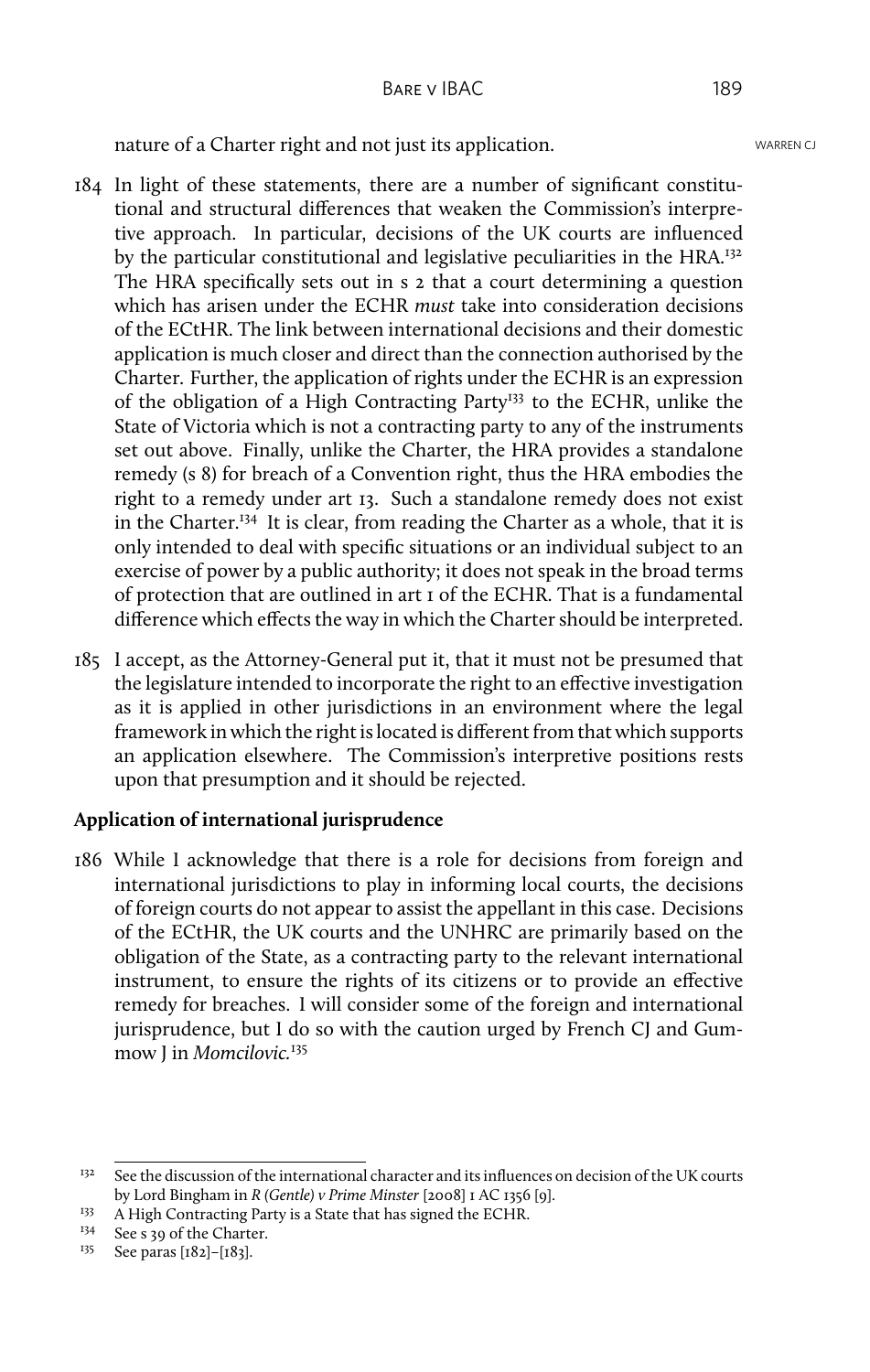### *ECtHR*

187 It seems that the first case to find that the prohibition on torture and inhuman and degrading treatment included a procedural right to an effective investigation was *Assenov v Bulgaria*. <sup>136</sup> The case concerned a Bulgarian teenager of Roma descent who was allegedly arrested and beaten by police officers. The local and regional police bodies investigated but did not bring any charges and dismissed the complaints. Importantly, the ECtHR found that the failure to properly investigate amounted to a breach of both arts 3 and 13. In discussing the art 3 breach, the Court discussed the nature and source of the procedural right:

The Court considers that, in these circumstances, where an individual raises an arguable claim that he has been seriously ill-treated by the police or other such agents of the State unlawfully and in breach of Article 3, that provision, *read in conjunction with the State's general duty under Article 1* of the Convention to 'secure to everyone within their jurisdiction the rights and freedoms in [the] Convention', requires by implication that there should be an effective official investigation. This obligation, as with that under Article 2, should be capable of leading to the identification and punishment of those responsible. If this were not the case, the general legal prohibition of torture and inhuman and degrading treatment and punishment, despite its fundamental importance, would be ineffective in practice and it would be possible in some cases for agents of the State to abuse the rights of those within their control with virtual impunity.<sup>137</sup>

188 The Court also assessed the role of art 13, in particular how it can be read with art 3 as giving rise to a right to an independent investigation:

The Court recalls that Article 13 guarantees the availability at national level of a remedy to enforce the substance of the Convention rights and freedoms in whatever form they might happen to be secured in the domestic legal order. The effect of this Article is thus to require the provision of a domestic remedy allowing the competent national authority both to deal with the substance of the relevant Convention complaint and to grant appropriate relief, although Contracting States are afforded some discretion as to the manner in which they conform to their obligations under this provision. The scope of the obligation under Article 13 varies depending on the nature of the applicant's complaint under the Convention. Where an individual has an arguable claim that he has been ill-treated in breach of Article 3, the notion of an effective remedy entails, in addition to a thorough and effective investigation of the kind also required by Article 3, effective access for the complainant to the investigatory process and the payment of compensation where appropriate.<sup>138</sup>

189 Therefore, the genus of the procedural right was the reading of art 3 together with either art I or art I3. I do not accept that the ECtHR has moved away from reading the procedural right in such a way. In a number of cases cited by the Commission as authority for the procedural right being read

<sup>136</sup> (1998) 28 EHRR 652 (*Assenov*).

<sup>&</sup>lt;sup>137</sup> Ibid 702 [102] (emphasis added).<br><sup>138</sup> Ibid 704 [117]

Ibid 704 [117].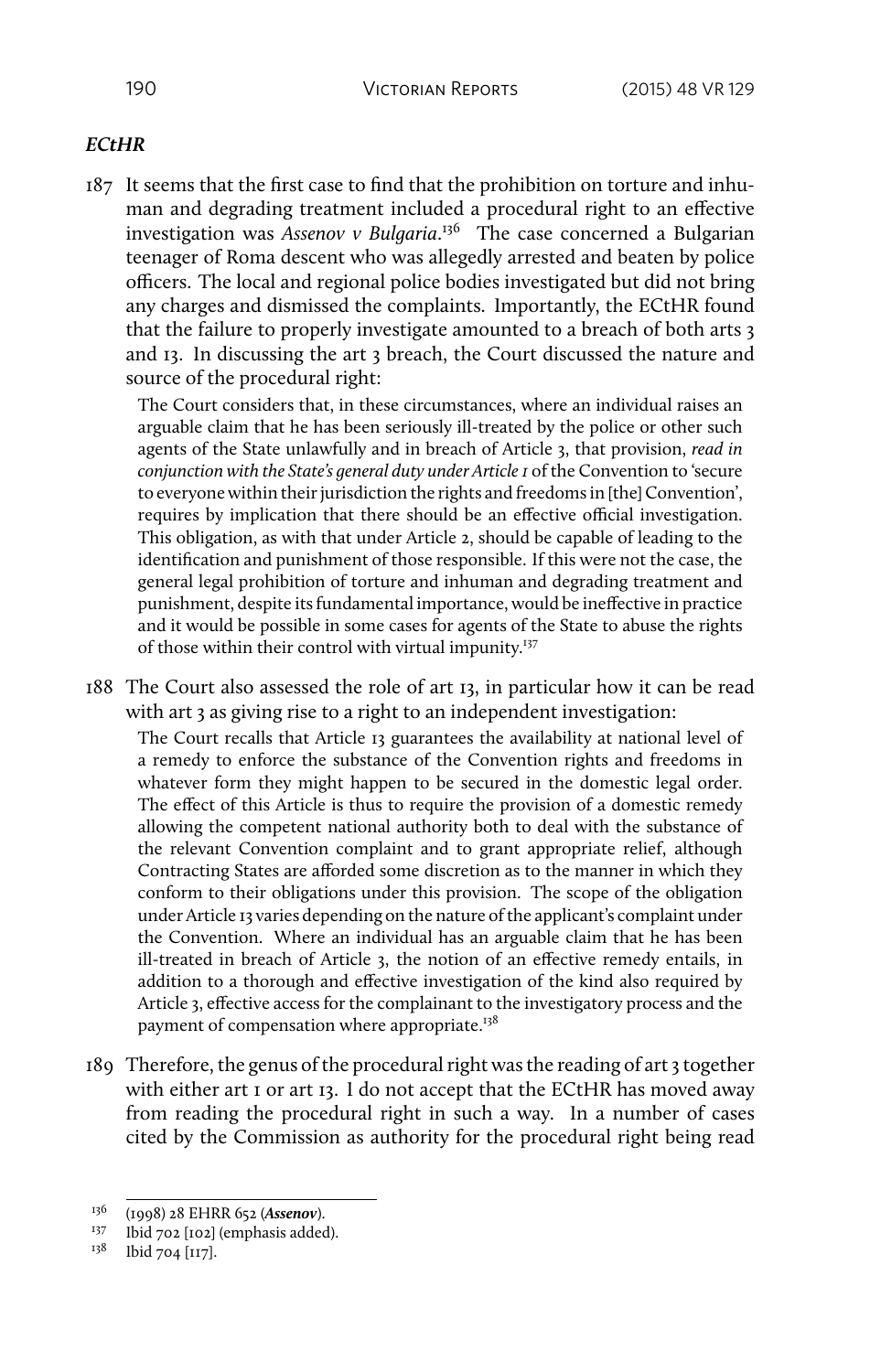independently of either art 1 or art 13, *Assenov* was cited as authority.<sup>139</sup> In WARREN CJ *MC v Bulgaria* cited above, the Court did find a positive obligation to conduct an investigation in art 3, but in doing so it cited *Assenov* as its authority.<sup>140</sup>

190 In *Z v United Kingdom*<sup>141</sup> (a decision cited by Green J in *DSD*) the case concerned siblings who had been subject to abuse and neglect at the hands of their parents. Complaints were made to the local authority which failed to properly investigate. At a domestic level the complainant's claim was struck out on the basis that it did not disclose a cause of action under the domestic law. In finding a violation of art 3, the ECtHR expressly referred to the role of art 1 in its interpretation:

The Court re-iterates that Article 3 enshrines one of the most fundamental values of democratic society. It prohibits in absolute terms torture or inhuman or degrading treatment or punishment. The obligation on High Contracting Parties under Article 1 of the Convention to secure to everyone within their jurisdiction the rights and freedoms defined in the Convention, *taken together with Article 3*, requires States to take measures designed to ensure that individuals within their jurisdiction are not subjected to torture or inhuman or degrading treatment, including such ill-treatment administered by private individuals. These measures should provide effective protection, in particular, of children and other vulnerable persons and include reasonable steps to prevent ill-treatment of which the authorities had or ought to have had knowledge.<sup>142</sup>

191 In *Vitkovskiy v Ukraine*, <sup>143</sup> a decision handed down in 2013, the complainant was questioned by police regarding an investigation for a theft. During the questioning he was allegedly beaten, strangled and received electric shocks to his body. The complainant made a complaint to authorities, who did not prosecute because an internal investigation by the local police force concluded that the allegation was ill-founded. The Court held that there had been a breach of the complainant's procedural right to an effective investigation. Importantly in this context, the Court relied on *Assenov*:

The Court emphasises that where an individual raises an arguable claim that he or she has been seriously ill-treated by police in breach of Article 3, that provision requires by implication that there should be an effective official investigation capable of leading to the identification and punishment of those responsible. Otherwise, the general legal prohibition of torture and inhuman and degrading treatment and punishment would, despite its fundamental importance, be ineffective in practice, and it would be possible in some cases for agents of the State to abuse the rights of those within their control with virtual impunity (see *Assenov v Bulgaria*...). The minimum standards of effectiveness defined by the Court's case-law include the requirements that the investigation must be independent, impartial and subject to public scrutiny, and that the competent authorities must

<sup>139</sup> See eg *MC v Bulgaria* (2005) 40 EHRR 20, 486 f 33; *Athan v Turkey* (European Court of Human Rights, Second Section, Application no 36144/09, 3 September 2013) [29]; *Austrianu v Romania* (European Court of Human Rights, Third Section, Application no 16117/02, 12 February 2013, Final 12/05/2013) [28].

<sup>&</sup>lt;sup>140</sup> *MC v Bulgaria*, 486 f 33.

 $^{141}$  (2002) 34 EHRR 3.<br> $^{142}$  Ibid 121 (citations 6)

Ibid 131 (citations omitted) (my emphasis).

<sup>143</sup> European Court of Human Rights, Fifth section, Application No 24938/06, 26 September 2013.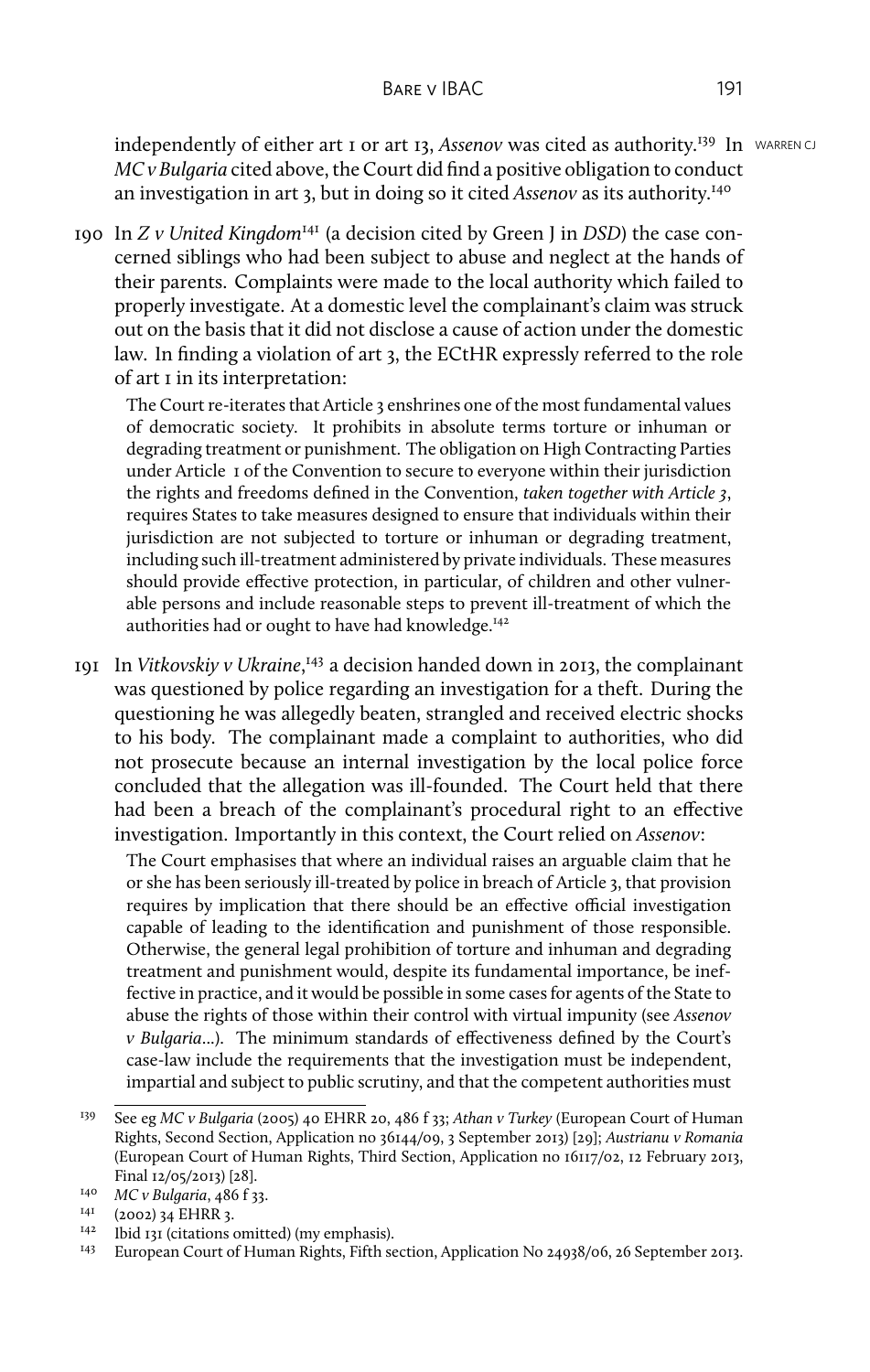act with exemplary diligence and promptness.<sup>144</sup>

- 192 There are, therefore, a number of recent cases that continue to rely on the use of art 1 in conjunction with art 3 to find an implied right to an effective investigation.<sup>145</sup> Even those that do not explicitly refer to art 1 still rely on Assenov as the foundation of a right to an investigation.<sup>146</sup>
- 193 In addition, commentators observe that the ECtHR continues to rely (although to a lesser extent) upon reading art 3 with art 13 as the basis for the procedural right to an effective investigation.<sup>147</sup> For example, in *Ilhan v Turkey*, <sup>148</sup> the ECtHR discussed the role of art 13 in finding a procedural right to an effective investigation for breaches of art 3:

Article 3 however is phrased in substantive terms. Furthermore, though the victim of an alleged breach of this provision may be in a vulnerable position, the practical exigencies of the situation will often differ from cases of the use of lethal force or suspicious deaths. The Court considers that the requirement under Article 13 of the Convention for a person with an arguable claim of a violation of Article 3 to be provided with an effective remedy will generally provide both redress to the applicant and the necessary procedural safeguards against abuses by state officers. The Court's case law establishes that the notion of effective remedy in this context includes the duty to carry out a thorough and effective investigation capable of leading to the identification and punishment of those responsible for any ill treatment and permitting effective access for the complainant to the investigatory procedure. Whether it is appropriate or necessary to find a procedural breach of Article 3 will therefore depend on the circumstances of the particular case.<sup>149</sup>

- 194 The ECtHR has taken a similar approach in its decision regarding the procedural right to an effective investigation under art 2 of the ECHR.
- 195 Relevantly, art 2 of the ECHR provides: **Article 2 - Right to life**

1. Everyone's right to life shall be protected by law. No one shall be deprived of his life intentionally save in the execution of a sentence of a court following his conviction of a crime for which this penalty is provided by law.

<sup>149</sup> Ibid 932 [92].

<sup>144</sup> Ibid [96] (some citations omitted).

<sup>145</sup> See eg *Dimitar Shopov v Bulgaria* (European Court of Human Rights, Fourth Section, Application No 17253/07, 16 April 2013, Final 16/07/2013) [46]–[47]; *Gorea v Republic of Moldovia* (European Court of Human, Third Section, Application No 6343/11, 23 July 2013) [38]; *Milanovic v Serbia* (2014) 58 EHRR 33, 917 [85].

<sup>146</sup> See eg *Athan v Turkey* (European Court of Human Rights, Second Section, Application No 36144/09, 3 September 2013); *Austrianu v Romania* (European Court of Human Rights, Third Section, Application No 16117/02, 12 February 2013, Final 12/05/2013) [28]; *Cosar v Turkey* (European Court of Human Rights, Second Section, Application no 22568/05, 26 March 2013, Final 26/06/2013) [37]; European Court of Human Rights, First Section, Application No 8810/05, 30 May 2013) [98].

<sup>147</sup> See Richard Clayton and Hugh Tomlinson, *The Law of Human Rights*, (2nd ed, 2009, OUP), 495 [8.75]; Council of Europe, *Effective Investigation of Ill-Treatment: Guidelines on European Standards*, 26.

<sup>&</sup>lt;sup>148</sup> (2002) 34 EHRR 36.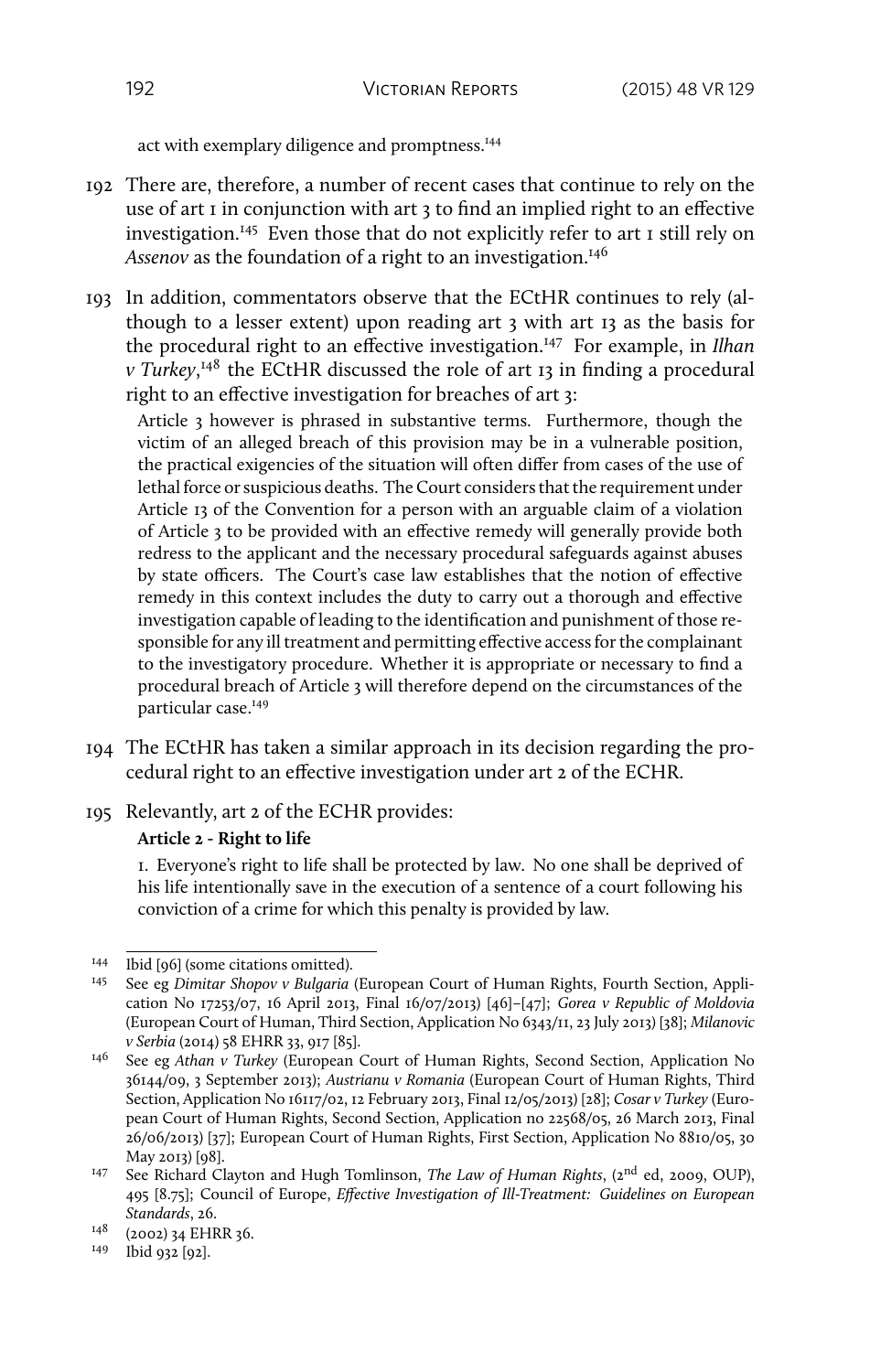196 In *Ramsahi v Netherlands*,<sup>150</sup> the complainants were the grandparents of a WARREN CJ deceased man who had been shot and killed by police. The complainants alleged that the investigation was unsatisfactory as it was carried out by members of the police force who were colleagues of those who shot the man. The Court outlined the principles that govern an effective investigation under art 2, and linked it to the obligation on High Contracting Parties in art 1:

The obligation to protect the right to life under Article 2 of the Convention, read in conjunction with the State's general duty under Article 1 of the Convention to 'secure to everyone within [its] jurisdiction the rights and freedoms defined in [the] Convention', requires by implication that there should be some form of effective official investigation when individuals have been killed as a result of the use of force. $151$ 

- 197 The decisions of the ECtHR do not indicate that the right to an effective investigation can be found solely within art 3. There does not appear to be a consistent position within the jurisprudence to support such a proposition. While, as the respondent conceded, there has been less reliance on art 13, the ECtHR continues to find in both arts 2 and 3 cases that the procedural right to an investigation is found by reading the substantive right with the right attaching to High Contracting Parties to secure the rights and freedoms within the Convention. There is no equivalent of art I in the Charter. Moreover, a public authority (or even the State of Victoria) is not under a similar obligation to ensure the rights and freedoms outlined in the Charter are protected within Victoria.
- 198 The Commission also had an alternative argument. It pointed to decisions of the UK Courts under the HRA in a bid to demonstrate a consistent approach in finding an independent right to an investigation founded upon art 3 without reliance on art 1.

## *United Kingdom*

- 199 Before dealing with the key cases relied upon by the parties, it is important to briefly outline the structure of the HRA. The HRA provides that legislation should be interpreted in light of certain rights attached to the HRA. Moreover, the HRA contains an obligation on public authorities to act in compliance with those attached rights. Importantly, the rights attached to the HRA originate from the ECHR, but the HRA does not include art 1 or art 13.
- 200 In *Morrison v Independent Police Complaints Commission* , <sup>152</sup> the complainant alleged that he was subject to police brutality. He complained to the Independent Police Complaints Commission (**IPCC**), which decided that the matter should be investigated locally by police from the Metropolitan Divi-

 $^{150}$  (2008) 46 EHRR 43.

<sup>151</sup> Ibid [321], quoting *Nachova v Bulgaria* (2006) 42 EHRR 43 [110]; see also *Ergi v Turkey* (2001) 32 EHRR 18, 432 [82].

 $152$  [2009] EWHC 2589 (Admin).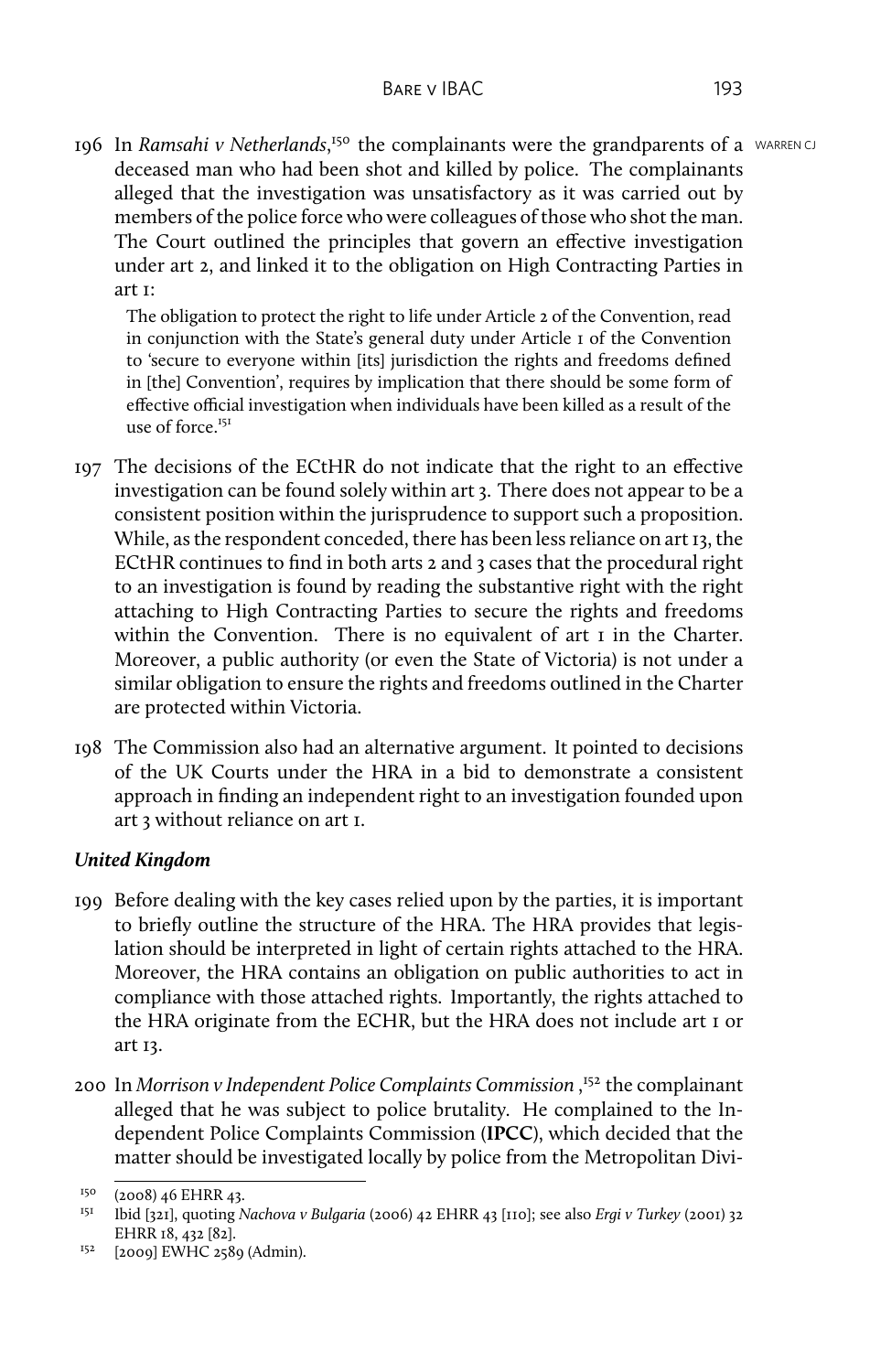sion. The complainant sought judicial review of the decision on the basis that the IPCC had made a premature decision regarding the severity of his injuries. Nicol J discussed the investigative obligation where a breach of art 3 has been alleged. While his Honour accepted that art 1 was not codified in the HRA, his Honour acknowledged its role in establishing the procedural right within domestic law:

The European Court of Human Rights has implied a duty to investigate arguable breaches of Article 3. It has done so following a similar process of interpretation of the right in Article 2 which says 'Everyone's right to life shall be protected.' In both cases the Court has relied on the general duty under Article 1 of the Convention on Contracting States to 'secure to everyone within their jurisdiction the rights and freedoms defined in the Convention.' Although Article 1 is not one of the specified rights in Schedule 1 of the Human Rights Act 1998, a like investigative obligation is incorporated as part of domestic law though the 1998 Act.<sup>153</sup>

- 201 I accept, as the respondent contended, that while Nicol J acknowledged that art 1 was not codified in the HRA, the enactment of the HRA is the manifestation of the United Kingdom's obligations under art 1. With respect, it follows in my view that it would be inappropriate to rely on the absence of art 1 to support the conclusion that in the United Kingdom the right to an effective investigation arises solely from the text of art 3.<sup>154</sup>
- 202 In *OOO v Commissioner of Police for the Metropolis*, <sup>155</sup> the court was tasked with assessing whether the police had failed to comply with their obligations under the HRA to properly investigate human trafficking. The Commission relied on this case as the trial judge acknowledged that 'there was no dispute that an investigative duty may arise under Articles 3 and  $4^{156}$  However, Williams J was heavily reliant on ECtHR jurisprudence in assessing the scope of the right to an investigation. I have examined that jurisprudence above and it indicates the role of art 1 or art 13 in establishing the procedural right to an effective investigation.
- 203 In *Allen v Chief Constable of the Hampshire Constabulary*, <sup>157</sup> the complainant had been in a relationship with a member of the respondent's constabulary. Another member of that police force had harassed the complainant and damaged property, allegedly because of the relationship. The complainant contended that the respondent had failed in its duty to adequately investigate her complaint and thus it was in breach of art 3 (as well as art 8). In his decision, Gross LJ, delivering the judgement for the Court of Appeal, noted the positive obligation to investigate breaches of art 3. However, his Lordship grounded that positive obligation in the decision of the ECtHR in *Assenov*:

Turning to matters of substance, the 'few words' of Art 3 give rise to a number of

 $153$  Ibid [31].<br> $154$  See R (A)

See *R* (Al-Skeini) v Secretary of State for Defence [2008] I AC 153, 181.

<sup>&</sup>lt;sup>155</sup> [2011] EWHC 1246 (QB).<br><sup>156</sup> Ibid [2]

<sup>156</sup> Ibid [3].

<sup>157</sup> [2013] EWCA Civ 967.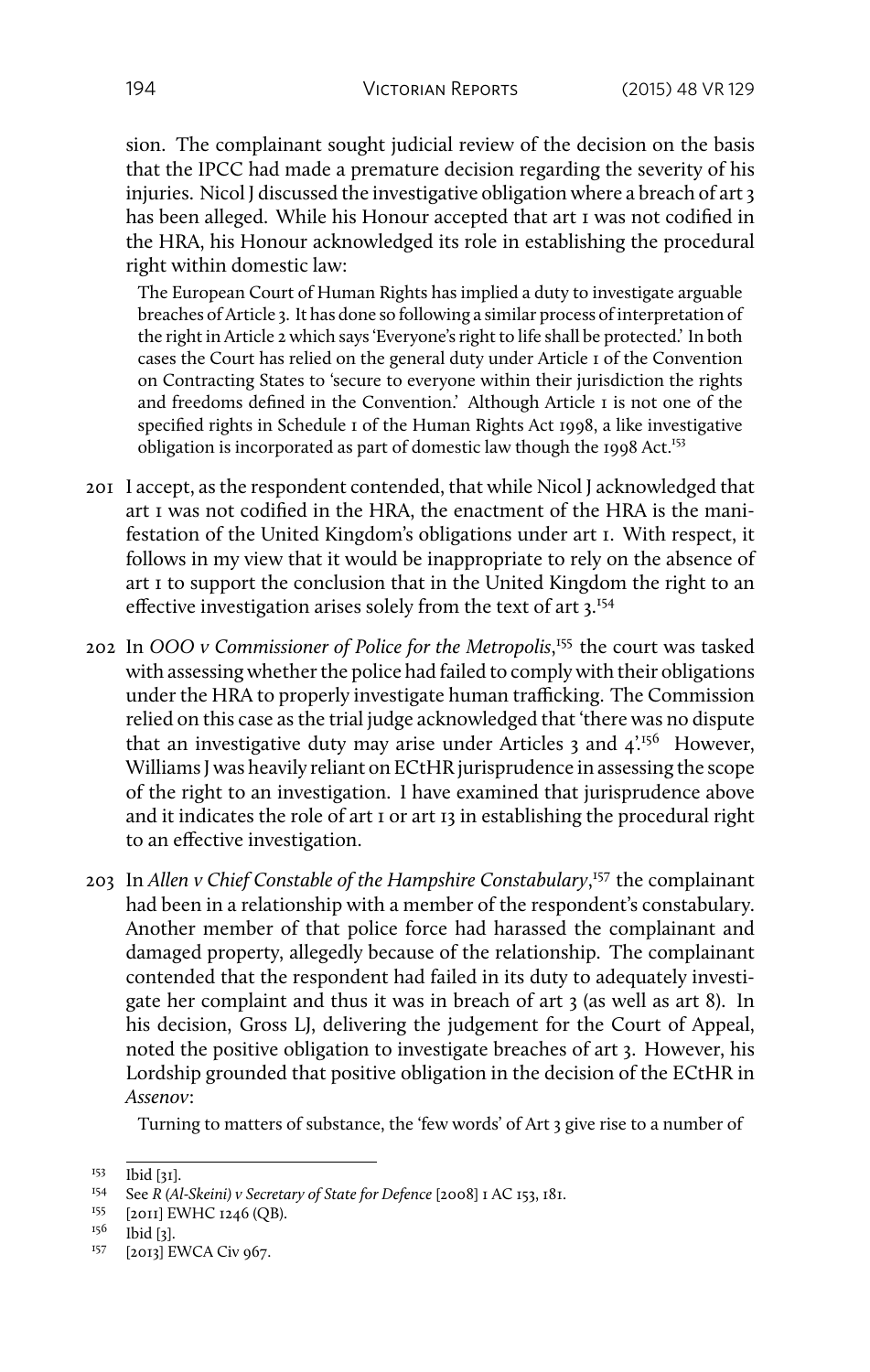duties on the part of the State, designed to render its general legal prohibitions WARREN CJ (of fundamental importance) effective in practice ... At least for present purposes, these duties may be summarised as follows:

- i) A general obligation to provide systems of law enforcement and for the punishment of criminal liability.
- ii) An implied positive obligation to conduct an effective investigation into allegations that treatment amounts to, or arguably amounts to, a violation of a person's art 3 rights; such an investigation should be capable of identifying and punishing those responsible: *Assenov v Bulgaria* [1999] 28 EHRR 652,  $[102]$ <sup> $158$ </sup>
- 204 Finally, I turn to *DSD*. The Commission placed significant reliance on Green J's comments that art 3 does not require 'turbo-charging' from art 1 to find the right to an effective investigation. The problem with the Commission's argument is that his Honour was heavily reliant on decisions of the ECtHR in finding the procedural right. Immediately before he dealt with the art 1 point, his Honour noted the Strasbourg jurisprudence on the matter and held that it had consistently found the right to exist. His Honour earlier traversed many of the cases set out above that held that the right to an effective investigation arose by reading art 3 with arts 1 or 13.
- 205 Further, his Honour's statement that art 3 requires an effective investigation relied on both *MC v Bulgaria* and *Milanović*. <sup>159</sup> Both cases, as noted above, rely on the reading of art 3 together with art 1 to find the right to an effective investigation. Finally, his Honour appears to accept that the absence of art 1 from the HRA does not affect the interpretation of the rights protected within the Act. Green J explicitly cited the decision of Lord Rodger in *R (Al-Skeini) v Secretary of State for Defence*<sup>160</sup> in relation to a finding under art 2 of the ECHR, where his Lordship stated:

Under Section 2(1)(a) of the 1998 Act, when determining any question in connection with a 'Convention Right', a Court in the country must take into account any judgment or decision of the European Court. While art 1 is not itself included in the Schedule, it affects the scope of art 2 in the Schedule, and that art embodies a 'Convention Right' as defined in s 1(1). It follows that, when interpreting that art 2 right, courts must take account of any relevant judgment or decision of the European Court on art I.<sup>161</sup>

206 After the hearing of this appeal, the Court of Appeal of England and Wales dismissed an appeal by the Commissioner of Police of the Metropolis.<sup>162</sup> In rejecting the appeal, Laws LJ (Lord Dyson MR and Kitchen LJ agreeing) discussed the nature of the right to an effective investigation. At first glance it may appear that his Lordship embraced the proposition put to this Court by the Commission:

In my judgment neither the contrasting language of Articles 2 and 3 nor the

 $158$  Ibid [42].

<sup>159</sup> *DSD* [2014] EWHC 436 (QB).

 $160$  [2008] I AC 153.

<sup>&</sup>lt;sup>161</sup> Ibid 198 [66].

<sup>&</sup>lt;sup>162</sup> Commissioner of Police for the Metropolis v DSD [2015] 3 WLR 966.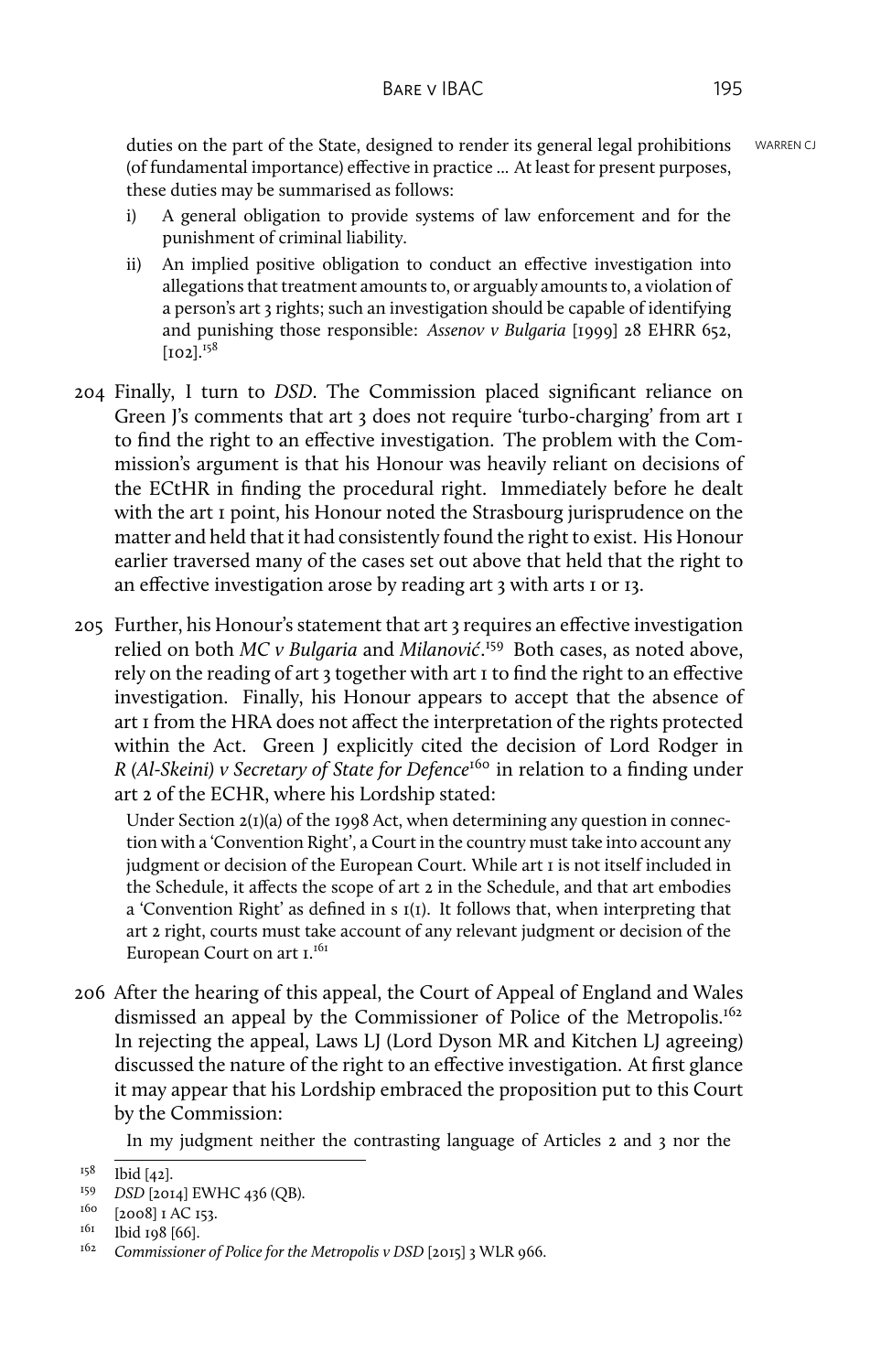learning demonstrates that the duty to investigate ill-treatment of the gravity stipulated in Article 3 is to any extent derived from Article 1. First, Article 1 is silent as to the content of any of the substantive rights. It requires that they be secured; but they are defined, or described, elsewhere. Thus the language of Article 1 lends no support to Mr Johnson's submission that it expands the scope of Article 3.<sup>163</sup>

207 However, Laws LJ also accepted the fact that the HRA is the manifestation of art 1:

Thirdly, the omission of Article 1 from the catalogue of Convention rights in the HRA is readily explained. Article I is the provision by which the States Parties are obliged to secure the rights stipulated in the ECHR. s 6(1) of the HRA is in my judgment analogous ... It obliges public authorities in the United Kingdom to respect the Convention rights. As is well known s 6(1) provides:

'It is unlawful for a public authority to act in a way which is incompatible with a Convention right.'

There are ancillary provisions concerning proceedings and remedies (together with the process for a declaration of incompatibility - ss.4 and 10), but  $s.6(t)$ imposes the primary obligation to secure the Convention rights. The scheme of the Act is clear: those ECHR measures which state substantive rights are named as the Convention rights; other measures in the ECHR, which give the Convention effect but do not state its substance, are not. Thus Article 13 (right to an effective remedy) is omitted, as is Article 1. Mr Johnson's argument ignores this distinction. Nothing in the cases, here or in Strasbourg, supports such an approach; the repeated references to Article 1 on which Mr Johnson relies, from paragraph 102 of Assenov onwards, do no more than identify the medium through which Article 3 has effect on the international plane.<sup>164</sup>

208 Regardless of how one interprets the decision, it amplifies my earlier point that there is a fundamental constitutional difference between the HRA and the Charter which means the decisions of the United Kingdom are of limited application.

#### *United Nations*

- 209 The Commission's final recourse was to the UN jurisprudence.
- 210 The starting point for the UN's jurisprudence on the matter can be found in General Comment 20 and General Comment 31. General Comment 20, set out above,<sup>165</sup> provides that art 7 of the ICCPR should be read with art 2(3) in order to establish a breach of the procedural right to an effective investigation. Further, General Comment 31 from the UNHRC re-enforces this approach:

Article 2, paragraph 3, requires that in addition to effective protection of Covenant rights States Parties must ensure that individuals also have accessible and effective remedies to vindicate those rights ... The Committee attaches importance to States Parties' establishing appropriate judicial and administrative mechanisms for addressing claims of rights violations under domestic law.

 $163$  Ibid [15].

<sup>164</sup> Ibid [17].

 $165$  See [58] above.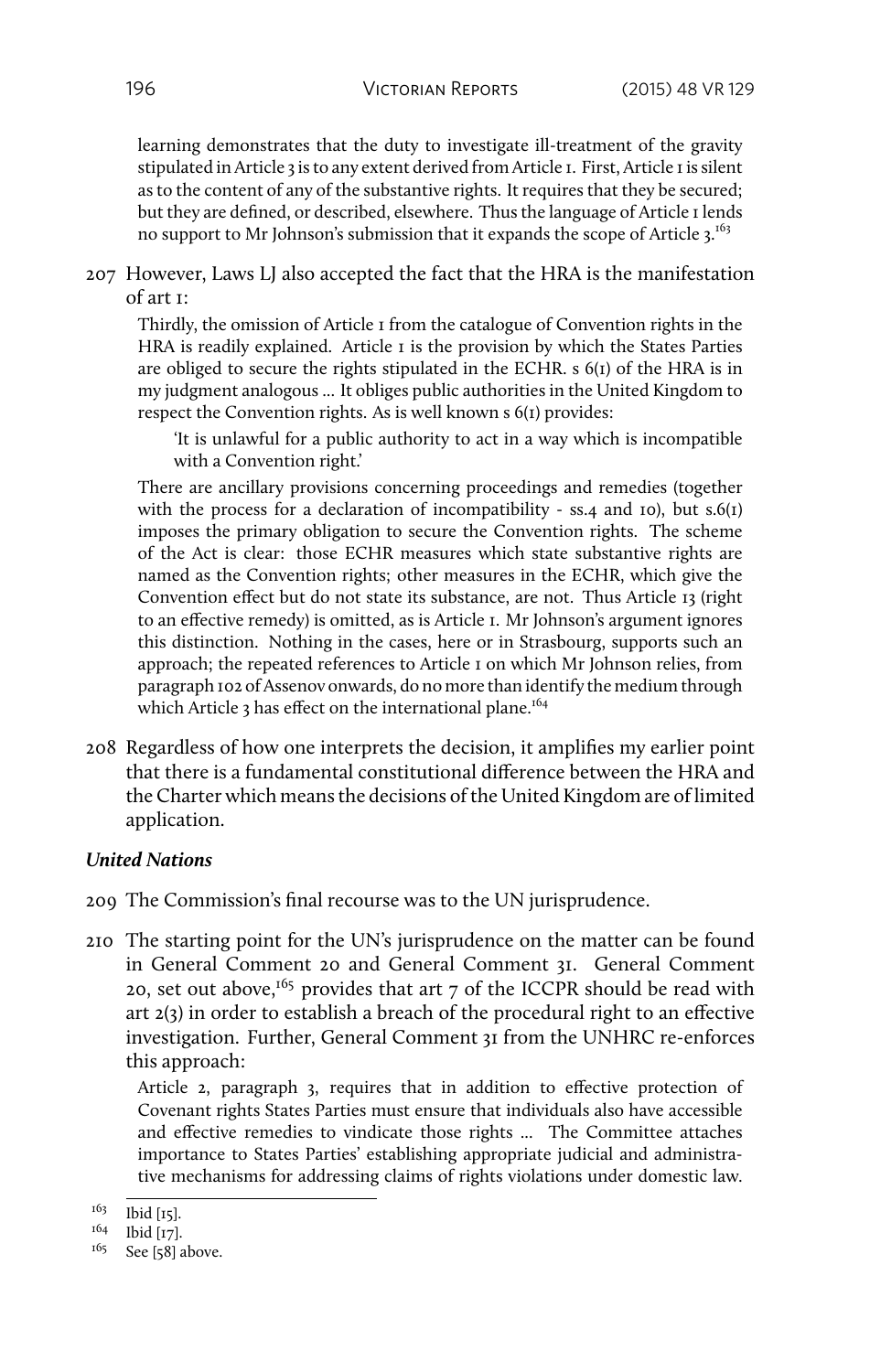The Committee notes that the enjoyment of the rights recognized under the WARREN CJ Covenant can be effectively assured by the judiciary in many different ways, including direct applicability of the Covenant, application of comparable constitutional or other provisions of law, or the interpretive effect of the Covenant in the application of national law. Administrative mechanisms are particularly required to give effect to the general obligation to investigate allegations of violations promptly, thoroughly and effectively through independent and impartial bodies. ... A failure by a State Party to investigate allegations of violations could in and of itself give rise to a separate breach of the Covenant.<sup>166</sup>

211 It is apparent from these documents that the right to an effective investigation is found by reading art 7, the right to not be subject to torture or inhuman and degrading treatment, with art 2(3), the obligation on State parties to ensure an effective remedy for any breaches in the ICCPR. The Commission sought to rely on the decision of the UNHRC in *Maria Cruz*. In my opinion, that decision does not assist the Commission's submissions. First, the UNHRC specifically relied on General Comment 20 when concluding that art 7 gave rise to a right to an effective investigation both independently and in conjunction with art 2(3). Secondly, when one reads the full paragraph, it is apparent that the UNHRC is making two separate determinations, one is that the complainant was subject to inhuman and degrading treatment, and the other is that the failure to investigate was also a breach. The breach of the investigationary requirement arises from the reading of the articles together:

In those circumstances, the Committee considers that the investigation conducted by the domestic courts was not sufficient to guarantee the author her right to an effective remedy *and that* the facts before it constitute a violation of article 7, read independently and in conjunction with article 2, paragraph 3, of the Covenant.<sup>167</sup>

212 Thirdly, the Committee goes on to describe the complainant's right to an effective remedy as set out in art 2(3):

In accordance with article 2, paragraph 3 (a), of the Covenant, the State party is under an obligation to provide the author with an effective remedy which should include: (a) an impartial, effective and thorough investigation of the facts and the prosecution and punishment of those responsible; (b) full reparation, including appropriate compensation; (c) provision of free, specialized medical assistance.<sup>168</sup>

213 To reiterate, the decisions of the ECtHR ground the right to an independent investigation for a breach of art 3 in either art 1 or art 13. This is made clear by the continued reliance on the decisions of the ECtHR to *Assenov* and *MC v Bulgaria*. The right to an independent investigation under the HRA is also founded upon the jurisprudence of the ECtHR and its reliance

<sup>166</sup> Human Rights Committee, *General Comment No 31: The Nature of the General Legal Obligation Imposed on States Parties to the Covenant,* 801h sess, UN Doc CCPR/C/21/Rev.1/Add. 13 (26 May 2004) [15].

<sup>167</sup> *Maria Cruz*, Human Rights Committee, *Views: Communication No 1945/2010*, 107th sess, UN Doc CCPR/C/107/D/1945/2010, (27 March 2013) [8.6] (emphasis added).

<sup>&</sup>lt;sup>168</sup> Ibid [10].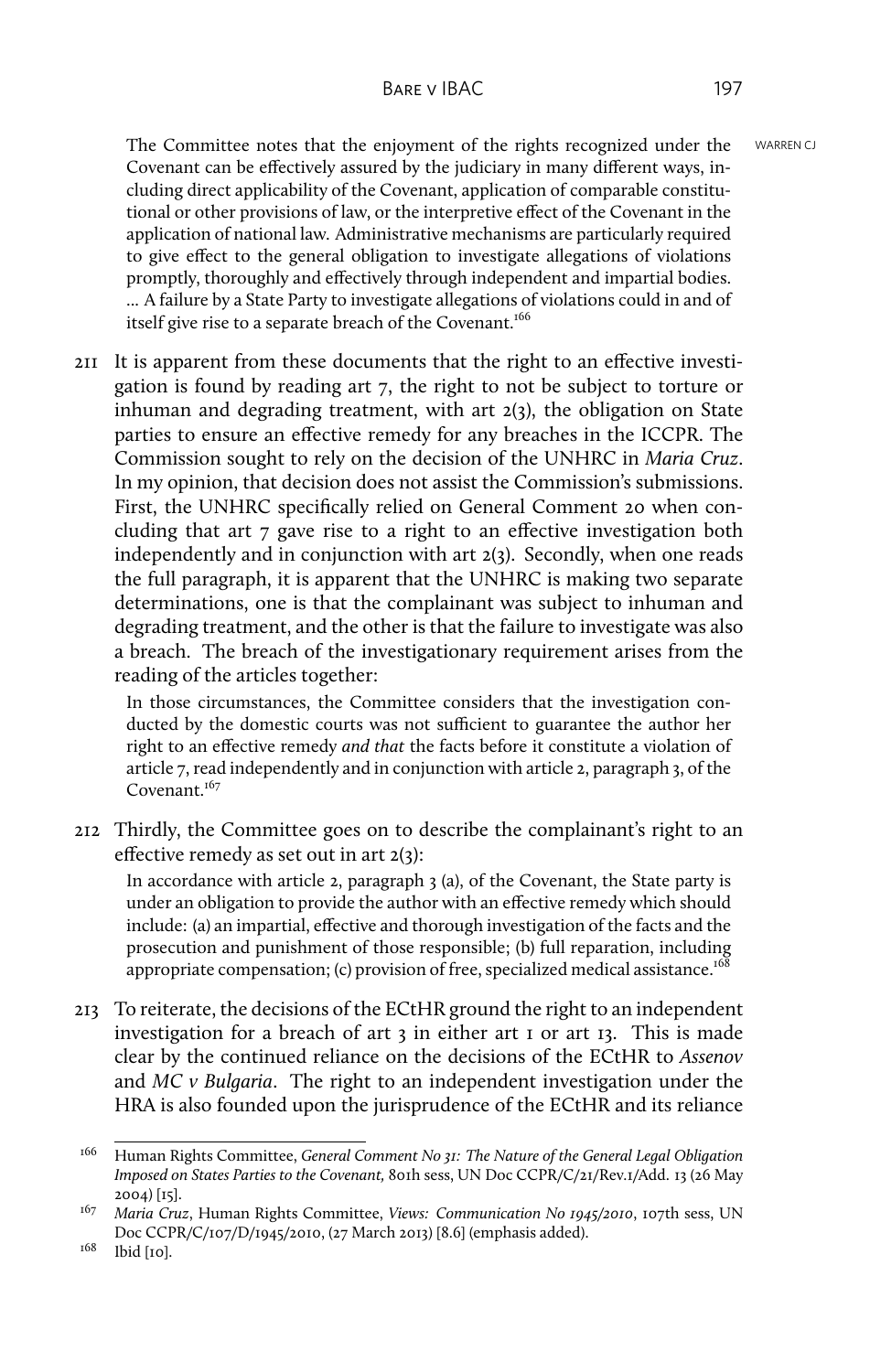on the right to an effective remedy set out in art 13 and the obligation of High Contracting Parties to ensure the proper exercise and protection of the rights set out in the ECHR art 1. Similarly, the decisions of the UNHRC base the right to an effective investigation of a breach of art 7 (the right not to be subject to torture or inhuman and degrading treatment) with duty of a State under art 2(3) to ensure an effective remedy of breaches of the ICCPR. In light of these significant differences, the caution espoused in *Momcilovic* becomes very relevant.

- 214 In summary, while foreign and international jurisprudence has a role to play in the interpretation of Charter rights, I do not accept that such jurisprudence indicates that there is a right to an effective investigation to be found within s 10(b). The constitutional and statutory context of international instruments and foreign courts fundamentally differ from the Charter in relation to the right against torture and inhuman and degrading treatment. In any event, those decisions do not indicate that there is a standalone substantive right to an effective investigation that is found in s 10(b) of the Charter.
- 215 It follows that I would answer question 3 in the negative. No error is made out.

# *4. In making the decision under challenge, did Mr Jevtovic fail to give proper consideration to the procedural right under s 10(b) of the Charter and the equality rights in s 8(3) of the Charter?*

- 216 In light of my findings on Questions 1 and 2, it is unnecessary for me to address this point. However, as all parties made submissions on this point and in the event it was necessary, I will outline my views on the matter.
- 217 The appellant contended that the requirement under the procedural limb of s 38(1) to give 'proper' consideration to human rights requires a higher standard of review than the position set out by Mason J in *Peko-Wallsend* or under statute.<sup>169</sup> The appellant relied on the decision of Emerton J in *Castles* with respect to the nature of the procedural obligation under s  $38(I).^{170}$  In short, the appellant submitted that a decision maker must: (a) understand in general terms which rights would be affected by the decision and how they may be interfered with by the decision; (b) seriously turn his or her mind to the possible impact of the decision on the person's human rights; (c) identify the countervailing interests or obligations; and (d) balance the competing private and public interests.
- 218 The appellant contended that Mr Jevtovic freely admitted he was not qualified to make a judgment on the appellant's rights, and only turned his mind to the evidence (or lack thereof) concerning why Victoria Police was not in a position to effectively investigate. In relation to acting incompatibly with

<sup>169</sup> See (1986) 162 CLR 24, 40 (Mason J).

<sup>170</sup> See [146] above; *Castles* (2010) 28 VR 141, 184 [185]–[186].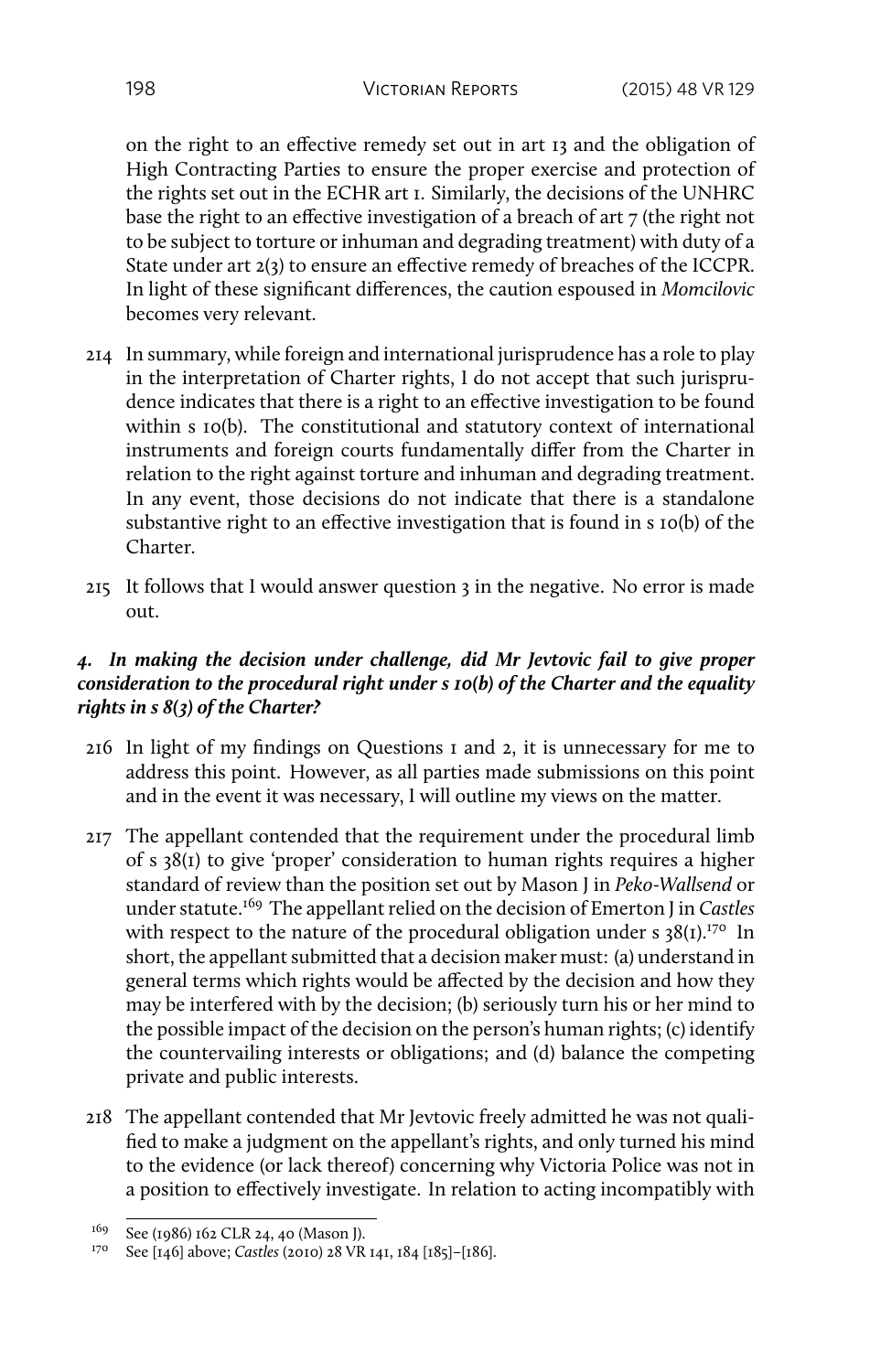the appellant's human rights, the appellant first submitted that the decision WARREN CJ limited his rights. He argued that the failure to investigate undermined his implied right, since Victoria Police was not an independent organisation that could have conducted an independent inquiry. Secondly, the appellant argued that the limitation was not justified under s 7(2) of the Charter. The main thrust of this submission was that there was a less restrictive option available to the decision maker, that being an OPI investigation. This is further reinforced, according to the appellant, by the seriousness of the complaint and the racial factors at play. Thirdly, the appellant submitted that the decision of Mr Jevtovic did not fall into one of the exceptions in s 38(2) or (3).

- 219 The respondent contended that Mr Jevtovic's decision complied with the requirements set out in *Castles*. It argued that 'proper consideration' simply required the decision maker to have an understanding in general terms of the rights in question and how that would be interfered with by the decision to be made. It contended that it would be sufficient, in most cases, to show that the decision maker seriously turned his or her mind to the impact of the decision on human rights and the countervailing interests or obligations.
- 220 While it accepted that Mr Jevtovic's notes were brief, the respondent submitted that Mr Jevtovic's letter outlined that he had examined all the evidence and taken note of the Charter arguments put to him. Further, it argued that while Mr Jevtovic had not referenced the appellant's claim that his treatment was also in breach on the grounds of discriminatory treatment, the OPI had identified racial vilification in the case file.
- 221 In my view, Mr Jevtovic did not comply with his obligations under s 38(1). First, the respondent's submissions fail to take into account the important evaluative nature of the test in *Castles*. <sup>171</sup> There is no indication that Mr Jevtovic, in assessing the appellant's claim, weighed the serious nature of the complaint with any countervailing interests or obligations of the State. Moreover, there appears to be no consideration of how the decision to not investigate would continue to interfere with the appellant's rights. This is amplified by the fact that the police officer who allegedly assaulted the appellant had already been noted by the OPI as someone who had previously engaged in aggressive conduct. In my view, Mr Jevtovic had to also consider the potential for a continued threat to the community that could flow from a decision not to investigate when engaging in the evaluative process under s 38(1).
- 222 Secondly, the reasons of Mr Jevtovic do not suggest that he gave any real consideration to the relevant human rights of the appellant. The letter stated that he had taken into account 'the seriousness of the allegations' and relied on the OPI file and correspondence entered into between the OPI and the appellant. In my view, such a limited process does not comply with

<sup>171</sup> See *Castles* (2010) 28 VR 141, 184 [185]–[186].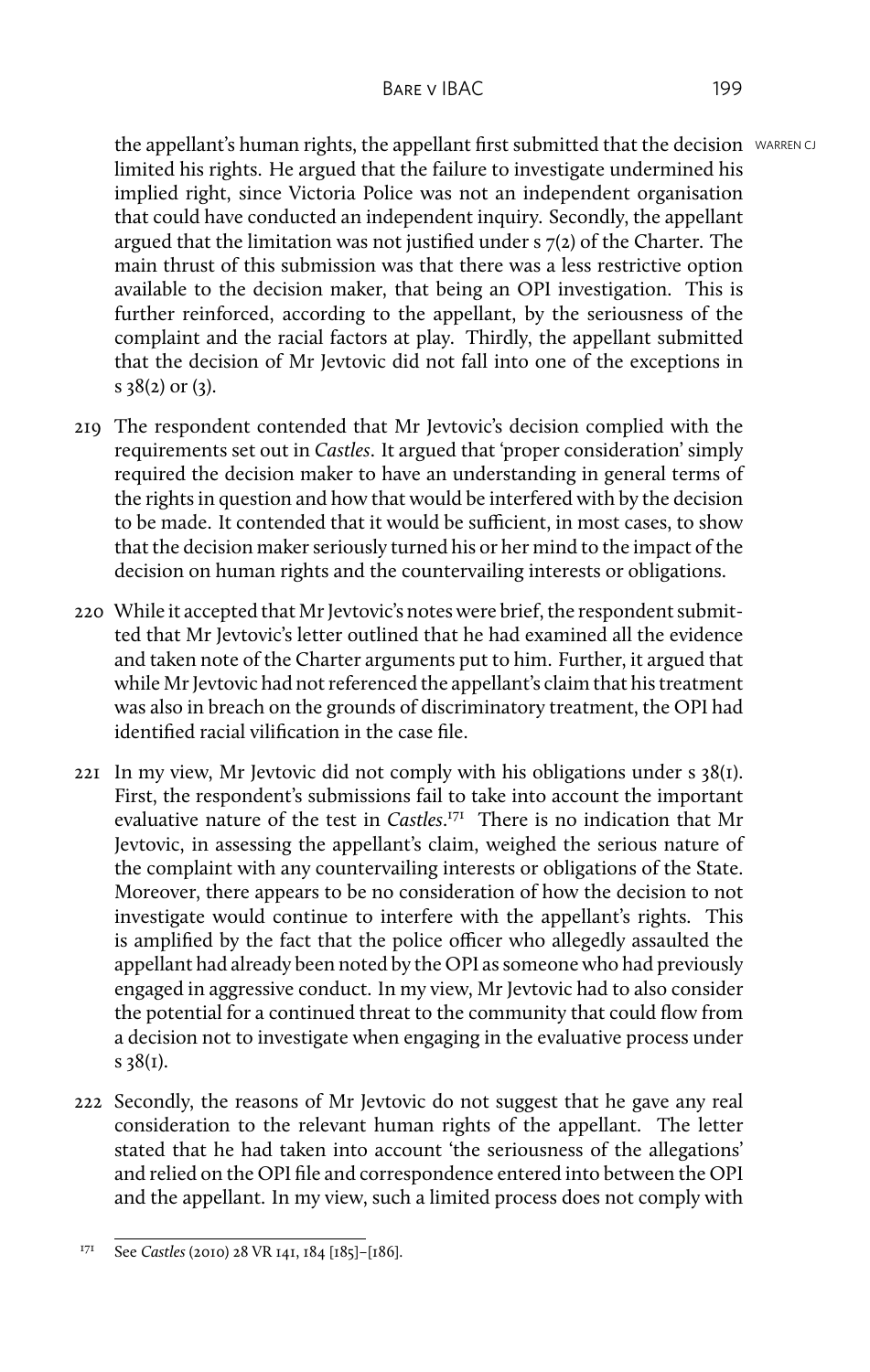the requirements of s 38(1) as understood in *Castles*. The appellant made a number of serious allegations about his treatment by a member of Victoria Police, a person in whom the community has placed significant trust. The appellant alleged that the officers physically and verbally abused him, and denied him treatment from the injuries they had inflicted. At no point do the reasons given by Mr Jevtovic indicate that he had given more than a cursory review of the allegation, nor does he indicate that if proven, these actions would amount to a breach of s 10 of the Charter.

- 223 Thirdly, Mr Jevtovic did not indicate that he had taken into account the appellant's right to equal protection from the law without discrimination under s 8(3). I am unpersuaded that the reference to the racial nature of the attack in the OPI file and the statement by Mr Jevtovic that he had reviewed the file and the correspondence is sufficient to show that he gave proper consideration to the appellant's rights under s 8(3). This is particularly important as the allegations by the appellant suggested that the attack was in some way racially motivated. The police officer allegedly stated 'you black people think you can come to this country and steal cars. We give you a second chance and you come and steal cars'. This factor was even more pertinent given the information on the OPI file raising the possibility of a systemic issue and previous misconduct by the police officer.
- 224 Fourthly, the reasons given by Mr Jevtovic stated explicitly that he was not qualified to make a judgment on the arguments put to him by the appellant. Regardless of whether there is a right to an effective investigation under s 10, Mr Jevtovic did not engage with the nature of the alleged right, nor did he balance it against any other countervailing interests or obligations. Instead, he looked at whether there was any evidence to substantiate the claim that the Ethical Standards Department could not effectively investigate the complaint. The obligation on Mr Jevtovic to give proper consideration to the appellant's right was not satisfied by merely looking at whatever evidence indicated the right had been breached.
- 225 The Attorney-General sought to advance an alternative argument. He submitted that there was no need to engage s 38(1) in determining whether Mr Jevtovic's action was lawful. The Attorney-General noted that under s 40(4)(b)(i) of the PIA, the Director is obliged to investigate a complaint if he considers it in the public interest to do so and that if he does not think it would be in the public interest, the Director must refer it to Victoria Police. The Attorney-General argued that because the appellant did not argue that Mr Jevtovic did not misconstrue the public interest,  $s$  38(1) has no work to do. He substantiated this point by noting that once the powers of a public authority are properly understood, including by using interpretive principles set out in s 32 of the Charter, s 38(1) cannot be used to give the Director an additional power to investigate the matter if it breaches a complainant's Charter rights. In effect, the Attorney-General argued that the appellant sought to inject into the question of whether investigating a complaint is in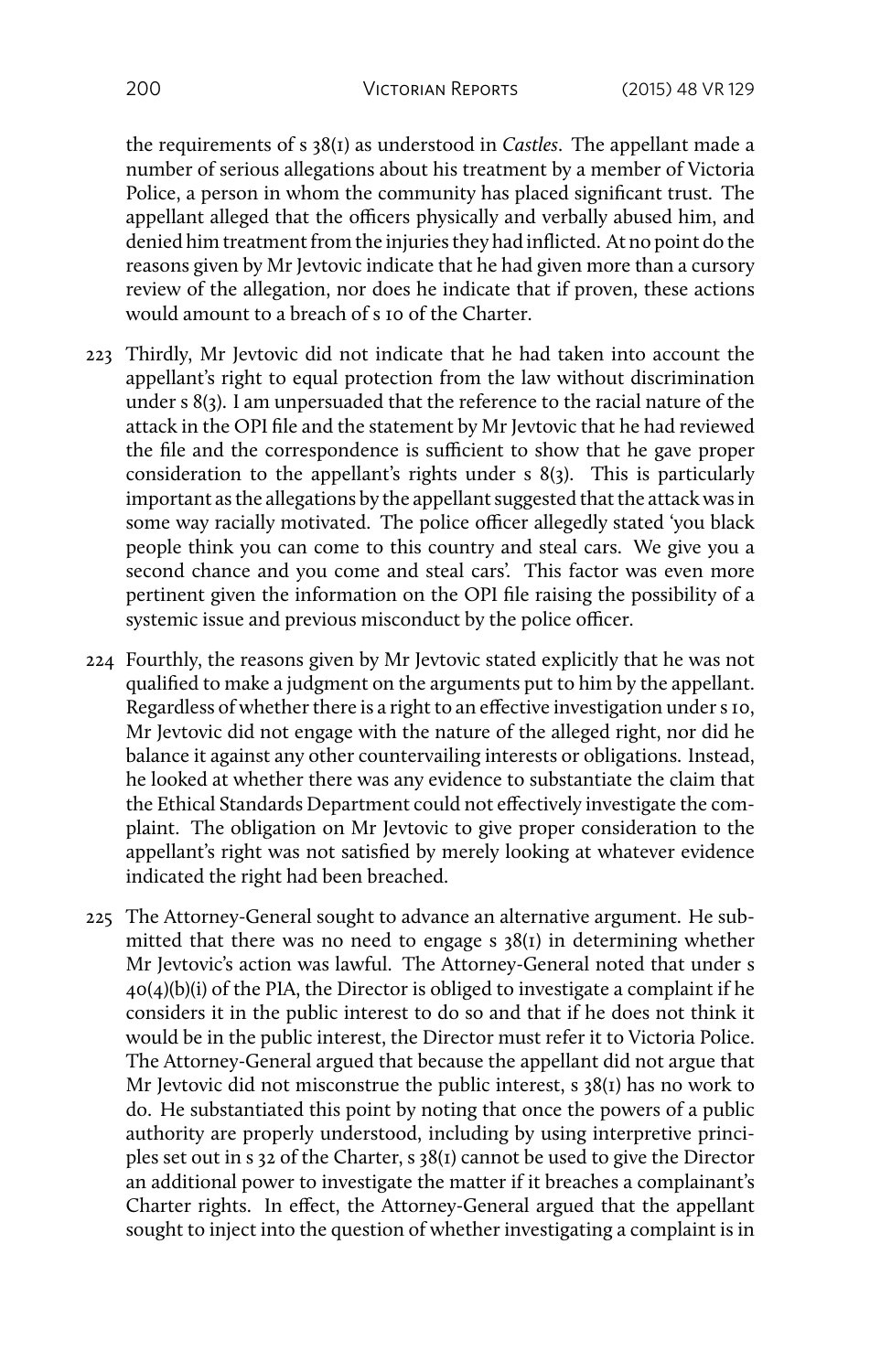the public interest, an overriding or additional obligation to consider human WARREN CJ rights.

- 226 The Attorney-General provided four reasons to support this argument. First, the process of determining whether human rights considerations influence the exercise of a power by a public authority was said to be answered by the interpretative clause in s 32 of the Charter. Secondly, s 38(1) only requires that a decision maker give consideration to relevant human rights, and relevance cannot be understood without referring to the statutory context in which the action takes place. As s  $40(4)(b)(i)$  does not make any human rights relevant, even after s 32 of the Charter has been engaged, it was said that there is no work to be done by  $s$  38(1). Thirdly,  $s$  38(1) does not allow a public authority to act contrary to its powers, therefore consideration as to whether a decision is made compatibly with human rights can only arise within a statutory context which is ascertained by interpreting the provision, this again includes the use of s 32(1). Fourthly, s 38(2) provides that a public authority does not breach s 38(1) where in giving effect to the statutory provision the public authority must act incompatibly with human rights. The Attorney-General submitted that this section indicates that the process of statutory interpretation must occur before s 38(1) is engaged.
- 227 In my view, this submission should be rejected. First, it misconceives the nature of ss 32 and 38. As the appellant noted, when a public authority is called upon to exercise a statutory power it must do two things: it must first construe the power, and then exercise that power. In the process of construction there is no doubt that s 32 has work to do in ensuring that the relevant provision, as far as possible, is construed in a way that is compatible with human rights. In some instances the only possible way to construe the provision would require the public authority to act in breach of  $s$  38(1), hence the exception in s 38(2). However, in most cases, as in this one, once the construction process has occurred s 38(1) will act as a constraint on the exercise of the power to ensure that proper consideration is given to human rights and that the authority does not act incompatibly with human rights.
- 228 Secondly, the discretion given by  $s$  40(4) is broad; the power to investigate is conferred on the Director if he or she believes it to be in the public interest.<sup>172</sup> There was no suggestion from the Attorney-General that in exercising this discretion other requirements of aspects of administrative law would not apply; for example, that the decision maker must provide procedural fairness and could not act in bad faith. In my view, s 38(1) provides a similar protection and it clearly has work to do.
- 229 Thirdly, the nature of the term 'public interest' is undoubtedly a broad concept, incapable of universal application.<sup>173</sup> In *O'Sullivan v Farrer*, <sup>174</sup> the

<sup>172</sup> *Plaintiff M76–2013 v Minister for Immigration, Multicultural Affairs and Citizenship* (2013) 251 CLR 322, 357.

<sup>173</sup> *Osland v Secretary, Department of Justice* (2008) 234 CLR 275, 315.

<sup>174</sup> (1989) 168 CLR 210.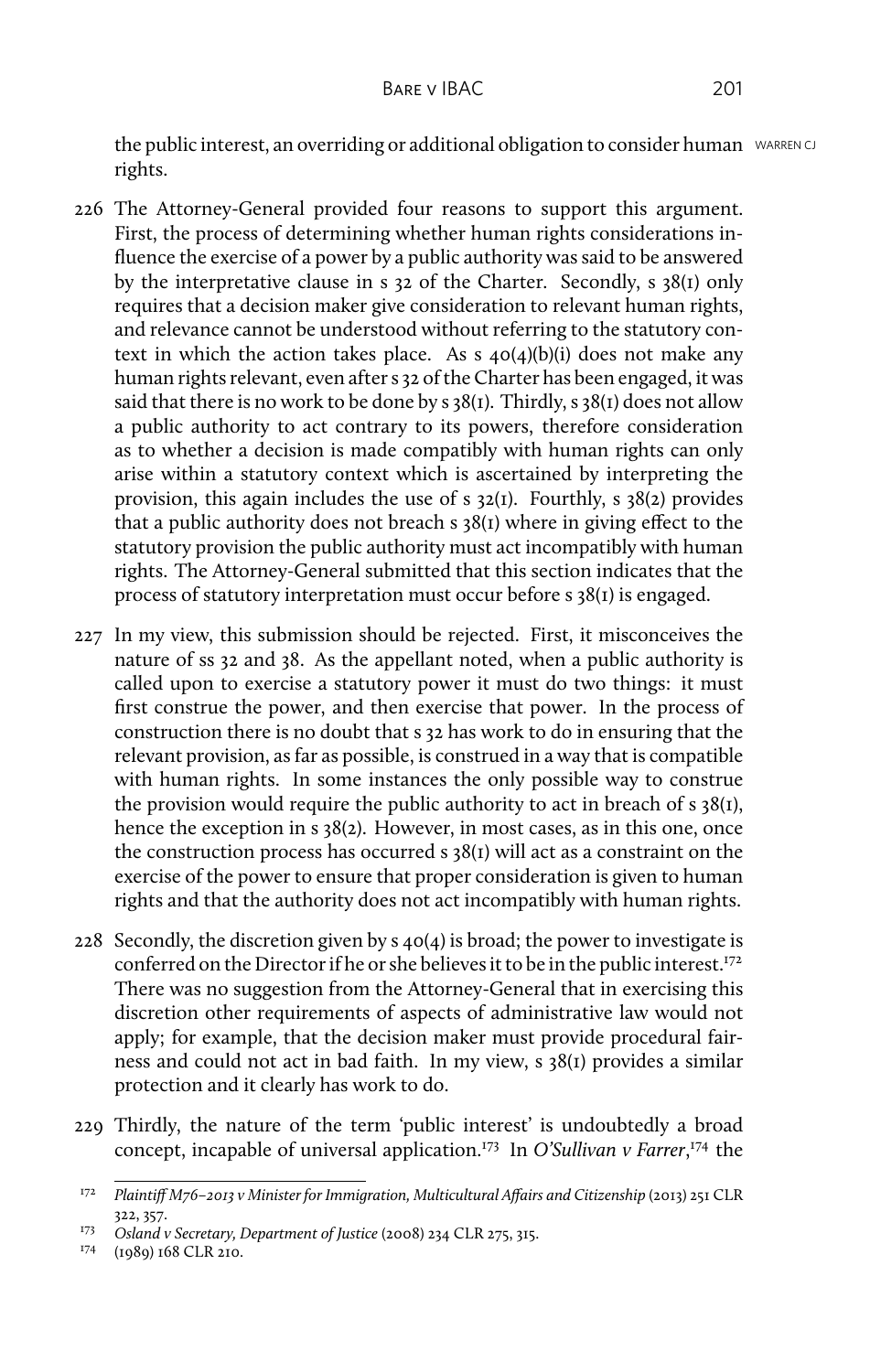High Court outlined the discretionary nature imported in the term 'public interest':

Indeed, the expression 'in the public interest', when used in a statute, classically imports a discretionary value judgment to be made by reference to undefined factual matters, confined only 'in so far as the subject matter and the scope and purpose of the statutory enactments may enable ... given reasons to be [pronounced] definitely extraneous to any objects the legislature could have had in view.'<sup>175</sup>

230 Moreover in *McKinnon v Secretary, Department of Treasury*, <sup>176</sup> Hayne J noted the broad nature of the term while rejecting the contention that it is liable to be viewed as a singular concept:

It may readily be accepted that most questions about what is in 'the public interest' will require consideration of a number of competing arguments about, or features or 'facets' of, the public interest.<sup>177</sup>

231 In my view, the use of the term 'public interest' in the PIA indicates that the legislature intended that the Director (or his delegate) take into account all matters that are relevant to the decision at hand. This may include, among other things, the nature of the complaint, whether the complaint was of a systemic nature, the resources available to the OPI, and the various roles and functions of the OPI, including ensuring the ethical standards of the police and providing information to Victoria Police regarding misconduct. Importantly, when they are relevant, the Director should also take into account the rights set out in the Charter. Section 38(1) does not oust or replace the public interest test; it is an acknowledgment that when human rights are engaged they are among the considerations that should be taken into account by the Director. Any contrary conclusion would undermine the very purpose of the Charter.

### *Conclusion*

232 For the reasons outlined above, I would dismiss the appeal.

### **TATE JA**

#### *Introduction and Summary*

233 Nassir Bare (**Bare**), an immigrant from Ethiopia, complains that he was viciously assaulted by Victoria Police. He sought an investigation of his complaint that was independent of Victoria Police. His request was refused. Under the *Charter of Human Rights and Responsibilities Act 2006* (**the** Charter),<sup>178</sup> a person has a right not to be treated or punished in a cruel,

<sup>175</sup> Ibid 216 (citation omitted) (Mason CJ, Brennan, Dawson and Gaudron JJ).

<sup>176 (2006) 228</sup> CLR 243.

<sup>&</sup>lt;sup>177</sup> Ibid [55].

<sup>178</sup> Section 1(1) of the *Charter of Human Rights and Responsibilities Act (2006)* provides: 'This Act may be referred to as the Charter of Human Rights and Responsibilities and is so referred to in this Act'. The convention is to refer to an Act by its short title (as expressed in the Charter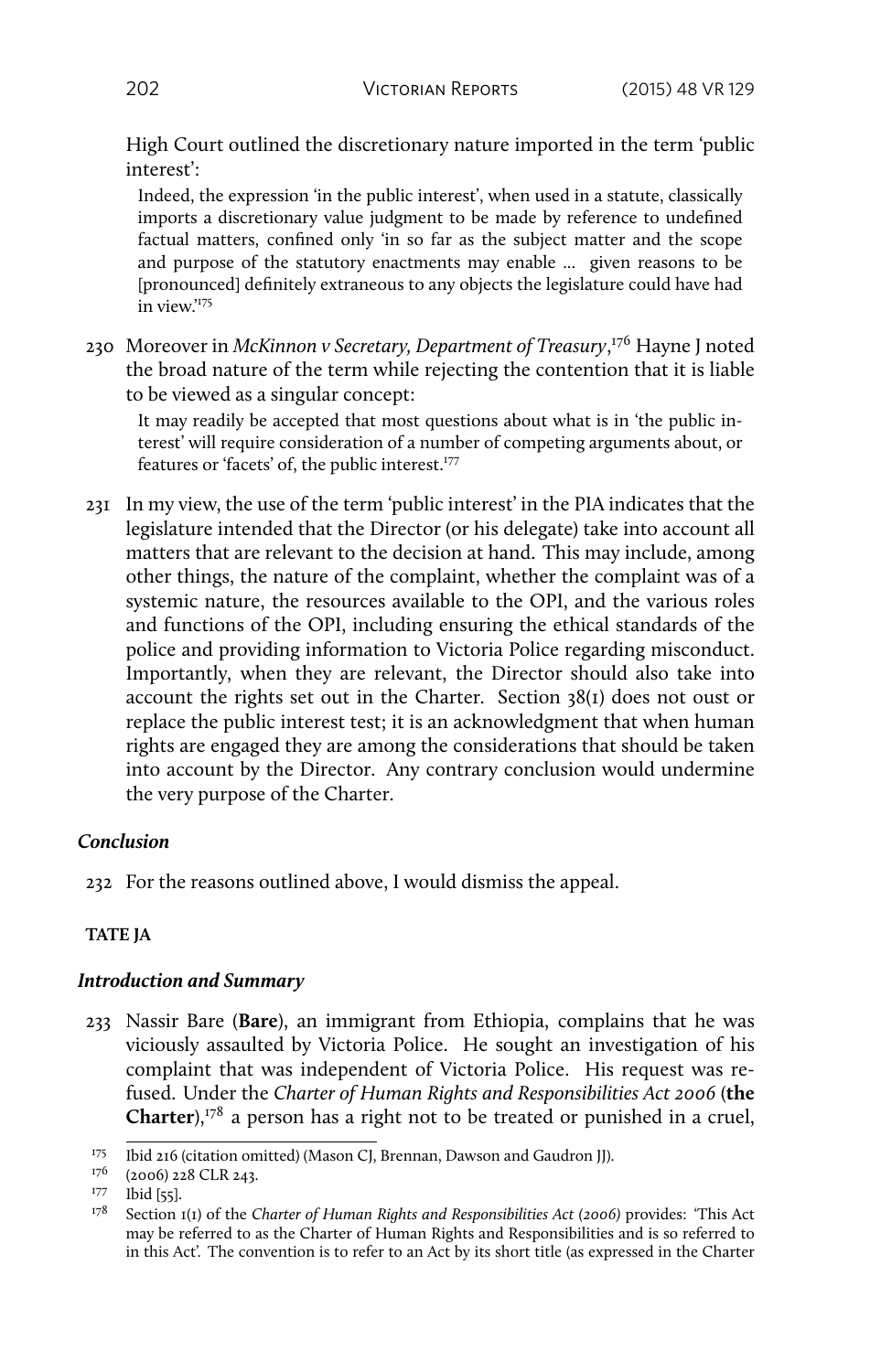inhuman or degrading way.<sup> $179$ </sup> This appeal from a judge of the Trial Division  $TATEJA$ of this Court<sup>180</sup> raises the question of whether the decision not to conduct an independent investigation into a credible allegation of such treatment failed to give proper consideration to the human right Bare has not to be subjected to that treatment or his right to equal protection of the law without discrimination.<sup>181</sup> It also raises the question whether the right not to be treated in a cruel, inhuman or degrading way gives rise to a positive duty on behalf of the State to conduct an independent investigation into a credible complaint of such treatment. It raises the further question of whether a failure to give proper consideration to the human rights of someone who complains of cruel, inhuman or degrading conduct in deciding not to conduct an independent investigation invalidates that decision as a species of jurisdictional error.

- 234 For the reasons that follow, I would allow the appeal.
- 235 In my view, the decision maker failed to give proper consideration to Bare's human rights the consequence of which is that the decision taken was unlawful. The 'proper' consideration to be given to human rights by those engaged in public administration demands a higher standard of consideration than that generally applicable at common law to the taking into account of relevant considerations. What is required is a weighing up, or balancing, of human rights against countervailing public and private interests. To treat the obligation to give proper consideration to human rights as an obligation of some stringency is consistent with the model of the Charter as intended to have a normative effect on the conduct of public authorities.
- 236 The failure was an error of law on the face of the record and the decision to refuse to conduct an independent investigation should be quashed.
- 237 I consider that the Court was not precluded from judicially reviewing the decision not to investigate Bare's complaint.
- 238 It is unnecessary to determine whether the unlawfulness is a species of jurisdictional error.
- 239 I consider that the right under s 10(b) of the Charter not to be subjected to cruel, inhuman or degrading treatment does not impliedly give rise to a duty independently to investigate.

by s 1(1)) and there is thus no need to refer to the Charter as the '*Charter of Human Rights and Responsibilities Act'*: see *Interpretation of Legislation Act 1984* s 10(1)(e); *Deming No 456 Pty Ltd v Brisbane Unit Development Corporation Pty Ltd* (1983) 155 CLR 129, 162 (Wilson J).

<sup>&</sup>lt;sup>179</sup> Section 10(b).

<sup>180</sup> *Bare v Small* [2013] VSC 129 (**Reasons**).

 $181$  The Charter s 8(3).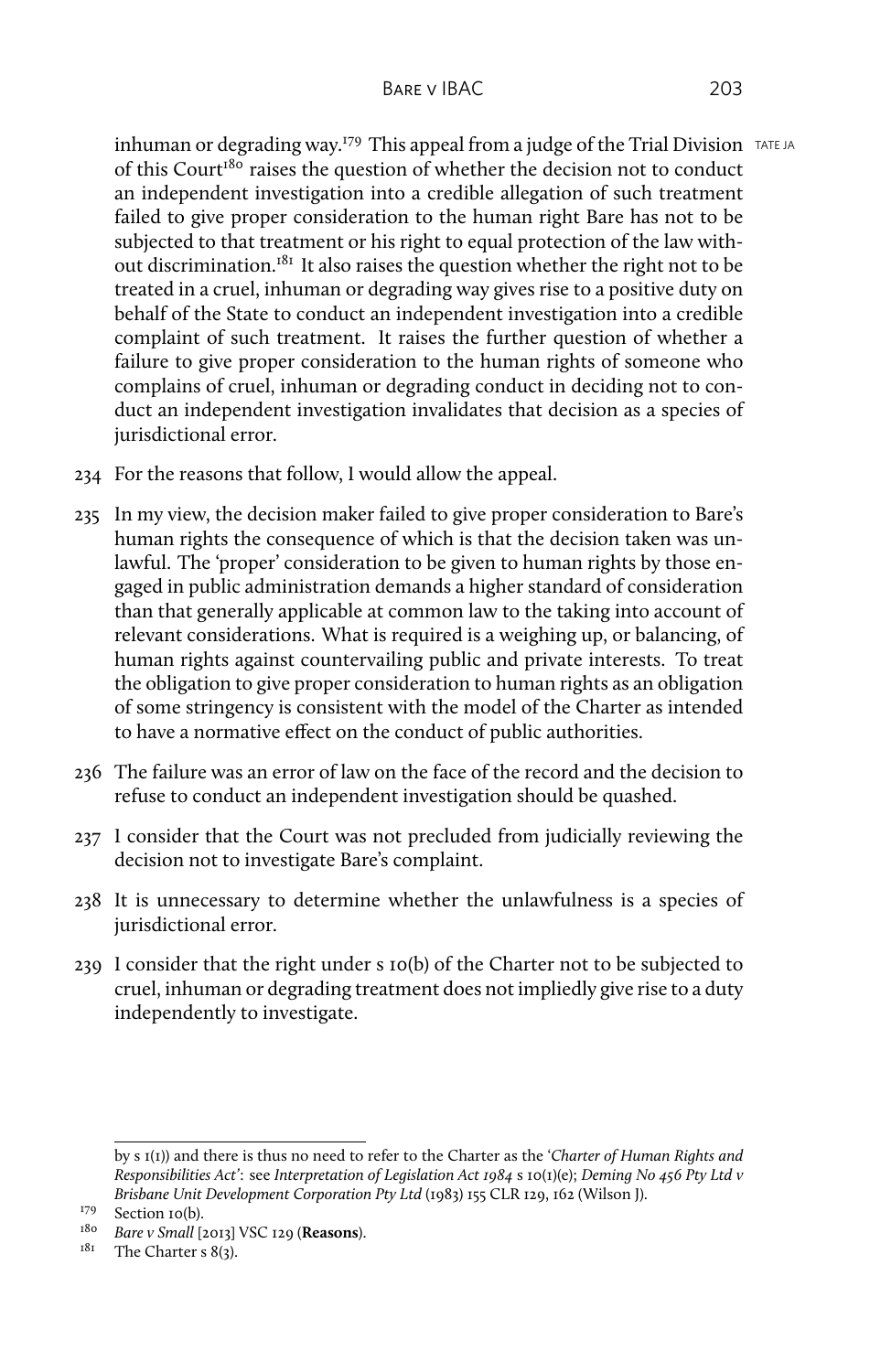#### *The decision not to independently investigate the assault*

- 240 Bare made a complaint to the Office of Police Integrity (**the OPI**) alleging that he had been assaulted by officers of Victoria Police. In summary, he claimed that on 16 February 2009, when he was aged 17, police stopped the car in which he was travelling. An officer then handcuffed him and kicked his legs, causing him to fall. As he lay on the ground, the officer pushed his head repeatedly into the gutter and four or five of his teeth were chipped in the process. His jaw was cut, with resultant scarring. The officer sprayed him in the face with 'OC' (capsicum) spray several times, forcibly raising his head to do so. This caused him difficulty in breathing. The applicant claimed that during the assault the officer said words to the effect: 'you black people think you can come to this country and steal cars. We give you a second chance and you come and steal cars'. A second police officer kicked him in the ribs, while he was on the ground. Bare suffered pain and humiliation as a result of this alleged serious assault.
- 241 On 3 February 2010 Bare's solicitor, Ms Davis (**Davis**) of the Young People's Legal Rights Centre (**Youthlaw**), wrote to the OPI complaining about the assault. She argued that it would be in the public interest for the Director of the OPI (**the Director**) to investigate Bare's complaint.
- 242 Ms Small (**Small**), the acting manager of the OPI's Professional Standards Assurance Unit (PSAU), advised Davis<sup>182</sup> that the complaint had not been accepted by the OPI for investigation and should be referred to the Ethical Standards Division of Victoria Police (**ESD**). Mr Jevtovic, a delegate of the Director,<sup>183</sup> (the delegate), later reviewed the OPI file,<sup>184</sup> and confirmed the conclusion that the matter not be investigated by the OPI but should be referred to Victoria Police (**the decision**).<sup>185</sup> The OPI was abolished before the judge delivered judgment. The Independent Broad-based Anti-corruption Commission (**IBAC**) <sup>186</sup> has succeeded the OPI and has had vested in it all the rights and obligations of the OPI.<sup>187</sup> It is now the first respondent to the appeal.<sup>188</sup>
- 243 Bare brought proceedings for judicial review in the Trial Division of this Court seeking orders in the nature of certiorari and mandamus, as well as declarations that the decision was unlawful and in contravention of the

<sup>182</sup> By letter dated 21 June 2010.

<sup>183</sup> The Director delegated his powers as Director under the *Police Integrity Act 2008* to Jevtovic on 12 January 2010.

<sup>&</sup>lt;sup>184</sup> This was after Bare commenced this proceeding in the Trial Division of the Supreme Court.<br><sup>185</sup> This was communicated by letter dated to October 2010 to Davis, See [272] below.

This was communicated by letter dated 19 October 2010 to Davis. See [273] below.

<sup>186</sup> The OPI was abolished on 10 February 2013. IBAC was established by s 12 of the *Independent Broad-based Anti-corruption Act 2011* (**the IBAC Act**).

 $187$  Pursuant to cls 4(a) and (b) of the Schedule to the IBAC Act. By force of cl 4(c) of the Schedule to the IBAC Act, IBAC was substituted as a respondent in the proceeding below in place of the Director, Police Integrity.

 $188$  This is in substitution of Small as the first respondent, IBAC as the second respondent, and the delegate as the third respondent.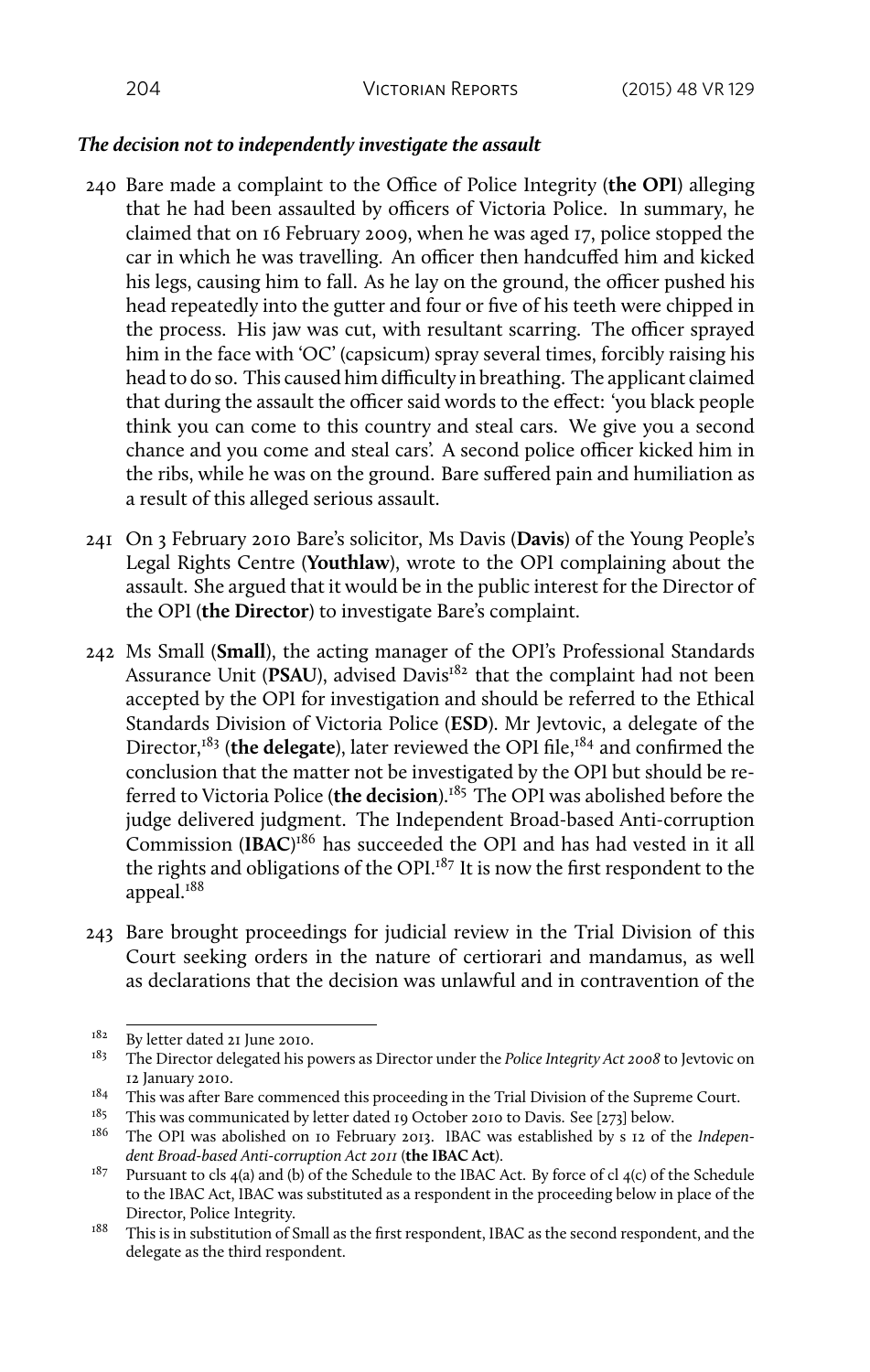Charter.<sup>189</sup> At the heart of the judicial review proceedings was Bare's claim TATE JA that he had a right under s 10(b) of the Charter to have his complaint investigated by a body independently of Victoria Police. By 'independent' Bare intended that the investigation would be conducted by an organization that had no hierarchical or institutional connection to Victoria Police and that had practical independence from Victoria Police.

244 Bare submitted that the right not to be treated or punished in a cruel, inhuman or degrading way generated a positive duty on behalf of the State to conduct effective independent investigations into complaints of such treatment. He submitted that the decision was unlawful because it was taken in contravention of s 38(1) of the Charter which relevantly provides:

[I]t is unlawful for a public authority to act in a way that is incompatible with a human right or, in making a decision, to fail to give proper consideration to a relevant human right.

- $245$  Section  $38(i)$  contains both a substantive and a procedural limb, the former being concerned with whether an act of a public authority is substantively incompatible with a human right and the latter addressed to the decisionmaking process undertaken.
- 246 Victoria Police is expressly included within the nominated list of 'public authorities' under the Charter<sup>190</sup>
- 247 Section 38(2) creates an exception to the obligations imposed under  $s$  38(1): Sub-section (1) does not apply if, as a result of a statutory provision or a provision

made by or under an Act of the Commonwealth or otherwise under law, the public authority could not reasonably have acted differently or made a different decision.

Example

Where the public authority is acting to give effect to a statutory provision that is incompatible with a human right.

248 The judge held that although a decision by a public authority that had been arrived at without giving proper consideration to a relevant human right would be unlawful, by reason of s 38(1) of the Charter, this did not mean that it involved jurisdictional error or was thereby invalid. This had the consequence that the decision, even if it was not Charter-compliant, did not fall outside the scope of the privative clause in s 109(1) of the *Police Integrity Act 2008* (the **PI Act**)) as construed by her Honour. Her Honour considered that the decision was thereby ousted from judicial review.<sup>191</sup> Her Honour

 $189$  The application for judicial review initially challenged the refusal to investigate communicated to Davis by letter dated 21 June 2010. After the decision, the originating motion was further amended to include a challenge to the decision. It is only the decision which is challenged on the appeal.

 $190$  Section 4(1)(d).

<sup>191</sup> Her Honour answered 'yes' to the question formulated as question 4: 'Does s 109 of the *Police Integrity Act* prevent the Court from hearing and determining Mr Bare's claims for declarations that the ... decision ... [was] contrary to s 38 of the Charter?'.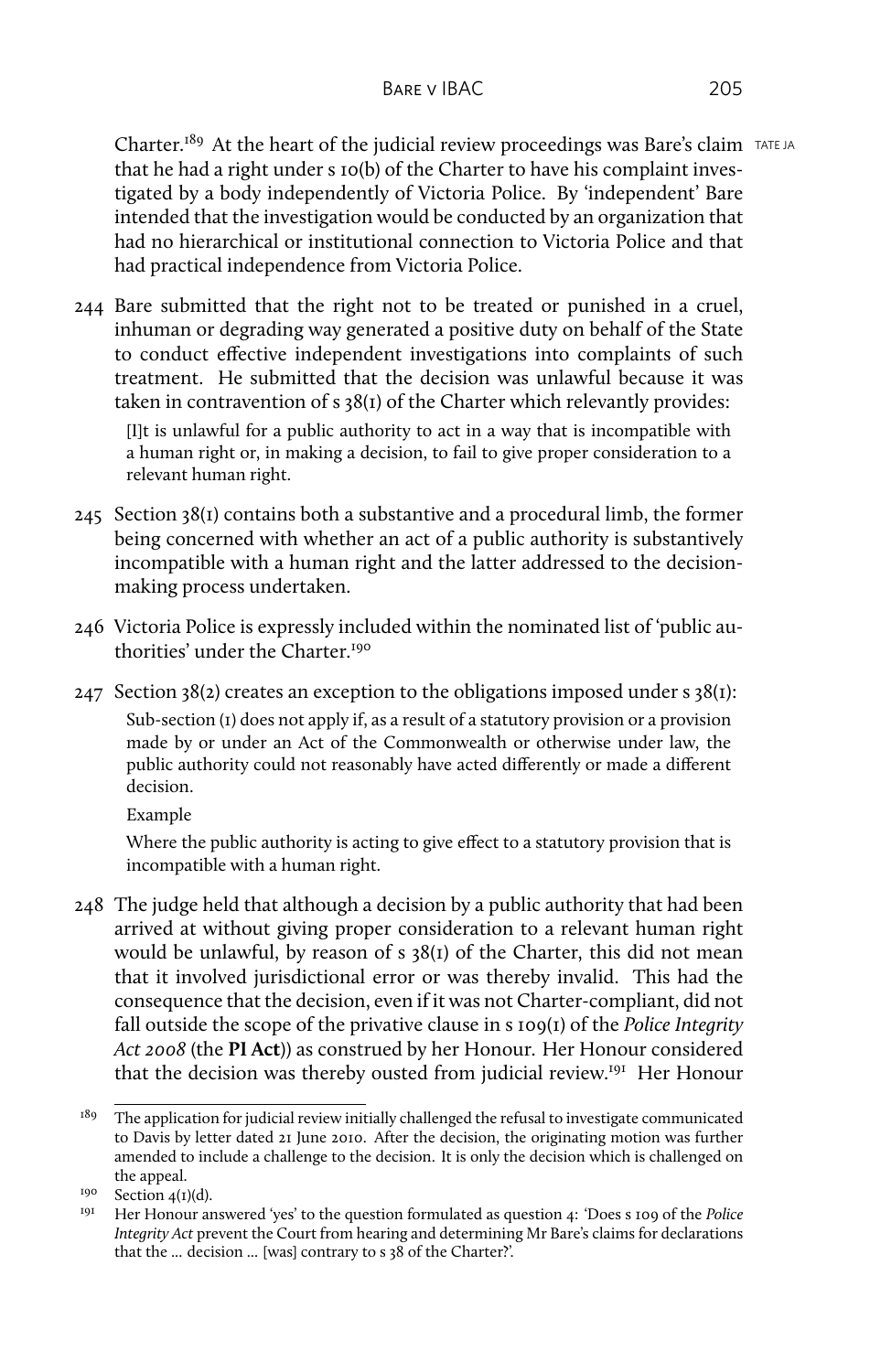found that it was unnecessary to determine if the decision complied with the Charter<sup>192</sup>

- 249 Section 109 of the PI Act relevantly provided: <sup>193</sup>
	- $(I)$  A protected person<sup>194</sup> is not liable, whether on the ground of lack of jurisdiction or on any other ground, to any civil or criminal proceedings to which they would have been liable apart from this section in respect of any act purported to be done under this Act unless the act was done in bad faith.
	- (2) Subsection (1) does not apply to an act done in the course of, or that results in, a critical incident.
	- (3) No civil or criminal proceedings may be brought against a protected person in respect of any act of a kind referred to in subsection (1) without the leave of the Supreme Court.
	- (4) The Supreme Court may not give leave unless it is satisfied that there is substantial ground to believe that the person to be proceeded against has acted in bad faith.
	- (5) Without limiting the generality of subsections (1) and (3), no civil or criminal proceeding may be brought against the Director in respect of the giving of a certificate by the Director under section 106,<sup>195</sup> unless the certificate was given in bad faith.
	- (6) Despite anything in this section
		- (a) an order cannot be issued restraining the Director from carrying out or compelling the Director to carry out any investigation; and
		- (b) a proceeding cannot be brought against the Director seeking the issue of such an order.
- 250 Her Honour acknowledged that if the decision had involved jurisdictional error it would have been reviewable, in accordance with the principle in *Kirk v Industrial Court (NSW)*<sup>196</sup> that it is beyond the power of a State Parliament to preclude judicial review of a decision affected by jurisdictional error.<sup>197</sup> She held that s 109 of the PI Act prevented the Court from determining the claim for a declaration of unlawfulness in respect of the decision.
- 251 Her Honour rejected the argument that s 109 had no application because it was contained within those provisions concerned with general investigatory powers, pt 4, and the decision was effectively a decision *not* to investigate. This argument relied on s 52 of the PI Act which provided:

This Part [Part 4] applies for the purposes of an investigation by the Director under

<sup>&</sup>lt;sup>192</sup> Her Honour responded to a question formulated as question 3, namely: 'Did the relevant decision-maker in the case of ... the ... decision properly consider Mr Bare's human rights as required by s 38 of the Charter?' in the following way: 'Not applicable, given the answer to question 4. The relevant claims will be dismissed, stayed or struck out'.

<sup>&</sup>lt;sup>193</sup> The PI Act was repealed on 10 February 2013, pursuant to s 16 of the IBAC Act.

<sup>&</sup>lt;sup>194</sup> The expression 'protected person' is defined in s 104 of the PI Act to include, relevantly, the Director and a member of staff of the OPI. The status of Small and the delegate as protected persons was not in doubt.

<sup>&</sup>lt;sup>195</sup> The terms of s 106 are set out at [351] below.<br><sup>196</sup> (2010) 220 CLR 521 (Kirk)

 $^{196}$  (2010) 239 CLR 531 (*Kirk*).

This implication from the principle in *Kirk* was common ground between the parties.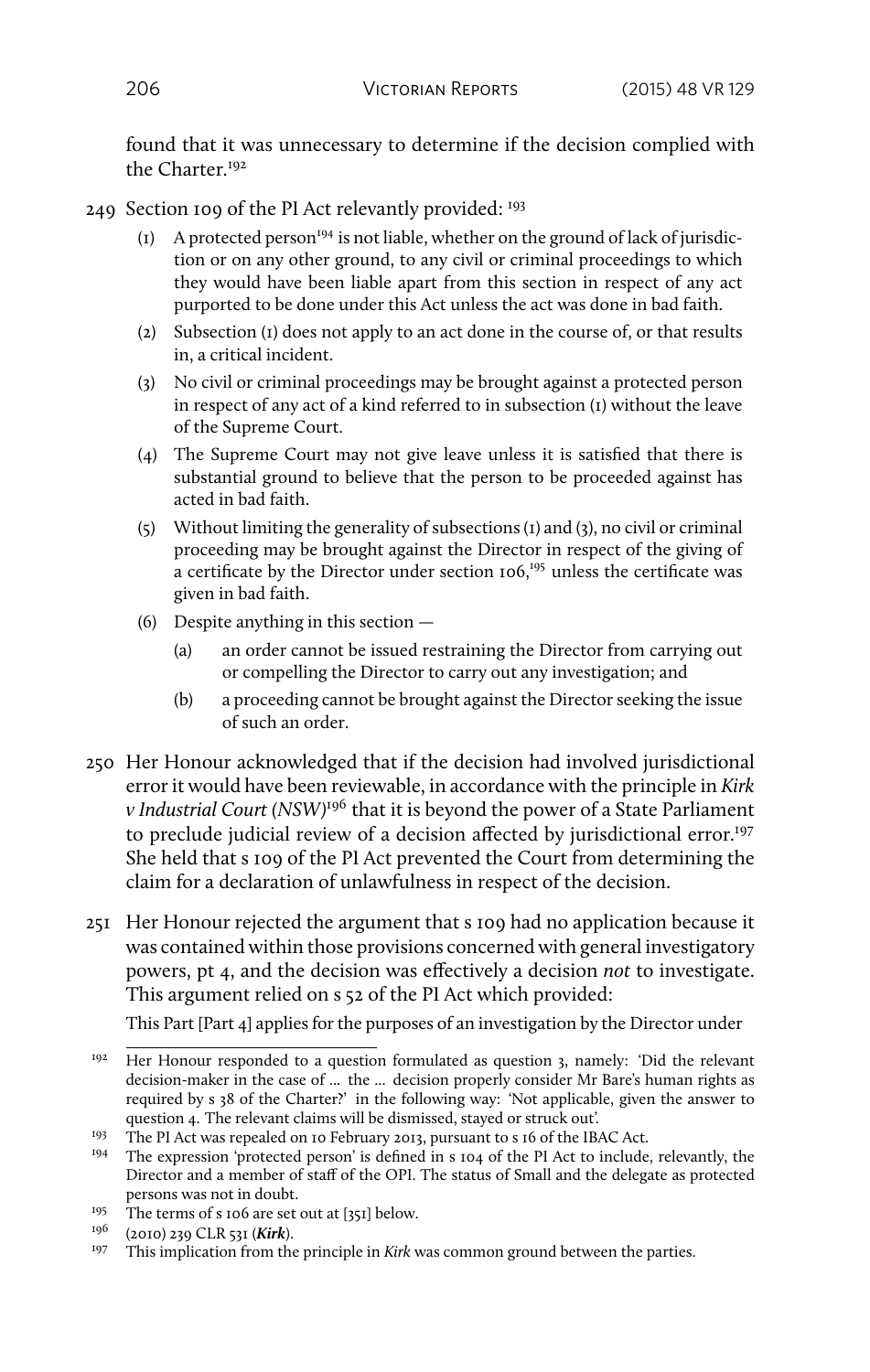Part 3. TATE JA PART STATE OF THE SERVER STATE OF THE SERVER STATE OF THE SERVER STATE OF THE SERVER STATE OF THE SERVER STATE OF THE SERVER STATE OF THE SERVER STATE OF THE SERVER STATE OF THE SERVER STATE OF THE SERVER S

- 252 It will later be necessary to describe other sections of the PI Act in more detail.
- 253 Her Honour also held that, in any event, there was no implied procedural right under s 10(b) of the Charter to an effective independent investigation of a claim of a breach of that right.
- 254 The amended notice of appeal identifies seven grounds of appeal, as fol $lows.<sup>198</sup>$

*Section 109 of the PI Act*

- 1. The trial judge erred in holding that s 109 of the PI Act prevents the Court from hearing and determining Bare's claim for a declaration that the decision was contrary to s 38 of the Charter.
- 2. The trial judge erred in failing to hold that the Court could hear and determine Bare's claim on the basis that:
	- (i) the decision was a decision not to investigate Bare's complaint; and
	- (ii) s 109 of the PI Act, properly construed and applied in the context of s 52 of the PI Act, does not apply to a decision of that kind.
- 3. The trial judge erred in failing to hold that the Court could hear and determine Bare's claim on the basis that:
	- (i) s 109 of the PI Act does not apply to a decision tainted by jurisdictional error; and
	- (ii) if the decision breached s 38 of the Charter in the manner alleged, then it involved an error of that kind.

*Section 10(b) of the Charter — Effective investigation*

- 4. The trial judge erred in holding that the human right in s 10(b) of the Charter, read in light of the Charter as a whole, does not include the right to an effective investigation of a credible claim of cruel, inhuman or degrading treatment.
- 5. The trial judge erred in failing to hold that:
	- (i) the right under s 10(b) of the Charter, read in light of the Charter as a whole, includes the right to an effective investigation of a credible claim of cruel, inhuman or degrading treatment; and
	- (ii) an 'effective investigation' of a credible claim that members of Victoria Police have breached s 10(b) of the Charter relevantly requires an investigation by an organization that does not have a hierarchical or institutional connection to Victoria Police and that has practical independence from Victoria Police.

*Section 38(1) of the Charter — the Substantive Obligation*

6. The trial judge erred in failing to hold that the decision was incompatible with Bare's right to an effective investigation of his complaint of cruel, inhuman or degrading treatment.

*Section 38(1) of the Charter — the Procedural Obligation*

 $198$  The wording has been adapted to reflect terms already defined.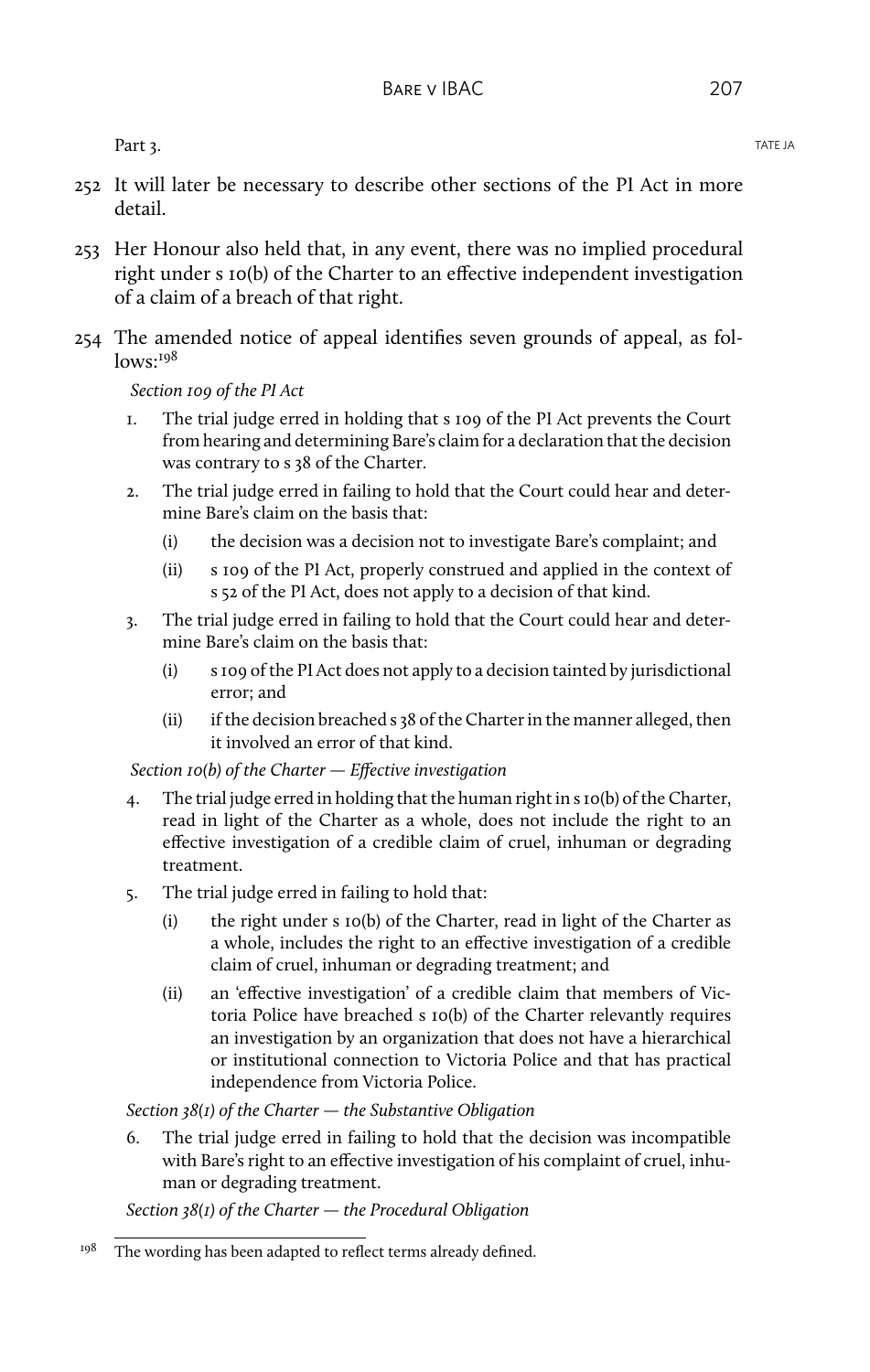- 7. The trial judge erred in failing to hold that, contrary to s 38(1) of the Charter, in making the decision the delegate did not give proper consideration to Bare's right under:
	- (a) s 10(b) of the Charter to:
		- (i) not be treated in a cruel, inhuman or degrading way; and
		- (ii) an effective investigation of a complaint of cruel, inhuman or degrading treatment, as that right is to be properly understood: <sup>199</sup> and
	- (b) s 8(3) of the Charter to equal protection of the law without discrimination and equal and effective protection against discrimination.
- 255 Grounds 1 and 2 of the grounds of appeal raise the issue of the construction of s 109 of the PI Act, in light of s 52. Ground 3 raises the question of whether 'unlawfulness' under s 38 amounts to jurisdictional error. This is a significant question, made more important by the implications of the High Court's decision in *Kirk* which could not have been anticipated at the time the Charter was enacted. Grounds 4 and 5 concern the scope of the right under s 10(b) of the Charter. Grounds 6 and 7 raise the question of whether there was a breach of s 38(1) of the Charter, either a breach of the substantive limb, or a breach of the procedural limb, respectively. Within the context of the procedural limb, the claim is made that there was a failure to give proper consideration to the right under s 10(b), both insofar as it expressly provides that a person must not be treated or punished in a cruel, inhuman or degrading way and also insofar as the right impliedly incorporates a right to an effective investigation of a credible complaint. Ground 7 also alleges a failure to give proper consideration to the equality right provided for under s 8(3) of the Charter, which provides that:

Every person is equal before the law and is entitled to the equal protection of the law without discrimination and has the right to equal and effective protection against discrimination.

- 256 The Victorian Equal Opportunity and Human Rights Commission (the Commission) intervened in support of Bare.<sup>200</sup> It focused its submissions on matters of principle, including the scope of the right under s 10(b), and on the construction and operation of s  $38(1)$  of the Charter (including whether the consequence of a breach of s  $38(1)$  is jurisdictional error), which submissions Bare adopted.
- 257 The Attorney-General for the State of Victoria also intervened<sup>201</sup> and made submissions on the construction and application of s  $40(4)(b)(i)$  of the PI Act, under which the decision was made,<sup>202</sup> and on the scope of the right

<sup>199</sup> Leave was granted at the hearing of the appeal to extend the seventh ground of appeal to allege that there was a failure to take into account the right of Bare not to be treated in a cruel, inhuman or degrading way and not only a failure to take into account the implied right to an effective investigation into such alleged treatment.

<sup>&</sup>lt;sup>200</sup> Pursuant to s 40 of the Charter.

<sup>&</sup>lt;sup>201</sup> Pursuant to s 34 of the Charter.

<sup>202</sup> The terms of s 40 are set out at [272] below.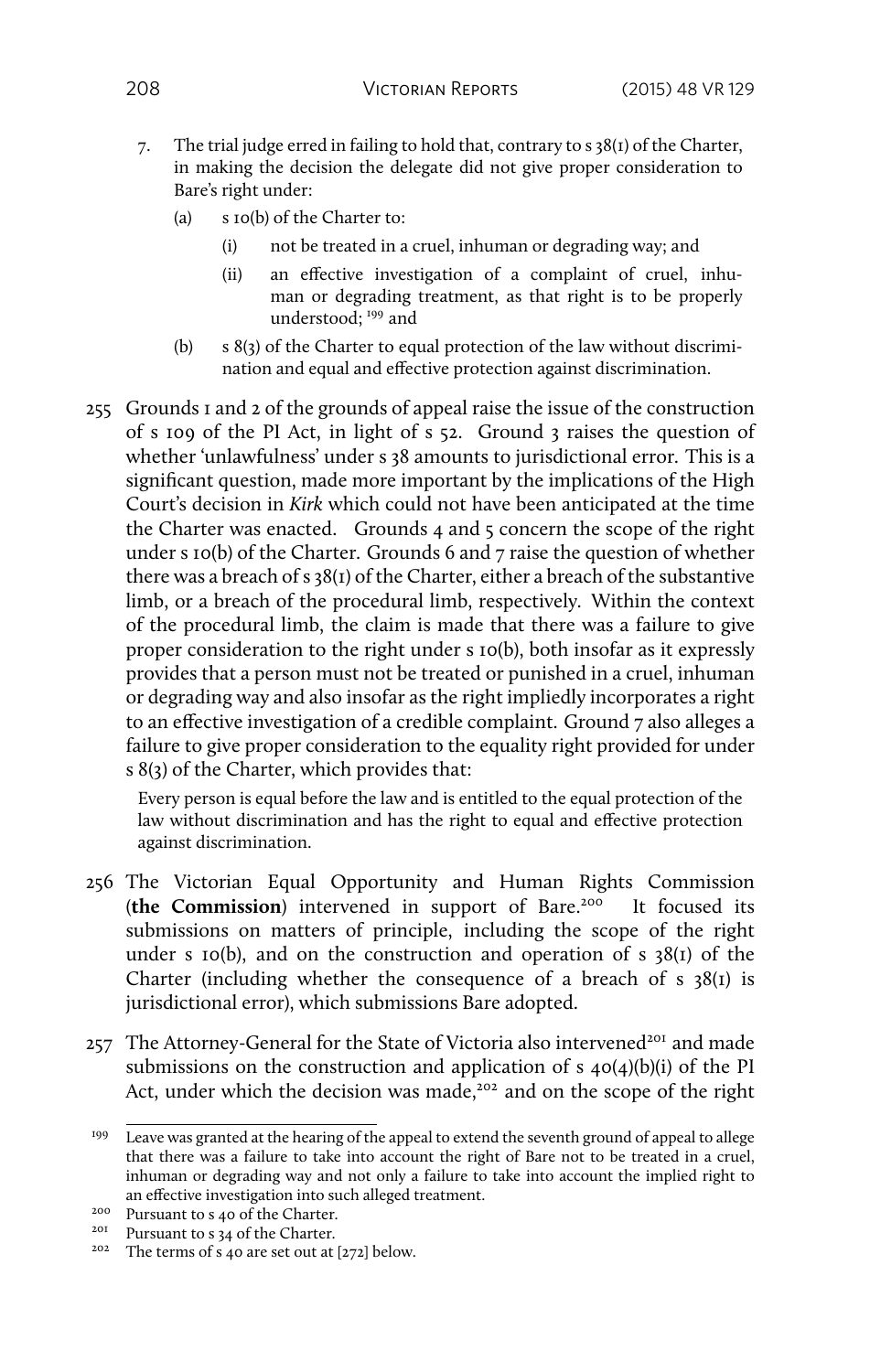under s 10(b), in opposition to the submissions made by Bare. He also made  $TATEJA$ submissions in support of the judge's conclusions that unlawfulness under s 38(1) does not constitute jurisdictional error and that therefore s 109 of the PI Act applies to exclude the relief sought under s  $39(1)$  of the Charter.<sup>203</sup>

258 It is useful to understand the nature of the decision, and the decisionmaking process, before examining the competing submissions on whether the decision is reviewable. This will involve considering first whether there was a breach of the procedural limb of s 38(1) of the Charter before turning to the construction of s 109 of the PI Act. It is also useful to examine the scope of the right under s 10(b) before considering whether the decision taken was incompatible with that right and there was therefore a breach of the substantive limb of s 38(1). Approached in this way, there are five separate issues raised by the grounds of appeal that can be examined in turn: (1) Was there a breach of the procedural limb of s 38(1) of the Charter? (2) Does s 109 of the PI Act preclude judicial review of a decision not to investigate? (3) Does 'unlawfulness' under s 38 of the Charter amount to jurisdictional error? (4) Does the right not to be punished or treated in a cruel, inhuman or degrading way give rise to an implied right to an effective independent investigation of a credible complaint? and (5) Was the failure to undertake an independent investigation a breach of the substantive limb of  $s$  38(1) of the Charter?

## *(1) Was there a breach of the procedural limb of s 38(1) of the Charter?*

- 259 The details of the complaint are relevant to a determination of whether there was a breach of the procedural limb of s 38(1) of the Charter.
- *(i) The complaint*
- 260 The complaint was made on 3 February 2010. Bare was entitled to complain to the Director under s 86L of the *Police Regulation Act 1958*. <sup>204</sup> Bare

<sup>&</sup>lt;sup>203</sup> Section 39(1) of the Charter is set out at [391] below.<br><sup>204</sup> Such complaints were governed by div 1 of pt 2 of the

Such complaints were governed by div 1 of pt 3 of the PI Act including  $s$  40(4)(b)(i) under which the decision was made. As the judge noted, alternatively Bare could have complained to a member of the Victoria Police Force under s 86L (in div 2 of pt IVA) of the *Police Regulation Act*. If a complaint was made about a member's 'serious misconduct' the Chief Commissioner of Police would be required to investigate it under s 86M of that Act. The judge noted that there was no dispute that the behaviour alleged might be regarded as 'serious misconduct' in accordance with the definition under s 86A: 'serious misconduct' in relation to a member of the police force means — (a) conduct which constitutes an offence punishable by imprisonment; or (b) conduct which is likely to bring the force into disrepute or diminish public confidence in it; or (c) disgraceful or improper conduct (whether in the member's official capacity or otherwise)': Reasons [5]–[6]. Had this path been taken, there would also have been an obligation on the Chief Commissioner to give to the Director in writing the prescribed details of the complaint and the prescribed details of the investigation once commenced. In addition, under s 86O(1), the Chief Commissioner would have been obliged to report in writing to the Director on the progress of an investigation as often as requested by the Director, and, under s 86O(3), after completing the investigation, to have reported to the Director on the results of the investigation and the action, if any, taken or proposed to be taken. The same regime applies if the Director refers a complaint to the Chief Commissioner of Police under s 40(2) of the PI Act: see PI Act s 40(3). The Director,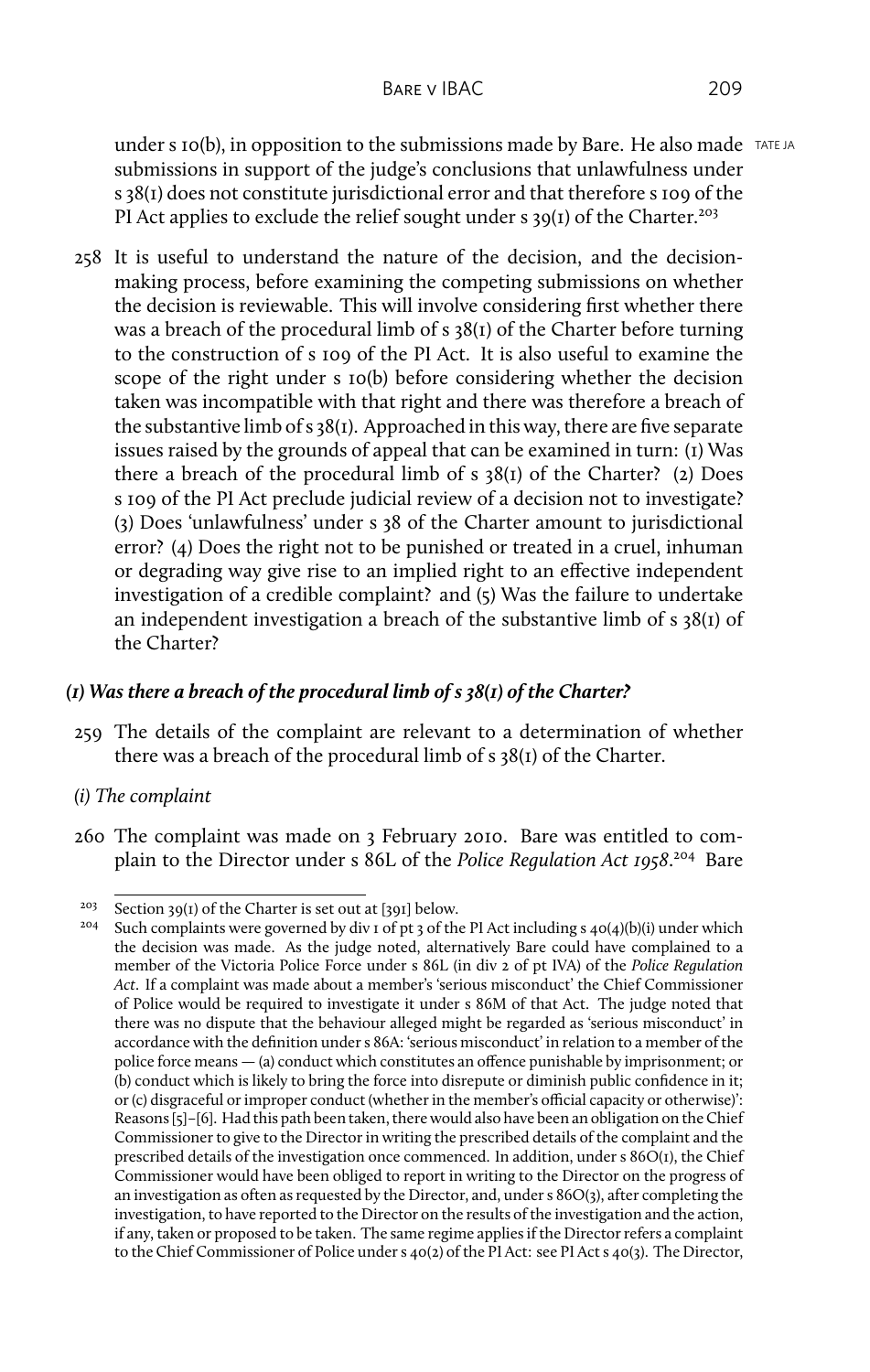described the incident that occurred on 16 February 2009 in detail:

I was travelling in a car with three other boys at night on Sunday 15 February 2009. At about 12:30 am as we were driving along Mason Street, Altona North, we came across a police car blocking our path. We stopped the car. I opened the car door to get out of the car but as soon as I opened the door a plain-clothes policeman grabbed me. I had not seen the policeman before but his name is [XY].

This policeman then pushed me against the car, handcuffed me and then kicked my legs from under me so I fell to my knees. As he was doing this, I could see two other police officers — one male and one female — come towards me. The first policeman who had grabbed me then pushed my head to the ground and my chin struck the gutter. He then grabbed me by the hair and pushed my head back into the gutter so that my chin struck the gutter about 3 times in a row. I could feel teeth coming out and I had to spit them out. While he was doing this he said 'You black people think you can come to this country and steal cars. We give you a second chance and you come and steal cars'.

Another officer came along and kicked me in the ribs. I am not sure of this policeman's name or details but I believe he is also based at Williamstown Police Station.

The first policeman ([XY]) then sprayed me in the face with pepper spray. At this point I was bleeding and I couldn't move. I tried to keep my head down but he kept pulling my head back up and spraying me. He kept spraying me for 5–10 seconds. Then they took me to a house nearby which had a tap outside. They told me to wash my eyes out with water or I'll go blind. They held my head under the water for approximately 10 minutes. Then they said I was under arrest and took me to the Williamstown Police Station in a divvy van. I was by myself in the back of the van.

I was then put in a cell in the Williamstown Police Station. Some ambulance officers came to the police station and came to see me in the cells. They put something on my jaw to stop the bleeding. They said I needed 4–5 stitches and said that I would have to go with them to get the stitches put in. A male police officer who I think was the sergeant there said 'no, he can go in his own time'. The ambulance officers then left the room and were talking outside with the police. I could see the officer who had beaten me up standing in the doorway so I felt like I could not tell the ambulance officers what had happened.

A ... volunteer was called in to the cells to be with me during the police interview. I did not tell this person about what happened because I wasn't sure what their role was exactly and I didn't know if I could trust them.

I gave a no comment record of interview.

I was released from the cells at about 4:30–5:30 am. I walked home. My mum was home when I got there and she saw that I was bleeding.

My teeth were damaged by this assault. 4 of my bottom teeth are chipped and 2 of my top teeth are damaged. I had a cut on my jaw measuring about 2 cm long. I went to a clinic in Footscray a few days after it happened to see a doctor and then to Williamstown Hospital a few days after that. My ribs were also bruised.

on the receipt of a report from the Chief Commissioner on a complaint he has referred, can request the Chief Commissioner to conduct a further investigation or investigate the matter himself: see PI Act s 48(1). The Director can also request that the Chief Commissioner take appropriate action: see  $s \cdot 48(3)$ . Small gave evidence that a re-investigation by the Director was rare.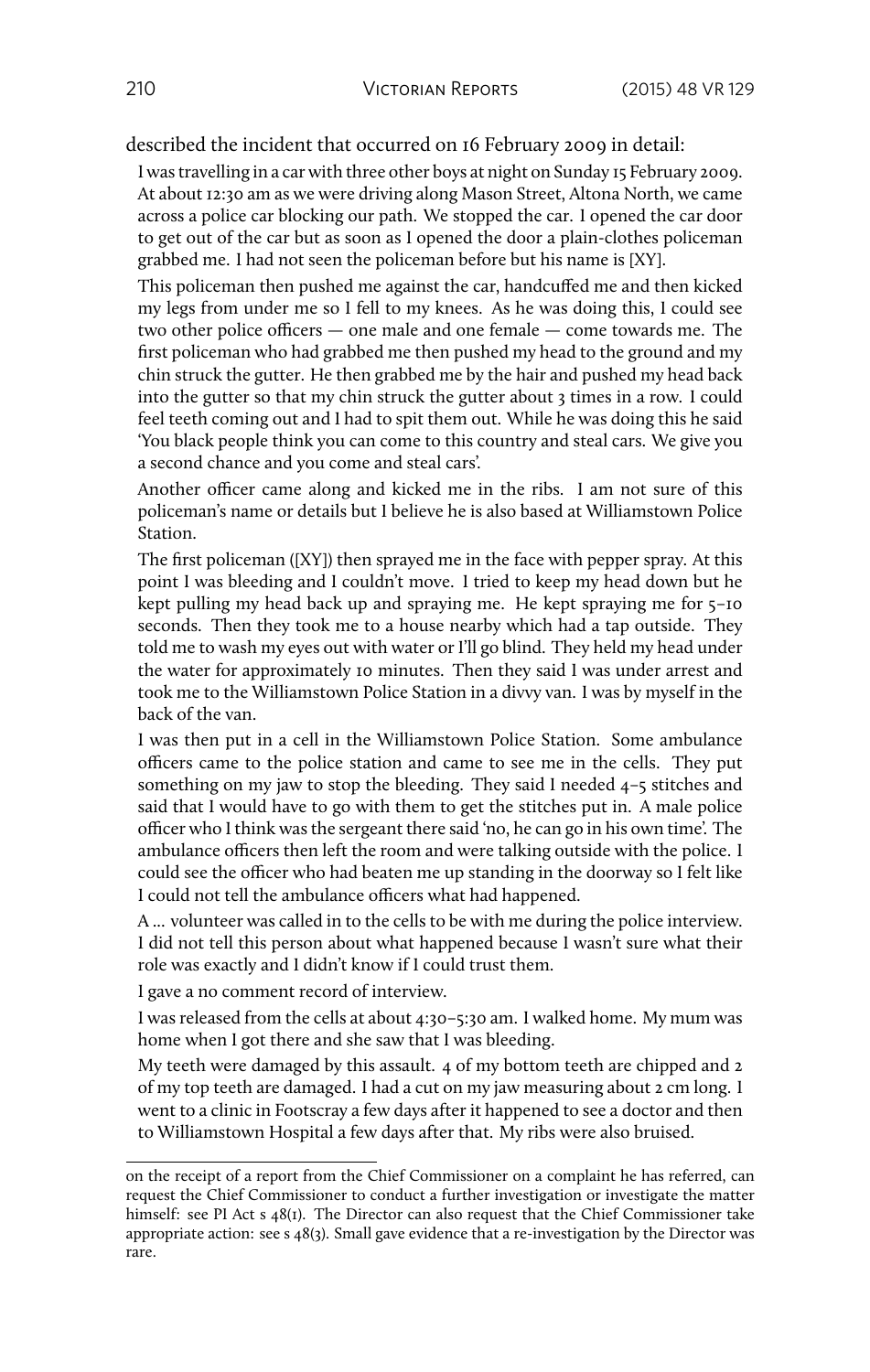The police charged me with theft of a motor vehicle.  $[XY]$  was the informant. TATEJA A finding of guilt was not made against me because I completed the ROPES program.<sup>205</sup>

261 Davis of Youthlaw urged that the OPI investigate the matter independently. She said 'Nassir's instructions at this stage are that this complaint should not be referred to Victoria Police Ethical Standards'.<sup>206</sup> She then identified multiple reasons in support of the need for an investigation to be conducted that was independent of Victoria police. She said:

We submit this incident warrants independent investigation by the OPI and not Victoria Police Ethical Standards on the following grounds:

#### *1. The seriousness of the misconduct*

- 1.1 Nassir's complaint details a serious assault by the police member Constable [XY]. Nassir alleges this police member pushed his head into a gutter deliberately and repeatedly. Nassir states that this occurred after he was handcuffed and had his legs kicked out from under him and no use of force by police was necessary. As a result of this assault, Nassir sustained injuries including 4–5 chipped teeth and a cut under his jaw leaving a scar measuring approximately 2cm long.
- 1.2 Nassir further complains of an assault by another police member he cannot identify but believes to be based at Williamstown Police Station. Nassir alleges this member kicked him in the ribs whilst he was lying on the ground and use of force by police was not necessary.
- 1.3 The manner in which OC spray was deployed amounts to cruel, inhuman and degrading treatment. Nassir alleges Constable [XY] sprayed him in the face once he was already handcuffed and not presenting any risk to himself, police or other persons present. Nassir alleges this member forcibly raised Nassir's head whilst deploying the OC spray to his face area. The complainant experienced pain, difficulty breathing and humiliation during this incident.
- 1.4 The conduct of members of police described in the complaint contravenes several operating procedures within the Victoria Police Manual (VPM). The deployment of OC spray after the complainant was effectively restrained by handcuffs and no longer resisting arrest fails to meet the criteria for use set out in s 7.2.1 of the VPM. During transportation, the complainant was not kept under constant observation and he should not have been transported alone in the divisional van, according to 7.4.1 and 7.4.2 of the VPM. In our submission, the deployment of OC spray and the use of excessive force during this incident failed to give priority to the VPM operational principles of 'Safety first' and 'Minimal force'.

### *2. Investigation of the complaint is in the public interest*

2.1 It is in the public interest the OPI conduct an independent investigation of the complaint, as it involves serious allegations of assault and cruel, inhuman and degrading treatment of a minor. Nassir was 17 years of age at the time of the incident.

<sup>&</sup>lt;sup>205</sup> ROPES was a Magistrates' Court diversionary program for young offenders.

<sup>206</sup> Emphasis in original.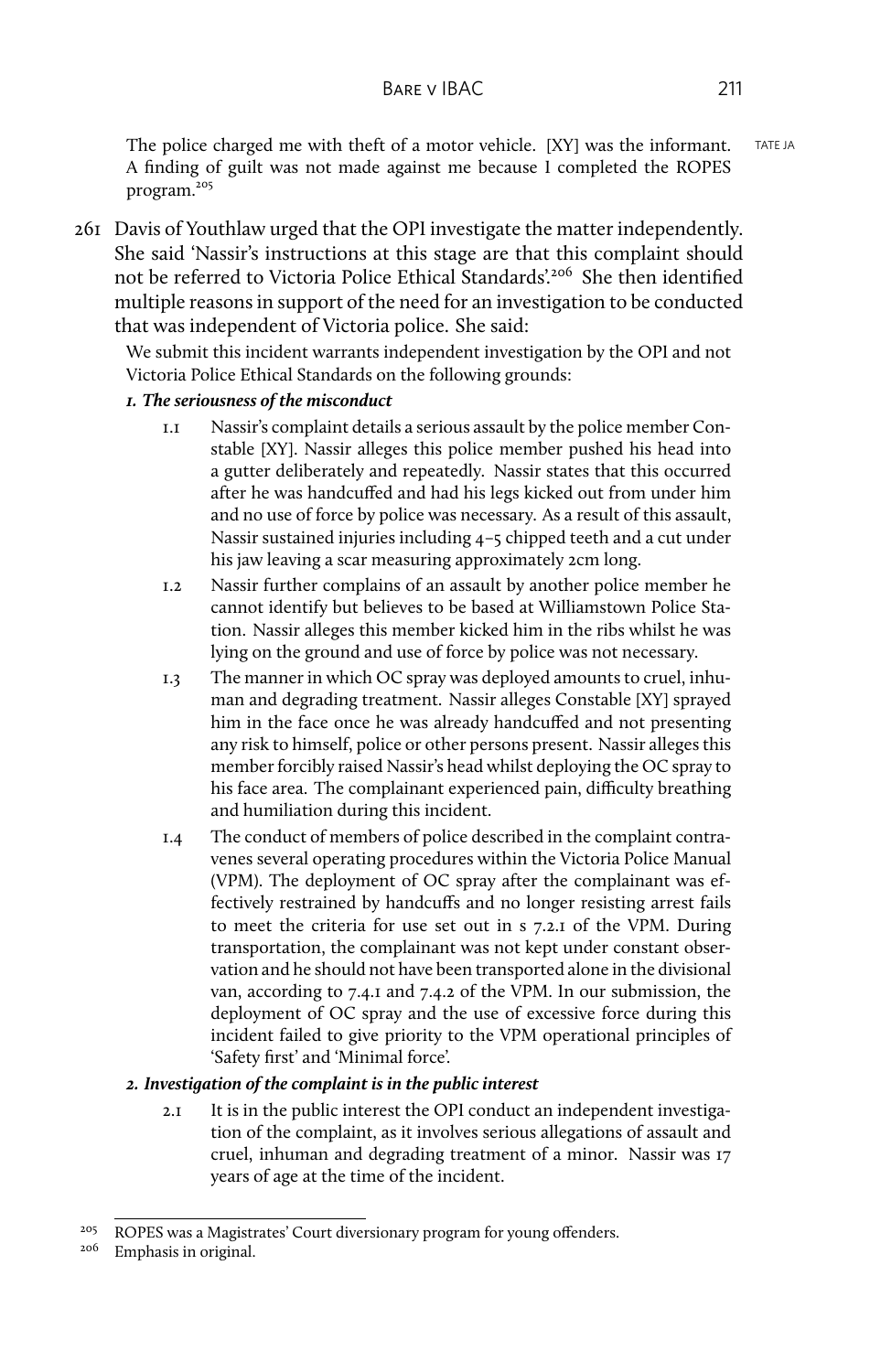2.2 Nassir is of Ethiopian descent and migrated with his family to Australia in 2000. He is a recent migrant, having arrived in Australia in 2004. Nassir alleges Constable [XY] made discriminatory remarks to him when he said 'You black people think you can come to this country and steal cars. We give you a second chance and you come and steal cars'. It is in the public interest this complaint be further investigated as it involves allegations of discriminatory treatment on the basis of race.

#### *3. Obligations under the Victorian Charter of Human Rights and Responsibilities 2006*

- 3.1 The Victorian Charter of Human Rights and Responsibilities 2006 (**the Charter**) states at s 10(b) that a person is not to be treated in a cruel, inhuman and degrading manner. At s 22, the Charter provides that when deprived of liberty all persons must be treated with humanity and with respect for the inherent dignity of the human person.
- 3.2 Section 1 of the Charter imposes an obligation on public authorities to act in a way that is compatible with human rights. Section 38 of the Charter states that it is unlawful for public authorities to act incompatibly with human rights or to fail to give consideration to human rights in their decision making.
- 3.3 A stated objective of the Director of the OPI within the *Police Integrity Act 2008* at s 8(1)(d) is to 'ensure that members of Victoria Police have regard to the human rights set out in the Charter of Human Rights and Responsibilities'.
- 3.4 As outlined above, we submit that the conduct of members of the police in relation to the use of OC spray during this incident amounts to cruel, inhuman and degrading treatment and is therefore a breach of s 10(b) of the Charter. Police conduct during this incident further amounted to a failure to respect the humanity and inherent dignity of a person deprived of liberty, as required by s 22 of the Charter.
- 3.5 It is our view that the right to freedom from cruel, inhuman, degrading treatment, as set out in s 10(b) and mirrored in s 22, places an obligation on the state to not only refrain from such treatment but to effectively investigate allegations of such treatment. This view is supported by international human rights jurisprudence (*Khan v United Kingdom*, Eur Ct HR (12 May 2000); House of Lords decision in *JL; R (on Application of) v Secretary of State for Justice* [2008] UKHL 68 (26 November 2008) *AM, R (on the application of) v Secretary of State for the Home Department* [2009] EWCA Civ 219 (17 March 2009).
- 3.6 It is our submission that for an investigation to be effective it should follow the guidelines set out by the European Commission of Human Rights Rapporteur on Police Complaints. The guidelines state that an effective investigation must be one that is 'independent', 'adequate and capable of resulting in discipline and prosecution of perpetrators', 'prompt' 'transparent and open to public scrutiny' and 'involves and protects the victim of the alleged abuse'. In our view, failure to carry out an effective investigation in accordance with those guidelines amounts to a breach of s 10(b) and s 22 of the Charter.
- 3.7 We submit that the Charter and the *Police Integrity Act 2008* place an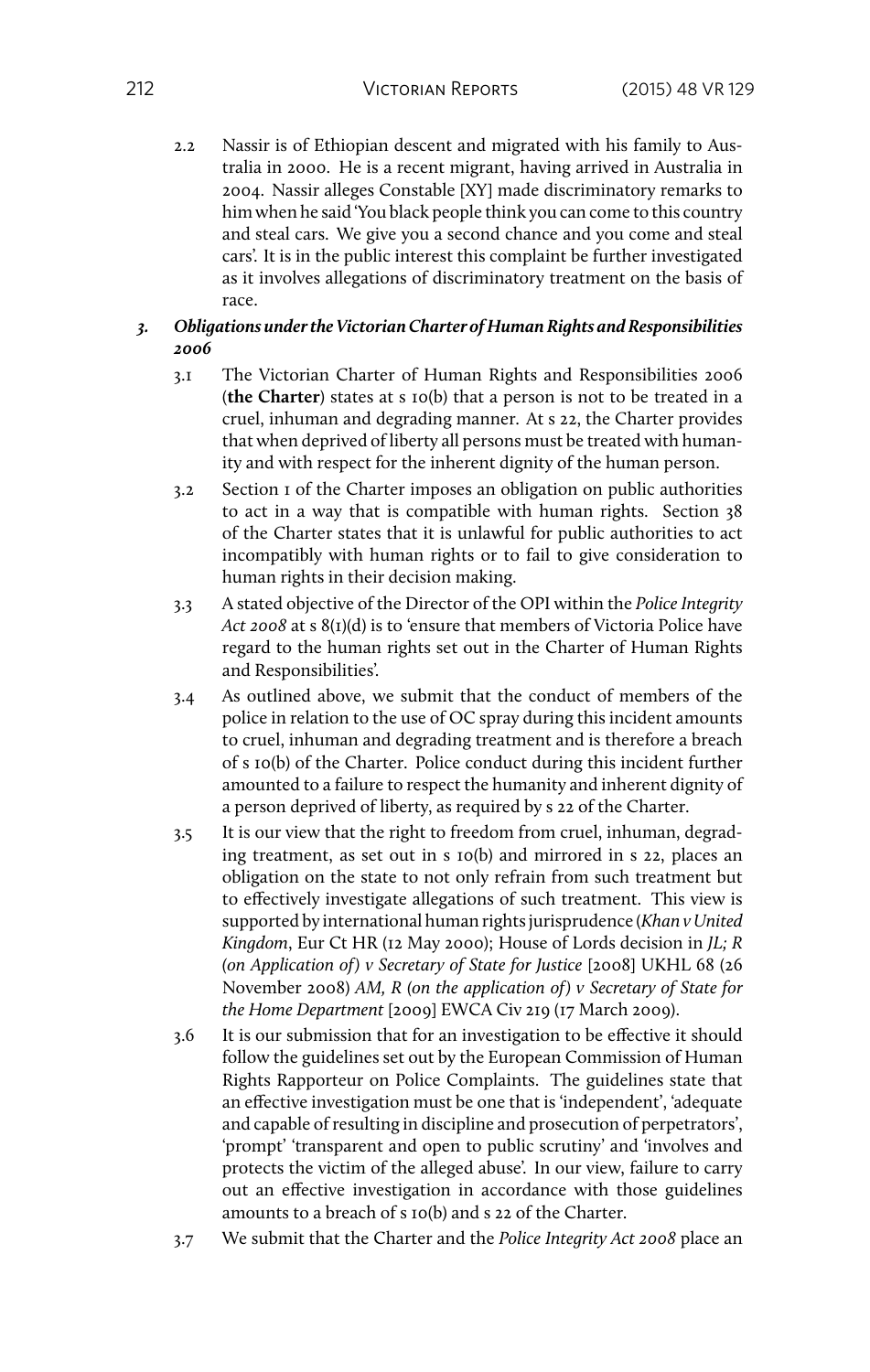obligation on the OPI to carry out an investigation of this complaint. TATE JA Referral of this complaint to the Victoria Police risks compromising the standards of effective investigation outlined above, particularly with regard to the independence of the investigation. In our view, a decision by the OPI to refer the investigation of this matter to Victoria Police would amount to a failure to act compatibly with human rights as required by s 1 and s 38 of the Charter.

- 262 It is apparent that Davis identified not only the right under s 10(b) of the Charter, but also explained how it has been interpreted by some courts to give rise to a positive duty to investigate, including by the European Court of Human Rights, the House of Lords and the Court of Appeal for England and Wales. She also relied on s 22 of the Charter which provides in sub-s (1) that '[a]ll persons deprived of liberty must be treated with humanity and with respect for the inherent dignity of the human person'. She referred not only to the general duty on all public authorities to give proper consideration to human rights, under s 38 of the Charter, but also to the specific duty on the Director, under s 8(1)(d) of the PI Act, to ensure that Victoria Police have regard to the human rights protected by the Charter. Given that the complaint alleged a denial of human rights (as mentioned, the infliction of cruel, inhuman or degrading treatment, in contravention of s 10(b) of the Charter, and the failure to treat Bare, when deprived of his liberty, with humanity and respect, in contravention of s 22(1)) it is explicable why Davis, in urging that an investigation should be conducted by the OPI, would point to the specific supervisory obligation imposed on the Director to ensure that Victoria Police have regard to human rights. An investigation by the Director into Bare's complaint would surely assist him to discharge his obligation under s  $8(I)(d)$  of the PI Act.<sup>207</sup>
- 263 A preliminary assessment of the complaint was made by a staff member of the PSAU, and the complaint was referred to a Case Assessment Committee of OPI (**CAC**) on the basis of a 'check-box' evaluation. The referral recommended that a 'public interest' investigation may be warranted because the complaint met the description that it: (1) 'relates to conduct that has affected a large number of persons or the rights of persons generally or a group of persons within society (may include specific reference to human rights, discrimination etc)'; and (2) 'relates to a Victoria Police member or station with a significant complaint history or intelligence indicates that the member or station is of concern to OPI'. The preliminary assessment also suggested that a '[r]eview of "established practices or procedures" may be warranted' because the complaint: (1) 'relates to training issues that impact on the capacity of police to respond to the needs of the Victorian community'; (2) 'relates to a systemic flaw or issue'; and (3) involves 'OC spray usage'.
- 264 The CAC was advised, by means of a memorandum from an OPI officer,

Section  $8(t)(a)$  of the PI Act also identified as an object of the Director that of 'ensur[ing] that the highest ethical and professional standards are maintained in Victoria Police'.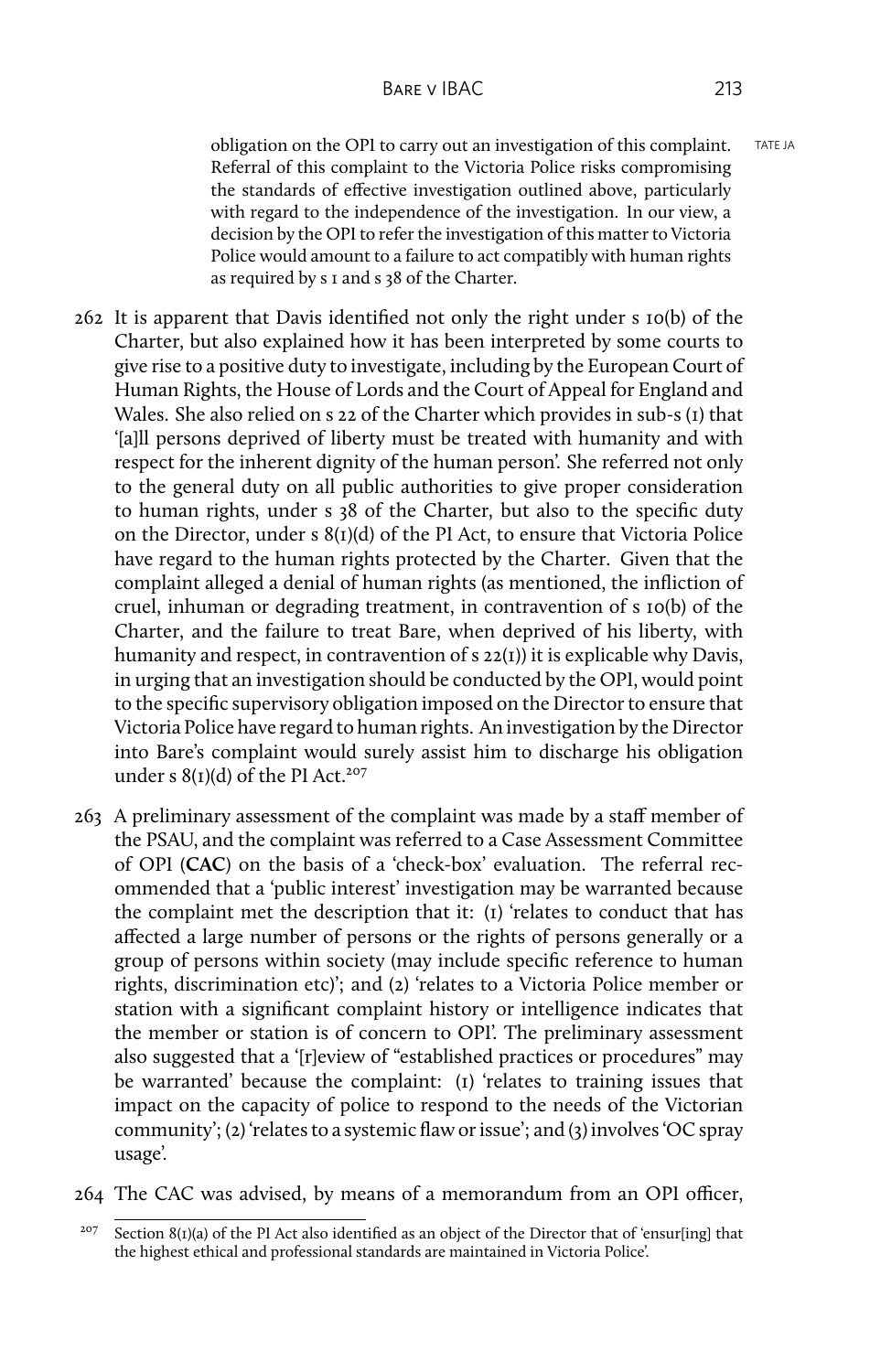dated 1 March 2010, that it should consider an investigation by the OPI:

# **ISSUES**

- 1. Allegations are of serious assault and unnecessary use of force:
	- while handcuffed: using OC spray, kicking legs from under BARE, repeatedly pushing BARE's head into the gutter;
	- resulting injuries include chipped teeth and a cut to the jaw;
	- ambulance officers recommended BARE go to hospital for stitches but police did not allow this.
- 2. Racial vilification by saying to BARE: 'You Black people think you can come to this country and steal cars.'
- 3. Const [XY] has two previous instances listed in Compass for inappropriate use of OC spray  $(08/156^{208} \text{ and } \text{Ref } 4751)$ .
- 4. BARE does not want the complaint forwarded to Victoria Police.
- 5. BARE's lawyer has escalated the matter to be one of human rights.
- 6. Incident complained of is almost 12 [months] prior to complaint being lodged.

# RECOMMENDATIONS

That CAC consider for OPI investigation.

- 265 The CAC deferred assessment and sought further information. It was replaced by a new Business Monitoring Committee (**BMC**). Small, as acting manager of PSAU, referred the complaint to the BMC.<sup>209</sup> The briefing note Small prepared for the BMC identified the issues for consideration as they were recorded in the memorandum of 1 March 2010. On 11 May 2010, the BMC held a meeting, considered the complaint and determined that it not be accepted for OPI investigation but referred to the ESD. No delegate of the Director attended the meeting.
- 266 On 28 May 2010 Small received relevant medical records from Youthlaw. They were placed on the case file relating to the complaint. On 21 June 2010 Small wrote to Davis and informed her that she had 'determined that Mr Bare's complaint appears to relate to allegations warranting investigation'. She thus implicitly accepted that the complaint was of a credible nature.
- 267 However, despite accepting that the complaint warranted investigation, Small went on to explain to Davis that:

An assessment committee has evaluated your client's matter against a priority matrix and has determined that your client's complaint is most appropriately investigated by Victoria Police. I acknowledge receipt of the further material you provided, your reference to human rights issues associated with your client's complaint and your concerns about the independence of police investigators.

<sup>&</sup>lt;sup>208</sup> In cross-examination at trial, Small clarified that she considered that the first allegation of the misuse of OC spray referred to (File 08/156) may have been against another police officer, not XY, and that, in that incident, the allegation against XY may have been an allegation of assault (causing minor injury) while the person detained was handcuffed.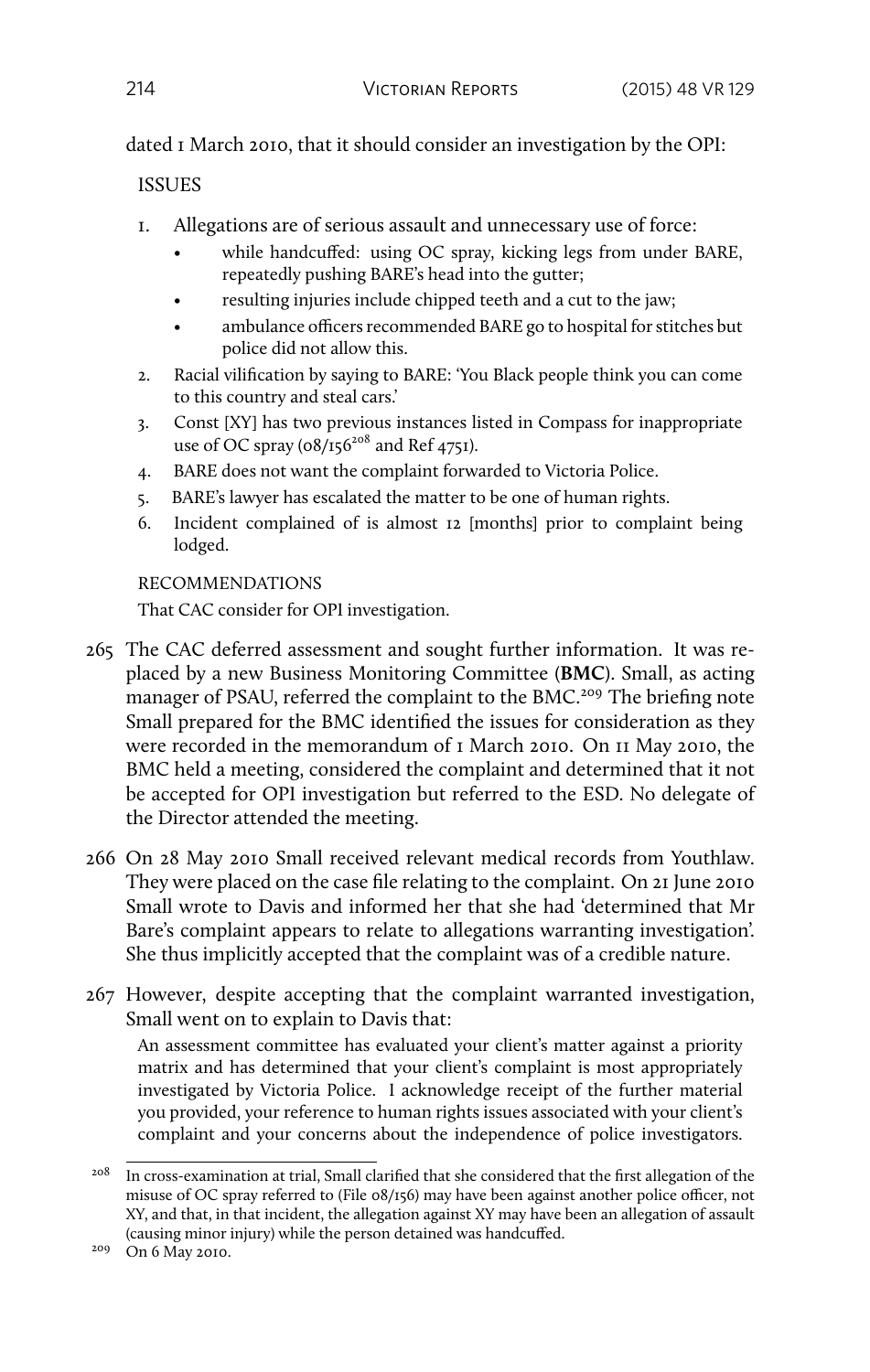However, the investigation of other matters currently before OPI has a greater TATE JA public interest justification.

- 268 Small then closed the file relating to Bare's complaint.<sup>210</sup> The file included, amongst other things, the complaint, the memorandum of 1 March 2010, and the briefing note.
- 269 The 'priority matrix' referred to in Small's letter was a tool used by the OPI aimed at prioritising its work in an effective and efficient manner. It included such matters as the amount of likely resources that would be needed and the likely impact on the objects of OPI, its reputation, and Victoria Police.<sup>211</sup>
- 270 Bare then commenced proceedings in the Supreme Court for judicial review.<sup>212</sup>
- 271 In light of the proceedings brought by Bare, the delegate reviewed the file and, as mentioned above, $^{213}$  reaffirmed the view that although the complaint required investigation, there was no need for the OPI to investigate. Victoria Police could conduct an investigation, if a request was made by Bare for such an investigation. There has been no such request from Bare and the complaint has not been referred to Victoria Police for investigation.
- 272 The decision was made under s  $40(4)(b)(i)$  of the PI Act. Section 40 relevantly provided:

Dealing with complaints

- (1) The Director may determine that a complaint does not warrant investigation—
	- (a) if in the Director's opinion—
		- (i) the subject-matter of the complaint is trivial; or
		- (ii) the complaint is frivolous or vexatious or is not made in good

<sup>&</sup>lt;sup>210</sup> The file was closed on 30 July 2010.

<sup>211</sup> One of the grounds of challenge to the BMC's decision of 11 May 2010 before the judge was that Bare had not been afforded procedural fairness because he had not been given notice of the priority matrix, or that his claim would be evaluated against it, or given an opportunity to be heard about how his claim should be evaluated against it. Ultimately, the judge held that the decision of the BMC of 11 May 2010 was unlawful and of no force and effect (order 1 of the judge's orders of 25 March 2013). The defendants conceded that the decision of the BMC was unlawful because the members of the BMC lacked power to make it: Reasons [40]. Because the BMC was not authorized to make the decision it did, her Honour determined that the decision of the BMC was tainted by jurisdictional error: Reasons [168]. At trial there was also a challenge to the decision on the basis that there was a breach of procedural fairness because by then Bare had a legitimate expectation that the priority matrix would be used by the delegate in arriving at the decision when it was not so used and Bare ought to have been given an opportunity to file material in support of his submission that the policy of the priority matrix should be applied in his favour, including evidence of the alleged 'over-policing' of African youths. The judge dismissed this challenge. The lack of the use of the priority matrix by the delegate in arriving at the decision was not re-asserted on appeal.

<sup>&</sup>lt;sup>212</sup> As mentioned at [243] n 189 above, the proceedings for judicial review initially included a challenge to the determination of the BMC of 11 May 2010 communicated to Davis by letter dated 21 June 2010.

 $213$  See [242] above.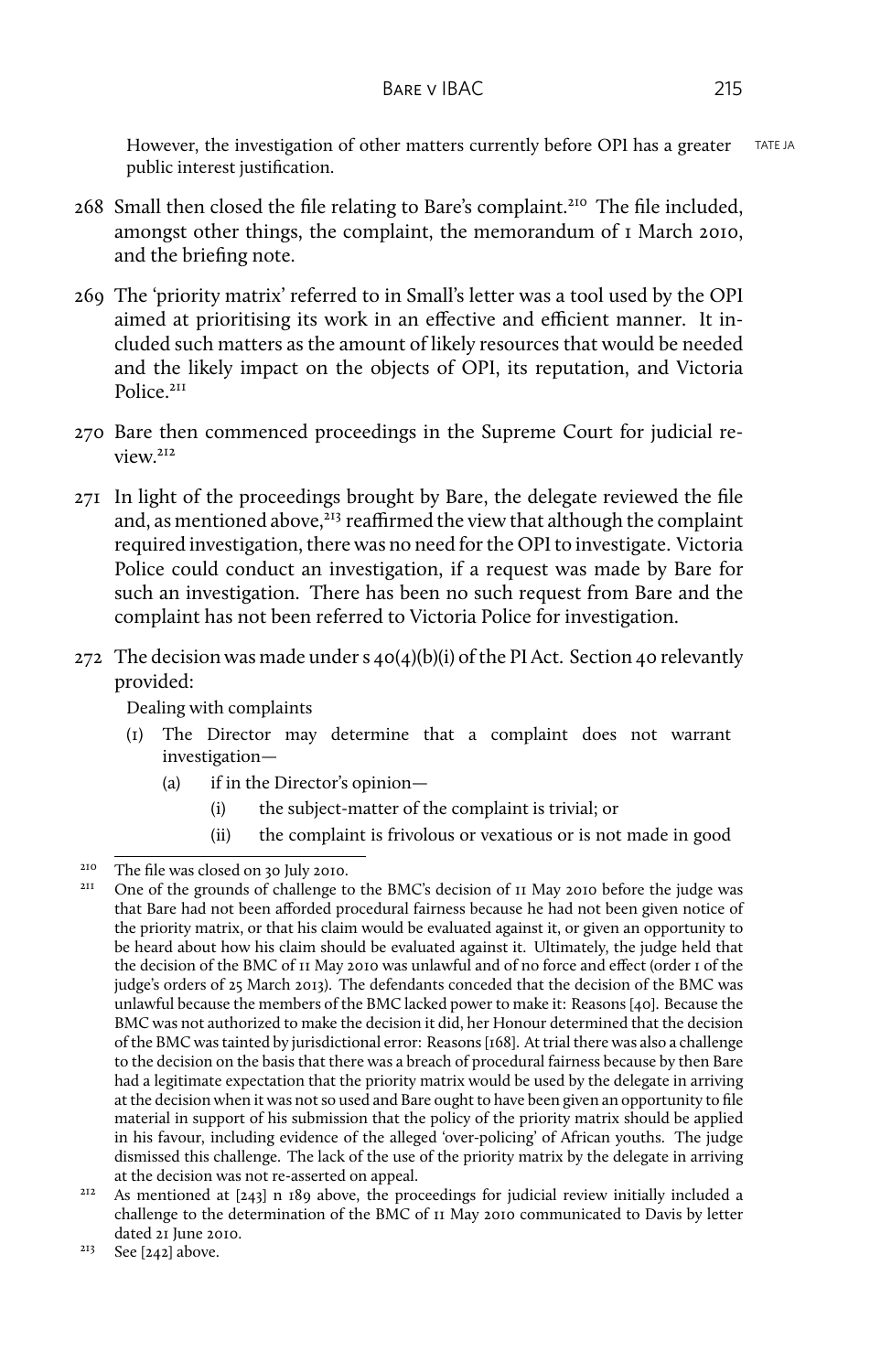faith; or

- (b) if the complainant had had knowledge for more than a year of the conduct complained of and fails to give a satisfactory explanation for the delay in making the complaint.
- (2) Subject to subsection (4), the Director must refer a complaint warranting investigation to the Chief Commissioner.
- (3) If the Director refers a complaint to the Chief Commissioner under subsection (2), the Chief Commissioner must investigate the complaint under Division 2 of Part IVA of the Police Regulation Act 1958.
- (4) The Director—
	- (a) must investigate a complaint if the conduct complained of is conduct of the Chief Commissioner or of a Deputy or Assistant Commissioner; and
	- (b) may investigate a complaint if the conduct complained of—
		- (i) is of such a nature that the Director considers that investigation of the complaint by the Director is in the public interest;<sup>214</sup> or
		- (ii) is in accordance with established practices or procedures of Victoria Police and the Director considers that those practices or procedures should be reviewed.
- (5) In a case to which subsection (4) applies, if the complaint was not first made to a member of Victoria Police, the Director may give the Chief Commissioner details of the complaint.
- 273 In his letter to Davis dated 19 October 2010 (**the delegate's letter**), the delegate said:

As a result of proceedings brought against a decision to not investigate a complaint made by Youthlaw — Young Peoples Legal Rights Centre on behalf of Mr Nassir Bare ... I determined that it was appropriate to conduct a reconsideration of your client's complaint. ...

In doing so I divided my review into two categories. The first being the complaint itself, and the second being the issue of who should investigate.

None of the matters in section 40(1) of the *Police Integrity Act 2008* persuaded me that the complaint did not warrant investigation; therefore the complaint must be investigated.

As part of my considerations I intentionally focussed on identifying all available evidence that would warrant consideration for deviating from our established legislated process. That is, I must refer a complaint warranting investigation to the Chief Commissioner subject to section 40(4).

Section  $40(4)(b)(i)$  allows the Director to investigate a complaint if the conduct complained of 'is of such a nature that the Director considers that investigation of the complaint by the Director is in the public interest'.

I examined the available evidence including the OPI file and all correspondence received from the complainant.

I also considered the seriousness of the allegations and the complainant's reference to section 10 of the *Charter of Human Rights and Responsibilities Act 2006*.

<sup>&</sup>lt;sup>214</sup> The Attorney-General's submission with respect to the construction and operation of s 40(4)(b)(i) of the PI Act is discussed at [302]–[327] below.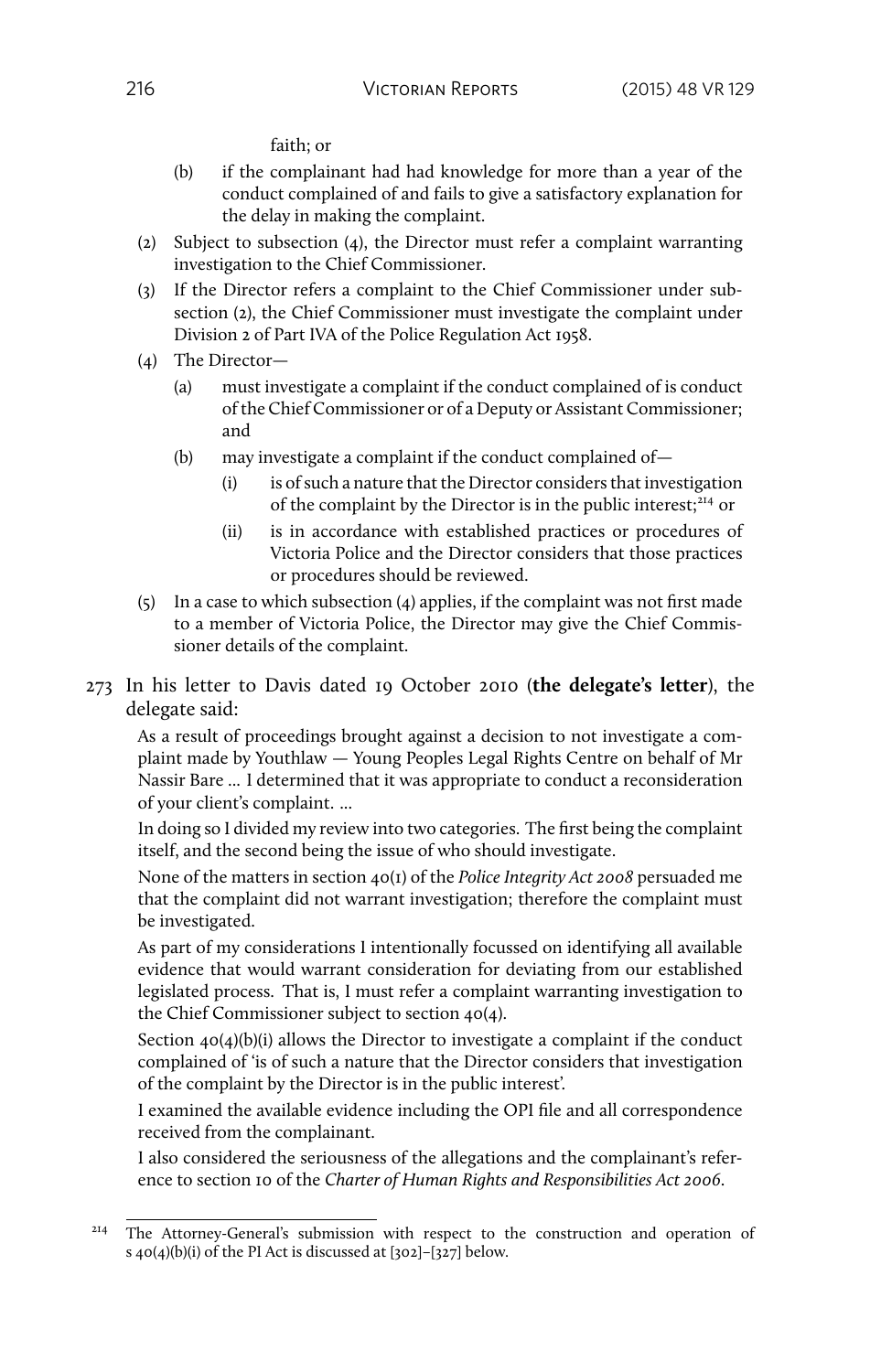I have also considered the interpretation by the complainant of OPI's obligations TATE JA in the context of Human Rights Charter. Whilst not qualified to make judgments on the merits of that interpretation/argument, I have made the observation that the complainant appears to have arrived at a point which reflects a predisposition that Victoria Police Ethical Standards Department (ESD) will not investigate this matter effectively and with integrity. It was therefore prudent in my view to focus my review on identifying what, if any, evidence existed to support the merits of the position the complainant appears to have taken.

It should be noted that given the nature of the review and concerns raised by the complainant, I did not believe that it was necessary for me to refer to OPI's Priority Model and therefore did not do so in any manner. There were no OPI policies or procedures which raised any other issues for my consideration of this matter.

#### *Conclusion*

Having conducted the review I can confirm that I have not discovered nor has any evidence supporting the complainant's position been made available to me, other than of course the complainant's position as it relates to their interpretation of OPI's obligations under the Human Rights Charter.

In light of the above matters I have concluded the following:

First Issue I reaffirm OPI's original conclusion that the matter warrants investigation; and

Second Issue I do not consider that investigation by the Director is in the public interest, and I am satisfied that referral under s 40(2) of the Police Integrity Act is adequate for the investigation of this complaint.

I would however like to extend to the complainant (given the circumstances of this complaint and the position taken by the complainant) that OPI could appropriately undertake a more active oversight of the ESD investigation should the complainant be agreeable to that course of action.

- *(ii) The Castles test for 'proper' consideration*
- 274 Bare submitted that the delegate's letter revealed that there had been a failure by the OPI to give proper consideration to relevant human rights, especially the right not to be subjected to cruel, inhuman or degrading treatment and the right to the equal protection of the law without discrimination. It was conceded by IBAC that if the assault had occurred as alleged by Bare, the assault could reasonably be described as a breach of the right to be free from cruel, inhuman or degrading treatment recognised in s 10(b) of the Charter.<sup>215</sup>
- 275 Bare submitted that the obligation to give 'proper' consideration to human rights imposes a higher standard than does the obligation recognised at common law, or under statutory forms of judicial review, $216$  to take relevant considerations into account. In *Minister for Aboriginal Affairs v* Peko-Wallsend Ltd,<sup>217</sup> Mason J described what was required to discharge the

<sup>&</sup>lt;sup>215</sup> Second Respondent's Outline of Submissions (dated 28 November 2013) [6].<br><sup>216</sup> See en s (1)(e) 5 (1)(b) of the Administrative Decisions (Indicial Review) Act to

<sup>216</sup> See, eg, s 5(1)(e), s 5(2)(b) of the *Administrative Decisions (Judicial Review) Act 1977* (Cth).

<sup>217</sup> (1986) 162 CLR 24 (*Peko-Wallsend*).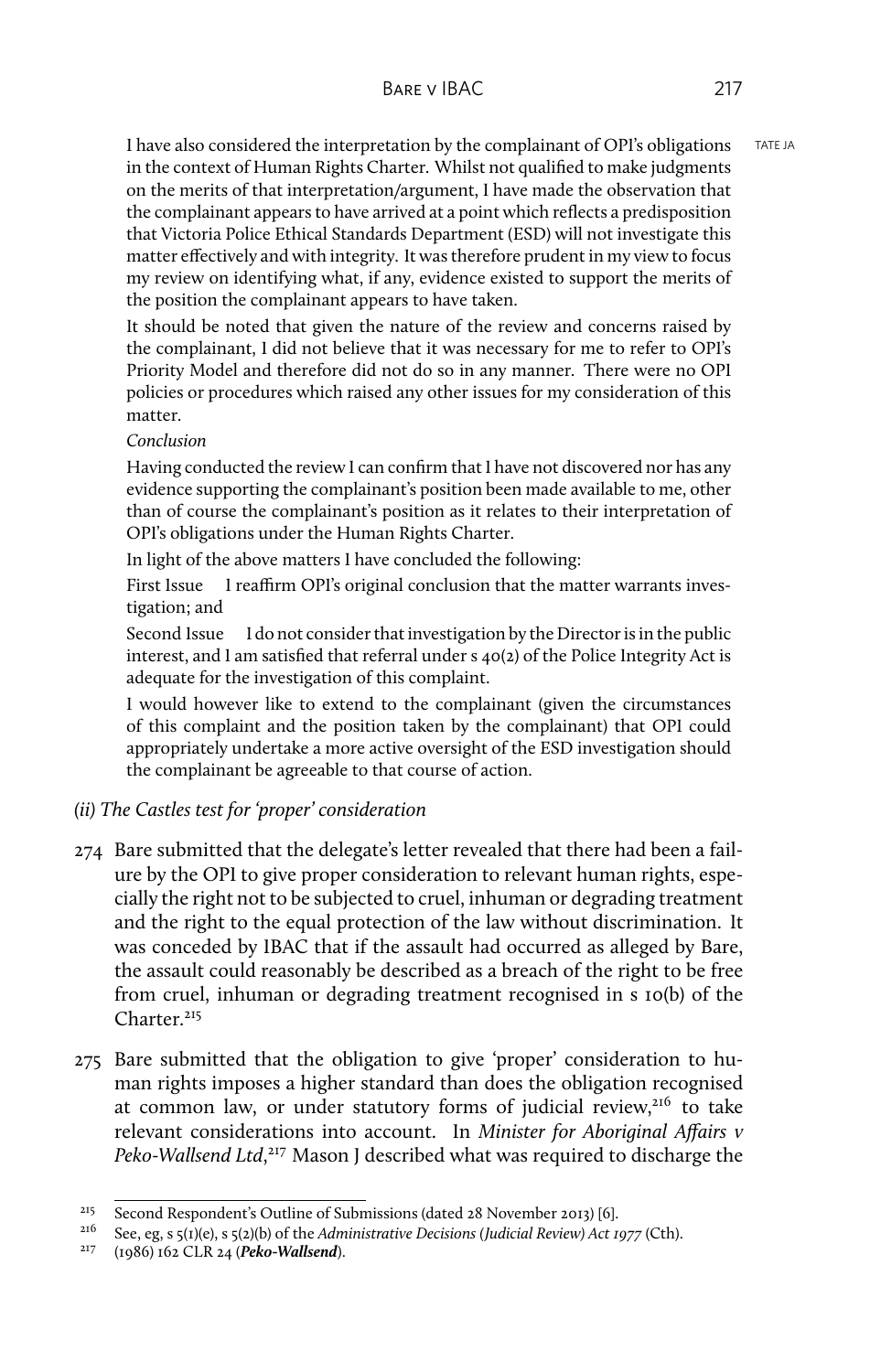common law obligation in terms that suggested only that the decision maker 'must call his own attention to the matters which he is bound to consider'.<sup>218</sup> At least where the factors to be taken into account are only implied by an Act, the obligation to take into account a relevant consideration is unlikely to entail the giving of 'proper, genuine and realistic' consideration to the relevant factors.<sup>219</sup> Where an Act expressly directs a decision maker to have regard to particular facts and matters, those facts and matters must become a fundamental and focal point in the decision-making process.<sup>220</sup> Bare submitted that the statutory language in  $s$  38(1) is significant, and the requirement to give 'proper' consideration to a human right elevates the obligation beyond that required under the common law, even where the factors are expressly identified.<sup>221</sup>

- 276 I agree. The difference between the statutory language in s 38(1) and the manner in which the common law ground of review is expressed supports the view that s 38(1) is intended to impose a test that is more strict than that applicable at common law. The word 'proper' must be given work to do in accordance with the maxim that all words in a statute must be given meaning and effect.<sup>222</sup> This is particularly so given that the word 'proper' describes the nature of the consideration that is to be given; it qualifies the exercise in which a decision maker is obliged to engage.
- 277 In *Castles v Secretary of the Department of Justice*<sup>223</sup> Emerton J spelt out clearly what it is that the procedural obligation under s 38(1) requires a decision maker to do.
- 278 In *Castles* the plaintiff was a prisoner in a minimum-security prison who, before her conviction, had been receiving in vitro fertilisation (**IVF**) treatment for more than one year. For each cycle of IVF, the treatment involved self-administration of a number of drugs and three or four visits to the Melbourne IVF clinic. The treating doctor considered that the plaintiff needed to have the treatment without delay because she would become ineligible for treatment at the clinic at the age of 46 and she was 45 at the

<sup>218</sup> Ibid 39 referring to the statement made by Lord Greene MR in *Associated Provincial Picture Houses Ltd v Wednesbury Corporation* [1948] 1 KB 223, 228.

<sup>&</sup>lt;sup>219</sup> Minister for Immigration and Multicultural Affairs v Anthonypillai (2001) 106 FCR 426, 440-2 [59]-[66].

<sup>220</sup> *Insurance Australia Ltd t/as NRMA Insurance v Motor Accidents Authority of New South Wales* [2007] NSWCA 314 [40] (Spigelman CJ, with whom Beazley and Giles JJA agreed). See *Minister for Immigration and Citizenship v SZMDS* (2010) 240 CLR 611; *Minister for Immigration and Citizenship v SZJSS* (2010) 243 CLR 164. See also Melanie Schleiger, 'One size fits all: The obligation of public authorities to consider human rights under the Victorian Charter' (2011) 19 *Australian Journal of Administrative Law* 17, 18. See also Mark Aronson and Matthew Groves, *Judicial Review of Administrative Action* (Law Book Co, 5th ed, 2013) 5.140.

<sup>&</sup>lt;sup>221</sup> See Carolyn Evans and Simon Evans, *Australian Bills of Rights: The Law of the Victorian Charter and ACT Human Rights Act* (LexisNexis Butterworths, 2008) 137–8 [4.58]–[4.59].

<sup>222</sup> *Commonwealth v Baume* (1905) 2 CLR 405, 414; *Project Blue Sky Inc v Australian Broadcasting Authority* (1998) 194 CLR 355, 382 [71] (*Project Blue Sky*); *Saeed v Minister for Immigration and Citizenship* (2010) 241 CLR 252, 266 [39].

<sup>223</sup> (2010) 28 VR 141 (*Castles*).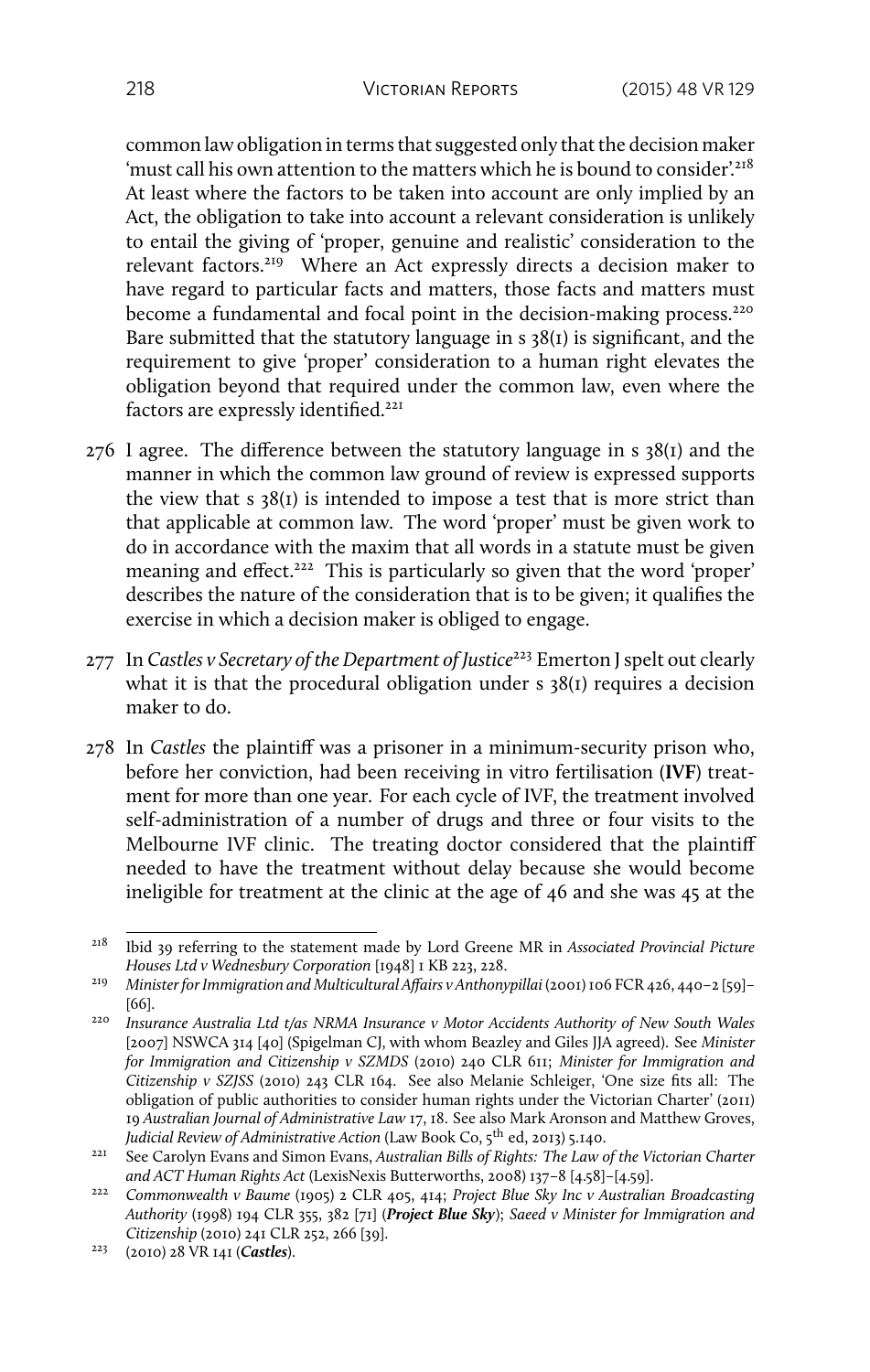time of the litigation. By the time she was due to become eligible for home  $TATEJ$ ATE JA detention it would be too late for her to undergo a cycle of IVF treatment at the clinic. Due to the nature of the prison and her classification as a low-security prison she was able to go on trips outside of the prison with an accompanying officer and she was entitled to leave the prison on unaccompanied trips. From the time she started serving her term of imprisonment, the plaintiff made numerous requests for the approvals and permits needed to continue her IVF treatment while she was in prison, at her own expense. The Secretary of the Department of Justice decided not to issue the permits required by the plaintiff to leave the prison to obtain the treatment. Emerton J found that the right under s 22 of the Charter for persons deprived of liberty to be treated with humanity and with respect for the inherent dignity of the human person, which she described as 'the dignity right', encompassed access to health services available to the wider community without discrimination on the ground of their legal situation. This was so because the dignity right entailed that prisoners should not be subjected to hardship or constraint other than the hardship or constraint that resulted from their deprivation of liberty. Although the enjoyment of those rights might necessarily be compromised by the fact of incarceration, s  $47(1)(f)$ of the *Corrections Act 1986* provided that every prisoner had the right to have access to reasonable medical care and treatment necessary for the preservation of health. Emerton J held that, in the circumstances of the case, access to IVF treatment was both reasonable and necessary for the plaintiff's reproductive health, although this might not necessarily involve access to the Melbourne IVF clinic if the IVF treatment could be provided closer to the prison at an alternative location.

279 Relevantly, Emerton J examined the formal statement of reasons given by the Secretary, upon request under s 8 of the *Administrative Law Act 1978* (**the ALA**), to determine if the procedural limb of s 38(1) was satisfied. Her Honour said:

The requirement in  $s$  38(1) to give proper consideration to human rights must be read in the context of the Charter as a whole, and its purposes. The Charter is intended to apply to the plethora of decisions made by public authorities of all kinds. The consideration of human rights is intended to become part of decision-making processes at all levels of government. It is therefore intended to become a 'common or garden' activity for persons working in the public sector, both senior and junior. In these circumstances, proper consideration of human rights should not be a sophisticated legal exercise. Proper consideration need not involve formally identifying the 'correct' rights or explaining their content by reference to legal principles or jurisprudence. Rather, proper consideration will involve understanding in general terms which of the rights of the person affected by the decision may be relevant and whether, and if so how, those rights will be interfered with by the decision that is made. As part of the exercise of justification, proper consideration will involve balancing competing private and public interests. There is no formula for such an exercise, and it should not be scrutinised over-zealously by the courts.

While I accept that the requirement in s 38(1) to give proper consideration to a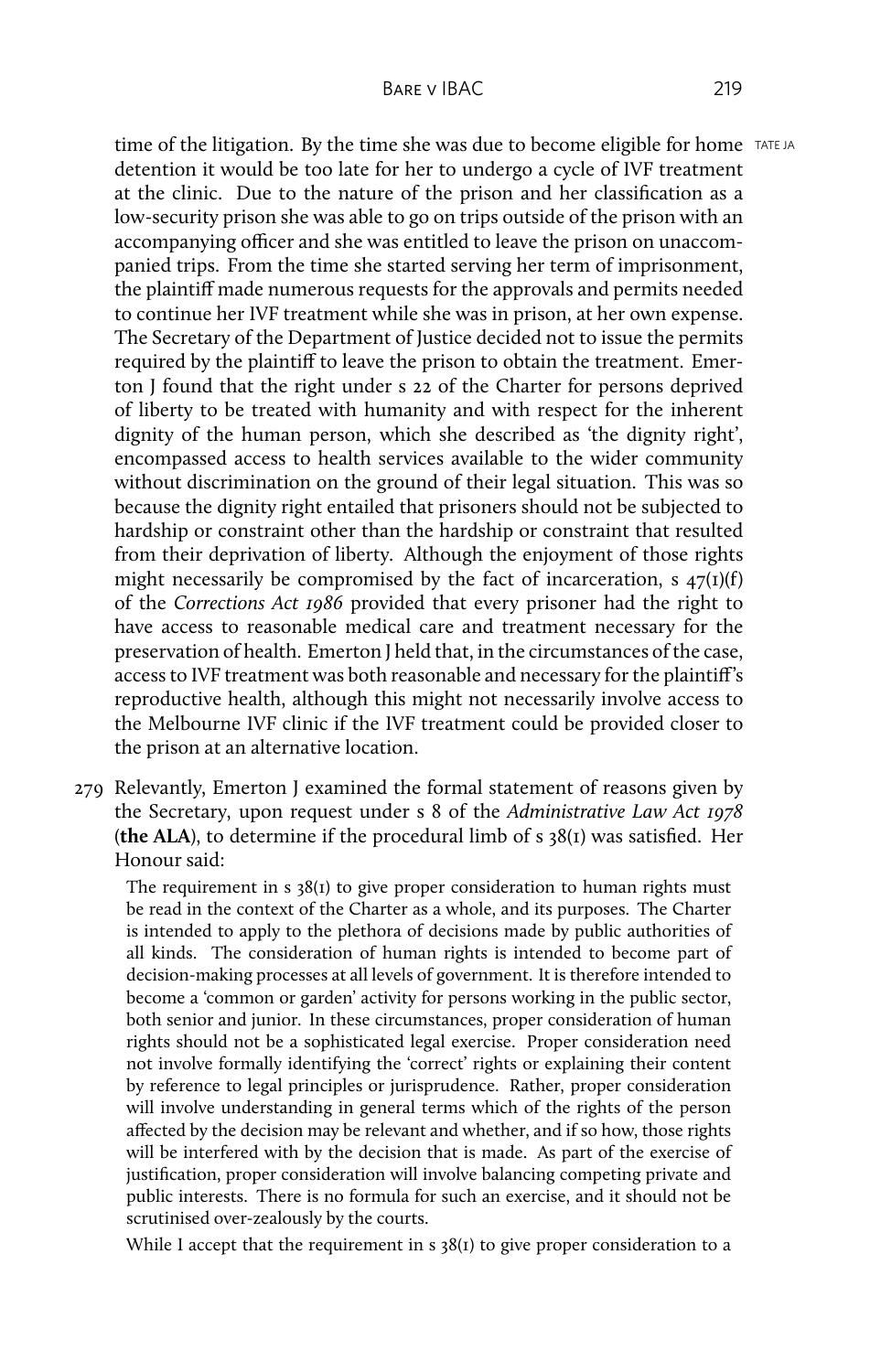relevant human right requires a decision maker to do more than merely invoke the Charter like a mantra, it will be sufficient in most circumstances that there is some evidence that shows the decision maker seriously turned his or her mind to the possible impact of the decision on a person's human rights and the implications thereof for the affected person, and that the countervailing interests or obligations were identified.<sup>224</sup>

280 She was satisfied that the Secretary had given proper consideration to the plaintiff's human rights by the detailed manner in which the briefings to the Secretary described, and weighed up, the plaintiff's interests and the competing public interests, and the Secretary's own statement that, in making her decision, she considered the plaintiff's human rights and weighed them against the rights and obligations imposed by the *Corrections Act*:

It is unfortunate that the relevant parts of the briefings to the secretary are redacted. However, I am satisfied that the secretary gave proper consideration to Ms Castles' human rights from the detailed manner in which the competing interests of Ms Castles and what could be described as public interests are weighed up in the briefings and were sent to her, along with the secretary's own statement that she considered Ms Castles' human rights and weighed them against the rights and obligations imposed by the Corrections Act in making her decision.<sup>225</sup>

281 Both Justice Victoria and Corrections Victoria had provided briefings to the Secretary with each agency taking into account in its respective briefing the plaintiff's rights, especially the plaintiff's right to non-interference with her privacy and her family. In addition, advice had been obtained from the Victorian Government Solicitor on human rights issues. Although the substance of the advice had been redacted in the copy provided to the Court, on the ground of legal professional privilege, the headings alone indicated that the privileged material contained advice on human rights issues. In the formal statement of reasons the Secretary set out the rights which she considered relevant to the plaintiff's application, the right to privacy and non-interference with one's family,<sup>226</sup> the right to the protection of families and children,<sup>227</sup> and the dignity right. Reference was made in the formal statement of reasons to the balancing of those human rights with the rights and obligations under the *Corrections Act*. The proper consideration extended by the Secretary was based on the Secretary's recognition of the competing rights and obligations at stake, some sourced in the Charter and others sourced in the *Corrections Act*, and the need to weigh them against each other in an evaluative exercise before arriving at a decision. This took place as part of the general evaluation, including the weighing up of policy considerations, that the Secretary, as an administrative decision maker, was obliged to undertake.

<sup>228</sup> (2011) 39 VR 373 (**PJB**).

<sup>282</sup> In *PJB v Melbourne Health,*<sup>228</sup> a matter concerning the *Guardianship and*

<sup>224</sup> Ibid 184 [185]–[186].

<sup>225</sup> Ibid 184–5 [187].

<sup>226</sup> The Charter s 13.

<sup>227</sup> Ibid s 17.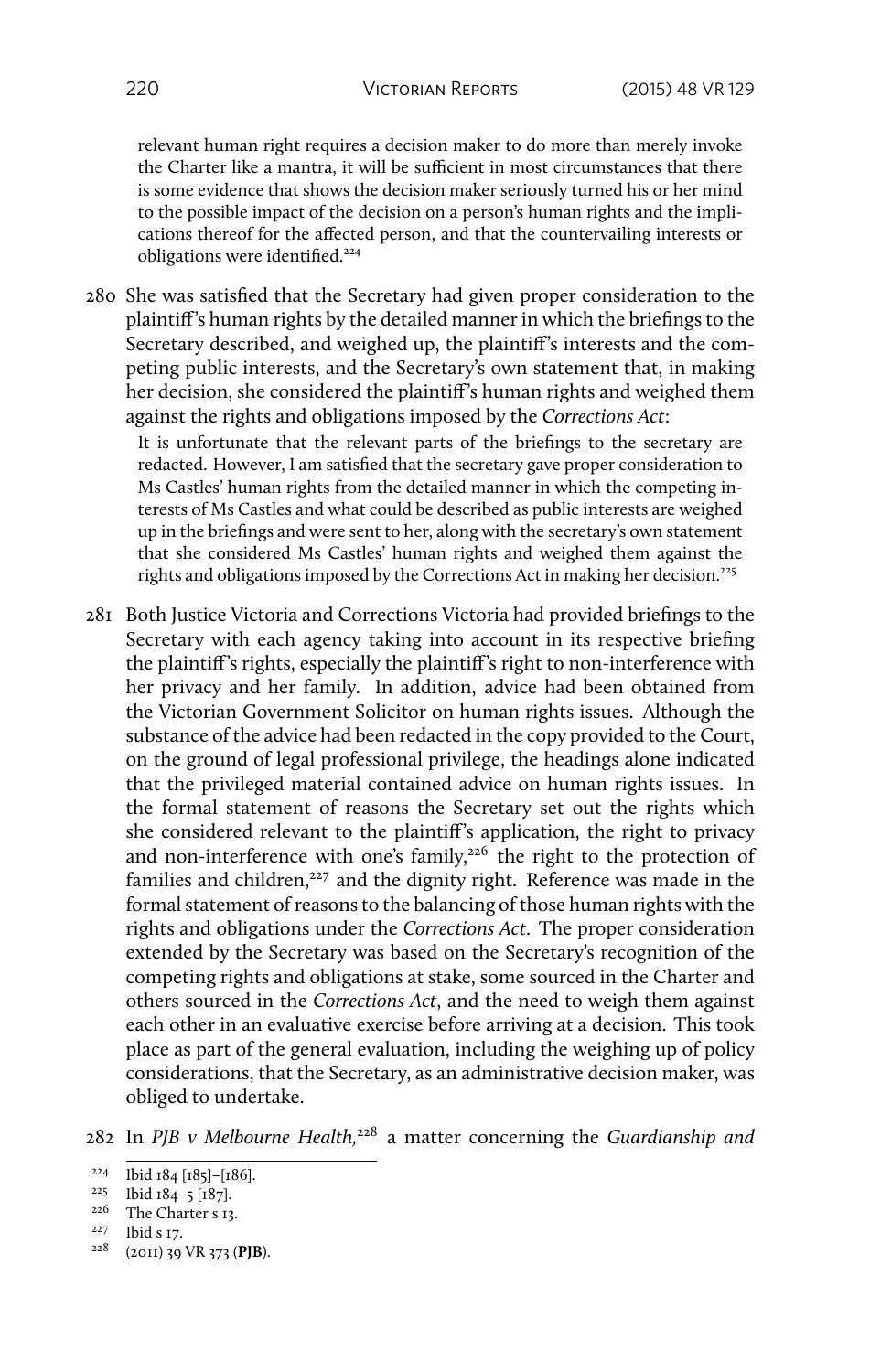*Administration Act 1986*, Bell J referred approvingly to the test applied in TATE JA *Castles*:

The so-called 'procedural' limb of s 38(1) that 'proper consideration' be given to relevant human rights requires public authorities to do so in a practical and common-sense manner. As Emerton J said in *Castles v Secretary of Department of Justice*, there is 'no formula' and the authority must 'seriously turn his or her mind' to the human rights impact of what is proposed and identify 'the countervailing interests or obligations'. That can be done in a variety of ways which may be suited to particulars circumstances. Decision-makers are not expected to approach the application of human rights like a judge 'with textbooks on human rights at their elbows', said Lord Hoffmann in *R (SB) v Denbigh High School*. 229

283 Emerton J reaffirmed what is required to satisfy the need to give 'proper' consideration to a human right in *Giotopoulos v Director of Housing.*<sup>230</sup> Her Honour found that the Victorian Civil and Administrative Tribunal (**VCAT**) had given proper consideration to the human rights of a man who had come to be occupying a public housing flat through unorthodox means when it refused to make an order requiring the Director of Housing to enter into a tenancy agreement with him. She found that VCAT had erred in wrongly concluding that the right to non-interference in one's home and family could not be engaged by VCAT's discretionary power to make a tenancy order. However, VCAT, despite considering that the relevant right was not engaged, had proceeded to compare the competing rights and obligations at stake to determine if a refusal to grant a tenancy order could be justified in the circumstances of the case. Its weighing up of the competing considerations went beyond the invocation of the Charter as a mantra and satisfied the requirement to give proper consideration to relevant Charter rights. Her Honour said:

The Tribunal ... purported to carry out a proportionality analysis in relation to interference in home and family in the penultimate paragraph of its reasons. This analysis, which consists almost entirely of a recitation of the terms of  $s$   $7(2)$ of the Charter would, if taken in isolation, have been insufficient to satisfy the requirements of s 38(1) of the Charter. As this Court said in*Castles v Secretary to the Department of Justice*, 'the requirement in s 38(1) to give proper consideration to a relevant human right requires a decision-maker to do more than merely invoke the Charter like a mantra'. I note, however, that there was considerable material before the Tribunal to enable the proportionality analysis to be undertaken and that the Tribunal, in identifying and comparing the respective hardships of Mr Giotopoulos and the Director, went some way to analysing whether the refusal to grant a tenancy order and give Mr Giotopoulos security of tenure would be 'justified' in the relevant sense in the circumstances of this case.<sup>231</sup>

284 As her Honour explained, what was critical to the discharge of the obligation to give proper consideration to the relevant human right was the exercise

<sup>229</sup> Ibid 442 [311] (citations omitted). For a description of the positions taken in *PJB* by the Attorney-General and the Commission on the procedural limb of s 38(1), see (2011) 39 VR 373, 421 [221], 423 [229].

<sup>230</sup> [2011] VSC 20 (*Giotopoulos*).

<sup>231</sup> *Giotopoulos* [2011] VSC 20 [90].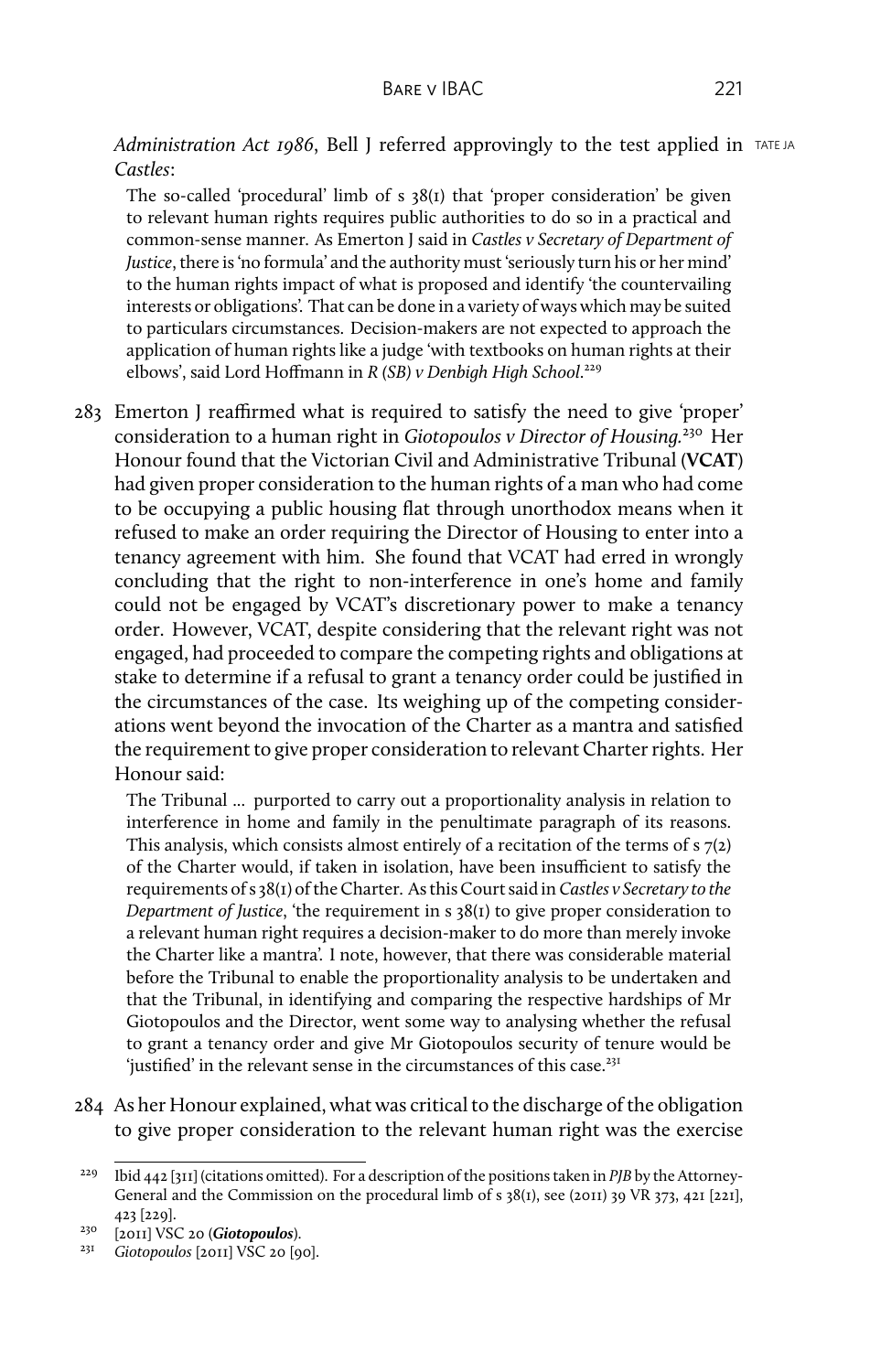which VCAT engaged in of identifying and comparing rights and obligations to determine whether any limit placed on Mr Giotopoulos' rights could be justified. VCAT had made mention of the factors in s 7(2) of the Charter, which indicate what matters are relevant to the question of justification. Section 7(2) provides as follows:

A human right may be subject under law only to such reasonable limits as can be demonstrably justified in a free and democratic society based on human dignity, equality and freedom, and taking into account all relevant factors including —

- (a) the nature of the right;
- (b) the importance and purpose of the limitation;
- (c) the nature and extent of the limitation; and
- (d) the relationship between the limitation and its purpose; and
- (e) any less restrictive means reasonably available to achieve the purpose that the limitation seeks to achieve.
- 285 The mere recitation of the factors under s 7(2), however, was not sufficient to demonstrate that the required consideration had been given to the relevant rights. (Nor is such a recitation necessary, as is apparent from *Castles*.) What was important was whether VCAT had engaged in the exercise of weighing up countervailing considerations, including the effect of the decision on the relevant rights, the exercise which s  $7(2)$  invites.<sup>232</sup>
- 286 The task engaged in by her Honour was to investigate whether this balancing exercise had been undertaken by VCAT. In determining whether the procedural obligation had been discharged by VCAT, her Honour was not required herself to balance the competing rights and obligations; rather, she was required to determine if the balancing exercise had been engaged in by VCAT. A cursory reference to a relevant factor would not be sufficient. As explained by Justice Emilios Kyrou, speaking extra-judicially:

The requirement that the consideration that public authorities give to human rights must be 'proper' is likely to have the practical effect of enhancing the standard of reasons for decision that public authorities provide, whether voluntarily or pursuant to a request under s 8 of the *Administrative Law Act 1978* (Vic). Where an impugned decision appears on its face to be incompatible with a human right, a perfunctory explanation of how that right has been identified and what weight was given to it in reaching the decision may make it easier for the court to conclude that 'proper consideration' was not given to the right.<sup>233</sup>

287 In other words, the evaluative exercise inherent in the procedural obligation

<sup>&</sup>lt;sup>232</sup> In this sense, s 7(2) provides, as Evans and Evans put it, a 'standard of "propriety" ' not available at common law against which a decision-making process can be judged: see Evans and Evans, above n 221, 138 [4.59]. See also Schleiger, above n 220, 18 who describes s 7(2) as providing a 'decision-making structure'.

<sup>&</sup>lt;sup>233</sup> 'Obligations of Public Authorities under section 38 of the Victorian Charter of Human Rights and Responsibilities' (2014) 2 *Judicial College of Victoria On-Line Journal* 77, 87 (presentations from the conference, *Human Rights under the Charter: The Development of Human Rights Law in Victoria*, convened by the Supreme Court of Victoria, the Faculty of Law of Monash University, the Judicial College of Victoria, Victoria Law Foundation, and the Human Rights Law Centre, Melbourne, 7 and 8 August 2014). See also Schleiger, above n 220, 29–30.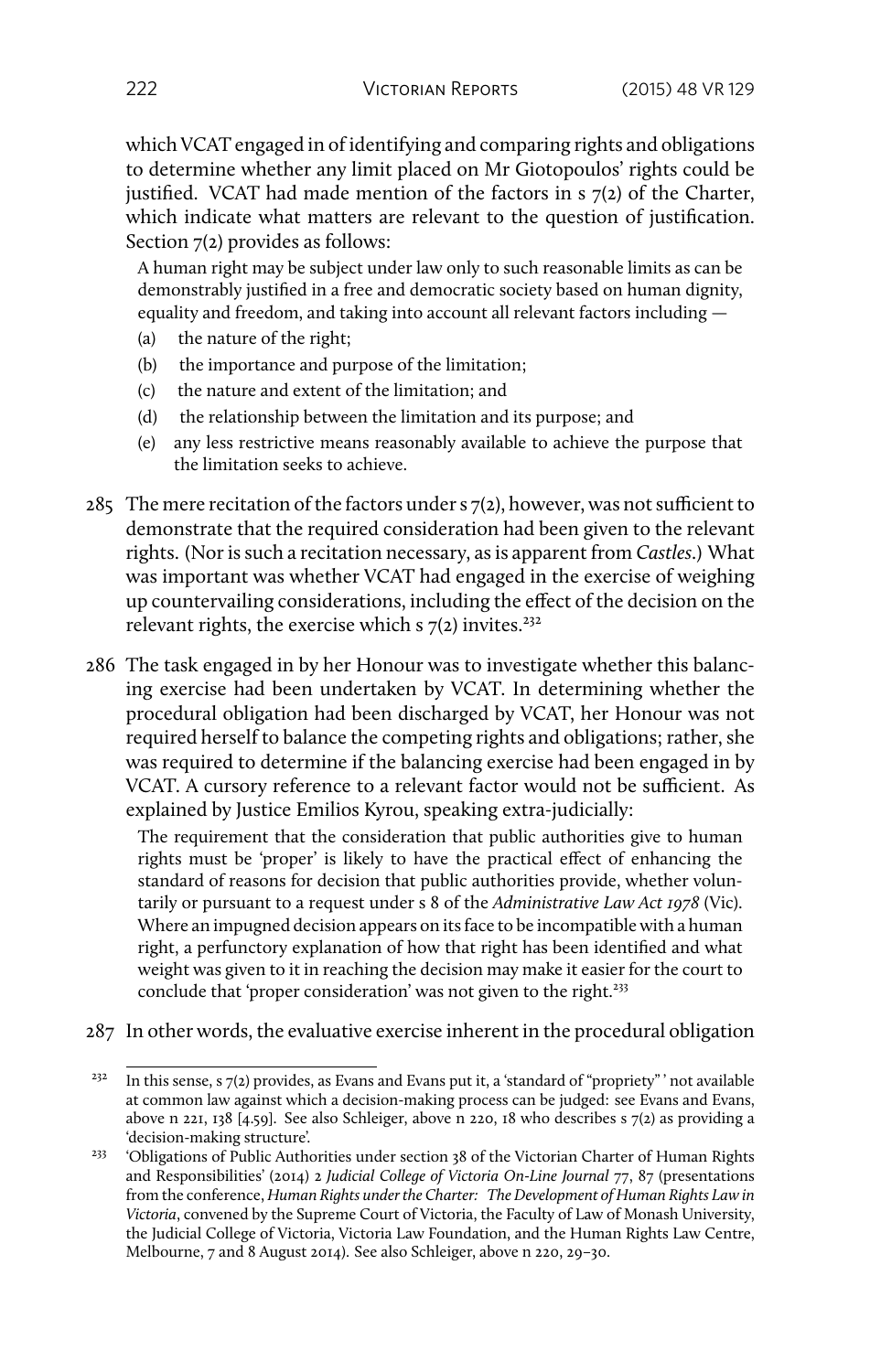demands more from a decision maker than the bringing of human rights TATE JA to one's attention; as Justice Kyrou observed, s 38(1) should enhance the standard of reasons for decision given by decision makers.

- 288 Bare relied upon the statement of Emerton J which I have extracted from Castles above<sup>234</sup> in support of the proposition that for a decision maker to give 'proper' consideration to a relevant human right, he or she must: (1) understand in general terms which of the rights of the person affected by the decision may be relevant and whether, and if so how, those rights will be interfered with by the decision; (2) seriously turn his or her mind to the possible impact of the decision on a person's human rights and the implications thereof for the affected person; (3) identify the countervailing interests or obligations; and (4) balance competing private and public interests as part of the exercise of justification.
- 289 I agree that these elements must be present for the procedural obligation under s 38(1) to be satisfied.
- 290 IBAC appeared not to contest the first three elements of the *Castles* approach as appropriately expressing the requirements of the procedural obligation under s 38(1) but rather maintained that the requirements were met. In its written submissions IBAC said:

The test under the 'proper consideration' limb of s 38(1) of the Charter is whether the decision maker had an understanding in general terms of the rights of the person that may be relevant and how they would be interfered with by the decision to be made. In most cases, it will be sufficient if there is some evidence to show that the decision maker seriously turned his or her mind to the possible impact on human rights and that the countervailing interests or obligations were identified.<sup>235</sup>

291 What IBAC's submissions omitted to mention in this statement of general principles was that the procedural limb of s 38(1) requires also that the decision maker engage in weighing up, or balancing, the countervailing rights and obligations. Indeed, it was this very evaluative exercise that was the foundation of Emerton J's conclusion in both *Castles* and *Giotopoulos* that the procedural obligation had been met.<sup>236</sup> This was implicitly acknowledged by IBAC when it went on to say:

In *Castles v Secretary to the Department of Justice*, identification of the relevant points was inferred from briefing papers, together with a brief statement in the Secretary's reasons that the rights had been considered *and weighed against other matters*. 237

292 With respect to the application of the *Castles* test to the delegate's reasons, IBAC submitted:

Although [the delegate's] written records of his decision were very brief and did

<sup>234</sup> See [279] above.

<sup>&</sup>lt;sup>235</sup> Respondent's Outline of Submissions, dated 28 November 2013 [46].<br><sup>236</sup> See [280]-[281] [282]-[285] above respectively

<sup>&</sup>lt;sup>236</sup> See [280]–[281], [283]–[285] above, respectively.<br><sup>237</sup> Respondent's Outline of Submissions, dated 28

<sup>237</sup> Respondent's Outline of Submissions, dated 28 November 2013 [46] (emphasis added).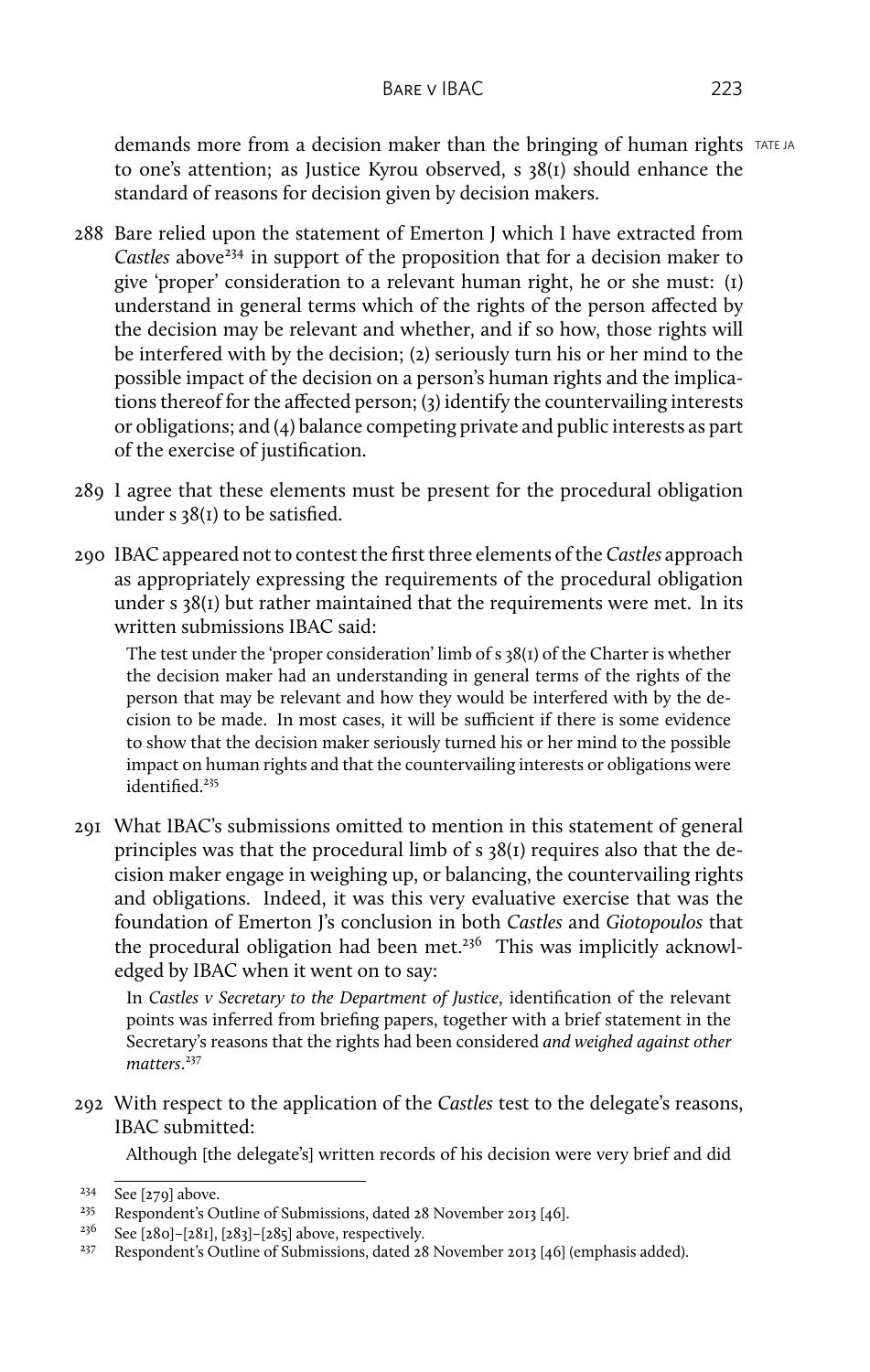not expressly grapple with all of the incidents of rights implied by s 10(b) as propounded in these proceedings, he said that he examined the appellant's correspondence and all of the documents on the OPI file and had noted the Charter 'interpretation/argument' advanced. As for s 8 of the Charter, this provision was not expressly identified in the appellant's complaint ..., however, discriminatory treatment was referred to and can thus be taken to have been given attention by [the delegate]. Further, the OPI had identified racial vilification as an issue in its analysis of the case on the file, which was examined by [the delegate]. $238$ 

- 293 I do not accept that it was sufficient for the delegate to give 'proper' consideration to Bare's human rights that he stated that he had examined the OPI file and all the correspondence. The complaint by Bare alleged not only repeated instances of violent behaviour by the police but also multiple instances of behaviour that may have been intended to humiliate (Bare's legs being kicked so that he fell to his knees; Bare's head being pushed into the gutter multiple times so that he had to spit his teeth out; Bare's head being pulled up when he was bleeding to be sprayed with pepper spray) and intended to cause pain (being kicked in the ribs; being sprayed with OC capsicum spray while bleeding) yet there was no reference by the delegate as to whether he understood that the behaviour alleged, if true, would amount to cruel, inhuman or degrading treatment, the express and substantive component of s 10(b) of the Charter. There was no assessment of whether Bare's right not to be subjected to cruel, inhuman or degrading treatment had been interfered with, or limited, if the complaint was true. In my view, the stark statement by the delegate that he 'considered the seriousness of the allegations' gives no indication whether the delegate had considered whether, or how, Bare's right not to be subjected to cruel, inhuman or degrading treatment had been interfered with. His reference to having considered 'the complainant's reference to section 10' of the Charter amounted to nothing more than a recitation of the Charter as a mantra, precisely that which, under the *Castles* test, is insufficient to amount to 'proper' consideration.
- 294 Nor do the reasons suggest that the delegate understood, even in general terms, that Bare alleged that he had a procedural right to an effective investigation that included the right to have an investigation conducted by an organisation that was hierarchically, institutionally and practically independent from those implicated in the events.
- 295 Furthermore, as IBAC conceded, the delegate made no mention of Bare's right under s 8(3) to equal protection of the law without discrimination. This was despite the complaint alleging that a statement was made by a police officer, when he was allegedly pushing Bare's head into the gutter, that indicated that the violence being perpetrated was motivated by racial bigotry. This was also despite the OPI file containing material that indicated that the incident related to a systemic issue, including the previous inappropriate use of OC spray by XY.<sup>239</sup> I do not accept that the fact that

<sup>238</sup> Ibid [47].

 $239$  See [263]–[264] above.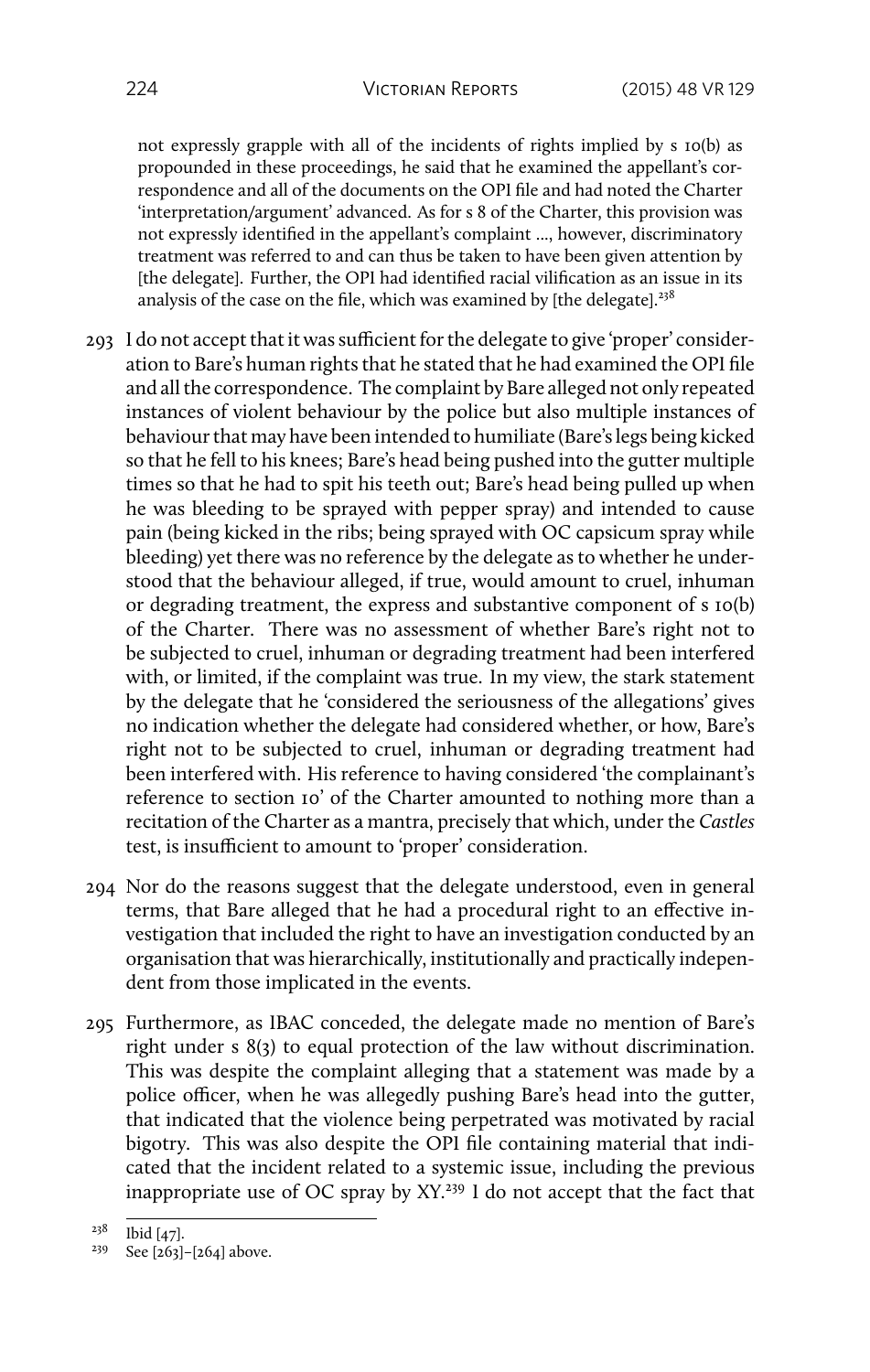the delegate said he read the complaint and the file and that discriminatory  $TATEJA$ treatment was referred to in the complaint, or that racial vilification was identified as an issue in the OPI's analysis of the case file, supports the conclusion that the delegate understood in general terms that the right to equal protection of the law without discrimination was a relevant right or supports the conclusion that the delegate understood how that right would be impacted upon by his decision to refuse to conduct an OPI investigation.

- 296 Moreover, there is no evidence that supports the proposition that the delegate seriously turned his mind to the possible impact of his decision upon any of Bare's rights or the implications of that decision, or that he identified countervailing interests or obligations, or, and this is a critical omission, that he engaged in an exercise of weighing up or balancing the competing private and public interests to assess whether refusing to conduct an independent OPI investigation would further aggravate the interference with Bare's rights, as alleged.
- 297 Indeed, the reasons suggest that the delegate deliberately avoided engaging in the exercise of giving proper consideration to the relevant rights on the basis that he was not qualified to make judgment on the merits of Bare's interpretation or arguments based on the Charter. Far from engaging in the *Castles* exercise, or making an attempt to do so, he turned instead to deal with a different matter, namely, whether there was any evidence to support what he took to be a predisposition or belief on Bare's part that the ESD would not investigate his complaint effectively and with integrity. The delegate approached the complaint as if there was an onus on Bare to substantiate an implicit belief that an investigation by the ESD would not be impartial and effective. Having failed to discover any such evidence in his review of all the available evidence including the OPI file and correspondence, the delegate concluded that referral to the Chief Commissioner of Police was 'adequate' for investigation of Bare's complaint. However, the obligation on the delegate to give proper consideration to Bare's rights could not be discharged by an examination of whether there was evidence that an investigation by ESD would not be performed effectively and with integrity.
- 298 In my view, for the delegate to have satisfied the *Castles* test, it was necessary for him to consider whether, if what Bare alleged was true, Bare had been treated by Victoria Police in a cruel, inhuman or degrading way (in breach of s 10(b) of the Charter)<sup>240</sup> and had been discriminated against (in breach of s 8(3) of the Charter). The gravity of the treatment alleged was relevant to the decision whether an independent investigation should be held. It was then necessary for the delegate to have considered what public interest considerations weighed against an independent OPI investigation, within the context of a discussion of Bare's human rights. This was not a matter of sifting through material to find evidence that an ESD investigation would

<sup>&</sup>lt;sup>240</sup> As noted, it was conceded by IBAC that if what Bare alleged was true, it was a breach of his right under s 10(b): see [274] above.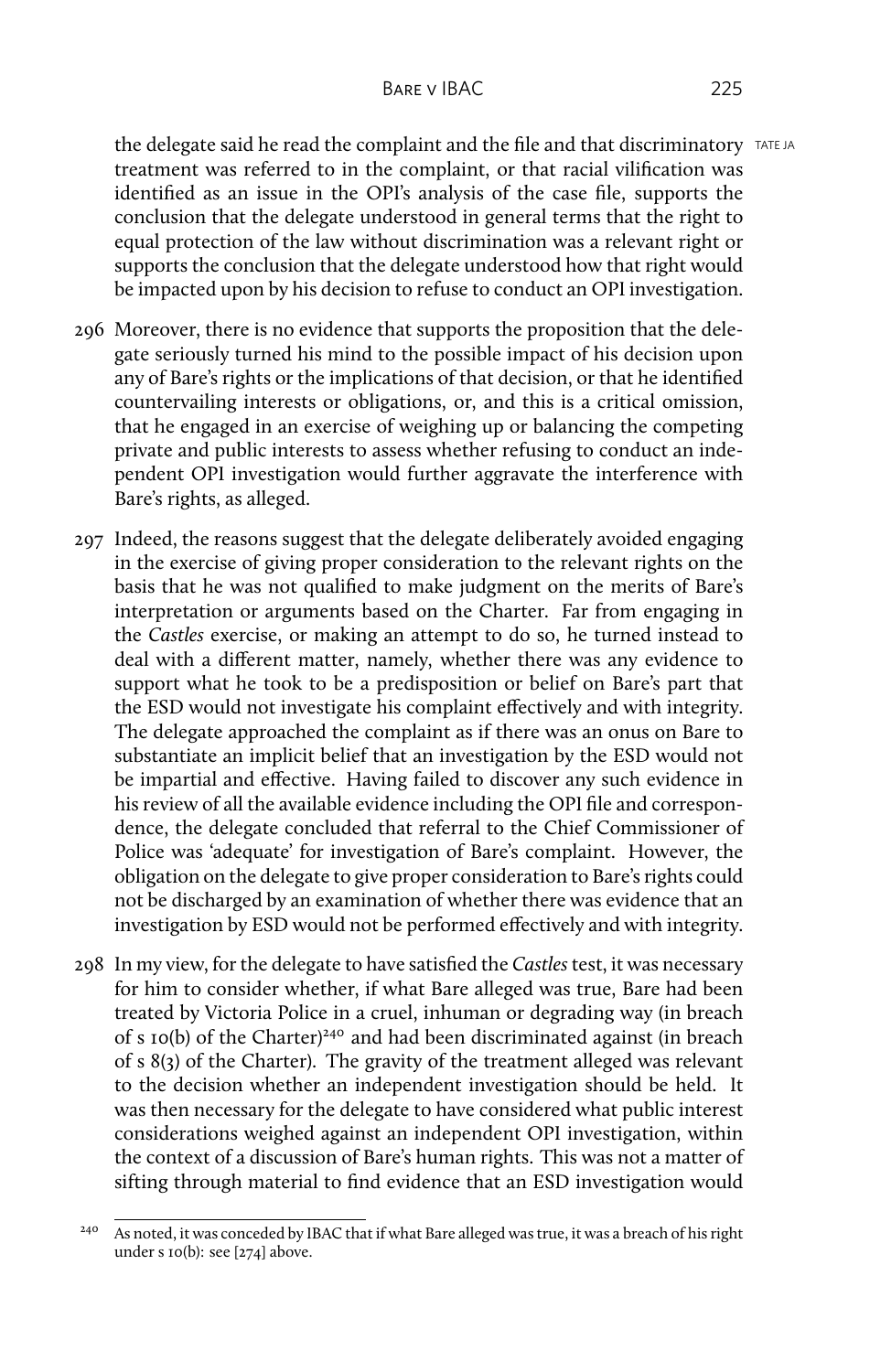*not* be impartial or effective. Far from eschewing any discussion of human rights, there ought to have been a balancing up of any countervailing considerations against the relevant rights. It was also necessary for the delegate at least to consider (and, if necessary, to have obtained some assistance to consider) whether Bare's complaint may have given rise to an implied duty on behalf of the State to conduct an independent investigation.

299 To treat the obligation under s 38(1) to give proper consideration to relevant human rights as an obligation of some stringency is consistent with the model of the Charter as intended to have a normative effect on the conduct of public authorities.<sup>241</sup> This model finds expression in the extrinsic materials. As the Attorney-General observed in his Second Reading Speech, s 38 of the Charter was intended to impose a standard or reference-point for public administration:

This is a key provision of the charter. It seeks to ensure that human rights are observed in administrative practice and the development of policy within the public sector without the need for recourse to the courts. The experience in other jurisdictions that have used this model is that it is in the area of administrative compliance that the real success story of human rights lies. Many public sector bodies that already deal with difficult issues of balancing competing rights and obligations in carrying out their functions have welcomed the clarity and authority that a human rights bill provides in dealing with these issues. In conjunction with the general law, the charter provides a basic standard and a reference point for discussion and development of policy and practice in relation to these often sensitive and complex issues.<sup>242</sup>

- 300 Furthermore, as mentioned above,<sup>243</sup> the OPI has a specific duty in relation to human rights. The Director has a duty, imposed by s 8(1)(d) of the PI Act, to ensure that members of Victoria Police have regard to the human rights set out in the Charter. Given the nature and seriousness of the allegations, and the likelihood that, if true, the perpetrators of the violence against Bare had paid no regard to his human rights, and indeed had infringed Bare's human rights, it was especially incumbent upon the delegate to give proper consideration to Bare's human rights in carrying out the decision-making process entrusted to him.
- 301 This exercise was not engaged in and the *Castles* test was not satisfied. In my opinion, there was a clear breach of the procedural obligation under s 38(1) of the Charter.

<sup>&</sup>lt;sup>24I</sup> Her Honour recognised the normative effect of the Charter: Reasons [119].

<sup>242</sup> Victoria, *Parliamentary Debates,* Legislative Assembly, 4 May 2006, 1293 (Rob Hulls, Attorney-General).

<sup>243</sup> See [262] above.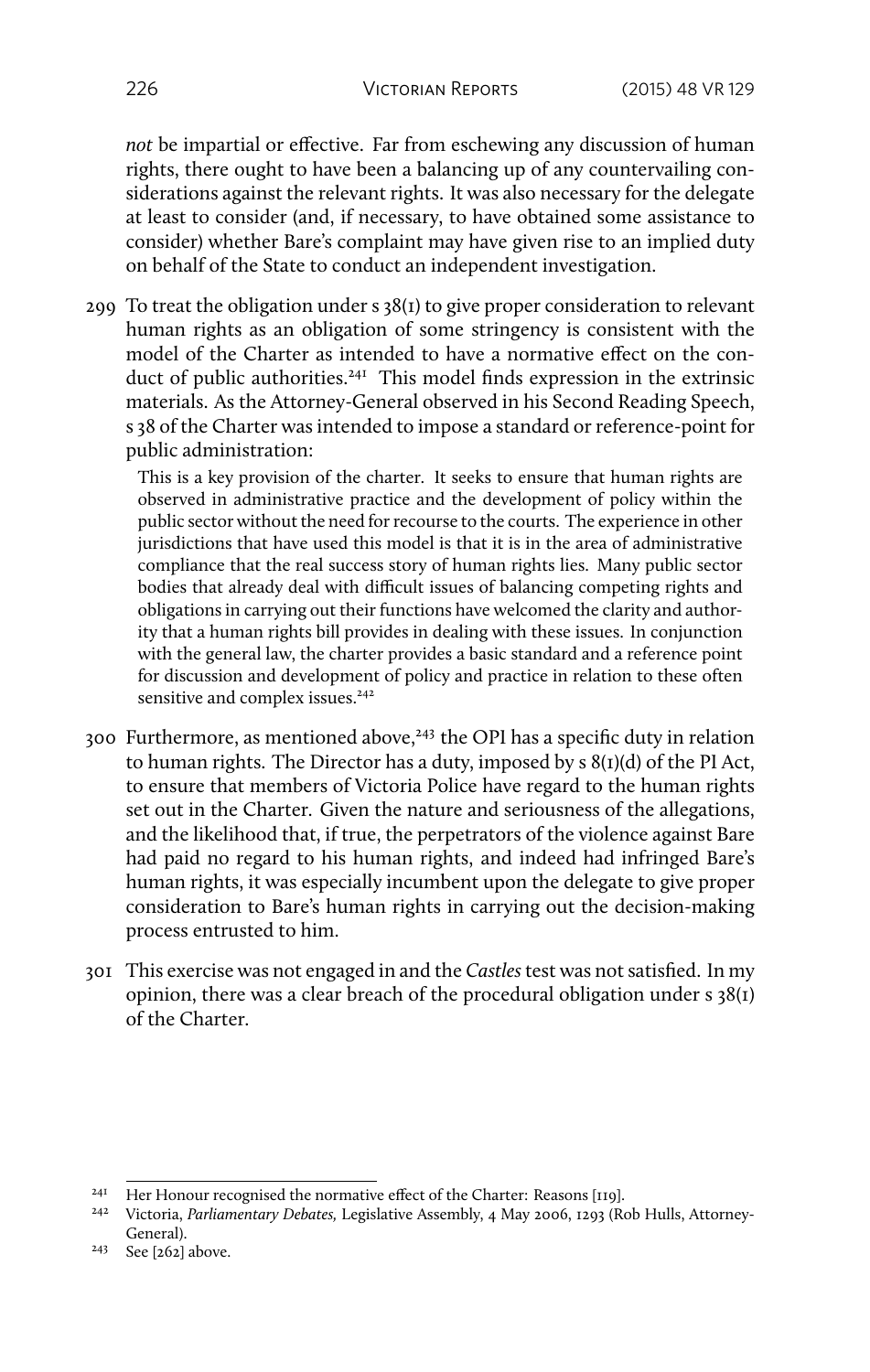## *(iii)* The 'public interest' test in s 40 of the PI Act TATE JA

- 302 The Attorney-General sought to meet the allegation that there was a breach of the procedural limb of s 38(1) by submitting that no issue arose under s 38(1) for the Court's determination. His submission turned on the meaning of the 'public interest' under s 40(4)(b)(i) of the PI Act. He emphasised that a critical feature of the statutory context was that here the Director had no power to investigate Bare's complaint unless the Director considered that such an investigation was 'in the public interest' under s 40(4)(b)(i) of the PI Act.<sup>244</sup> Section 40(2) required the Director to refer a complaint warranting investigation to the Chief Commissioner of Police with the exception under s  $40(4)(b)(i)$  which obliged the Director to investigate a complaint if he considered that it was in the public interest for the Director to do so.
- 303 The Attorney-General submitted that Bare did not contend that the delegate had misconstrued the 'public interest'. He argued that the challenge based on a breach of s 38(1) did not affect the meaning of 'public interest'; that is, he submitted once the powers of a public authority are defined by a process of statutory construction, including by reference to s 32(1) of the Charter, s 38(1) does not rewrite the relevant statutory provision or confer any additional power. Section 32(1) of the Charter requires the adoption of an interpretation of statutory provisions that is compatible with human rights. It provides:

So far as is possible to do so consistently with their purpose, all statutory provisions must be interpreted in a way that is compatible with human rights.

- 304 The Attorney-General submitted that, as there was no challenge to the delegate's understanding of the 'public interest' under s 40(4)(b)(i) of the PI Act, based on s 32(1) of the Charter, or otherwise, his determination on that issue must be taken to have been made in accordance with  $s$  40(4)(b)(i) and the Director was therefore obliged to refer the complaint to the Chief Commissioner of Police. It was argued that therefore no issue arose under s 38(1) of the Charter for the Court's determination.<sup>245</sup>
- 305 The Attorney-General relied upon paragraph [191] of her Honour's reasons<sup>246</sup> as supporting the view that it was sufficient that the delegate appreciated the 'dimension' that human rights gave to the public interest, by reason of the Charter. It was argued that the judge's conclusion that the delegate did not misconstrue the concept of the 'public interest', by reason of s 32(1) of the Charter, or at all, was not challenged on appeal.
- 306 It was further submitted that Bare, by seeking to inject into the task of considering the public interest question under s 40(4)(b)(i) overriding obli-

<sup>244</sup> See [272] above.

<sup>&</sup>lt;sup>245</sup> In the alternative, the Attorney-General submitted that no question of unlawfulness under s 38(1) arose because the implied right to an independent investigation does not exist on a proper interpretation of s 10(b) of the Charter. The issue of the scope of the right under s 10(b) is considered at [398]–[457] below.

<sup>&</sup>lt;sup>246</sup> See below at [308]. See Reasons [186]-[191].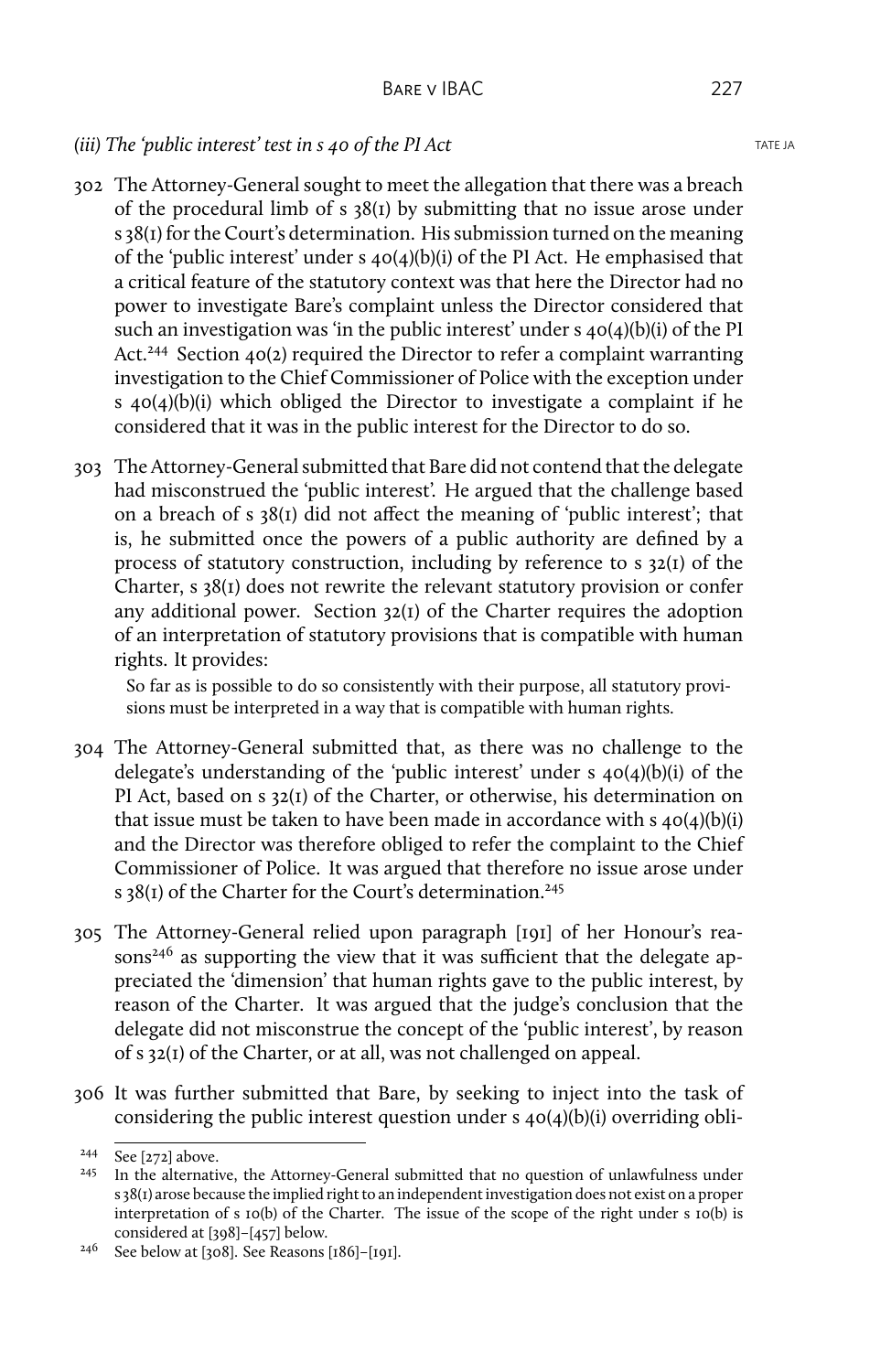gations said to arise under s 38(1) of the Charter, namely to give proper consideration to a relevant human right and to act compatibly with human rights, was disregarding the public interest test and substituting a human rights test. The Attorney-General contended that this would be to use s 38(1) impermissibly, in effect, to give s 40(4)(b)(i) a meaning different from that which s  $32(I)$  would give to it. It was argued that this is not the effect of s  $38(I)$ and to construe the operation of  $s$  38( $r$ ) in this way would be to purport to give a public authority a power that it does not otherwise have. That this was not the intended operation of s 38(1) was submitted to be apparent from the following features of the Charter, as outlined in the Attorney-General's written submissions:

- (a) the question whether human rights considerations operate to give a public authority a particular power is answered by the Charter through the process of statutory interpretation under s 32;
- (b) s 38(1) addresses the consideration only of 'relevant' human rights. Relevance cannot be decided without reference to the statutory context in which the action in question takes place or the decision is made. The provision does not make 'relevant' any human rights consideration that is not, by force of s 32, relevant to the action or decision in question as a matter of statutory interpretation';
- (c) s 38(1) does not require, or permit, a public authority to act contrary to its powers, including by exceeding those powers. The evaluation whether a decision is taken 'compatibly with human rights' again only arises with a statutory context ascertained by processes of interpretation (including by s 32);
- (d) s  $38(2)$  (including the Example)<sup>247</sup> makes it clear that s  $38(1)$  applies after statutory interpretation is complete, and that it does not supplant (or supplement) that process. A public authority cannot 'reasonably' act otherwise than in accordance with its powers as determined by statute, properly construed<sup>248</sup>
- 307 The distinction was drawn between how a statutory power is to be defined, in which s 32(1) plays a part, and how a power, once construed, is to be exercised, a matter addressed by s 38(1). It was submitted that what Bare was seeking to do was improperly to use s 38(1) to insert an additional gloss into the meaning of 'public interest'. This would improperly expand what was required of a decision maker before he or she could form a view as to whether an investigation by the Director was in the public interest. To adopt this approach, it was argued, would go beyond accepting that there was a human rights dimension to the public interest, alongside questions of the priorities of the OPI, its resources, the proper operation of Victoria Police, and so on. It would wrongly change the way in which the test under s 40(4)(b)(i) was to be read and understood, from a public interest test to a test based on human rights and resolved by reference to the considerations in s 7(2) of the Charter. It was submitted that this would be impermissibly to

<sup>247</sup> See [247] above.

<sup>&</sup>lt;sup>248</sup> Outline of Submissions of the Attorney-General, dated 28 November 2013 [5].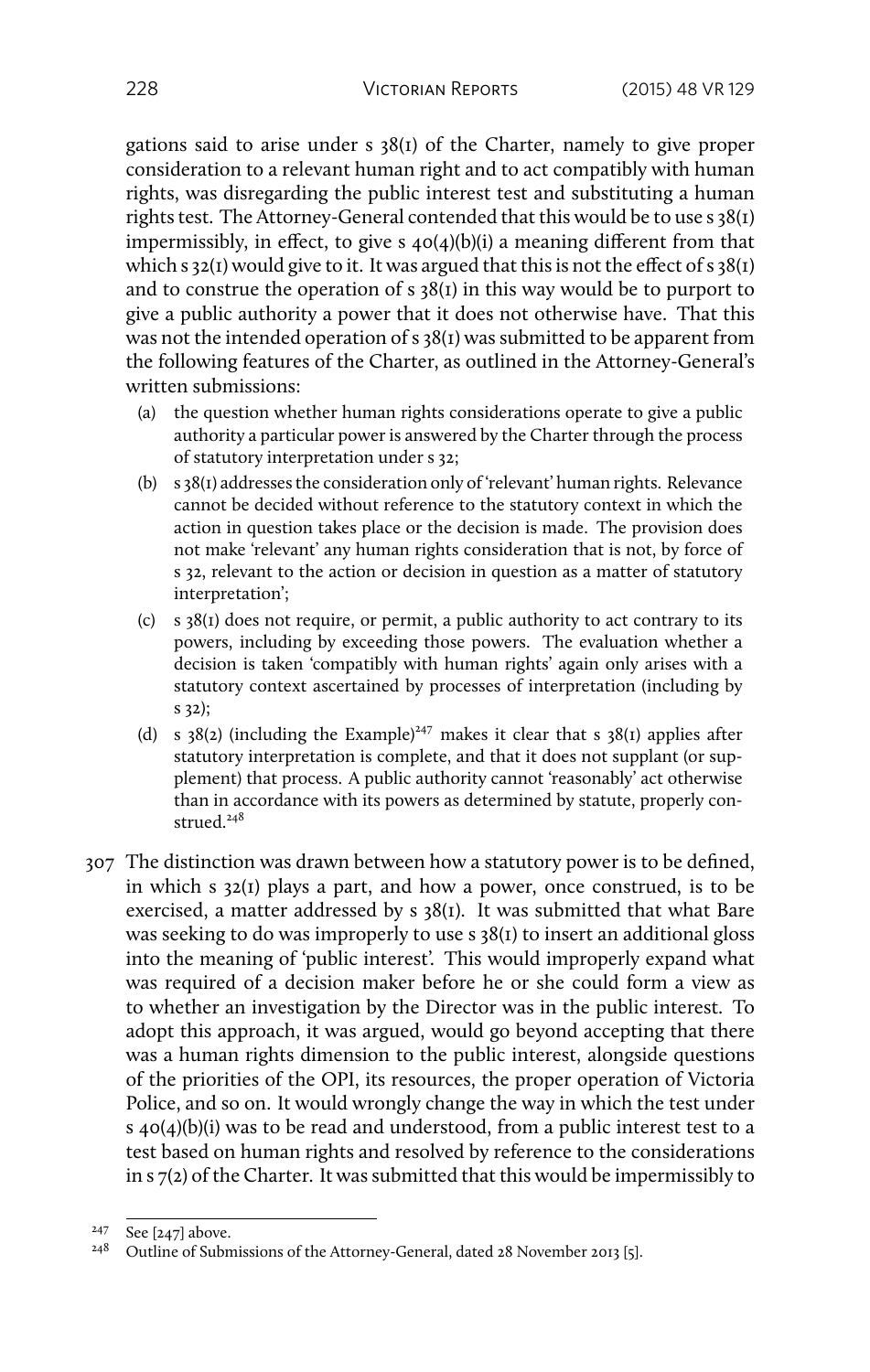achieve a result indirectly by s  $38(1)$  that was not supported directly by s  $32(1)$ . TATE JA The notion of 'public interest' was argued to have a single construction and a delegate, who had properly construed the public interest and formed his or her opinion, was obliged to arrive at a decision based upon that opinion. There was no discretion for the delegate to exercise. Section 38(1) had no role to play.

308 Paragraph [191] of her Honour's reasons, relied on by the Attorney-General as providing the unchallenged finding on which his submissions were based, was in the following terms:

I am not satisfied that Mr Jevtovic misdirected himself as to the scope of the public interest under s  $40(4)(b)(i)$  in relation to the need to have regard to Mr Bare's rights under s 10(b) (or s 8 for that matter). There is no evidence to contradict his assertion in his 19 October 2010 letter to the effect that he had considered the complaint in all its aspects as they were identified in the documents on the OPI file. Those documents indicated the nature of the incident and the allegations as to the breach of Mr Bare's rights under both s 8 and s 10(b). Mr Jevtovic's letter established, in the absence of evidence to the contrary, that he understood that the concept of the 'public interest' under s 40(4)(b)(i) incorporated the requirement for compatibly with Mr Bare's identified relevant human rights.

- 309 It may first be observed that her Honour's conclusion on the delegate's construction of 'public interest' was not tantamount to a conclusion that the delegate had met his obligation under s 38(1). Rather, it was in response to the following question: 'Does s 10(b) of the Charter provide a new dimension of the public interest that must be considered by the Director when a complaint is made of cruel, inhuman or degrading treatment at the hands of police officers?'<sup>249</sup> Despite her Honour's reference in para [191] to the delegate's consideration of the complaint and the documents in the OPI file, the observations she made were not in response to the question of whether the procedural limb of s 38(1) was satisfied. On that issue, her Honour made no finding.<sup>250</sup>
- 310 The question whether the delegate had satisfied the obligation upon him under the procedural limb of s 38(1) was very much the subject of challenge both at trial and on the appeal. Thus, although on appeal Bare did not persist with a ground relied on at trial contending that the delegate had failed to interpret 'public interest' consistently with s 32 of the Charter,<sup>251</sup> it was clear

<sup>&</sup>lt;sup>249</sup> Question 6.2.<br><sup>250</sup> As mentioned

As mentioned at [248] above. As noted, question 3 was in these terms: 'Did the relevant decision-maker in the case of ... the ... decision properly consider Mr Bare's human rights as required by s 38 of the Charter?' Relevantly her Honour said: '... This question is premised upon a finding that s 109 of the *Police Integrity Act* does not apply to the proceedings relating to alleged breaches of s 38 of the Charter. Whilst I have concluded that it does, I have dealt with [the] question ... [Is there an implied procedural right under s 10(b) of the Charter to an 'effective' investigation of a claim of a breach of human rights stated in that section?] on the basis that I might be wrong [about question 4, Does s 109 of the *Police Integrity Act* prevent the Court from determining the claims for declarations of s 38 unlawfulness?]. There is no call to do the same with regard to question 3 and I am not asked to do so': Reasons [167].

 $251$  This ground appeared as ground 21 of the third further amended originating motion: see Rea-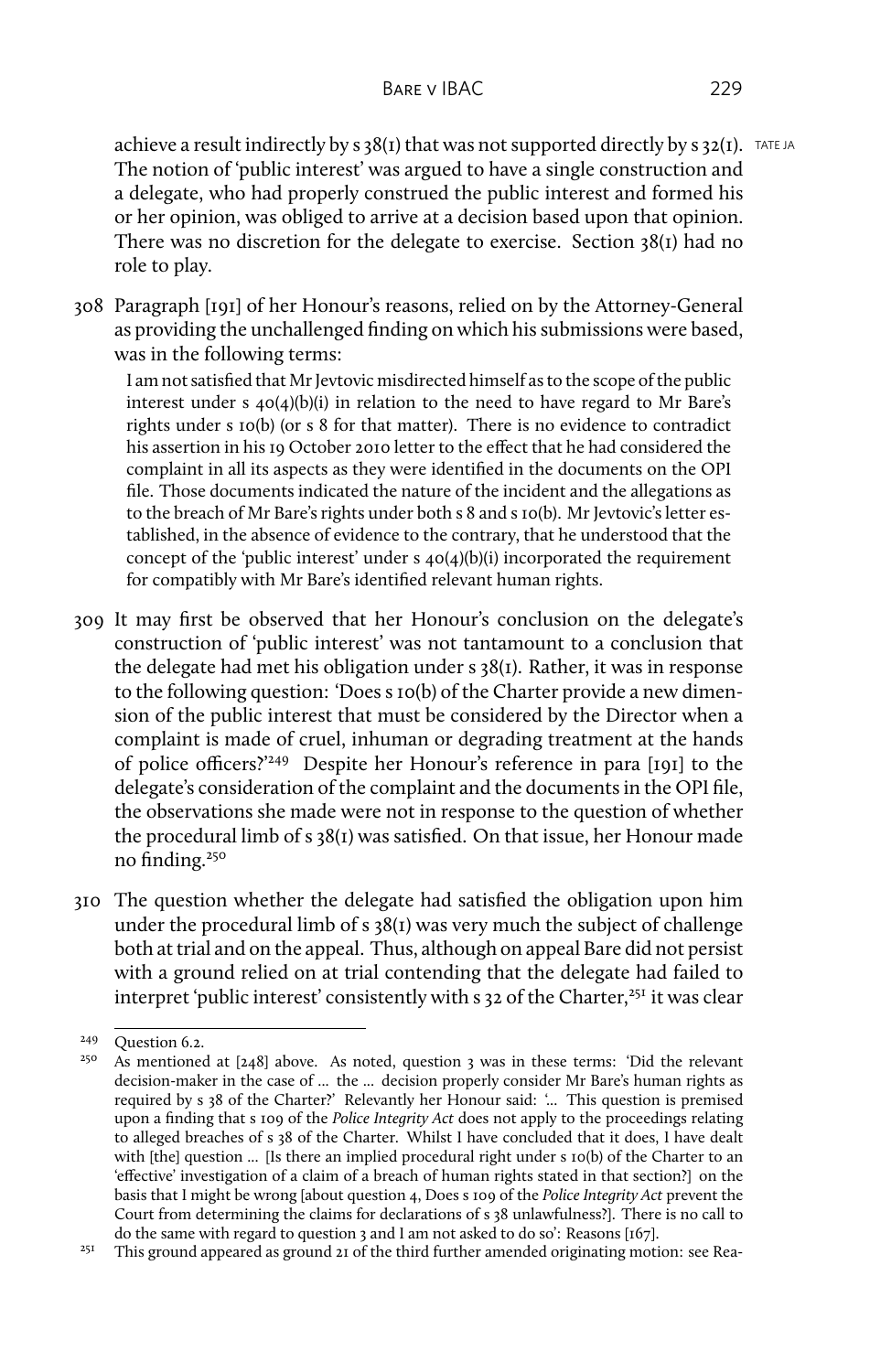that the role to be played by human rights considerations in the context of the public interest test under s  $40(4)(b)(i)$  was a live issue on the appeal. It was accepted at the hearing of the appeal that the matter of the extent to which human rights considerations inform the public interest test was 'in one sense' 'pressed under a different rubric'. In my view, there was thus no significance to be attached to the absence of challenge to her Honour's finding that the delegate had not misconstrued the public interest.

- 311 More importantly, the substance of the Attorney-General's submissions was aimed at establishing that her Honour properly concluded that the delegate had correctly construed the public interest test; that he was therefore obliged to refer the complaint to the Chief Commissioner; and that no issue then arose under s 38(1). In my view, the submissions should be rejected for three reasons: (1) the premise that 'public interest' has a single fixed meaning should be rejected; (2) the premise that the only source of identifying relevant human rights is via the meaning of the statutory provisions that confer power should be rejected; and (3) the submissions lead to the manifestly absurd consequence that the exception under s 38(2) could apply in almost all cases of administrative decision-making, contrary to legislative intention. More generally, the submissions fail to reflect the proper relationship between s 32(1) and s 38(1) and fail to reflect faithfully the force of s 38(1) as a constraint upon the exercise of power.
- 312 First, it was accepted at the hearing of the appeal that the proposition that the meaning of 'public interest' admits of a single construction could only be true at a very high level of abstraction. In my view, the choice by the legislature of such a broad expression as 'public interest', which is not susceptible to a precise definition, was clearly intended to permit the administrative decision maker, when construing the public interest, to take account of all matters that arose as relevant in the circumstances of each individual case. No doubt, in the context of s 40(4)(b)(i), there would be core concerns such as the priorities of the OPI and the other matters identified in s 6(2) of the PI Act, including whether an investigation by the Director would assist in the performance of the OPI's function of publicly exposing serious misconduct of Victoria Police<sup>252</sup> or the function of providing information and advice to Victoria Police to increase its capacity to prevent serious misconduct. Sometimes an assessment of the public interest would involve, as here, the impact of the conduct of Victoria Police upon someone's human rights while, on other occasions it would not. The sheer breadth of the expression 'public interest' used in the context of the conferral of a statutory power on a public official to determine whether the Director should investigate a complaint must have been intended as reflecting a malleable and not a fixed meaning, at any level below that of the highly generalised understanding that the decision to investigate must be, on balance, to the benefit of the public.

sons [38].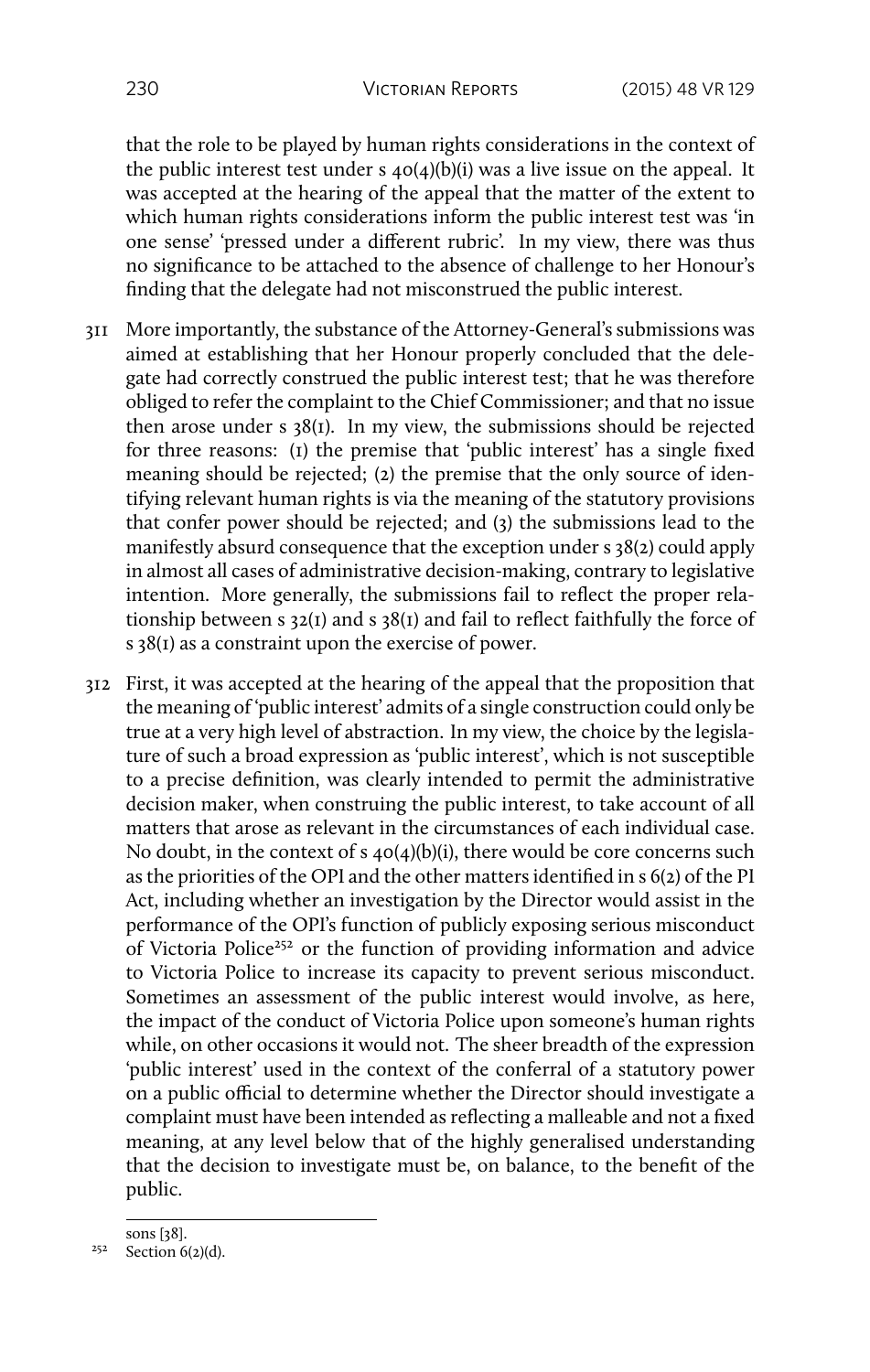313 The High Court has recognised that there is an inherent breadth to the TATE JA concept of 'public interest' when used in legislation. A 'public interest' test calls for a discretionary evaluative judgment to be made undefined by factual matters and limited only by the scope and purpose of the relevant statute. In *O'Sullivan v Farrer<sup>253</sup>* Mason CJ, Brennan, Dawson and Gaudron JJ said: Indeed, the expression 'in the public interest', when used in a statute, classically imports a discretionary value judgment to be made by reference to undefined factual matters, confined only 'in so far as the subject matter and the scope

and purpose of the statutory enactments may enable ... given reasons to be [pronounced] definitely extraneous to any objects the legislature could have had in view': *Water Conservation and Irrigation Commission (NSW) v Browning*, per Dixon I.<sup>254</sup>

314 *O'Sullivan v Farrer* was concerned with legislation that permitted objections to be made to the granting or removal of a liquor licence on 'public interest' grounds. In *McKinnon v Secretary, Department of Treasury*<sup>255</sup> Hayne J acknowledged that the public interest is multi-factorial and not susceptible to a single fixed dimension:

It may readily be accepted that most questions about what is in 'the public interest' will require consideration of a number of competing arguments about, or features or 'facets' of, the public interest.

...

That is why a question about 'the public interest' will seldom be properly seen as having only one dimension.  $\ldots^{256}$ 

- 315 While the observations were made in the context of the *Freedom of Information Act 1982* (Cth), their application was not limited to that context.
- 316 So too in *Osland v Secretary, Department of Justice*<sup>257</sup> the plurality of the High Court, in considering s 50(4) of Victoria's *Freedom of Information Act 1982,*<sup>258</sup> which permits the disclosure of documents that are otherwise protected under various exemptions where the public interest requires it, remarked that: 'There are obvious difficulties in giving the phrase "public interest" as it appears in s  $50(4)$  a fixed and precise content.<sup>259</sup> Hayne I relied on both *O'Sullivan v Farrer* and *McKinnon v Secretary, Department of Treasury* in concluding that there is no singular construction to be afforded to a public interest test.<sup>260</sup> Kirby J said: 'I certainly agree with Hayne J that it

<sup>259</sup> Osland (2008) 234 CLR 275, 300 [57] (Gleeson, Gummow, Heydon and Kiefel JJ). This was reaffirmed by French CJ, Gummow and Bell JJ in *Osland v Secretary, Department of Justice [No 2]* (2010) 241 CLR 320, 329 [13].

 $^{253}$  (1989) 168 CLR 210.<br><sup>254</sup> Ibid 216 (citation or

<sup>&</sup>lt;sup>254</sup> Ibid 216 (citation omitted).<br><sup>255</sup> (2006) 228 CLR 422

<sup>255</sup> (2006) 228 CLR 423.

 $^{256}$  Ibid 443-4 [55].

<sup>257</sup> (2008) 234 CLR 275 (*Osland*).

Section 50(4) provides: 'On the hearing of an application for review the Tribunal shall have, in addition to any other power, the same powers as an agency or a Minister in respect of a request, including power to decide that access should be granted to an exempt document ... where the Tribunal is of opinion that the public interest requires that access to the document should be granted under this Act'.

<sup>260</sup> *Osland* (2008) 234 CLR 275, 323 [137].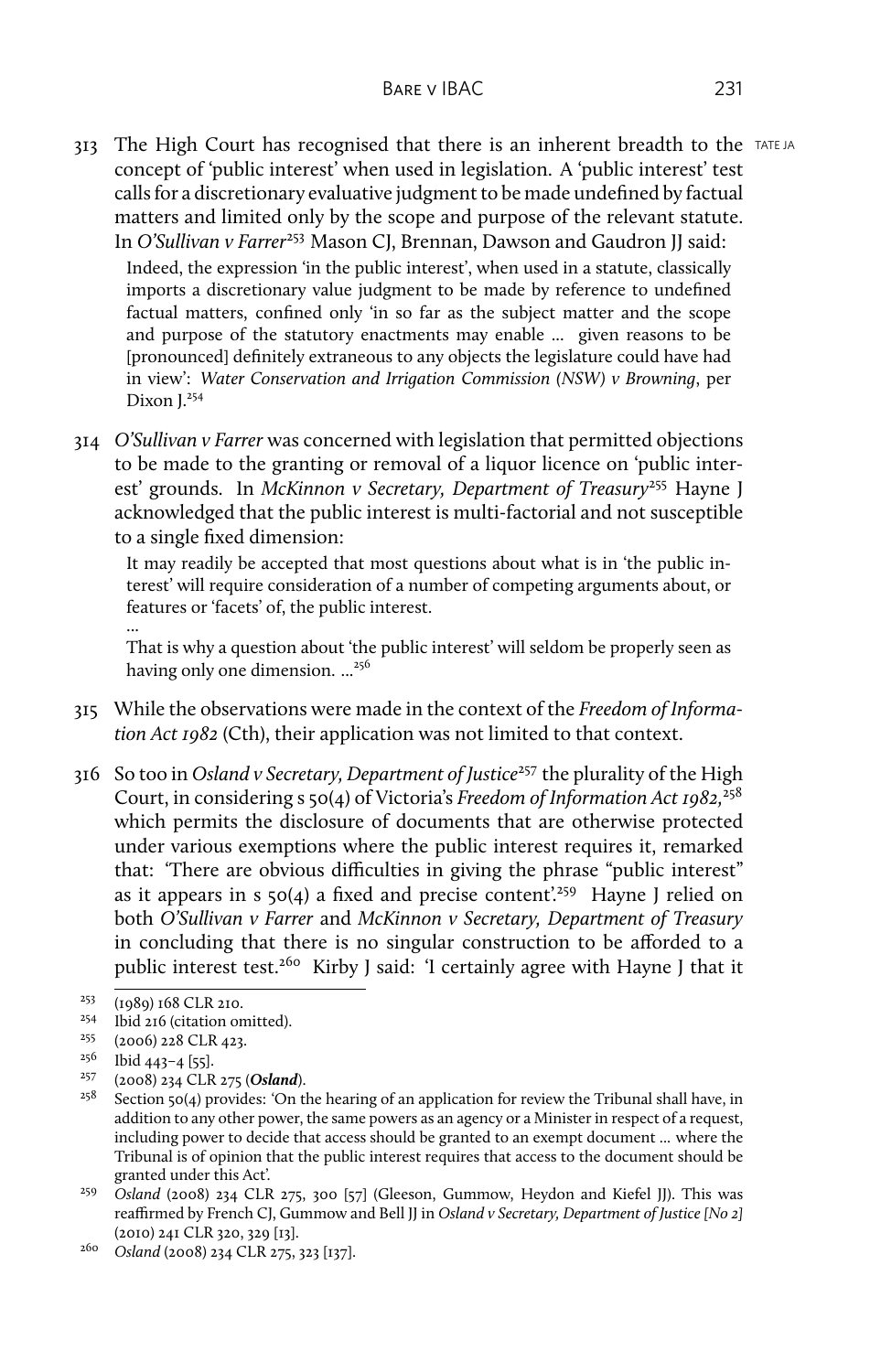is impossible to define the "public interest" precisely, in language that will have universal application<sup>'261</sup>

- $317$  In my view, the public interest test in s  $40(4)(b)(i)$  is not susceptible to a fixed and precise content beyond the need to consider the subject-matter, scope and purpose of the PI Act and the core concerns mentioned above.<sup>262</sup> That being so, for human rights considerations to be incorporated into the meaning of 'public interest' in s  $40(4)(b)(i)$  is not to substitute a human rights test for a public interest test; rather, it is properly to acknowledge that the broad category of public interest considerations can extend to human rights when human rights are, as here, engaged.
- 318 Secondly, the Attorney-General's submission treats the meaning of a statutory provision (construed in accordance with the ordinary principles of statutory interpretation and s  $32(I)$  of the Charter) as the sole source by which relevant human rights are to be identified. This is erroneous. It may readily be accepted that '[r]elevance cannot be decided without reference to the statutory context in which the action in question takes place or the decision is made'.<sup>263</sup> Indeed the statutory context may make it plain which rights are relevant. For example, s 15(6)(b) of the *Serious Sex Offenders (Detention and Supervision) Act 2009* provides that a court making a supervision order for a serious sex offender must ensure that the conditions imposed, other than the core conditions, 'constitute the minimum interference with the offender's liberty, privacy or freedom of movement necessary to ensure the purposes of the conditions'. Clearly, the rights under ss 21, 13(a) and 12 of the Charter,<sup>264</sup> respectively, are relevant to any supervision order to be made.
- 319 Section 32(1) of the Charter may also reveal, as it did in *Hogan v Hinch*, 265 that a statutory expression such as 'contravention' should be construed to take account of an accused's right to freedom of expression in any chosen medium.<sup>266</sup> There the High Court concluded that the phrase 'publish or cause to be published [the name of a serious sex offender] ... in contravention of a [suppression order]' should be construed as containing a requirement that the accused have knowledge of the order in contravention of which the publication was made. The Court held that 'contravention' was used 'in the sense of disputation or denial rather than mere failure to comply with an unknown requirement'.<sup>267</sup> As they put it, '[s]uch a construction ... better accommodates the provision in s 15(3) of the [Charter] respecting reasonably necessary restrictions upon the right to freedom of expression.<sup>268</sup>

<sup>261</sup> Ibid 315 [110].

 $262$  See [312] above.

See [306] above.

<sup>&</sup>lt;sup>264</sup> These are, respectively, the right to liberty and security of the person; the right to privacy; and the right to freedom of movement.

 $2^{65}$  (2011) 243 CLR 506.

 $266$  Section 15(2) of the Charter.

 $2^{67}$  (2011) 243 CLR 506, 550 [78].

 $268$  Ibid 550-1 [78].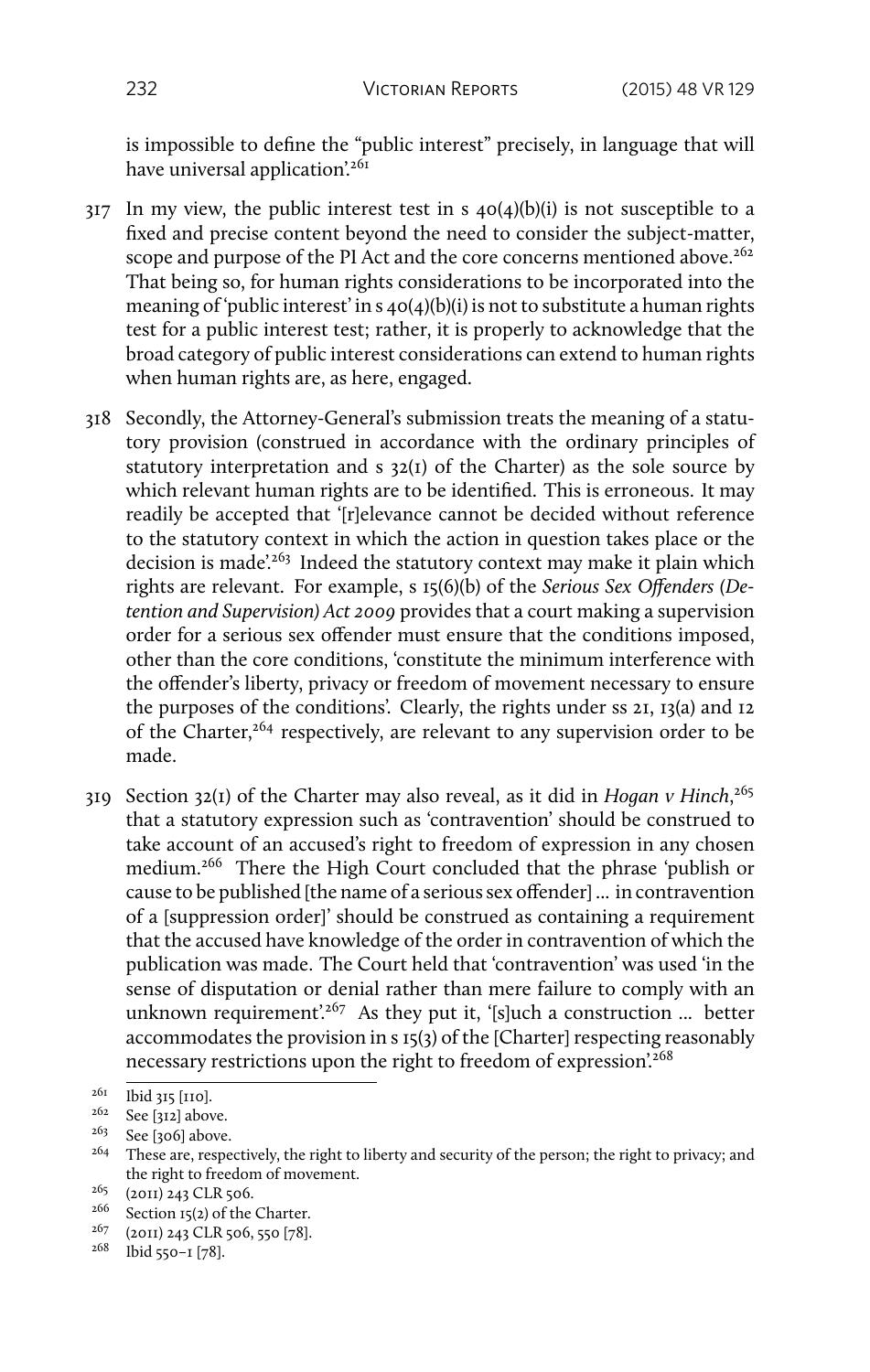- 320 But it would be wrong to conclude that identifying what rights are relevant TATEJA must be exhausted by ascertaining the meaning of the particular statutory provision at issue. Section 38(1), in obliging a public authority to give proper consideration to relevant human rights, is to be understood as inviting a decision maker to consider what rights are pertinent in the circumstances of the case. For example, in *Sabet v Medical Practitioners Board of Victoria*<sup>269</sup> the Court recognised that a medical practitioner, when charged with three counts of rape and five counts of indecent assault against a former patient, relevantly had a right to the presumption of innocence under s 25(1) of the Charter at least in criminal proceedings. The Medical Practitioners Board (**the Board**) had a power to suspend a medical practitioner, which was conferred by s 40(1)(c) of the *Health Professions Registration Act 2005*, if the Board was of the opinion that it was necessary to suspend the practitioner because there was a serious risk that the health and safety of the public would be endangered. The Court assumed without deciding that the right to the presumption of innocence had direct application to a disciplinary hearing before the Board<sup>270</sup> but held that the Board had not unjustifiably limited that right.<sup>271</sup> Importantly, it was not, or not only, the *meaning* of s  $40(I)(c)$ that made the presumption of innocence a candidate as a relevant right. It was the factual circumstances of the case that arguably gave relevance to that right, most particularly, the fact that the medical practitioner had been
- 321 More recently, it was held in *Burgess v Director of Housing*<sup>272</sup> that the Director of Housing was in breach of s 38(1) of the Charter because he failed to give proper consideration to the right of the plaintiff to the protection of her family and children<sup>273</sup> when exercising the power to issue a notice to vacate rented public housing premises. It was also held that the application by the Director of Housing for a warrant of possession was unlawful as there had been a failure to give proper consideration to the child's best interests.<sup>274</sup> The relevant rights were identified, not as derived from the meaning of the statutory provisions conferring the power to issue a notice to vacate or apply for a warrant of possession, but from the individual circumstances of the case.

charged with multiple criminal offences.

322 Thus, it is quite wrong to assert that s 38(1) 'does not make "relevant" any human rights consideration that is not, by force of s 32, relevant to the action or decision in question as a matter of statutory interpretation.<sup>275</sup> The operation of s 38(1), in the circumstances of a case, may well make 'relevant' consideration of particular human rights that do not arise as relevant as

 $269$  (2008) 20 VR 414 (Hollingworth J).<br> $270$  It had been aroued that the presun

<sup>&</sup>lt;sup>270</sup> It had been argued that the presumption applied only to criminal proceedings.<br><sup>271</sup> The Court prior to Dr. Schot's submission that the Poard breached ac<sup>9</sup> of the Cl

The Court rejected Dr Sabet's submission that the Board breached s 38 of the Charter in failing to give proper consideration to his right to the presumption of innocence.

 $272$  [2014] VSC 648 (Macaulay J).

<sup>&</sup>lt;sup>273</sup> Ibid [217]–[218]. The relevant right was protected under s 17 of the Charter.

<sup>274</sup> Ibid [243]–[244]. See s 17(2) of the Charter.

<sup>275</sup> See [306] above.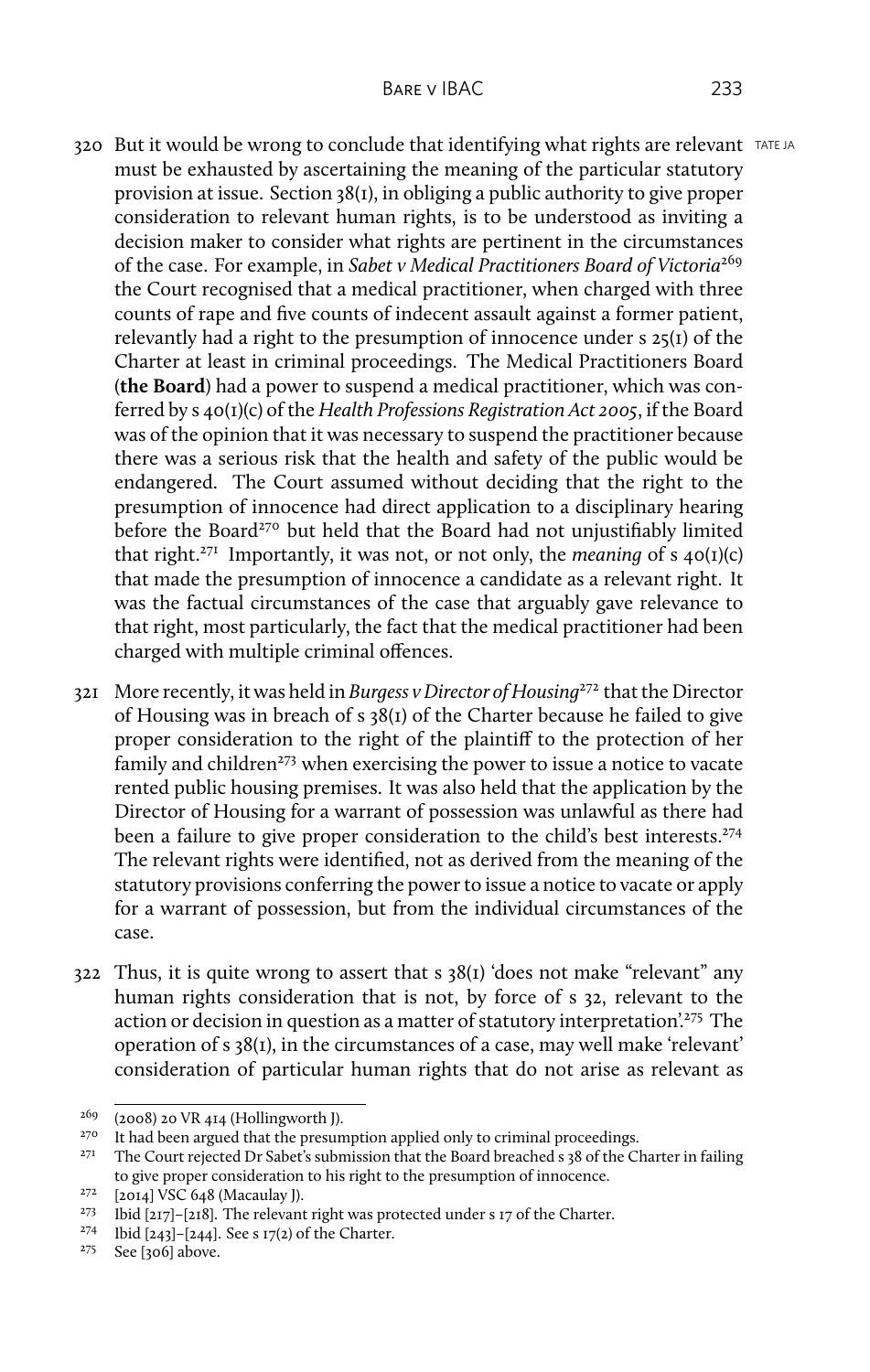a matter of statutory interpretation. In doing so s 38(1) does not permit a public authority to act contrary to its powers, or to exceed its powers. Rather, the procedural limb of s 38(1) operates as a constraint on the exercise of public power; it constrains the power a public authority exercises by requiring that, in the exercise of the power, the public authority give proper consideration to the relevant human rights that arise in the circumstances of the case. The public authority is bound to consider the relevant rights, not by virtue of the meaning or scope of the statutory power to be exercised, but by virtue of the supervening obligation imposed on public authorities by s 38(1) of the Charter.

- 323 Thirdly, the Attorney-General's approach focuses upon the meaning of statutory provisions as defining the limits of the authorised exercise of power. On this approach, providing a public authority acts in accordance with a statutory power, properly construed, the exercise of the power is unimpeachable regardless of the obligation under s 38(1). As it was put, a 'public authority cannot "reasonably" act otherwise than in accordance with its powers as defined by statute, properly construed'.<sup>276</sup> On this approach, a public authority could rely on the exception under s 38(2) whenever it sought to exercise any statutory power, properly construed, regardless of the extent to which it ignored the human rights of a person affected by the power. The exception would become a universal rule. Such an absurd outcome tells directly against the approach adopted, for it would render the obligation under s  $38(1)$  of little legal force or effect. It also fails to appreciate that, since the enactment of the Charter,  $s$  38( $i$ ) is part of the broader statutory context in which public authorities operate. For a public authority to act in accordance with its powers as determined by statute requires that the public authority engage in its decision-making processes in accordance with s 38(1) of the Charter. A failure to do so renders the decision unlawful. Section 38(1) imposes an additional, or supplementary obligation, upon public authorities in the exercise of their statutory powers.<sup>277</sup> While s  $38(i)$  is not part of the primary source of a public authority's powers it is analogous to the myriad requirements a public authority may need to meet to ensure the legality of its decisions and actions. It is necessary for a public authority to act consistently with the scope of its power and in accordance with all of its obligations.
- 324 The exception under s 38(2) allows for those circumstances where, after a relevant statutory power has been construed, it is clear that the power could not be exercised consistently with the performance of the obligation under s 38(1). This is apparent from the operation of the exception in the United Kingdom to the obligation on public authorities under the United Kingdom

<sup>276</sup> Ibid.

<sup>&</sup>lt;sup>277</sup> While it may be correct to say that s 38(2) 'makes it clear that s 38(1) applies after statutory interpretation is complete' it is quite wrong to say that s 38(1) 'does not supplant (or supplement) that process'. Section 38(1) does impose a supplementary obligation on public authorities. See [306] above.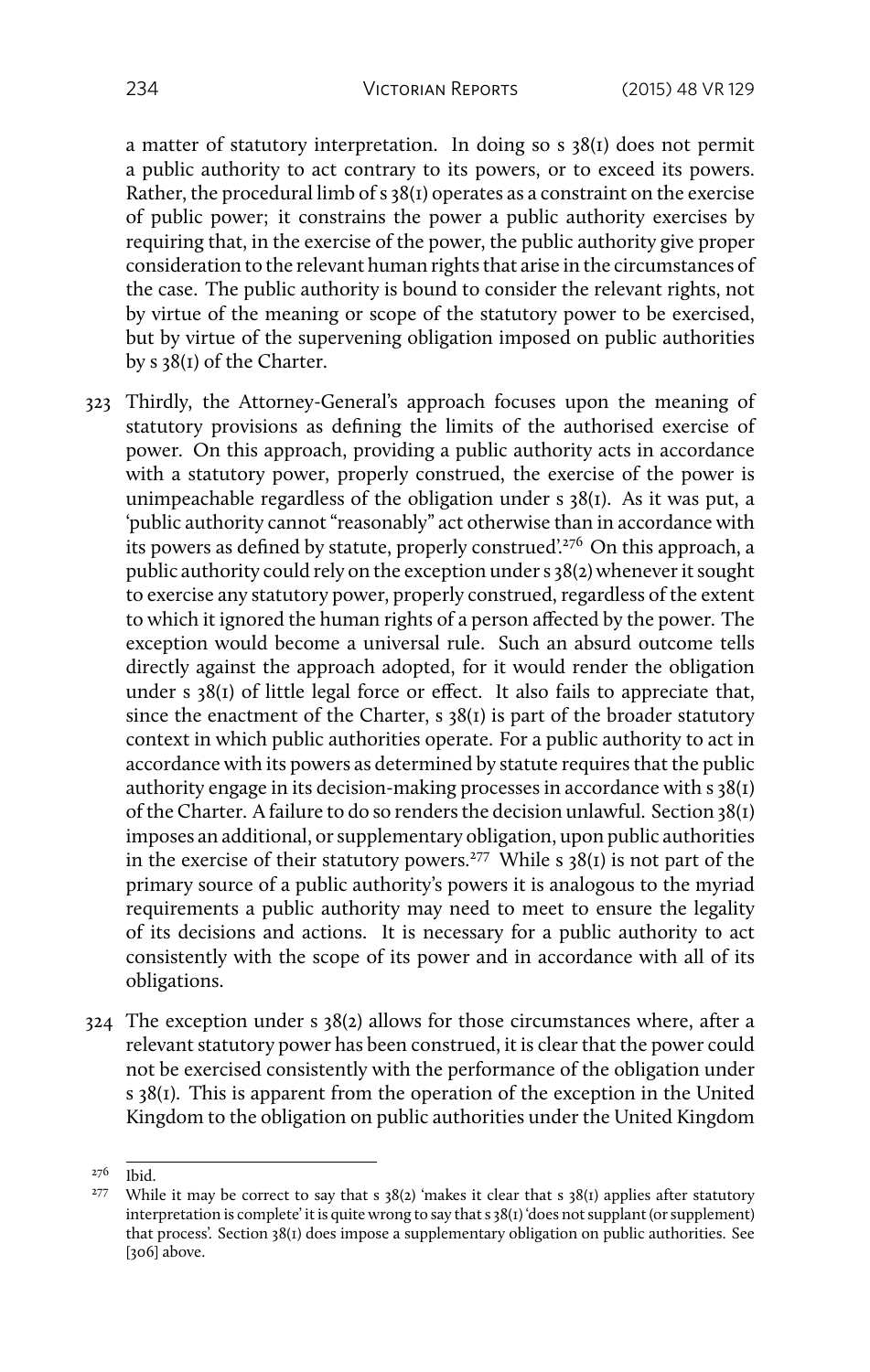*Human Rights Act 1998* (the UK HRA) not to act incompatibly with human TATE JA rights. While the legal and constitutional setting between Victoria and the United Kingdom are markedly different,  $278$  in this respect the wording of the relevant statutory provisions are substantially similar. Section 6 of the UK HRA provides:

- (1) It is unlawful for a public authority to act in a way which is incompatible with a Convention right.<sup>279</sup>
- (2) Subsection (1) does not apply to an act if  $-$ 
	- (a) as the result of one or more provisions of primary legislation, the authority could not have acted differently; or
	- (b) in the case of one or more provisions of, or made under, primary legislation which cannot be read or given effect in a way which is compatible with the Convention rights, the authority was acting so as to give effect to or enforce those provisions.
- 325 The exception, or defence, under s 6(2)(a) has been interpreted as excusing conduct of a public authority where 'the legislation in issue *required* the authority to act or abstain in the way that it did. In such a case, the authority "could not have acted differently"<sup>'280</sup> The rationale for this exception lies with the recognition in the UK HRA<sup>281</sup> (reflected in the Charter)<sup>282</sup> that legislation that is incompatible with human rights is nevertheless valid and enforceable:

[I]nsofar as legislation cannot be read compatibly with the Convention, it continues to be valid and enforceable ... Legislation that cannot be read compatibly with the Convention would therefore provide a defence of statutory authority where it required or authorized a public authority to act in a manner that was incompatible with Convention rights ... legislation that cannot be cured must be applied.

... It is not hard to see why  $s(1)$  does not apply in such cases. Since  $s(1)$  imposes a duty to act compatibly with Convention rights, there would be a conflict of duties (ie a duty to act compatibly (under  $s(1)$ ) and a duty to act incompatibly (under the primary legislation in issue) with Convention rights). Section 6(2)(a) resolves this conflict in favour of the duty expressed in the primary legislation pursuant to which the public authority has acted. $283$ 

326 The exception under s 38(2) is thus directed to contexts where a public authority is under a conflict of duties, $284$  namely, the duty to give proper

 $278$  See [387] below.

<sup>&</sup>lt;sup>279</sup> 'Convention rights' are those rights which are set out in Schedule I to the UK HRA. They are drawn from the European Convention on Human Rights.

<sup>280</sup> Sir Jack Beatson et al, *Human Rights: Judicial Protection in the United Kingdom* (Sweet & Maxwell, 2008) 541 [6–13] (emphasis in original), citing *R (on the application of Hooper) v Secretary of State for Work and Pensions* [2005] 1 WLR 1681, 1716 [124].

 $rac{281}{282}$  Section 3(2)(b).

 $282$  Section 29.<br> $283$  Beatson et

<sup>&</sup>lt;sup>28</sup>3 Beatson et al, above n 280, 540–1 [6–11], [6–13].<br><sup>284</sup> See further Beatson et al, above n 280 <sup>(</sup>If can 1

See, further Beatson et al, above n  $280$  'It can now be said with some certainty that s  $6(2)(a)$  is confined to cases where, after a process of statutory interpretation, including the operation of s 3 of the HRA [the obligation to read and give effect to legislation in a way which is compatible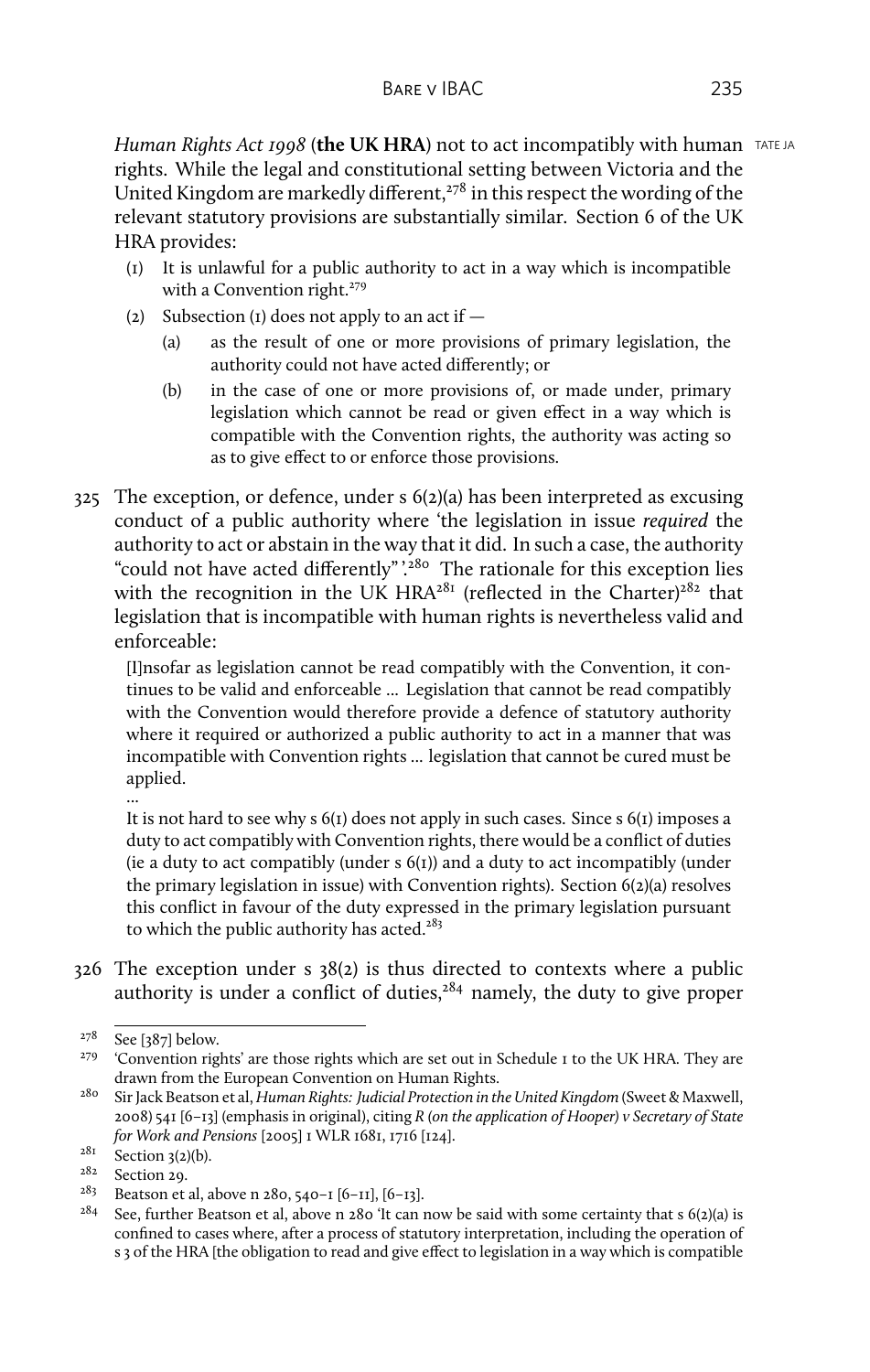consideration to a relevant human right or to act compatibly with human rights on the one hand, and on the other hand, the conflicting duty to act in accordance with the statutory power which authorises or requires conduct that is incompatible with a human right. It would be to turn the exception on its head to say that it was available whenever a statutory power, properly construed, did not itself require compliance with human rights. The purpose of s 38(1) is precisely to impose an additional or supplementary obligation upon public authorities beyond that imposed under the primary legislation under which they act; it acts as a constraint upon the exercise of power. It would be to fail to give effect to the purpose of s  $38(1)^{285}$  to construe s 38(2) in the manner proposed by the Attorney-General.

- 327 I reject the submissions of the Attorney-General with respect to the construction of s 40(4)(b)(i) of the PI Act.
- *(iv) Conclusion on the procedural limb of s 38(1)*
- $328$  I have concluded that there was a breach of the procedural limb of s  $38(I)$ . A breach of s 38(1) is an error of law. If an error of law appears on the face of the record, certiorari will lie. The error of law may be jurisdictional or non-jurisdictional. The extended definition of 'the record', which applies in Victoria by virtue of s 10 of the ALA, includes the reasons of a 'tribunal' or an inferior court.<sup>286</sup> A 'tribunal' for the purposes of the ALA is any decision maker who is bound to observe one or more of the rules of natural justice.<sup>287</sup> In my view, the delegate was a 'tribunal' for the purposes of the ALA because he was bound to accord Bare an opportunity to be heard.<sup>288</sup> The error of

with Convention rights], *legislation imposes a duty* on a public authority to act (or not act) *in a manner in that is incompatible with Convention rights'*. 543–4 [6–18] (emphasis added).

<sup>285</sup> Contrary to s 35(a) of the *Interpretation of Legislation Act 1984*.

Section 10 of the ALA provides: 'Any statement by a tribunal or inferior court whether made orally or in writing, and whether or not made pursuant to a request or order under section 8, of its reasons for a decision shall be taken to form part of the decision and accordingly to be incorporated in the record.' The extended definition of 'the record' applies whether or not an application for judicial review was brought under the ALA or under O 56 of the *Supreme Court (General Civil Procedure) Rules 2005*.

<sup>&</sup>lt;sup>287</sup> Section 2 of the ALA defines 'tribunal' to mean 'a person or body of persons [not being a court of law or a tribunal constituted or presided over by a Judge of the Supreme Court] who, in arriving at the decision in question, is or are by law required, whether by express direction or not, to act in a judicial manner to the extent of observing one or more of the rules of natural justice.'

<sup>&</sup>lt;sup>288</sup> Indeed, Bare alleged at trial that there was a breach of procedural fairness. The judge determined that there was no breach and this was not challenged on appeal. It does not appear to have been disputed that a duty was owed; in this context the focus was on whether the duty had been breached. See [269] n 211 above. The statutory scheme was a complaints-based scheme aimed at providing a proper process for the determination of individual complaints. The scheme appears to be premised on the Director (or the Director's delegate) engaging with the complainant on matters that would adversely affect the Director's decision to investigate. For example, s 40(1)(b) of the PI Act provides that the Director may determine that a complaint does not warrant investigation if the complainant had knowledge of the conduct complained of for more than a year and fails to provide a satisfactory explanation for the delay. More importantly, it is clear that the interests of a complainant may be adversely affected by a decision of the Director not to investigate a complaint and there is nothing in the statutory scheme to displace the common law presumption that natural justice would apply: *Kioa v West* (1985)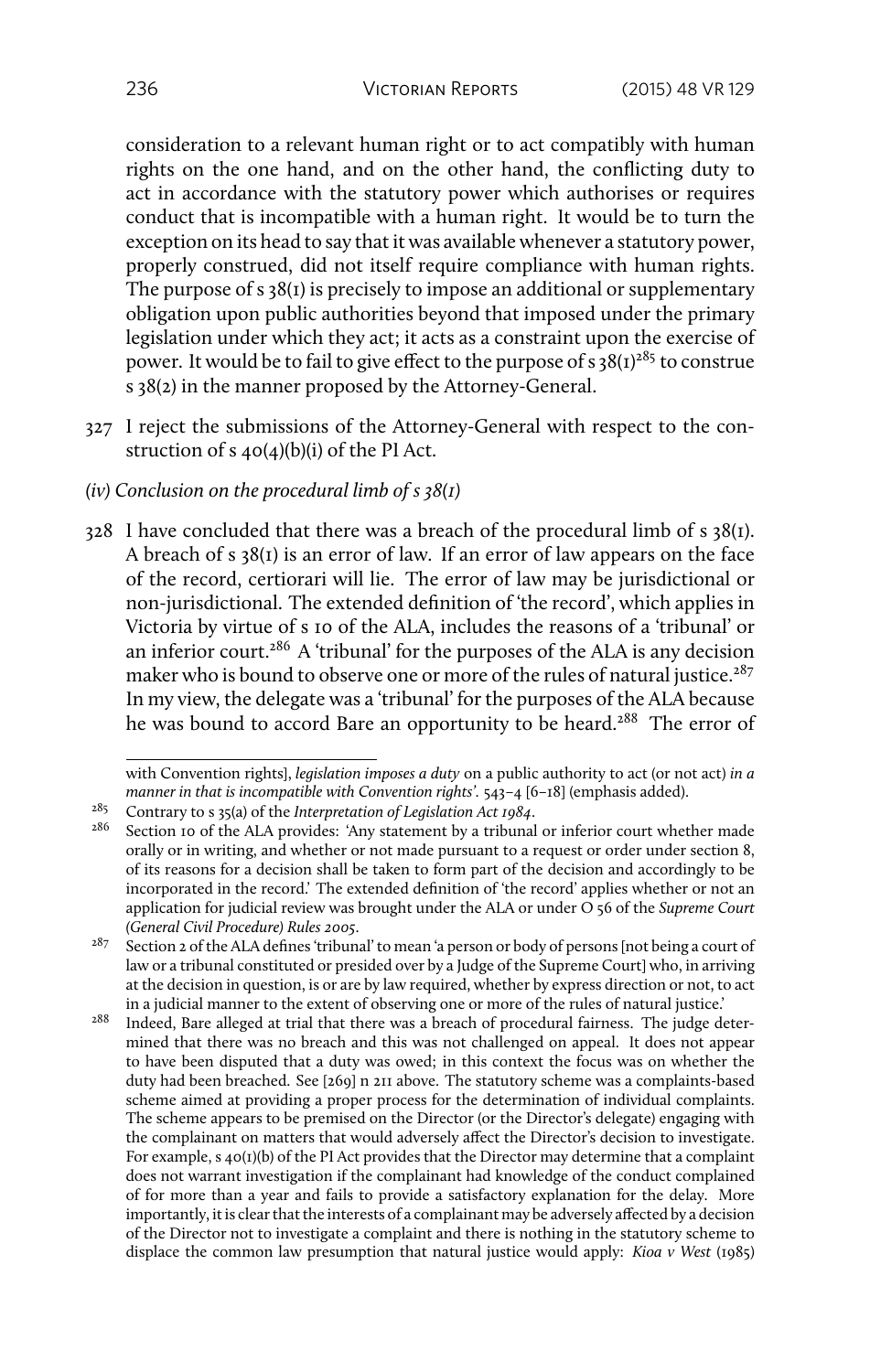law manifest in the delegate's reasons is an error of law on the face of the  $TATEJA$ record<sup>289</sup> which ought be quashed.<sup>290</sup>

329 As I take the view that s 109 of the PI Act does not preclude review of the decision (which I will now proceed to explain) I consider that the appeal should be allowed; orders 2 and 3 of the orders of 23 March 2013 made by the judge should be set aside;<sup>291</sup> a declaration made that the decision is unlawful and of no force or effect and was contrary to s 38(1) of the Charter; an order made in the nature of certiorari quashing the decision; and an order made remitting the matter to IBAC for it to make a fresh decision in relation to the correct course for dealing with Bare's complaint under s 58 of the IBAC Act.

# *(2) Does s 109 of the PI Act preclude judicial review of a decision not to investigate?*

- *(i) The basic rule that privative clauses are to be strictly construed*
- 330 Bare urged the adoption of a narrow construction of  $s$  109<sup>292</sup> in accordance with the principle that privative or ouster clauses ought be strictly construed and given a narrow field of operation. The High Court reaffirmed this traditional approach to the statutory construction of ouster clauses in *Plaintiff S157/2002 v Commonwealth* and described it as 'the basic rule' of such construction:<sup>293</sup>

The ... basic rule, which applies to privative clauses generally, is that it is presumed that the Parliament does not intend to cut down the jurisdiction of the courts save to the extent that the legislation in question expressly so states or necessarily implied. Accordingly, privative clauses are strictly construed.<sup>294</sup>

331 As Maxwell P and Nettle JA said in *Herald & Weekly Times v A*: 295

We think ... that a privative clause ... should be strictly construed and that where — as here — there is a choice between a broader and narrower interpretation, the narrower should be preferred.<sup>296</sup>

<sup>292</sup> The terms of s 109 are set out at [249] above.<br><sup>293</sup> (2003) 2II CLR 476.

<sup>159</sup> CLR 550; *Annetts v McCann* (1990) 170 CLR 596, 598; *Saeed v Minister for Immigration and Citizenship* (2010) 241 CLR 252, 258–9 [11]–[15].

<sup>289</sup> *Wingfoot Australia v Kocak* (2013) 252 CLR 480, 493 [28].

It follows that I would allow ground  $7$  of the grounds of appeal. As mentioned, the judge made no finding as to whether there was a failure to give proper consideration to a relevant right as she had already found that s 109 of the PI Act precluded review for non-jurisdictional errors of law and she held that a breach of s 38(1) of the Charter was a non-jurisdictional error of law; see Reasons [89], [121]–[122], [167].

 $291$  Order 2 was that the relevant parts of Bare's further amended originating motion be dismissed and order 3 was that Bare, as plaintiff, pay the defendant's costs fixed at \$4,750.00.

<sup>(2003) 211</sup> CLR 476.

<sup>&</sup>lt;sup>294</sup> Ibid 505 [72] (citations omitted).<br><sup>295</sup>  $(2005)$  160 A Crim R 200.

<sup>&</sup>lt;sup>295</sup> (2005) 160 A Crim R 299.<br><sup>296</sup> Ibid 204 [18] The priv

<sup>296</sup> Ibid 304 [18]. The privative clause in question (s 17A(3) of the *Supreme Court Act 1986*) if construed literally, would have rendered the determination in issue (the grant of a suppression order) wholly immune from appeal. The Court held that it should be read narrowly so as not to preclude an appeal from the grant of the suppression order that had been made. Section 17A(3) provided: 'Except as provided in Part VI of the Crimes Act 1958, an appeal does not lie from a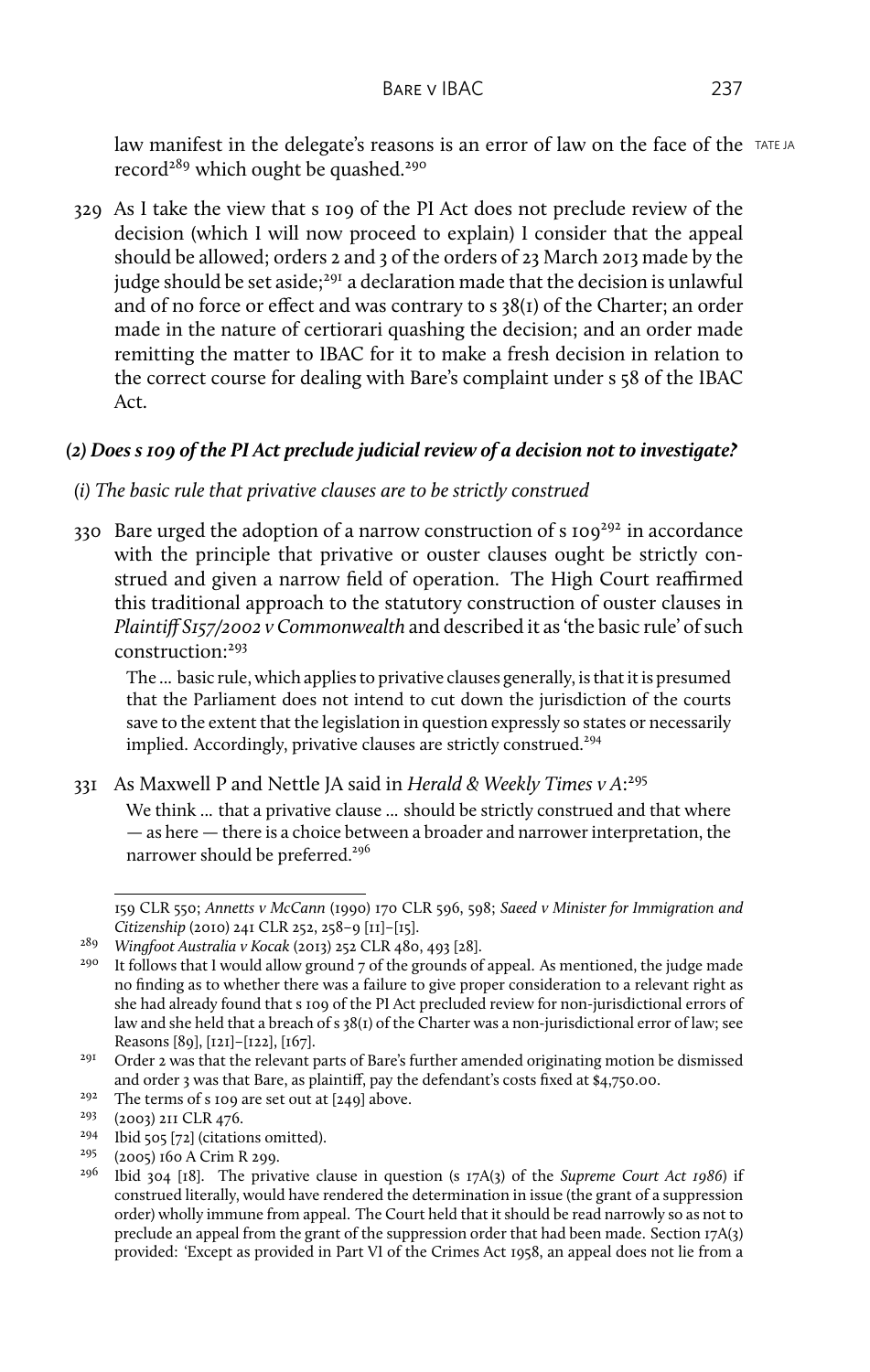332 The basic rule is informed by the assumption that Parliament does not intend to restrict access to the courts. This was affirmed by Dawson and Gaudron *JJ* in *Public Service Association (SA) v Federated Clerks' Union*<sup>297</sup> where they said:

Privative clauses ... are construed by reference to a presumption that the legislature does not intend to deprive the citizens of access to the courts, other than to the extent expressly stated or necessarily to be implied.<sup>298</sup>

333 The basic rule is thus an aspect of what has come to be known as the principle of legality. As French CJ, Gummow, Hayne, Crennan and Kiefel JJ said in *Saeed v Minister for Immigration and Citizenship*: 299

The presumption that it is highly improbable that Parliament would overthrow fundamental principles or depart from the general system of law, without expressing its intention with irresistible clearness, derives from the principle of legality which, as Gleeson CJ observed in *Electrolux Home Products Pty Ltd v Australian Workers' Union* 'governs the relations between Parliament, the executive and the courts'. His Honour said:

'The presumption is not merely a common sense guide to what a Parliament in a liberal democracy is likely to have intended; it is a working hypothesis, the existence of which is known both to Parliament and the courts, upon which statutory language will be interpreted. The hypothesis is an aspect of the rule of law.'<sup>300</sup>

334 Speaking extra-judicially, Chief Justice French has described the principle of legality as a strong presumption guiding the interpretation of statutes:

That principle has the form of a strong presumption that broadly expressed official discretions are to be subject to rights and freedoms recognised by the common law. It has been explained in the House of Lords as requiring that Parliament 'squarely confront what it is doing and accept the political cost'. Parliament cannot override fundamental rights by general or ambiguous words. The underlying rationale is the risk that, absent clear words, the full implications of a proposed statute law may pass unnoticed:

In the absence of express language or necessary implication to the contrary, the courts therefore presume that even the most general words were intended to be subject to the basic rights of the individual.<sup>301</sup>

335 Amongst the common law rights to which the principle of legality extends

determination of the Trial Division constituted by a Judge made on or in relation to the trial or proposed trial of a person on indictment or presentment'.

<sup>&</sup>lt;sup>297</sup> (1991) 173 CLR 132.

<sup>298</sup> (2013) 252 CLR 480, 493 [28]. See also *Clancy v Butchers' Shop Employees Union* (1904) 1 CLR 181, 204 (O'Connor J); *Hockey v Yelland* (1984) 157 CLR 124, 130 (Gibbs CJ), 142 (Wilson J); *Darling Casino Ltd v NSW Casino Control Authority* (1997) 191 CLR 602, 633 (Gaudron and Gummow JJ).

<sup>299</sup> (2010) 241 CLR 252.

<sup>300</sup> Ibid 259 [15] (citations omitted). See Stephen Gageler SC, 'Common Law Statutes and Judicial Legislation: Statutory Interpretation as a Common Law Process' (2012) 37 *Monash University Law Review* 1, 13–15. See also *Potter v Minahan* (1908) 7 CLR 277, 304; *DPP v Kaba* (2014) 44 VR 526, 573–7 [165]–[176]; *R (Evans) v Attorney-General* [2015] UKSC 21 [56]–[58] (Lord Neuberger, with whom Lord Kerr and Lord Reed agreed).

<sup>&</sup>lt;sup>301</sup> 'The Common Law and the Protection of Human Rights' (Speech delivered to Anglo Australian Lawyers Society, Sydney, 4 September 2009) [12] (citations omitted).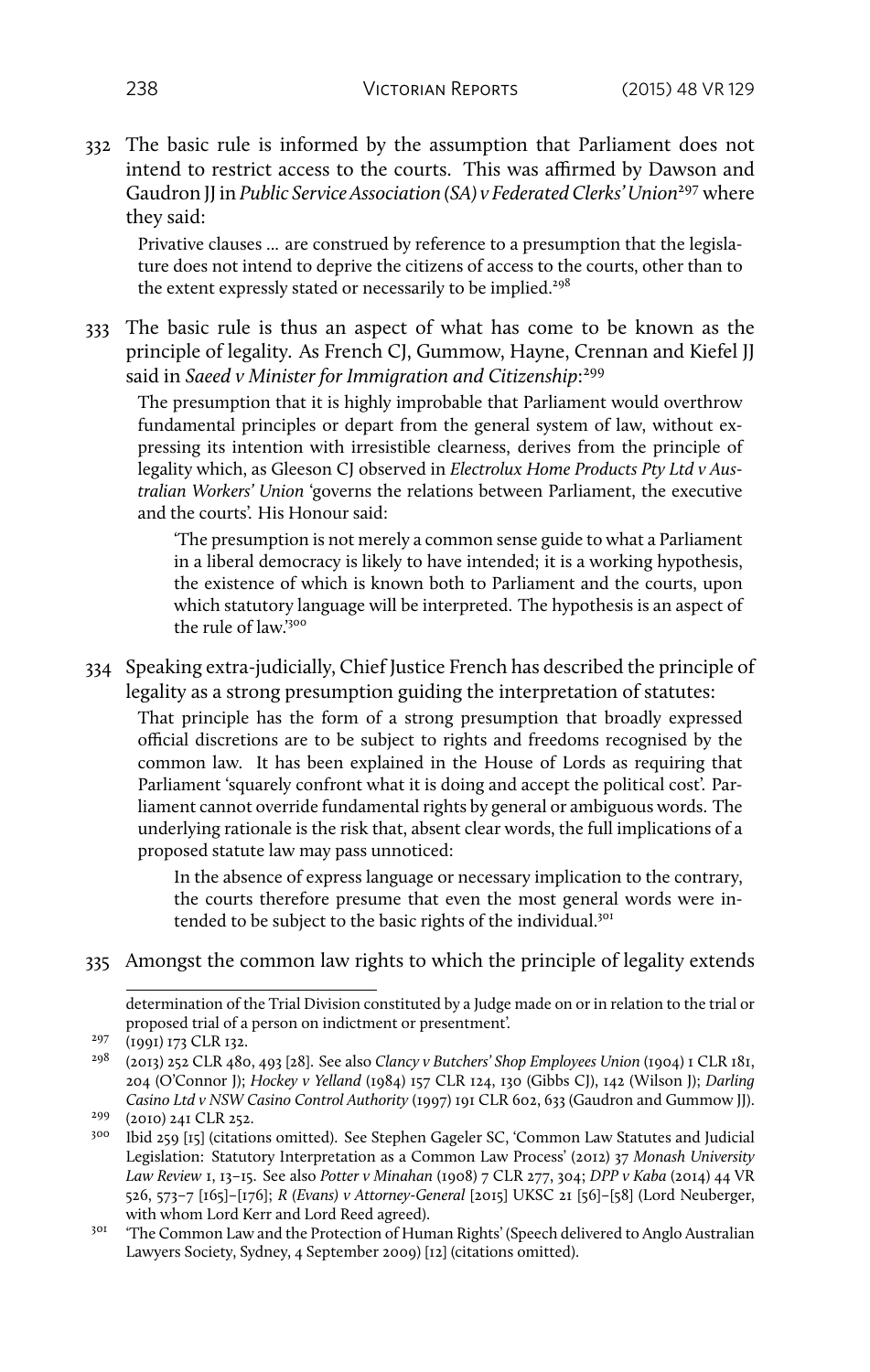is, as Chief Justice French acknowledged, in the list of common law rights  $TATEJA$ he identified, the 'right of access to the courts'.<sup>302</sup>

- 336 The basic rule of construction of privative or ouster clauses is thus an illustration of the principle that it is to be assumed that even the most general words used were intended by the Parliament to be subject to the right of access to the courts in the absence of express language or necessary implication to the contrary.
- 337 Bare submitted that, despite the general words of s 109, and the immunity from liability it sought to confer with respect to 'any act purported to be done under this Act', if an interpretation is available that is guided by the basic rule and that would preserve access to the courts, that construction should be adopted. I agree.
- *(ii) Literal construction would produce anomalies*
- 338 Bare submitted that the general words of s 109, read literally, would produce anomalies in the PI Act. More specifically, he submitted that if s 109 is read as conferring a general immunity from liability on protected persons in any civil or criminal proceedings (including judicial review),<sup>303</sup> then the specific immunity conferred on protected persons under s 51B would have no work to do. Section 51B confers an immunity with respect to the commencement of criminal prosecutions for offences in relation to any matter arising out of an investigation by the Director.
- 339 Section 50 provides that the Director, after completing an investigation, may make a written report on the results of an investigation to the Chief Commissioner of Police, the Minister or the Premier. Section 51A empowers the OPI to commence criminal prosecutions against a person for an offence in relation to any matter arising out of an investigation. Section 51B confers an immunity from criminal prosecution for things done, or omitted to be done, in exercising the power to bring criminal prosecutions. Bare submitted that if s 109 precluded review in respect of acts carried out under *any* of the powers or functions of the OPI under the PI Act, as a literal reading would suggest, there would be no need for a specific immunity to be conferred under s 51B in respect of acts done in the course of criminal prosecutions.
- 340 Section 51A provides:

### **Director and staff may prosecute**

(1) The Director or a member of staff of the Office of Police Integrity authorised under subsection (2) may commence criminal proceedings against a person

<sup>&</sup>lt;sup>302</sup> Ibid [7]. The list of common law rights identified also included legal professional privilege; privilege against self-incrimination; immunity from deprivation of property without compensation; the right to procedural fairness when affected by the exercise of public power; and no deprivation of liberty, except by law.

<sup>&</sup>lt;sup>303</sup> On the appeal, it was common ground that the expression 'civil proceedings' to which s 109 referred was capable of applying to proceedings for judicial review, for example, of decisions relating to investigations. See Reasons [62]–[77].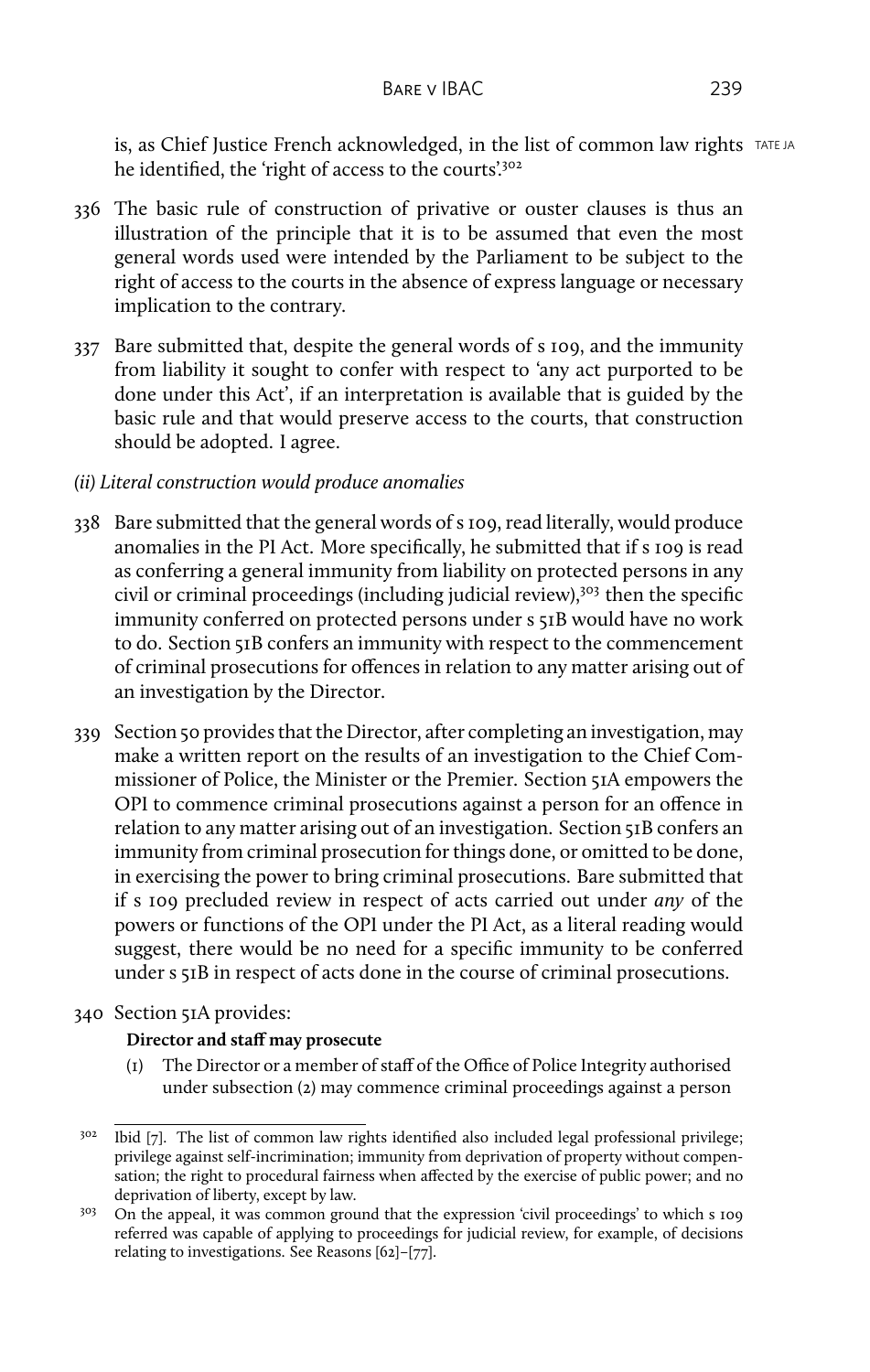for an offence in relation to any matter arising out of an investigation.

- (2) The Director may authorise in writing a member of staff of the Office of Police Integrity to exercise powers under subsection  $(I)$  —
	- (a) in relation to a specified person or specified investigation; or
	- (b) generally.
- (3) Nothing in this section
	- (a) affects or limits the ability of a person other than the Director or a person authorised under subsection (2) to commence criminal proceedings against a person for an offence in relation to any matter arising out of an investigation; or
	- (b) affects or limits the ability of the Director or a member of staff of the Office of Police Integrity to bring criminal proceedings against a person for any other offence.
- 341 Section 51B provides:

#### **Immunity**

- (1) The Director or a member of staff of the Office of Police Integrity authorised under section 51A(2) is not personally liable for anything necessarily or reasonably done or omitted to be done in good faith —
	- (a) in the exercise of a power under section  $\overline{\mathsf{51A}}(1)$ ; or
	- (b) in the reasonable belief that the act or omission was in the exercise of a power under section 51A(1).
- (2) Any liability resulting from an act or omission that, but for subsection (1), would attach to the Director or a member of staff of the Office of Police Integrity authorised under section 51A(2) attaches instead to the State.
- 342 It was submitted that it is necessary to give all words in a statute some meaning and effect<sup>304</sup> and the specific immunity conferred by  $s \xi B(t)$  with respect to exercises of power under s 51A(1) would be redundant if s 109 was read literally in an unrestricted fashion as precluding review of the exercise of any power or any function under the PI Act, as IBAC contended and as the judge held. Bare submitted that the inclusion of s 51B(1) in the PI Act demonstrates that s 109 should be read down to reflect the statutory context in which it appears, namely, pt 4 of the PI Act relating to general investigatory powers, and as limited by s 52, with which pt 4 commences, to any act purported to be done, 'for the purposes of an investigation by the Director under pt 3'.
- 343 IBAC responded by identifying the purpose for which s 51B was enacted as apparent in sub-s (2) of s 51B. It was to provide that the State would have vicarious liability in the event that, but for the specific immunity conferred by s 51B(1), liability would attach to the Director or a member of staff of the OPI. It was submitted that this was in effect the primary reason for the enactment of s 51B. It was also submitted that there was no need to ensure that s 109, and ss 51A and 51B, had a mutually exclusive operation and nor was there any inconsistency generated between them. Rather,

<sup>304</sup> *Commonwealth v Baume* (1905) 2 CLR 405, 414; *Project Blue Sky* (1998) 194 CLR 355, 382 [71].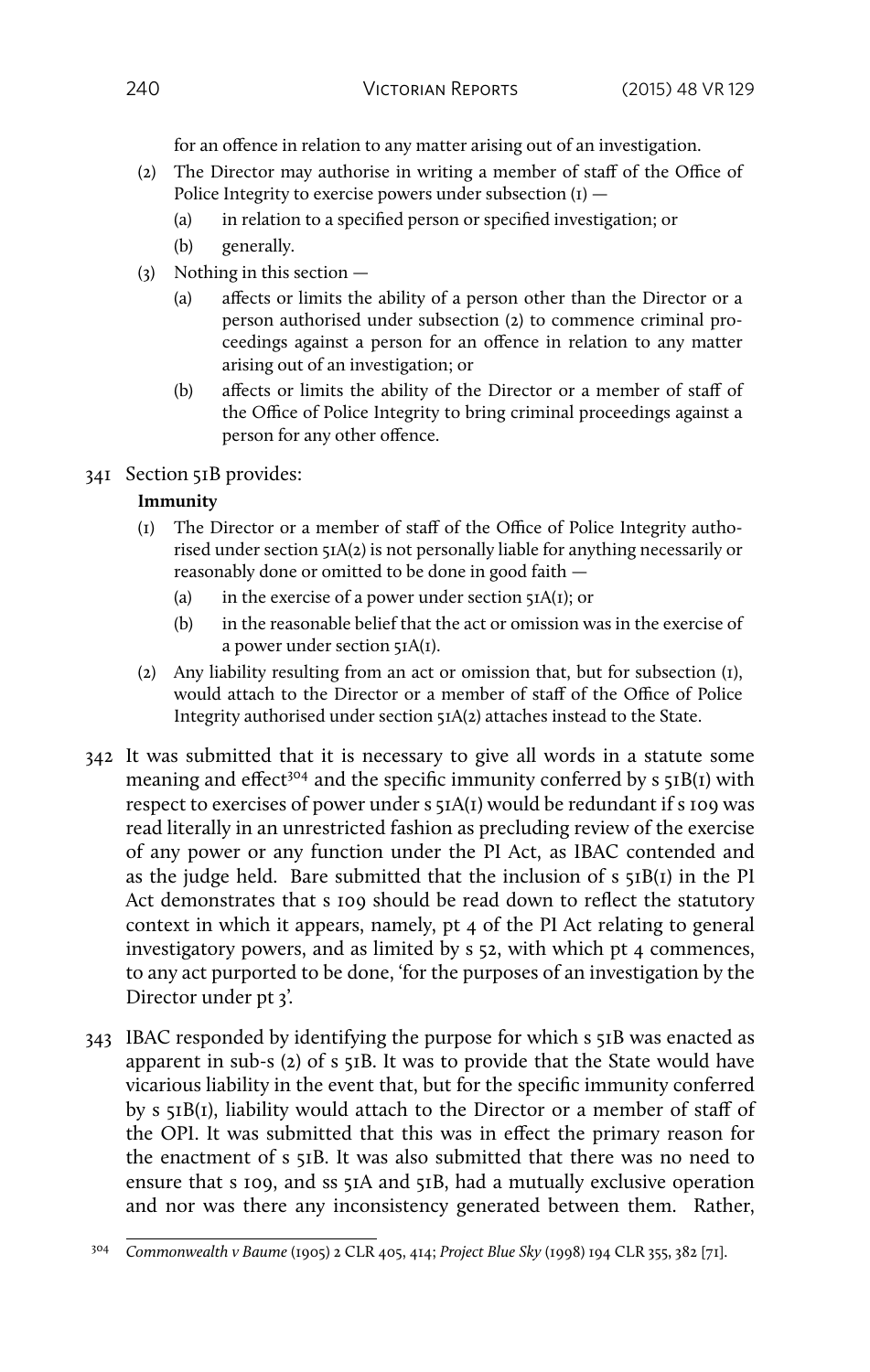ss 51A and 51B dealt with a specific situation, namely the commencement TATE JA of criminal prosecutions in relation to offences on matters arising from an investigation, while s 109 dealt more generally with 'any acts purported to be done' under the PI Act. IBAC argued that the enactment of ss 51A and 51B may have been aimed at confirming that an immunity existed in this specific situation, as a 'belt and braces' approach. This was in addition to the more important function of ensuring that vicarious liability was sheeted home to the State, a function that, it was argued, was not performed by s 109.

344 To this Bare replied that the purpose of s 51B was to confer a specific immunity in circumstances not covered by s 109 because the criminal prosecutions commenced under s 51A(2) were acts that were not done 'for the purposes of an investigation'. This was the basis for the separate spheres of operation of s 51B and s 109. Furthermore, Bare submitted, there was already provision for vicarious liability to be sheeted home to the State in respect of any liability imposed for which protected persons were not granted an immunity under s 109. Section 109 did not grant an immunity with respect to acts done in the course of, or that result in, a critical incident:  $s \text{ 109}(2)$ .<sup>305</sup> The vicarious liability that attached to these acts was to be found in s 110(2). Section 110 provided:

#### **Protection of protected persons in relation to critical incidents**

- (1) A protected person is not personally liable for anything done or omitted to be done in good faith —
	- (a) in the performance of a function or exercise of a power under this Act; or
	- (b) in the reasonable belief that the act or omission was in the performance of a function or exercise of a power under this Act —

if the thing was done or omitted to be done in the course of, or resulted in, a critical incident.

- (2) Any liability resulting from the act or omission that, but for subsection (1), would attach to a protected person attaches instead to the State.
- 345 Bare submitted that there is a perfect symmetry between s 110 and s 51B. While s 51B(1) excludes personal liability for acts done in good faith, so too s 110(1) excludes personal liability for acts done in good faith where the acts do not attract the immunity under s 109 (because s 109(2) creates an exception for critical incidents). Similarly, while  $s$   $\overline{s}$ <sub>1</sub>B(2) provides for the State to be vicariously liable in certain circumstances, so too s 110(2) renders

 $305$  See [249] above. A 'critical incident' is relevantly defined to mean 'an incident involving a member of OPI personnel while that member was on duty which (a) resulted in the death of, or serious injury to, a person; and (b) also involved any one or more of the following — ... (ii) the use of force by the member'; while 'serious injury' is relevantly defined as including an injury that '(b) is likely to result in permanent impairment'; or '(d) is, in the opinion of the Director, of such nature, or occurred in such circumstances, that the infliction of it is likely to bring the Office of Police Integrity into disrepute or diminish public confidence in it'. (see ss 3, 30). It may have been arguable that Bare's loss of several teeth, together with a cut on his jaw 2 cm long, amounted to a permanent impairment rendering the event involving the use of force against him by members of Victoria Police a 'critical incident'. However, no reliance was placed on this exception.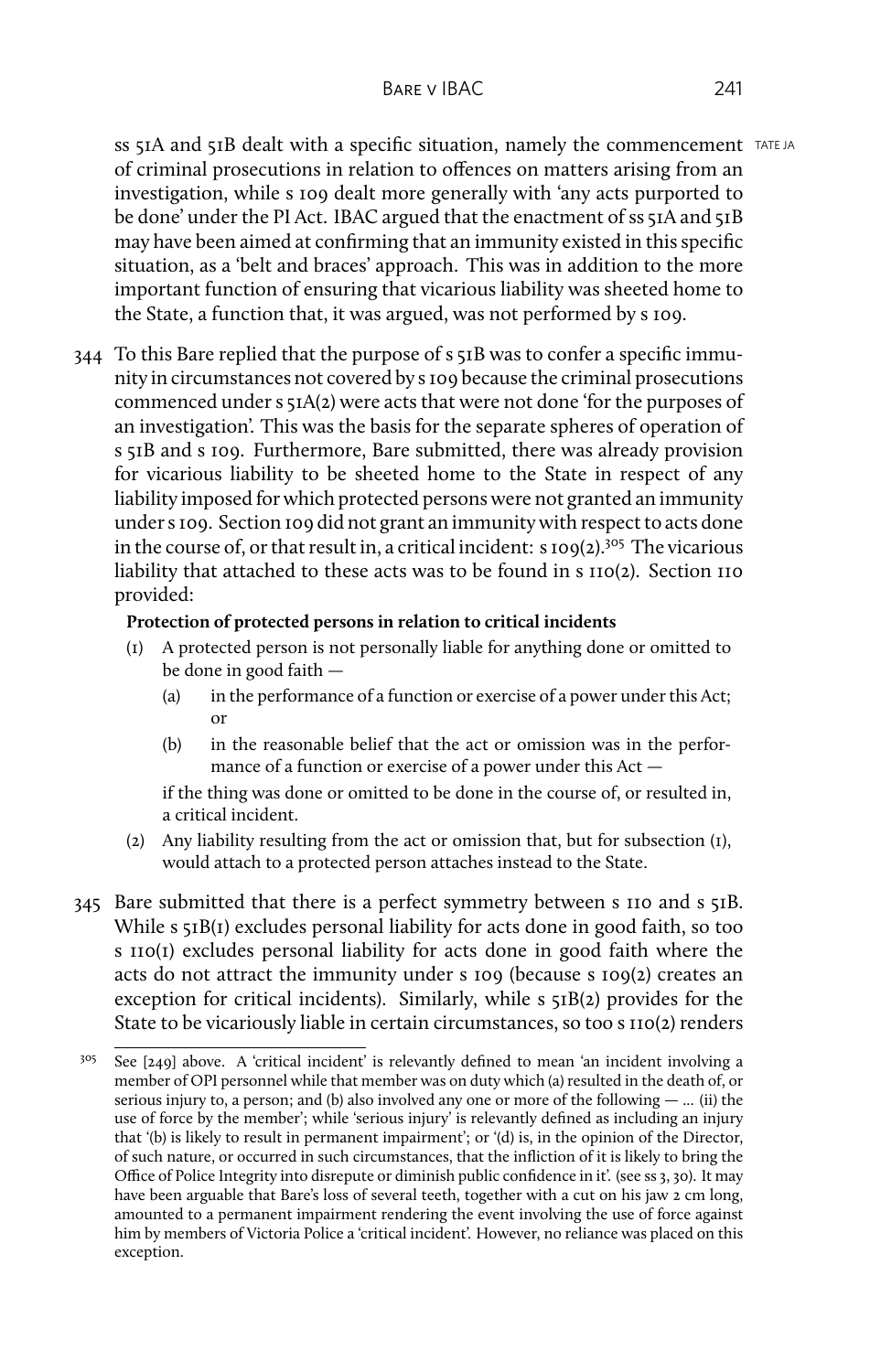the State vicariously liable for any liability that, but for sub-s (1) of s 110, would attach to a protected person. The circumstances in which vicarious liability will arise by reason of  $s \xi B(z)$  and  $s \xi D(z)$  are different, and the provision for vicarious liability in both sections indicates, Bare submitted, that they operate in different spheres. Most importantly, they indicate that s 109 does not extend to confer an unrestricted immunity from liability in civil proceedings so as to preclude review of decisions not to investigate.

346 In my view, it is important to read the PI Act as a whole and to strive to give practical effect to all its provisions. As Gummow J said in *Minister for Resources v Dover Fisheries Pty Ltd*: 306

In dealing with an apparent conundrum ... the Court should strive to avoid a capricious or irrational result and seek to give each provision a field of operation. In *AMP Inc v Utilux Pty Ltd* ... Lord Reid said that, it being improbable that the framers of legislation could have intended to insert a provision which has virtually no practical effect, one should look to see whether any other meaning produces a more reasonable result. See also *Cooper Brookes (Wollongong) Pty Ltd v Commissioner of Taxation (Cth)* and *Occidental Life lnsurance Co of Australia Ltd v Life Style Planners Pty Ltd.*<sup>307</sup>

- 347 I consider that it is improbable that the specific immunity conferred by s 51B(1) can have been intended to have virtually no practical effect. Yet this is the consequence of interpreting s 109 as conferring an almost unrestricted general immunity. This suggests that one should look to see whether any other meaning produces a more reasonable result and, in accordance with the basic rule, a result that preserves the capacity of the courts to review administrative action.
- 348 Bare submitted that the scheme of the PI Act supported an interpretation of s 109 which had a restrictive operation by reason of s  $52^{308}$  that purported, in accordance with its heading,<sup>309</sup> to define the 'Application of Part [4]'; that is, s 52 limited Part 4 of the PI Act, the Part concerned with general investigatory powers (including s 109), to acts done for 'the purposes of an investigation under Part 3', subject to a contrary intention. Specifically, he submitted, s 109 did not apply to conduct that had taken place, or a decision that had been made, where that conduct or decision was *not* for the purposes of an investigation under pt 3. Here, the decision was a decision *not* to conduct an investigation under pt 3. The decision, it was submitted, was thus not made 'for the purposes of an investigation under Part 3' and accordingly, s 109 had no application.
- 349 Bare submitted that the judge was wrong to conclude that deciding whether or not to investigate a complaint is an essential step in an investigation and

<sup>306</sup> (1993) 43 FCR 565.

 $307$  Ibid 574 (citations omitted). Gummow J (with whom Hill and Cooper JJ agreed) was dealing with concurrent conflicting obligations, to suspend and revoke, in the context of regulations made under the *Export Control Act 1982* (Cth).

<sup>308</sup> The terms of s 52 are set out at [251] above.

<sup>309</sup> Headings to sections form part of the Act: see *Interpretation of Legislation Act 1984*, s 36(2A).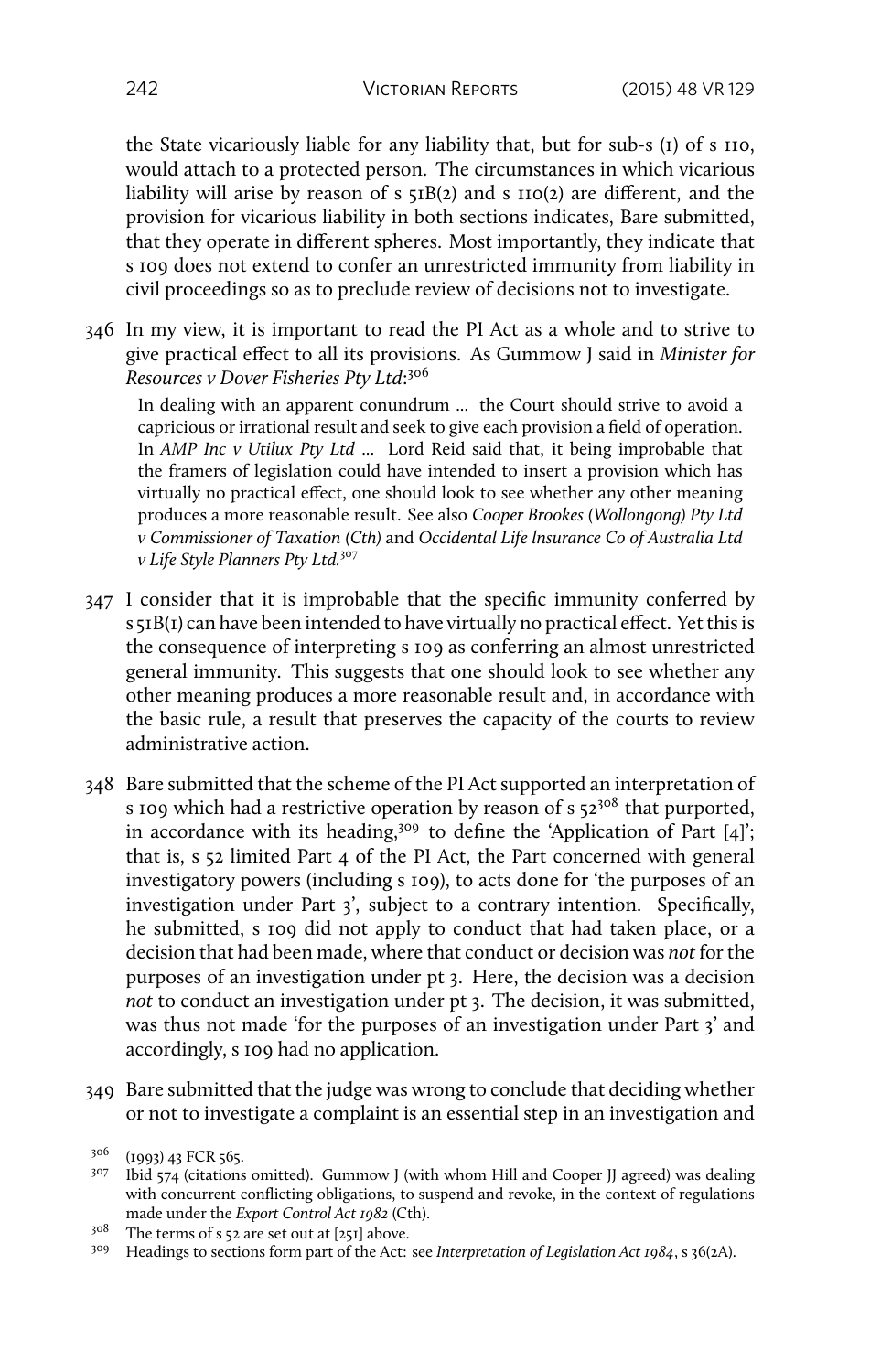thus something done for the purpose of an investigation under pt 3. The TATE JA judge said:

I agree with the defendants that a decision about whether or not to investigate a complaint is a necessary step in the process of investigation by the Director. As they submit, before that determination is made there is clearly the prospect that an investigation may occur and that, consequently, the decision was made within the meaning of s 52 'for the purpose of' an investigation (an object which does not have to be in existence).<sup>310</sup>

- 350 Bare submitted that the process of investigation cannot start until a decision to investigate has been made. Here, the decision sought to be impugned was a decision not to investigate. It was submitted that, as a matter of logic, such a decision is not a part of, or a necessary step in the process of an investigation, or made for the purposes of an investigation. On this approach, although a decision to investigate may be a necessary step to the conduct of an investigation, a decision *not* to investigate is not, and cannot be, a necessary step to an investigation because there is no investigation to which it relates. A decision *not* to investigate is thus not made for 'the purposes of an investigation'. The judge's assumption that the 'investigation' referred to in s 52 is 'an object which does not have to be in existence' is denied by Bare as, in effect, begging the question.
- 351 The judge also relied on other statutory indicia, as did IBAC on appeal.<sup>311</sup> In particular, her Honour relied on ss 106 and 107 of the PI Act that prevent compulsory production of a document or thing in legal proceedings in a manner not confined to investigations. Sections 106 and 107 also occur in pt 4 of the PI Act and are thus also governed in their application by s 52. This was taken to suggest that s 52 is not to be read strictly; that is, it is not to be read as indicating that the whole of pt 4, and all its provisions (including s 109), are confined to conduct relevant to investigations. Section 106 relevantly provided:
	- (2) In any proceeding to which this section applies, a protected person cannot be compelled to produce any document or other thing that has come into his or her possession in the performance of functions under this Act, if the Director certifies in writing that, in the Director's opinion, the document or thing is a protected document or other thing.
- 352 Section 107 relevantly provided:

 $310$  Reasons [81].

<sup>311</sup> Her Honour also relied on the extrinsic materials for the OPI Act which she considered were 'consistent with a broader immunity for protected persons under s 109, relevantly, to give effect to the statutory purposes of both the OPI and the Director under the *Police Integrity Act* by allowing them to carry out their functions without the impediment of legal proceedings challenging their decisions, with the exception of those alleging jurisdictional error': Reasons [85]. However, it is noteworthy that in the statement made by the Minister under s 85 of the *Constitution Act 1975* (referred to by the judge at [74]) he emphasised the nexus with investigations when explaining the justification for excluding protected persons from liability. He said: 'The protection of these persons is required *to prevent the director's investigations from being impeded by legal challenges* and proceedings on grounds other than allegations of bad faith' (emphasis added).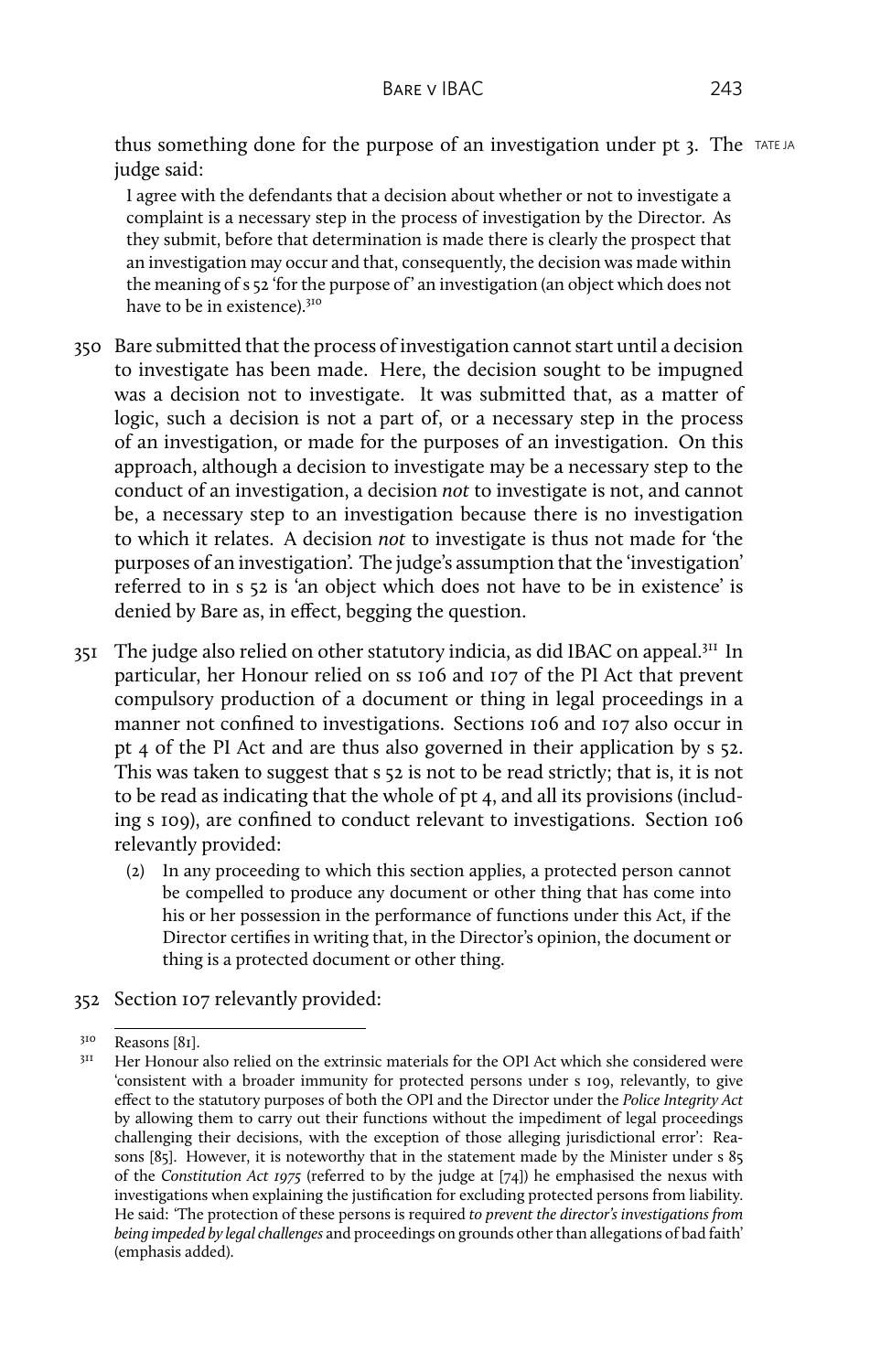- (1) This section applies if, in a criminal proceeding
	- (a) a subpoena is issued for a protected person to produce any document or other thing that has come into his or her possession in the performance of functions under the Act; and
	- (b) the protected person objects to the production of the document or other thing in the proceeding, or to the inspection of the document by one or more parties to the proceeding, on the basis that the document or other thing is a protected document or other thing.
- (2) The protected person must give notice of the objection to each party to the proceeding, indicating the category of the document or other thing, and apply to the court to determine the application ... [by various methods]
- ... (4) In deciding which method to determine the application, the court must take into account -
	- (a) the public interest in protecting the confidentiality of the Director's investigative techniques and documents and other things in the Director's possession; and
	- (b) the extent to which the method of determining the objection may disclose information that —
		- (i) reveals the identity of an informer or puts an informer's safety at risk; or
		- (ii) reveals the identity of a person who has been called, or who has appeared, as a witness in an examination, or put such a person's safety at risk; or
		- (iii) reveals the identity of a person who has provided the Director with information relating to an investigation, or put such a person's safety at risk; or
		- (iv) reveals the identity of a person whose name appears in any evidence given or information provided to the Director relating to an investigation, or put such a person's safety at risk; or
		- (v) reveals the identity of a person who is or has been the subject of an investigation, or put such a person's safety at risk; or
		- (vi) places at risk an ongoing investigation
			- (A) under this Act by the Director; or
			- (B) by Victoria Police; or
		- (vii) places at risk the disclosure of any investigative method used by the Director or by Victoria Police; or
		- (viii) it would otherwise not be in the public interest to disclose.
- 353 The relationship between investigations and legal proceedings is governed by s 46 which provided:

### **Investigation when other proceedings on foot**

- (1) The Director may commence or continue to conduct an investigation despite the fact that any proceedings are on foot, or are instituted, in any court or tribunal that relate to or are otherwise connected with the subject-matter of the investigation.
- (2) If the Director is or becomes aware that proceedings referred to in subsection (1) are on foot or have been instituted, the Director must take all reasonable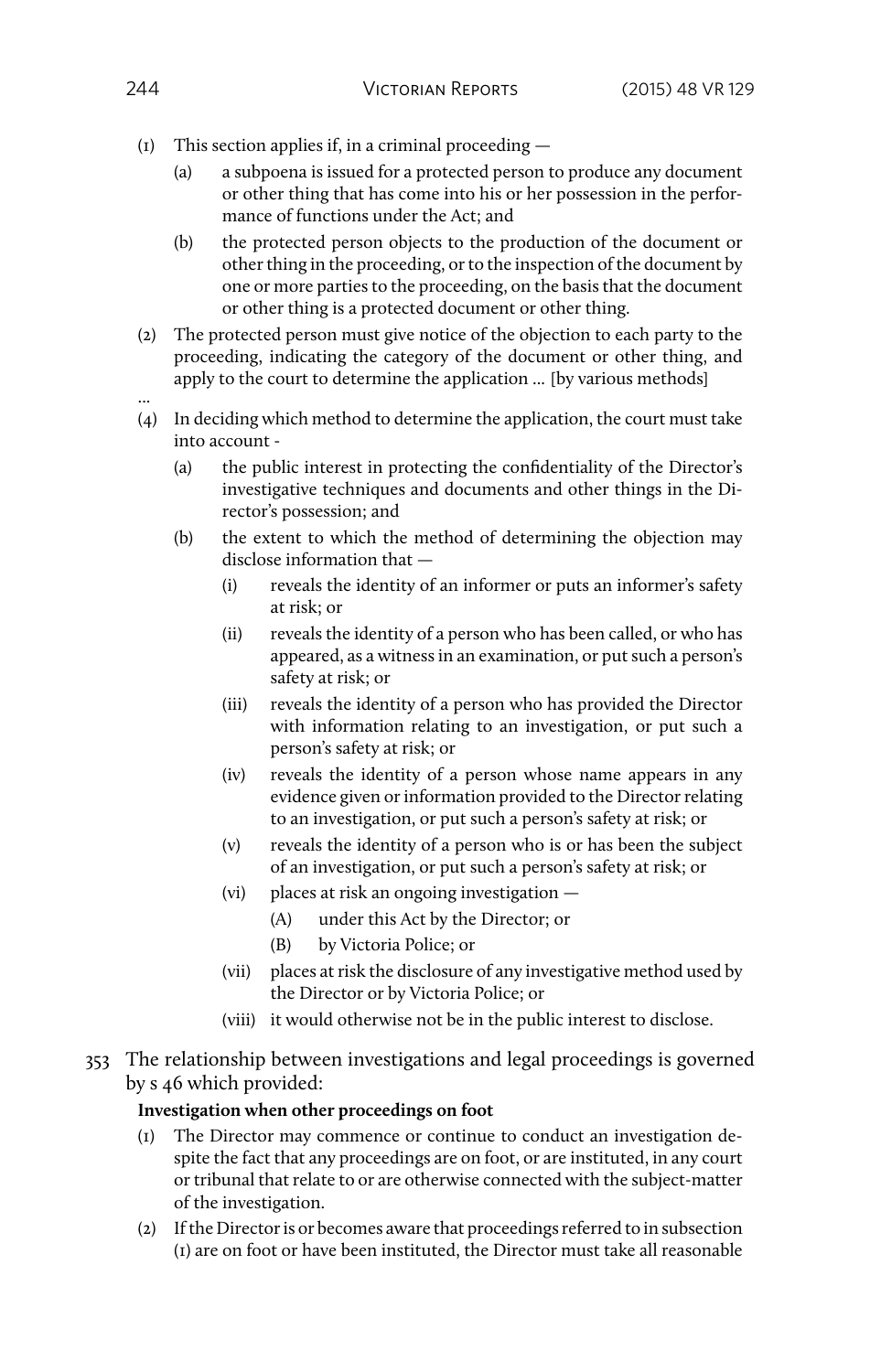steps to ensure that the conduct of the investigation does not prejudice those TATE JA proceedings.

354 The judge emphasised that ss 106 and 107 applied broadly to include documents or things that had come into a protected person's possession through the performance of functions under the Act that were not restricted to actions taken in the context of an investigation. Her Honour said:

As the defendants point out, there are indications in the language of Part 4 itself that it is not a purpose of s 52 or s 109(1) that the operation of the latter sub-section is to be restricted to actions *in the context of an investigation*. For example, ss 106 and 107 prevent compulsory production of a document or thing that has come into a protected person's possession 'in the performance of functions under this Act', in civil and criminal proceedings, respectively.<sup>312</sup>

- 355 She pointed to the functions and powers of the OPI that included such matters as 'analysing systems used within Victoria Police to prevent police corruption and serious misconduct' and 'providing information and advice to, and consulting with, Victoria Police to increase the capacity of Victoria Police to prevent police corruption and serious misconduct'<sup>313</sup> These functions and powers are not premised on the conduct of an investigation.
- 356 Bare submitted that his approach to s 109 was not to confine its operation to acts that occurred within the *context* of an investigation.<sup>314</sup> The submission was not that the privative clause in s 109 only applied, by reason of s 52, to acts relating to a specific investigation nor was it submitted that it was confined to preclude review of acts done in the context of, or in the course of, an investigation. Rather, it was accepted that s 109 applied, by reason of s 52, to acts done in investigations that have been concluded, that were being conducted, possibly to investigations that may be conducted in the future, and to investigative methods, including the use of firearms and defensive equipment. The proposed nexus was not that the acts referred to in s 52 must have occurred within the context of a particular investigation; rather, the nexus reflected the statutory language, namely that the acts were carried out 'for the purposes of an investigation'. It was submitted that a decision to refuse a request to conduct an investigation did not satisfy that statutory test.
- 357 Moreover, it is telling, in my view, that although ss 106 and 107 refer to documents and things obtained in the exercise of functions and powers that are not expressly restricted to investigations, the evident purpose of those sections is to confer an immunity from production in civil and criminal proceedings on 'protected documents or things'. A 'protected document or thing' is defined in s 105 and, as Bare submitted, the operation of ss 106 and 107 is limited by the definition in s 105. This definition, it was submitted, links protected documents or things to those documents or things that

<sup>&</sup>lt;sup>312</sup> Reasons [82] (emphasis added). See especially s  $106(2)$  and s  $107(1)(a)$ .<br><sup>313</sup> Section 6(2)(b) and (c) of the PI Act respectively

<sup>&</sup>lt;sup>313</sup> Section 6(2)(b) and (c) of the PI Act respectively.<br><sup>314</sup> See her Honour's view at [25.4] above

See her Honour's view at [354] above.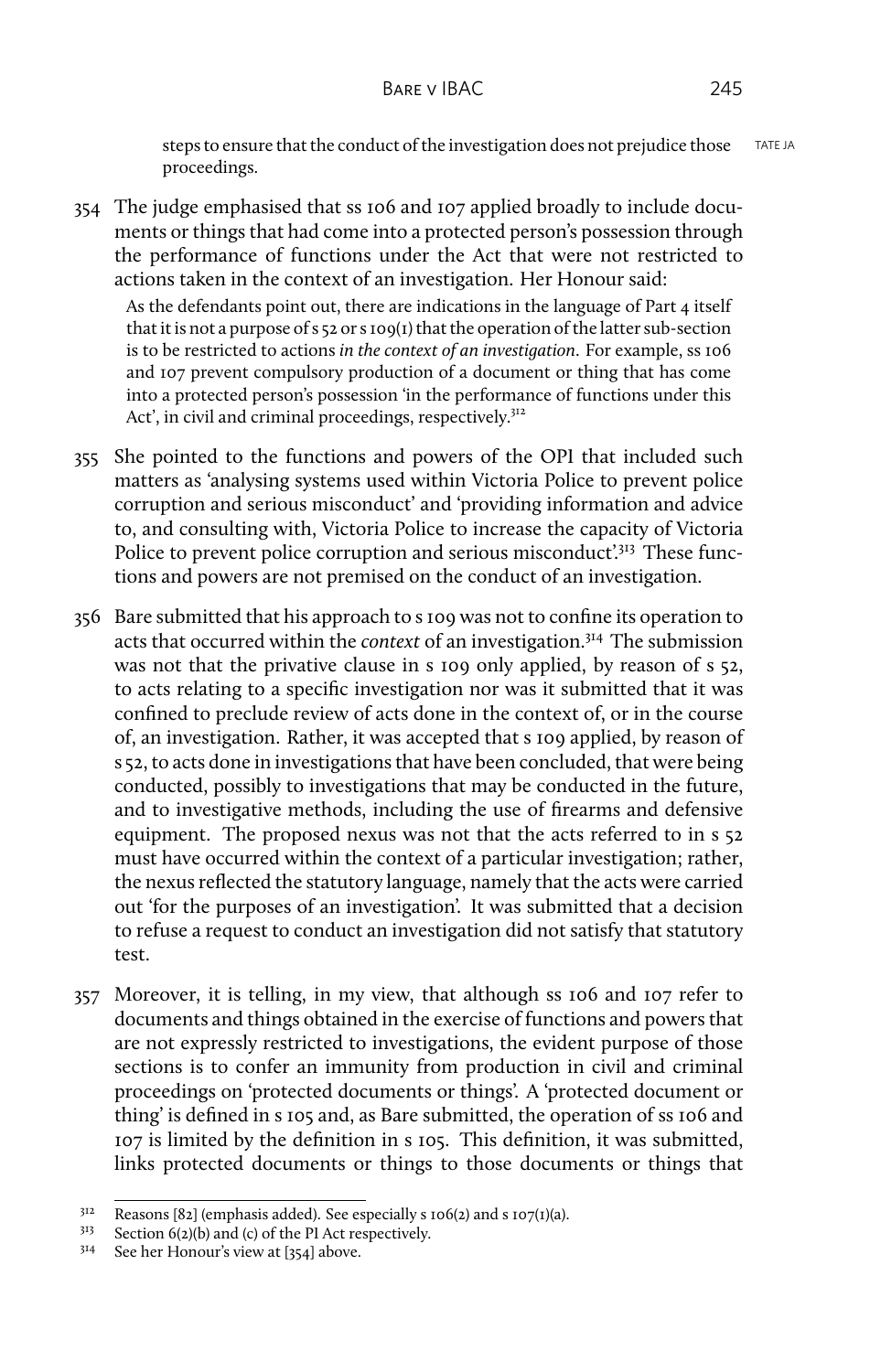are relevant, by one means or another, to an investigation. Section 105 provided:

For the purposes of this Division, a protected document or other thing is a document or other thing the production of which (as the case requires) —

- (a) is likely to  $-$ 
	- (i) reveal the identity of an informer or put an informer's safety at risk; or
	- (ii) reveal the identity of a person who has been called, or who has appeared, as a witness in an examination, or put such a person's safety at risk; or
	- (iii) reveal the identity of a person who has provided the Director with information relating to an investigation, or put such a person's safety at risk; or
	- (iv) reveal the identity of a person whose name appears in any evidence given or information provided to the Director relating to an investigation, or put such a person's safety at risk; or
	- (v) reveal the identity of a person who is or has been the subject of an investigation, or put such a person's safety at risk; or
- (b) is likely to place at risk an ongoing investigation
	- (i) under this Act by the Director; or
	- (ii) by Victoria Police; or
- (c) is likely to risk the disclosure of any investigative method used by the Director or by Victoria Police; or
- (d) is otherwise not in the public interest.
- 358 An 'investigation' is defined under s 3 of the PI Act to mean an investigation under pt 3. Part 4 contains a list of general investigatory powers including provisions for the issuing of witness summonses, $3<sup>15</sup>$  the carrying out of examinations, provisions regulating privileges, secrecy provisions, provisions regulating legal assistance for witnesses; contempt provisions; the arrest of recalcitrant witnesses; provisions governing powers of entry, search and seizure, the conferral of authority to possess, carry and use defensive equipment and firearms, the protection from disclosure of persons, documents and things<sup>316</sup> and the matter of offences.
- 359 Within this context, it is clear that for a document or thing to be a protected

<sup>&</sup>lt;sup>315</sup> The example of witness summonses also illustrates the restrictive operation of s 52. Section  $53(1)(a)$  empowers the Director to issue a witness summons to attend at an examination before the Director to give evidence. Section  $\frac{53(1)(c)}{2}$  empowers the Director to issue a witness summons to attend an examination before the Director to give evidence and produce specified documents or things. On Bare's approach, the power is limited to those issued for the purposes of an investigation because of s 52 and, because both types of summons relate to an examination, s 61 is engaged, and the power is expressly limited to a summons issued for the purposes of an investigation: see [359] below. Section 53(1)(b) empowers the Director to issue a witness summons to attend at a specified time and place to produce specified documents or other things to the Director. While it is not expressly restricted to examinations, and thus s 61 is not engaged, on Bare's approach it would be implicitly restricted by s 52 to the issuing of summons for the purposes of an investigation by the Director.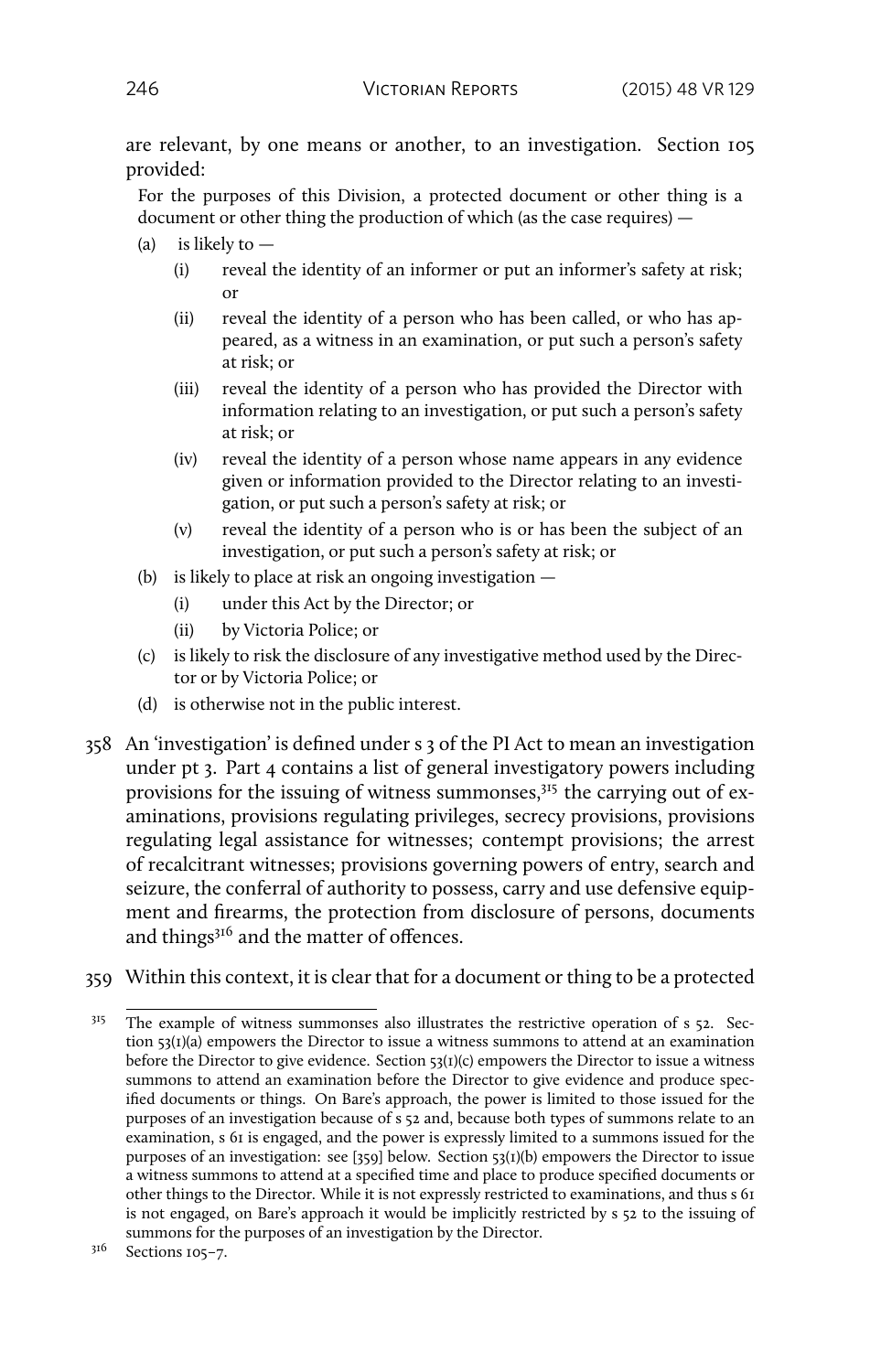document under s  $105(a)(iii)-(v)$ , there must be a nexus to an investigation. TATE JA So too in s 105(a)(ii) in relation to witness examinations. Section  $61^{317}$  empowers the Director to conduct examinations<sup>318</sup> and it is expressly linked to investigations:

The Director may conduct an examination *for the purposes of an investigation.*<sup>319</sup>

- 360 Section 105(a)(i) may have most work to do in relation to investigations although the sub-paragraph could be applied to protect the identity of an informer whose information was never acted upon to commence or continue an investigation. The fact that an informer gave information to the Director, if known, may be sufficient, without more, to place his or her identity at risk. On Bare's view it would be sufficient that the information was given, or received, 'for the purposes of an investigation', although an investigation never took place. It would be difficult to imagine that an informer would give information for any other purpose.
- 361 In s 105(b) and in s 105(c) there is a nexus to investigations although it extends also to an ongoing investigation undertaken by Victoria Police. To this extent there is a field of operation beyond that prescribed by s 52 that speaks only of an investigation by the Director.
- 362 Section 105(d) appears to be general and unlimited, and invokes the notion of 'public interest' that, as earlier discussed, is an expression of inherent breadth. Nevertheless, an interpretation ejusdem generis might be thought to confine the considerations applicable in this context to those relating to investigations or investigative methods used, or it might reveal a contrary intention to an operation restricted by s 52.
- 363 It remains the case that the tenor of s 105 is to limit the protection afforded in criminal proceedings (by s 107) and non-criminal proceedings (by s 106) to documents and things relating to investigations. Section  $107(4)(b)(iii)-(v)$ makes this nexus express, while s  $107(4)(b)(vi)$  extends the sphere of operation to an ongoing investigation by Victoria Police in addition to that undertaken by the Director. Sections  $107(4)(b)(i)$  and  $(4)(b)(viii)$  raise similar considerations to those raised by s 105(a)(i) and s 105(d) respectively. Section  $107(4)(b)(ii)$  relates also to witness examinations which, in turn, are linked to investigations and s  $107(4)$ (vii) relates to investigative methods used by the Director or by Victoria Police. Under s 107(4)(a) the court, in deciding what method to use to determine the application to refuse production of a document or thing in a criminal proceeding, is to consider the public interest in protecting the confidentiality of the Director's investigative techniques and documents and other things in the Director's possession.
- 364 IBAC, and the Attorney-General, relied specifically on s 109(6)<sup>320</sup> which, for

<sup>317</sup> Section 61 appears in div 3 of pt 4.

<sup>318</sup> An 'examination' is defined in s 3 to mean 'an examination under Part 4'.

<sup>319</sup> Section 61(1)(emphasis added).

<sup>320</sup> See [249] above.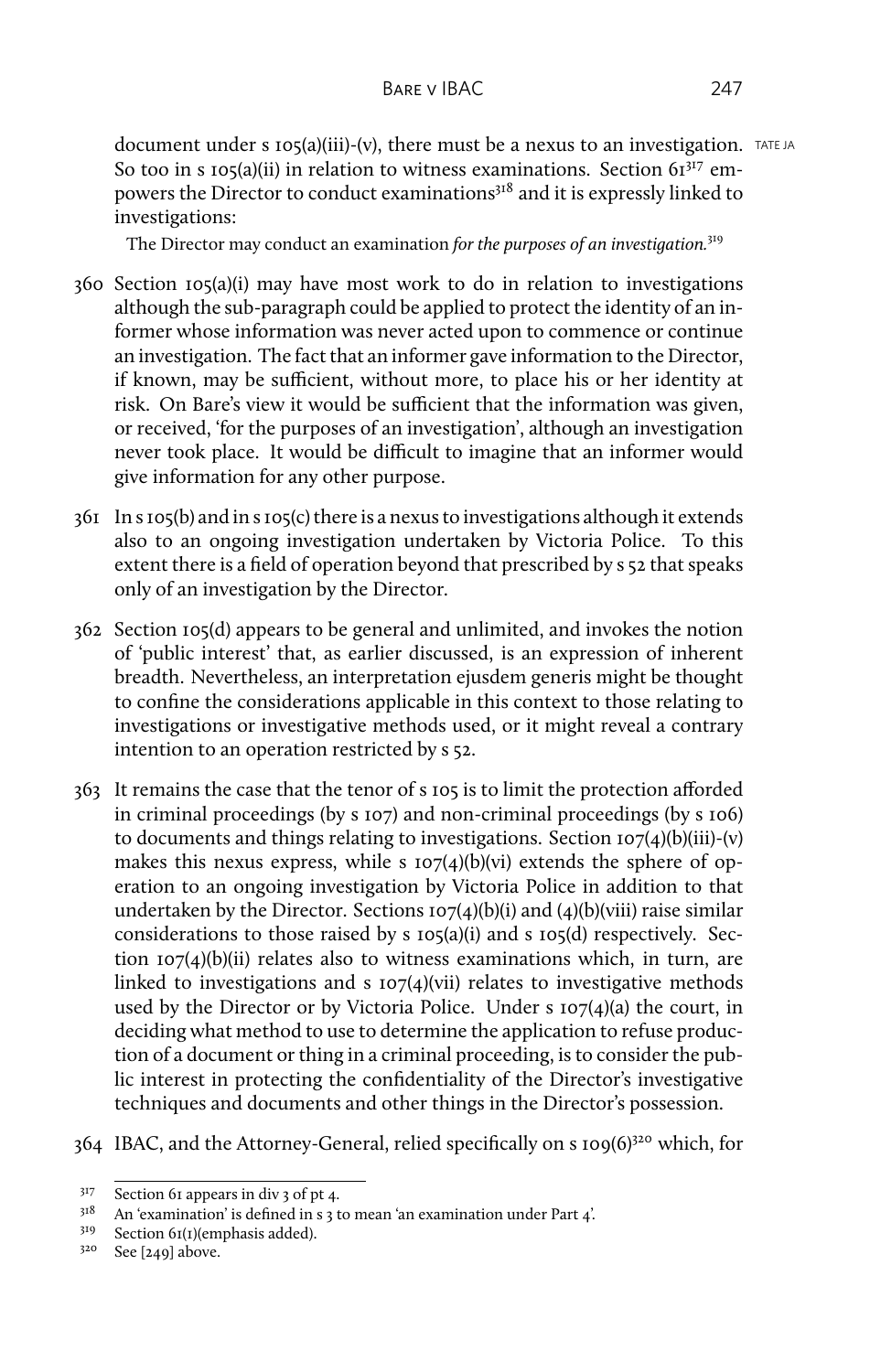convenience, can be set out again:

Despite anything in this section —

- (a) an order cannot be issued restraining the Director from carrying out or compelling the Director to carry out any investigation; and
- (b) a proceeding cannot be brought against the Director seeking the issue of such an order.
- 365 Her Honour commented that: [S]ection 109(6), which prohibits an order compelling the Director to conduct
	- an investigation, must contemplate a situation where no investigation has commenced.<sup>321</sup>
- $366$  Bare responded by pointing to s 46 of the PI Act<sup>322</sup> which confers a discretion on the Director to commence, or continue, an investigation despite legal proceedings occurring relevant to the subject-matter of the investigation. The discretion would extend to suspending an investigation in the light of related legal proceedings. Bare submitted that s 109(6) would prevent a court from ordering the Director to conduct an investigation he had chosen to suspend. In this way, s 109(6) would still have work to do consistently with the restrictive effect of  $s$  52(1).
- 367 In my view, this construction is reinforced by the language of s 109(6) which first prohibits the making of an order restraining the Director from carrying out any investigation and secondly prohibits an order compelling the Director to carry out any investigation. The second limb, set against the first, most naturally appears to envisage there being an investigation on foot which the Director can neither be restrained from carrying out nor compelled to carry out, if suspended. It is difficult to envisage otherwise why it would be that there was a need for an express prohibition against a court from making an order compelling an investigation to be carried out. If no investigation had been on foot, a court compelling an investigation (absent the prohibition) would need to define prospectively what the purpose and scope of the proposed investigation would be. That is an executive function that would sit uneasily with the adjudicative role of a court, even under State law. For the legislature to have created an express prohibition on a court compelling the Director to carry out an investigation indicates that the subject-matter of the proceeding before the court was much more likely to have been an existing investigation, properly defined as to its scope, that the Director had determined to put on hold.
- 368 More importantly, however, even if s 109(6) is construed as having a more general operation, s 109(6) is addressed to courts and not to the protected persons whose liability is the subject-matter of s 109(1) which IBAC submitted precludes review of the decision. Section 109(1) is concerned with 'acts done' by protected persons. The orders that a court can make (whether or not they extend to circumstances where no investigation has taken place)

<sup>321</sup> Reasons [82].

 $3^{22}$  See [353] above.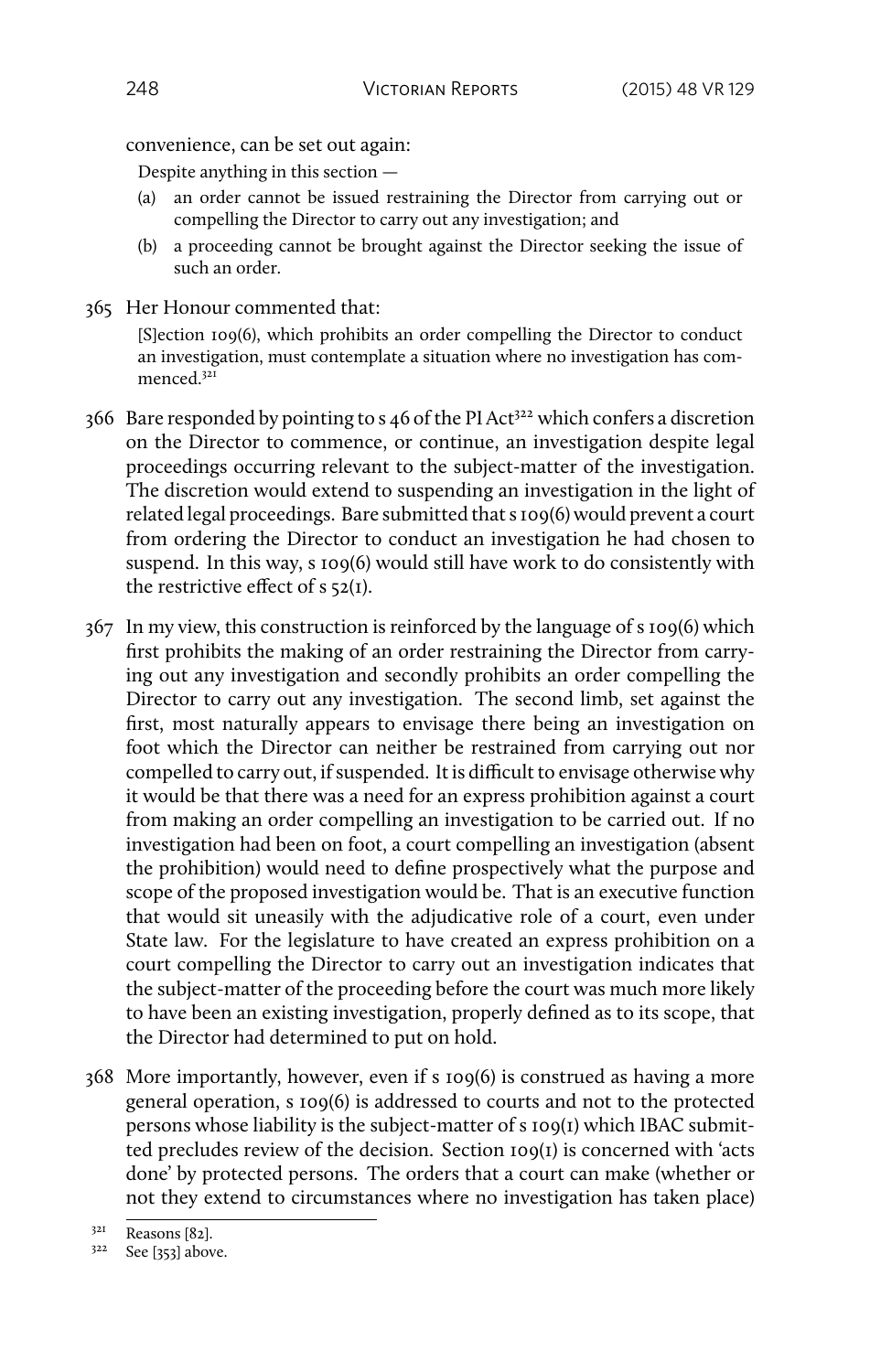cannot enlarge or restrict the scope of protection to the 'acts done' by pro- TATE JA tected persons under s 109(1). Bare's submission is that the 'acts done' that are protected from liability are acts done 'for the purposes of an investigation' and that submission is not rebutted by pointing to the range of orders a court is prohibited from making.

369 Bare pointed to the structure of the PI Act as containing two other analogous provisions to s 52 (that is, provisions which operated so as to limit the application of other provisions of the Act): s 38 defining the application of div 1 of pt 3, and s 43 defining the application of div 2 of pt 1. Part 3 of the PI Act is concerned with 'Police Complaints and Investigations' and is separated into div 1, headed 'Complaints', and div 2, headed 'Investigations'. Section 38 of the PI Act, the first section in div 1, was headed 'Application of Division' and provided:

This Division applies to a complaint made to the Director under section 86L of the Police Regulation Act 1958.

- 370 Division 1 then sets out how complaints were to be dealt with, advice to complainants, jurisdiction and so on. Section 38 thus operated so as to define the scope of the provisions that followed.
- 371 Section 43 of the PI Act, the first section in div 2, was also headed 'Application of Division' and provided:

This Division applies to —

- (a) an investigation by the Director of a complaint referred to in section 38; or
- (b) an investigation initiated by the Director under section  $44.^{323}$
- 372 Bare submitted that these provisions supported the proposition that the scheme of the PI Act was carefully to identify the scope of application of its operative provisions, pts 3 and  $4,3^{24}$  and that, in particular, s 52, the first section in pt 4, was intended to restrict the application of the provisions in pt 4 to investigations and not refusals to investigate. What was emphasised was that s 52 was one of many provisions that sought, within the PI Act, to target precisely a sphere of application. In confining the provisions of pt 4 to an application 'for the purposes of an investigation by the Director' it limited pt 4 to acts done for the purposes of investigations and not decisions refusing to carry out an investigation.
- *(iii) A restrictive construction should be adopted*
- 373 In my view, s 109 should be read as having a narrow operation which does not extend to preclude review of the decision. The presence of the specific immunity in s 51B(1) indicates that s 109(1) should not be read as being of unlimited or general application. The basic rule guiding the statutory con-

 $323$  Section 44 provided for the Director to make 'own motion' investigations.

 $324$  Part 1 of the PI Act was concerned with preliminary matters; pt 2 with institutional aspects of the OPI; pt 5 with oversight by the Special Investigations Monitor; pt 6 with some general provisions (including the receipt of letters by persons in custody); pt 7 with transitional provisions and pt 8 with the amendment of the *Police Regulation Act 1958* and other Acts.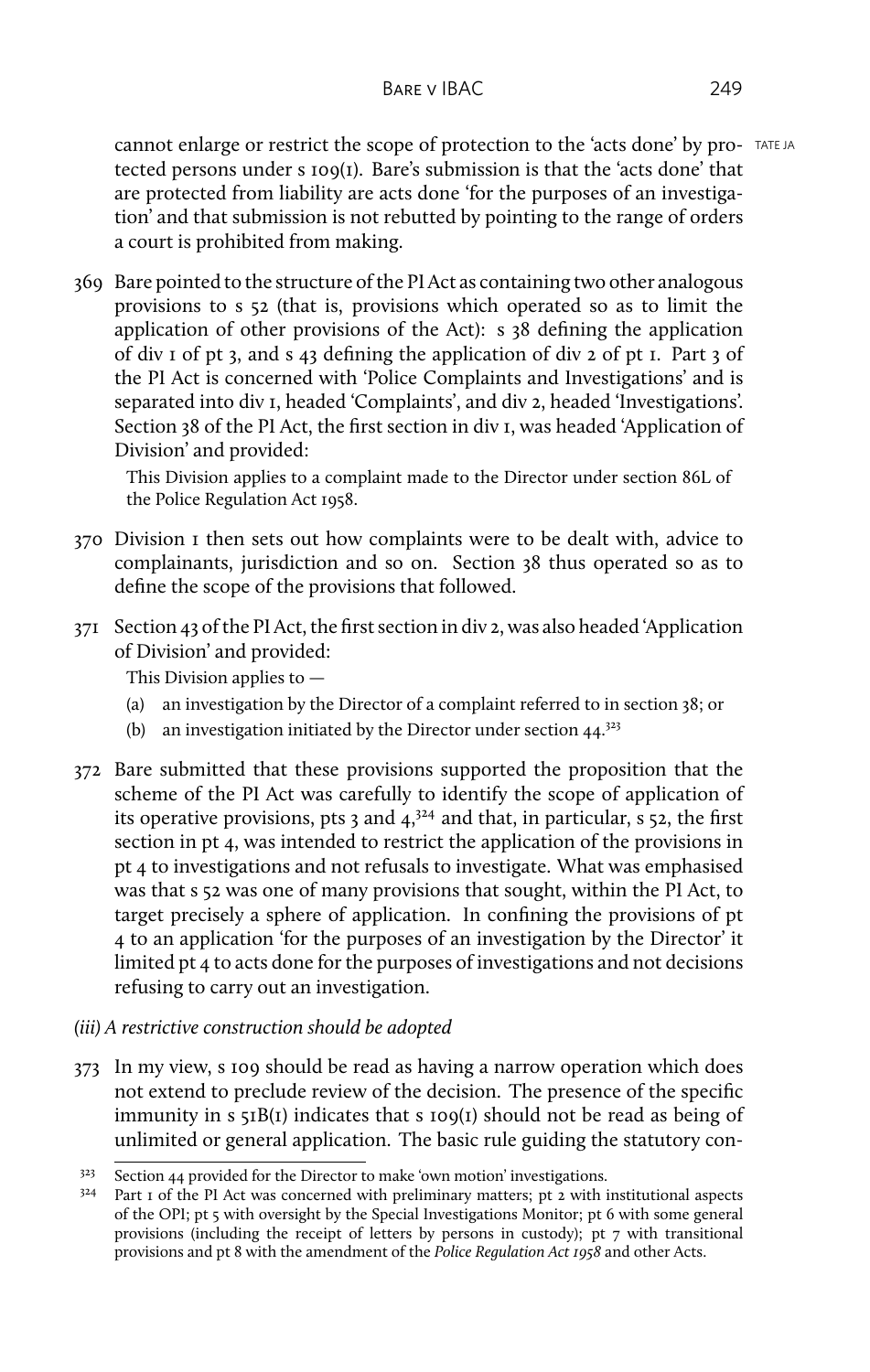struction of ouster clauses, supported by the principle of legality, dictates that, where available, a narrow construction should be adopted. Section 52, on its terms, appears to indicate that the provisions of pt 4 (including s 109) apply only for 'the purposes of an investigation by the Director under pt 3'. This would restrict the application of the immunity under s 109 to acts done for the purposes of an investigation. A refusal to investigate is not an act done for the purposes of an investigation. Nor is it an essential step taken for the purposes of an investigation. It rather prevents, and is aimed at preventing, an investigation taking place. Its purpose is to impede or exclude an investigation. As the decision was not an act done for the purpose of an investigation, it falls outside s 109 and is susceptible to judicial review. The decision is subject to the supervisory jurisdiction of this Court.

- 374 It should also be noted that Bare relied on an additional and independent source of support for a narrow construction of s 109 that preserved his right to seek judicial review of the decision, namely, s 32(1) of the Charter.<sup>325</sup>
- 375 This submission was made before the judge and rejected.<sup>326</sup> It was referred to on the appeal but was not wholly developed.<sup>327</sup> Suffice it to say that the interpretation at which I have arrived, based on the ordinary principles of statutory construction, including the principle of legality, and the basic rule with respect to privative or ouster clauses, is one that I consider to be compatible with human rights, most especially the right to a fair hearing under s  $24(I)^{328}$  which includes the right of access to the courts.<sup>329</sup> It is therefore unnecessary to examine further whether s 32 would provide additional support for the preferred interpretation.<sup>330</sup>

 $3^{25}$  Section 32(1) is set out at [303] above. This submission related to the application of s 32(1) of the Charter to the construction of s 109 of the PI Act which is quite distinct from the submission considered earlier in relation to the application of s 32(1) to the construction of the 'public interest' in s 40(4)(b)(i) of the PI Act.

<sup>326</sup> Reasons [86]–[88].

<sup>&</sup>lt;sup>327</sup> No specific right was identified but it would seem that the right to a fair hearing would be the most relevant right in this context.

 $328$  Section 24(1) of the Charter provides: 'A person charged with a criminal offence or a party to a civil proceeding has the right to have the charge or proceeding decided by a competent, independent and impartial court or tribunal after a fair and public hearing'. It is not in contest that Bare is a party to a civil proceeding in this Court between himself and a public authority and thus the right under s 24(1) is engaged. The right to a fair hearing reflects that protected by the common law: *North Australian Aboriginal Legal Aid Service Inc v Bradley* (2004) 218 CLR 146; *Ebner v Official Trustee in Bankruptcy* (2000) 205 CLR 337, 363 [81], 373 [116]; *Dietrich v The Queen* (1992) 177 CLR 292.

<sup>329</sup> *Wilson v First Country Trust Ltd (No 2)* [2004] 1 AC 816, 834 [32], 835 [35].

<sup>330</sup> See Justice Pamela Tate, 'Statutory Interpretive Techniques under the Charter: Three Stages of the Charter — Has the Original Conception and Early Technique Survived the Twists of the High Court's Reasoning in *Momcilovic*?' (2014) 2 *Judicial College of Victoria On-Line Journal* 43. See *R v Hansen* [2007] 3 NZLR 1, 36–7 [88]–[92] (Tipping J), 27–8 [57]–[60] (Blanchard J), 66 [192] (McGrath J), 83 [266] (Anderson J).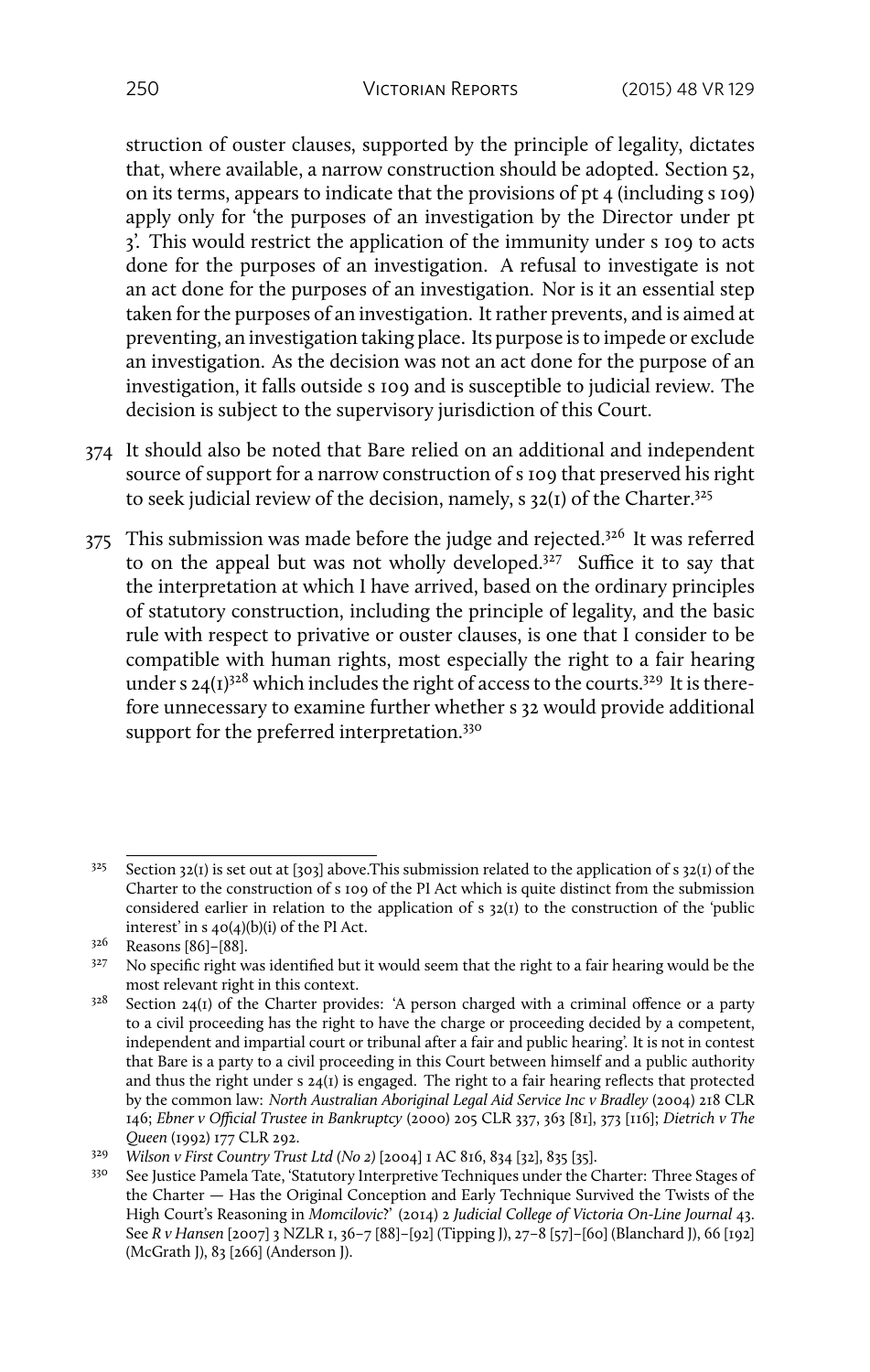### *(iv)* Conclusion on s 109

- 376 In my view, s 109 of the PI Act does not operate to preclude judicial review of the decision.
- 377 As I indicated earlier in these reasons, I have concluded that the decision was unlawful as the delegate breached the procedural limb of s 38(1) of the Charter because he failed to give proper consideration to Bare's right not to be subjected to cruel, inhuman or degrading treatment or to his right to equal protection of the law without discrimination. I determined that the decision ought be quashed as an error of law on the face of the record unless the privative clause precluded review of such errors.<sup>331</sup> I have concluded that s 109 of the PI Act does not operate so as to preclude review of the decision for error of law on the face of the record. The decision is thus amenable to a remedy in the nature of certiorari. I would quash the decision and allow the appeal.<sup>332</sup>

### *(3) Does 'unlawfulness' under s 38 of the Charter amount to jurisdictional error?*

## *(i) The implications of Kirk*

- 378 As the decision should be quashed<sup>333</sup> and is of no force or effect for the reasons I have given, it is unnecessary to determine the question of whether the unlawfulness attaching to a decision taken in breach of the procedural limb of s 38(1) amounts to jurisdictional error. However, it is important to note that a conclusion that the relevant unlawfulness amounted to a species of jurisdictional error would carry the implication that it is beyond the legislative power of the Victorian Parliament to enact an ouster clause that precludes judicial review of such unlawfulness. This implication would follow from *Kirk,*<sup>334</sup> which was decided by the High Court some years after the Charter (including s 38) was enacted.<sup>335</sup> The serious nature of such an implication gives rise to the complex question of whether the statutory language in which  $s \frac{38}{1}$  is cast can bear the meaning sought to be placed upon it by Bare and the Commission.
- 379 The question is especially complex, post-*Kirk*, in that it would be necessary to reconcile the Parliament's inability to oust judicial review for breaches of the Charter, if those breaches amount to jurisdictional error, with s 31 of the Charter which entitles the Victorian Parliament to declare expressly that an Act or a provision of an Act has effect despite being incompatible with one or more of the human rights in the Charter or despite anything else set out in the Charter. These declarations are 'override declarations'. Section 31(6) provides that if an override declaration is made in respect of a

<sup>331</sup> See [328]–[329] above.

<sup>332</sup> See [329] above for the orders that I consider should be made.

<sup>333</sup> As mentioned at [328] above, an error of law on the face of the record can be quashed whether it is a jurisdictional or non-jurisdictional error.

<sup>334</sup> As mentioned at [250] above.

<sup>335</sup> The Charter was enacted in 2006. *Kirk* (2010) 239 CLR 531 was decided in 2010.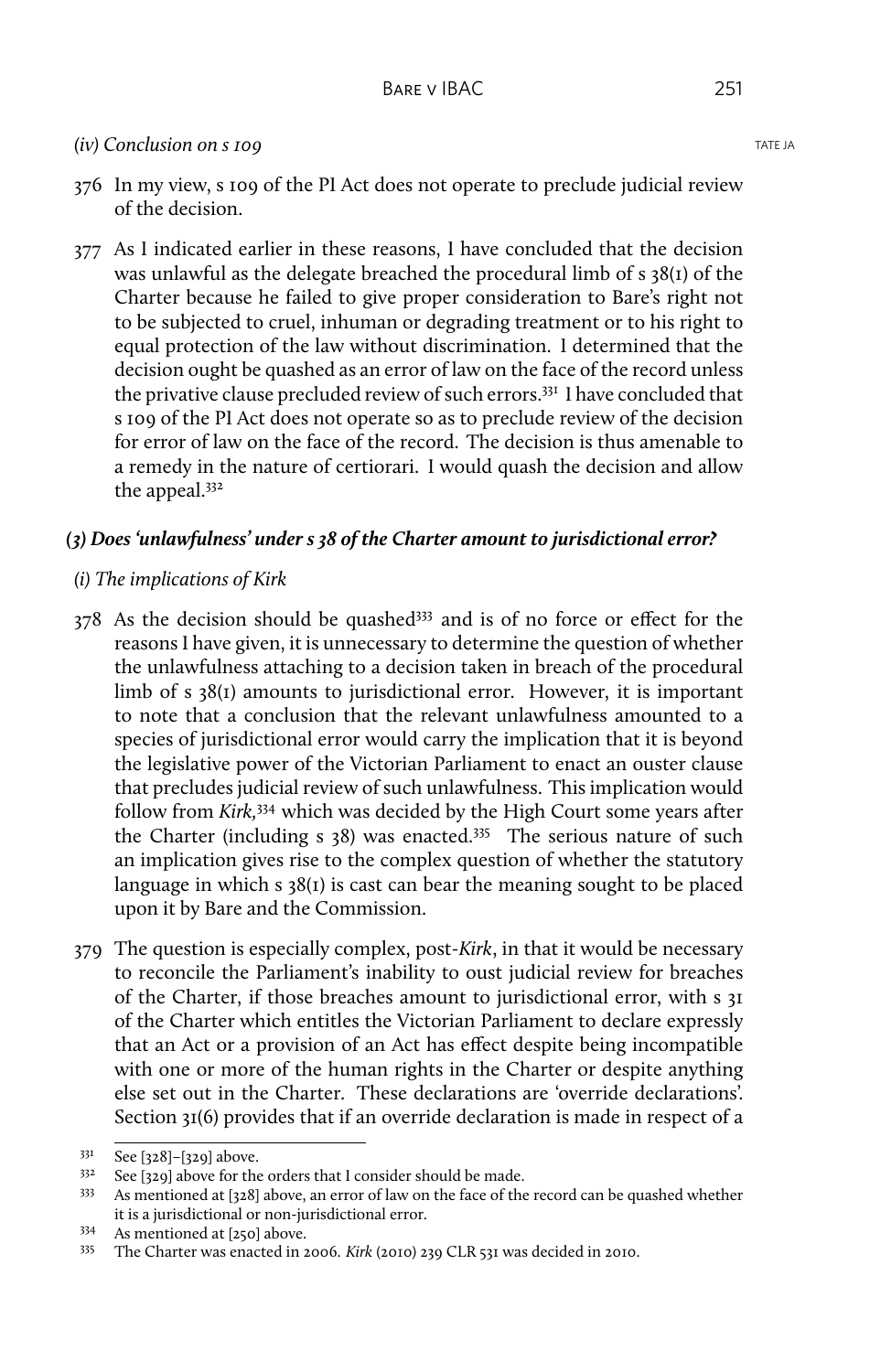statutory provision, then to the extent of the declaration the Charter has no application to that provision. Section 31 reflects the concern, expressed in the extrinsic materials at the time the Charter was enacted, that the Charter should not diminish the 'Parliamentary sovereignty'<sup>336</sup> or supremacy of the Parliament. If a breach of s 38(1) of the Charter gave rise to jurisdictional error, this would mean that although the Parliament could not enact an ouster clause that precluded judicial review of conduct that was in contravention of s 38(1), because of *Kirk*, it could make an override declaration with respect to the enabling statutory power under which the decision was made (here, s 40(4)(b)(i) of the PI Act) so as to ensure that the Charter, including s 38, had no application to that provision. This would mean that by a different path, the use of override declarations, the Parliament was able to preclude review of decisions taken by public authorities for compliance with the Charter, despite their resulting in jurisdictional error, which it had no power to do, for constitutional reasons, through the use of an ouster clause. With respect to the limits of State legislative power, this might seem to be an anomalous result.

- 380 On the basis that it is necessary to read the Charter as a whole,<sup>337</sup> and to read its provisions so that, as far as possible, they are consistent with one another,  $338$  it might seem that an appropriate reading of s 38(1), one that reconciled s 38(1) and s 31, would be to treat the unlawfulness that arises as a consequence of a breach of s 38(1) as not giving rise to jurisdictional error, but as giving rise to non-jurisdictional error. This would allow for all forms of relief, including certiorari to quash the decision, if, as here, the error appeared on the face of the record and was not precluded by an ouster clause.
- 381 The question of whether the unlawfulness that flows as a consequence of a breach of s 38(1) amounts to jurisdictional error is an important and significant question that, in my opinion, ought not be determined before the resolution of a case requires it. The question was left open in *Sudi*. 339 The question should remain open until such a case arises.
- 382 Nevertheless, as the matter was fully argued in this appeal, it may be useful to make some observations.
- 383 There are powerful considerations on both sides of the argument as to whether the unlawfulness that flows as a consequence of a breach of the procedural limb of s 38(1) amounts to jurisdictional error.

<sup>336</sup> Victoria, *Parliamentary Debates,* Legislative Assembly, 4 May 2006, 1293 (Rob Hulls, Attorney-General). See Jeffrey Goldsworthy, *Parliamentary Sovereignty — Contemporary Debates* (Cambridge University Press, 2010).

<sup>337</sup> *Metropolitan Gas Co v Federated Gas Employees' Industrial Union* (1924) 35 CLR 449, 455; *Cooper Brookes (Wollongong) Pty Ltd v FCT* (1981) 147 CLR 297, 321.

<sup>338</sup> *Taylor v Public Service Board (NSW)* (1976) 137 CLR 208, 213; *Comm'r of Stamps (SA) v Telegraph Investment Co Pty Ltd* (1995) 184 CLR 453, 479.

<sup>339</sup> (2011) 33 VR 559, 569 [49] (Warren CJ), 571–2 [59]–[63] (Maxwell P), 596 [214] (Weinberg JA).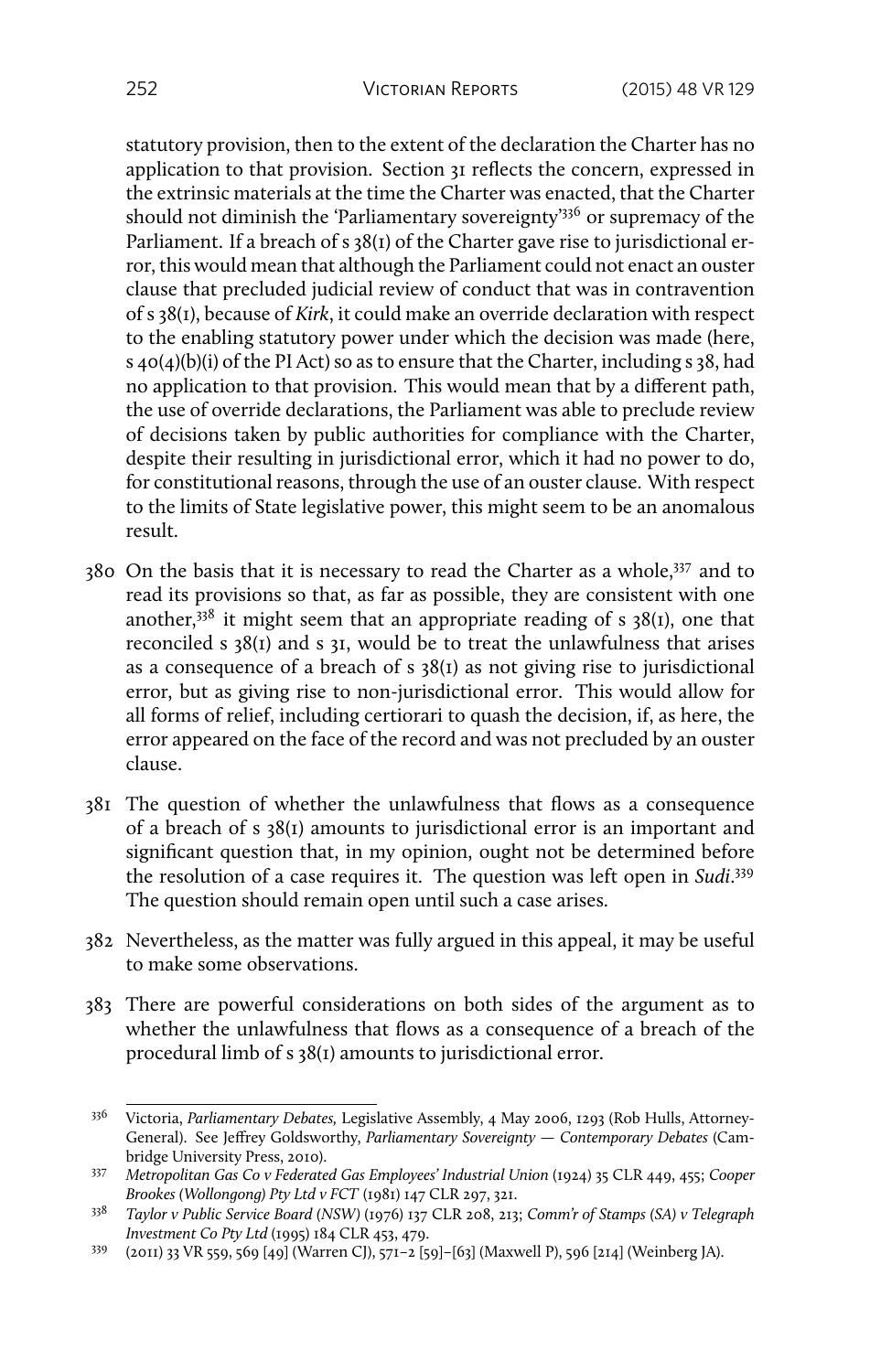### *(ii)* The significance of 'unlawfulness' TATE JA

384 On the one hand, the fact that the Charter stipulates that the consequence of such a breach is 'unlawfulness' may be significant. It has been accepted as a principle of judicial review that a failure to take account of a relevant consideration (considerations that the decision maker is bound to take into account) will not necessarily justify the setting aside of the decision. Mason CJ noted in *Peko-Wallsend* that a failure to take account of a relevant consideration will not necessarily justify an order that the power be re-exercised according to law if the outcome is not materially affected. He said:

Not every consideration that a decision-maker is bound to take into account but fails to take into account will justify the court setting aside the impugned decision and ordering that the discretion be re-exercised according to law. A factor might be so insignificant that the failure to take it into account could not have materially affected the decision: see, eg, the various expressions in *Baldwin & Francis Ltd. v Patents Appeal Tribunal*; *Hanks v Minister of Housing and Local Government*; *Reg v Chief Registrar of Friendly Societies*; *Ex parte New Cross Building Society*. A similar principle has been enunciated in cases where regard has been had to irrelevant considerations in the making of an administrative decision: *Reg v Bishop of London*; *Reg v Rochdale Metropolitan Borough Council*; *Ex parte Cromer Ring Mill Ltd*. 340

385 In *Minister for Immigration and Multicultural Affairs v Yusuf* <sup>341</sup> it was observed that if a decision maker ignores relevant material in a way that affects the exercise of the power this results in jurisdictional error. It was acknowledged that the categories of jurisdictional error are not closed. McHugh, Gummow and Hayne JJ said:

It is necessary ... to understand what is meant by 'jurisdictional error' under the general law and the consequences that follow from a decision-maker making such an error. As was said in *Craig v South Australia*, if an administrative tribunal (like the [Refugee Review] Tribunal)

'falls into an error of law which causes it to identify a wrong issue, to ask itself a wrong question, to ignore relevant material, to rely on irrelevant material or, at least in some circumstances, to make an erroneous finding or to reach a mistaken conclusion, and the tribunal's exercise or purported exercise of power is thereby affected, it exceeds its authority or powers. Such an error of law is jurisdictional error which will invalidate any order or decision of the tribunal which reflects it.'

'Jurisdictional error' can thus be seen to embrace a number of different kinds of error, the list of which, in the passage cited from *Craig*, is not exhaustive. Those different kinds of error may well overlap. The circumstances of a particular case may permit more than one characterisation of the error identified, for example, as the decision maker both asking the wrong question and ignoring relevant material. *What is important, however, is that identifying a wrong issue, asking a wrong question, ignoring relevant material or relying on irrelevant material in a way that affects the exercise of power is to make an error of law.* Further, doing so results in the decision maker exceeding the authority or powers given by the relevant

<sup>340</sup> *Peko-Wallsend* (1986) 162 CLR 24, 40 (citations omitted).

<sup>341</sup> (2001) 206 CLR 323.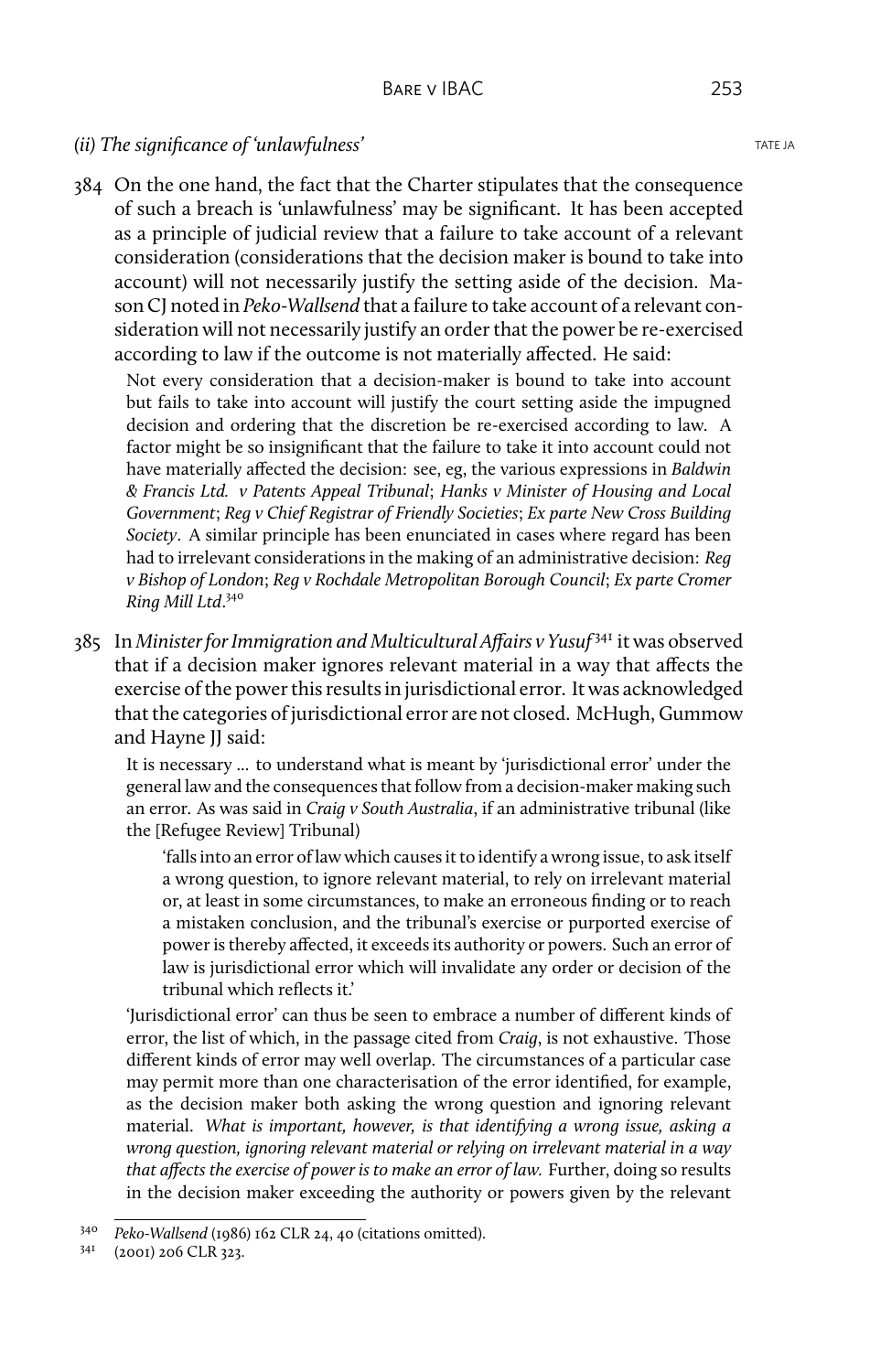statute. In other words, if an error of those types is made, the decision maker did not have authority to make the decision that was made; he or she did not have jurisdiction to make it. ...

... it is important to recognise that, if the Tribunal identifies a wrong issue, asks a wrong question, ignores relevant material or relies on irrelevant material, it 'exceeds its authority or powers'. If that is so, the person who purported to make the decision 'did not have jurisdiction' to make the decision he or she made, and the decision 'was not authorised' by the Act.<sup>342</sup>

- 386 Thus, under the general law, if a decision maker ignores relevant considerations in a manner that is material to the outcome the failure amounts to an error of law and that unlawfulness is a species of jurisdictional error. For s 38(1) of the Charter to stipulate in effect that a public authority is bound to give proper consideration to relevant human rights, thus rendering those human rights 'relevant considerations' in the required sense and stipulating that a breach results in 'unlawfulness', might suggest that the legislature intended that a failure to give proper consideration to a human right was deemed to be material to the decision arrived at, resulting in jurisdictional error.
- 387 In this context, the Commission sought to rely upon authority drawn from the United Kingdom to the effect that a decision that was 'unlawful', that is, not authorised by law, is beyond power.<sup>343</sup> It then sought to characterise decisions made beyond power as tainted by jurisdictional error. The difficulty with this submission is that the United Kingdom does not distinguish between jurisdictional and non-jurisdictional errors in the manner maintained in Australia nor does the United Kingdom attribute the significance Australia attributes to the distinction.<sup>344</sup> It is thus precisely that type of area of legal discussion where reliance upon United Kingdom authority may be of little utility in Australia because of the different constitutional settings that apply. For this reason there is a need for caution, as expressed by French CJ in *Momcilovic v The Queen*: 345

[I]nternational and foreign domestic judgments should be consulted with discrimination and care. Such judgments are made in a variety of legal systems and constitutional settings which have to be taken into account when reading them. What McHugh J said in *Theophanous v Herald & Weekly Times Ltd* is applicable in this context:

<sup>342</sup> Ibid 351–2 [82]–[83] (emphasis added).

<sup>343</sup> *Attorney-General's Reference (No 2 of 2001)* [2004] 2 AC 72, 116 [122], 117 [126] (Lord Hobhouse); see also 91–2 [30] (Lord Bingham), 92 [32] and 93 [35] (Lord Nicholls), 118 [130] Lord Millett; 103–104 [73]–[79] (Lord Hope) and 129–132 [169]–[176] (Lord Rodger).

<sup>344</sup> As French CJ, Gummow, Hayne, Crennan, Kiefel and Bell JJ said in *Kirk*: 'In England, the difficulties presented by classification of some errors as jurisdictional and others as not were ultimately understood as requiring the conclusion that *any* error of law by a decision-maker (whether an inferior court or a tribunal) rendered the decision ultra vires. But that is a step which this Court has not taken': (2010) 239 CLR 531, 571 [65] (citations omitted). See also *Craig v South Australia* (1995) 184 CLR 163, 177–180 where the High Court acknowledged the difficulties in distinguishing between jurisdictional and non-jurisdictional errors of law but nevertheless maintained the distinction.

<sup>345</sup> (2011) 245 CLR 1.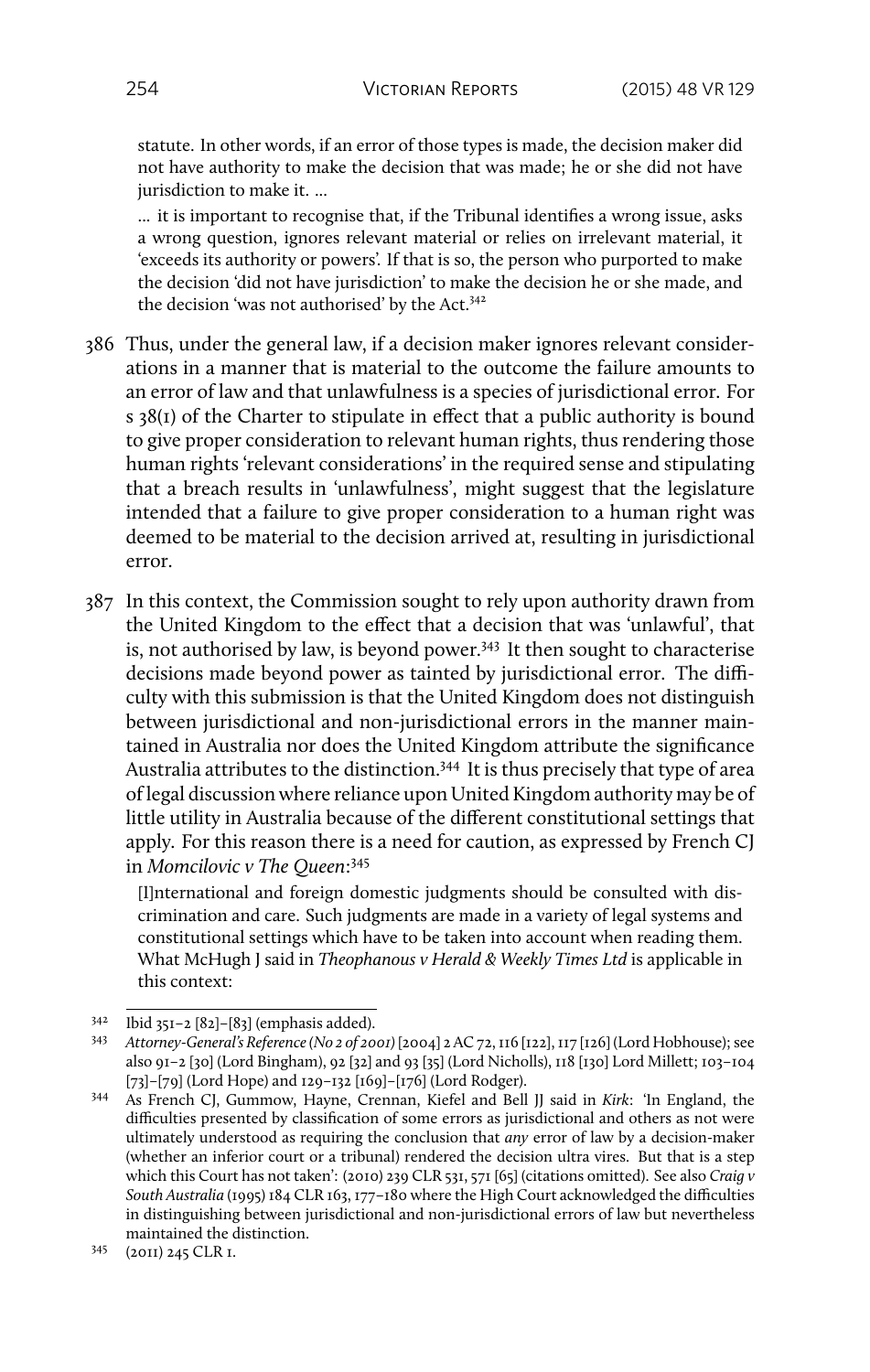'The true meaning of a legal text almost always depends on a background of  $TATEJ$ concepts, principles, practices, facts, rights and duties which the authors of the text took for granted or understood, without conscious advertence, by reason of their common language or culture.'

Despite our common legal heritage, that general proposition is relevant today in reading decisions of the courts of the United Kingdom, especially in relation to the *Human Rights Act 1998* (UK) (the HRA). It is appropriate to take heed not only of Lord Bingham of Cornhill's remark about the need for caution 'in considering different enactments decided under different constitutional arrangements', but also his observation that 'the United Kingdom courts must take their lead from Strasbourg'.346

- 388 On the other hand, in support of the view that a breach of s 38(1) does not give rise to jurisdictional error, it may be significant, as IBAC contended, that the obligation on a public authority, in making a decision, to give proper consideration to a relevant human right does not have its source in the legislation which confers power on the public authority to make a decision.<sup>347</sup> The Charter does not, and does not purport to, confer power or authority on public authorities to make decisions affecting the myriad range of matters that are subject to public administration.<sup>348</sup> It is not the source of authority to act. In this sense, it may be thought to regulate the performance of functions already conferred rather than imposing essential preliminaries to the exercise of those functions.<sup>349</sup> On the test enunciated in *Project Blue Sky,*<sup>350</sup> a breach of such a condition, while unlawful, does not result in invalidity.<sup>351</sup> An appropriate remedy may lie in declaratory and injunctive relief to restrain future conduct incompatible with Charter rights.<sup>352</sup> Contrary to the submissions made by the Commission, this would not, in my view, deprive one of the key provisions of the Charter of a meaningful operation.
- 389 Relevantly, the power to decide whether to investigate a complaint against Victoria Police was conferred by the PI Act, not by the Charter. So too in *Castles* the power to grant, or refuse to grant, a request to leave the prison for treatment was conferred on the Secretary by the *Corrections Act*, 353 not the Charter; in *PJB* the power to appoint an unlimited administrator was conferred under the *Guardianship and Administration Act*, <sup>354</sup> not the Charter; in *Giotopoulos* the power to grant, or refuse to grant, a tenancy

<sup>351</sup> (1998) 194 CLR 355, 393 [100].

- <sup>353</sup> Section 57A.
- <sup>354</sup> Section 46.

 $346$  Ibid 37–8 [19] (citations omitted). See also 83–4 [146](i) (Gummow J).

<sup>&</sup>lt;sup>347</sup> This is why the obligation imposed under s  $38(t)$  is a supplementary obligation. See [323] above.<br><sup>348</sup> For a discussion of the growth of public administration see Sir William Wade and Christopher

<sup>348</sup> For a discussion of the growth of public administration see Sir William Wade and Christopher Forsyth, *Administrative Law* (Oxford University Press, 11<sup>th</sup> ed, 2014).

 $349$  See Reasons [97].<br> $359$   $(1008)$  Jot Cl B at

<sup>350</sup> (1998) 194 CLR 355, 389 [92]. On the relationship between the *Project Blue Sky* test and jurisdictional error see *SAAP v Minister for Immigration and Multicultural and Indigenous Affairs* (2005) 228 CLR 294, 319 [72]–[73], 345–5 [173], 353–4 [205]; J K Kirk, 'The Concept of Jurisdictional Error' in Neil Williams (ed), *Key Issues in Judicial Review* (Federation Press, 2014) 11, 14.

<sup>352</sup> Ibid.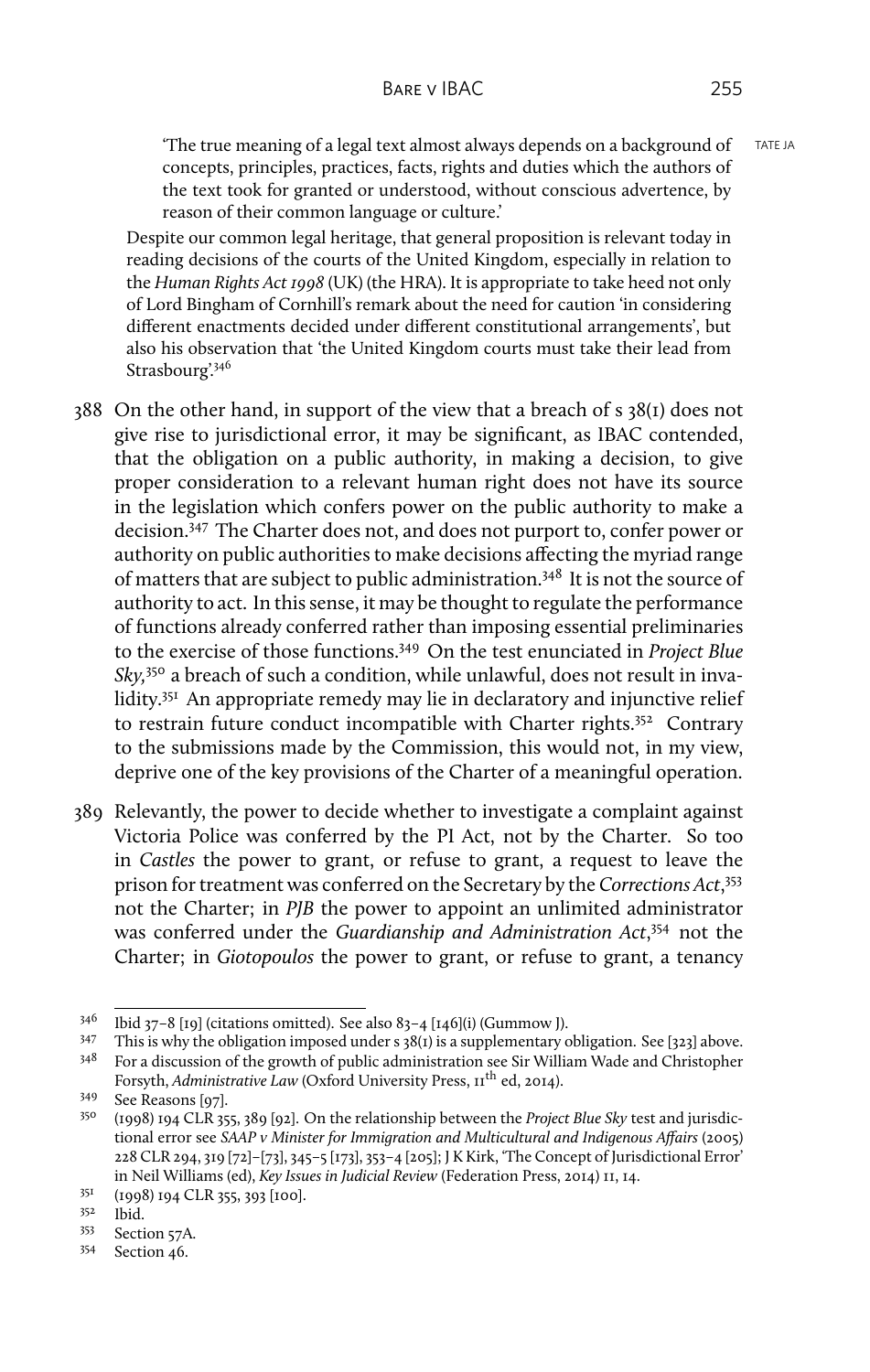order was conferred on VCAT, by the *Residential Tenancies Act 1997*, <sup>355</sup> not the Charter. It may be that, because the Charter is not the source of power to decide questions of public administration, a decision maker who breaches the procedural obligation under s 38(1) to give proper consideration to a relevant human right does not exceed his or her powers. As the jurisdiction a decision maker has is primarily conceived of as the 'authority to decide',  $356$ which springs from the empowering statute and not from the Charter, it may be that a failure to give proper consideration to a relevant human right would not exceed the authority to decide. If so, it could not be concluded that the decision maker 'was not authorised' or 'did not have not jurisdiction' to arrive at the decision made. The unlawfulness consequent upon a breach of the procedural limb of s 38(1) would not amount to jurisdictional error: it would be an error of law, but a non-jurisdictional error of law that would not invalidate the decision.

390 In *Minister for Immigration and Citizenship v SZMDS*<sup>357</sup> Gummow A-CJ and Kiefel J reaffirmed the distinction between jurisdictional and nonjurisdictional errors of law by referring to observations of Selway I:

Of the distinction between jurisdictional and non-jurisdictional error in the setting of the *Australian Constitution*, Justice Selway, writing extrajudicially, said:

'Notwithstanding the difficulty, indeed often apparent artificiality, of the distinction, it is a distinction between errors that are authorised and errors that are not; between acts that are unauthorised by law and acts that are authorised. Such a distinction is inherent in any analysis based upon separation of powers principles.'<sup>358</sup>

391 There is an additional reason in support of the view that a breach of  $s$  38(1) does not give rise to jurisdictional error, urged upon the Court by the Attorney-General. In accordance with the maxim that the same word ought bear the same meaning consistently within an Act,<sup>359</sup> subject to a contrary intention, the meaning and significance of 'unlawful' in s 38 ought be construed uniformly with the meaning and significance of 'unlawful' in s 39 of the Charter. Section 39 provides:

Legal proceedings

- (1) If, otherwise than because of this Charter, a person may seek any relief or remedy in respect of an act or decision of a public authority on the ground that the act or decision was unlawful, that person may seek that relief or remedy on a ground of unlawfulness arising because of this Charter.
- (2) This section does not affect any right that a person has, otherwise than because of this Charter, to seek any relief or remedy in respect of an act or decision of a public authority, including a right —

 $355$  Section 233.<br> $356$  Mark Leemi

<sup>356</sup> Mark Leeming, *Authority to Decide: The Law of Jurisdiction in Australia* (Federation Press, 2012) 1 [1.1].

<sup>357</sup> (2010) 240 CLR 611.

<sup>358</sup> Ibid 618 [16], citing Justice Selway, 'The Principle Behind Common Law Judicial Review of Administrative Action — The Search Continues' (2002) 30 *Federal Law Review* 217, 234.

<sup>359</sup> *Craig Williamson Pty Ltd v Barrowcliff* [1915] VLR 450, 452; *Registrar of Titles (WA) v Franzon* (1975) 132 CLR 611, 618.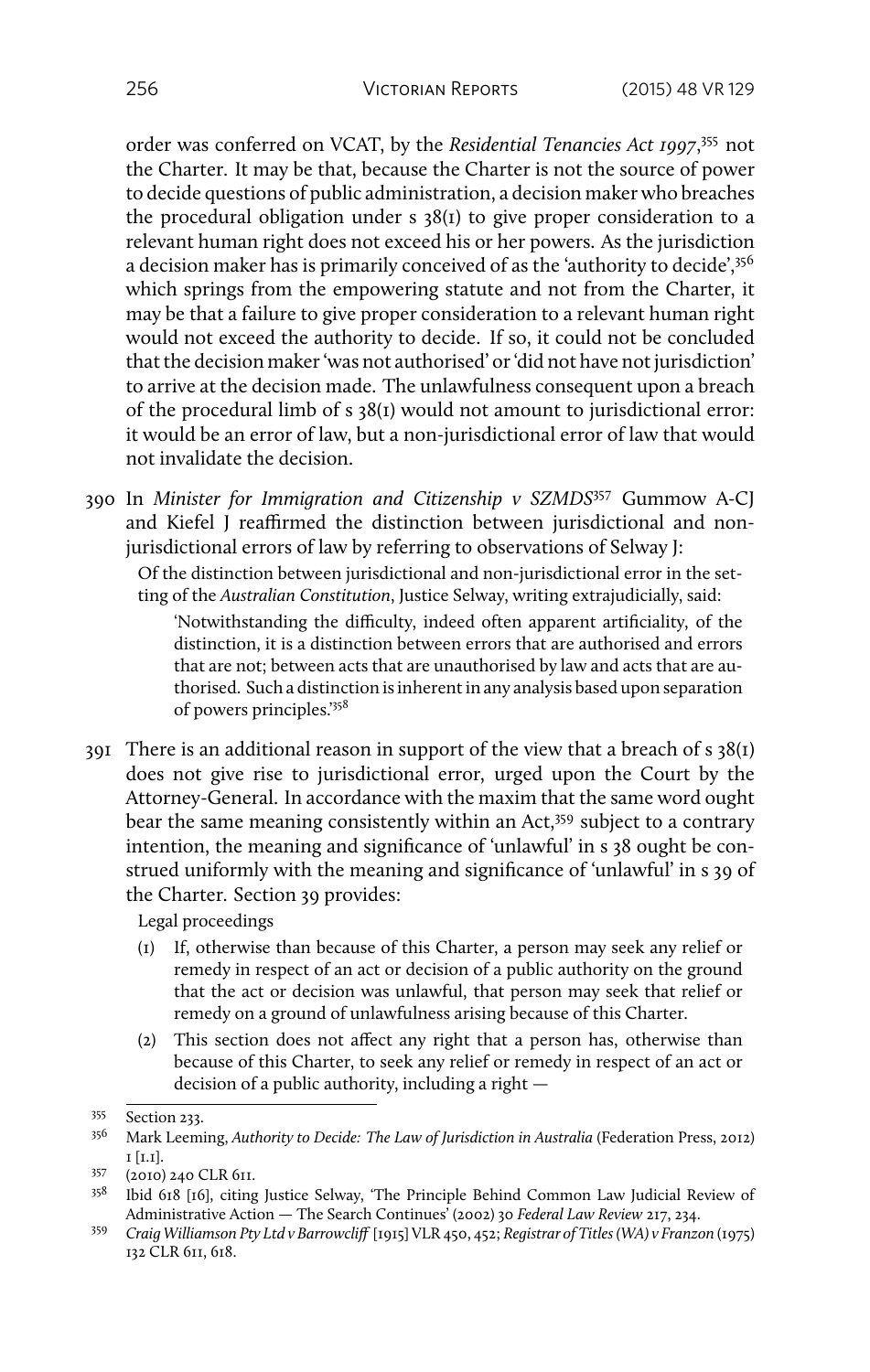- (a) to seek judicial review under the Administrative Law Act 1978 or under TATE JA Order 56 of Chapter I of the Rules of the Supreme Court; and
- (b) to seek a declaration of unlawfulness and associated relief including an injunction, a stay of proceedings or exclusion of evidence.
- (3) A person is not entitled to be awarded any damages because of a breach of this Charter.
- (4) Nothing in this section affects any right a person may have to damages apart from the operation of this section.
- 392 On one view of the operation of s 39, before relief can be sought on the ground of unlawfulness under the Charter, it is necessary for a litigant also to be able to seek relief<sup>360</sup> on a non-Charter ground of unlawfulness. The non-Charter grounds may include, for example, in the context of judicial review, breach of procedural fairness, unreasonableness, or improper purpose. On this view, Charter unlawfulness can only be invoked as a supplementary ground of challenge.<sup>361</sup> The Attorney-General submitted that the supplementary approach was correct and that it had implications for the meaning of 'unlawful' in s 38(1). If the unlawfulness flowing from a breach of s 38(1) was a species of jurisdictional error it invalidated the decision or action taken. It was argued that this result was difficult to reconcile with the apparent requirement imposed by s 39(1) that no relief could be sought in respect of a Charter breach unless this was supplementary to the seeking of relief based on a non-Charter ground of unlawfulness. It would be difficult to treat the meaning of 'unlawful' under s 38(1) as giving rise to jurisdictional

<sup>360</sup> It is not required that a litigant be successful on the non-Charter grounds: *Goode v Common Equity Housing Ltd* [2014] VSC 585 [28]–[29].

<sup>361</sup> See *Sudi* (2011) 33 VR 559, 580 [96] (Maxwell P): 'Plainly enough, s 39(1) has an operation which is both conditional and supplementary. The condition to be satisfied is that a person be able to seek, independently of the Charter, "any relief or remedy in respect of an act or decision of a public authority on the ground that the act or decision was unlawful". If  $-$  but only if  $$ that condition is satisfied, then s 39(1) enables that person to seek "that relief or remedy" on a supplementary ground of unlawfulness, that is, unlawfulness arising because of the Charter.' (citations omitted). See also *PJB* (2011) 39 VR 373, 438–9 [297] (Bell J): 'Section 39(1) does not create a new cause of action or other proceeding for obtaining a relief or remedy in respect of unlawfulness arising under the Charter. It attaches unlawfulness arising under the Charter as a ground to existing causes of action or proceedings by which relief or remedy may be obtained in respect of the act or decision on a ground of unlawfulness arising otherwise than because of the Charter. It then operates to make that relief or remedy available in that cause of action or proceeding on the ground of unlawfulness arising under the Charter, whether or not that relief or remedy is granted on a ground of unlawfulness not arising in that way. The capacity of parties to rely on incompatibility with human rights in legal proceedings, the authority of courts and tribunals (having the jurisdiction) to grant relief or remedy where unlawfulness on that ground is established and the human rights protection of the community have been enhanced to that significant extent.' (citations omitted). See also *Goode v Common Equity Housing Ltd* [2014] VSC 585 [25]. See further *R v Debono* [2013] VSC 407 [77]–[81] where Kyrou J acknowledged that although the Charter does not itself create any new remedy, the scope and reach of the Charter provisions can influence the outcome of pre-existing forms of action by being invoked to supply new and broader bases of unlawfulness. Here, Bare alleged, in his third amended originating motion, in addition to Charter unlawfulness that the decision was invalid, as infected by jurisdictional error, because it was made for an improper purpose (to weaken his prospects of success in the proceeding, the decision being made after the proceeding had commenced) and in breach of procedural fairness: see n 211.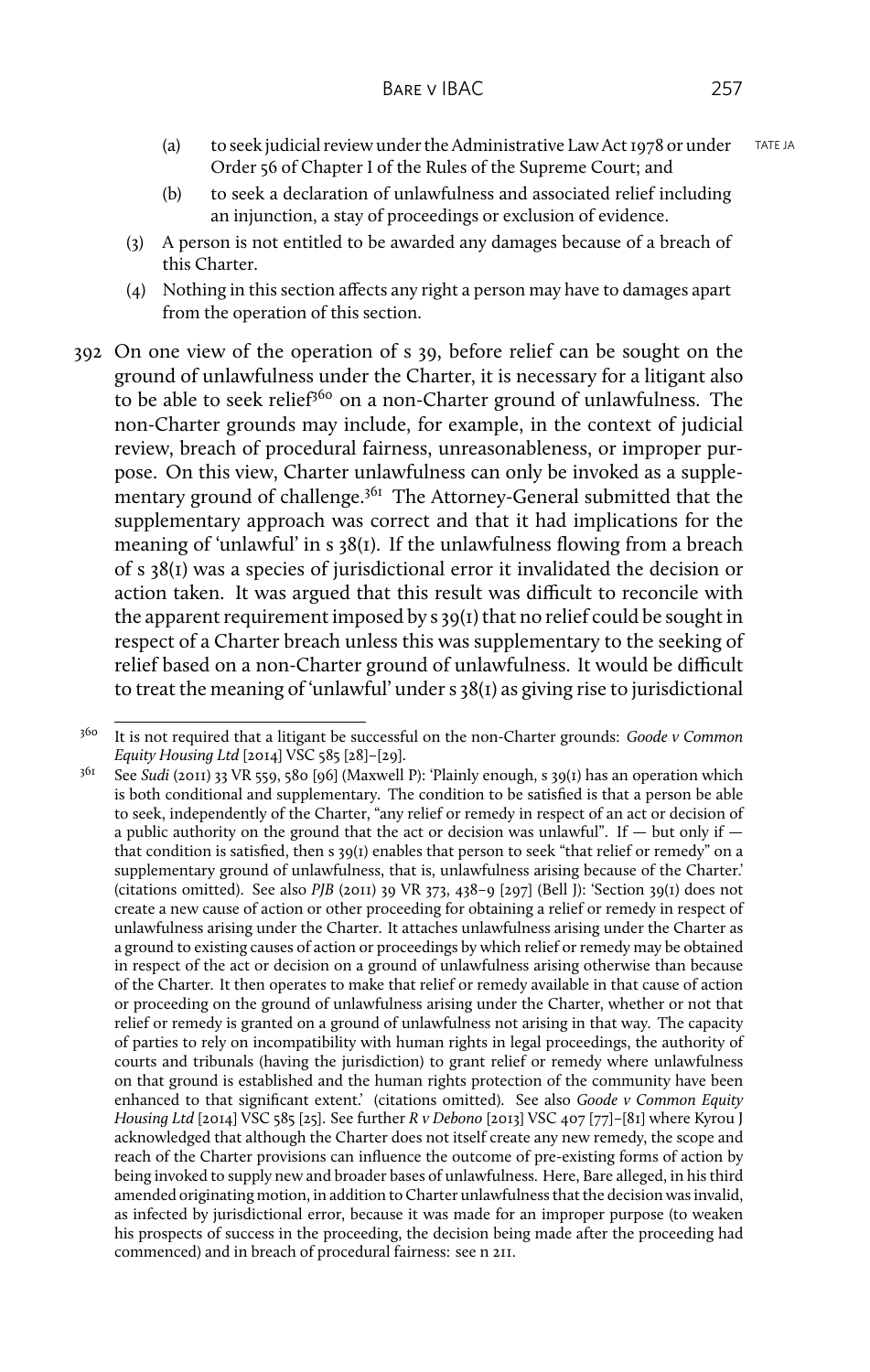error, with all the importance attached to that conclusion, while at the same time envisaging that the Parliament considered that a breach of s 38(1) would not warrant relief unless some other ground of unlawfulness could be found. This would suggest, the Attorney-General submitted, that the effect of unlawfulness flowing from a breach of s 38(1) did not give rise to jurisdictional error.<sup>362</sup>

- 393 The judge described this submission as in effect suggesting that s 39(1) would itself operate as 'a privative clause ousting the Court's judicial review jurisdiction where no other ground of unlawfulness was alleged (if that were the effect of s 39)'.<sup>363</sup> Three responses can be made to this: first, if s 39(1) was treated as a privative clause it would be subject to the principle in *Kirk* and could not be interpreted validly as ousting the Court's jurisdiction to review for jurisdictional error;<sup>364</sup> second, s 6 of the *Interpretation of Legislation Act* requires that legislation 'shall be construed as operating ... so as not to exceed, the legislative power of the State of Victoria'; third, a construction of s 39(1) that was compatible with *Kirk* would be to read the unlawfulness that flows from a breach of s 38(1) as not giving rise to jurisdictional error.
- $394$  Section  $39(1)$  is a difficult section.<sup>365</sup> There are two competing constructions, the 'factual availability' interpretation, which reflects the supplementary approach, the need for a litigant relying on the Charter also to seek relief on a non-Charter ground, and the 'abstract availability' interpretation which requires only the use of an existing process and procedure to ventilate a claim based on an alleged breach of s 38(1) seeking a traditional remedy. This interpretational issue has been the subject of commentary:

An interpretational issue that arises in relation to this provision [s  $39(1)$ ] is as follows. Taking as an example a case where the non-*Charter* relief or remedy is based on judicial review, does s 39 require that the plaintiff must *in fact* have a non-*Charter* ground for seeking judicial review, or does it merely require that the act or decision in question is amenable to judicial review in the *abstract*, that is, without regard to the facts of the particular case? I will call the first interpretation the 'factual availability' interpretation and the second interpretation the 'abstract availability' interpretation. On the 'abstract availability' approach, it would be sufficient if the relief or remedy that the plaintiff seeks is, in principle, available

<sup>&</sup>lt;sup>362</sup> The Attorney-General also relied on the Second Reading Speech of the Charter of Human Rights and Responsibilities Bill, referred to at [299] above, where s 38 was described as a 'key provision of the Charter. It seeks to ensure that human rights are observed in administrative practice and the development of policy within the public sector without the need for recourse to the courts'. The Attorney-General submitted that it would be a bizarre result if Parliament intended to create invalidity without providing recourse to the courts.

<sup>&</sup>lt;sup>363</sup> Reasons [107]. Her Honour ultimately did not decide the matter, it being unnecessary for her to do so, but she considered that '[a]ny limitation of the availability of a remedy for breach of s 38(1), including the ruling out of compensation by way of damages by s 39(4), rather militates against the argument' that unlawfulness does per se amount to jurisdictional error: Reasons, [116].

 $364$  Although on the supplementary approach s 39(1) would impose requirements on the seeking of relief rather than purporting completely to oust the jurisdiction of the Court. It is unclear precisely how the principle in *Kirk* would apply to s 39(1).

<sup>365</sup> See *Sudi* (2011) 33 VR 559, 596 [214] (Weinberg JA).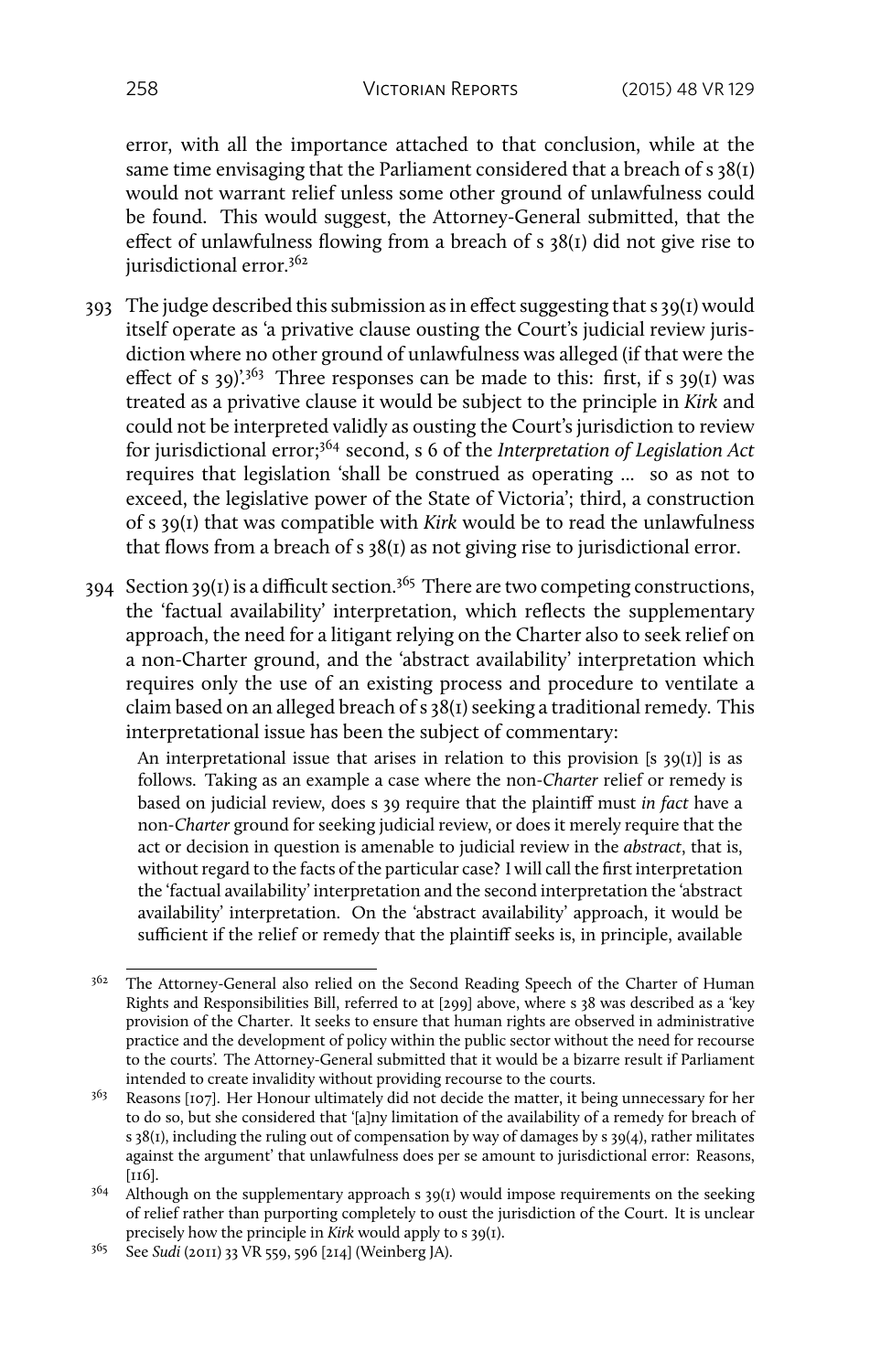in respect of the particular act or decision, and the plaintiff has the right process,  $TATE I A$ the right court and is within time to seek the relief or remedy. On the 'factual availability' approach, the plaintiff would also need to rely on a non-*Charter* ground in seeking the relief or remedy in the proceeding.

In my opinion, both interpretations are open on the words of the provision, construed in the context of the *Charter* as a whole and in light of its purposes.<sup>366</sup>

- 395 The Commission contended that the need for a person to find another independent cause of action before being entitled to seek relief on a Charter ground of unlawfulness may be thought to lead to arbitrary results and thus the supplementary or 'factual availability' approach was unlikely to have been intended by Parliament.<sup>367</sup> It may be relevant that s 39(1) departs from the terms of the draft Bill<sup>368</sup> which arguably adopted more clearly the 'abstract availability' approach.<sup>369</sup> The Bill ultimately introduced was 'based on the model recommended in the committee's report, but modified in light of responses to the report'.<sup>370</sup>
- 396 The question of the proper construction of s 39(1), and its implications for the question of whether a breach of s 38(1) is a species of jurisdictional error, while important, should await resolution for another day when the issues in a case require its resolution.

<sup>366</sup> Mark Moshinsky QC, 'Bringing Legal Proceedings Against Public Authorities for Breach of the *Charter of Human Rights and Responsibilities'*, (2014) 2 *Judicial College of Victoria On-Line Journal* 91, 96 (emphasis in original).

 $367$  See also Moshinsky n 366.<br> $368$  The relevant clause (cl. 10)

The relevant clause (cl  $40(1)$ ) of the draft Bill read as follows: 'If an act or decision of a public authority is made unlawful by this Charter, a person aggrieved by that act or decision may seek any relief or remedy, including (a) judicial review under the *Administrative Law Act 1978* or under O 56 of Chapter I of the Rules of the Supreme Court; and (b) a declaration of unlawfulness and associated relief including an injunction, a stay of proceedings or exclusion of evidence where that relief or remedy would have been available had the act or decision been unlawful apart from this Charter'. Weinberg JA has observed of s 39: 'It is fair to say that, as enacted, the section bears little resemblance to either recommendation 30 of the Consultation Committee's Report, or cl 40 of the draft Bill appended to that report': *Sudi* (2011) 33 VR 559, 606 [277].

<sup>369</sup> Moshinsky, above n 366**,** 97: '[A] comparison between the draft Bill attached to the report of the Consultation Committee that led to the enactment of the *Charter*, and the *Charter* as enacted, perhaps suggests that the "factual availability" interpretation is what was intended. The wording of the corresponding provision in the draft Bill reflects what I have called the "abstract availability" interpretation. Clearly, a change was made to the drafting of the provision, which perhaps suggests an intention to depart from the "abstract availability" approach and to confine the provision to the "factual availability" approach. Also, the wording of the explanatory memorandum is arguably more in line with the "factual availability" approach than the "abstract availability" approach.' (citations omitted).

<sup>&</sup>lt;sup>370</sup> In the Second Reading Speech the Attorney-General said: 'After giving detailed consideration to the human rights consultation committee's report and the views of the Victorian community, the government has decided to introduce a bill based on the model recommended in the committee's report, but modified in light of responses to the report': Victoria, *Parliamentary Debates,* Legislative Assembly, 4 May 2006, 1290 (Rob Hulls, Attorney-General).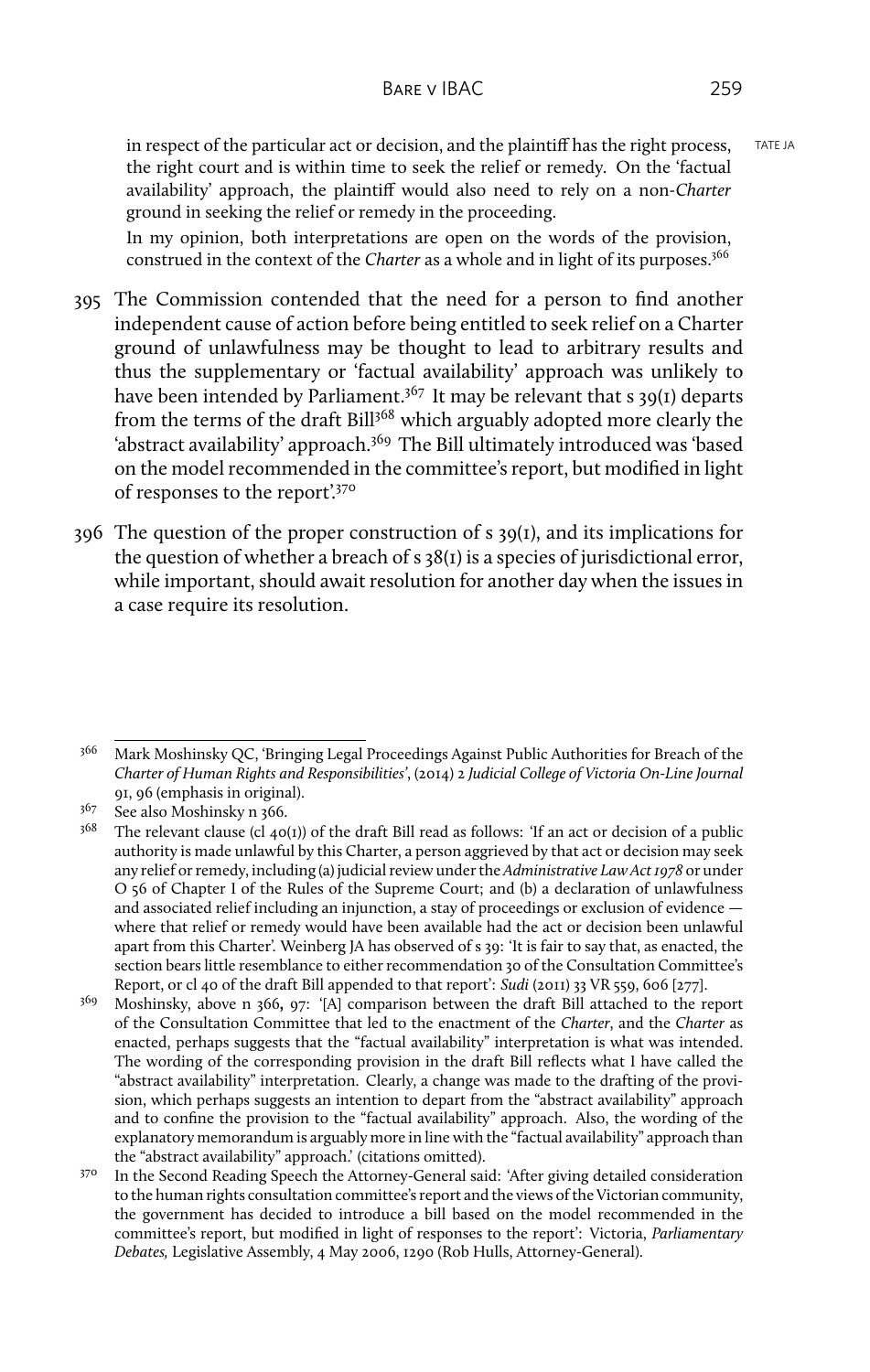## *(iii) Conclusion on unlawfulness and jurisdictional error*

397 It is unnecessary in this appeal to decide whether the unlawfulness that flows from a breach of s 38(1) amounts to jurisdictional error.

# *(4) Does the right not to be punished or treated in a cruel, inhuman or degrading way give rise to an implied right to an effective independent investigation of a credible complaint?*

- 398 Bare submitted that it is recognised internationally that the right not to be treated or punished in a cruel, inhuman or degrading way carries with it an implied right to an effective investigation of a credible allegation of such treatment. For this proposition he relied on the submissions made by the Commission. The Commission drew on its extensive and helpful research of cases from the European Court of Human Rights (**the ECtHR**);<sup>371</sup> from the United Kingdom; and General Comments from the United National Human Rights Committee. The international material was relevant given that s 10(b) of the Charter is modelled upon art 7 of the *International Covenant on Civil and Political Rights* (**the ICCPR**).<sup>372</sup> Nevertheless, identifying the scope of the right was difficult because the relevant right was only implied. It thus stood in contrast to those express rights under the Charter which squarely have a counterpart not only in the ICCPR but in other international instruments or comparative legislation where the meaning and scope of the right can be much more readily and convincingly ascertained by reference to those materials.<sup>373</sup>
- 399 IBAC accepted that where a right in the Charter is identified by the same words as those used in the ICCPR or other relevant international instrument, or comparative legislation, the governing principle is that the same content is intended. It submitted, however, that the principle did not extend to drawing an implication from the words of s 10(b) because it was necessary to recognize the differences in legal setting. IBAC also made it clear that it was not making a submission about implications generally with respect to the rights under the Charter. The Attorney-General also accepted that the content of the express right articulated under s 10(b) will be very significantly influenced by international jurisprudence.<sup>374</sup>
- 400 The judge below concluded that the recognition that had been given internationally to an implied duty on the State to conduct an effective investigation was not based solely on the right not to be treated or punished in a cruel, inhuman or degrading way, or its equivalent under various international Conventions, but rather was based on the right to an effective remedy and

 $371$  In what follows the abbreviation 'ECtHR' is not used in citations.<br> $372$  Article 7 relevantly reads: 'No one shall be subjected to torture or

Article 7 relevantly reads: 'No one shall be subjected to torture or to cruel, inhuman or degrading treatment or punishment.'

<sup>373</sup> See eg *Re Lifestyles Communities Ltd (No 3)* [2009] VCAT 1869 [135], [139] (Bell J). See the Charter s 32(2).

<sup>374</sup> The Attorney-General submitted that it was unnecessary for the Court to determine if the content of the express right would be identical.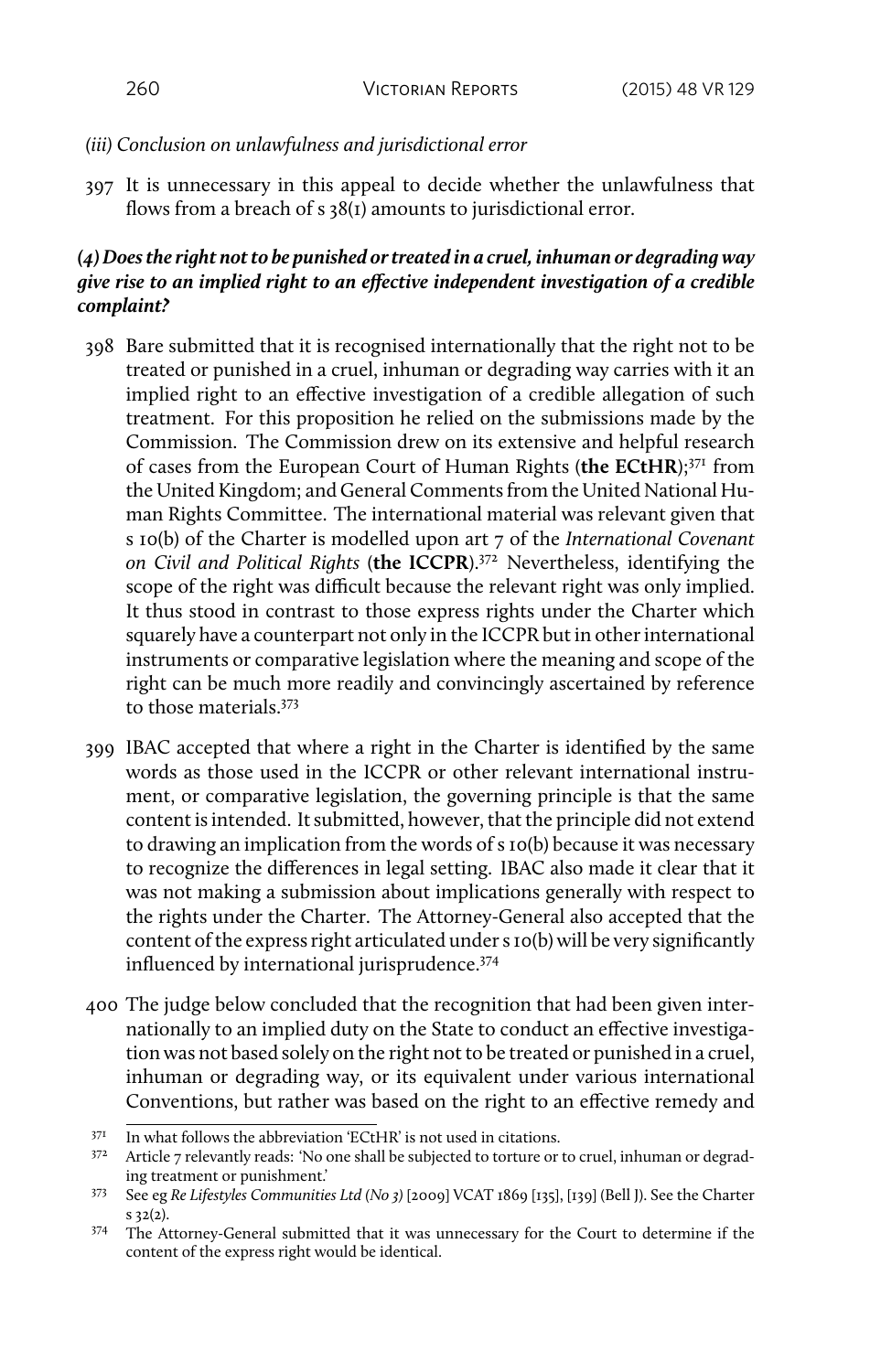the obligation to secure rights and freedoms, neither of which was present TATE JA in the Charter. Her Honour considered that this rendered the international material distinguishable<sup>375</sup> and held that the right under s 10(b) should be given a construction which did not extend to an implied right to an effective investigation of a credible complaint.

- 401 On appeal, the Commission argued that the judge failed to appreciate that the prevailing approach, especially of the ECtHR, was to treat the implied duty to investigate as arising solely from the equivalent of the right not to be subjected to cruel, inhuman or degrading treatment. This was denied by both IBAC and the Attorney-General.
- *(i) European Court of Human Rights*
- 402 In 2013 the ECtHR in *Vitkovskiy v Ukraine*, <sup>376</sup> considered art 3 of the European Convention of Human Rights (**the Convention**) which is substantially similar to s 10(b) of the Charter. Article 3 reads:
	- Prohibition of torture

No one shall be subjected to torture or to inhuman or degrading treatment or punishment.

- 403 In addition to asserting a substantive violation of art 3, by being beaten and given electric shocks to his fingers and testicles by the police after he had been arrested for burglary, Vitkovskiy claimed that his allegations had not been effectively investigated. The ECtHR held that art 3 implicitly requires that credible complaints should be effectively investigated.
- 404 The ECtHR said:

The Court emphasises that where an individual raises an arguable claim that he or she has been seriously ill-treated by police in breach of art 3, that provision requires by implication that there should be an effective official investigation capable of leading to the identification and punishment of those responsible. Otherwise, the general legal prohibition of torture and inhuman and degrading treatment and punishment would, despite its fundamental importance, be ineffective in practice, and it would be possible for some agents of the State to abuse the rights of those within their control with virtual impunity (see *Assenov v Bulgaria*, 28 October 1998, § 102, *Reports* 1998-VIII and *Labita v Italy* [GC], No 26772/95, § 131, ECHR 2000-IV). The minimum standards of effectiveness defined by the Court's case-law include the requirements that the investigation must be independent, impartial and subject to public scrutiny, and that the competent authorities must act with exemplary diligence and promptness (see, for example, *Menesheva v Russia*, No 59261/00, § 67, ECHR 2006-III).

In the present case the Court has found that the respondent State is responsible under art 3 for the applicant's ill-treatment ... The authorities therefore had an obligation to investigate it in compliance with the aforementioned effectiveness standards.<sup>377</sup>

<sup>375</sup> Reasons [158].

<sup>376</sup> European Court of Human Rights, Fifth Section, Application No 24938/06, 26 September 2013.

<sup>377</sup> Ibid [96]–[97].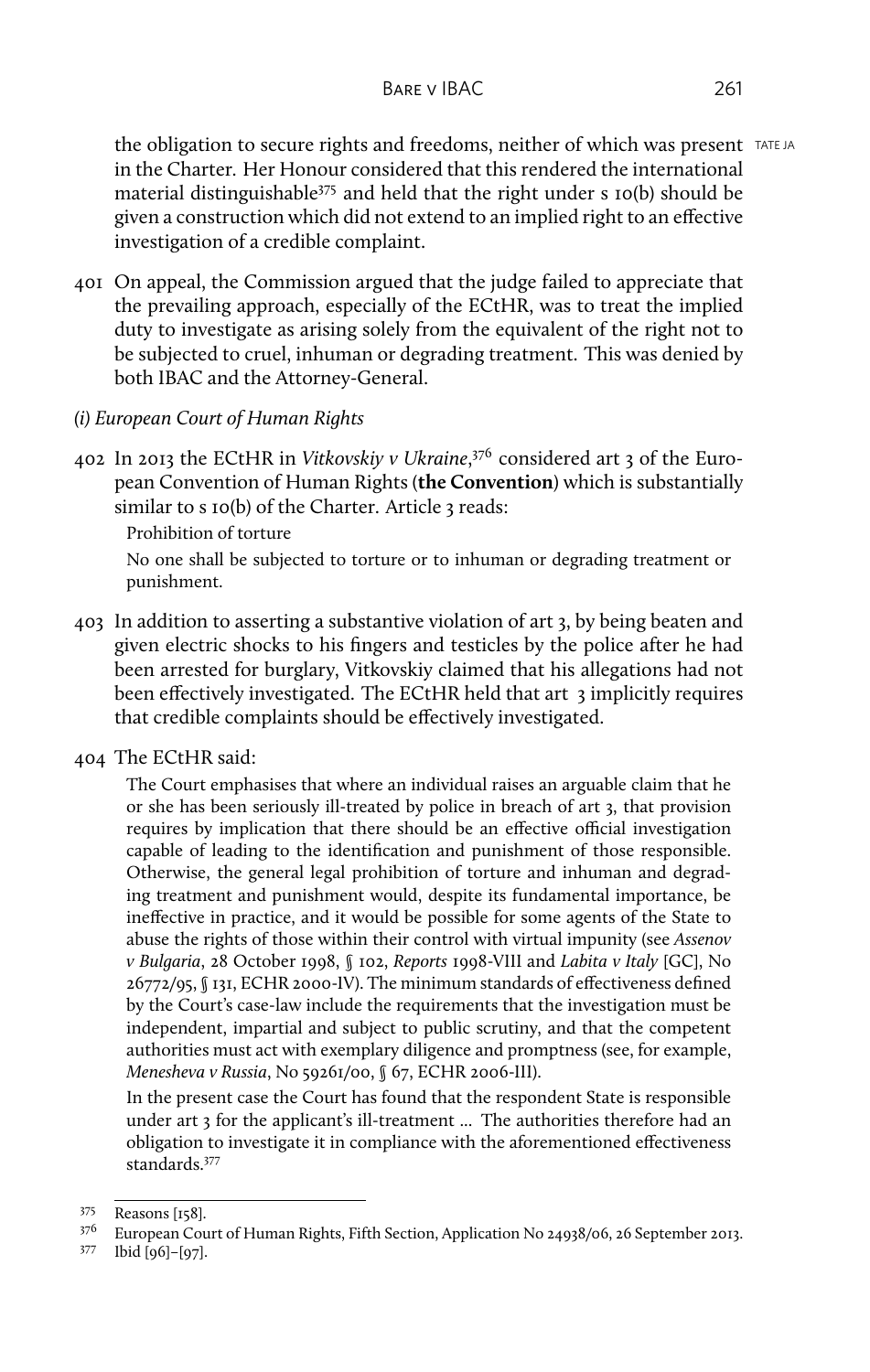- 405 *Assenov v Bulgaria,*<sup>378</sup> referred to by the Court, was the authority which first recognised the implied duty to investigate arising from art 3.<sup>379</sup>
- 406 Assenov alleged ill-treatment by police officers. He was arrested by an offduty policeman when he was aged 14 while gambling in the market square. He was taken to a nearby bus station and it was alleged that there his father, as a way of showing that he would administer the necessary punishment, publicly hit him with a strip of plywood. It was also alleged that two other policemen arrived who hit the boy with truncheons. The boy and his father were forced into a police car, taken to a police station and detained for about two hours before being released without charge. Assenov alleged that he was there beaten with a toy pistol and with truncheons and pummelled in the stomach by police officers. The first working day after the incident, Assenov obtained a forensic medical expert opinion that concluded that his injuries could have been inflicted as described by him. He alleged that the ill-treatment gave rise to a violation of art 3 of the Convention, and that there had been a failure by the domestic authorities to carry out a prompt and impartial investigation which, in itself, constituted a violation of art 3.
- 407 The Court said:

[W]here an individual raises an arguable claim that he has been seriously illtreated by the police or other such agents of the State unlawfully and in breach of art 3, that provision, *read in conjunction with the State's general duty under art 1 of the Convention to 'secure to everyone within their jurisdiction the rights and freedoms in [the] Convention'*, requires by implication that there should be an effective official investigation. This obligation, as with that under art  $2^{[380]}$  should be capable of leading to the identification and punishment of those responsible. If this were not the case, the general legal prohibition of torture and inhuman and degrading treatment and punishment, despite its fundamental importance, would be ineffective in practice and it would be possible in some cases for agents of the State to abuse the rights of those within their control with virtual impunity.<sup>[381]</sup>

408 An investigator had been prepared to conclude that Assenov's injuries had been caused by his father, and a statement was only taken by one independent witness who could not recall the events. The investigation by the prosecuting authorities was even more cursory. The Court held that there had been no violation of art 3 based on Assenov's allegations of ill treatment by the police but that there had been a violation of art 3 based on the failure to carry out an effective official investigation.

<sup>378</sup> (1998) 28 EHRR 652 (*Assenov*). In particular *Vitkovskiy v Ukraine*relied on [102] from the reasons of the ECtHR in *Assenov* which is the very paragraph that identifies the source of the procedural obligation as lying with art 3, read in conjunction with art 1. See [407] below.

<sup>379</sup> See *Morrison v Independent Police Complaints Commission* [2009] EWHC 2589 [34] where Nicol J referred to those cases of the European Court of Human Rights that had implied a duty to investigate under art 2 (the right to life) and then said, with respect to art 3: 'The implication of a comparable investigative duty was first made in *Assenov v Bulgaria'*.

<sup>&</sup>lt;sup>380</sup> Article 2 of the Convention relevantly provides: 'Everyone's right to life shall be protected by law. No one shall be deprived of his life intentionally save in the execution of a sentence of a court following his conviction of a crime for which this penalty is provided by law'.

<sup>381</sup> *Assenov* (1998) 28 EHRR 652, 701 [102] (emphasis added) (citations omitted).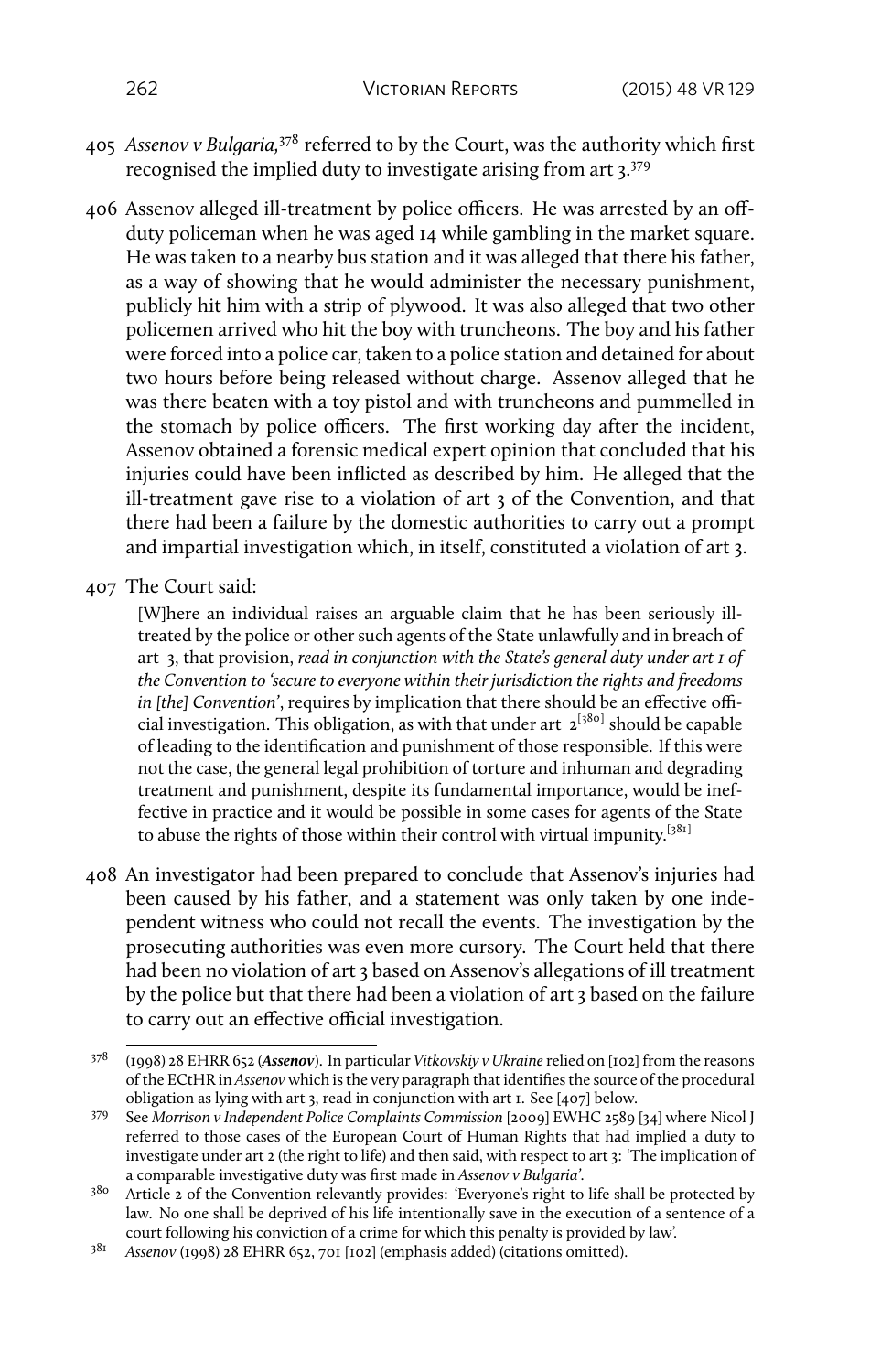- 409 It is apparent that in *Assenov* the ECtHR recognised the implied duty to TATE JA investigate as having its source in the combined operation of art 3 and art 1.
- 410 Article 1 reads:

Obligation to respect human rights

The High Contracting Parties shall secure to everyone within their jurisdiction the rights and freedoms described in Section  $1^{382}$  of this Convention.

- 411 As mentioned above,  $383$  art 1 has no counterpart in the Charter.
- 412 Article 1 has also been relied upon as giving rise to an implied duty to investigate in the context of art 2 which provides that everyone's right to life shall be protected by law.<sup>384</sup> As the Grand Chamber of the ECtHR said in *Ramsahai v Netherlands*:

The obligation to protect the right to life under Article 2 of the Convention, read in conjunction with the State's general duty under Article 1 of the Convention to 'secure everyone within [its] jurisdiction the rights and freedoms defined in [the] Convention', requires by implication that there should be some form of effective official investigation when individuals have been killed by the use of force ...<sup>385</sup>

- 413 Many subsequent cases have expressly recognised the link between art 3 and art I in jointly giving rise to an implied duty to investigate, $386$  or have more generally relied on *Assenov* in discussion of the obligation to investigate.<sup>387</sup>
- 414 The Court in *Assenov* also held that there had been a violation of art 13 which reads:

Right to an effective remedy

Everyone whose rights and freedoms set forth in this Convention are violated shall have an effective remedy before a national authority notwithstanding that the violation had been committed by persons acting in an official capacity.

<sup>&</sup>lt;sup>382</sup> Section I contains the rights and freedoms protected by the Convention. Section II relates to the establishment of the European Court of Human Rights.

 $3^{83}$  See [400] above.<br> $3^{84}$  See above n 380.

 $3^{84}$  See above n 380.<br> $3^{85}$  (2008) 46 EHRR

<sup>385</sup> (2008) 46 EHRR 43 [321] (emphasis added) citing the principles drawn from *Nachova v Bulgaria* (2006) 42 EHRR 43 [110]. On the implied duty to investigate arising from art 2 in the context of art 1 see also *Ergi v Turkey* (2001) 32 EHRR 18, especially [82], [98].

<sup>386</sup> See, eg, *Caloc v France* (2002) 35 EHRR 14 [87]–[89]; *Kmetty v Hungary* (2005) 40 EHRR 6 [38]; *Matko v Slovenia* (2009) 48 EHRR 46 [84]; *Stojnsek v Slovenia* (European Court of Human Rights, Third Section, Application No 1926/03, 23 June 2009) [99]; *Iurcu v Moldova* (European Court of Human Rights, Third Section, Application No 33759/10, 9 April 2013) [32]; *Shopov v Bulgaria* (European Court of Human Rights, Fourth Section, Application No 17253/07, 16 April 2013) [46]–[47]; *Grimailovs v Latvia* (European Court of Human Rights, Fourth Section, Application No 6087/03, 25 June 2013) [102]; *Gorea v Moldova* (European Court of Human Rights, Third Section, Application No 6343/11, 23 July 2013) [38]; *Kummer v Czech Republic* (European Court of Human Rights, Fifth Section, Application No 32133/11, 25 July 2013) [80].

<sup>387</sup> See, eg, *Secic v Croatia* (2009) 49 EHRR 18 [52]–[53]; *Davitidze v Russia* (European Court of Human Rights, First Section, Application No 8810/05, 30 May 2013) [98]; *Athan v Turkey* (European Court of Human Rights, Second Section, Application No 36144/09, 3 September 2013) [29] (an allegation was made of a breach of art 1 and art 13 and, in response, the Court 'consider[ed] that these complaints should be examined from the standpoint of Article 3 alone' but then went on, in its discussion of art 3, to cite *Assenov* and those paras [101]–[102] that link art 3 and art 1).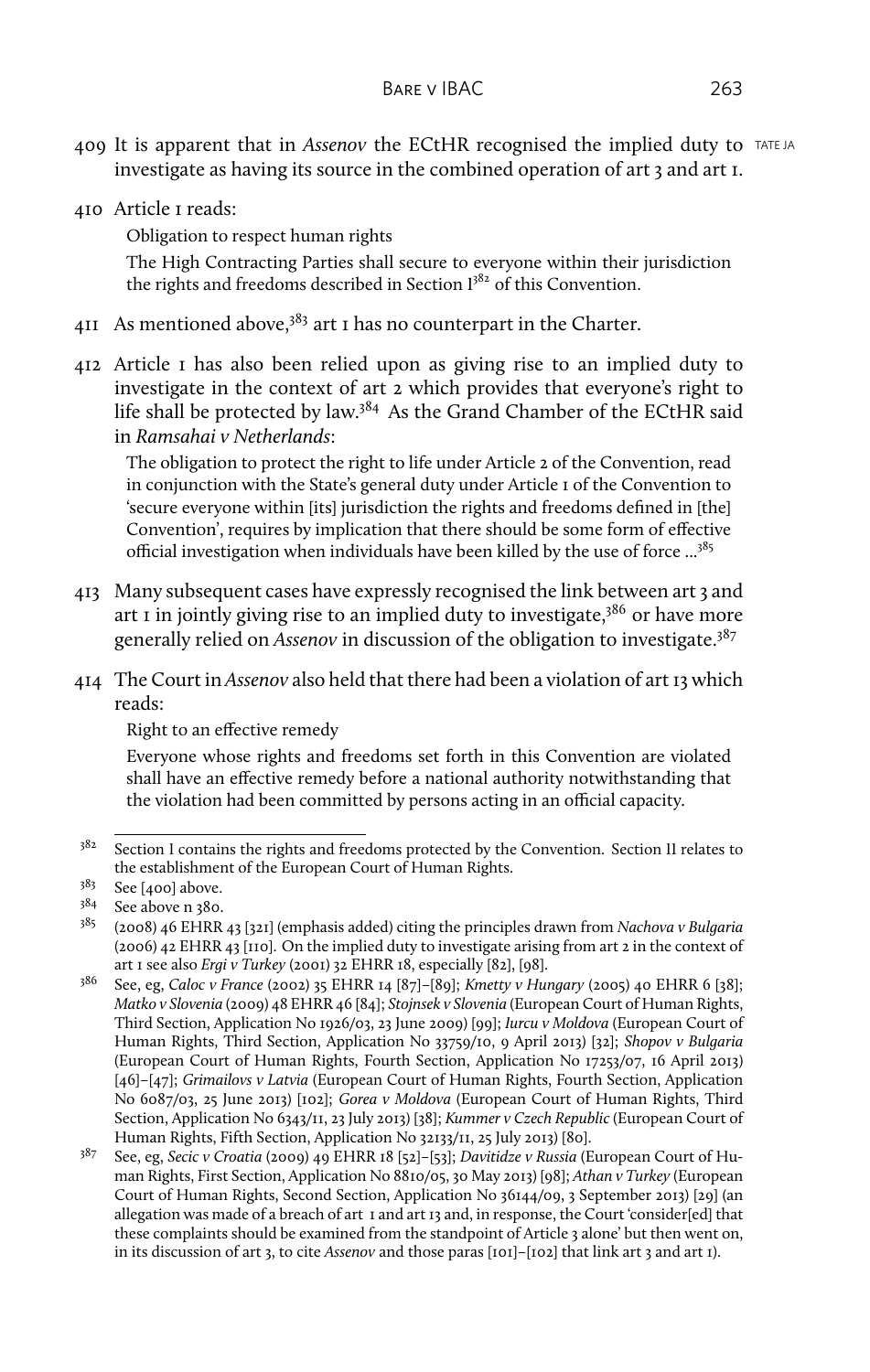- 415 There is also no counterpart of art 13 in the Charter.<sup>388</sup>
- 416 The art 13 violation was dealt with separately from the breach of art 3. The content of art 13 was described by the Court in these terms:

The Court recalls that Article 13 guarantees the availability at national level of a remedy to enforce the substance of the Convention rights and freedoms in whatever form they might happen to be secured in the domestic legal order. The effect of this Article is thus to require the provision of a domestic remedy allowing the competent national authority both to deal with the substance of the relevant Convention complaint and to grant appropriate relief, although Contracting States are afforded some discretion as to the manner in which they conform to their obligations under this provision. The scope of the obligation under Article 13 varies depending on the nature of the applicant's complaint under the Convention. Where an individual has an arguable claim that he has been ill-treated in breach of Article 3, the notion of an effective remedy entails, in addition to a thorough and effective investigation of the kind also required by Article 3, effective access for the complainant to the investigatory process and the payment of compensation where appropriate.<sup>389</sup>

417 Article 13 had previously been relied on in *Aksoy v Turkey*<sup>390</sup> to support an implication of a duty to investigate allegations of torture in the context of art 3. While *Aksoy v Turkey* was concerned primarily with the substantive obligation under art 3, it explored the link between the right to an effective remedy and the implied duty to investigate credible complaints. The ECtHR said:

The nature of the right safeguarded under Article 3 of the Convention ... has implications for Article 13 ... Given the fundamental importance of the prohibition of torture ... and the especially vulnerable position of torture victims, Article 13 ... imposes, without prejudice to any other remedy available under the domestic system, an obligation on States to carry out a thorough and effective investigation of incidents of torture.

Accordingly, as regards Article 13 ..., where an individual has an arguable claim that he has been tortured by agents of the State, the notion of an 'effective remedy' entails, in addition to the payment of compensation where appropriate, a thorough and effective investigation capable of leading to the identification and punishment of those responsible and including effective access for the complainant to the investigatory procedure. It is true that no express provision exists in the Convention such as can be found in Article 12 of the 1984 United Nations Convention Against Torture ... which imposes a duty to proceed to a 'prompt and impartial' investigation whenever there is a reasonable ground to believe that an act of torture has been committed. However, *in the Court's view, such a requirement is implicit in the notion of an 'effective remedy' under Article 13* ... . 391

418 The link made between the implied duty to investigate and the right to an

<sup>388</sup> See [400] above.

<sup>389</sup> *Assenov* (1998) 28 EHRR 652, 704 [117].

<sup>390</sup> (1997) 23 EHRR 553.

<sup>&</sup>lt;sup>391</sup> Ibid 593 [98] (emphasis added). The Court concluded (at [100]) that 'in view in particular of the lack of any investigation' ... the 'applicant was denied an effective remedy' in breach of art 13.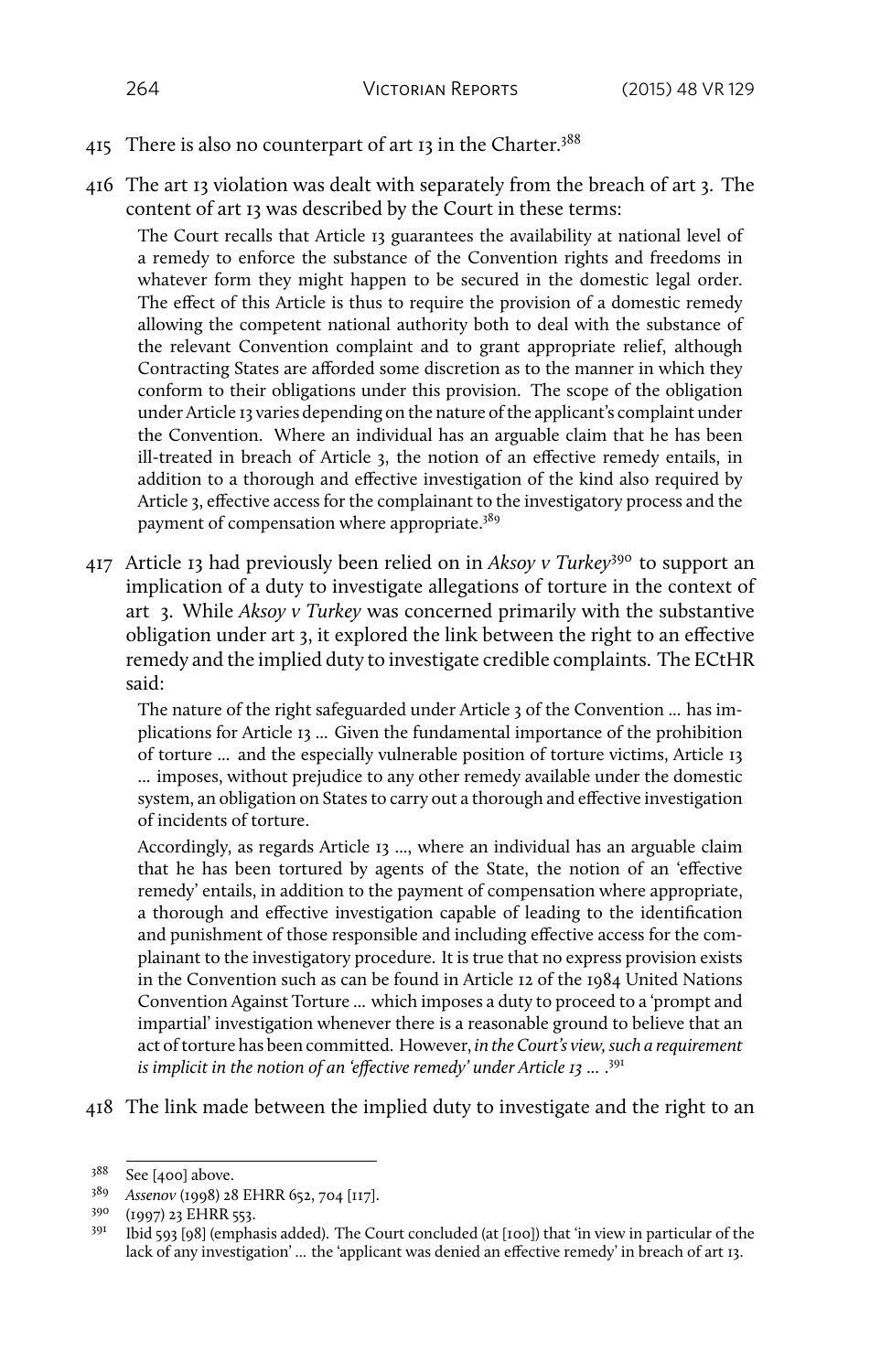effective remedy was made also in *Ilhan v Turkey*.<sup>392</sup> There the applicant TATE JA claimed that his brother had been tortured by security forces. He argued that there was no effective remedy with respect to his brother's injuries and that, therefore, art 3 and art 13 had been violated. The Court concluded that the applicant's brother had been tortured and that was thus a violation of art 3. With respect to the need for an effective investigation, it looked to the jurisprudence on art 2 (the right to life) and the duty it implied to investigate death caused by the security forces of the State and observed that the basis for implying the duty was because it had been:

perceived as necessary to ensure that the right guaranteed under the Convention are not theoretical or illusory but practical and effective.<sup>393</sup>

419 In considering art 3, the Court in *Ilhan v Turkey* also tied the implied duty to investigate under art 3 to the need to ensure proper redress:

Article 3 however is phrased in substantive terms ... The Court considers that the requirement under Article 13 of the Convention for a person with an arguable claim of a violation of Article 3 to be provided with an effective remedy will generally provide both redress to the applicant and the necessary procedural safeguards against abuses by state officers. The Court's case law establishes that *the notion of effective remedy in this context includes the duty to carry out a thorough and effective investigation capable of leading to the identification and punishment of those responsible for any ill treatment and permitting effective access for the complainant to the investigatory procedure*. Whether it is appropriate or necessary to find a procedural breach of Article 3 will therefore depend on the circumstances of the particular case.<sup>394</sup>

420 Other cases have recognised the role art 13 may play in the context of an implied duty to investigate breaches of art 3.<sup>395</sup> The Commission emphasised that, historically, the ECtHR is most likely to rely upon a combination of arts 3 and 13 in circumstances where it is able to conclude, notwithstanding an ineffective investigation, that a person did suffer cruel, inhuman or degrading treatment. In such a case, the Court typically finds first that a substantive breach of art 3 occurred but then goes on to characterise the ineffective investigation as a breach of art 13.<sup>396</sup> For example, in *Bati v Turkey*, <sup>397</sup> the ECtHR found that the ill-treatment experienced by a number of individuals at the hands of the Istanbul police when arrested and held for questioning was a violation of art 3 and constituted torture. The Court then considered the right to an effective remedy under art 13 and said that such a right entails that an investigation should take place; that is, where an individual has:

an arguable claim that he has been tortured while in the hands of agents of the state, the notion of an 'effective remedy' entails, in addition to the payment of compensation where appropriate and without prejudice to any other remedy

<sup>395</sup> See, eg, *Bati v Turkey* (2006) 42 EHRR 37 [126]–[127], [133], [138].

<sup>392</sup> (2002) 34 EHRR 36.

<sup>393</sup> Ibid [91].

<sup>394</sup> *Ilhan v Turkey* (2002) 34 EHRR 36 [92] (emphasis added) (citations omitted).

<sup>396</sup> *Ilhan v Turkey* (2002) 34 EHRR 36, [90], [93].

<sup>397</sup> (2006) 42 EHRR 37.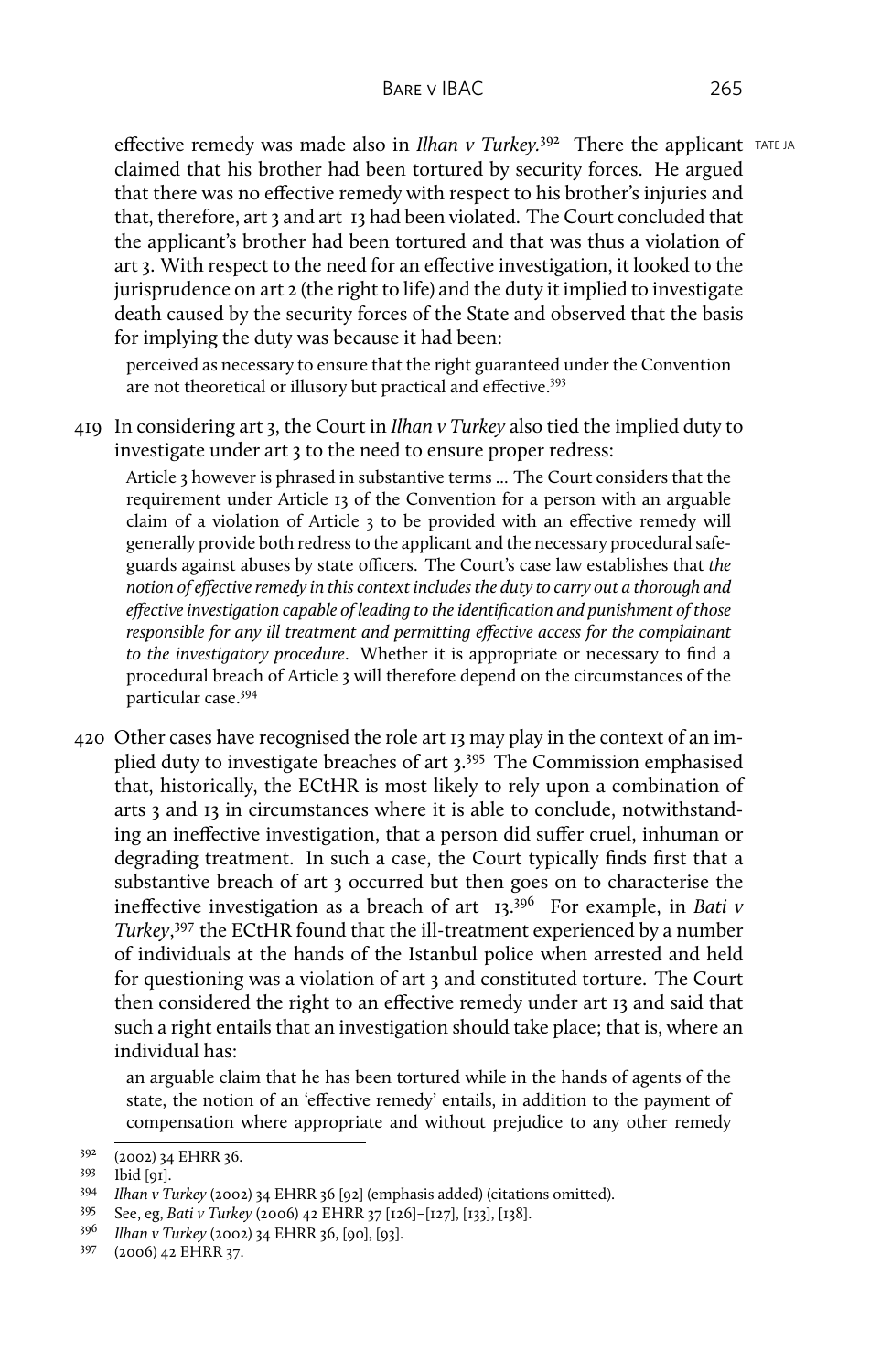available in domestic law, a thorough and effective investigation.<sup>398</sup>

421 In *Banks v United Kingdom*<sup>399</sup> the ECtHR acknowledged that, as art 13 requires an effective remedy to be provided for arguable substantive breaches of art  $3,400$  it will not always be necessary, or appropriate, to examine a procedural complaint under art 3. The procedural limb of art 3 may have greater relevance when the Court is unable to determine whether an applicant has been subjected to cruel, inhuman or degrading treatment. The Court said:

Procedural obligations have been implied in varying contexts under the Convention, where this has been perceived as necessary to ensure the rights guaranteed under the Convention are not theoretical or illusory but practical and effective. Such obligations requiring an effective investigation into allegations of unlawful use of force and serious ill-treatment have been interpreted as arising under Arts 2 and 3 of the Convention respectively ...

The Court would emphasise that these obligations are not identical ... either in content or as regards their applicability. ... In the context of art 3, where the victim of any alleged ill-treatment is, generally, able to act on his own behalf and give evidence as to what occurred, there is a different emphasis [to Article 2 cases] and, as stated in ... *Ilhan* ... since art 13 of the Convention requires an effective remedy to be provided for arguable breaches of art 3, it will not always be necessary, or appropriate, to examine the procedural complaints under the latter provision. The procedural limb of art 3 principally comes into play where the Court is unable to reach any conclusions as to whether there has been treatment prohibited by art 3 of the Convention, deriving, at least in part, from the failure of the authorities to react effectively to such complaints at the relevant time.<sup>401</sup>

422 The Commission contended that the recent approach by the ECtHR had been to recognise that where it is *not* possible to determine whether a person has suffered cruel, inhuman or degrading treatment, perhaps because no effective investigation has occurred, art 13 cannot provide the source of the right to an effective investigation, because it is not known whether any breach of rights occurred that requires an 'effective remedy'. In such cases, the ECtHR holds that the failure to undertake an effective investigation is *itself* a contravention of the procedural limb of art 3. It was submitted that recent cases concerning a failure to conduct an effective investigation into allegations of torture or ill-treatment at the hands of police have consistently found a breach of the procedural limb of art 3 independently of art 13, either because the Court did not consider it necessary to make a finding on art 13,  $402$  or because neither the applicant nor the Court found it

<sup>&</sup>lt;sup>398</sup> Ibid [133]. As a result of shortcomings in the investigation, the Court concluded that the investigation had been ineffective and there was a violation of art 13.

<sup>399</sup> (2007) 45 EHRR SE2.

<sup>400</sup> Citing *Ilhan v Turkey* (2002) 34 EHRR 36 [92].

<sup>401</sup> *Banks v United Kingdom* (2007) 45 EHRR SE2, 21–2. This was an admissibility decision. The Court found the alleged breach of Article 3 to be 'manifestly ill-founded' (at 24). The claim was held to be inadmissible.

<sup>402</sup> The cases the Commission cited included *Athan v Turkey* (European Court of Human Rights, Second Section, Application No 36144/09, 3 September 2013); *Beresnev v Russia* (European Court of Human Rights, First Section, Application No 37975/02, 18 April 2013); *Cosar v Turkey* (European Court of Human Rights, Second Section, Application No 22568/05, 26 March 2013);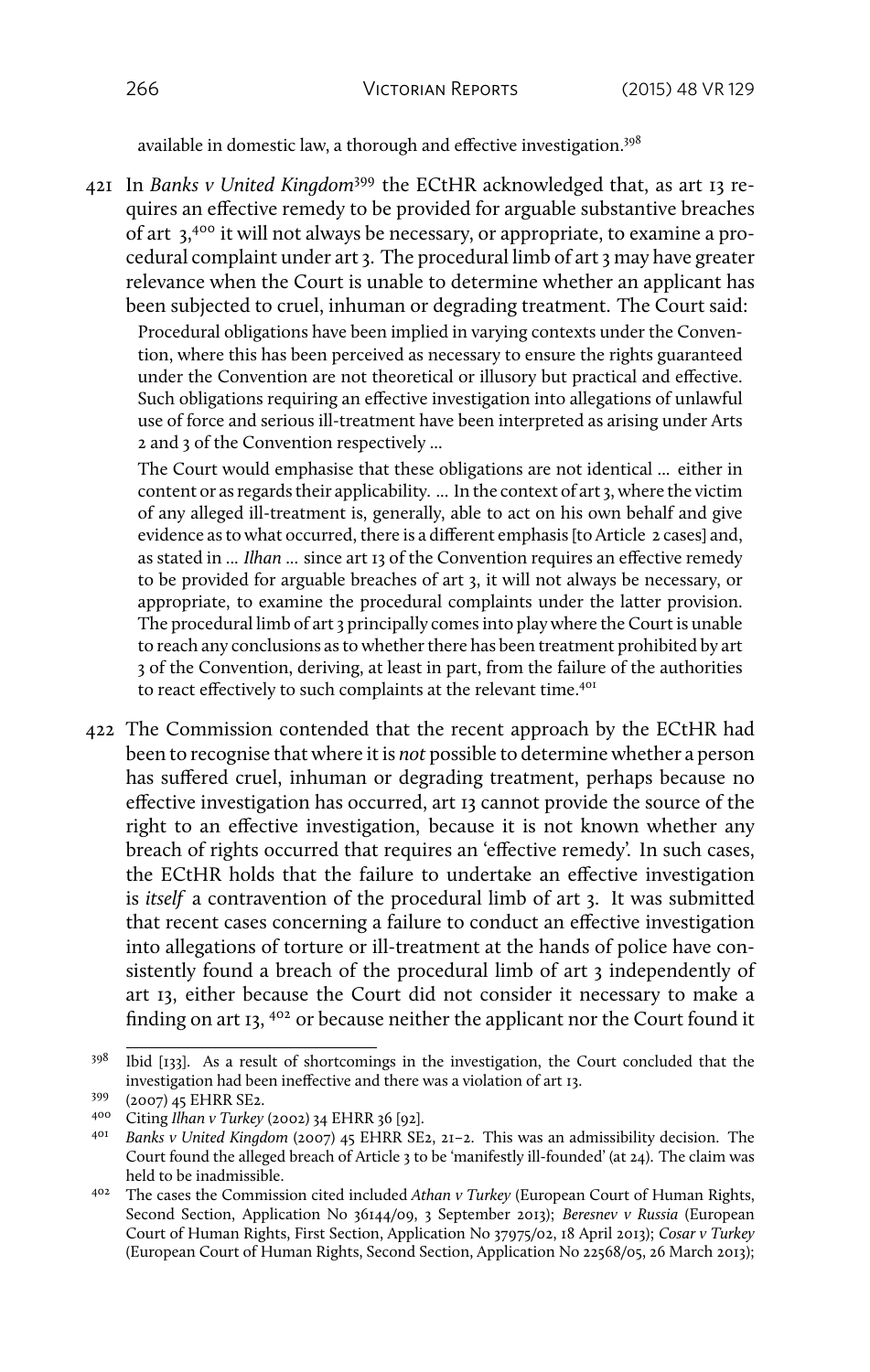necessary even to assert the lack of an effective investigation as a violation TATE JA of art 13. The Commission submitted that there had been multiple cases in 2013 relating to allegations of torture or ill-treatment where the ECtHR has found a breach of the implied procedural element of art 3 because of a lack of an effective investigation without linking that finding to any other article in the Convention.<sup>403</sup> It acknowledged, however, that there were also multiple cases in 2013 where a violation of art 3 had been found in conjunction with art 1.<sup>404</sup>

- 423 IBAC did not deny that a procedural right to an effective investigation of alleged cruel, inhuman and degrading treatment in breach of art 3 has been found in numerous cases of the ECtHR. However, it contended that the judge was correct in recognising that the procedural right arises by implication from obligations that have not been imposed on public authorities under the Charter. IBAC submitted that this was apparent particularly with respect to those cases which have followed *Assenov*, including *Vitkovskiy v Ukraine*, mentioned above,<sup>405</sup> where the source of the procedural right depends upon art 3, read in conjunction with art 1, because art 1 is an obligation assumed by the member States who are parties to the Convention. The obligation of a party to an international Convention to secure within its jurisdiction the rights and freedoms defined in the Convention has no analogue in the Charter because, it was argued by IBAC, it is not an obligation that could logically be imposed on public authorities.
- 424 I agree. Public authorities under the Charter are not to be equated to member States who are contracting with other governments to ensure that

*Popa v Moldova* (European Court of Human Rights, Third Section, Application No 17008/07, 12 February 2013).

<sup>403</sup> The Commission contended that there had been 14 such cases including *Athan v Turkey* (European Court of Human Rights, Second Section, Application No 36144/09, 3 September 2013); *Austrianu v Romania* (European Court of Human Rights, Third Section, Application No 16117/02, 12 February 2013); *Beresnev v Russia* (European Court of Human Rights, First Section, Application No 37975/02, 18 April 2013; *Coşar v Turkey* (European Court of Human Rights, Second Section, Application No 22568/05, 26 March 2013); *Davitidze v Russia* (European Court of Human Rights, Frist Section, Application No 8810/05, 30 May 2013) [98]; *Shopov v Bulgaria* (European Court of Human Rights, Fourth Section, Application No 17253/07, 16 April 2013); *Popa v Moldova* (European Court of Human Rights, Third Section, Application No 17008/07, 12 February 2013); *Holodenko v Latvia* (European Court of Human Rights, Fourth Section, Application No 17215/07, 2 July 2013); *Izci v Turkey* (European Court of Human Rights, Second Section, Application No 42606/05, 23 July 2013); *Bas v Turkey* (European Court of Human Rights, Second Section, Application No 38291/07, 19 February 2013); *Sizarev v Ukraine*(European Court of Human Rights, Fifth Section, Application No 17116/04, 17 January 2013,); *Sorokins and Sorokina v Latvia* (European Court of Human Rights, Fourth Section, Application No 45476/04, 28 May 2013); *Subasi and Coban v Turkey* (European Court of Human Rights, Second Section, Application No 20129/07, 9 July 2013); *Yazici v Turkey (No 2)* (European Court of Human Rights, Second Section, Application No 45046/05, 23 April 2013).

<sup>404</sup> There were 15 such cases referred to by the Commission including *Bober v Turkey* (European Court of Human Rights, Second Section, Application No 62590/09, 9 April 2013); *Gorea v Moldova* (European Court of Human Rights, Third Section, Application no 6343/11, 23 July 2013); *Korobov v Estonia* (European Court of Human Rights, First Section, Application No 10195/08, 28 March 2013).

<sup>405</sup> See [402]–[404] above.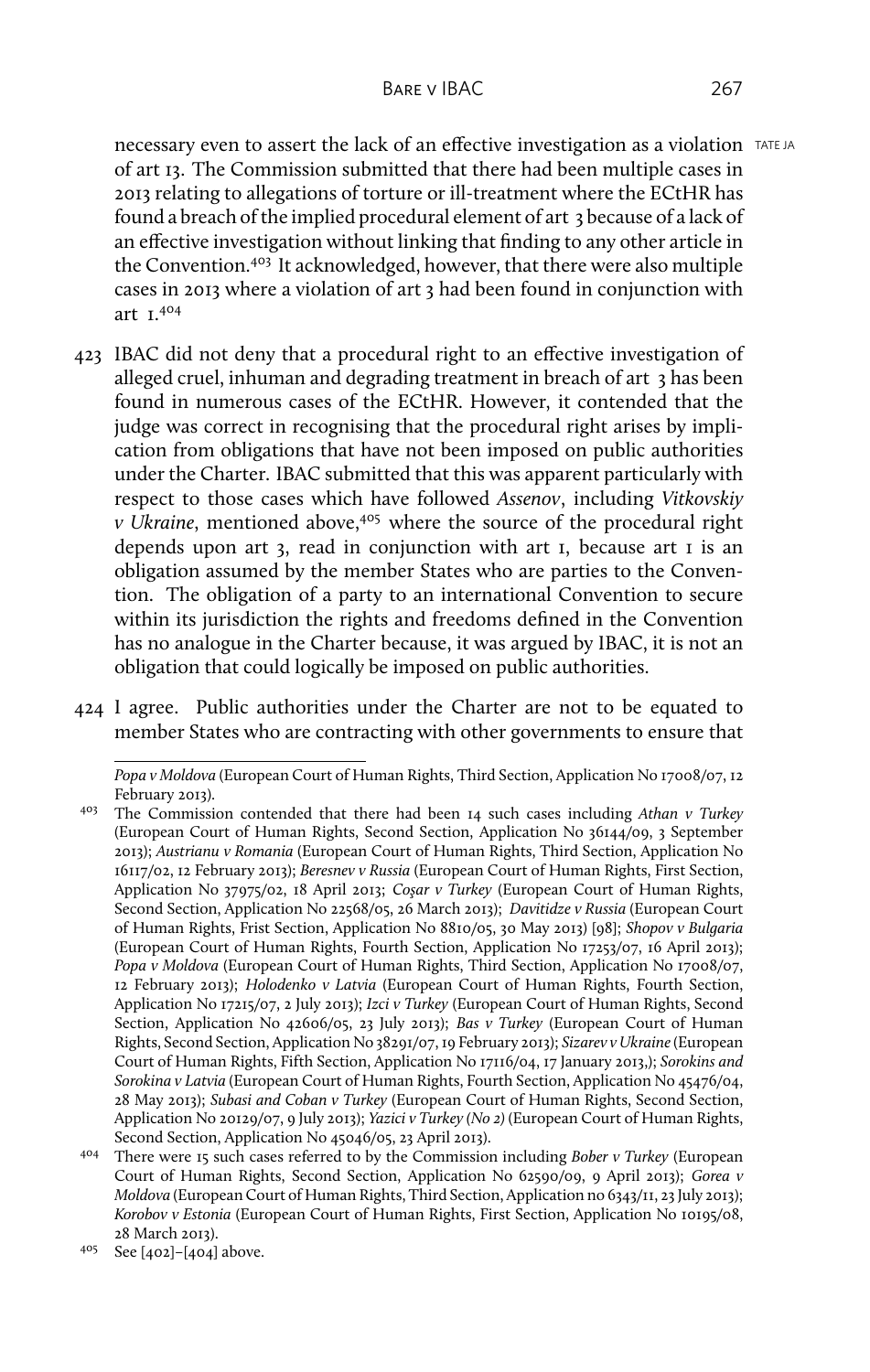rights and freedoms are protected within their jurisdiction. The notion of 'jurisdiction' is inapt to describe the functions and powers of a public authority. It follows that the jurisprudence supporting an implied right to an independent investigation, insofar as it is based on art 1, does not provide a convincing basis from which an implied right under s 10(b) of the Charter can be found.

- 425 In response to the submission that the prevailing approach of the ECtHR was of sourcing the origin of the implied right to an investigation to art 3 alone, IBAC pointed out that, as mentioned above,<sup>406</sup> many of the recent cases that purport to rely on art 3 alone continued to refer to *Assenov* and thus to the principle for which it stands. With respect to the particular cases relied upon by the Commission, IBAC contended that they almost invariably either expressly referred to *Assenov* or relied on other cases that in turn referred to *Assenov*. 407
- 426 With respect to the dependence on art 13, IBAC accepted that there may have been some decreasing reliance on the right to an effective remedy in

<sup>406</sup> See [413] above.

<sup>407</sup> Thus, with respect to the 14 cases in 2013 relied upon by the Commission as involving a violation of the duty to investigate under art 3 alone, IBAC identified that in 11 of those cases reliance was placed on *Assenov*, and the principle for which it stands, directly or indirectly. In *Athan v Turkey* (European Court of Human Rights, Second Section, Application No 36144/09, 3 September 2013), the Court, in referring to the general principles underlying the implied right to an investigation under art 3, referred to the central paragraphs of *Assenov* ([101-[102]) at [29]; in *Austrianu v Romania* (European Court of Human Rights, Third Section, Application No 16117/02, 12 February 2013) the Court (at [66]) referred to *Krastanov v Bulgaria* (2005) 41 EHRR 50; *Camdereli v Turkey* (European Court of Human Rights, Second Section, Application No 28433/02, 17 July 2008); *Romanov v Russia* (European Court of Human Rights, First Section, Application No 41461/02, 24 July 2008), each of which referred to *Assenov*; in *Beresnev v Russia* (European Court of Human Rights, First Section, Application No 37975/02, 18 April 2013 the Court referred (at [83]) to *Artyomov v Russia* (European Court of Human Rights, First Section, Application No 14146/02, 27 May 2010) which refers to *Assenov*; *Coşar v Turkey* (European Court of Human Rights, Second Section, Application No 22568/05, 26 March 2013) expressly refers to *Assenov* at [37]; *Davitidze v Russia* (European Court of Human Rights, First Section, Application No 8810/05, 30 May 2013) expressly refers to *Assenov* at [98]; *Popa v Moldova* (European Court of Human Rights, Third Section, Application No 17008/07, 12 February 2013) refers at [47] to *McKerr v United Kingdom* (European Court of Human Rights, Third Section, Application No 28883/95, 4 May 2001) which in turn at [111] refers, in the context of art 2, to principles similar to that espoused in *Assenov*; *Holodenko v Latvia* (European Court of Human Rights, Fourth Section, Application No 17215/07, 2 July 2013) refers at [56] to *Gäfgen v Germany* (European Court of Human Rights, Grand Chamber, Application No 22978/05, 1 June 2010) which in turn at [117] refers to *Assenov*; *Baş v Turkey* (European Court of Human Rights, Second Section, Application No 38291/07, 19 February 2013) refers at [32] to *Ay v Turkey* (European Court of Human Rights, Second Section, Application No 30951/96, 22 March 2005) which in turn refers at [59] to *Assenov*; *Sizarev v Ukraine* (European Court of Human Rights, Fifth Section, Application No 17116/04, 17 January 2013) refers at [119] to *Okkali v Turkey* (European Court of Human Rights, Second Section, Application No 52067/99, 17 October 2006) which in turn refers at [65] to *Assenov*; *Subaşi and Çoban v Turkey* (European Court of Human Rights, Second Section, Application No 20129/07, 9 July 2013) also refers at [43] to *Ay v Turkey* which in turn refers at [59] to *Assenov*; and *Yazici v Turkey (No 2)* (European Court of Human Rights, Second Section, Application No 45046/05, 23 April 2013) refers at [27] to *Tamer v Turkey* (European Court of Human Rights, Second Section, Application No 19028/02, 24 July 2007) which in turn refers at [91] to *Assenov*.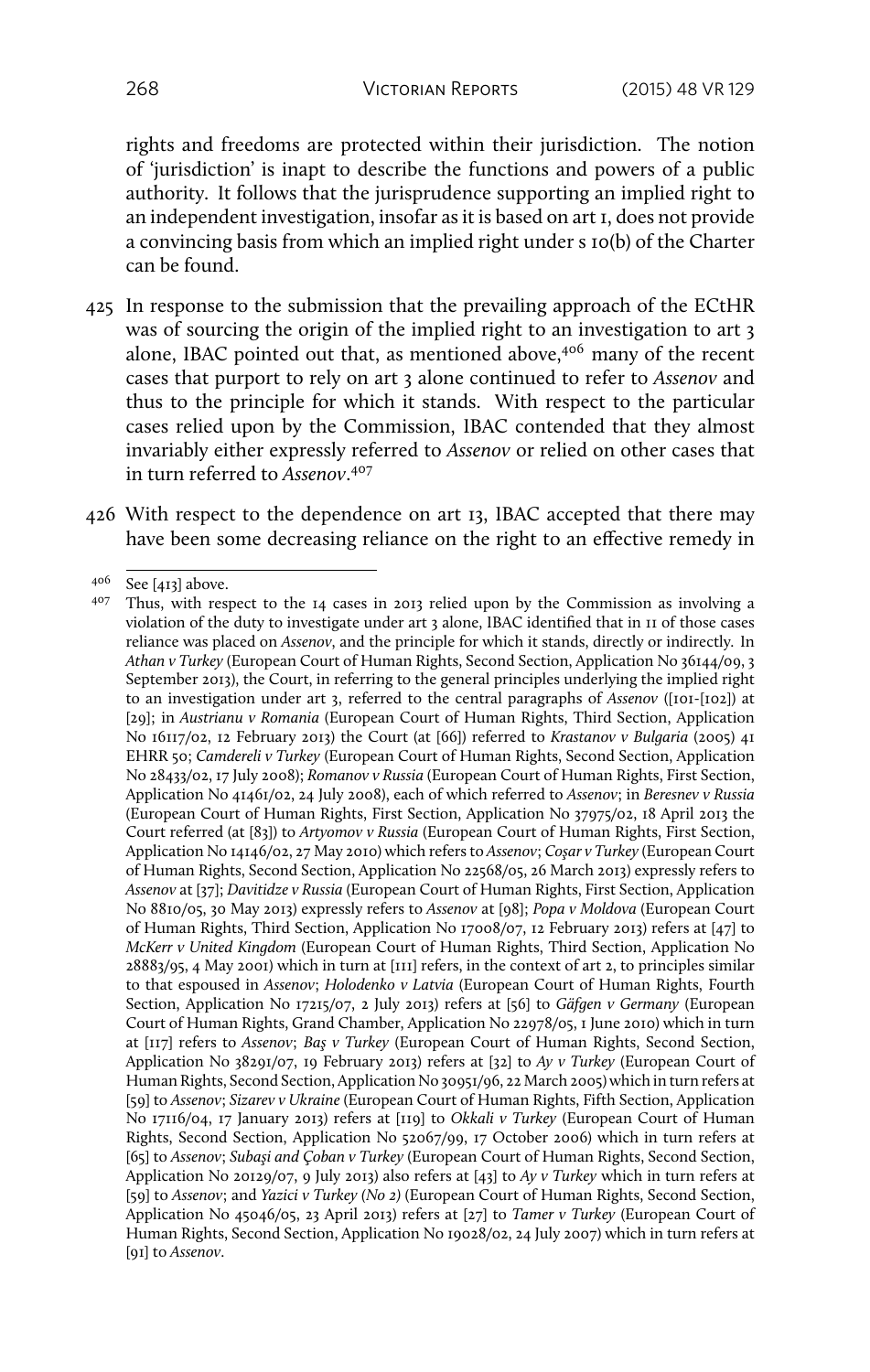this context but this did not mean that the role played by this right in the TATE JA development of the European jurisprudence could be ignored.

- 427 The problem for the Commission is that it cannot deny the historical development of the origin of the implied right to an effective investigation as resting on articles of the Convention that are not replicated in the Charter. The cases cited are steeped in that history and although in many cases there may be only an allusion to *Assenov*, that allusion is sufficient to recognise the source of the implied right as lying, in part, in art 1. So too, while there may not be an express reliance on art 13, the reasoning of the cases is tied to notions of providing proper and effective enforcement of rights. This is apparent also from the manner in which the cases rely upon the decisions with respect to art 2 (right to life) and the importance, in that context, of the right to an effective remedy, under art 13. Although there is a view of art  $\beta$  as itself sufficient to give rise to the implied right to investigate,<sup>408</sup> there are difficulties in basing a conclusion about the scope of s 10(b) as being so sufficient upon the jurisprudence of the ECtHR without consistent and repeated statements from the ECtHR eschewing dependence on either art 1 or art 13, and consistent pronouncements that art 3 alone is all that is necessary to found the implied right. The authorities from the ECtHR relied upon do not reach that threshold.
- 428 The Commission submitted that the United Kingdom authorities do exhibit the necessary consistency.
- *(ii) United Kingdom*
- 429 The Commission emphasised that neither art 1 nor art 13 is included in the Convention rights set out in sch 1 to the UK HRA yet it has been held in domestic courts that a failure to undertake an independent investigation is a breach of the procedural limb of art 3. It relied particularly upon *R (Mousa)*

<sup>408</sup> The Commission relied on a statement by the Council of Europe in 2009 which stated: 'Across the Court's judgments are a variety of different approaches to the legal characterization of the duty to investigate. It is either classified under a combination of Articles 3 and 13, or simply under art 3. While suggesting that the appropriate characterisation depends on the facts of the case, *it seems that the Court leans towards the art 3 approach'*: Eric Svanidze, *Effective Investigation of Ill-Treatment: Guidelines on European Standards* (Directorate General of Human Rights and Legal Affairs, Council of Europe, 2009) 27 (emphasis added, footnotes omitted). The Commission emphasized that the position was clear even by 2009 for such a statement to be made. It should be noted, however, that the footnote omitted at the end of this quotation is to *Assenov* [106] and [118]. Moreover, that same publication earlier stated: 'Despite the lack of express wording, art 3 contains not only an obligation to refrain from ill-treatment but also imposes obligations to take positive action. The concept of positive obligations has evolved as part of the art 1 duty to secure the rights and freedoms enshrined in the ECHR. The word "secure" raises the inference of the existence of positive obligations to take measures to ensure that rights are adequately protected, both in theory and in practice. This existence of a positive duty to investigate ill-treatment has been clearly set out by the Court, which "recalls that art 3 of the Convention creates a positive obligation to investigate effectively allegations of ill-treatment (*Assenov* ... §§ 101–106)." '(ibid 23–4).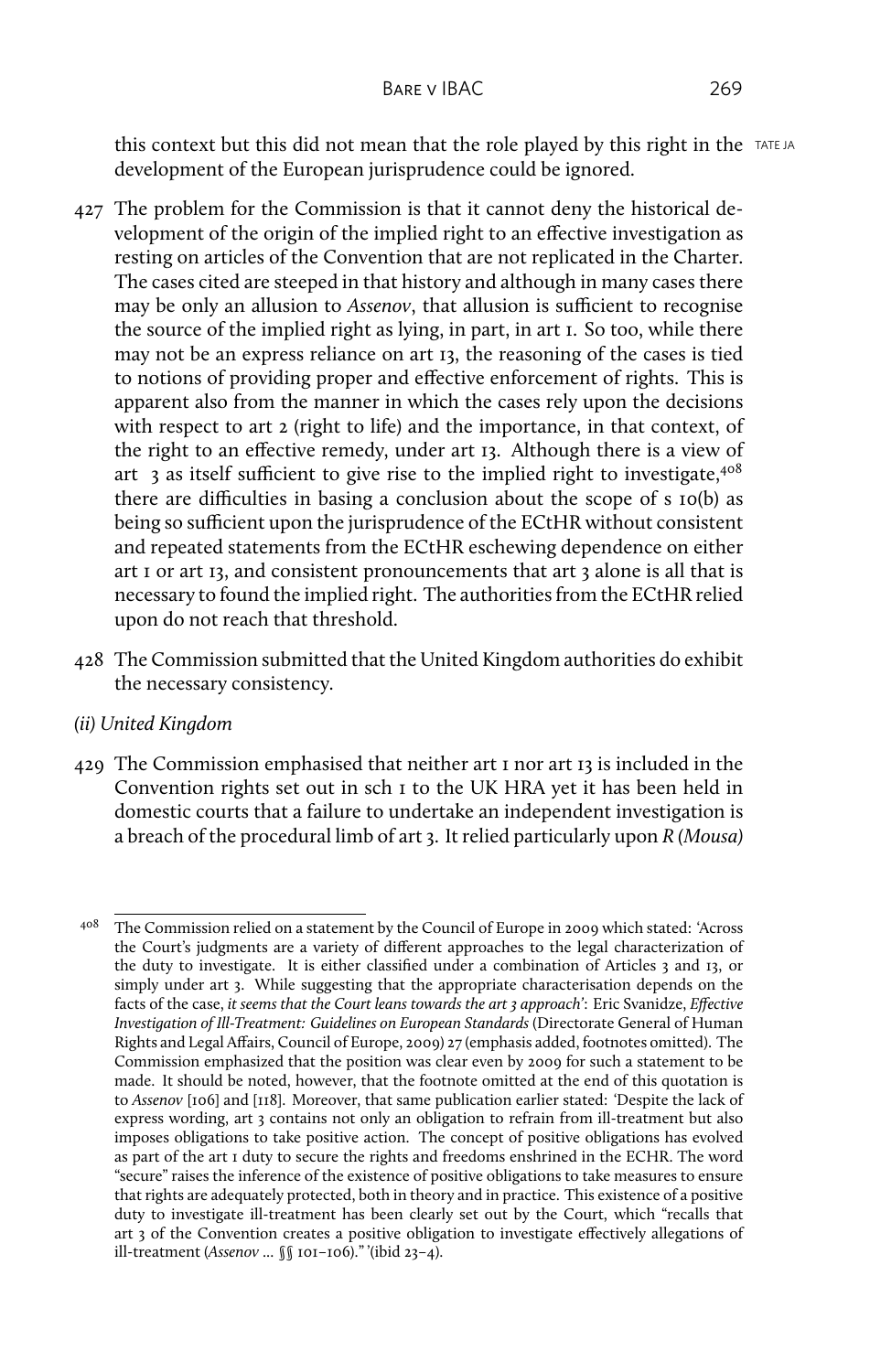*v Secretary of State for Defence*; <sup>409</sup> *OOO v Metropolitan Police;*<sup>410</sup> *Morrison v Independent Police Complaints Commission*; <sup>411</sup> *Allen v Chief Constable of Hampshire*; <sup>412</sup> and *DSD & NBV v Commissioner of Police for the Metropolis*. 413

430 In *R (Mousa) v Secretary of State for Defence* the question before the Court of Appeal of England and Wales was whether the duty to conduct an independent and effective investigation into credible allegations of systemic abuse, brought by the complainant after he was arrested and detained in Iraq by British soldiers in 2006, required the Secretary of State for Defence to exercise his powers to order a public inquiry. The focus for the Court was on what would constitute an adequate investigation, not on whether a right to an investigation should be implied. Although the Court did not refer to arts 1 or 13, it referred to *Jordan v United Kingdom*<sup>414</sup> and *R (Amin) v Secretary of State for the Home Department*<sup>415</sup> in setting out the basic principles.<sup>416</sup> In *Jordan v United Kingdom* the ECtHR recognised the link between the right to life (art 2) and art 1 as a source of the implication that there should be some form of effective official investigation into an alleged violation.<sup>417</sup> In *Amin*<sup>418</sup> Lord Bingham expressly approved the reasoning of the Court of Appeal that tied the implied right to an independent investigation to the need to render the substantive rights effective:

[I]t is useful ... to make some general observations about the nature of the procedural duty to investigate. Plainly there is *no* duty on the face of the Convention to investigate a death. It is clear that such a duty has been constructed or developed by the court at Strasbourg out of a perception that, without it, the substantive rights conferred by article 2 would or might in some cases be rendered nugatory

- <sup>411</sup> [2009] EWHC 2589 (QB).
- $^{412}$  [2013] EWCA Civ 967.
- $^{413}$  [2014] EWHC 436 (QB).<br> $^{414}$  (2002) 27 EHRR 2
- $^{414}$  (2003) 37 EHRR 2.<br> $^{415}$  [2004]  $^{16}$  652 (4)
- <sup>415</sup> [2004] 1 AC 653 (*Amin*).
- $^{416}$  [2011] EWHC Civ 1334 [12], [13].

<sup>417</sup> The applicant successfully alleged that his unarmed son had been unjustifiably shot and killed by an officer of the Royal Ulster Constabulary and there had been no effective investigation into, or redress for, his death. The ECtHR at [105] recognised the link between art 2 and art 1: 'The obligation to protect the right to life under art 2 of the Convention, *read in conjunction with the State's general duty under art 1 of the Convention* to "secure to everyone within [its] jurisdiction the rights and freedoms defined in [the] Convention", also requires by implication that there should be some form of effective official investigation when individuals have been killed as a result of the use of force' (emphasis added). It held there had been no violation of art 13 (at [165]).

<sup>418</sup> This case arose following the murder of an inmate at a young offender institution by his cellmate, who had a history of violent and racist behaviour. A number of investigations had commenced, including an inquest which was adjourned after the cellmate was charged with murder and not resumed after his conviction. The claimant (the deceased's uncle) sought judicial review of the Secretary of State's decision not to hold a public inquiry. The trial judge declared that, in order to satisfy the state's procedural duty to investigate under art 2, a public enquiry should be held in which the family should be given the opportunity to participate. However, the Court of Appeal held that the inquiries which had been already conducted satisfied the investigative duty. Although the members of the House of Lords endorsed the general principles laid down by the Court of Appeal in relation to such an investigation, they disagreed with their application by the court below and allowed the appeal.

<sup>409 [2011]</sup> EWCA Civ 1334.

 $^{410}$  [2011] EWHC 1246 (QB).<br> $^{411}$  [2000] EWHC 2580 (OB)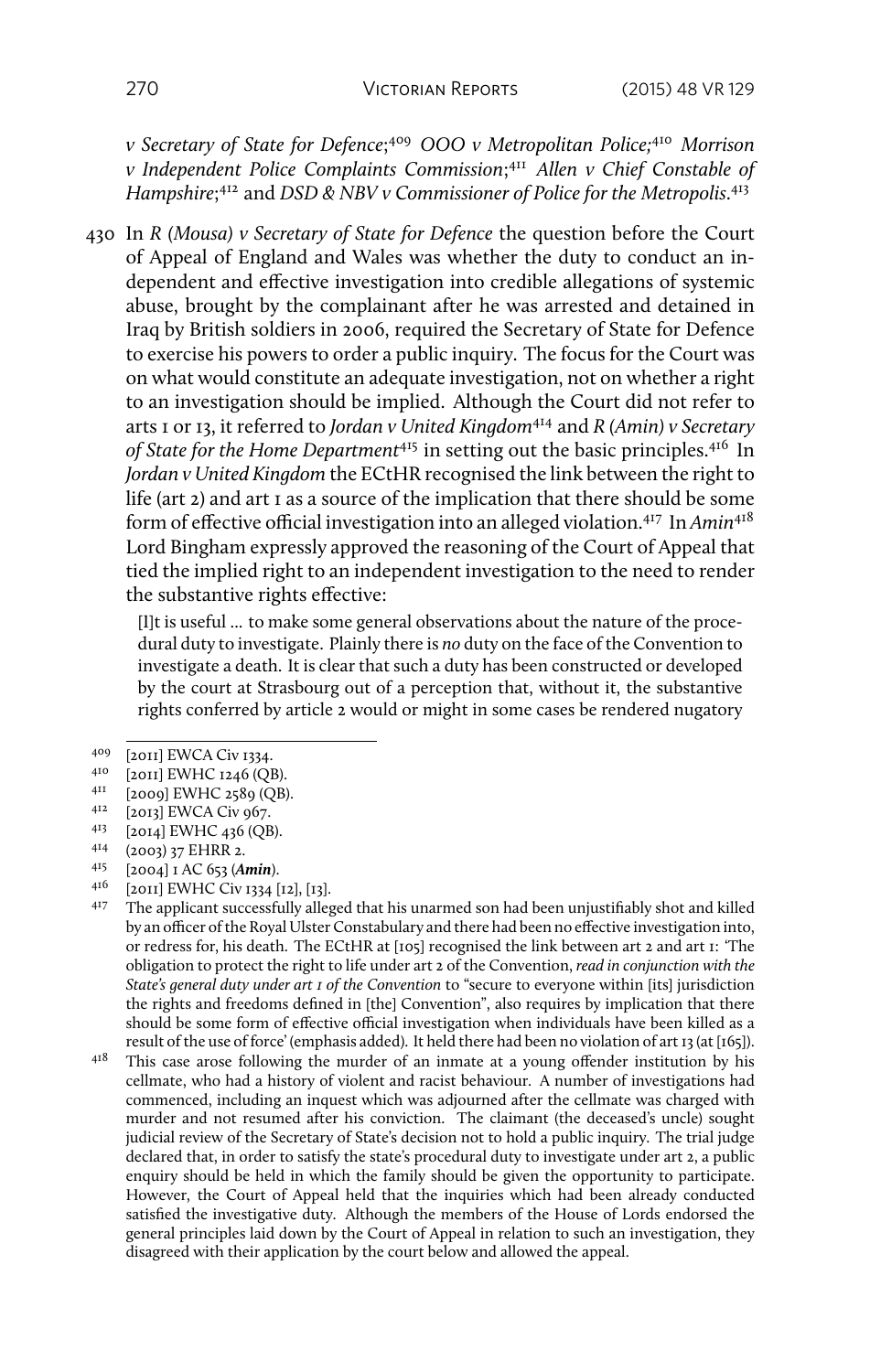or ineffective. ... The duty is in every instance fashioned to support and made TATE JA good the substantive article 2 rights. ... this approach sits with the Strasbourg jurisprudence, whose character has always been essentially pragmatic.<sup>419</sup>

- 431 There was no statement in *R (Mousa)*to the effect that the implied right arose from art 3 alone, independently of art 1 or art 13.
- 432 In *OOO v Metropolitan Police* Wyn Williams J of the High Court was concerned with whether there was a breach of the procedural limb of art 3 by the manner in which the Metropolitan Police dealt with complaints brought by three young Nigerian women, who said that they had been brought illegally to the United Kingdom and then made to work for no pay in households in and around London, and were subject to physical and emotional abuse by the householders. There was no dispute that an investigative duty may arise under art  $3$ ;<sup>420</sup> the issue was one of the scope of the duty, including how prompt and efficacious the police should be.<sup>421</sup> There was no examination of the source of the duty.
- 433 In *Morrison v Independent Police Complaints Commission* the issue was whether a complaint against the police was required to be investigated by the Independent Police Complaints Commission or could be referred to the police to investigate. Nicol J referred to the process of interpretation used by the ECtHR in finding that the implied duty to investigate under art 3 arises from the general duty under art 1, as recognised in *Amin*, <sup>422</sup> and noting that the implication of the investigative duty under art 3 was first made in *Assenov*. <sup>423</sup> He stated that: 'It is important to remember from the outset that the investigative obligation under art 3 is cast on the UK as a Contracting State to the [Convention].'<sup>424</sup>
- 434 Nicol J considered that the omission of art 1 from the Convention rights specified in the UK HRA was irrelevant:

The European Court of Human Rights has implied a duty to investigate arguable breaches of Article 3. It has done so following a similar process of interpretation of the right in Article 2 which says 'Everyone's right to life shall be protected.' In both cases the Court has relied on the general duty under Article 1 of the Convention on Contracting States to 'secure to everyone within their jurisdiction the rights and freedoms defined in the Convention.' Although Article 1 is not one of the specified rights in Schedule 1 of the *Human Rights Act 1998*, a like investigative obligation is incorporated as part of domestic law though the 1998 Act.<sup>425</sup>

435 The Commission submitted that the irrelevance of the omission of art 1

<sup>425</sup> Ibid [31].

<sup>&</sup>lt;sup>419</sup> [2004] I AC 653, 669 [27]; see generally 663–7 [18]–[22].

<sup>[2011]</sup> EWHC 1246 (QB) [3], [147]. The investigative duty may also arise under art 4 (the right not to be held in slavery or servitude, or to be required to perform forced or compulsory labour). The Court held that there had been a breach of the investigative duty: (at [171]).

<sup>421</sup> Ibid [147].

<sup>422</sup> [2009] EWHC 2589 [32].

<sup>423</sup> Ibid [34].

<sup>424</sup> Ibid [37].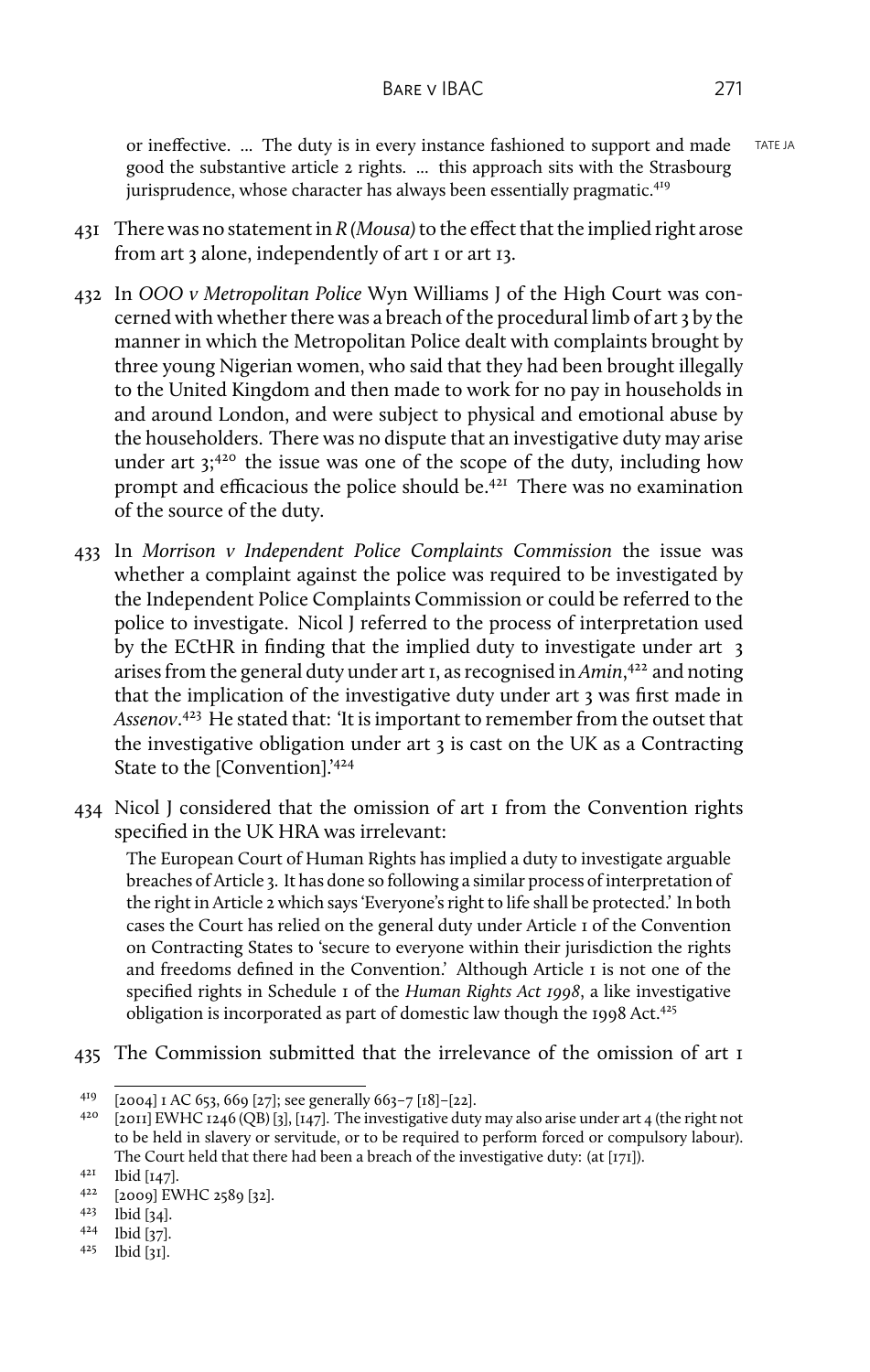from sch 1 to the UK HRA supported its approach. IBAC and the Attorney-General responded by submitting that, rather, Nicol J was observing that the enactment of the UK HRA was the principal means by which the United Kingdom implemented the Convention in fulfilment of its obligation under art 1. In other words, the UK HRA was enacted in observance of its obligations under the Convention, in particular, it was enacted *to fulfil* its obligation under art 1. There was thus no need for art 1 to be repeated in the UK HRA. This is supported by the remarks of Lord Bingham in *R (Al-Skeini) v Secretary of State for Defence*<sup>426</sup> when he said:

The Secretary of State points out that article I is not one of the articles to which domestic effect is given by section 1 of and Schedule 1 to the HRA. Therefore, he argues, the scope of the Act is to be found in construction of the Act and not construction of article 1 of the Convention. The claimants reject this argument, pointing out that article 1 confers and defines no right, like the other articles specified in section 1 of the Act and the Schedule. Article 1 of the Convention is omitted because, like article 13 (also omitted), it is provided for in the Act. I would for my part accept that Parliament intended the effect of the Act to be governed by its terms and not, save by reference, the Convention ... Thus there was no need to include article I in section I of the Act and the Schedule, nor article 13 since the Act contains its own provisions as to remedies in sections 4 and 8.<sup>427</sup>

436 The significance of the stream of authority following *Assenov* is apparent also from the obligation under s  $2(I)(a)$  of the UK HRA by which courts and tribunals 'must take into account' the jurisprudence of the ECtHR. This is an important obligation as observed by Lord Bingham in *R (Ullah) v Special Adjudicator.*<sup>428</sup> He noted that although the jurisprudence of the ECtHR was not strictly binding on the UK courts, they should follow any clear and constant jurisprudence in the absence of special circumstances, and were obliged not to dilute or weaken the effect of the principles arrived at by the ECtHR. He said:

This reflects the fact that the Convention is an international instrument, the correct interpretation of which can be authoritatively expounded only by the Strasbourg court. From this it follows that a national court subject to a duty such that as that imposed by section 2 should not without strong reason dilute or weaken the effect of the Strasbourg court law. ... It is of course open to member States to provide for rights more generous that those guaranteed by the Convention, but such provision should not be the product of interpretation of the Convention by national courts, since the meaning of the Convention should

<sup>428</sup> [2004] 2 AC 323. See also *Manchester City Council v Pinnock (Nos 1 and 2)* [2011] 2 AC 104, 125 [48].

 $426$  [2008] I AC 153.<br>427 Ibid 181 [14] So

Ibid  $181$  [14]. Section 4 of the UK HRA provides for a declaration of incompatibility, in certain circumstances, and s 8 provides: '(1) In relation to any act (or proposed act) of a public authority which the court finds is (or would be) unlawful, it may grant such relief or remedy, or make such order, within its powers as it considers just and appropriate. (2) But damages may be awarded only by a court which has power to award damages, or to order the payment of compensation, in civil proceedings. (3) No award of damages is to be made unless, taking account of all the circumstances of the case, including  $-$  (a) any other relief or remedy granted, or order made, in relation to the act in question (by that or any other court), and (b) the consequences of any decision (or that of any other court) in respect of that act, the court is satisfied that the award is necessary to afford just satisfaction to the person in whose favour it is made'.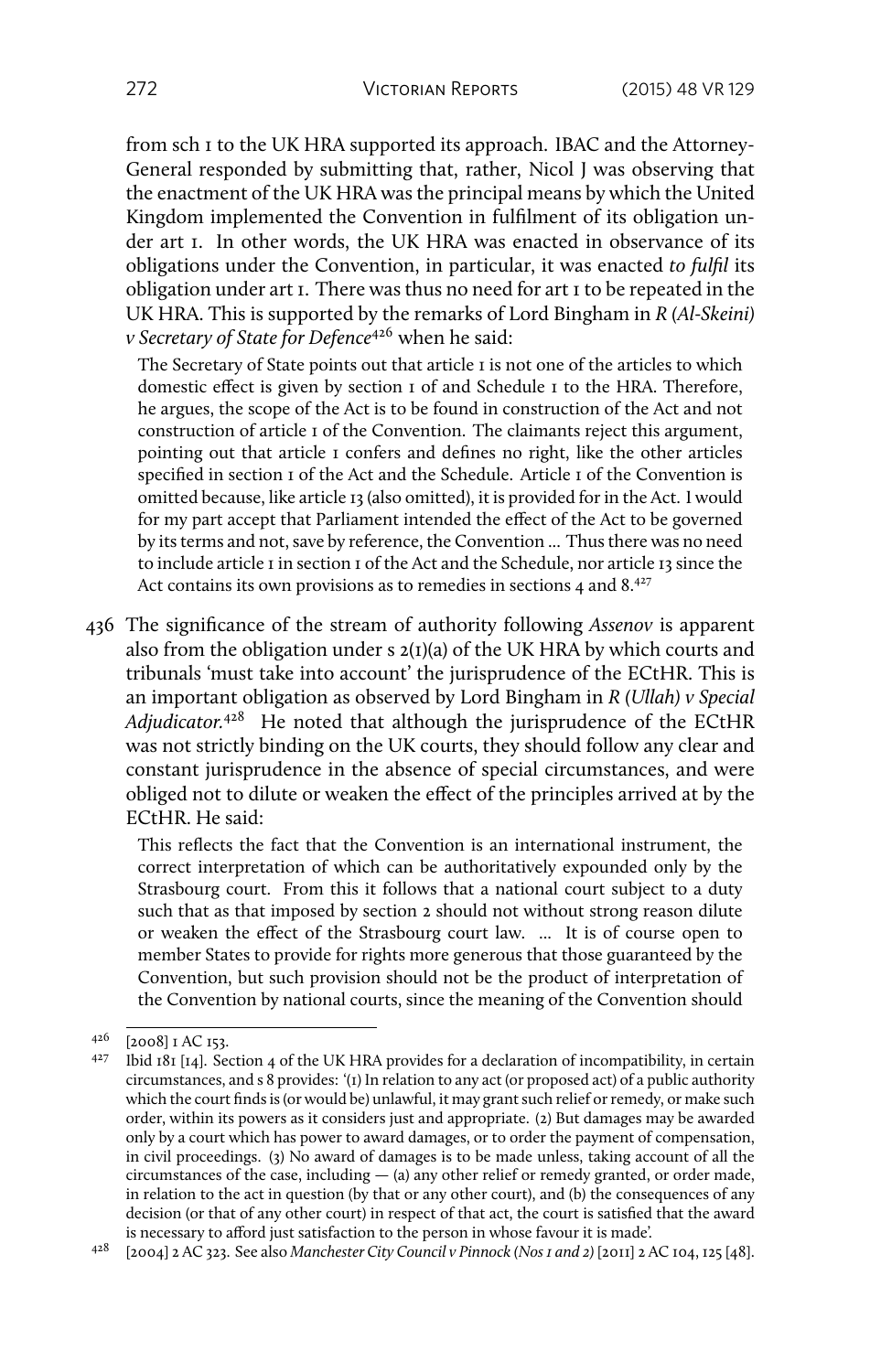be uniform throughout the states party to it. The duty of national courts is to TATEJA keep pace with the Strasbourg jurisprudence as it evolves over time: no more, but certainly no less.<sup>429</sup>

- 437 There is no comparable obligation on Victorian courts. Moreover, the lack of clarity with respect to the enforcement of rights under the Charter, and the failure of the Charter to identify specific remedies for breaches of Charter rights, comparable to those under the UK HRA, diminishes the reliance that can be placed on authorities from the United Kingdom in this context.
- 438 In *Allen v Chief Constable of Hampshire* the claimant alleged that the respondent was liable for failing properly to investigate a campaign of wrongdoing and harassment waged against her by a person who was a police officer after the claimant entered into a relationship with the former partner of the officer. She also alleged that the respondent was vicariously liable for the police officer's actions. On an appeal in relation to a strike out of the claim, the Court found that the actions were a personal vendetta by a person who happened to be a police officer, and that the court below was right to strike out the claim based on vicarious liability. The Court also agreed that the claim for relief under the Convention was properly struck out because the avenues open to the claimant for relief (none of which she pursued) such as seeking an injunction under the *Protection from Harassment Act 1997* (UK), or seeking judicial review of the decision by the Crown Prosecution Service not to prosecute, or bringing a complaint to the Independent Police Complaints Commission, amply satisfied the respondent's investigative obligation under art 3.<sup>430</sup> The Court relied upon *Assenov* for the source of the obligation to investigate.<sup>431</sup>
- 439 The Commission submitted that the best case in support of its approach is a 2014 decision of Green J in *DSD & NBV v Commissioner of Police for the Metropolis*. <sup>432</sup> The two complainants were victims of the 'black cab rapist', who committed in excess of 105 rapes and sexual assaults on women passengers between 2002 and 2008. His modus operandi involved using drugs and alcohol to reduce the likelihood of arrest and apprehension. The victims of these drug-facilitated sexual assaults were usually left so affected that they had little or no recollection of the attack on them, and often presented as being drunk or drug addicted, while the perpetrator assumed the guise of the Good Samaritan taxi driver helping out his incapacitated passenger. In the case of DSD, the assailant drove her to the police station after assaulting her, where the police assumed she was a drunk. They did not take any details

<sup>429</sup> Ibid 350 [20]. See also Baroness Hale in *R (Al-Skeini) v Secretary of State for Defence* [2008] 1 AC 153, 204 [90] who said that 'it was the task of the English courts to keep in step with Strasbourg neither lagging behind nor leaping ahead'.

<sup>430</sup> [2013] EWCA Civ 967 [51]–[52]. See also *R (on the application of M) v Secretary of State for the Home Department* [2010] EWHC 3541 (Admin) (QB) [17]–[20], [54], [56] with respect to the flexibility in satisfying the procedural obligation and the importance of the availability of civil and criminal proceedings.

<sup>431</sup> [2013] EWCA Civ 967 [42](ii).

<sup>432</sup> [2014] EWHC 436 (QB) (*DSD*).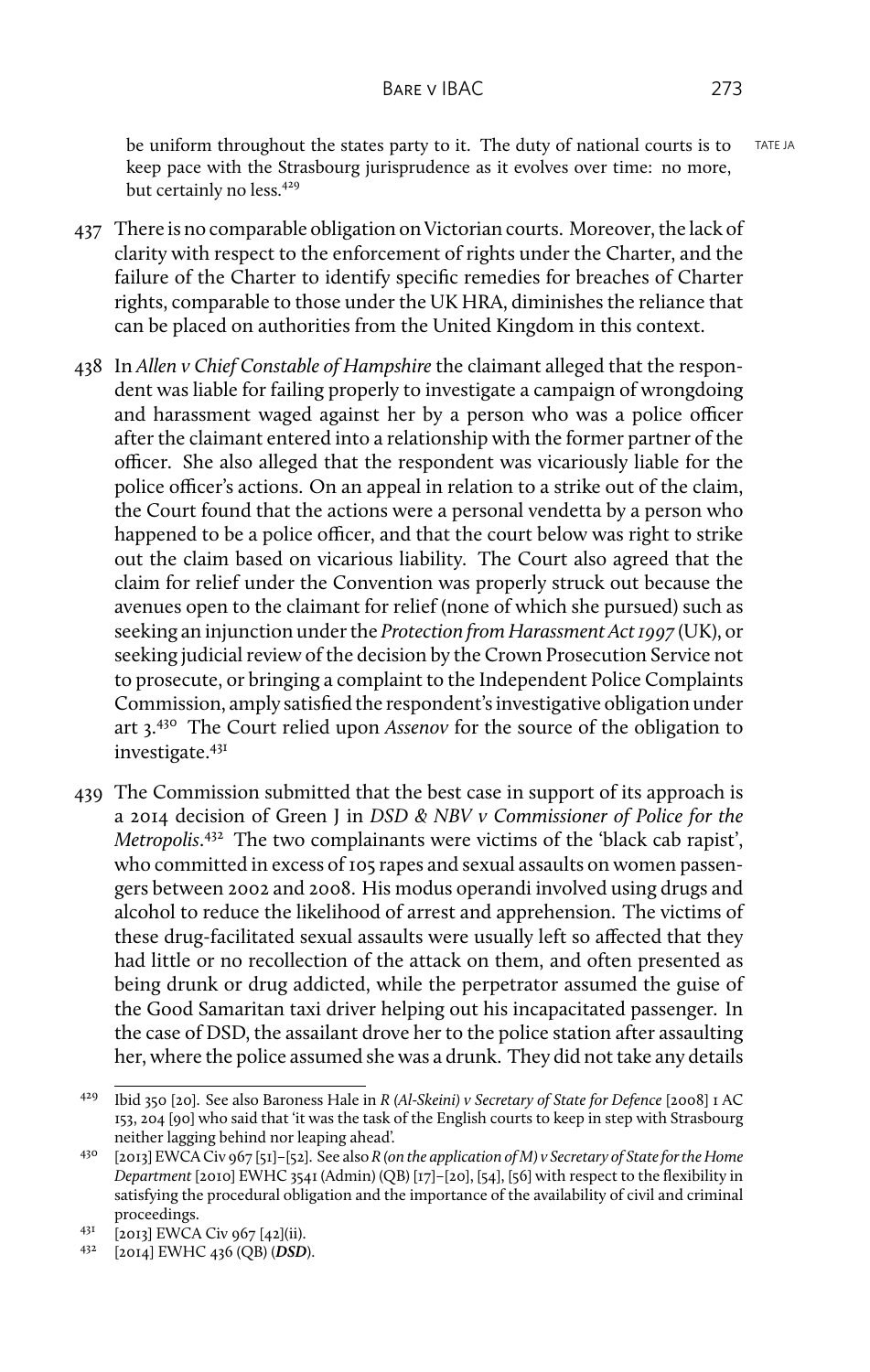from the driver or regard him as anything but a model citizen.

- 440 Despite guidelines being in place to deal with circumstances such as these, the police failed to follow them, with the result that they did not identify victims or collect evidence or take complaints seriously at an early stage. They also failed to record data and the progress of investigations that would have allowed for the earlier identification of the modus operandi. Indeed, it was only as a result of a routine search for key words on the police database in 2008 that a series of sexual assault allegations showing similar hallmarks were detected. Within eight days the offender had been arrested and remanded in custody.
- 441 DSD and NBV brought actions against the Metropolitan Police Service for failure to conduct an effective investigation into their allegations of serious sexual assault in breach of art 3 of the Convention. This was a test case, with the assault on DSD occurring in 2003 and that on NBV in 2007. The issue before the Court was whether the UK HRA imposed a duty on the police in relation to the investigation of such crimes, and if so, whether it had been breached. The defendant argued that the UK HRA did not provide a remedy to victims of crimes committed by private parties where it was alleged that the police had failed properly to investigate. In particular, the defendant submitted that the proactive duty to investigate under art 3 of the Convention was due to the conjunctive effect of art 1 and art 3, but as art 1 was not incorporated into domestic law, there was no requirement to construe art 3 as giving rise to a duty to investigate. Green J rejected these submissions and said:

I can see no reason why Article 1 can be said to create a pro-active duty whereas the same would not be said of Article 3 standing in complete isolation (including from Article 1). Article 3 is a clear and unequivocal prohibition which has been repeatedly described by the Strasbourg Court as 'fundamental'. In *MC v Bulgaria* the Court stated that there was a 'positive obligation inherent' in Article 3 to apply law prohibiting rape through 'effective investigation' and punishment. ... see also *Milanovic* ... . The Article prohibits without caveat or qualification torture and inhuman or degrading treatment. That prohibition exists quite regardless of Article 1; the message in Article 3 is that the State must preserve its citizens from such severe treatment. Section 6 HRA makes it 'unlawful' for a public authority to act in a way that is incompatible with, *inter alia*, Article 3. And sections 7 and 8 make such an unlawful failure justiciable. There is no point in having a prohibition if it is not accompanied by the commensurate obligation on the State to enforce the prohibition. That applies to the conduct of the State and its agents and actors but extends also to the preservation of citizens from severe violence perpetrated by private parties. *Article 3 does not require turbo-charging from Article 1 to arrive at this conclusion and in any event sections 6–8 HRA plug any gap that might otherwise exist*. 433

<sup>433</sup> *DSD* [2014] EWHC 436 (QB) [233] (emphasis added). Section 6 of the UK HRA renders unlawful acts of public authorities that are incompatible with a Convention right; s  $7(1)(a)$  confers on a victim of the unlawful act a right to bring proceedings for a breach of s 6 and s 7(1)(b) permits a victim of the unlawful act to rely on the relevant Convention right in any proceedings; s 8 confers an entitlement to a remedy. Under the Charter there is no equivalent to  $s \tau(1)(a)$  or, as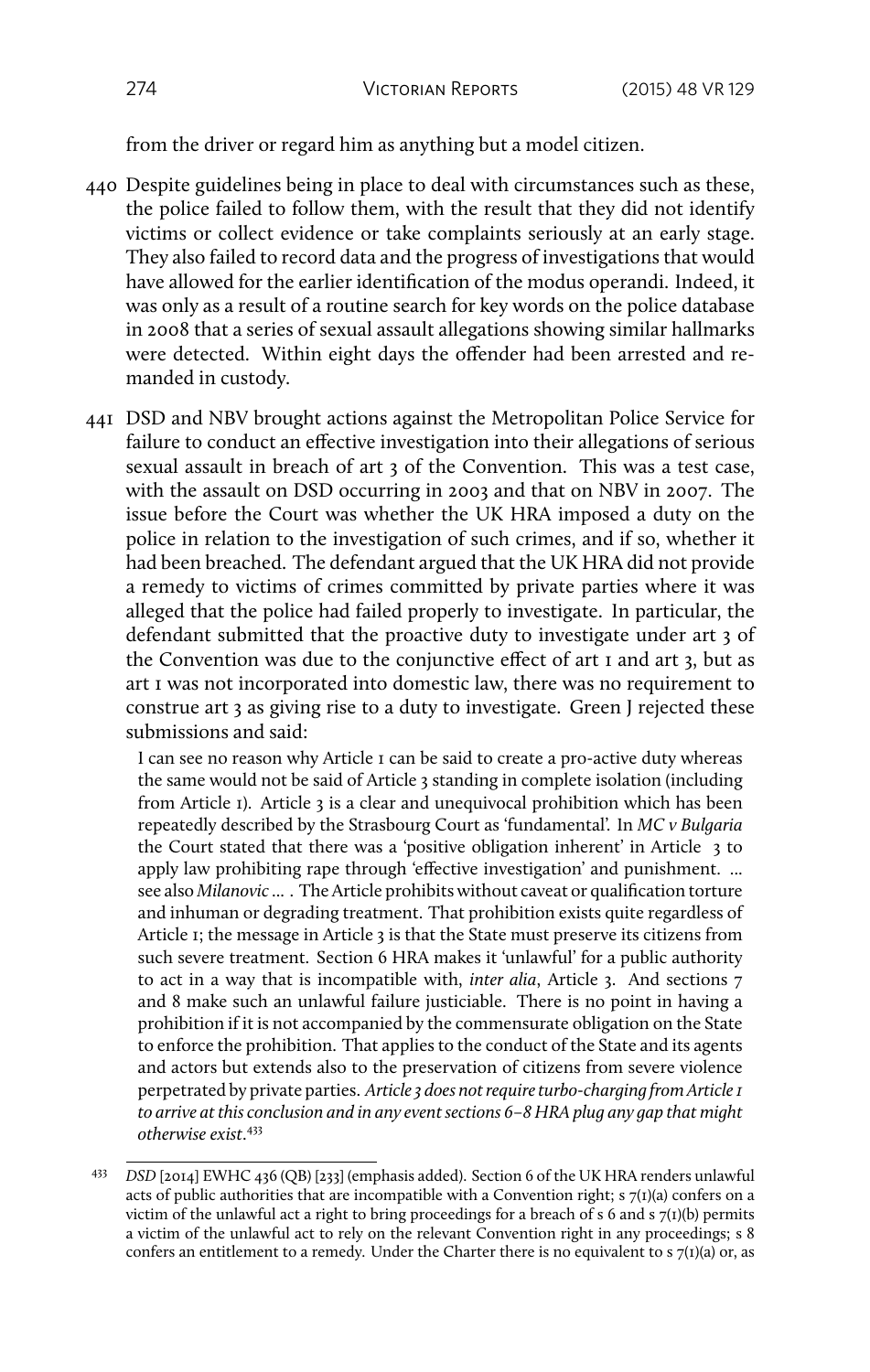442 However, read in context, Green J appears to accept that the omission of  $TATEJA$ art I from the UK HRA is unimportant because, in any event, under s  $2(I)(a)$ of the UK HRA, the Court must take account of the jurisprudence of the ECtHR on art 3 as affected by art 1. He relied<sup>434</sup> on the statement of Lord Rodger in *R (Al-Skeini) v Secretary of State for Defence*:

*Under Section 2(1)(a) of the 1998 Act, when determining any question in connection with a 'Convention Right', a Court in the country must take into account any judgment or decision of the European Court.* While Article 1 is not itself included in the Schedule, it affects the scope of Article 2 in the Schedule, and that Article embodies a 'Convention Right' as defined in Section 1(1). It follows that, when interpreting that Article 2 right, courts must take account of any relevant judgment or decision of the European Court on Article 1.<sup>435</sup>

- 443 As noted,<sup>436</sup> there is no obligation in the Charter comparable to s  $2(1)(a)$ of the UK HRA and no identification of specific remedies for breaches of Charter rights.
- 444 Moreover, Green J relied on *MC v Bulgaria*<sup>437</sup> and *Milanovic v Serbia,*<sup>438</sup> both of which base their reasoning upon the principle expressed in *Assenov*. 439
- 445 Since the hearing of Bare's appeal, the Court of Appeal of England and Wales has delivered judgment in the appeal from Green J, *Commissioner of Police* of the Metropolis v DSD and NBV.<sup>440</sup> The Court dismissed the appeal from Green J and held that a positive duty to investigate is part of domestic law that has its source in art 3 of the Convention. It rejected the view that there is no duty to investigate alleged substantive breaches of art 3 because the duty springs from the positive obligation imposed by art 1 and art 1 forms no part of the domestic law. The rejection was based, in part, upon the silence in art 1 as to the substantive content of any of the rights, it 'requires that they be secured, but they are defined, or described, elsewhere ... the language of art 1 lends no support to [the] submission that it expands the scope of art 3'.<sup>441</sup> The principal source of rejection, however, was the concern about a potential mismatch between domestic law and European jurisprudence. Laws LJ (with whom Dyson MR and Kitchin LJ) said:

noted, s 8.

<sup>434</sup> *DSD* [2014] EWHC 436 (QB) [235].

<sup>435</sup> [2008] 1 AC 153, 198 [66] (emphasis added). While this concerned the construction of art 2 analogous reasoning could apply to the construction of art 3.

<sup>436</sup> See [437] above.<br>437 (2005) 40 FHRR

 $^{437}$  (2005) 40 EHRR 20.<br> $^{438}$  (2014) 58 EHRR 33.

<sup>(2014) 58</sup> EHRR 33.

<sup>439</sup> *MC v Bulgaria* (2005) 40 EHRR 20, 486–7 [148]–[153]; *Milanovic v Serbia* (2014) 58 EHRR 33, 916–7 [83], 917 [85]. The Commission also relied upon *R (L) v Secretary of State for Justice* [2009] 1 AC 588, 610 [26] and *R (Gentle) v Prime Minister* [2008] 1 AC 1356, 1366 [5]. However, each of these cases rely upon *R (Middleton) v West Somerset Coroner* [2004] 2 AC 182 as well as *McCann v United Kingdom* (1996) 21 EHRR 97 [161] and *Jordan v United Kingdom* (2001) 37 EHRR 52 [105] that refer to the underlying proposition that the implied procedural obligation arises by reading the substantive right in art 3 in conjunction with the obligation under art I.

<sup>440</sup> [2015] 3 WLR 966 (*DSD EWCA*).

<sup>441</sup> Ibid [15].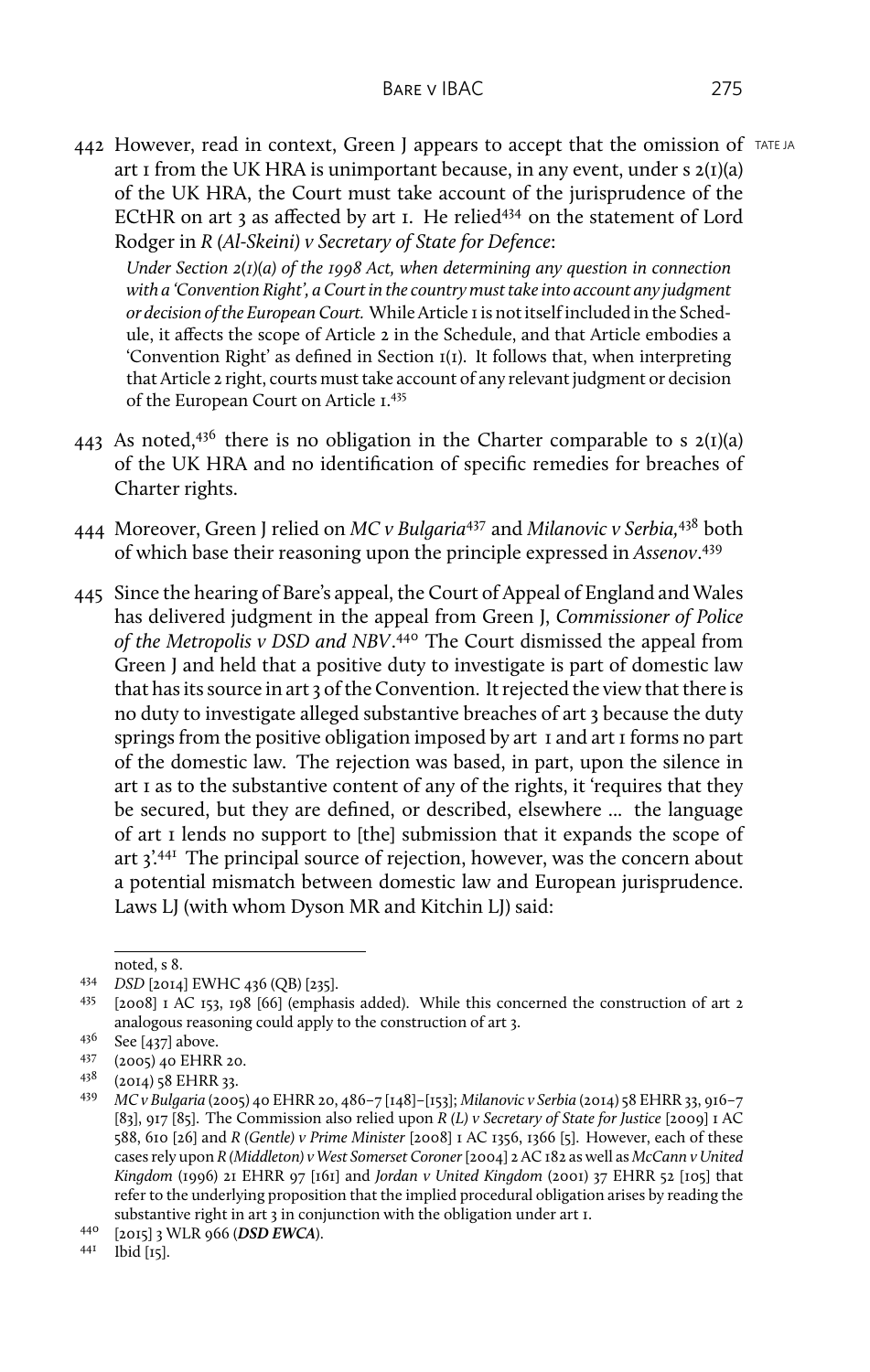[O]n [the appellant's] argument there is a substantial mismatch between the scope of Article 3 guaranteed by the Convention and the scope of Article 3 enforceable, by means of the HRA, in the UK courts. The first includes an investigative duty but the second does not. In the course of argument [counsel for the appellant] accepted that the HRA gives effect 'lock, stock and barrel' to the substantive rights guaranteed by the ECHR, and that is surely right: in *Quark Fishing Ltd* (cited by Lord Rodger in *Al-Skeini*) Lord Nicholls stated that '[t]he [HRA] was intended to provide a domestic remedy where a remedy would have been available in Strasbourg'. This contradicts the mismatch which [the appellant's] argument implies. The effect of such a mismatch would anyway be bizarre. It would mean that a complaint of violation of Article 3 in the UK constituted by actual ill-treatment could be litigated here; but a complaint that the self-same Article was violated by an investigative failure would have to go to Strasbourg.<sup>442</sup>

- 446 By contrast, the enactment of the Charter did not take place in a context in which local courts were to seek to ensure consistency with Strasbourg. The High Court made it plain in *Momcilovic* that reasoning based upon a wholesale application of English law, without an appreciation of the differences in legal systems and constitutional settings, would be likely to mislead.<sup>443</sup> The concern based upon a mismatch between domestic and Strasbourg jurisprudence, or a failure of domestic courts to provide relief that could be obtained in Strasbourg, has no equivalent here.
- 447 It would be to flout the caution expressed by the High Court to countenance the recognition of a positive duty to investigate under s 10(b) based upon considerations relating to art 3 of the Convention that are suffused with considerations drawn from the European context.<sup>444</sup>
- *(iii) United Nations*
- 448 Article 7 of the ICCPR, upon which, as mentioned, s 10(b) of the Charter is based,<sup>445</sup> does not expressly require credible allegations of cruel, inhuman or degrading treatment to be effectively and independently investigated. However, General Comment No 20 of the United Nations Human Rights Committee (**the UN HR Committee**) (1992)<sup>446</sup> noted in [14] that complaints against treatment prohibited by art 7 'must be investigated promptly and impartially by competent authorities so as to make the remedy effective'.
- 449 General Comments of the UN HR Committee provide guidance as to the proper interpretation and application of the ICCPR, and Australian courts

<sup>442</sup> Ibid [16] (citations omitted).

<sup>443</sup> See [387] above.

<sup>444</sup> The same response can be given in respect of the third reason relied upon by Laws LJ for rejecting the submission that the investigative obligation has its source in art 1, namely, that 'the repeated references to art 1 ... from paragraph 102 of *Assenov* onwards, do no more than identify the medium through which art 3 has effect on the international plane': *DSD EWCA* [2015] 3 WLR 966 [17]. The fourth reason concerned the decision of the House of Lords in *Al-Skeini* (see [435] above) that Laws LJ saw as irrelevant.

<sup>445</sup> See [398] above.

<sup>446</sup> Human Rights Committee, *General Comment No 20: Article 7 (Prohibition of torture, or other cruel, inhuman or degrading treatment or punishment)*, 44th sess (10 March 1992).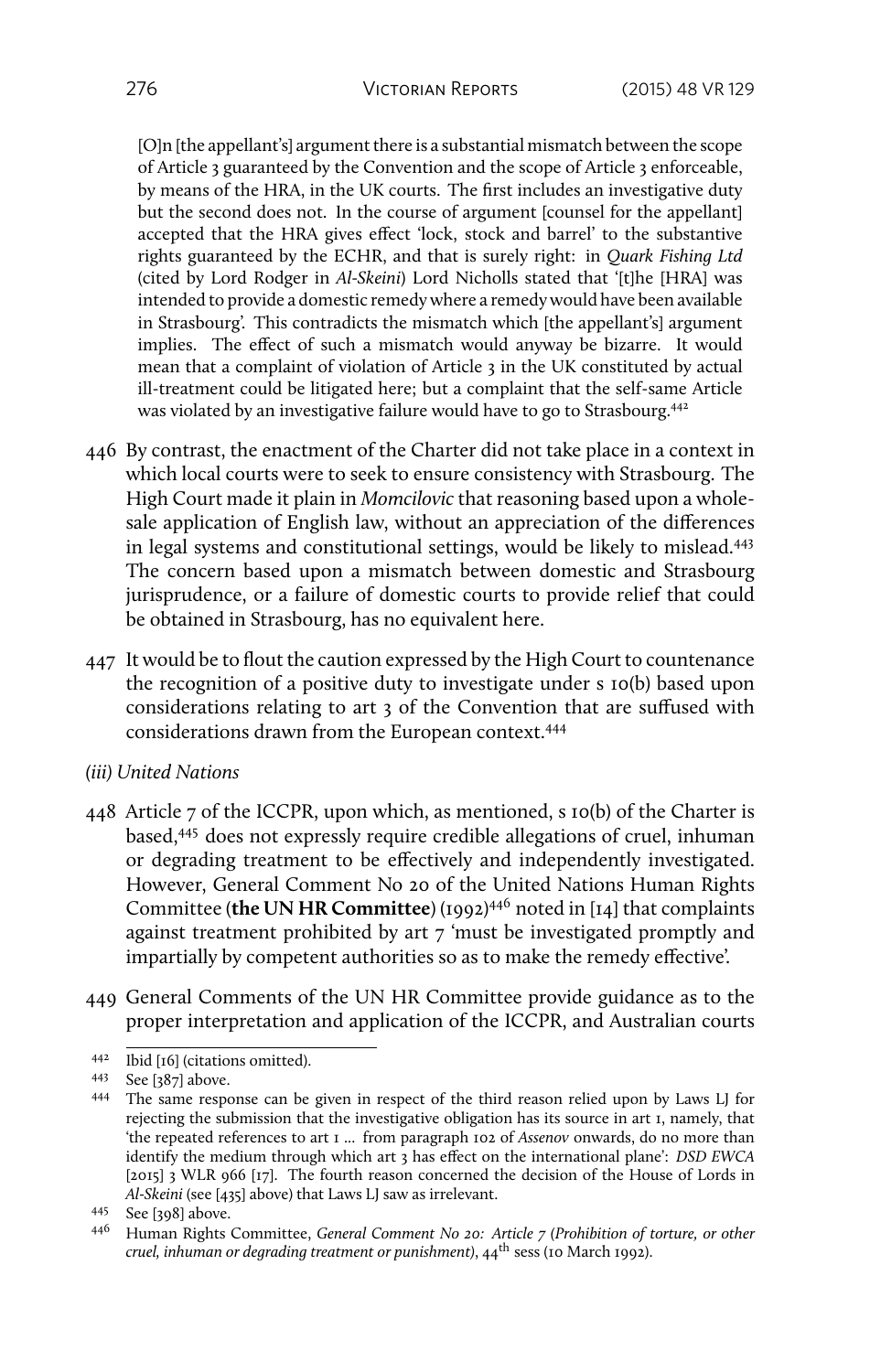have referred to them when examining the meaning and scope of the rights TATE JA under the ICCPR 447

- 450 The Commission submitted that the UN HR Committee does not consider that the right to an effective investigation of a credible allegation of a breach of art 7 of the ICCPR depends upon the separate obligation to provide effective remedies under art 2(3).<sup>448</sup> It relied upon the case of *Maria Cruz Achabal Puertas v Spain*<sup>449</sup> in which the UN HR Committee referred to 'its settled jurisprudence, according to which complaints alleging a violation of article 7 must be investigated promptly, thoroughly and impartially by the competent authorities and appropriate action must be taken against those found guilty'.<sup>450</sup> There, the UN HR Committee found (at [8.6]) that 'the facts before it constitute a violation of article 7, *read independently*, and in conjunction with article 2, paragraph 3 of the Covenant'.<sup>451</sup>
- 451 The Attorney-General relied on the language of [14] in General Comment No 20 as demonstrating that the implied right to an investigation was tied to the right to an effective remedy (not present in the Charter). This was reinforced by General Comment No 31 (2004)<sup>452</sup> which at [15] states:

Article 2, paragraph 3, requires that in addition to effective protection of Covenant rights States Parties must ensure that individuals also have accessible and effective remedies to vindicate those rights. ... Administrative mechanisms are particularly required to give effect to the general obligation to investigate allegations of violations promptly, thoroughly and effectively through independent and impartial bodies. ... A failure by a State Party to investigate allegations of violations could in and of itself give rise to a separate breach of the Covenant.

452 Moreover, the 'settled jurisprudence' to which the UN HR Committee referred in *Maria Cruz* relies upon both General Comment No 20 and *No 31*. 453

<sup>447</sup> For example, *Minister for Immigration and Multicultural and Indigenous Affairs v Al Masri* (2003) 126 FCR 54, 91 [148]; *Sabet v Medical Practitioners Board* (2008) 20 VR 414, 439 [163]–[164].

<sup>448</sup> Article 2(3) reads: 'Each State Party to the present Covenant undertakes: (a) To ensure that any person whose rights or freedoms as herein recognized are violated shall have an effective remedy, notwithstanding that the violation has been committed by persons acting in an official capacity; (b) To ensure that any person claiming such a remedy shall have his right thereto determined by competent judicial, administrative or legislative authorities, or by any other competent authority provided for by the legal system of the State, and to develop the possibilities of judicial remedy; (c) To ensure that the competent authorities shall enforce such remedies when granted'.

<sup>449</sup> Human Rights Committee, *Views: Communication No 1945/2010*, 107th sess, UN Doc CCPR/C/107/D/1945/2010 (27 March 2013) (*Maria Cruz*).

<sup>450</sup> Ibid 13–14 [8.6].

 $^{451}$  Ibid (emphasis added).<br> $^{452}$  Human Rights Comm

Human Rights Committee, General Comment No 31: The Nature of the General Legal Obligation Imposed on States Parties to the Covenant, 80<sup>th</sup> sess, UN Doc CCPR/C/21/Rev1/Add 13 (29 March 2004).

<sup>453</sup> See *Gamarra v Paraguay*, Human Rights Committee, *Views: Communication No 1829/2008*,  $104^{\text{th}}$  sess, UN Doc CCPR/C/104/D/1829/2008 (22 March 2012) 10 [7.5]. The UN HR Committee in that case referred to two further cases as illustrative of its 'settled jurisprudence', namely, *Sathasivam/Saraswathi v Sri Lanka*, Human Rights Committee, *Views: Communication No 1436/2005*, 93rd sess, UN Doc CCPR/C/93/D/1436/2005 (8 July 2008) 11 [6.3], [6.4]; *McCallum v South Africa*, Human Rights Committee, *Views: Communication No 1818/2008*, 100th sess, UN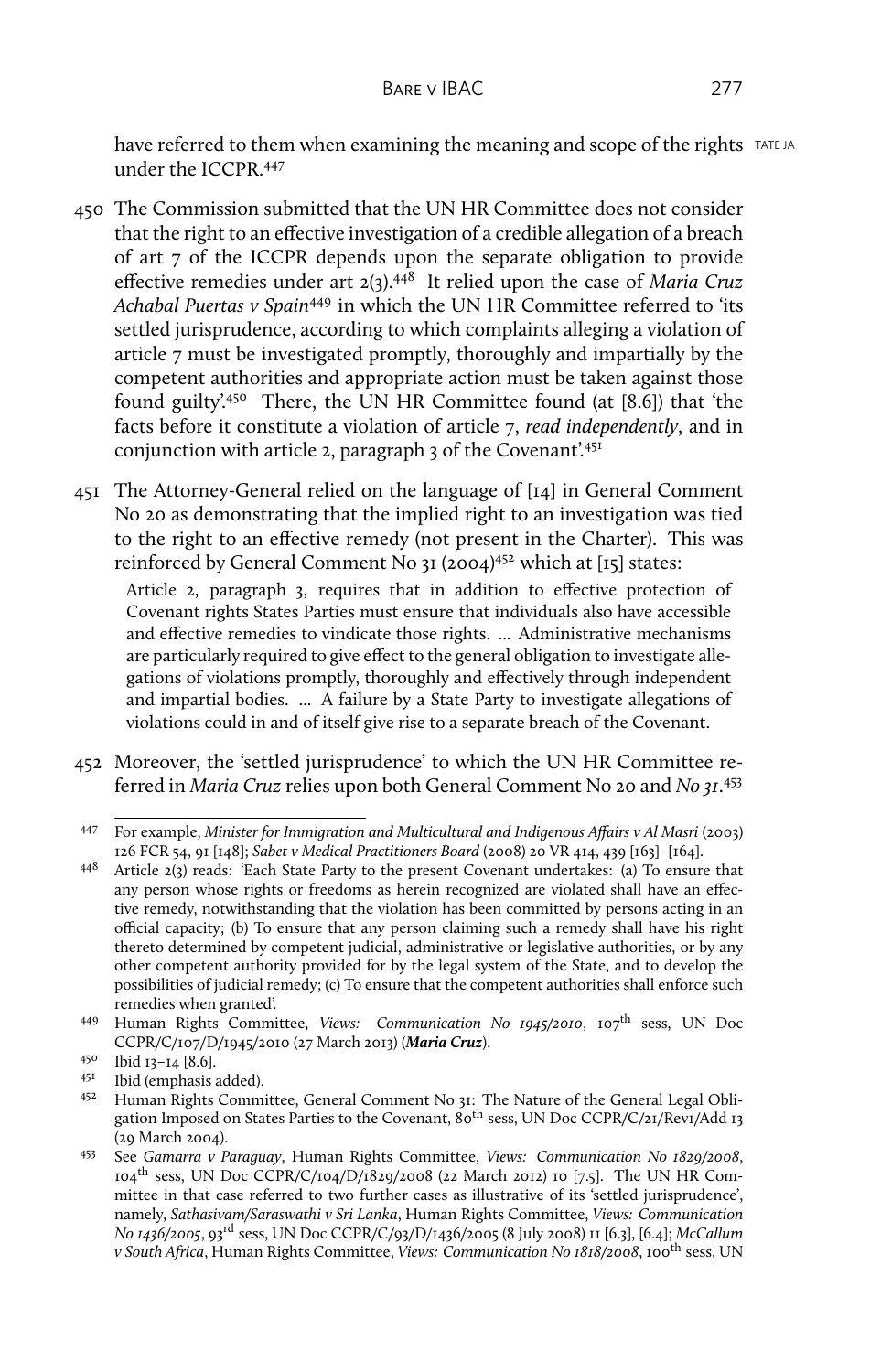453 Furthermore, and importantly, the extract from *Maria Cruz*, when expanded, is capable of carrying a shift in meaning. The extended version of [8.6] reads:

The Committee recalls its general comments No 20 (1992) and No 31 (2004) as well as its settled jurisprudence, according to which complaints alleging a violation of article 7 must be investigated promptly, thoroughly and impartially by the competent authorities and appropriate action must be taken against those found guilty. In the present case, the Committee considers that the closure of the case at the examination stage, which prevented the holding of the oral trial does not meet the requirements or thoroughness that should be applied to all reports of acts of torture, and that the only inquiries conducted at the examination stage were not sufficient to examine the facts with the rigour required by the severity of the author's illness and the reports of the doctors who treated and diagnosed her. Given the difficulty of proving the existence of torture and ill-treatment when these do not leave physical marks, as in the case of the author, the investigation of such acts should be exhaustive. Furthermore, all physical or psychological damage inflicted on a person in detention — and particularly under the incommunicado regime gives rise to an important presumption of fact, since the burden of proof must not rest on the presumed victim. In those circumstances, the Committee considers that the investigation conducted by the domestic courts was not sufficient to guarantee the author her right to an effective remedy *and that* the facts before it constitute a violation of article 7, read independently and in conjunction with article 2, paragraph 3, of the Covenant*.* 454

- 454 The Attorney-General submitted, and I agree, that read in context the UN HR Committee considered the question of the investigation separately (and tied it to the right to an effective remedy) from that of the substantive complaint of torture under art 7. It found that the substantive complaint was made out when art 7 was read independently of art 2(3), and the procedural complaint was made out when art 7 was read in conjunction with art 2(3).
- 455 The UN HR Committee went on to emphasise the link between the right to an investigation and the right to an effective remedy when it said:

In accordance with article 2, paragraph 3 (a), of the Covenant, the State party is under an obligation to provide the author with an effective remedy which should include: (a) an impartial, effective and thorough investigation of the facts and the prosecution and punishment of those responsible; (b) full reparation, including appropriate compensation; (c) provision of free, specialized medical assistance.<sup>455</sup>

456 The proposition that the UN HR Committee does not consider that the implied right to an independent investigation depends upon the right to an effective remedy should be rejected.

Doc CCPR/C/100/D/1818/2008 (25 October 2010) 9–10 [6.7], both of which refer to General Comment No 31.

<sup>454</sup> *Maria Cruz*, Human Rights Committee, *Views: Communication No 1945/2010*, 107th sess, UN Doc CCPR/C/107/D/1945/2010 (27 March 2013) 13–14 [8.6] (emphasis added) (citations omitted).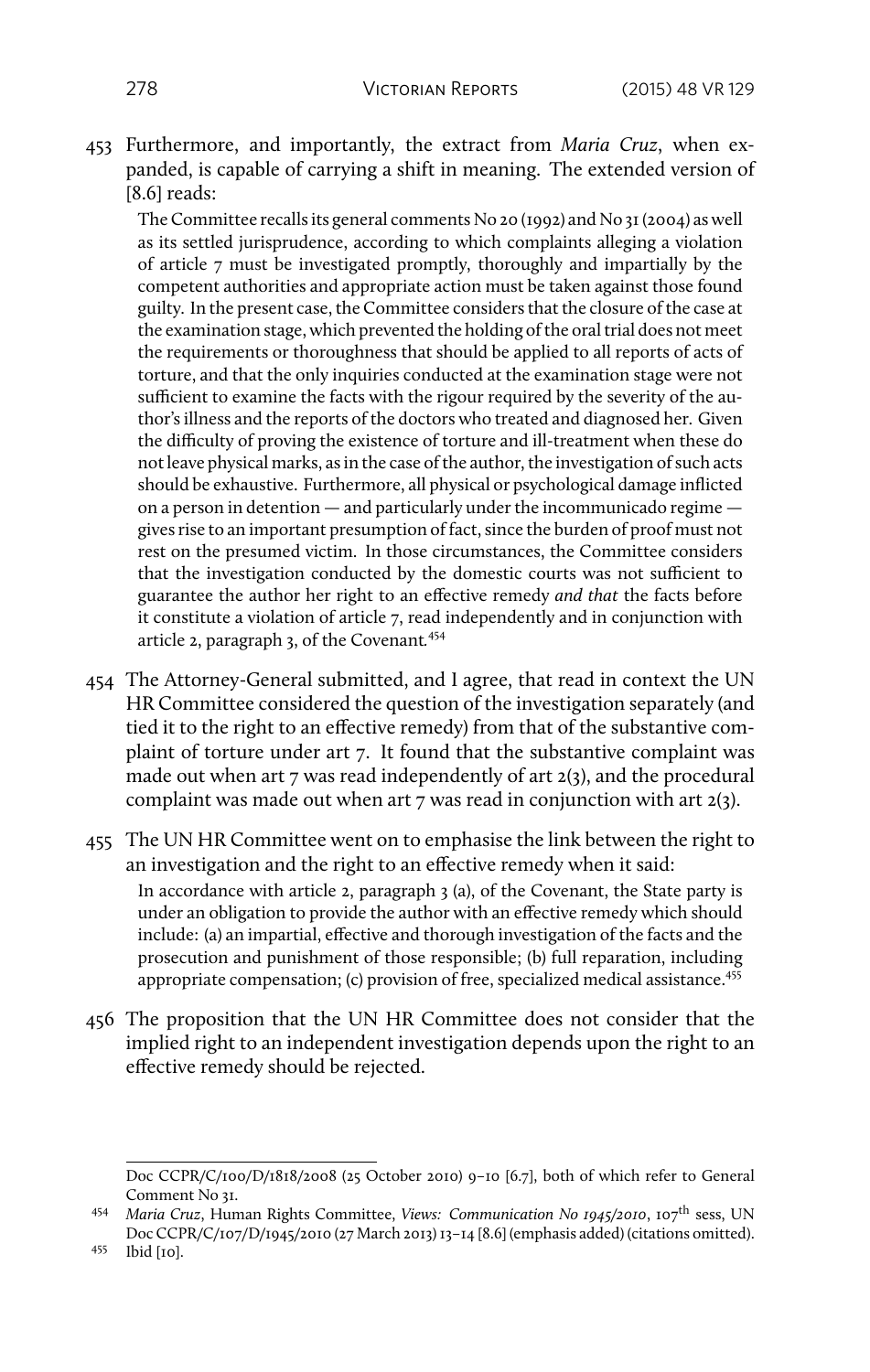# *(iv)* Conclusion on the scope of the right under s 10(b) TATE JA

457 In my view, the right under s 10(b) of the Charter not to be subjected to cruel, inhuman or degrading treatment does not give rise to an implied right to an investigation by the State, independently of Victoria Police, of credible complaints of such treatment. The contexts in which an implied right to an investigation has been recognised are insufficiently analogous to the legal setting in which the Charter operates, and to its terms, to provide a proper basis for the recognition of such a right. Whether there should be an express right to an independent investigation under the Charter is a matter for the legislature to decide.

# *(5) Was the failure to undertake an independent investigation a breach of the substantive limb of s 38 of the Charter?*

458 In my view, the failure to undertake an independent investigation was not a breach of s 38 of the Charter as the scope of the right under s 10(b) does not extend to an implied right to such an investigation.<sup>456</sup>

*Conclusion on a breach of the substantive limb of s 38*

459 There was no breach of the substantive limb of s 38.

# *Conclusion on the appeal*

- 460 I would allow the appeal.
- 461 I would make a declaration that the decision is unlawful and of no force or effect and contrary to s 38(1) of the Charter.
- 462 I would set aside Os 2 and 3 of the orders of 23 March 2013 and make an order in the nature of certiorari quashing the decision.
- 463 I would remit the matter to IBAC for it to make a fresh decision in relation to the correct course for dealing with Bare's complaint, under s 58 of the IBAC Act.

<sup>456</sup> IBAC conceded that if s 10(b) included a right to an independent investigation of a credible claim of cruel, inhuman or degrading treatment by members of Victoria Police, and that right requires there to be no hierarchical or institutional connection to Victoria Police, then the investigation proposed by the delegate, to the ESD, with an offer of 'active oversight' by the OPI (see [273] above*)* could not meet the standard: Second Respondent's Outline of Submissions, dated 28 November 2013 [41]. Given the linkages between the OPI and Victoria Police (including secondment of members of Victoria Police to the OPI) there was doubt expressed by IBAC as to whether even an OPI investigation would have been sufficient to meet the standard Bare demanded. However, IBAC emphasised (with support from the Attorney-General) that what is required to fulfil the implied right is flexible and multi-faceted and does not require complete institutional and hierarchical separation. See *Morrison v Independent Police Complaints Commission* [2009] EWHC 2589 [52], [53], [71].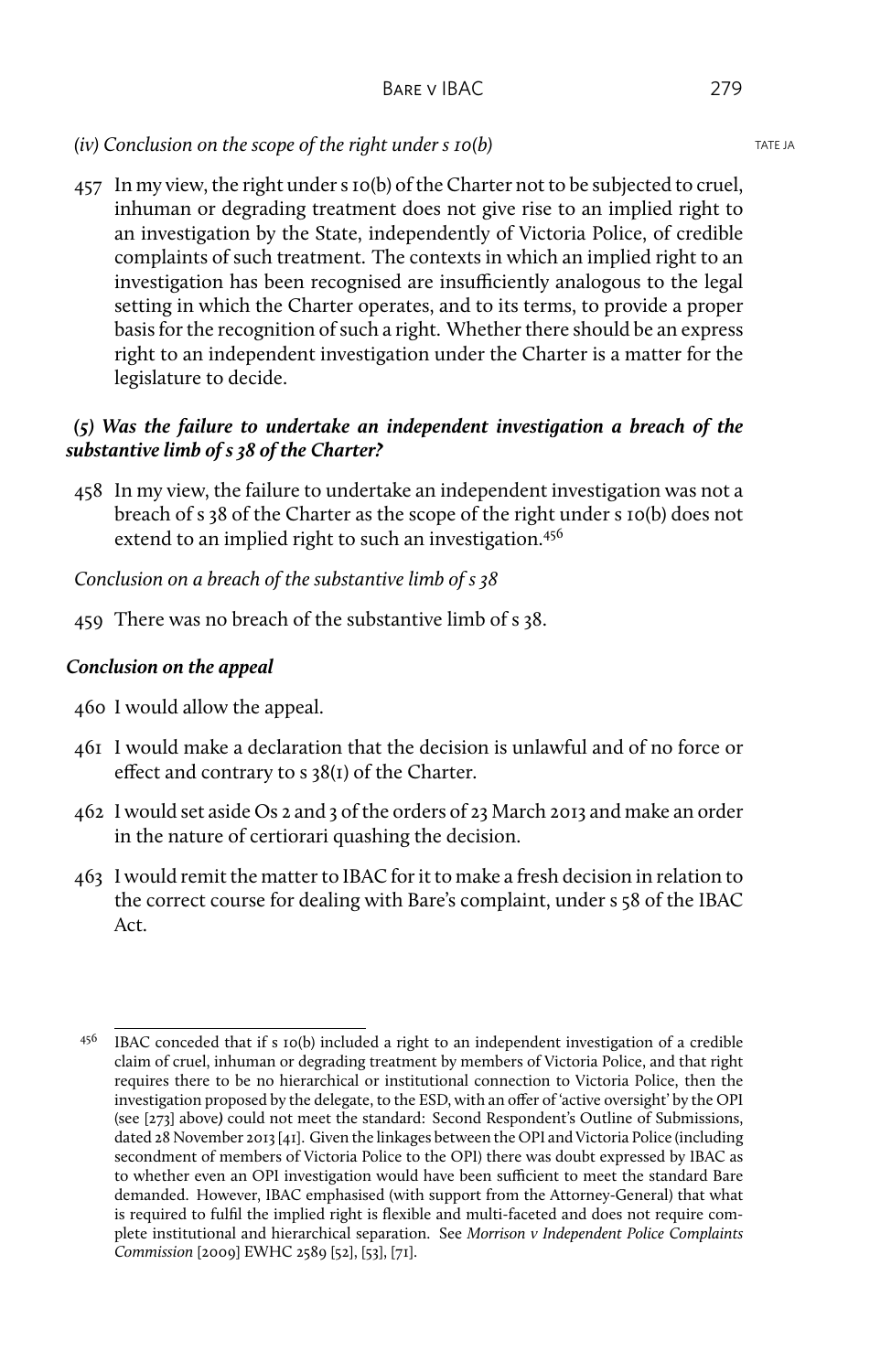#### **SANTAMARIA JA**

#### *Introduction and summary*

- 464 The appellant (**Bare**) is of Ethiopian extraction; he came to Australia in 2004. He produced credible evidence that he had suffered degrading treatment at the hands of members of the Victorian Police: he said that he had been handcuffed, had his feet kicked out from underneath him, was sprayed in the face with 'OC' (capsicum) spray, kicked in the ribs and racially abused. He said that he suffered pain and humiliation as a result of this serious assault.
- 465 Bare had a statutory right to complain and to have his complaint investigated under s 86L of the *Police Regulation Act 1958*. Pursuant to s 38 of *Police Integrity Act 2008* (**the PI Act**), investigations under s 86L are regulated by pt 3 of the PI Act. Generally speaking, s 40, which is in pt 3, provides that the Director, Police Integrity (**Director**) must refer complaints to the Chief Commissioner of Police. However, pursuant to  $s$  40(4)(b), he may himself conduct an investigation 'if the conduct complained of - (i) is of such a nature that the Director considers that investigation of the complaint by the Director is in the public interest'.

(\* there is no [466], [467] or [468])

- 469 On 3 February 2010, the Young People's Legal Rights Centre (**Youthlaw**), which was Bare's solicitor, wrote to the Office of Police Integrity (**OPI**) complaining about the assault. Bare asked for the investigation to be carried out by the Director himself and for his complaint not to be referred by the Director to the Chief Commissioner. The letter was treated as a complaint under s 86L.
- 470 Section 8 of the *Charter of Human Rights and Responsibilities Act 2006* (**the Charter**) provides for the recognition of each person as a person before the law and the right to enjoy his or her human rights without discrimination. In particular, s 8(3) provides: 'Every person is equal before the law and is entitled to the equal protection of the law without discrimination and has the right to equal and effective protection against discrimination'. Section 10(b) of the Charter provides that a person must not be 'treated or punished in a cruel, inhuman or degrading way'. Section 32(1) provides: 'So far as it is possible to do so consistently with their purpose, all statutory provisions must be interpreted in a way that is compatible with human rights'. Section 32(2) provides that: 'International law and the judgments of domestic, foreign and international courts and tribunals relevant to a human right may be considered in interpreting a statutory provision'. Section 38(1) provides that: '... it is unlawful for a public authority to act in a way that is incompatible with a human right or, in making a decision, to fail to give proper consideration to a relevant human right'.<sup>457</sup>

<sup>&</sup>lt;sup>457</sup> Victoria Police is a 'public authority' for the purposes of the Charter; see s  $4(I)(d)$ .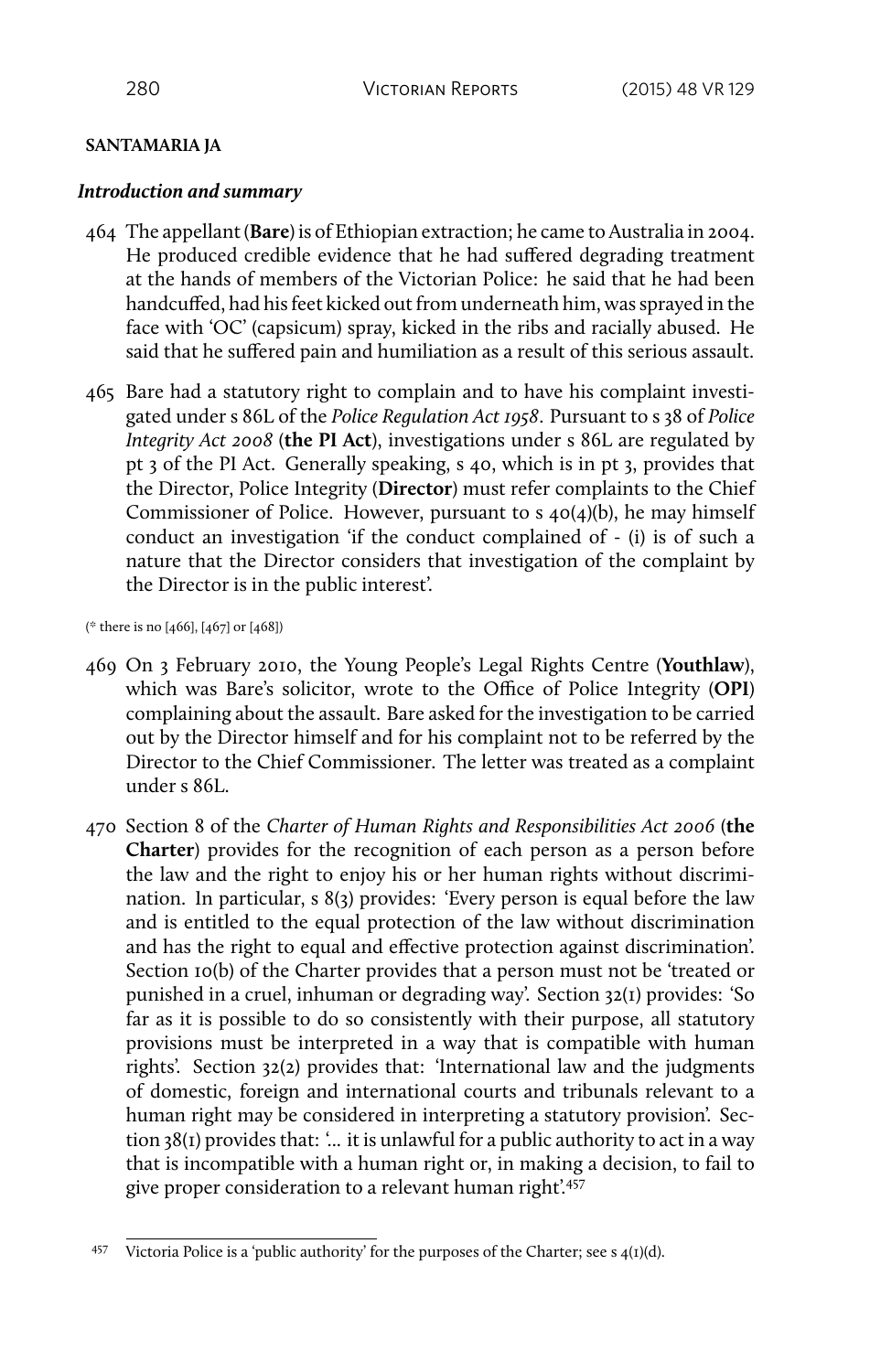- 471 Bare said that, apart from the express substantive right, s 10(b) includes an SANTAMARIA JA implied procedural right to an effective examination of a credible allegation that a person has been treated or punished in a cruel, inhuman or degrading way. In saying that, Bare relied upon the jurisprudence developed in Europe and the UK, where courts have been required to interpret and apply provisions corresponding to s 10(b). Section 10(b) could be traced back to art 5 of the *Universal Declaration of Human Rights 1948* (**UNDHR**).<sup>458</sup> That provision had been incorporated into art 3 of the *European Convention for the Protection of Human Rights and Fundamental Freedoms 1950* (**European Convention**) which provides: 'No one shall be subjected to torture or to inhuman or degrading treatment or punishment'. Article 3 has been interpreted by the European Court of Human Rights (**ECtHR**) as including the implied procedural right to an effective investigation where credible evidence had been adduced of a torture or degrading treatment (**Strasbourg jurisprudence**).
- 472 Article 5 of the UNDHR has similarly been incorporated as art 7 of the *International Covenant on Civil and Political Rights 1966* (**ICCPR**). In fact, art 7 of the ICCPR is the proximate source of s 10(b) of the Charter. Article 7 of the ICCPR has been interpreted by the United Nations Human Rights Committee. The Human Rights Committee has similarly held that art 7 contains an implied right to an effective investigation of a credible complaint.
- 473 Further, the *Human Rights Act 1998* (UK) (**UK HRA**) gave effect to the European Convention rights that it identifies in its schedule. Subsequently, there have been several decisions by English courts that have accepted the Strasbourg jurisprudence that there is an implied procedural duty under art 3 to investigate a credible claim of torture or inhuman or degrading treatment or punishment.
- 474 Following those decisions, Bare said that, for an investigation to be effective, it must be conducted by someone who had no hierarchical or institutional connexion with, and practical independence from, those alleged to be responsible for the way he had been treated.
- 475 On 11 May 2010, an OPI Business Monitoring Committee considered Bare's complaint. It decided not to accept it for investigation and resolved that it should be referred to the Ethical Standards Division of Victoria Police (**ESD**) for action (**the first decision**). By letter dated 21 June 2010, Ms Rai Small (**Ms Small**), who was the acting manager of the OPI's Professional Standards Assurance Unit (**PSAU**), notified Youthlaw of the first decision.
- 476 On 20 August 2010, Bare sought judicial review of the first decision in the Supreme Court.
- 477 At some stage in or about September 2010, Paul Jevtovic (**Jevtovic** or **the delegate**), a delegate of the Director, reviewed the OPI file. On 11 October

<sup>458</sup> Article 5 provides: No one shall be subjected to torture or cruel, inhuman or degrading treatment or punishment.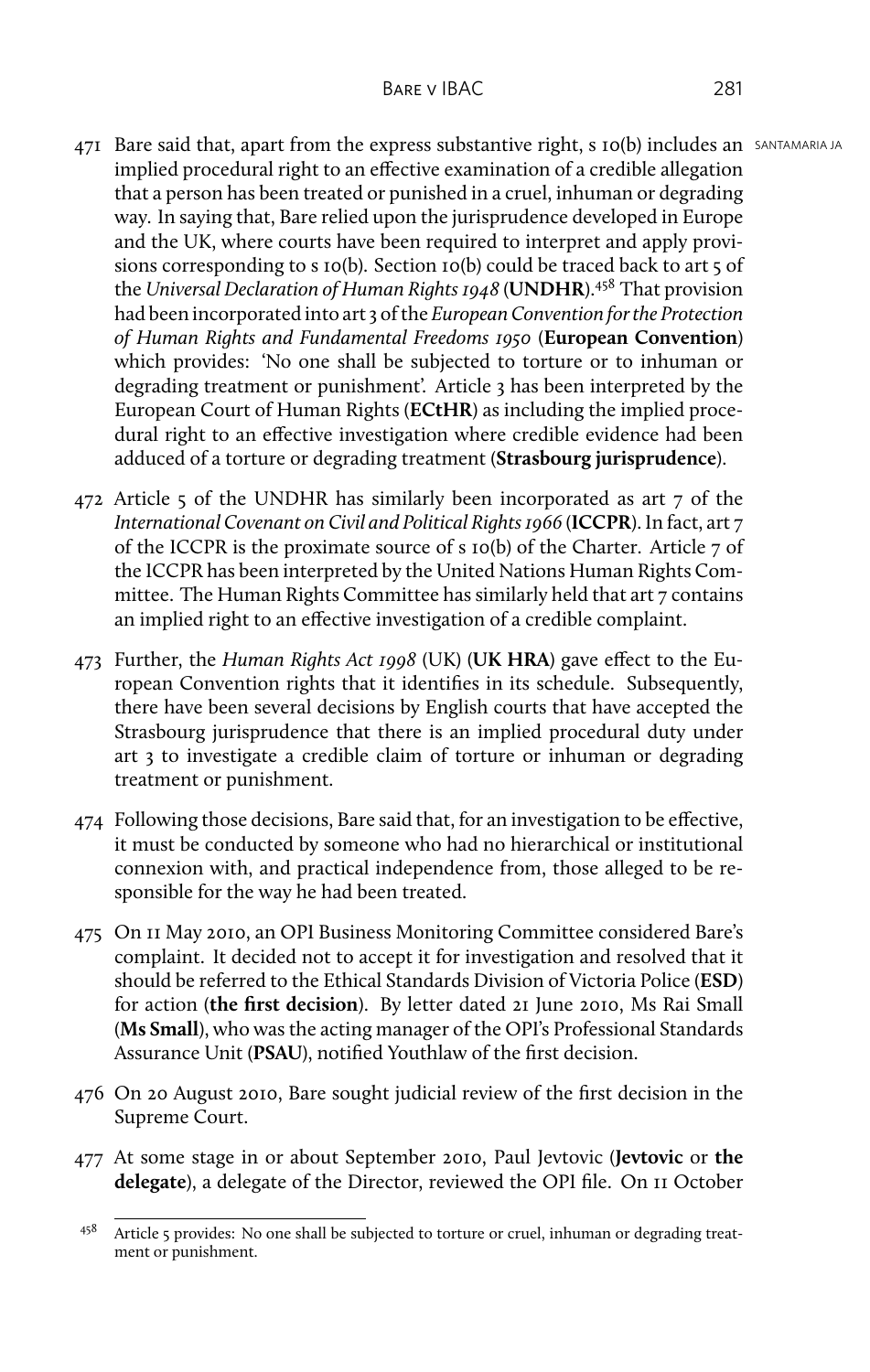2010, he sent a memo to Ms Small saying that he had reviewed the file and had made a fresh decision in which he purported to exercise the powers conferred by s 40(4).<sup>459</sup> Having done so, Jevtovic confirmed the first decision. He decided to refer Bare's complaint to the Chief Commissioner of Police (**the second decision**). By letter dated 19 October 2010, Jevtovic wrote to Youthlaw and communicated the second decision.

- 478 Jevtovic was not required to give reasons for his decision. However, he wrote to Bare's solicitor and explained why he had refused Bare's request that he not refer the investigation of his complaint to the Chief Commissioner of Police. In that letter, he said he had 'examined the available evidence including the OPI file and all correspondence received from [Bare]'.
- 479 Bare amended his proceedings to seek judicial review of the second decision. In particular, he sought certiorari to quash the second decision, a declaration that it was contrary to s 38 of the Charter and, finally, a declaration that he had a right to an effective investigation by the State of Victoria by reason of s 10(b) of the Charter and that such an 'effective investigation' comprised 'an investigation by an organisation that has not only a lack of hierarchical or institutional connection to, but also practical independence from, Victoria Police'. He referred to *Castles v Secretary of the Department of Justice*. 460
- 480 The defendants to the proceeding were, originally, Ms Small, the Director, and Jevtovic. The Victorian Equal Opportunities and Human Rights Commission (**the Commission**) and the Attorney-General intervened in the proceeding and were joined as defendants. Upon the coming into operation of the *Independent Broad-based Anti-corruption Commission Act 2011*, the office of the Director, Police Integrity was abolished and, by force of the provisions of that Act, all proceedings against the Director were continued against the Independent Broad-based Anti-corruption Commission (**IBAC**). IBAC was added as a defendant.
- $48I$  A judge in the trial division of the Court dismissed Bare's application.<sup>461</sup>
- 482 Bare appealed the decision to dismiss his application for judicial review. The appeal related solely to the second decision. At the hearing of the appeal, Bare was given leave to file an amended notice of appeal. As part of that amendment, Ms Small, Jevtovic and the Director were removed as respondents: the appeal continued only against IBAC, the Commission and the Attorney-General.
- 483 In his amended notice of appeal, Bare said that, in deciding under s 40(4)(b) of the PI Act whether to investigate the complaint himself or to refer it to the Chief Commissioner of Police, Jevtovic had failed to give proper consideration, as he was required to do pursuant to s 38 of the Charter, to:

<sup>459</sup> It was conceded by the Director that, in so far as the first decision had been made by the Committee, it had not been made according to law.

<sup>460</sup> (2010) 28 VR 141 (*Castles*).

<sup>461</sup> *Bare v Small* [2013] VSC 129 (**Reasons**).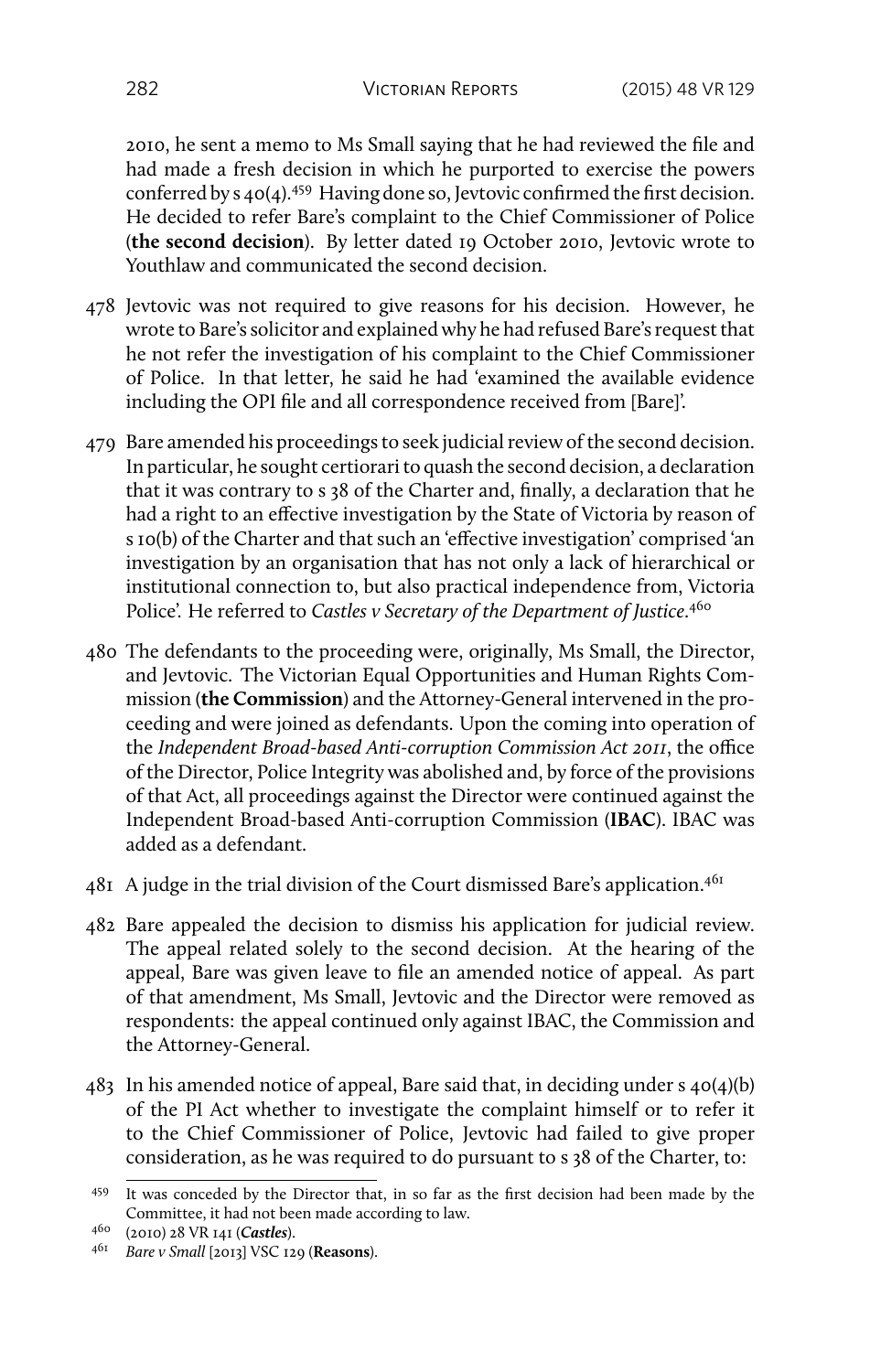- (a) the express substantive rights described in both s  $8(3)$  and s  $10(b)$  of the SANTAMARIA JA Charter;
- (b) the implied procedural right contained in s 10(b) of the Charter that he was entitled to an investigation of his complaint by an organisation that did not have any hierarchical or institutional connexion with and that enjoyed practical independence from Victoria Police.
- 484 The Commission supported Bare's contention as to the existence and scope of the implied procedural right. IBAC and the Attorney-General said that the Charter contained no such implied right: the jurisprudence of the Human Rights Committee on art 7 of the ICCPR, the Strasbourg jurisprudence on art 3 of the European Convention and the English jurisprudence on the UK HRA did not apply. The Human Rights Committee jurisprudence did not apply because it was based upon art 3 of the ICCPR. The Strasbourg jurisprudence did not apply because it was based upon articles in the European Convention, particularly art 1 (the obligation on the 'High Contracting Parties [to] secure to everyone within their jurisdiction the rights and freedoms' defined in the European Convention) and art 13 (the right of everyone whose rights and freedoms are violated to 'have an effective remedy before a national authority') which had no equivalents in the Charter.
- 485 The Commission contended that the English jurisprudence did apply in Victoria; the English courts had interpreted the right not to be 'subjected to torture or to inhuman or degrading treatment or punishment', which was included in the rights to which the UK HRA had given effect, as including a right to an effective investigation of credible evidence of a breach of that right notwithstanding that the UK HRA had not given effect to art 1 and art 13 of the European Convention. For their part, IBAC and the Attorney-General said that the English jurisprudence did not apply in Victoria. They referred to the caution given in *Momcilovic v The Queen*<sup>462</sup> that needs to be taken with the use of authorities in other jurisdictions, notwithstanding that the relevant rights are expressed in identical terms and are drawn from a common source.
- 486 Bare contended that Jevtovic, in making his decision under s  $40(4)(b)(i)$  of the PI Act and, in particular, his evaluation of the 'public interest' in that provision, had failed to give proper consideration to the *express* content of s 8(3) and s 10(b) of the Charter. Bare referred to the tests set out in *Castles*<sup>463</sup> and said that, although the delegate had not published formal reasons for his decision, he had revealed sufficient material to show that it had not been open to the trial judge to find that the delegate had complied with the *Castles* standard.
- 487 Similarly, in contending that the delegate had failed to take into account the implied procedural right, Bare said that the delegate had not given proper consideration either to the way in which the decision had affected the s 10(b)

<sup>462</sup> (2011) 245 CLR 1 (*Momcilovic*).

<sup>463</sup> (2010) 28 VR 141, 184 [185]–[186] (Emerton J).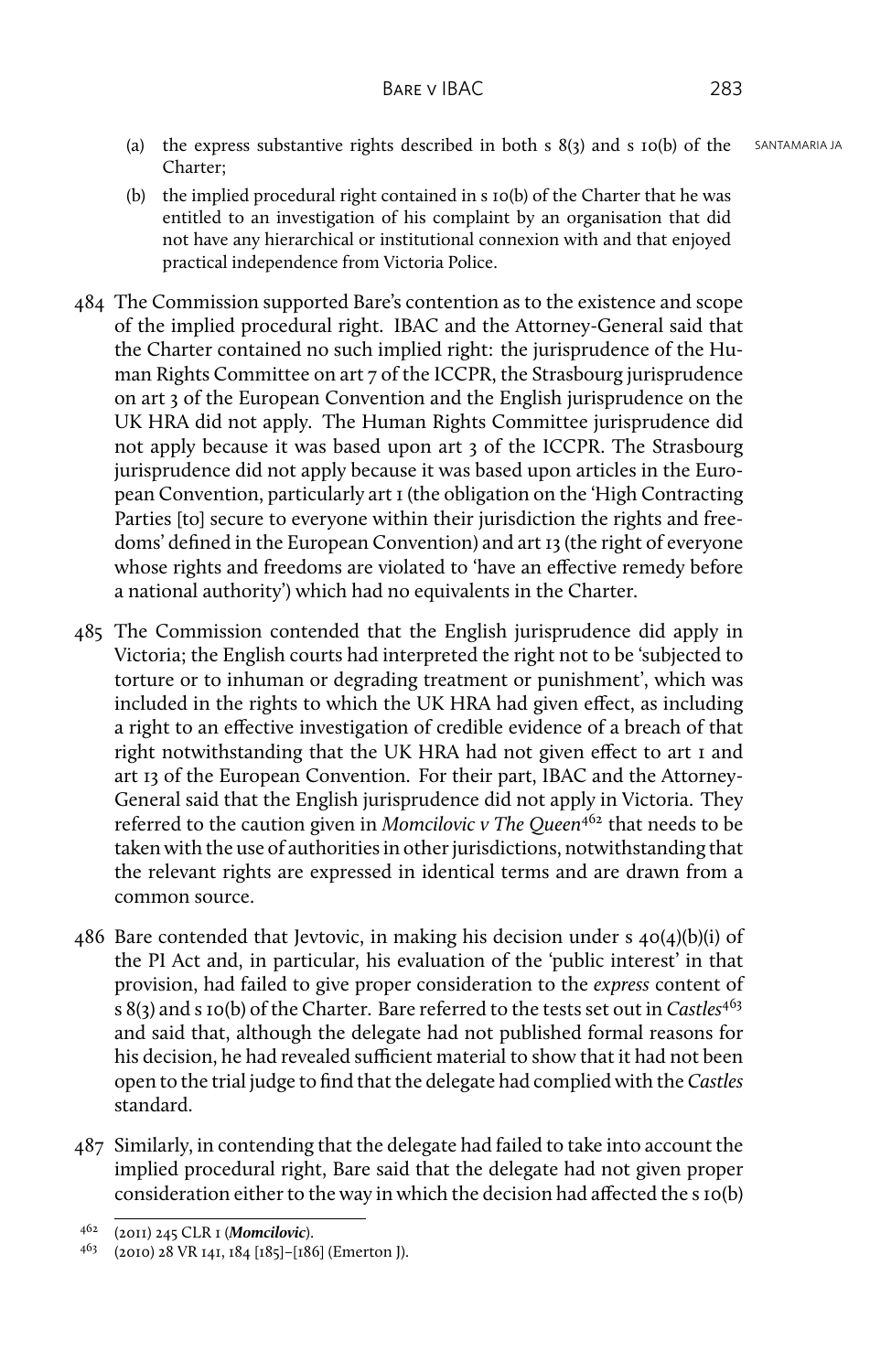right or to the manner in which s 10(b) affected the decision that had to be made.

- 488 The Attorney-General said that, (a) as the reference to the 'public interest' in s 40(4)(b)(i) necessarily included the dimension of human rights under the Charter and (b) as it had not been suggested that the delegate had improperly applied the 'public interest' test in that provision, s 38 had no role to play in the making of the second decision.
- 489 In addition to denying the existence of the implied procedural right, IBAC contended, with the support of the Attorney-General, that s 109 of the PI Act was a privative clause that immunised decisions under s 40(4)(b) from judicial review. Section 109(1) provided that the Director 'is not liable, whether on the ground of lack of jurisdiction or on any other ground, to any civil or criminal proceedings to which they would have been liable apart from this section in respect of any act purported to be done under this Act unless the act was done in bad faith'.
- 490 In *Kirk v Industrial Court (NSW)*, <sup>464</sup> the High Court held that, by reason of ch III of the *Constitution*, a privative clause may not validly deprive a State Supreme Court of jurisdiction to grant judicial review of acts and decisions of parliamentary delegates (such as the Director) on the grounds of jurisdictional error. In *Director of Housing v Sudi*, <sup>465</sup> the question whether a contravention of s 38 of the Charter involved jurisdictional error had been left open. Bare said that a contravention of s 38 involved in failing to give proper consideration either to s 8(3) or s 10(b) (either under its express substantive or its implied procedural aspects) was a jurisdictional error with the consequence that s 109(1) could not lawfully operate to prevent his application for judicial review from being heard and determined. In support of Bare, the Commission said that a failure by a delegate to take into account relevant considerations necessarily involved jurisdictional error. Both the Director and the Attorney-General argued that a breach of s 38 did not involve a jurisdictional error and that, therefore, even if the delegate had failed to observe s 38, his decision was not reviewable.
- 491 If any such error did not deprive the decision maker of jurisdiction, Bare had an alternative argument that depended on the interpretation of s 109(1) itself. Section 109(1), he said, did not operate to exclude review of the particular decision in this case: a decision by the delegate of the Director *not* to investigate the complaint and to refer it to the police. Briefly, Bare said that s 109 excluded review of decisions taken *within* an investigation commenced or regulated under pt 4 of the PI Act; it did not apply to bar the review of a decision *not* to commence an inquiry under pt 4.
- 492 Finally, the Director and the Attorney-General argued that, if s 10(b) did contain the implied procedural right to an independent investigation, the

<sup>464</sup> (2010) 239 CLR 531 (*Kirk*).

<sup>465</sup> (2011) 33 VR 559.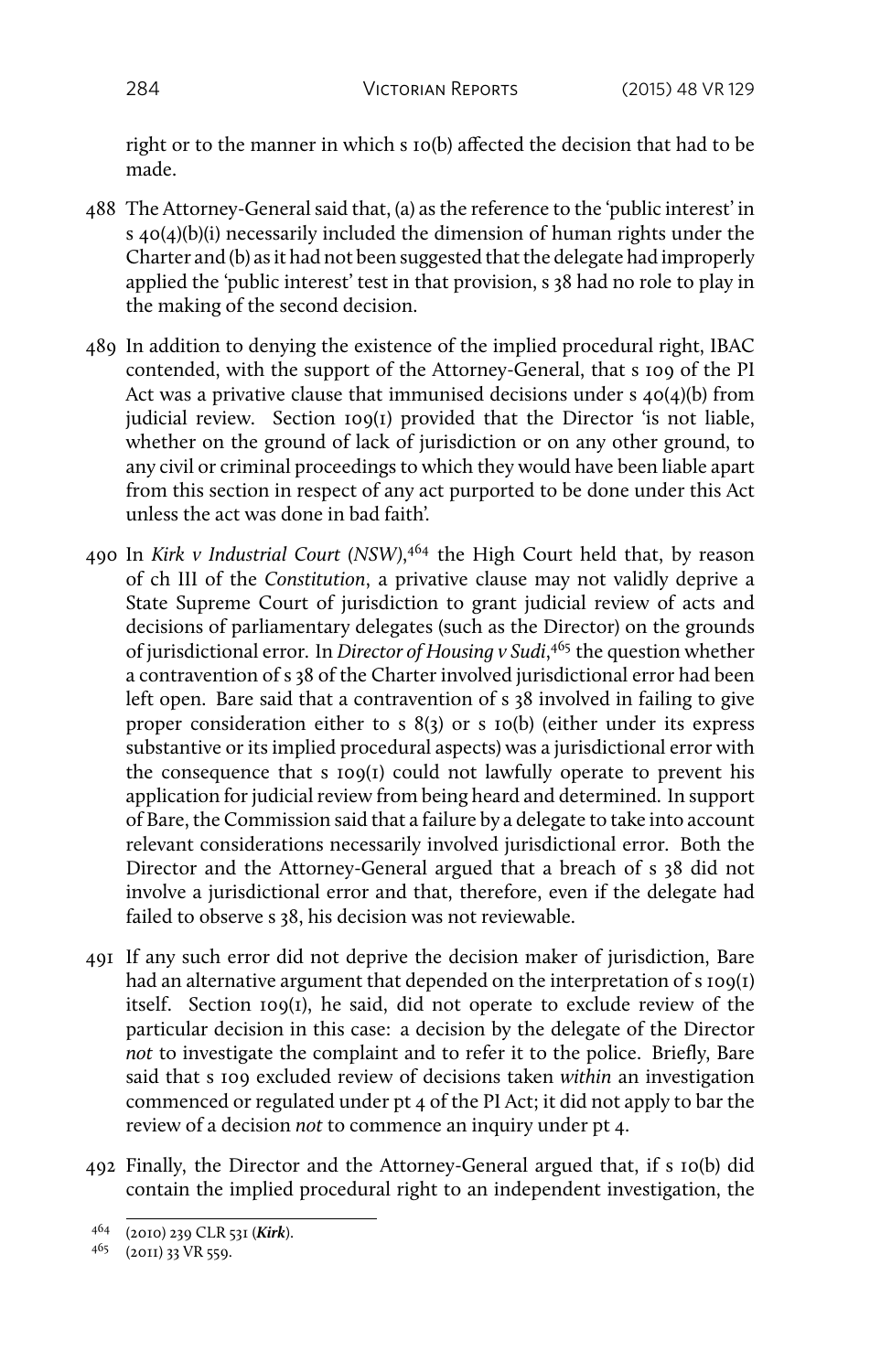right was satisfied by the provisions of  $pt 4$  itself. SANTAMARIA JA

- 493 The trial judge summarised the issues that had arisen before her and gave answers as follows:
	- 1. Is there an implied procedural right under s 10(b) of the Charter to an 'effective' investigation of a claim of a breach of human rights stated in that section?
		- No.
	- 2. [was] ... the second decision incompatible with Mr Bare's right to an effective investigation of his complaint?

Not applicable, given the answer to question 1.

- 3. Did the relevant decision-maker in the case of ... the second decision properly consider Mr Bare's human rights as required by s 38 of the Charter? Not applicable, given the answer to question 4. The relevant claims will be dismissed, stayed or struck out.
- 4. Does s 109 of the *Police Integrity Act* prevent the Court from hearing and determining Mr Bare's claims for declarations that the first decision and the second decision were contrary to s 38 of the Charter? Yes.
- 5. ...
- 6. Was the second decision tainted by jurisdictional error?  $No<sup>466</sup>$
- 494 As is plain, the issues as formulated by the trial judge did not include a question whether, in making his decision under s 40(4)(b)(i) of the PI Act, the delegate contravened s 38 in failing to give proper consideration to s 8(3) and to the *express*substantive right contained in s 10(b) of the Charter. In his notice of appeal, Bare said that the delegate had contravened s 38 in failing to give proper consideration to s 8(3). On the first day of the hearing of the appeal, Bare applied to amend his notice of appeal to contend that the delegate had also contravened s 38 in failing to give proper consideration to the *express* substantive right contained in s 10(b) of the Charter. The application to amend was allowed; it was not opposed by IBAC.
- 495 In my opinion, the delegate erred in law in failing to give proper consideration to Bare's express substantive right recognised in s 10(b) of the Charter as he was required to do so by  $s$  38(1). In reaching that conclusion, the contention that s 38 has no operation with respect to s  $40(4)(b)$  of that Act is rejected. Further, s 109 of the PI Act did not prevent the Court from hearing Bare's claims that the second decision was unlawful.
- 496 Given that there was such an error of law and that relief in respect of it was not barred by s 109, it will not be strictly necessary to classify the error involved in the making of the second decision as jurisdictional or non-

<sup>466</sup> Reasons [57]. Amendments have been made to account for the removal of any reference to the first decision.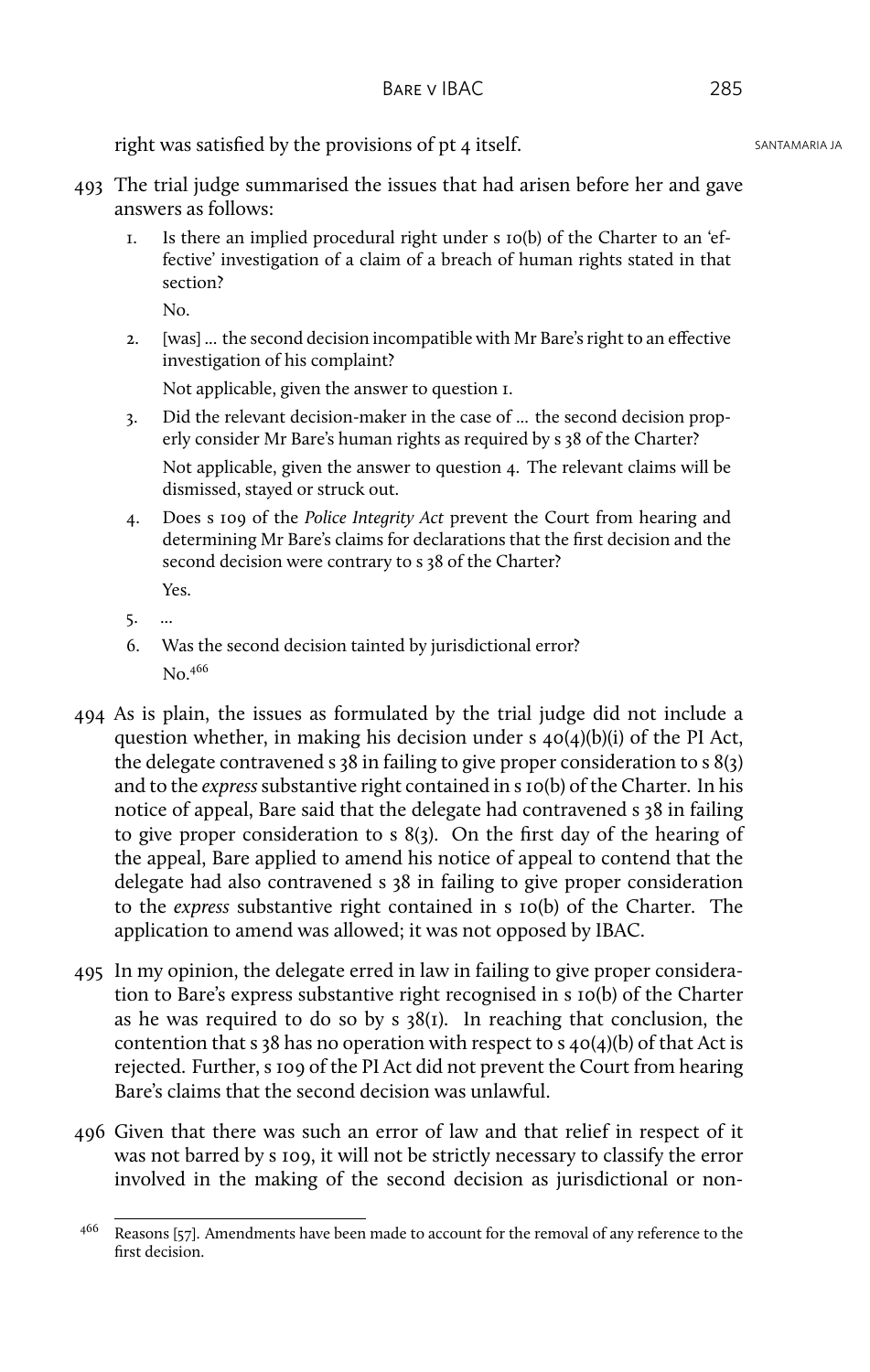jurisdictional. Similarly, it will not be necessary to determine whether s 10(b) has the implied procedural right that Bare was entitled to an investigation of his complaint by an organisation that did not have any hierarchical or institutional connexion with and that enjoyed practical independence from Victoria Police. However, as much of the argument before the Court was addressed to those issues, it may be useful to express some preliminary observations with respect to them.

#### *The complaint*

497 On 3 February 2010, Youthlaw (Annie Frances Davis) wrote to the OPI on behalf of Bare enclosing a complaint form regarding an incident on 16 February 2009.<sup>467</sup> In its letter, Youthlaw requested that 'the Office of Police integrity investigate this matter independently'. They said that Bare's instructions 'at this stage are that this complaint should not be referred to Victoria Police Ethical Standards.' In making that submission, Youthlaw referred to (a) the seriousness of the misconduct, (b) the fact that the investigation of the complaint was in the public interest and (c) the obligations arising under the Charter. In referring to the seriousness of the misconduct, Youthlaw identified a police officer by name and said that he pushed Bare's head into the gutter repeatedly and, after Bare was handcuffed, kicked his feet out from underneath him. It said that Bare sustained injuries including chipped teeth and scarring under his chin. Further, it said that, after Bare was handcuffed, the police officer forcibly raised Bare's head and deployed OC spray in his face area causing him to experience 'pain, difficulty in breathing and humiliation'. Finally, Youthlaw said that another unidentified police officer had kicked Bare in the ribs whilst he was lying on the ground. In submitting that an independent investigation was in the public interest, Youthlaw referred to the facts that Bare was of Ethiopian descent, that his family had migrated to Australia in 2000 and that he had himself migrated in 2004. At the time of the incident, he was 17 years of age. Youthlaw referred to the seriousness of the allegations and to the fact that, at the time of the incident, the identified police officer made several discriminatory remarks to Bare on the basis of his race. In addition, Youthlaw said that the conduct complained of was a breach of various sections of the Charter.<sup>468</sup> It pointed out that s 38(1) made it unlawful for public authorities to act incompatibly with or to fail to give consideration to human rights in their decision making and to s 8(1)(d) of the PI Act which provided that it was an objective of the Director of the OPI 'to ensure that members of Victoria Police have regard to the human rights' set out in the Charter. Finally, Youthlaw contended that s 10(b) of the Charter places an obligation on the State not only to refrain from cruel inhuman and degrading treatment but also 'to effectively investigate allegations of such treatment'. In making that contention, Youthlaw referred to 'international human rights jurisprudence'. It cited decisions in the United Kingdom. Youthlaw said that, for an investigation to be effective,

<sup>&</sup>lt;sup>467</sup> The text of Bare's complaint is included in the reasons of Tate JA at [260] above.

<sup>468</sup> It referred to s 10(b) and s 22.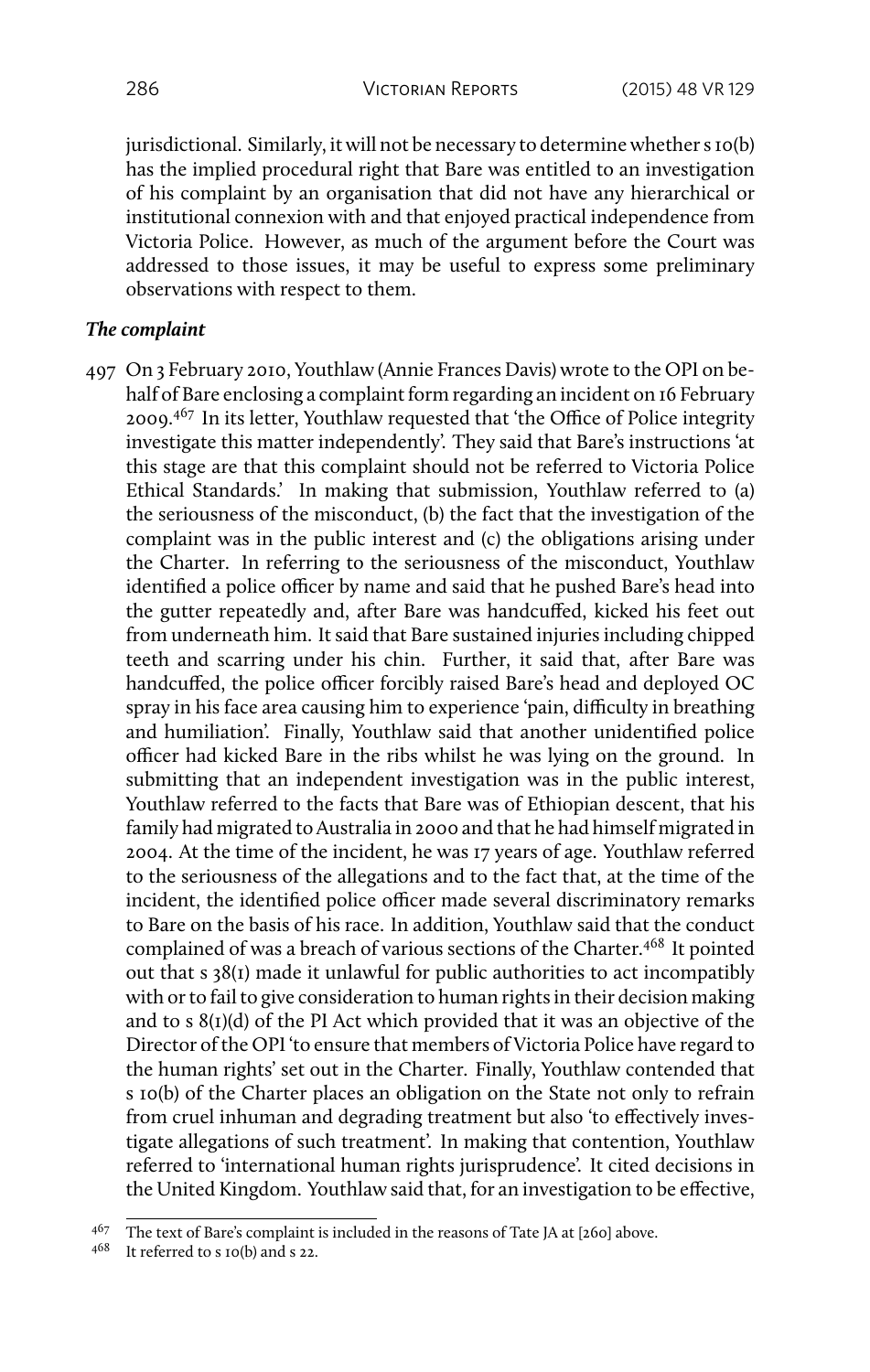It should be one that was 'independent' and 'capable of resulting in discipline SANTAMARIA JA and prosecution of perpetrators'. It cited the European Commission of Human Rights' Rapporteur on Police Complaints.

498 Youthlaw submitted that both the Charter and the PI Act placed an obligation on the OPI to investigate the complaint. A referral of it back to the Police would be conduct incompatible with human rights and, thus, a contravention of s 38(1) of the Charter.

# *The content of the OPI file*

- 499 It is necessary to identify the contents of the OPI file. It was referred to by Jevtovic when he made the second decision and he purported to base his decision on it. The OPI file was admitted into evidence before the trial judge. Some parts of it were exhibited to an affidavit sworn by Ms Small on 15 November 2011.
- 500 On 8 February 2010, the OPI received the written complaint from Youthlaw.
- 501 On 1 March 2010, Angela Brown prepared a memorandum to the Complaints Assessment Committee. The memorandum provides the same factual background as is recounted elsewhere. However, under the heading 'Issues', the memo reads, inter alia:

Allegations are of serious assault and unnecessary use of force:

- while handcuffed: using OC spray, kicking legs from under BARE, repeatedly pushing BARE's head into the gutter;
- resulting injuries included chipped teeth and a cut to the jaw;
- ambulance officers recommended BARE to go to hospital for stitches but police did not allow this.

Racial vilification by saying to BARE: 'You Black people think you can come to this country and steal cars.'

[The named police officer] has two previous instances listed in Compass<sup>469</sup> for inappropriate use of OC spray ... .

BARE does not want the complaint forwarded to Victoria Police.

Under the heading 'Recommendations', the Memo reads 'that CAC consider for OPI investigation'.

502 On or about 6 March 2010, a 'Case Log Report' was entered. The entry was made by John Nolan, Assistant Director, Operations, which said:

Graeme

Can you please have a ROCSID profile created for [the named police officer]. I have seen this complaint before (I'm not sure if it was on our own CAC report) ...

503 In her affidavit, Ms Small said:

There appears to have been an internal request made within OPI for a 'ROCSID'

<sup>&</sup>lt;sup>469</sup> 'Compass' is an electronic case management system.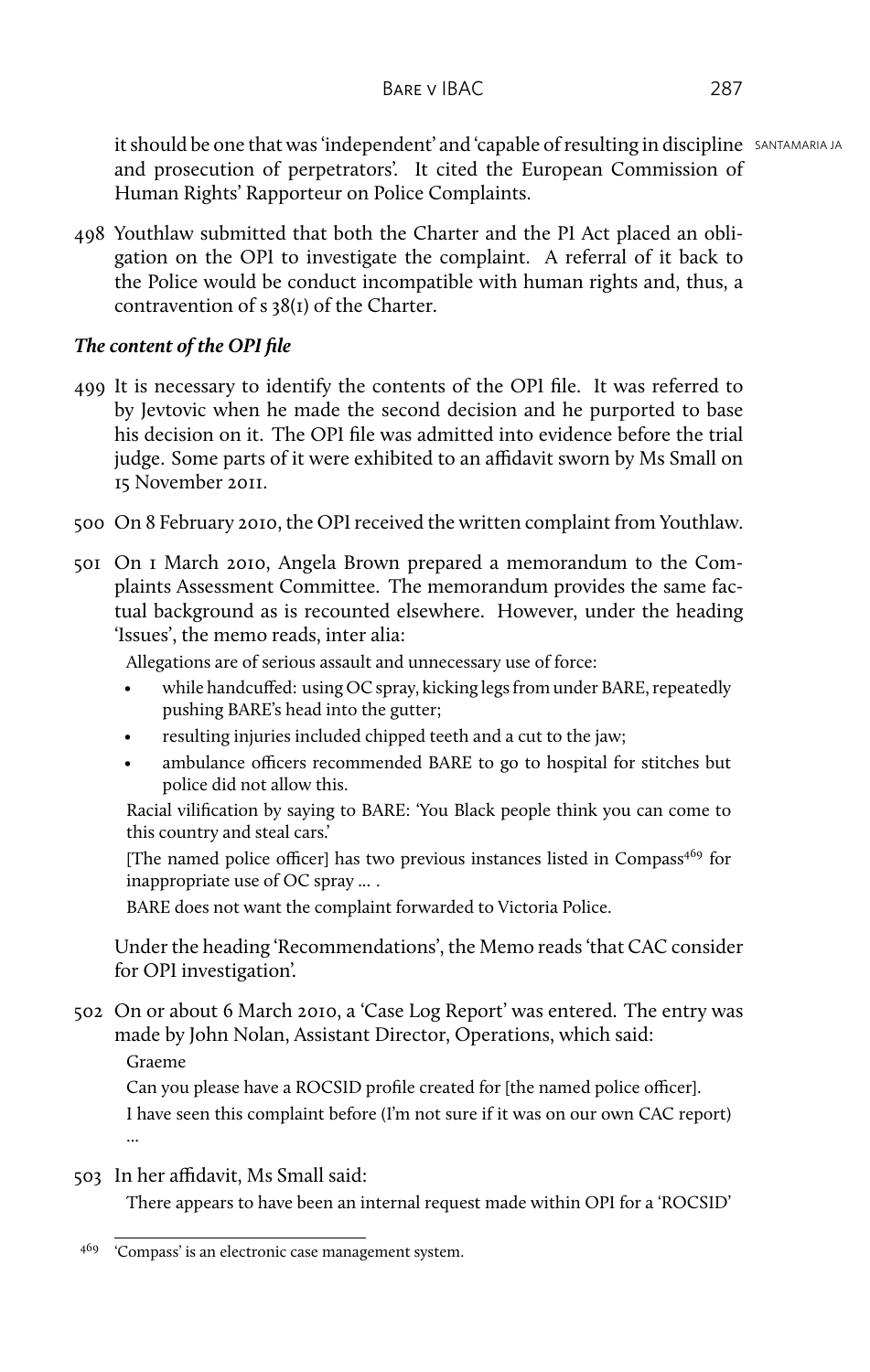profile to be created. ROCSID stands for Record of Complaints, Serious Incidents and Discipline and is the Victoria Police complaint management system.

Ms Small goes on to say that a later Case Log Report suggests that a ROCSID enquiry was conducted, but that '[n]o ... profile was placed on the file'.

504 On 30 March 2010, Peter Murphy, who was then the acting manager of the Professional Standards Assurance Unit (**PSAU**) wrote to Youthlaw. In that letter, it was acknowledged that the complaint which had been submitted to the OPI 'is one of an extremely serious nature and one which requires consideration'. It also contained the following:

Every complaint submitted to this office is first assessed by a Case Assessment Team within the Professional Standards Assurance Unit. Those cases such as mandatory investigations, public interest matters and possible reviews of practices are submitted to the Case Assessment Committee. Each case is assessed on its own merits, and that will include our capacity to deal with the investigation, the appropriateness of this office to deal with the matter and the realistic opportunity of this office being able to conduct an investigation, based on the information it has been provided with.

I note your submissions for an investigation to be 'independent, adequate and capable of resulting in discipline and prosecution of perpetrators'. I also note your observations for an investigation to be 'prompt, transparent and open to public scrutiny'. Whilst I agree, I would also submit that nothing should abrogate the responsibility of Victoria Police to ensure that it maintains the highest possible standards of discipline and service delivery and that would include identifying, investigating and resolving any matters that fall below the accepted standard.

- 505 The file also contained an incomplete 'Case Assessment Committee Determination'.
- 506 In her affidavit, Ms Small notes that 'the Case File indicates that the Case Assessment Committee did not make a determination in this matter but deferred assessment of the Complaint and sought further information'.
- 507 In the incomplete determination under the heading 'Grounds upon which PSAU has referred matter to CAC', the following boxes have been ticked:

'Public interest' investigation may be warranted:

Complaint relates to conduct that has affected a large number of persons or the rights of persons generally or a group of persons within society (may include specific reference to human rights, discrimination etc).

Complaint relates to a Victoria Police member or station with a significant complaint history or intelligence indicates that the member or station is of concern to OPI.

Review of 'Established practices or procedures' may be warranted.

Complaint relates to training issues that impact on the capacity of police to respond to the needs of the Victorian community.

Complaint relates to a systemic flaw or issue.

Under these tick-boxes, in a section marked 'Other', the words 'OC spray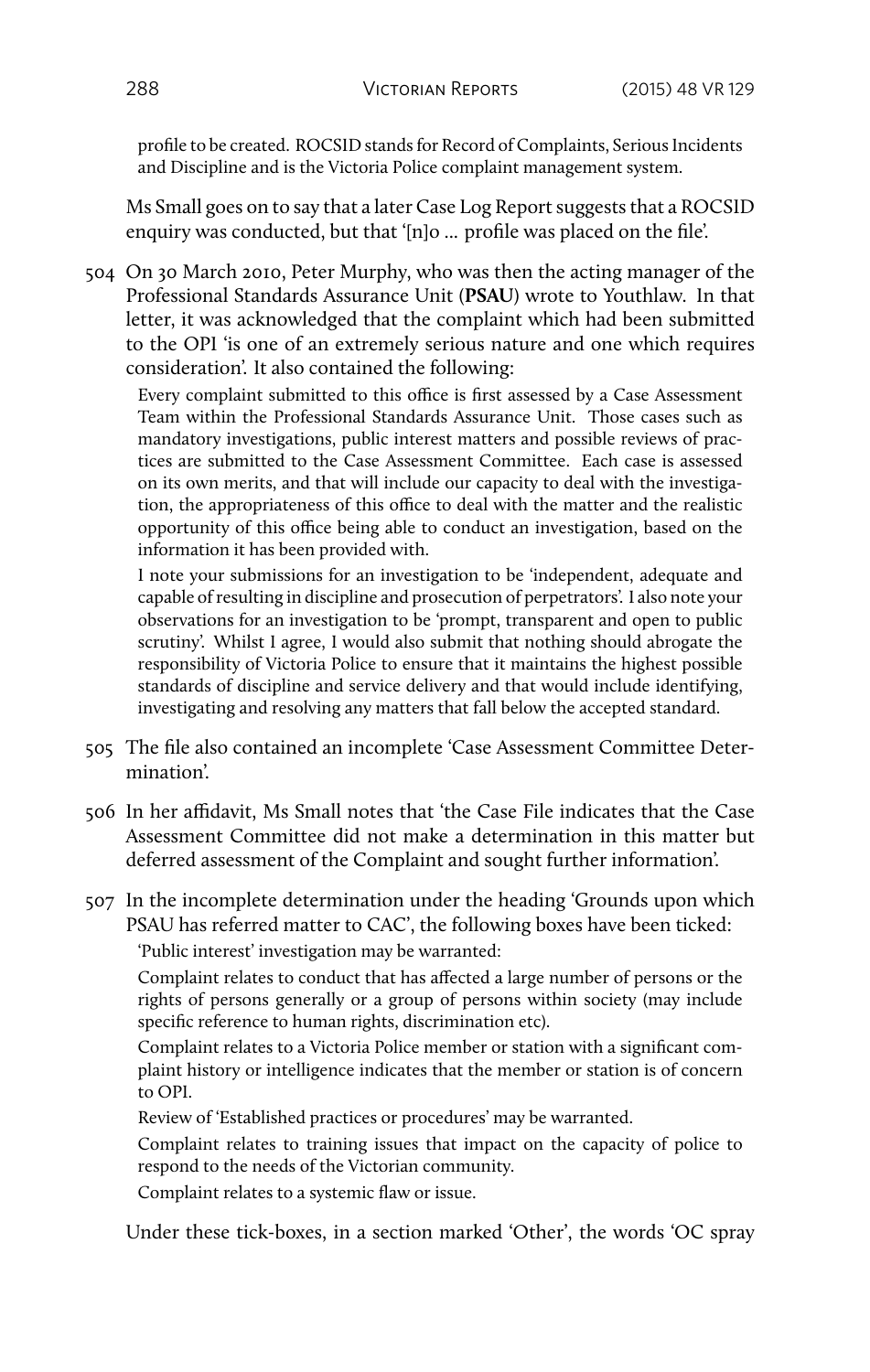- 508 At the trial, further contents of the OPI file were admitted into evidence. Included was a folio which involved a print of a record made on the COM-PASS system which demonstrates that prior complaints had been made in relation to the named police officer.
- 509 On 15 April 2010, a new Business Monitoring Committee commenced at the OPI. It replaced the Case Assessment Committee.
- 510 On 10 May 2010, Ms Small, who had become the acting manager of the PSAU, prepared a briefing note on the complaint for the acting team leader of the Assurance Team within the PSAU. In her note, Ms Small gave a short summary of the background to the complaint. She wrote:

[Youthlaw] says Victoria Police members involved in the incident did not comply with Victoria Police procedures and breached BARE's human rights.

[Youthlaw] wants OPI to investigate BARE's complaint as 'a decision by the OPI to refer investigation of this matter to Victoria Police would amount to a failure to act compatibly with human rights as required by s 1 and s 38 of the Charter;' and that it would not be an effective investigation as set out by the European Commission of Human Rights Rapporteur on Police Complaints, which requires 'independent ... transparent' investigations which 'protect the victim of the alleged abuse.'

ISSUES

- 1. Allegations are of serious assault and unnecessary use of force:
	- while handcuffed: using OC spray, kicking legs from under BARE, repeatedly pushing BARE's head into the gutter
	- resulting injuries included chipped teeth and a cut to the jaw
	- ambulance officers recommended BARE go to hospital for stitches but police did not allow this.
- 2. Racial vilification by saying to BARE: 'You Black people think you can come to this country and steal cars.'
- 3. [The named police officer] has two previous instances listed in Compass for inappropriate use of OC spray ...
- 4. BARE does not want the complaint forwarded to Victoria Police.
- 5. BARE's lawyer has escalated the matter to be one of human rights.
- 6. Incident complained of is almost 12 [sic] prior to complaint being lodged. UPDATE

On 30 March 2010, Peter Murphy wrote to Bare's representative and explained the investigative difficulties caused by the delay in reporting. He offered to discuss strategies for dealing with matters like these in the future and asked for details of medical treatment and witnesses. OPI is still awaiting a response.

511 On 12 May 2010, Youthlaw wrote to OPI. In that letter, Youthlaw said that it was requesting copies of medical reports from the clinic Bare attended for treatment for injuries incurred during the incident and indicated that

<sup>470</sup> Reasons [13].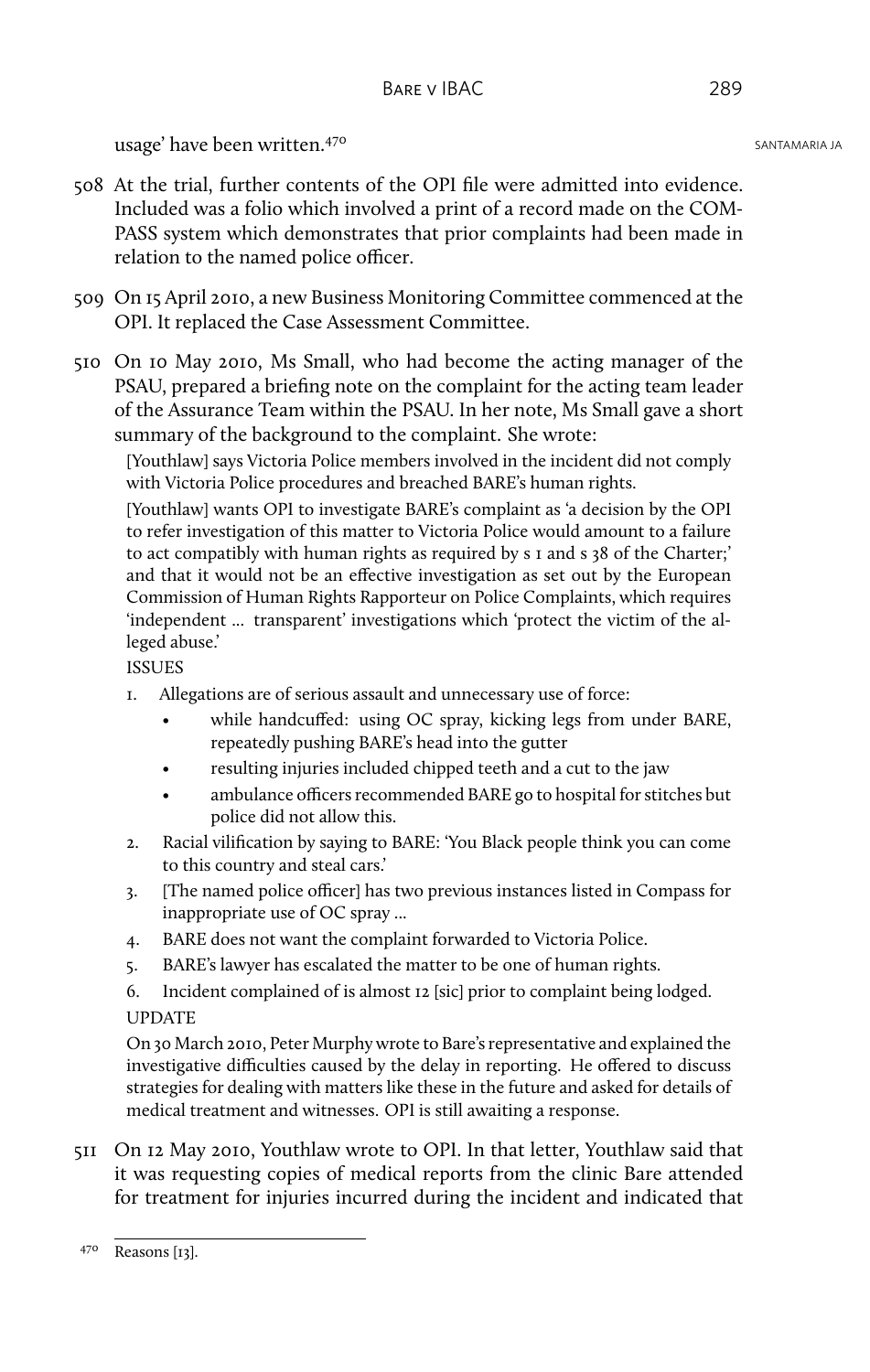his youth worker had taken photographs of his injuries and that she was attempting to locate them.

- 512 On 26 May 2010, Youthlaw wrote to OPI (Ms Small) and provided information whereby the injuries suffered by Bare were able to be corroborated by his youth worker who had taken photos of them (since lost) the day after the incident. There was also a reference to access to dental records.
- 513 On 4 June 2010, Youthlaw wrote to the OPI to inform Ms Small that Bare was seeking dental treatment.
- 514 In her cross-examination, Ms Small said that there had been other complaints made to the OPI that 'related to assault allegations against young men of African descent and that, in some of those cases, there was racially vilifying language used'. She said that she believed that such complaints had been against 'the same member a number of times'. Other witnesses gave evidence of their experience of OPI investigations and their understanding of community disquiet with respect to racism among officers of Victoria Police.
- 515 Taken together, the material before the OPI, when it came to make the first decision, made it clear that:
	- (a) the assault alleged by Bare was of a serious nature;
	- (b) Bare's complaint included allegations of discriminatory or racist remarks;
	- (c) the named police officer implicated in the complaint had a 'significant complaint history' or was 'of concern to OPI'; and
	- (d) other complaints had been made that police officers had made racist remarks directed at young African men.

# *The first decision*

516 On 21 June 2010, Ms Small wrote to Youthlaw and said that the complaint warranted investigation. However, she also gave notification that the decision had been made that the investigation would be referred to the ESD of the Victorian Police, and not conducted by the OPI itself. Ms Small wrote:

The Director and his delegates prioritise matters relating to systemic issues where OPI considers it can make a long-term impact. An assessment committee has evaluated your client's matter against a priority matrix and has determined that your client's complaint is most appropriately investigated by Victoria Police. I acknowledge receipt of the further material you provided, your reference to human rights issues associated with your client's complaint and your concerns about the independence of police investigators. However, the investigation of other matters currently before OPI has a greater public interest justification.

For all matters referred to Victoria Police for investigation, Victoria Police provides this office with a written report and the complete investigation file at the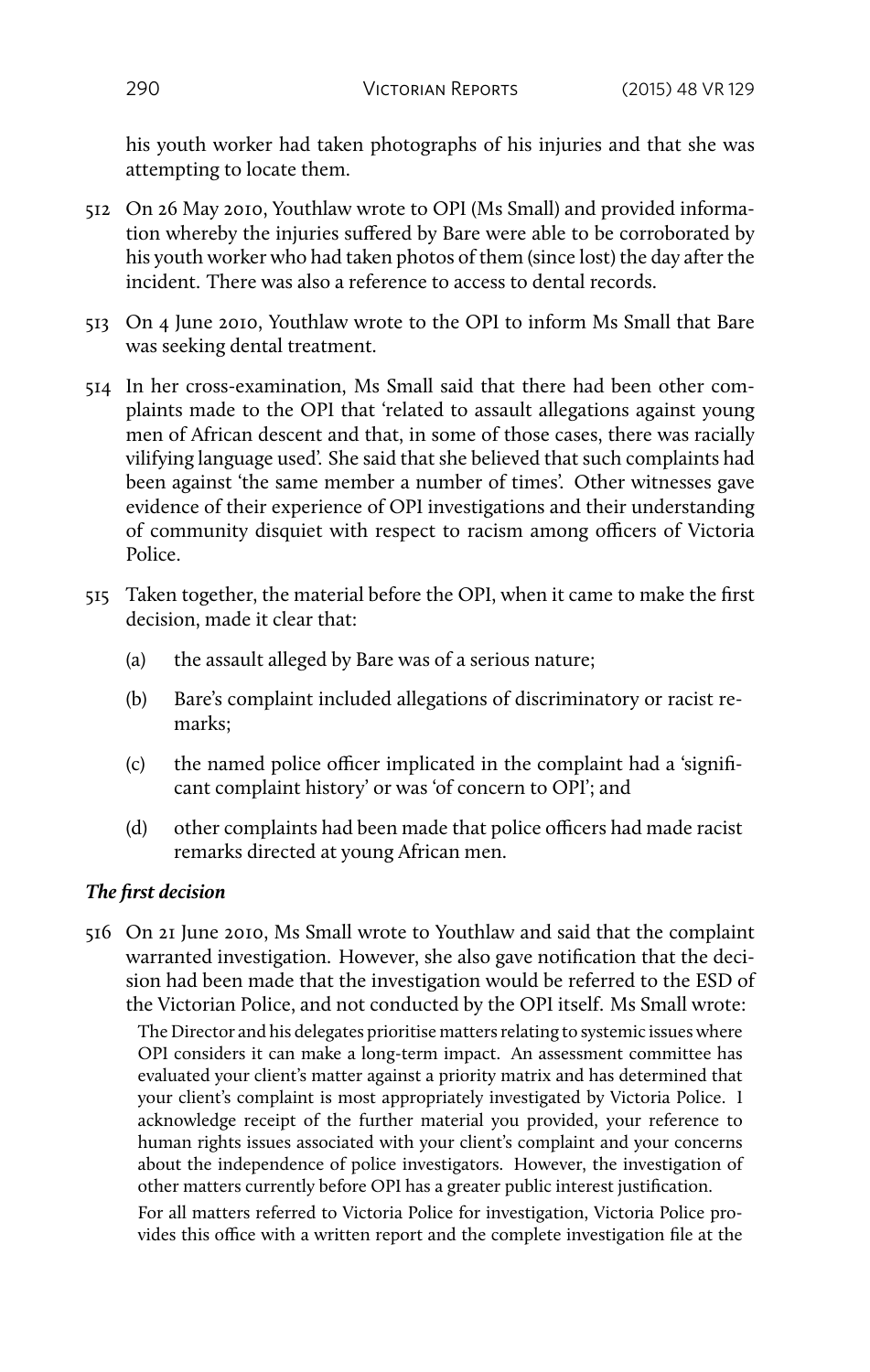completion of the investigation. OPI independently reviews the investigation of SANTAMARIA JA the complaint and advises the complainant of the results of the investigation, any further investigation proposed, and of the action taken (or proposed to be taken) following the investigation of the complaint.

If you wish OPI to refer this matter to Victoria Police for investigation, I request that you advise this office of this preference in writing within 30 days. Should this office receive no direction on this matter, the file will be closed and no further action will be taken by OPI.<sup>471</sup>

517 Youthlaw did not seek an investigation by the Police and, on 30 June 2010, the file was closed.

# *Commencement of proceedings*

518 On 20 August 2010, Bare commenced proceedings in the Supreme Court in which he sought an order in the nature of certiorari quashing the decision communicated to him by Ms Small in her letter dated 21 June 2010. He named Ms Small, the Director, and the State of Victoria as defendants. He also sought an order in the nature of mandamus compelling Ms Small or, alternatively, the Director to make a decision about the appropriate course for the investigation of his complaint according to law. In addition, he sought a declaration that the decision was contrary to s 38 of the Charter together with declarations that he had a right under s 10(b) of the Charter to an 'effective investigation' by the State into his complaint and that such an investigation 'comprises an investigation by an organisation that has not only a lack of hierarchical or institutional connection to, but also practical independence from, Victoria Police'.

## *The second decision*

- 519 On 16 September 2010, the OPI wrote to Youthlaw requesting an adjournment of the Supreme Court proceeding in order that the complaint could be reconsidered.<sup>472</sup>
- 520 Thereafter, the complaint and the file associated with it were reviewed by Jevtovic.<sup>473</sup> He decided to confirm the first decision.

 $471$  It will be noticed that, in giving notice of the first decision, Ms Small made reference to the assessment committee having evaluated the appellant's matter 'against a priority matrix'. At trial, the appellant maintained that there was a policy enshrined in the priority matrix. He complained that the second decision had been made without reference to it and that, for that reason, the second decision was invalid as having involved a denial of procedural fairness: he said that he had a legitimate expectation that the matrix would be applied and that he had not been given the opportunity to make submissions about the failure to refer to it in the making of the second decision. The trial judge rejected that argument: Reasons [172]–[185]. The appellant did not pursue this argument on appeal.

<sup>472</sup> At trial, counsel for the defendants, other than the Commission and the Attorney-General, conceded that the first decision was not a valid decision: Reasons [40], [168]. Although several persons authorised to make the decision attended the meeting of the Business Monitoring Committee, it could not be said that any one of them had made the relevant decision.

<sup>473</sup> By instrument dated 12 January 2010, the Director, Police Integrity (Michael Strong) delegated to Jevtovic the powers of the Director, Police Integrity subject to some irrelevant exceptions.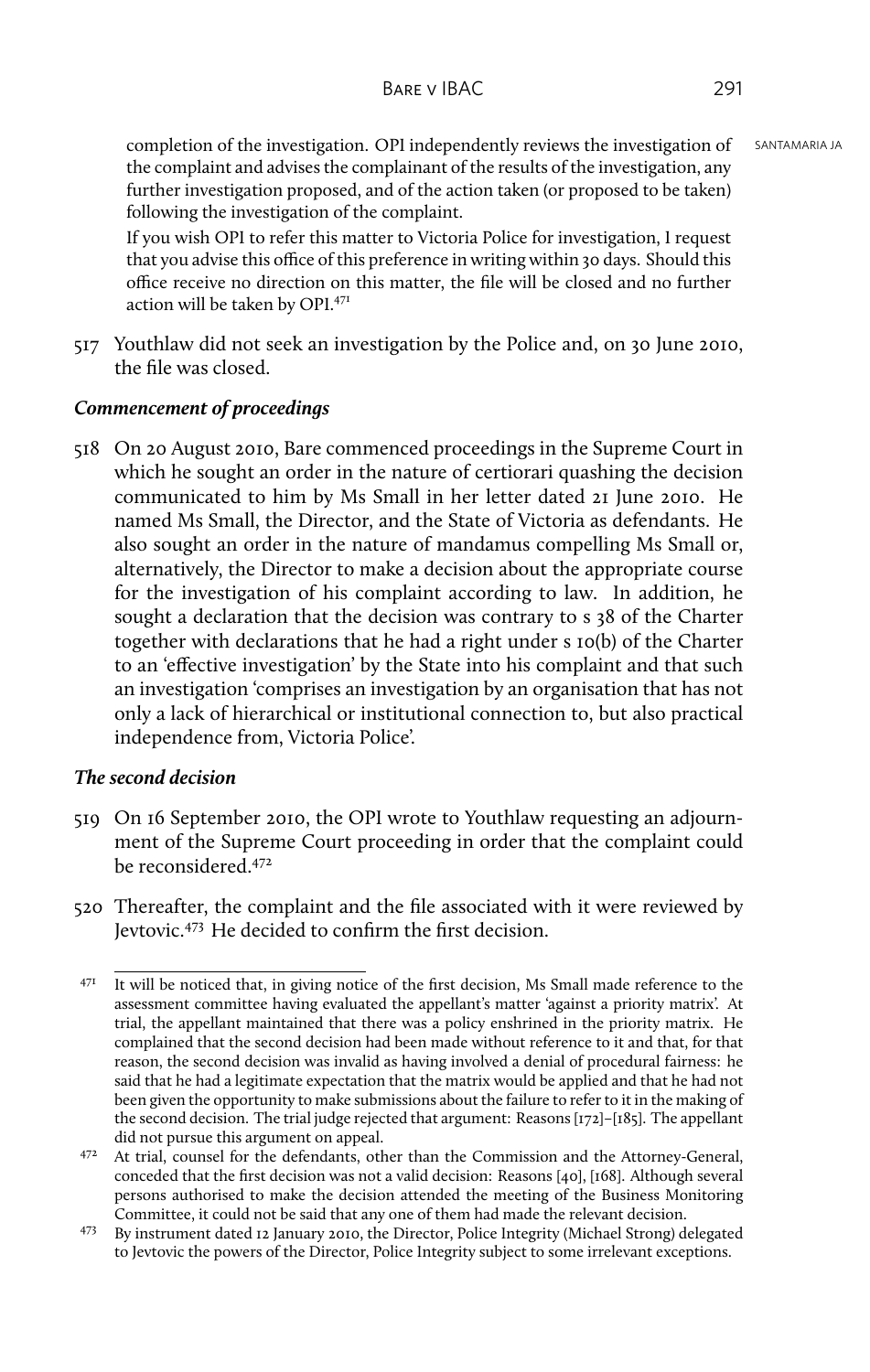- 521 Jevtovic did not publish formal reasons for his decision not to investigate the complaint pursuant to s 40(4)(b)(i) of the PI Act. However, on 15 November 2011, Ms Small affirmed an affidavit which addressed his decision. Ms Small exhibited two documents which attested to his state of knowledge and reasoning process with respect to the decision. Ms Small said that, on 11 October 2010, she received a file note from Jevtovic which stated in part: 'Conclusion: That the Complainant is advised of my decision and that the OPI are prepared to refer the matter to [Victoria] Police ESD.'
- 522 Ms Small exhibited the file note to her affidavit. In the file note (which spans less than a page and a half), Jevtovic said:

As agreed I have reviewed the above OPI file.

In doing so I have examined all available material which I have divided into two categories. The first being the complaint itself and the second being the issue of who should investigate.

**First Issue**: I re-affirm our original conclusion that the matter warrants investigation.

**Second Issue**: The Police Integrity Act and OPI policies and procedures are quite clear on the options available to the Director in relation to the investigation of a complaint.

I have therefore intentionally focussed on identifying all available evidence that would warrant consideration for OPI deviating from our established legislated process. *Unfortunately I have found no such evidence at all.*

I have also considered the interpretation by the complainant of OPI's obligations in the context of [the *Charter*]. Whilst not qualified to make judgment on the merits of that interpretation/argument, I have made the observation that we appear to move to this point on the basis of a predisposition that Victoria Police ESD will not investigate this matter effectively and with integrity. *Again, I reiterate that no evidence supporting that position has been made available to me.*

## **Conclusion:**

That the Complainant is advised of my decision and that the OPI are prepared to refer the matter to [Victoria] Police ESD.

I believe given the circumstances of this complaint and the position taken by the complainant that OPI could appropriately undertake a more active oversight of the ESD investigation should the complainant agree to that course of action.<sup>474</sup>

523 On 19 October 2010, Jevtovic wrote to Youthlaw (Ms Davis). In that letter (which incorporates much of the language of the file note of 11 October 2010), Jevtovic said:

I divided my review into two categories. The first being the complaint itself, and the second being the issue of who should investigate.

None of the matters in section 40(1) of the *Police Integrity Act 2008* persuaded me that the complaint did not warrant investigation; therefore the complaint must be investigated.

As part of my considerations [sic] I intentionally focussed on identifying all available evidence that would warrant consideration for deviating from our estab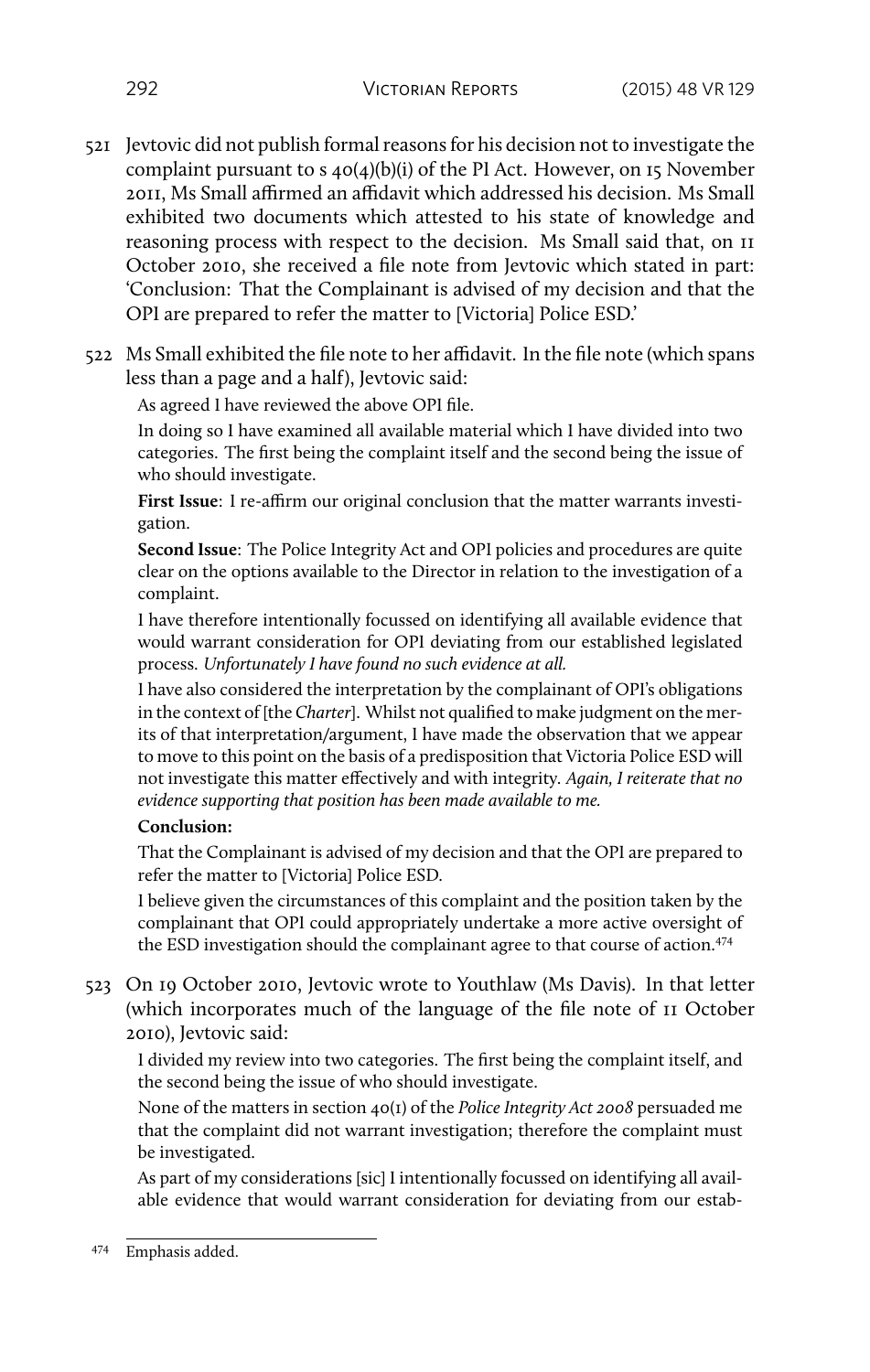lished legislated process. That is, I must refer a complaint warranting investi- SANTAMARIA JA gation to the Chief Commissioner subject to section 40(4).

I examined the available evidence including the OPI file and all correspondence received from the complainant.

I also considered the seriousness of the allegations and the complainant's reference to section 10 of the *Charter of Human Rights and Responsibilities Act 2006*.

I have also considered the interpretation by the complainant of OPI's obligations in the context of the Human Rights Charter. Whilst not qualified to make judgment on the merits of that interpretation/argument, I have made the observation that the complainant appears to have arrived at a point which reflects a predisposition that Victoria Police Ethical Standards Department (ESD) will not investigate this matter effectively and with integrity. It was therefore prudent in my view to focus my review on identifying what, if any, evidence existed to support the merits of the position the complainant appears to have taken.

It should be noted that given the nature of the review and concerns raised by the complainant, I did not believe that it was necessary for me to refer to OPI's Priority Model and therefore did not do so in any manner. There were no OPI policies or procedures which raised any other issues for my consideration of this matter.

#### *Conclusion*

...

Having conducted the review I can confirm that I have not discovered nor has any evidence supporting the complainant's position been made available to me, other than of course the complainant's position as it relates to their interpretation of OPI's obligations under the Human Rights Charter.

In light of the above matters I have concluded the following:

**First issue** I re-affirm OPI's original conclusion that the matter warrants investigation; and

**Second issue** I do not consider that investigation by the Director is in the public interest, and I am satisfied that referral under s 40(2) of the Police Integrity Act is adequate for the investigation of this complaint.

I would however like to extend to the complainant (given the circumstances of this complaint and the position taken by the complainant) that OPI could appropriately undertake a more active oversight of the ESD investigation should the complainant be agreeable to that course of action.

524 As is evident, these documents do not themselves betray any failure by Jevtovic to consider s 10(b) of the Charter. On the contrary, they are consistent with his having considered the express substantive right as well as the implied procedural right.

## *Relevant provisions of the Police Integrity Act 2008 and the Charter*

525 The *Police Integrity Act 2008* provided:

## **8 Objects, functions and powers of Director**

- (1) The objects of the Director are
	- ... (d) to ensure that members of Victoria Police have regard to the human rights set out in the Charter of Human Rights and Responsibilities.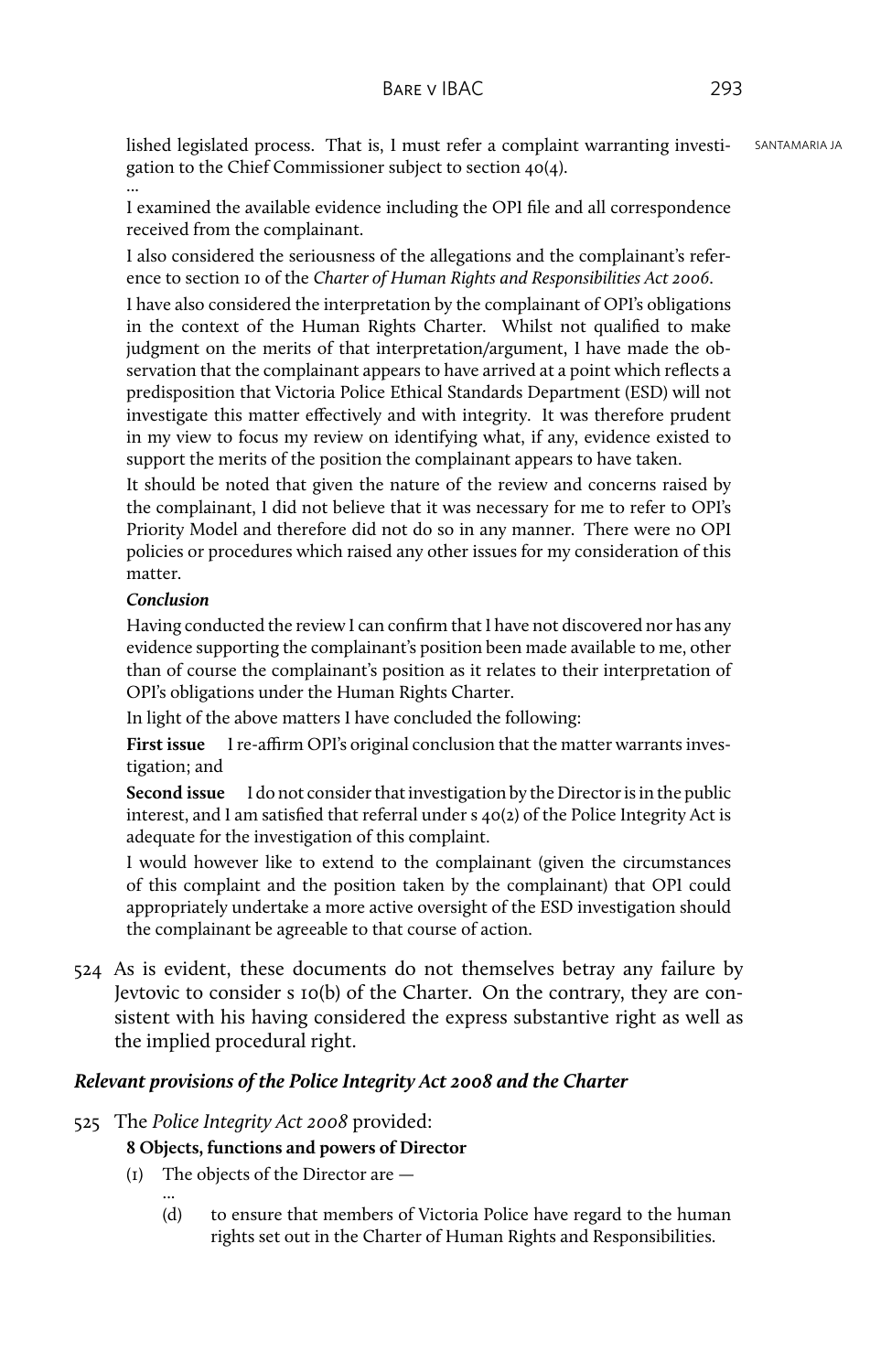## ...

### **40 Dealing with complaints**

- (1) The Director may determine that a complaint does not warrant investigation —
	- (a) if in the Director's opinion
		- (i) the subject-matter of the complaint is trivial; or
		- (ii) the complaint is frivolous or vexatious or is not made in good faith; or
	- (b) if the complainant had had knowledge for more than a year of the conduct complained of and fails to give a satisfactory explanation for the delay in making the complaint.
- (2) Subject to subsection (4), the Director must refer a complaint warranting investigation to the Chief Commissioner.
- (3) If the Director refers a complaint to the Chief Commissioner under subsection (2), the Chief Commissioner must investigate the complaint under Division 2 of Part IVA of the **Police Regulation Act 1958.**
- (4) The Director
	- (a) must investigate a complaint if the conduct complained of is conduct of the Chief Commissioner or of a Deputy or Assistant Commissioner; and
	- (b) may investigate a complaint if the conduct complained of—
		- (i) is of such a nature that the Director considers that investigation of the complaint by the Director is in the public interest; or
		- (ii) is in accordance with established practices or procedures of Victoria Police and the Director considers that those practices or procedures should be reviewed.
- 526 In making his decision, the delegate must, in addition to the matters mandated by s 40(4)(b) itself and the PI Act more generally, abide by the procedural requirement in s 38 of the Charter.<sup>475</sup> Section 38(1) of the Charter provides:

[I]t is unlawful for a public authority to act in a way that is incompatible with a human right or, in making a decision, to fail to give proper consideration to a relevant human right.

## *The express substantive right*

527 Before the hearing of the appeal commenced, the thrust of Bare's argument was that the express right recognised by s 10(b) of the Charter, when properly understood, includes an implied procedural right to an effective examination of a credible allegation that a person has been treated or punished in a cruel, inhuman or degrading way and that the delegate, when he came to exercise the powers conferred on him by  $s$   $40(4)(b)(i)$  of the PI Act, failed to give any consideration to that implied procedural right and, thus, had contravened s 38 of the Charter.

<sup>475</sup> The Attorney-General contested this proposition. See [542]–[557] below.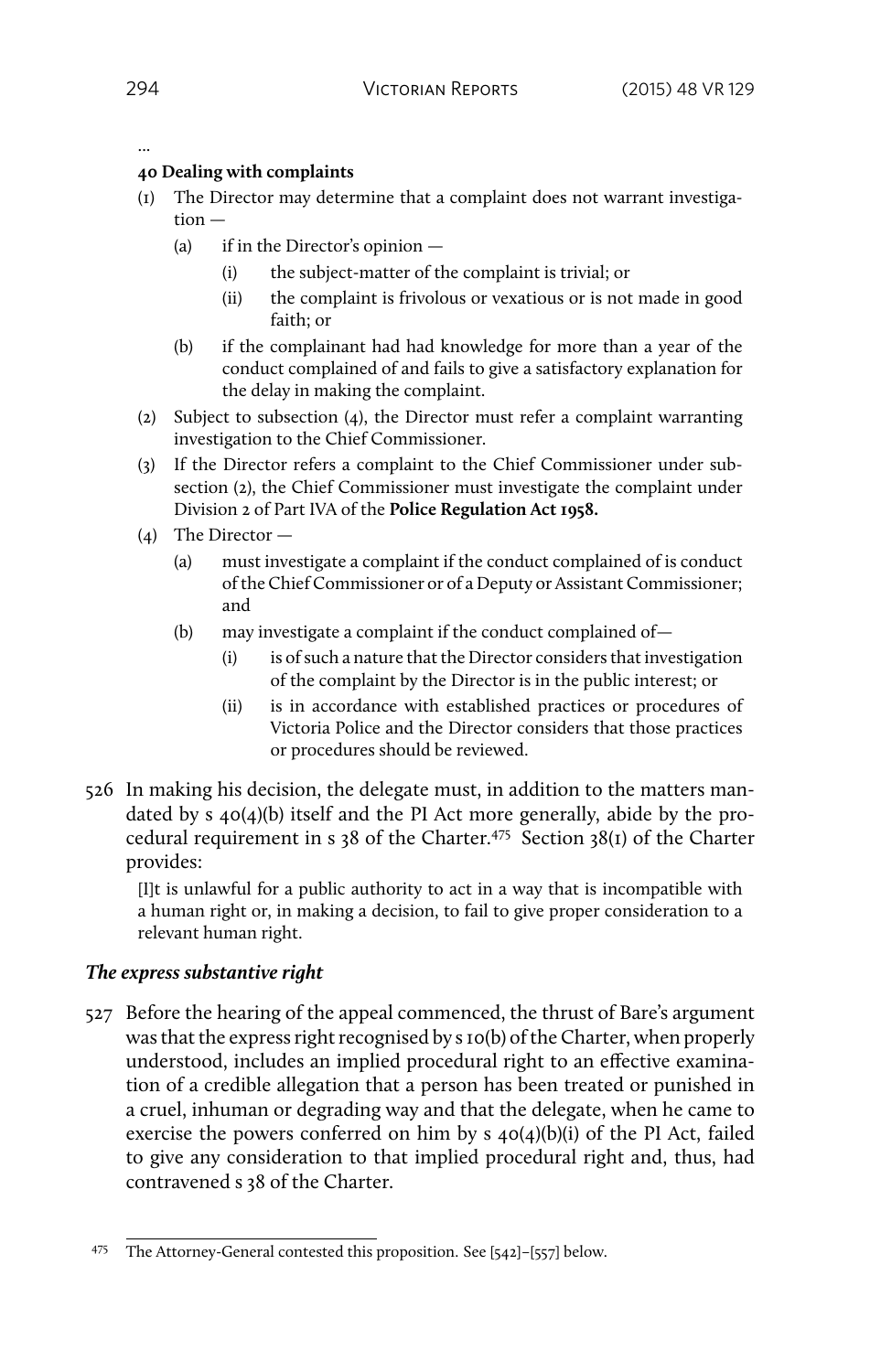528 However, at the hearing of the appeal, Bare expanded his argument and SANTAMARIA JA contended that the delegate, in exercising the powers conferred on him by s 40(4)(b)(i) of the PI Act, had contravened s 38 of the Charter in failing to give consideration to his express substantive right recognised in s 10(b) of the Charter that he not be treated or punished in a cruel, inhuman or degrading way.<sup>476</sup> In the circumstances, it is desirable to consider this question before considering whether there is an implied procedural right.

# *Reasons of trial judge*

529 At Reasons [186]–[191], the trial judge specifically addressed the issue of whether 's 10(b) of the Charter provide<sup>[s]</sup> a new dimension of the public interest that must be considered by the Director when a complaint is made of cruel, inhuman or degrading treatment at the hands of police officers'. Her reasons suggest that she dismissed the contention that s 10(b) created an implied procedural right and that, therefore, she did not have to consider whether such a right had been properly considered. However, it also seems that she considered whether the express substantive right had been properly considered. In relevant part, she said:

Insofar as the argument in relation to this question was premised upon the recognition of the implied ancillary right under s 10(b) to an effective and independent investigation of a complaint of breach of the express right to which the sub-section refers, I need not answer it.

Otherwise, if the issue is raised under this question, I am not satisfied that Mr Jevtovic misdirected himself as to the scope of the public interest under s 40(4)(b)(i) in relation to the need to have regard to Mr Bare's rights under s 10(b) (or s 8 for that matter). *There is no evidence to contradict his assertion in his 19 October 2010 letter to the effect that he had considered the complaint in all its aspects as they were identified in the documents on the OPI file.* Those documents indicated the nature of the incident and the allegations as to the breach of Mr Bare's rights under both s 8 and s 10(b). Mr Jevtovic's letter established, in the absence of evidence to the contrary, that he understood that the concept of the 'public interest' under s 40(4)(b)(i) incorporated the requirement for compatibly with Mr Bare's identified relevant human rights.<sup>477</sup>

## *Contentions of the parties*

530 Bare referred to the procedural limb of s 38(1) of the Charter which makes it unlawful for a public authority to 'fail to give proper consideration to a relevant human right'. He said that the use of the word 'proper' imposed a higher standard than the normal obligation to take relevant considerations into account.<sup>478</sup> He referred to *Castles*. <sup>479</sup> In giving 'proper consideration' to

<sup>&</sup>lt;sup>476</sup> Amended notice of appeal: Ground  $7(a)(i)$ .<br><sup>477</sup> Reasons [100]-[101] (emphasis added).

<sup>&</sup>lt;sup>477</sup> Reasons [190]–[191] (emphasis added).<br><sup>478</sup> Minister for Aboriginal Affairs v Peko-

<sup>478</sup> *Minister for Aboriginal Affairs v Peko-Wallsend Ltd* (1986) 162 CLR 24, 40–1 (Mason J) (**Peko-Wallsend**).

<sup>479</sup> (2010) 28 VR 141, 184 [185]–[186] (Emerton J). He also referred to *PJB v Melbourne Health* (2011) 39 VR 373, 421 [221], 423 [229] and 442 [311] (Bell J) and *Giotopoulos v Director of Housing* [2011] VSC 20 [89]–[90] (Emerton J).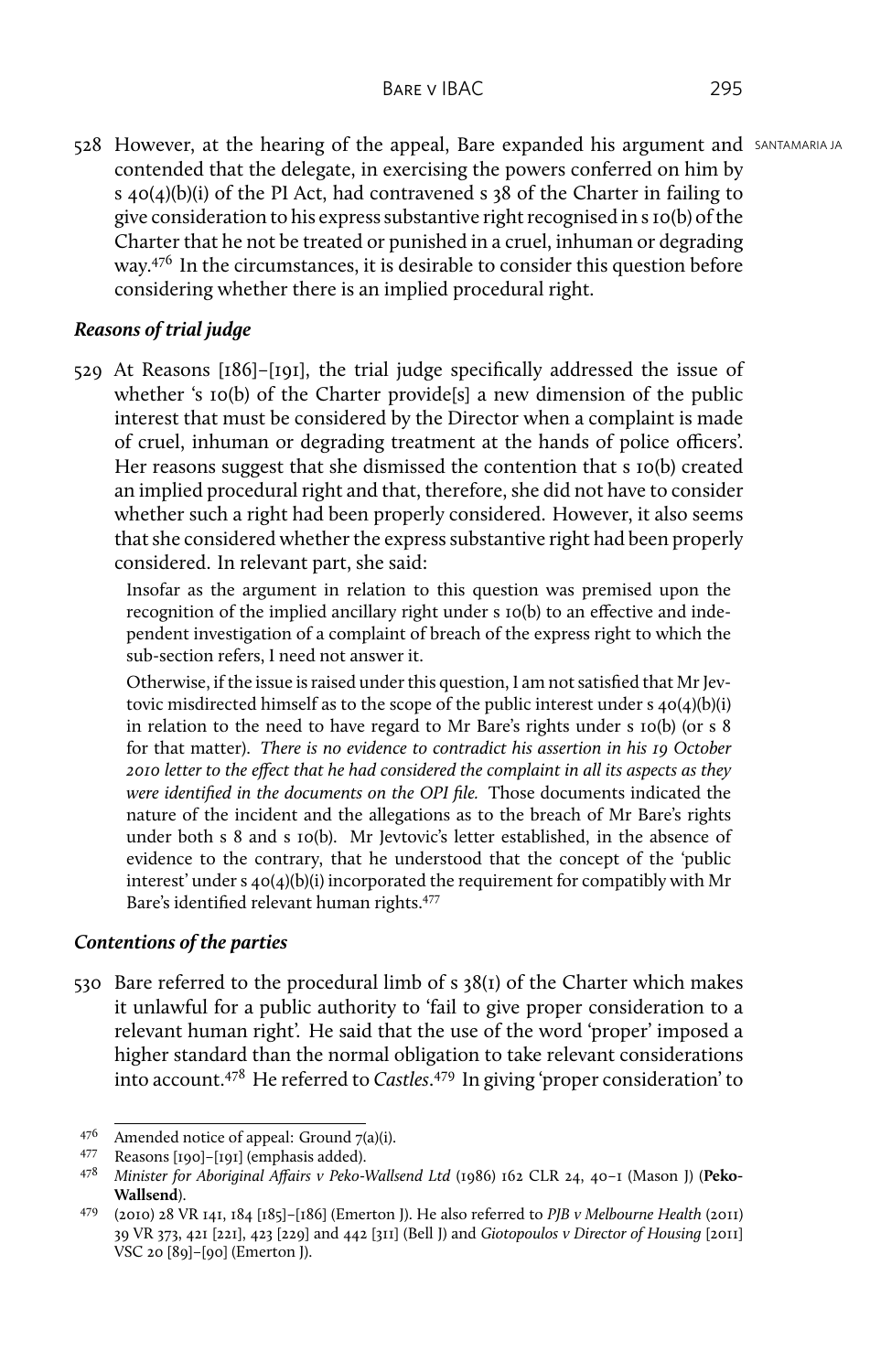a relevant human right, a decision maker must:

(at least): (a) understand in general terms which of the rights of the person affected by the decision may be relevant and whether, and if so how, those rights will be interfered with by that decision; (b) seriously turn his or her mind to the possible impact of the decision on a person's human rights and the implications thereof for the affected person; (c) identify the countervailing interests or obligations; and (d) balance competing private and public interests as part of the exercise of justification.

Bare said that all Jevtovic had done was to review the evidence to see whether or not there was any support for (what he took to be) Bare's assumption that ESD would not investigate the matter 'effectively and with integrity'. Because he found no such evidence, he concluded that a referral to the ESD was adequate for the investigation of the complaint. Bare said that this approach involved a failure to give a proper consideration to his rights in ss 8 and 10 of the Charter. It involved a failure (a) to understand the existence of the procedural right for an investigation conducted by an organisation that was hierarchically, institutionally and practically independent from those implicated in the events; (b) to seriously turn his mind to the possible impact of his decision on Bare's rights, and the implications thereof for him; (c) to identify any countervailing interests or obligations; or (d) to embark on any justification exercise involving the balancing of competing private and public interests.

#### 531 For its part, IBAC said:

The test under the 'proper consideration' limb of s 38(1) of the Charter is whether the decision maker had an understanding in general terms of the rights of the person that may be relevant and how they would be interfered with by the decision to be made. In most cases, it will be sufficient if there is some evidence to show that the decision maker seriously turned his or her mind to the possible impact on the human rights and that the countervailing interests or obligations were identified. In *Castles v Secretary to the Department of Justice*, identification of the relevant points was inferred from briefing papers, together with a brief statement in the Secretary's reasons that the rights had been considered and weighed against other matters. As in *Castles,* Mr Jevtovic was not required to give a statement of reasons.

532 IBAC conceded that Jevtovic's written records of his decision 'were very brief and did not expressly grapple with all of the incidents of rights implied by s 10(b)' as had been argued for in the proceedings; nevertheless, he had said that he had examined Bare's correspondence and all of the documents on the OPI file and had noted the Charter 'interpretation/argument' advanced. Further, it should also be taken to be the case that he had considered s 8 of the Charter. Bare had not expressly identified that provision in his complaint; however, he had complained about 'discriminatory treatment'. And, Jevtovic had examined the analysis of the case contained on the OPI file; that file had itself identified the issue of racial vilification.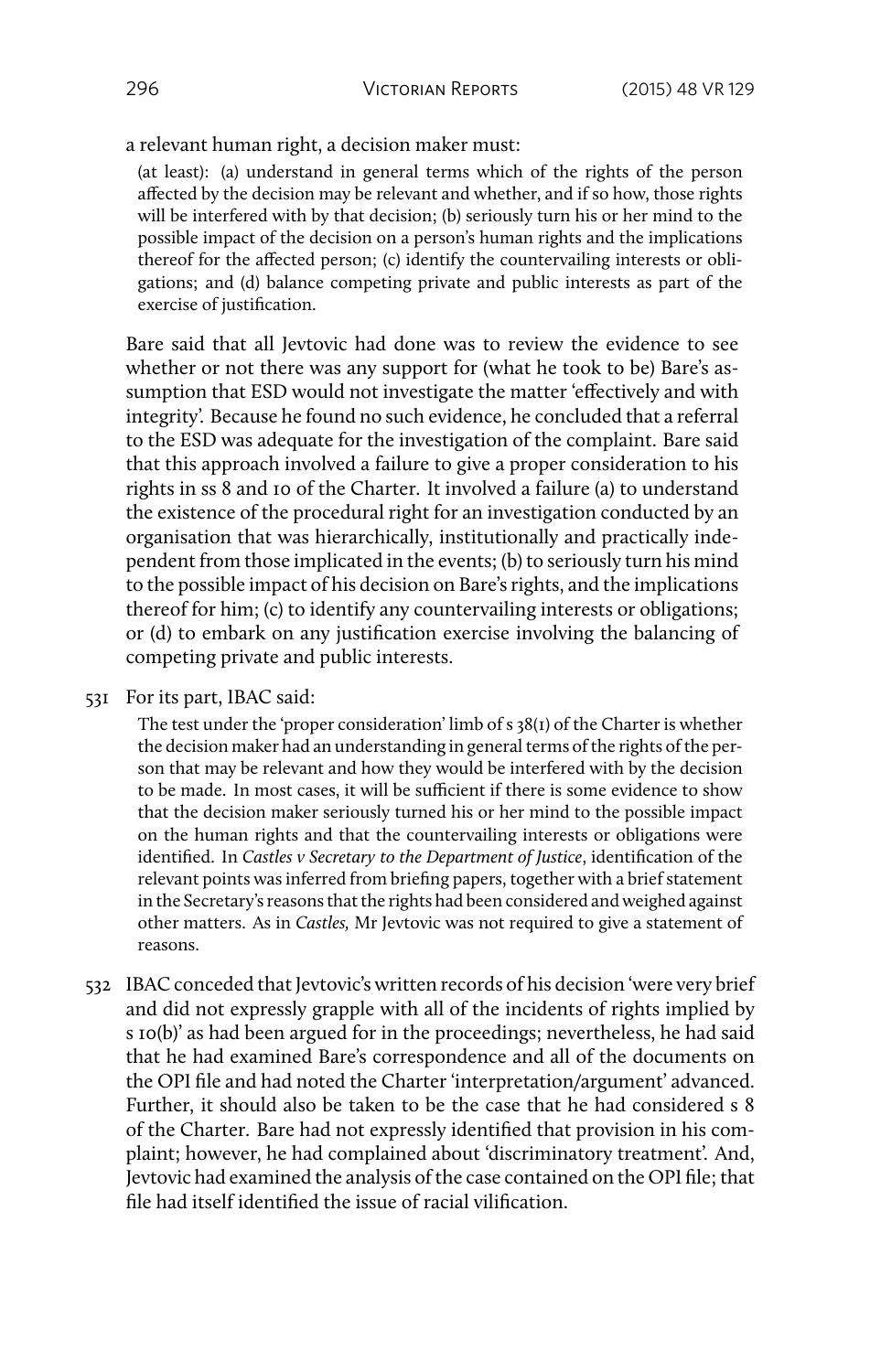- 533 Section 8(1)(d) of the PI Act itself stipulated that one of the objects of the Director was 'to ensure that members of Victoria Police have regard to the human rights set out in the Charter of Human Rights and Responsibilities'. The 'public interest' referred to in s 40(4)(b)(i) of the PI Act obviously includes ensuring that members of the public are not treated in a 'cruel, inhuman or degrading way'. Further, s 38(1) of the Charter required the delegate to give proper consideration to Bare's Charter rights, which, of course, include his right not be 'treated or punished in a cruel, inhuman or degrading way'.<sup>480</sup>
- 534 In *Castles*,<sup>481</sup> the appellant was a prisoner in a low security country gaol. She wanted permission to attend a clinic in Melbourne to have assisted reproductive treatment in the form of IVF. Under s 57A of the *Corrections Act 1986*, the Secretary was empowered to issue permits for a prisoner to leave prison on a temporary basis for specific purposes of medical care or treatment. Emerton J rejected the appellant's contention that the certain provisions of the Charter should be construed as giving her the right to form a family. However, she held that s 47(1)(f) of the *Corrections Act 1986* conferred on prisoners 'a right to certain medical care and treatment, which includes a right to such medical care and treatment provided by a private medical practitioner, if approval is given by the chief medical officer and the prisoner covers the costs of the private treatment'.<sup>482</sup> Emerton J also concluded that 'that IVF treatment is necessary for the preservation of [the appellant's] reproductive health'.<sup>483</sup> As a result, the appellant had

a right to such treatment pursuant to s 47(1)(f) of the *Corrections Act* and the secretary, who has legal of custody (sic) [the appellant]**,** has a corresponding duty to provide the necessary approval to enable that treatment to take place.<sup>484</sup>

535 Emerton J referred to s 22(1) of the Charter which provides that all persons deprived of their liberty are entitled to be treated with humanity and with respect for their human dignity. Section 38(1) of the Charter meant that that right was engaged by the decision whether to grant the appellant a permit to leave her place of imprisonment. The question became whether the Secretary had given proper consideration to the appellant's rights under

 $480$  Section 38(1) of the Charter provides: '[1]t is unlawful for a public authority to act in a way that is incompatible with a human right or, in making a decision, to fail to give proper consideration to a relevant human right.' It is unnecessary to decide whether the use of the adjective 'proper' imposes a higher standard of review than might otherwise be the case. The express stipulation that 'proper consideration' be given 'to a relevant human right' must at least require that the decision maker give 'proper, genuine and realistic' consideration to the right. See *Minister for Immigration and Citizenship v SZJSS* (2010) 243 CLR 164, 174–5. However, the form of review will be in the nature of judicial review and not merits review.

<sup>481</sup> (2010) 28 VR 141.

<sup>482</sup> Ibid 153 [36].

<sup>483</sup> Ibid 173 [125]. The judge did not consider that such treatment was necessary for the preservation of the appellant's mental health; 174 [131].

<sup>484</sup> Ibid 177 [147].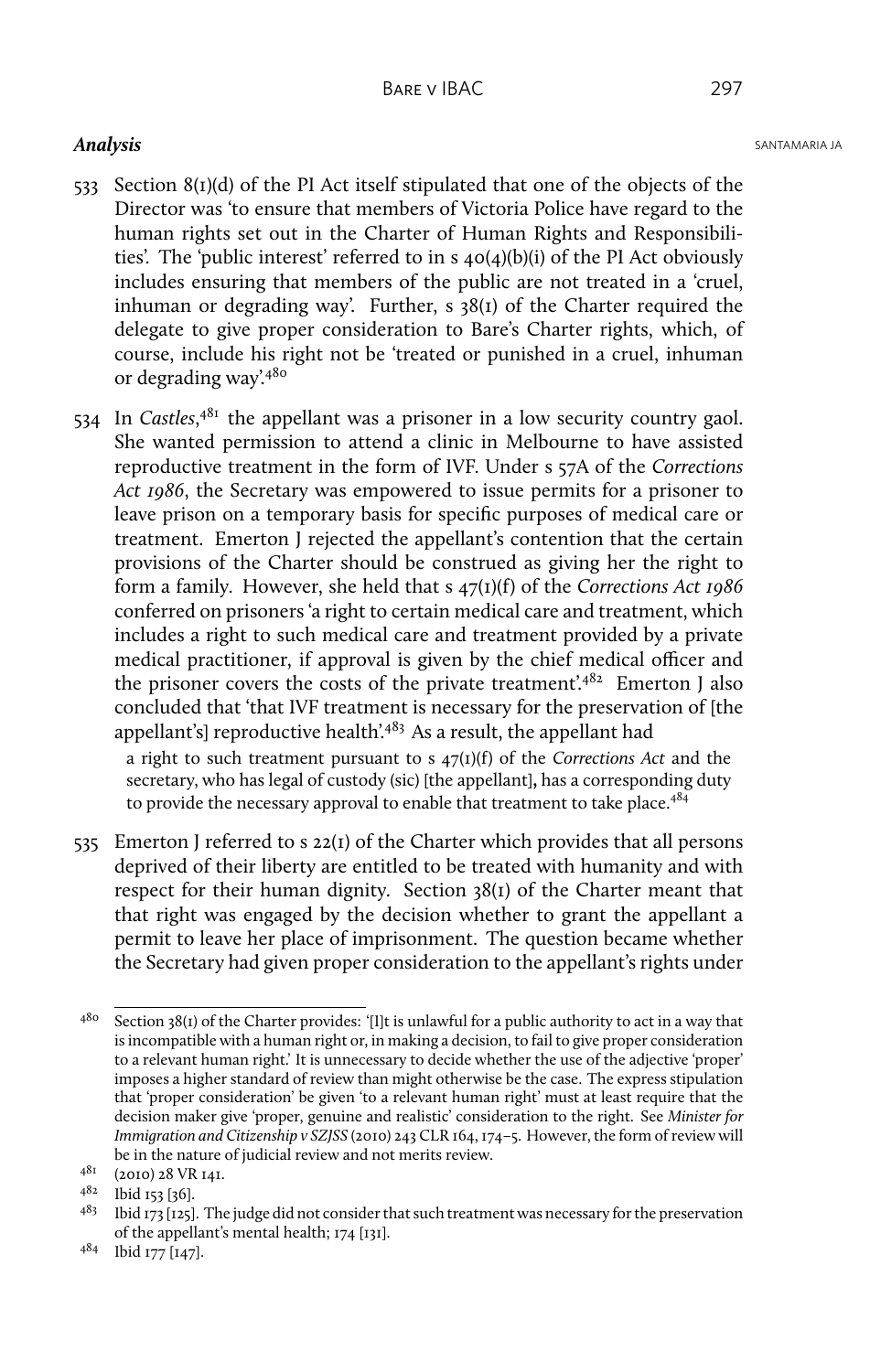s 22(1) of the Charter in determining whether to grant her a permit under s 57A of the *Corrections Act 1986*. Emerton J said:

The requirement in  $s$  38(1) to give proper consideration to human rights must be read in the context of the Charter as a whole, and its purposes. The Charter is intended to apply to the plethora of decisions made by public authorities of all kinds. The consideration of human rights is intended to become part of decision-making processes at all levels of government. It is therefore intended to become a 'common or garden' activity for persons working in the public sector, both senior and junior. In these circumstances, proper consideration of human rights should not be a sophisticated legal exercise. Proper consideration need not involve formally identifying the 'correct' rights or explaining their content by reference to legal principles or jurisprudence. Rather, proper consideration will involve understanding in general terms which of the rights of the person affected by the decision may be relevant and whether, and if so how, those rights will be interfered with by the decision that is made. As part of the exercise of justification, proper consideration will involve balancing competing private and public interests. There is no formula for such an exercise, and it should not be scrutinised over-zealously by the courts.

While I accept that the requirement in s 38(1) to give proper consideration to a relevant human right requires a decision-maker to do more than merely invoke the Charter like a mantra, it will be sufficient in most circumstances that there is some evidence that shows the decision maker seriously turned his or her mind to the possible impact of the decision on a person's human rights and the implications thereof for the affected person, and that the countervailing interests or obligations were identified.<sup>485</sup>

536 Plainly, the 'countervailing interests or obligations' will include those made relevant by the legislation that authorises the public authority to make the relevant decision. They must be identified, as must any relevant human rights of the individual affected by the decision.

## *Did the decision maker give proper consideration to relevant human rights?*

- 537 It is well to recall some of the elements of the complaint: Bare said that his head was pushed into the gutter repeatedly; that, after he was handcuffed, his feet were kicked out from under him; that he fell and chipped his teeth and his neck was gashed; that his head was forcibly raised and his face was sprayed with OC spray causing him to experience 'pain, difficulty in breathing and humiliation'; and that he was kicked in the ribs when he was on the lying on the ground and subjected to racial vilification.
- 538 Under s 40(4)(b)(i) of the PI Act, Jevtovic had to decide whether the investigation of Bare's complaint was to be made by the OPI itself or whether to

<sup>485</sup> Ibid 184 [185]–[186]. It has been observed that the approach of Emerton J in *Castles* to the interpretation of the phrase 'proper consideration' in s 38(1) of the Charter is 'little different from conventional judicial review doctrine'. In that respect it has been contrasted with the more intensive approach described by Bell J in *PJB v Melbourne Health* (2011) 39 VR 373. See Justice Emilios Kyrou, 'Obligations of Public Authorities Under Section 38 of the Victorian Charter of Human Rights and Responsibilities' (2014) 2 *Judicial College of Victoria On-Line Journal* 43, 77, 87.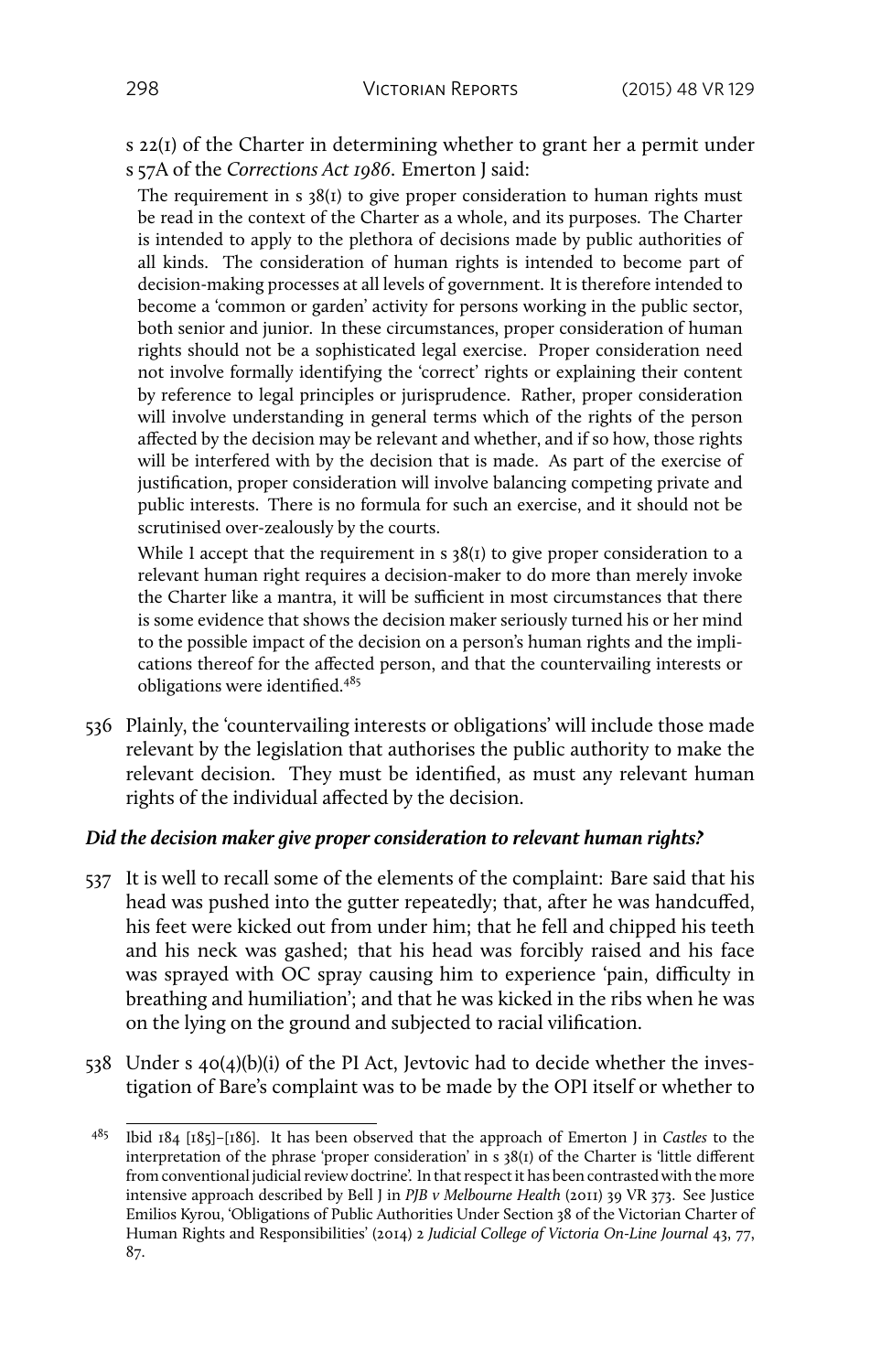refer the complaint to the Chief Commissioner pursuant to s 40(2). That SANTAMARIA JA decision was to be informed by s 38(1) of the Charter. It was necessary for Jevtovic to 'give proper consideration to a relevant human right'. In order to do that, he had, first, to identify any relevant human right. The rights contained in s 8(3) of the Charter (the right to equal protection of the law without discrimination) and in s 10(b) (the right not to be treated in a cruel, inhuman or degrading way) were rights relevant to the decision he had to make. So much was obvious; those rights had also been identified in the complaint and in preliminary documentation prepared by the OPI. Having identified those rights as relevant, it was then necessary for Jevtovic seriously to turn his mind to the possible impact of his decision on those rights and the implications thereof for Bare, and to identify and weigh any countervailing interests or obligations. Those countervailing interests and obligations were for him to identify: they would include matters of priorities, resources and whether there was reason to withhold a particular investigation from the ESD.

- 539 Jevtovic did not identify either of the human rights made relevant by the complaint and the need to make a decision with respect to where it would be investigated. He did not identify any other interest and obligations that would need to be 'weighed' with the rights of Bare. His reasons show that he was aware of his need to consider the Charter. However, it seems that as much as he did was to address the contention made by Youthlaw that s 10(b) contained an implied procedural right to an independent investigation of credible evidence of there having been a breach of the express substantive right. Notwithstanding that the complaint itself had referred to it, Jevtovic did not himself address the express substantive right itself which was plainly relevant to the decision he had to make. Nor, did he address the right recognised by s 8(3).
- 540 As for the implied procedural right, Jevtovic said that he was 'not qualified to make a judgment on the merits of that interpretation/argument'. That might have been so; and, the interpretation/argument might not have been one that should have been accepted. But, that still left outstanding the need to consider s 10(b) itself, as well as s 8(3) of the Charter.
- 541 It appears to have been the case that Jevtovic rejected Bare's submission that the Director investigate his complaint on account of his conclusion that, in his opinion, there was no evidence to support Bare 'predisposition that Victoria Police Ethical Standards Department (ESD) will not investigate this matter effectively and with integrity'. It was entirely proper for Jevtovic to consider whether the ESD was in a position to investigate the matter 'effectively and with integrity'. That consideration, however, had to be 'weighed' together with Bare's human rights and with the impact of any decision as to who should conduct the investigation. It is not necessary to decide whether his conclusion that there was such a disposition could be justified. But, his interest in that question may have diverted him from the task that s 38(1) of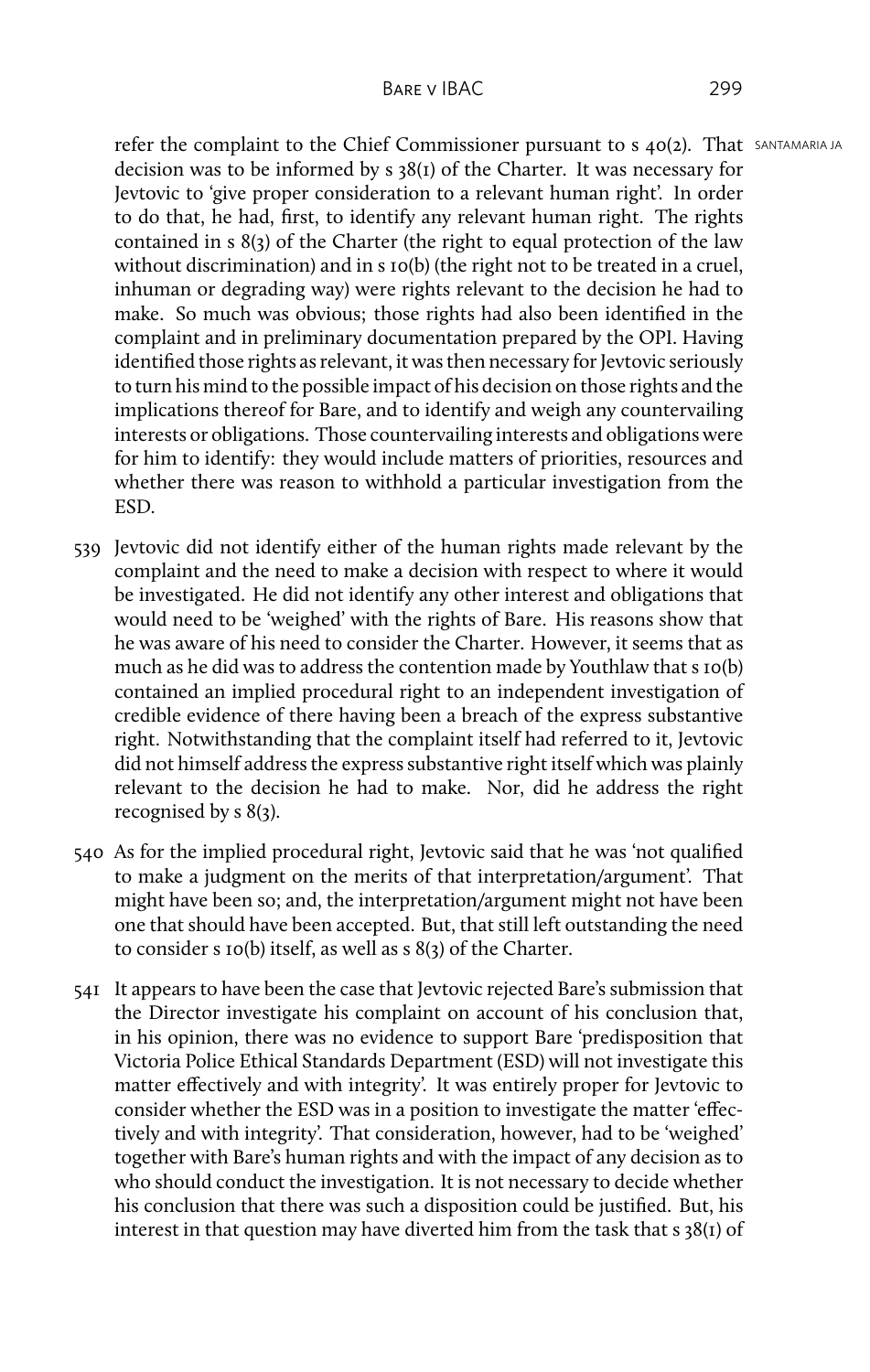the Charter placed on him.

#### *Whether there is scope for the operation of s 38(1)*

- 542 The Attorney-General contended that, given the words of the provision (particularly in its reference to 'the public interest'), s 38 of the Charter had no role to play in the decision whether the Director should investigate a complaint pursuant to s 40(4)(b)(i) of the PI Act. In advancing this contention, he drew attention to the interaction between the provisions of the PI Act and the *Police Regulation Act 1958*. <sup>486</sup> There was, he said, no general principle that an investigation had to be conducted by someone with hierarchical independence from the Chief Commissioner. In fact, it was an exception to the general rule that the Director himself would conduct an investigation. $487$  The power of the Director to conduct an investigation was conditional upon the establishment of the jurisdictional fact: the conduct complained of was of such a nature that the Director considered that investigation of the complaint by him is in the public interest. Given the presence of that jurisdictional fact, there was a duty upon the Director to investigate such complaints as it was inconceivable that, having formed the opinion that it was in the public interest that he conduct the investigation, the Director would remit the investigation to the Chief Commissioner.<sup>488</sup>
- 543 Further, the reference to 'the public interest' in s 40(4)(b)(i) of the PI Act is informed by human rights considerations. Section 32 of the Charter defines the way in which human rights considerations inform the proper construction of a statutory provision such as  $s$  40(4)(b)(i).<sup>489</sup> The concept of the 'public interest' was also informed by s 8(1)(d) of the PI Act which stipulated as one of the objects of the Director being 'to ensure that members of Victoria Police have regard to the human rights set out in' the Charter. In the present case, there had been no appeal from the trial judge's conclusion that the delegate had not misdirected himself on the meaning of 'public interest' in that provision.<sup>490</sup> Section  $38(i)$  of the Charter had no operation where it is common ground that the delegate had considered it was not in the public interest for the Director to investigate the appellant's complaint.
- 544 Section 38 of the Charter addresses the way in which public authorities exercise statutory powers once they are construed pursuant to s 32. The Attorney-General contended that the appellant was seeking to go beyond the question of construction that s 32 mandates and to inject 'an additional gloss' on to what was required of a decision maker (here the delegate) in the formation of 'public interest' in the section. The contention that the

<sup>486</sup> He referred to the *Police Integrity Act 2008* ss 6, 7, 8, 38, 40, and to the *Police Regulation Act 1958* s 86L.

 $487$  The Attorney-General also pointed out that any investigation by the Chief Commissioner is itself closely superintended by the Director.

<sup>488</sup> The Attorney-General said that, if there was a discretion, it would be 'at most a residual, an unusual, discretion'.

<sup>489</sup> He referred to *Hogan v Hinch* (2011) 243 CLR 506, 548 [68].

<sup>490</sup> Reasons [191].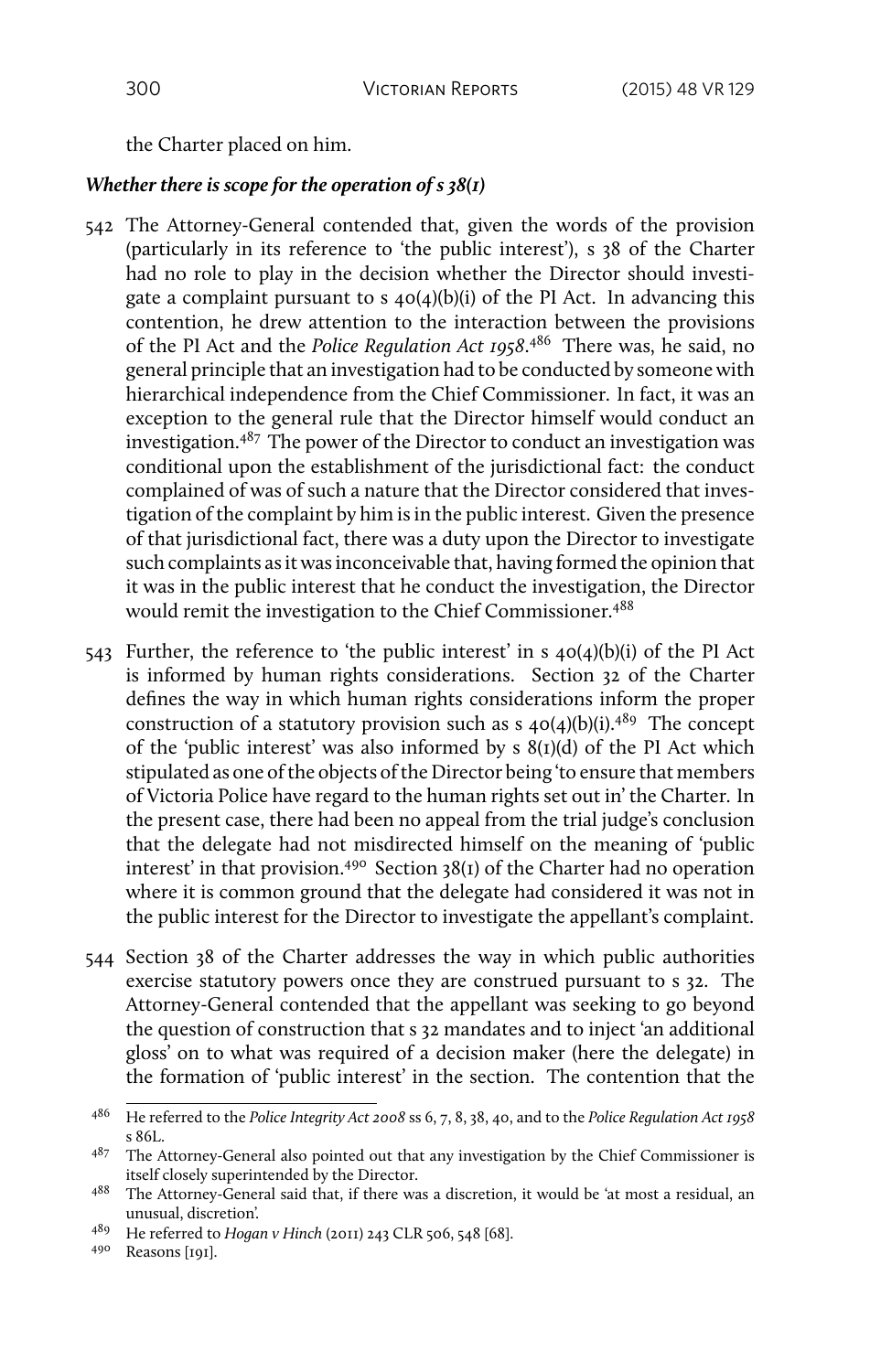delegate, in breach of s 38, had failed to give proper consideration to relevant SANTAMARIA JA human rights or that he had acted incompatibly with human rights implied 'something additional' in the meaning of 'public interest' over and above the content required by s 32. In essence, he said, 'the submission is that s 38 affects how powers are exercised, but not the content of those powers ... that is a matter for s 32'.

- 545 The Attorney-General contended that the appellant was seeking to substitute a 'human rights test' for the 'public interest' test in s 40(4)(b)(i). In other words, when the Director was forming a view of the public interest, he would be required to import the analysis mandated by s 7(2) of the Charter. When the High Court referred to the 'human rights dimension' in *Hogan v Hinch*, <sup>491</sup> it was not seeking to substitute the s 7(2) analysis for the public interest test. He said that the very concept of the public interest necessarily involved more than human rights. In s 40(4) of the PI Act, it was informed by priorities and resources, and the proper operation of the police force. Accordingly, s 38(1) of the Charter had no operation in circumstances where it was common ground that the delegate had considered that it was not in the public interest for him to investigate the appellant's complaint.<sup>492</sup>
- 546 Finally, the Attorney-General referred to s 38(2) of the Charter. He accepted that whether a public authority could not reasonably have acted differently or made a different decision was not an expression that sat easily with the concept of the public interest where 'multiple different decisions are available'.

## *Analysis*

- 547 The contention that, by reason of the need to consider the public interest, the decision made under s  $40(4)(b)(i)$  of the PI Act is, in effect, exempt from the operation of s 38 of the Charter should be rejected. In making a decision whether an investigation of a complaint should be investigated, the Director must take into account the human rights of any person affected by the decision. Section 38 of the Charter is a constraint upon the exercise of the power conferred by s 40(4)(b)(i) of the PI Act.
- 548 Legislation frequently expressly requires decision makers to take into account the 'public interest'. The term has no fixed meaning; generally speaking, it will take its colour from the context in which it is used.<sup>493</sup> Questions

<sup>491</sup> (2011) 243 CLR 506.

<sup>492</sup> He referred to the unchallenged finding of the trial judge: Reasons [191].

<sup>493</sup> In *O'Sullivan v Farrer* (1989) 168 CLR 210, the Court considered various provisions of the *Liquor Act 1982* (NSW) that governed the granting and removal of a liquor licence. In particular, s 45(1)(c) permitted objections to the grant of an application for the removal of a hotelier's licence from one location to another on the ground that 'for reasons other than the grounds specified in paragraphs (a) and (b) of subsections (2) and (3), it would not be in the public interest to grant the application'. Mason CJ, Brennan, Dawson and Gaudron JJ said (at 216) (citations omitted):

Where a power to decide is conferred by statute, a general discretion, confined only by the scope and purposes of the legislation, will ordinarily be implied if the context (including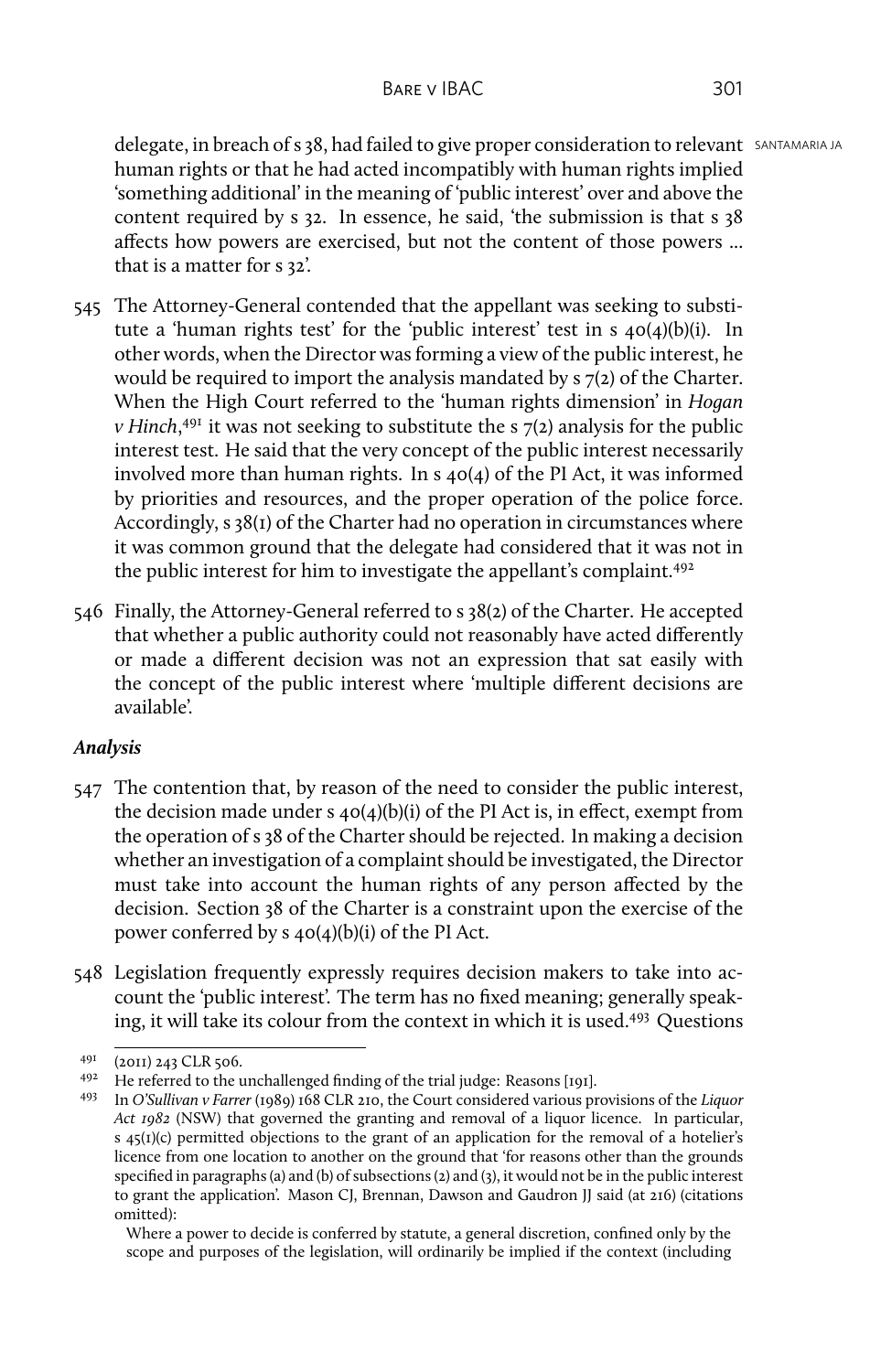involving the public interest 'will seldom be properly seen as having only one dimension'.<sup>494</sup> Such questions 'will require consideration of a number of competing arguments about, or features or "facets" of, the public interest'.<sup>495</sup> The concept of the 'public interest' cannot be defined within precise boundaries; opinions have differed and will always differ as to what is within the public interest; the categories of public interest are not closed.<sup>496</sup>

549 The concept is protean;<sup>497</sup> but, it is not at large. The injunction that the 'public interest' be considered requires a decision maker to step aside from the immediate circumstances that prompted or required the decision to be made and to consider a range of circumstances broader than those that are of immediate consequence to persons directly affected by the decision. What satisfies consideration of the public interest will be determined, in the first place, by the legislation that requires reference to it. The *Serious Sex Offenders Monitoring Act 2005* empowered Victorian courts to make extended supervision orders by which persons convicted of certain sexual offences for which custodial sentences had been imposed could be subject to postcustodial supervision. Section 42(1) provided that, in any proceeding before a court under the Act, the court, 'if satisfied that it is in the public interest to do so', might order that any information that might enable an offender or another person who had appeared or given evidence in the proceeding to be identified must not be published except in the manner and, to the extent, if any, specified in the order.<sup>498</sup> In *Hogan v Hinch*, <sup>499</sup> French CJ said that the making of orders under the relevant section 'requires consideration by the court of the public interest in light of the purposes of the Act, the

<sup>497</sup> *A v Corruption and Crime Commissioner* (2013) 306 ALR 491, 514 (Martin CJ and Murphy JA).

the subject-matter to be decided) provides no positive indication of the considerations by reference to which a decision is be made. See *Water Conservation and Irrigation Commission (NSW) v Browning*; *Reg v Australian Broadcasting Tribunal; Ex parte 2HD Pty Ltd*; *Murphyores Incorporated Pty Ltd v Commonwealth*; *Re Coldham; Ex parte Brideson*. The public interest considerations which may ground an objection under s  $45(I)(c)$  are, in terms, confined to considerations 'other than the grounds specified in paragraphs (a) and (b) and subsections (2) and (3)'. But, these limits aside, the Act provides no positive indication of the considerations by reference to which a decision is to be made as to whether the grant of an application would or would not be in the public interest. Indeed, the expression 'in the public interest', when used in a statute, classically imports a discretionary value judgment to be made by reference to undefined factual matters, confined only 'in so far as the subject matter and the scope and purpose of the statutory enactments may enable ... given reasons to be [pronounced] definitely extraneous to any objects the legislature could have had in view: *Water Conservation and Irrigation Commission (NSW)*.

<sup>494</sup> *McKinnon v Department of Treasury* (2006) 228 CLR 423, 444 [55] (Hayne J).

 $495$  Ibid 443 [55].

<sup>496</sup> Ibid 455 [93] (Callinan and Heydon JJ quoting Lockhart J in *Right to Life Association (NSW) Inc v Secretary, Department of Human Services and Health* (1995) 56 FCR 50, 59).

Section 42 is headed 'Suppression orders'. It provided: (1) In any proceeding before a court under this Act, the court, if satisfied that it is in the public interest to do so, may order  $-$  (a) that any evidence given in the proceeding; or (b) that the content of any report or other document put before the court in the proceeding; or (c) that any information that might enable an offender or another person who has appeared or given evidence in the proceeding to be identified — must not be published except in the manner and to the extent (if any) specified in the order.

<sup>499</sup> (2011) 243 CLR 506.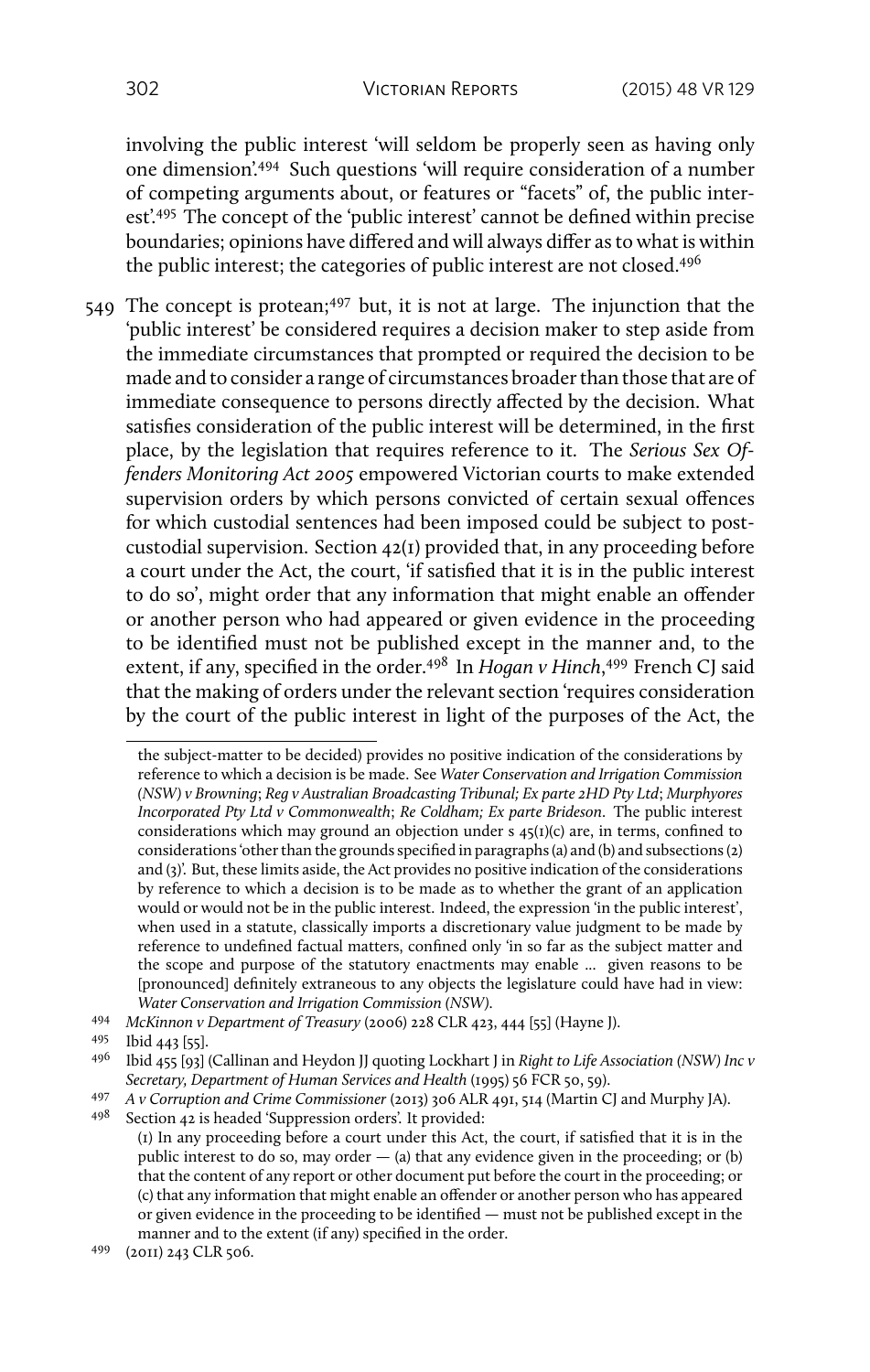open-court principle, the common law freedom of speech and the freedom SANTAMARIA JA of expression referred to in the Charter'.<sup>500</sup> For their part, Gummow, Hayne, Heydon, Crennan, Kiefel and Bell JJ said:

The expression 'that it is in the public interest' imports a judgment to be made by reference to the subject, scope and purpose of the Act. The main purpose of the Act disclosed by s  $I(I)$  is enhancement of community protection by supervision of certain offenders who have served custodial sentences. But, as will now appear, the question of what is in the public interest has more than one dimension.

That additional dimension is supplied by the requirement that the Act, '[s]o far as it is possible to do so consistently with [its] purpose', must be interpreted in a way that is compatible with the civil and political rights set out in Pt  $2$  (ss  $7-27$ ) of the *Charter of Human Rights and Responsibilities Act 2006* (Vic) (the *Human Rights Act*). This method of interpretation is enjoined by s 32(1) of the *Human Rights Act*. Section 6(1) of the *Human Rights Act* states that '[a]ll persons have the human rights set out in [Pt] 2'. The rights listed in Pt 2 relevantly include that of offenders the subject of supervision orders not to have their privacy arbitrarily interfered with (s 13), and the right of the defendant to freedom of expression in any chosen medium, but subject to lawful restrictions 'reasonably necessary' to respect the rights and reputation of other persons (s 15). Those rights of other persons include those of offenders identified in s 13.501

550 Matters germane to the public interest in one enactment may be of little relevance when it is to be considered in another statutory context. The *Working with Children Act 2005* conferred power on the Victorian Civil and Administrative Tribunal to give assessment notices that indicated that a person was not unsuitable to work with children. Section 26(2) provided that VCAT must not make an order for the giving of an assessment notice unless it is satisfied that giving the notice would not pose an unjustifiable risk to the safety of children having regard to a series of relevant matters. Section 26(3) provided:

Subject to subsection (2), VCAT may by order direct the Secretary to give an assessment notice to an applicant if it is satisfied that, in all the circumstances, it is in the public interest to do so.

The Tribunal had made orders for the giving of assessment notices to two individuals convicted of sex offences against a child. In doing so, the Tribunal found that the giving of the notices would 'not pose an unjustifiable risk to the safety of children', and, as required by s 26(3), 'in all the circumstances' it was in the 'public interest' to make the orders. In *Secretary, Department of* Justice v LMB,<sup>502</sup> this Court upheld the decision of the Tribunal. In doing so it said:

The Tribunal stated at [35]:

35 Firstly, the notion of 'public interest' is broad. It includes the central consideration which is the need to protect children from sexual or physical harm. But it also embraces other considerations, including, for example,

 $500$  Ibid 544 [50].<br> $501$  Ibid 548-0 [6]

Ibid 548–9  $[69]$ – $[71]$  (citations omitted).

<sup>502</sup> [2012] VSCA 143 (Warren CJ, Osborn JA and Cavanough AJA).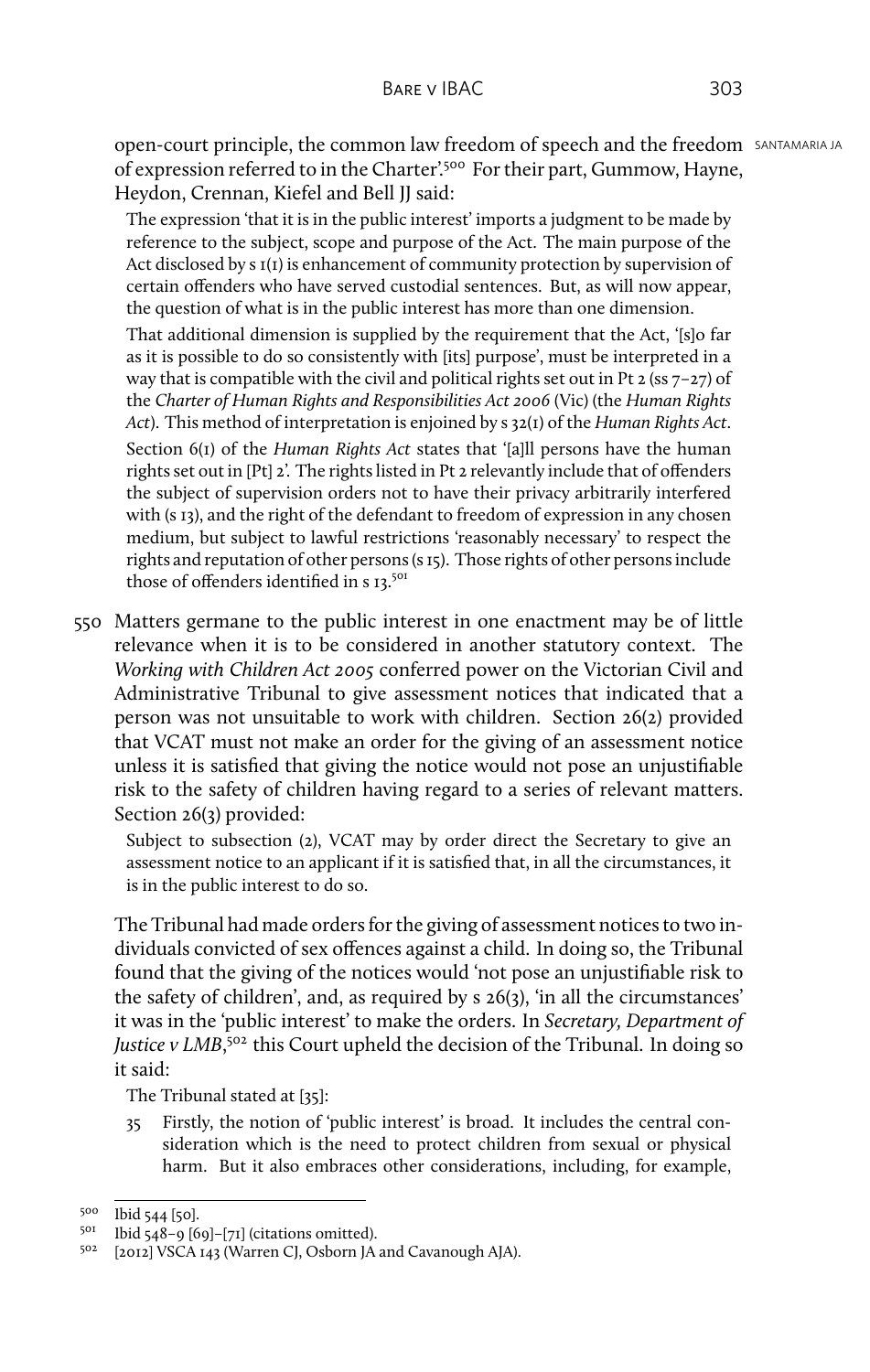the right of a person to engage in work or in community affairs or the right of person who has rehabilitated himself to be permitted to re-enter the work force in an area in which they have qualifications and experience. In the circumstances of this case, this does not mean a return to a profession involving working with children; but it may involve a return to training activities which may involve the training of apprentices in the hospitality industry. The public interest may also include the interest in not unnecessarily restricting the employment prospects of older workers, such as the applicant, who have considerable experience in their chosen occupations.

36 Usually, one would expect that it will be in the public interest to direct the Secretary to give an assessment notice to an applicant if the Tribunal is satisfied that the giving of the notice would not pose an unjustifiable risk to the safety of children.

We do not accept that the Tribunal refused or failed to take into account the severity of the respondent's offence in considering the public interest. The Tribunal made clear that in its view the notion of 'public interest' included the central consideration which is the need to protect children from sexual or physical harm. It had previously addressed the gravity of the offence in this connection. Insofar as this ground is intended to agitate the question of public perceptions, that argument was not raised for the consideration of the Tribunal. For the reasons we have already given, we do not accept that the consideration of such perceptions was mandatory.

Insofar as the Tribunal expressed an expectation as to the usual consequence of the conclusion that giving an assessment notice would not pose an unjustifiable risk to the safety of children, we do not accept that the Tribunal's observations demonstrate an error of law. As we have explained, such a conclusion is, in effect, one that the giving of an assessment notice would accord with the stated purpose of the working with children check procedure. It follows that usually it will be in the public interest in these circumstances to give an assessment notice. The Tribunal's reasons make clear, however, that it accepted that the notion of 'public interest' is broad and that it did not close out the possibility that, despite a positive finding pursuant to s 26(2), it might not be satisfied that the giving of an assessment notice was in the public interest.<sup>503</sup>

551 The various aspects of public interest may need to be weighed against each other. Section 31 of the *Independent Commission Against Corruption Act 1988* (NSW) stipulated a list of mandatory considerations that the Commission was to take into account in determining whether it was in the public interest to conduct a public enquiry. Without limiting the factors that could be taken into account in determining what was in the public interest, the Commission was to consider the benefit of making the public aware of corrupt conduct, the seriousness of the allegation or complaint, any risk of undue prejudice to a person's reputation including the risk that could result from not holding an inquiry and whether the public interest in exposing the matter was outweighed by the public interest in preserving the privacy of concerned persons.<sup>504</sup> In *Cunneen v Independent Commission Against*

<sup>503</sup> Ibid [85]–[87] (citation omitted).

<sup>504</sup> *Cunneen v Independent Commission Against Corruption* [2014] NSWCA 421 [98]. See now *Independent Commission Against Corruption v Cunneen* (2015) 256 CLR 1.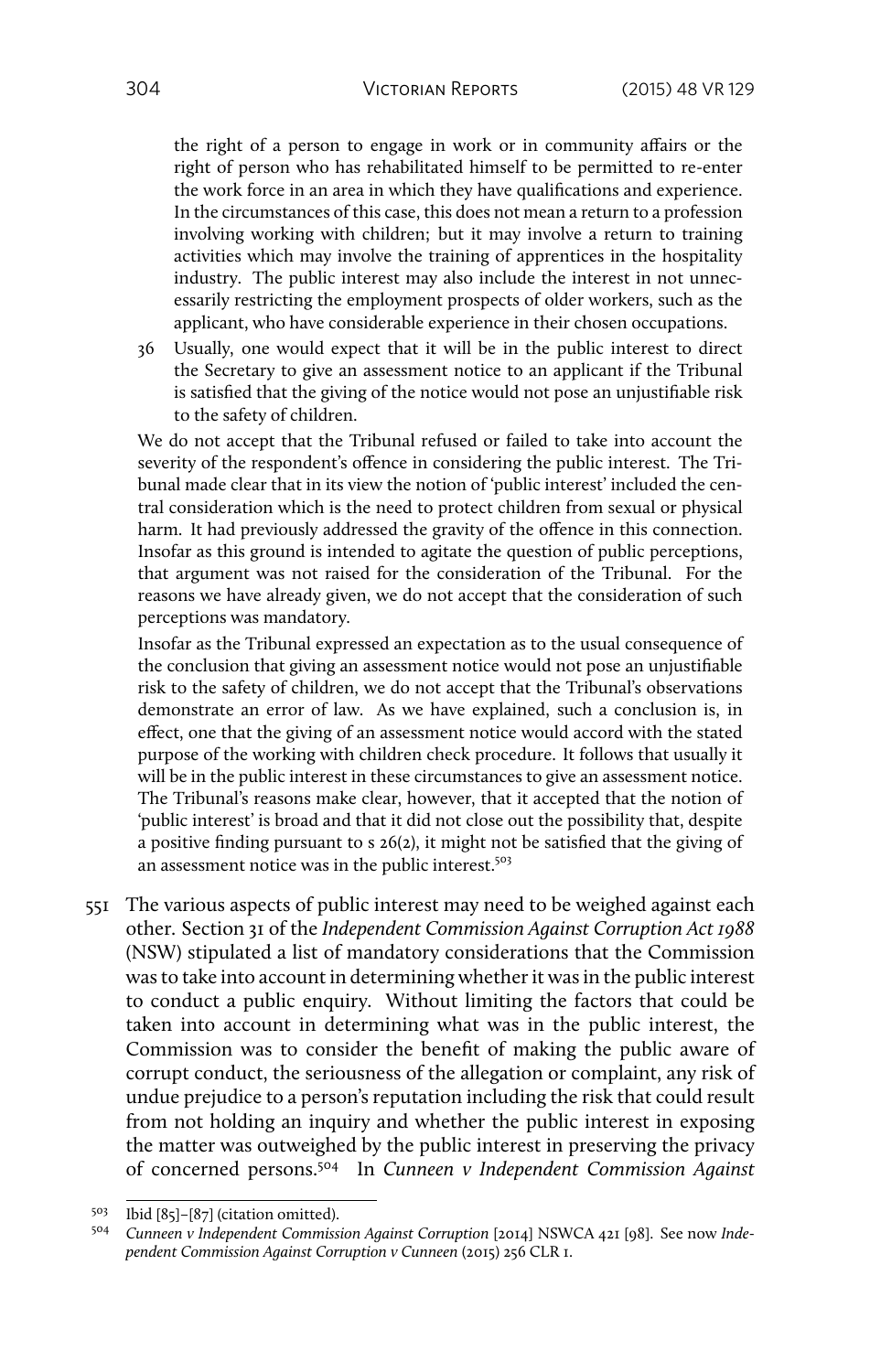**Corruption.<sup>505</sup> Basten IA discussed the latter consideration. He described SANTAMARIA JA** it as requiring 'what will usually be obvious, namely the need to weigh the public interest in exposing the matter, against the competing public interest of protecting the privacy and reputations of those who may be adversely affected by public exposure of their affairs.'<sup>506</sup> The statement that such a balancing exercise will 'usually be obvious' suggests that even when the various public interest considerations are not explicitly outlined by statute, it will often be necessary to consider and weigh various different public interests when making a decision 'in the public interest'.<sup>507</sup>

- 552 It is difficult to imagine a statutory power or discretion that may be exercised lawfully without regard to the public interest. Express reference to the requirement that it be considered certainly reflects what would always be implied. In such cases, the express reference may be designed to do little more than to remind the decision maker that there are interests that need to be considered in the making of the decision other than those of the persons immediately affected by it. In the case of s  $40(4)(b)(i)$  of the PI Act, the public interest will require the Director to consider a variety of matters of no immediate relevance to the person who made a complaint about a member of the force under s 86L of the *Police Regulation Act 1958*. The obligation to consider the public interest will require the Director to consider, for example, the availability of public resources, the proper and most effective appropriation of those resources, the deployment of personnel in the office of the Director and, above all, the integrity of Victoria Police as an organisation and the integrity of individual members of the force.
- 553 The so-called 'principle of legality'<sup>508</sup> is deployed as a canon of statutory construction: '[i]t is in the last degree improbable that the legislature would overthrow fundamental principles, infringe rights, or depart from the general system of law, without expressing its intention with irresistible clearness.'<sup>509</sup> The 'principle' is but a corollary of the circumstance that, in our system of law, rights are anterior to statutes, a circumstance which is itself a reflection of the 'subsidiary' nature of law and public policy: they exist to give assistance to individuals and the associations that they choose to form and to provide an environment in which they can flourish.<sup>510</sup>

<sup>505</sup> [2014] NSWCA 421.

<sup>506</sup> Ibid [103].

<sup>507</sup> See *Plaintiff S10/2011 v Minister For Immigration and Citizenship* (2012) 246 CLR 636. In that case, the Court held that the obligation to consider the public interest in the exercise of certain powers meant that the Minister was not required to give procedural fairness to various interested persons: at 668 (Gummow, Hayne, Crennan and Bell JJ): at 671–72 (Heydon J).

<sup>508</sup> See *R v Secretary of State for the Home Department; Ex parte Pierson* [1998] AC 539, 587–8 where Lord Steyn uses the expression, and discusses its antecedents.

<sup>509</sup> *Potter v Minahan* (1908) 7 CLR 277, 304 (O'Connor J). It is unnecessary to determine the relationship between s 32(1) of the Charter and the principle of legality. See, in particular, Justice Pamela Tate, 'Statutory Interpretive Techniques under the Charter: Three Stages of the Charter — Has the Original Conception and Early Technique Survived the Twists of the High Court's Reasoning in *Momcilovic*?' (2014) 2 *Judicial College of Victoria On-Line Journal* 43, 66–7.

<sup>&</sup>lt;sup>510</sup> The associated principle of parliamentary sovereignty means that, in the absence of unanim-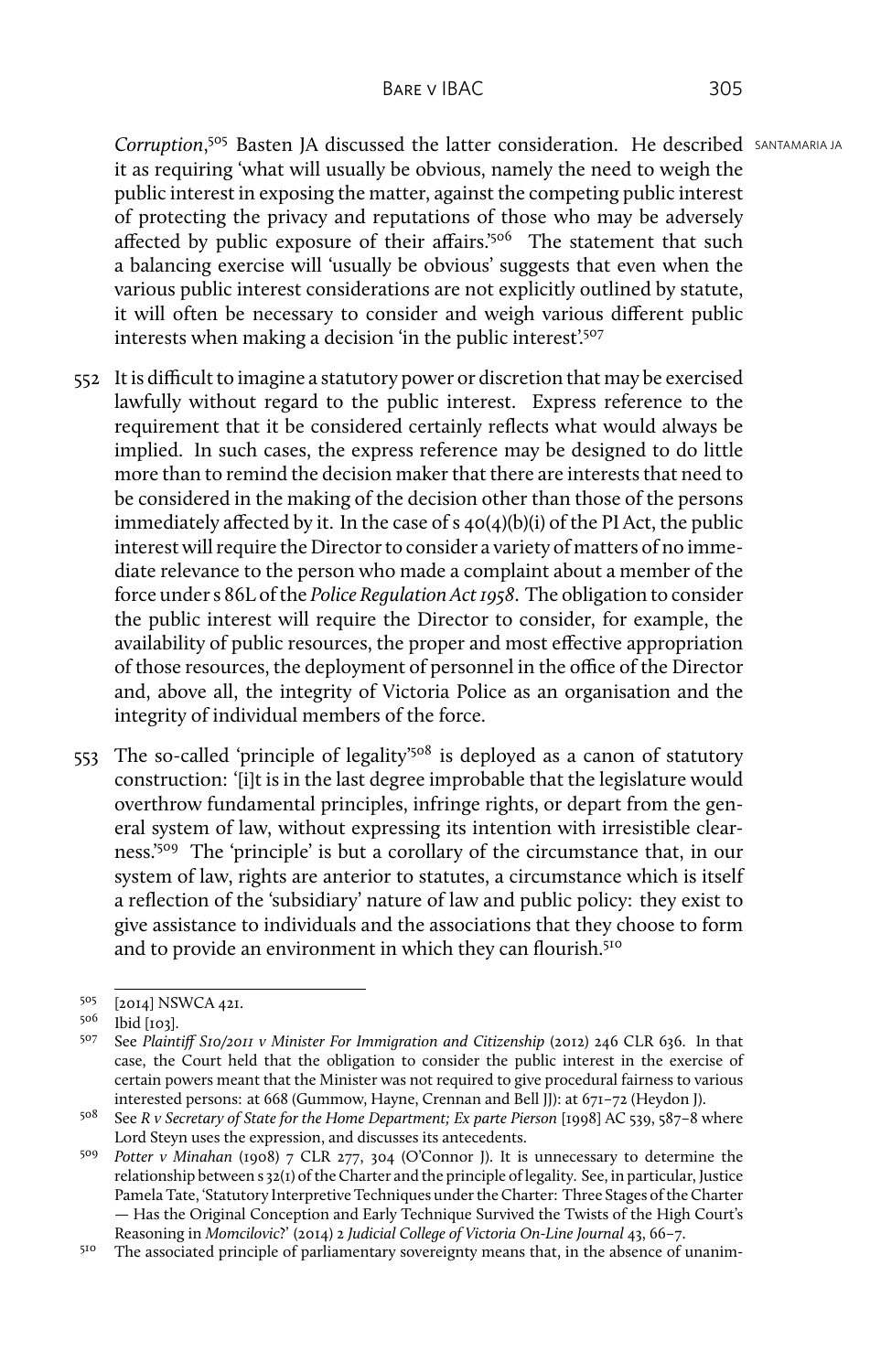- 554 As there are 'rights, freedoms, immunities, principles and values that are important within our system of representative and responsible government under the rule of law',  $5^{11}$  then, even in the absence of the Charter, a statutory requirement that the public interest be considered will require consideration of the human rights of members of the community as a whole and of particular individuals.
- 555 While it may be accepted that the reference to the 'public interest' in s 40(4)(b)(i) of the PI Act necessarily includes a human rights dimension, the application of s 38(1) of the Charter to decisions made under that provision does not have the effect of exaggerating or augmenting the role of human rights within the concept of the 'public interest'. In so far as the public interest will always be relevant to the exercise of statutory powers, the argument of the Attorney-General has, on the contrary, the tendency to reduce the significance of the Charter in the exercise of statutory powers.
- 556 The fact that a matter must be considered does not mean that it will prevail over other matters that must also have to be considered. Usually, the weight that is to be attached to such considerations is a matter for the decision maker.<sup>512</sup>
- 557 For these reasons, the contention that s  $40(4)(b)(i)$  of the PI Act may be transformed from a public interest provision into a human rights provision should be rejected. The contention is premised upon a false opposition between the public interest and human rights.

## *Was there an error of law?*

- 558 For the reasons given above, in my opinion, in deciding that the complaint was not to be investigated by the Director, the delegate contravened s 38 of the Charter by failing to give proper consideration to the express rights recognised by s 8(3) of the Charter (that Bare is entitled to equal and effective protection against discrimination) and s 10(b) of the Charter (that Bare is not to be treated or punished in a cruel, inhuman or degrading way).
- 559 It will be for the public authority to determine how the human rights of an individual are to be weighed with other considerations made relevant by the statute authorizing the particular decision. However, there is no justification for discounting those rights or for treating them as velleities without immediate application. The circumstances of the case will make some rights more relevant than others: the right to a fair hearing, for example, will have its greater significance in the context of a trial. But, public authorities need to be alert to the possibility that circumstances not immediately connected

ity, it is for Parliament to resolve disputed questions of the common good. See *Independent Commission Against Corruption v Cunneen* (2015) 256 CLR 1, 35–6 [88] (Gageler J (dissenting)).

<sup>511</sup> *Lee v New South Wales Crime Commission* (2013) 251 CLR 196, 310 [313] (Gageler and Keane JJ), 249 [126] (Crennan J agreeing).

<sup>512</sup> *Peko-Wallsend* (1986) 162 CLR 24, 41 (Mason J).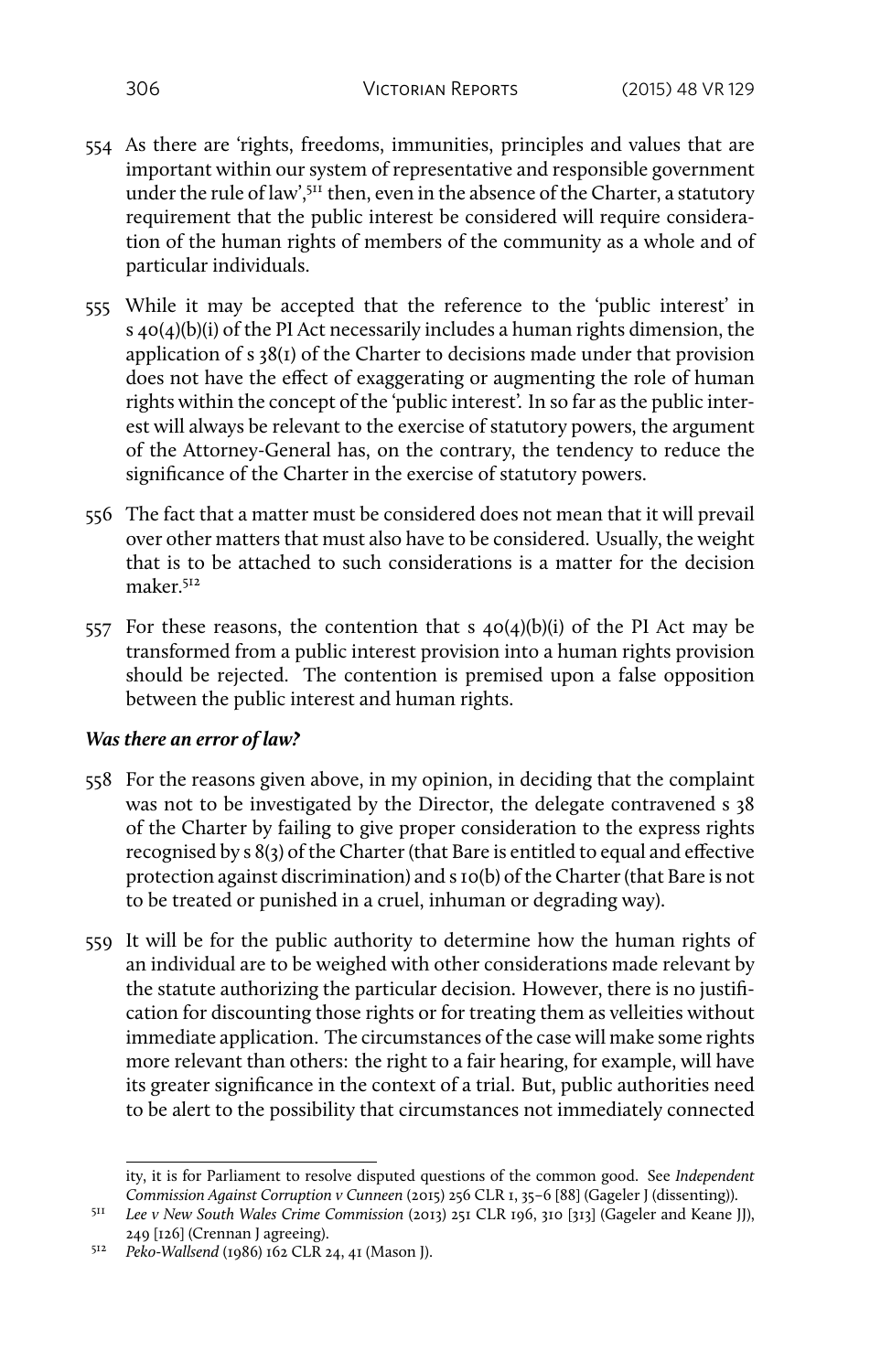With the present conduct of a trial may result in the right being subverted.<sup>513</sup> SANTAMARIA JA On many occasions, authorities whose task it is to ensure public order or to restore justice will be required to use force or to administer punishment.<sup>514</sup> On each of those occasions, the right recognised by s 10(b) of the Charter becomes relevant. Although the historical enormities that prompted the explicit recognition of art  $\frac{1}{5}$  of the UNDHR<sup>515</sup> may have no obvious parallels in our society, it remains the case that the necessary use of force must not be associated with, or degenerate into, cruelty, inhumanity or degradation. Moreover, when a public authority has the task of investigating an allegation that such a thing has happened (or has the task of determining who should conduct such an investigation), the need to weigh s 10(b) remains just as relevant.

## *If there was an error of law, did it appear on the face of the record?*

- 560 An error of law which does not deprive a decision maker of jurisdiction may be reviewed by way of certiorari only if it appears 'on the face of the record'.
- 561 In *O'Connor v County Court of Victoria*,<sup>516</sup> Kaye J, after considering *Craig v South Australia*, <sup>517</sup> said:

[T]he court held that, ordinarily, in the absence of statutory prescription, the record of the court is confined to the documentation that initiated the proceedings, the pleadings (if any), and the formal adjudication.<sup>518</sup>

562 However, in *Craig*, the Court held that, notwithstanding that the transcript and reasons do not of themselves form part of the 'record', they can nonetheless be incorporated by reference.<sup>519</sup> In the present case, there was no 'formal adjudication'. Rather, there was the letter of 19 October 2010.

- <sup>517</sup> (1995) 184 CLR 163 (*Craig*).
- $518$  [2014] VSC 295 [24] (citation omitted).

<sup>513</sup> See eg *Dietrich v The Queen* (1992) 177 CLR 292.

The reference is to those required to administer the punishment imposed by courts. Generally speaking, courts are not 'public authorities' under the Charter. However, the values and principles which are the foundation of s 10(b) apply, as a matter of law, to courts when they impose punishment.

<sup>515</sup> Mary Ann Glendon, *A World Made New: Eleanor Roosevelt and the Universal Declaration of Human Rights* (Random House New York, 2001).

<sup>516 [2014]</sup> VSC 295.

<sup>519</sup> In *Craig* (1995) 184 CLR 163, 182 the Court said of 'incorporation by reference' in this context: The qualification should be understood as referring only to so much of the reasons or transcript of proceedings as is referred to in the formal order in a way which brings about its incorporation as an integral part of that order and 'the record'. If, for example, the formal order incorporates undertakings given by a party 'as set out in' a particular designated document or is said to be made 'in terms of proposed orders set out in the reasons for judgment', the order and the record will incorporate only those parts of the particular document or the reasons for judgment which set out, qualify or otherwise affect the content of those undertakings or proposed orders. Conversely, a merely introductory or incidental reference will not suffice to incorporate, in either the formal order or the record, reasons given for making the formal order which do not in fact constitute part of it. Thus, for example, an introductory remark such as the phrase 'for the reasons given' or the word 'accordingly' will not, of itself, have the effect of incorporating the whole or any part of the reasons for decision in either the formal order or 'the record' (citations omitted).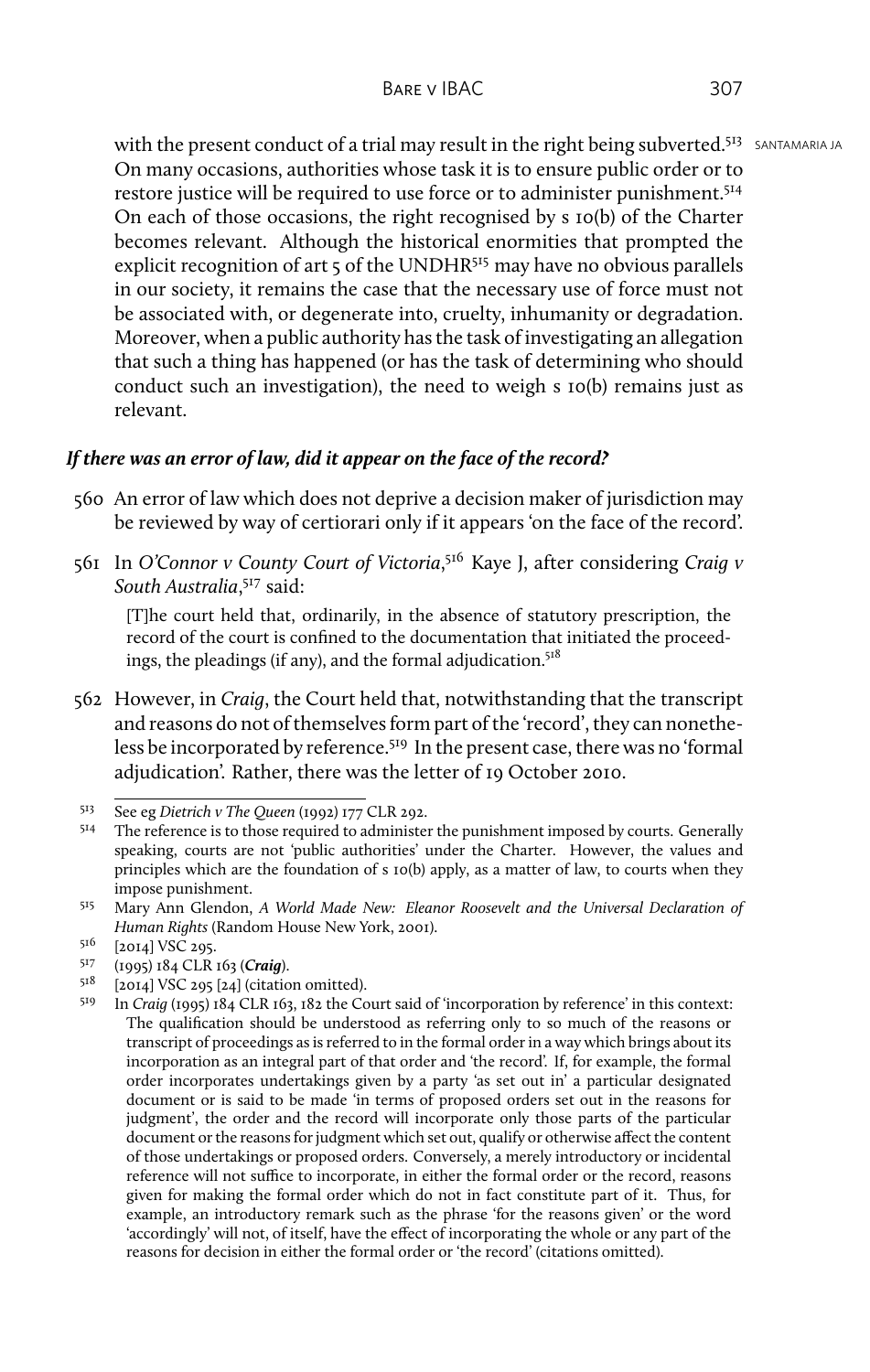563 However, it is open to Parliament to expand the nature of the 'record'. Section 10 of the *Administrative Law Act 1978* (**the ALA**) gives an extended definition of 'the record' which includes reasons. At the relevant time,<sup>520</sup> s 2 of the ALA provided:

*tribunal* means a person or body of persons (not being a court of law or a tribunal constituted or presided over by a Judge of the Supreme Court) who, in arriving at the decision in question, is or are by law required, whether by express direction or not, to act in a judicial manner to the extent of observing one or more of the rules of natural justice.

Section 10 provided:

## **Reasons to be part of record**

Any statement by a tribunal or inferior court whether made orally or in writing, and whether or not made pursuant to a request or order under section 8, of its reasons for a decision shall be taken to form part of the decision and accordingly to be incorporated in the record.

- 564 In my opinion, in making a decision under s 40(4)(b)(i) of the PI Act, the Director is a 'tribunal' for the purposes of s 10 of the ALA. Plainly, he or she is not a court of law.
- 565 It will be noticed that the definition of 'tribunal' refers to the obligation to act 'in a judicial manner to the extent of observing one or more of the rules of natural justice'. Writ large, there are two rules of natural justice: (1) the obligation to give a hearing and (2) the obligation to proceed without bias. The Director is plainly required to give a complainant a hearing before exercising the discretion conferred by  $s$  40(4)(b)(i) of the PI Act.<sup>521</sup>
- 566 In considering the first rule, it must be borne in mind that the satisfaction of the 'hearing' requirement will depend upon a variety of circumstances. In some cases, it will require something comparable to a hearing in court; at the other end of the spectrum, circumstances may be such that it will be satisfied by providing a person with the right to make written submissions without the need to accord the person with an oral hearing in the presence of the decision maker. Further, the Director must proceed without bias. The application of either of the rules was sufficient to make the delegate here a 'tribunal' for the purposes of the ALA.
- 567 In *Easwaralingam v Director of Public Prosecutions*,<sup>522</sup> Tate JA (with whom Buchanan JA agreed) referred to *The Returned & Services League of Australia*

<sup>520</sup> *Administrative Law Act 1978* (as at 1 July 2012).

<sup>521</sup> As is observed in Mark Aronson and Matthew Groves, *Judicial Review of Administrative Action* (Thomson Reuters, 5th ed, 2013) 491 [8.1] the issue of the content of the hearing rule has become more prominent by two ... simultaneous trends ..., namely the greater willingness of the courts to imply a duty to observe procedural fairness and a greater reluctance to accept its exclusion by the legislature. The result is that the crucial question is now usually one of precisely what the hearing rule requires rather than whether it applies.

<sup>522</sup> (2010) 208 A Crim R 122.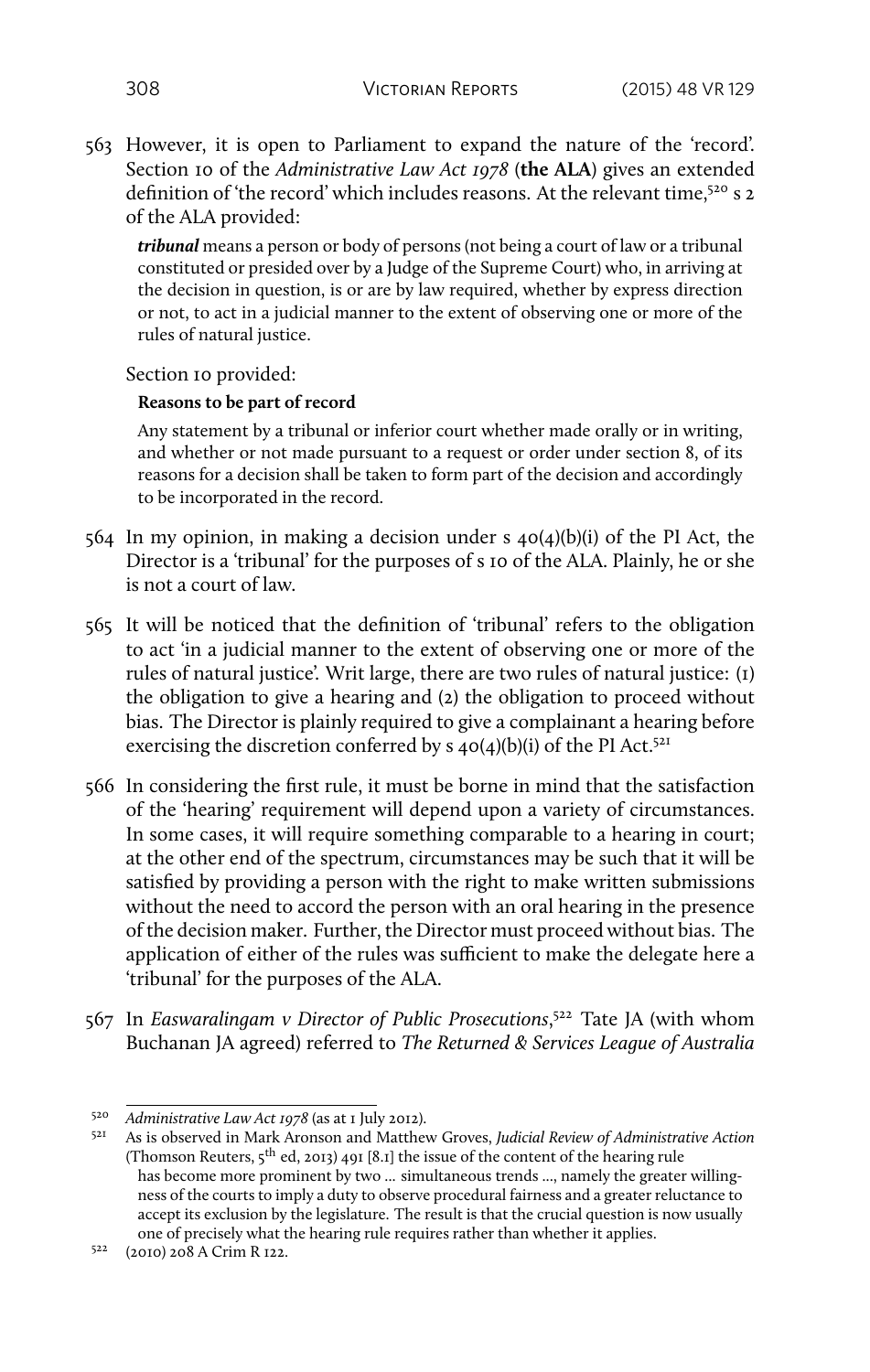*(Vic Branch) Inc v Liquor Licensing Commission*<sup>523</sup> and *Kuek v Victoria Legal* SANTAMARIA JA *Aid*<sup>524</sup> and said:

By reason of s 10 of the *Administrative Law Act 1978* (Vic), in Victoria the 'record' includes a court's reasons, whether the application for judicial review is brought under the *Administrative Law Act* or under O 56. The strictures of *Craig v South Australia* in this respect are thus avoided. The transcript of proceedings may be incorporated into the record by reference.<sup>525</sup>

568 The present application was brought under both the ALA and O 56 of the *Supreme Court (General Civil Procedure) Rules 2005*. The reasons of Jevtovic form part of the record.

## *Conclusion*

569 Accordingly, unless the present claim is barred by s 109 of the PI Act, the appeal should be allowed as Bare was entitled to the relief he sought.

# *Does s 109 of the Police Integrity Act 2008 preclude review of a decision under s 40(4)(b) not to conduct an investigation?*

- 570 In his amended notice of appeal, Bare contended that the trial judge had erred in holding that s 109 of the PI Act prevented the Court from hearing and determining his claim for a declaration that the decision communicated to him by letter dated 19 October 2010 was contrary to s 38 of the Charter.<sup>526</sup> Bare said the trial judge erred in failing to hold that the Court could hear and determine his claim on the basis that (a) the decision was a decision not to investigate his complaint and that s 109 of the PI Act, properly construed and applied in the context of s 52 of the Act, did not apply to a decision not to investigate.<sup>527</sup> He also contended that the trial judge erred in failing to hold that s 109 of the PI Act did not apply to a decision 'tainted by jurisdictional error' and that, in the present case, if the decision breached s 38 of the Charter, involved an error of that kind.<sup>528</sup>
- 571 In dealing with the question whether s 109 of the PI Act ousted the jurisdiction of the Court to review the decision of the delegate not to conduct an investigation into Bare's complaint, it is preferable to proceed on the basis that the error in the making of the decision under  $s$  40(4)(b) was not one that deprived the delegate of jurisdiction and that his error is otherwise amenable to review.

<sup>523</sup> [1999] 2 VR 203.

<sup>524</sup> (2001) 3 VR 289, 292 (Phillips JA with whom Winneke P and Buchanan JA agreed).

<sup>525</sup> (2010) 208 A Crim R 122, 127 [21] (citations omitted).

<sup>526</sup> Ground 1.

<sup>527</sup> Ground 2.

<sup>528</sup> Ground 3.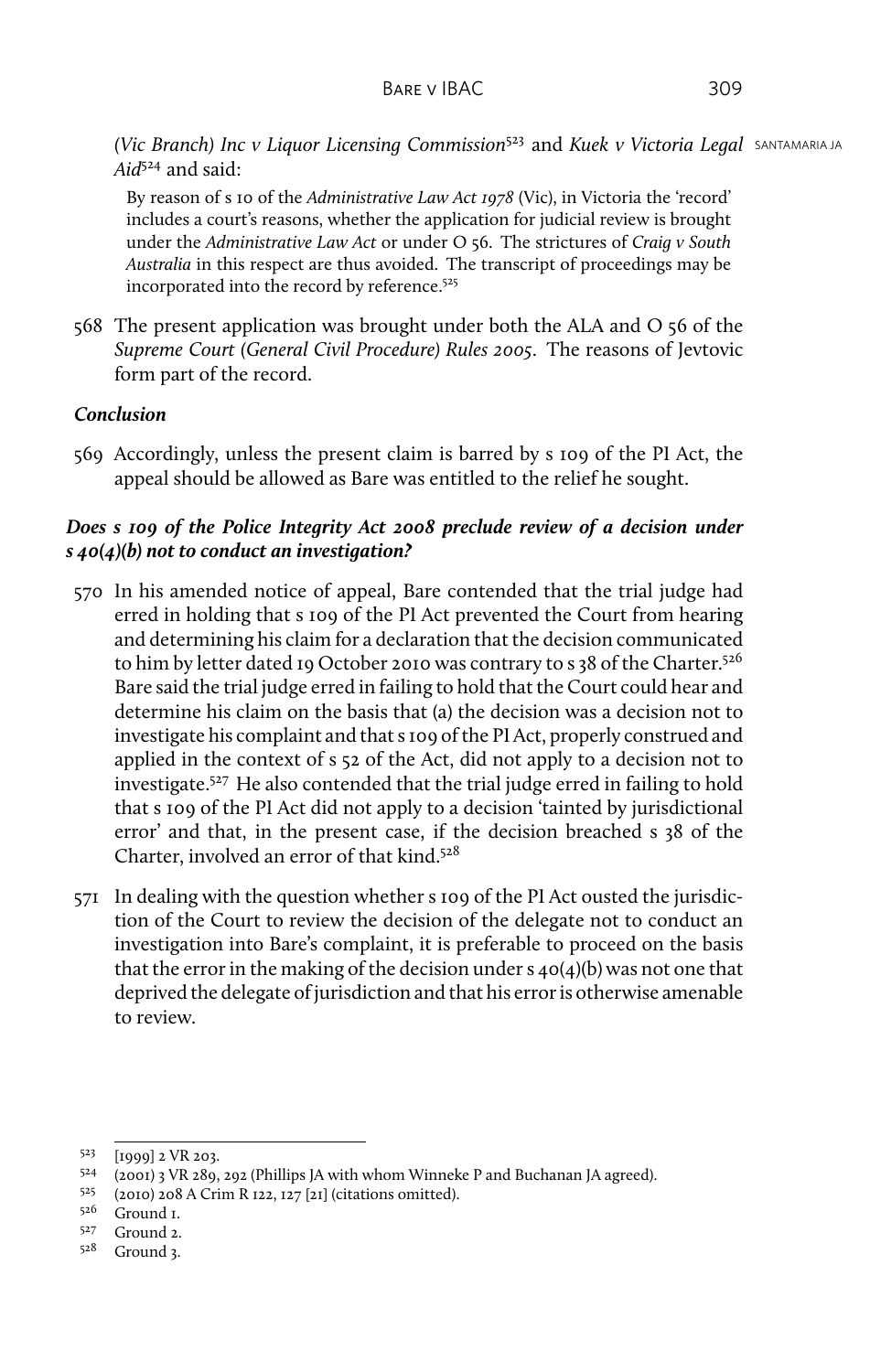# *Relevant provisions*

- 572 At trial and on the hearing of the appeal, the parties gave particular attention to ss 51A and 51B of the PI Act (which are found in pt 3) and s 52 and s 109 (which are found in pt 4).
- 573 Part 3 of the Act was entitled 'Police Complaints and Investigations'. Division 2 was entitled 'Investigations'. Sections 51A and 51B provided as follows:

## **51A Director and staff may prosecute**

- (1) The Director or a member of staff of the Office of Police Integrity authorised under subsection (2) may commence criminal proceedings against a person for an offence in relation to any matter arising out of an investigation.
- (2) The Director may authorise in writing a member of staff of the Office of Police Integrity to exercise powers under subsection (1)—
	- (a) in relation to a specified person or specified investigation; or
	- (b) generally.
- (3) Nothing in this section
	- (a) affects or limits the ability of a person other than the Director or a person authorised under subsection (2) to commence criminal proceedings against a person for an offence in relation to any matter arising out of an investigation; or
	- (b) affects or limits the ability of the Director or a member of staff of the Office of Police Integrity to bring criminal proceedings against a person for any other offence.

## **51B Immunity**

- (1) The Director or a member of staff of the Office of Police Integrity authorised under section 51A(2) is not personally liable for anything necessarily or reasonably done or omitted to be done in good faith —
	- (a) in the exercise of a power under section 51A(1); or
	- (b) in the reasonable belief that the act or omission was in the exercise of a power under section 51A(1).
- (2) Any liability resulting from an act or omission that, but for subsection (1), would attach to the Director or a member of staff of the Office of Police Integrity authorised under section 51A(2) attaches instead to the State.
- 574 Part 4 of the PI Act was entitled 'General Investigatory Powers'. It contained 11 Divisions. Division 1 was entitled 'Preliminary'. It comprised only s 52 which provided:

# **Application of Part**

This Part applies for the purposes of an investigation by the Director under Part 3.

Division 10 of pt 4 was entitled 'Protection of persons, documents and other things'. It included s 109 which provided:

# **General protection of protected persons**

(1) A protected person is not liable, whether on the ground of lack of jurisdiction or on any other ground, to any civil or criminal proceedings to which they would have been liable apart from this section in respect of any act purported to be done under this Act unless the act was done in bad faith.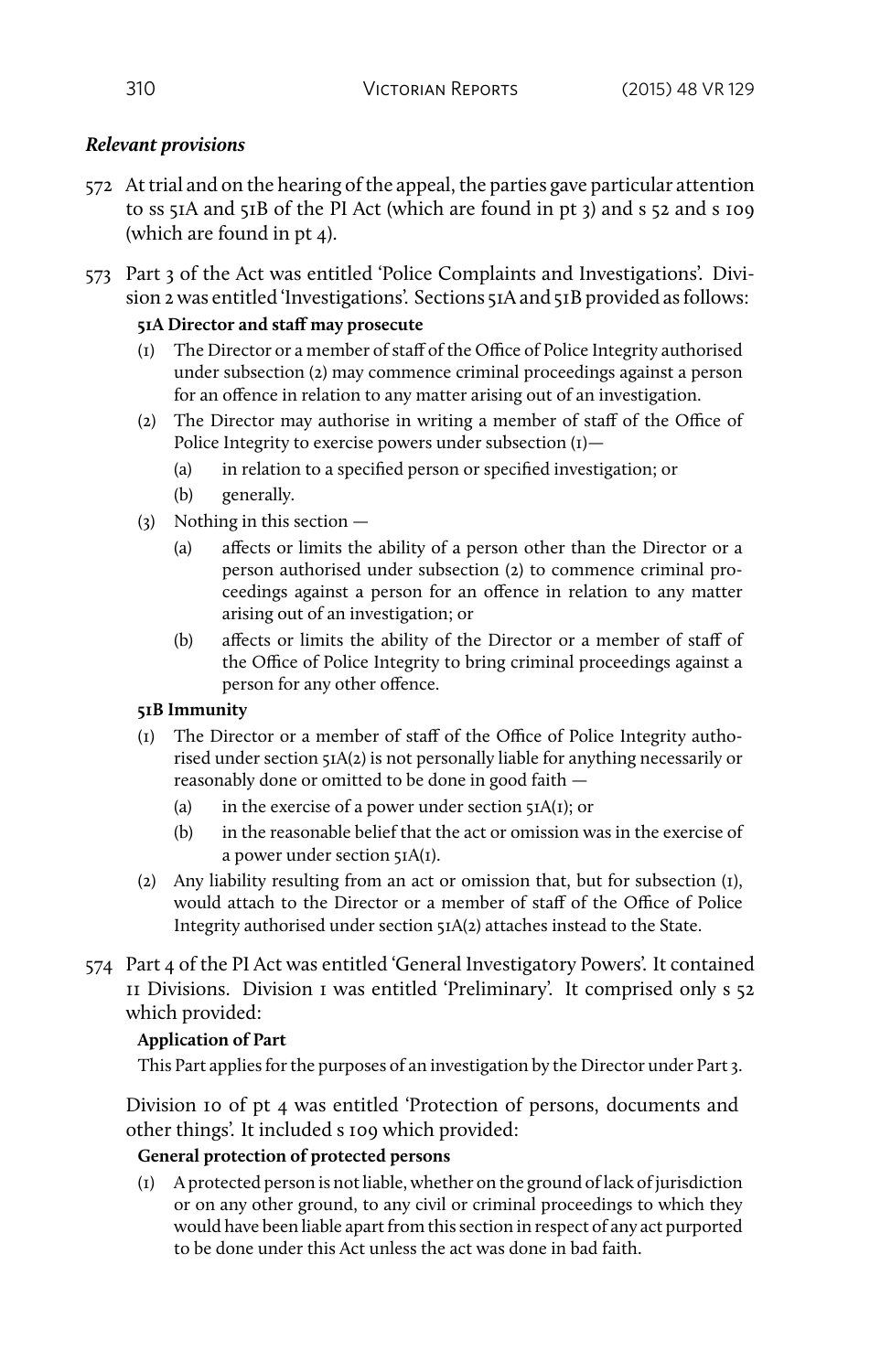- (2) Subsection (1) does not apply to an act done in the course of, or that results  $SANTAMARIA IA$ in, a critical incident.
- (3) No civil or criminal proceedings may be brought against a protected person in respect of any act of a kind referred to in subsection (1) without the leave of the Supreme Court.
- (4) The Supreme Court may not give leave unless it is satisfied that there is substantial ground to believe that the person to be proceeded against has acted in bad faith.
- (5) Without limiting the generality of subsections (1) and (3), no civil or criminal proceeding may be brought against the Director in respect of the giving of a certificate by the Director under section 106, unless the certificate was given in bad faith.
- (6) Despite anything in this section
	- (a) an order cannot be issued restraining the Director from carrying out or compelling the Director to carry out any investigation; and
	- (b) a proceeding cannot be brought against the Director seeking the issue of such an order.

## *Reasons of trial judge*

- 575 The trial judge held that s 109 of the PI Act applied (a) to proceedings by way of judicial review; and (b) to a decision by the Director whether or not to investigate a complaint personally; a decision that was 'a preliminary determination upon which the discretionary power to investigate a complaint is contingent'.<sup>529</sup>
- 576 In holding that s 109 extended to proceedings for judicial review and was not confined to barring claims in damages, the judge referred to *Applicants A1 & A2 v Brouwer*. <sup>530</sup> In that case, the Court of Appeal<sup>531</sup> decided that s 12(3) of the *Witness Protection Act 1991* did not prevent a plaintiff from claiming certiorari on the grounds of non-jurisdictional error.<sup>532</sup> In doing so, the Court compared s 12(3) with s 35A of the *Ombudsman Act 1974* (NSW).<sup>533</sup>

(3) The Supreme Court shall not grant leave under subsection (2) unless it is satisfied that

<sup>529</sup> Reasons [89]. 'It is common ground that Ms Small and Mr Jevtovic were "protected persons" as defined by s 104(1) of the *Police Integrity Act* when the impugned decisions were made. No "critical incident" within the meaning of s 109(2) is said to have occurred'; Reasons [63].

 $^{530}$  (2007) 16 VR 612.<br> $^{531}$  Maxwell P Neave

<sup>531</sup> Maxwell P, Neave and Redlich JJA.<br>532 Section 12(2) of the Witness Prote

Section 12(3) of the *Witness Protection Act 1991* provided: 'No action or proceedings can be brought against any person to whom this section applies in respect of any act, matter or thing done by that person in the course of his or her duties in accordance with this Act.'

<sup>533</sup> Section 35A of the *Ombudsman Act 1974* (NSW) provided:

Immunity of Ombudsman and others

<sup>(1)</sup> The Ombudsman shall not, nor shall an officer of the Ombudsman, be liable, whether on the ground of want of jurisdiction or on any other ground, to any civil or criminal proceedings in respect of any act, matter or thing done or omitted to be done for the purpose of executing this or any other Act unless the act, matter or thing was done, or omitted to be done, in bad faith.

<sup>(2)</sup> Civil or criminal proceedings in respect of any act or omission referred to in subsection (1) shall not be brought against the Ombudsman or an officer of the Ombudsman without the leave of the Supreme Court.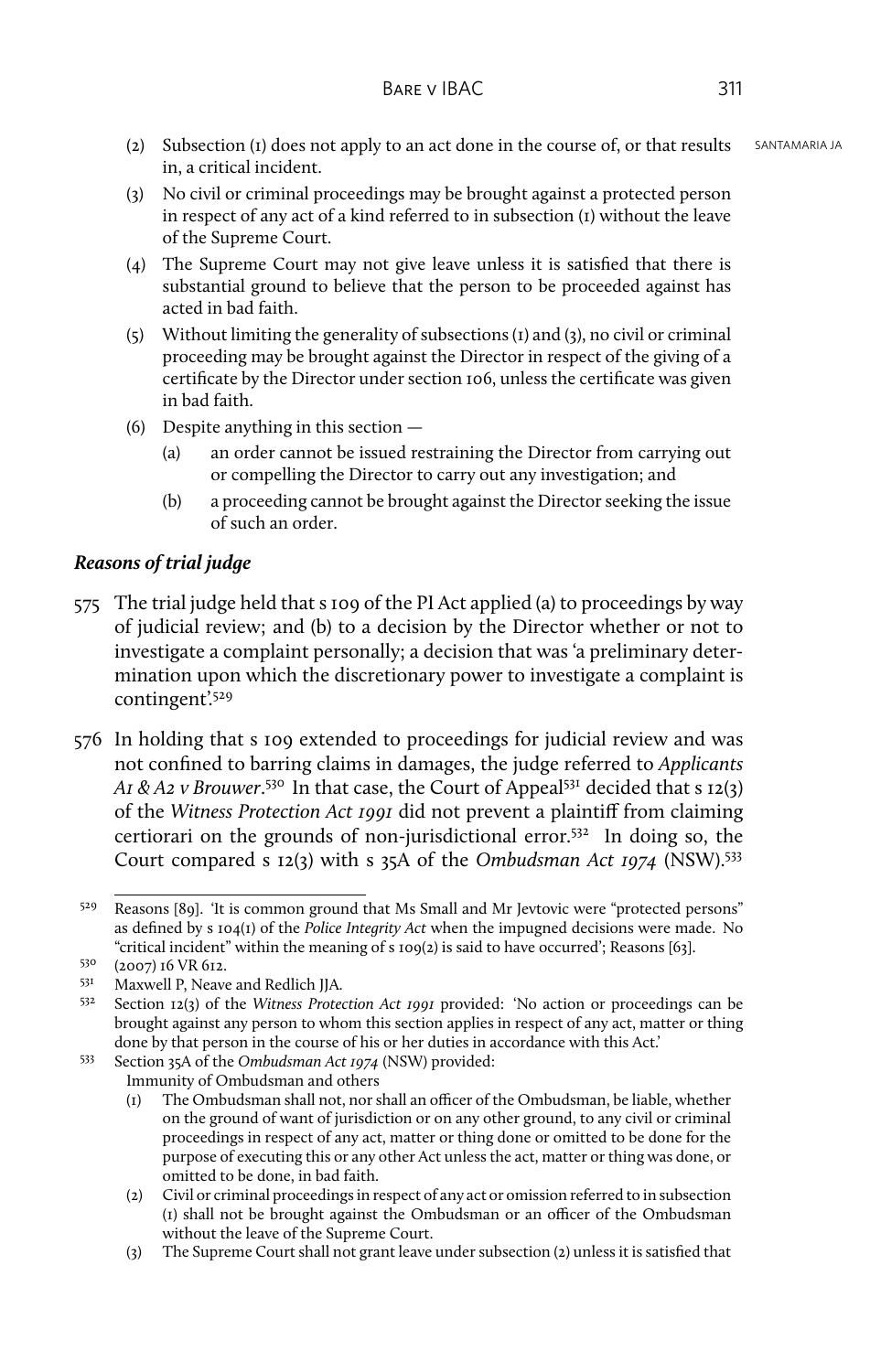In *Ainsworth v The Ombudsman*, <sup>534</sup> Enderby J had considered s 35A and had held that the inclusion of the words 'whether on the ground of want of jurisdiction or on any other ground' were apt to exclude judicial review. The trial judge observed that practically the same words were contained in s 109 of the PI Act. Accordingly, she held that s 109 operated to exclude claims for judicial review.<sup>535</sup>

- 577 In holding that 'a decision about whether or not to investigate a complaint is a necessary step in the process of investigation by the Director', $536$  the judge rejected a contention that s 52 limited the reach of s 109. She said that 'before that determination is made there is clearly the prospect that an investigation may occur and that, consequently, the decision was made within the meaning of s 52 "for the purpose of" an investigation (an object which does not have to be in existence)<sup>'537</sup> There were 'indications in the language of pt 4 itself that it is not a purpose of  $s$   $52$  or  $s$   $109(1)$  that the operation of the latter sub-section is to be restricted to actions in the context of an investigation.'<sup>538</sup> She referred to s 106 and s 107. Those sections prevented the compulsory production of a document or thing that had come into a protected person's possession 'in the performance of functions under this Act', in civil and criminal proceedings, respectively. The language of those sections prevented their being confined by s 52 to documents or things that had come into the possession of the OPI simply within the confines of an investigation. She then referred to s 109(6); she said that, as it prohibited an order compelling the Director to conduct an investigation, it 'must contemplate a situation where no investigation has commenced'.<sup>539</sup> Finally, the 'breadth of the OPI's functions and powers under s 6 and the objects, functions and powers of the Director under s 8 also supports the view that the protection offered by s 109 is not to be limited as contended by s 52; the investigation of complaints not being the paramount purpose of either the OPI or the Director'.<sup>540</sup> The judge also considered that the extrinsic materials were consistent with 'a broader immunity for protected persons under s  $100^{2541}$
- 578 The trial judge also considered, and rejected, a contention that s 32(1) of the Charter<sup>542</sup> required her to favour a construction of s 52 and s 109 that would not prevent a proceeding for alleged breach of s 38(1) of the Charter.

there is substantial ground for the contention that the person to be proceeded against has acted, or omitted to act, in bad faith.

<sup>&</sup>lt;sup>534</sup> (1988) 17 NSWLR 276.<br>535 The holding that 5.500

<sup>535</sup> The holding that s 109 of the PI Act applied to proceedings for judicial review was not challenged on appeal.

 $\frac{536}{537}$  Reasons [81].

 $537$  Ibid.<br> $538$  Reas

Reasons [82].

<sup>539</sup> Ibid.

 $540$  Reasons [83].<br> $541$  Reasons [85]

 $54^1$  Reasons [85].<br> $54^2$  Section 22(1)

Section  $32(i)$  provides: 'So far as it is possible to do so consistently with their purpose, all statutory provisions must be interpreted in a way that is compatible with human rights.'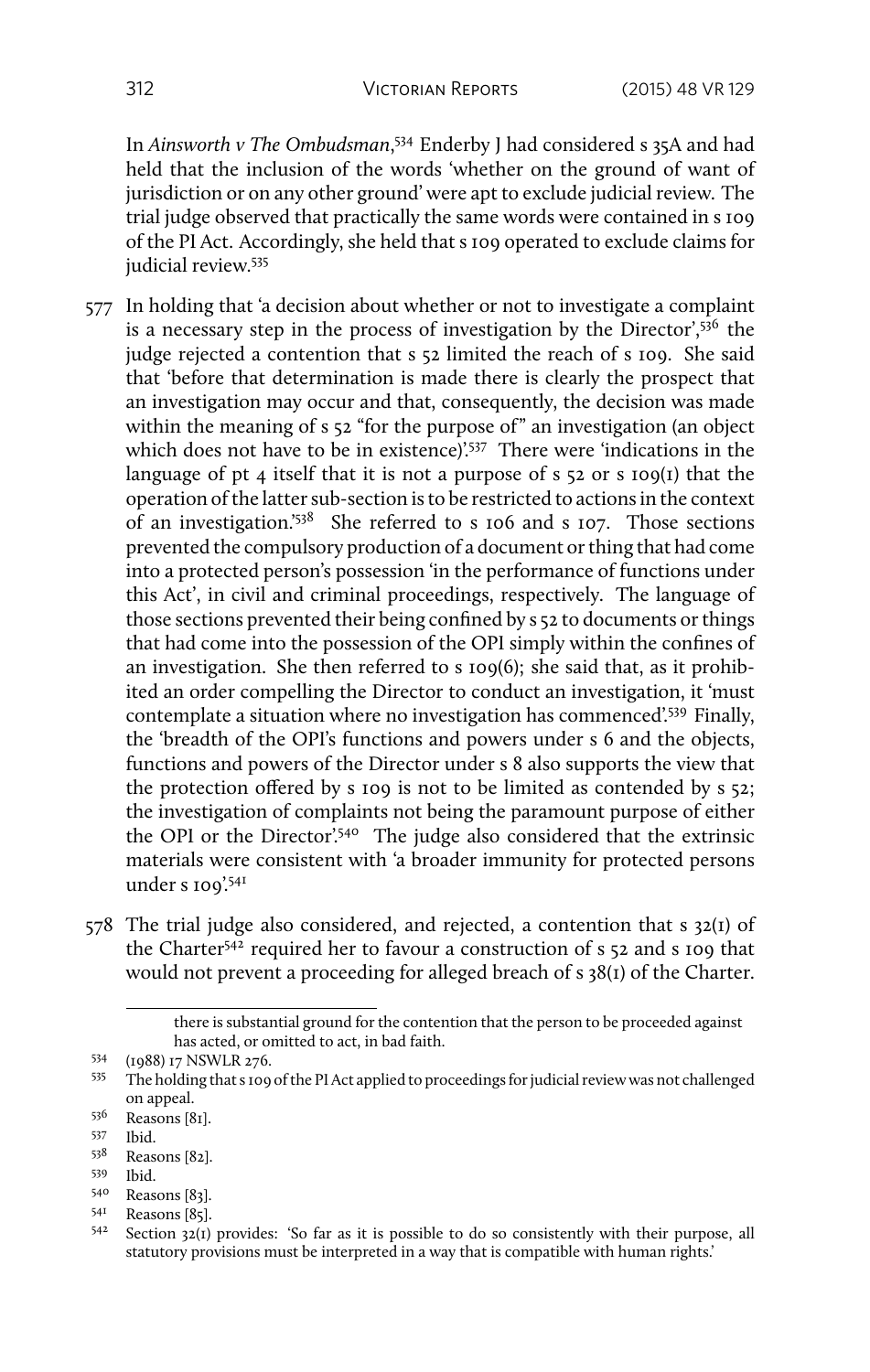Section 32 does 'not require or authorise a court to depart from the ordinary SANTAMARIA JA meaning of a statutory provision, or the intention of Parliament in enacting the provision, but in effect requires the court to discern the purpose of the provision in question in accordance with the ordinary techniques of statutory construction essayed in *Project Blue Sky Inc v Australian Broadcasting Authority'*. <sup>543</sup> Section 109 contained no express exemption for proceedings alleging unlawfulness under s  $38(I)$  of the Charter; s  $32(I)$  could not be used to affect the underlying statutory purpose of s 109.<sup>544</sup>

# *Contentions of appellant*

- 579 Bare advanced three arguments in support of his contention that, despite the generality of its language, s 109 did not oust the jurisdiction of the Court to review a decision by the Director *not* to commence an investigation under s  $40(4)(b)$ .
- 580 First, he said that, as s 52 and s 109 were contained in the same Part of the PI Act (pt 4), albeit in different Divisions of that Part, it was necessary to give them a harmonious interpretation. In order to conform to the role identified for pt 4 in s 52 (the Part applies 'for the purposes of an investigation by the Director under Part  $3^{1}$ ,  $545$  it is reasonable to read the words in s 109 ('in respect of any act purported to be done under this Act') as referring to acts done by a protected person for the purposes of an investigation (or for the purposes of investigations) by the Director under pt 3. The provisions in pt 4 were concerned with investigations and decisions 'for the purposes of an investigation'. Those provisions will apply where an investigation has been conducted or is being conducted or may (in the future) possibly be conducted. However, the provisions of pt 4 do not apply to conduct that has taken place or a decision that has been made where that conduct or decision is not for the purposes of an investigation of that kind. In so far as the decision of the delegate was a decision *not* to investigate, it could not be a decision made 'for the purposes of the investigation'.<sup>546</sup> In outlining the relevant provisions of the PI Act, Bare drew attention to s 38 (which provided for the application of div 1 ('Complaints') in pt 3 of the Act) and s 43 (which provided for the application of div 2 ('Investigations') in pt 3 of the Act). Each of these provisions was a 'limiting provision' analogous to s 52. Section 38 limits the operation of div 1 to complaints under s 86L of the

<sup>543</sup> Reasons [87]. The trial judge cited the judgment of the Court in *Slaveski v Smith* (2012) 34 VR 206, 214 [20] (Warren CJ, Nettle and Redlich JJA) which involved an application of *Momcilovic v The Queen* (2011) 245 CLR 1, 36 [18], 50 [51] (French CJ), 92 [170] (Gummow J), 123 [280] (Hayne J), 213 [554], 217 [565]–[566] (Crennan and Kiefel JJ), 250 [684] (Bell J); *Project Blue Sky Inc v Australian Broadcasting Authority* (1998) 194 CLR 355 (*Project Blue Sky*).

 $544$  Reasons [87]–[88].<br> $545$  Part 3 of the PI Act

Part 3 of the PI Act is entitled: 'Police Complaints and Investigations'.

<sup>546</sup> There are other provisions in pt 4 which, unless constrained by s 52, might be thought to apply more generally. For example, div 2 is entitled 'Witness summonses'. Section 53 (which is in div 2) empowers the Director to issue summonses. While certain summonses are expressed to be for 'an examination before the Director', other summonses, which do not contain that express limitation, would nonetheless be subject to it.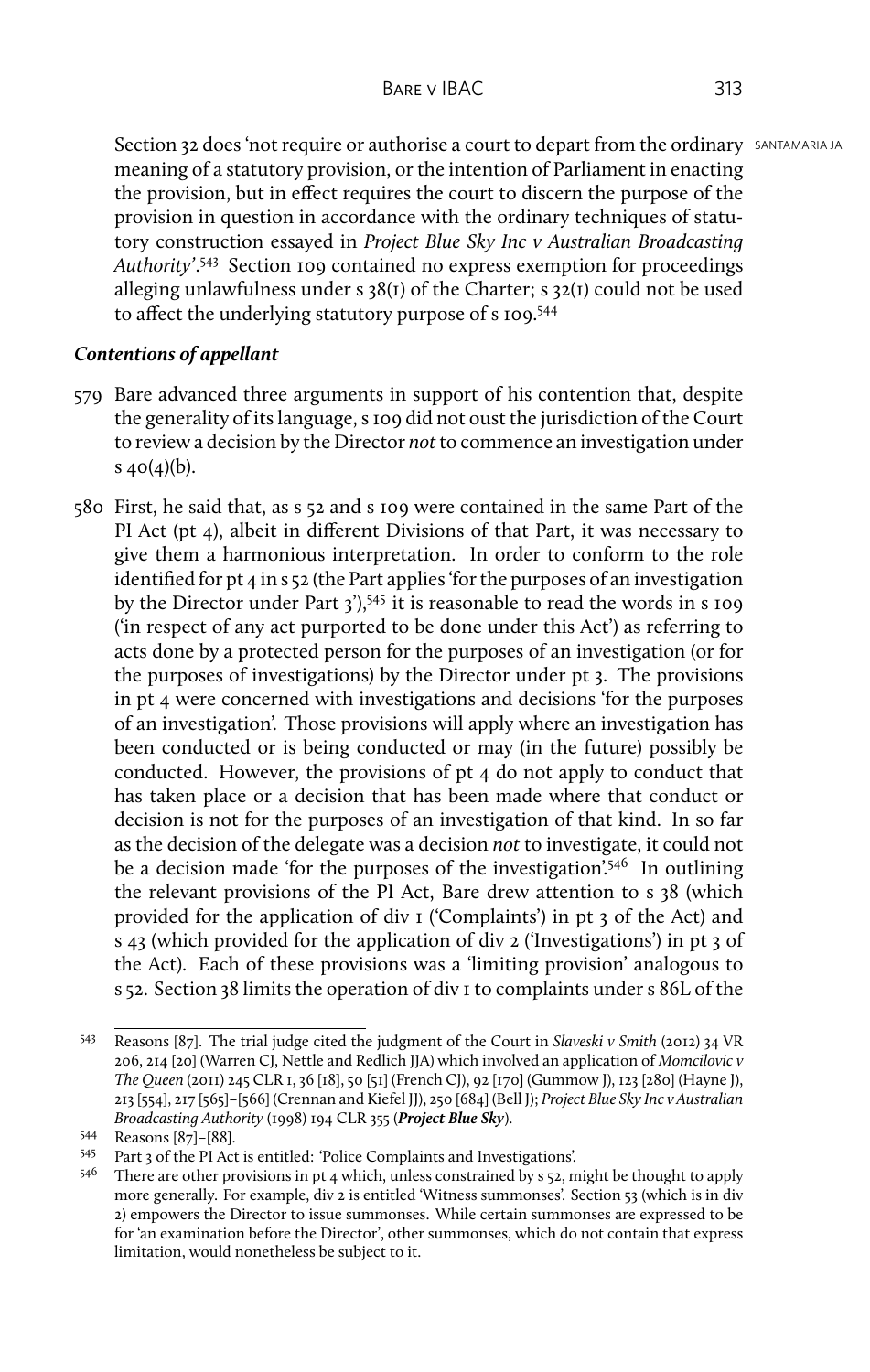*Police Regulation Act 1958*. Section 43 limits the application of div 2 to two types of investigations: (a) the investigation of a complaint or (b) an 'own motion' investigation.

- 581 Secondly, s 109 was not the only privative clause in the PI Act. Division 2 of pt 3 is entitled: 'Investigations'. Section 51A empowered the Director or a member of the staff of the Office of Police Integrity to commence 'criminal proceedings against a person for an offence in relation to any matter arising out of an investigation'. Section 51B conferred an immunity on the Director or a member of the staff of the Office of Police Integrity 'for anything necessarily or reasonably done or omitted to be done in good faith' in exercise of the powers conferred by  $s$   $\overline{s}$ IA(I) or in the reasonable belief that the act or omission was in the exercise of a power under s 51A(1). Had it been the case that Parliament intended s 109 to confer immunity in respect of all acts and omissions occasioned by the PI Act s 51B would have been unnecessary. Its presence in the legislation suggested that s 109 should be given an operation confined to acts and omissions that arose by reason of there being an investigation under pt 3.
- 582 Third, Bare addressed the other provisions adjacent to s 109 which the judge had held confirmed her understanding that s 109 was not confined to investigations and was capable of applying where no investigation had commenced. The judge had found, it seems, an indication in s 109(6) that s 52 was not intended to limit s 109 to the exercise of powers within the context of an investigation: it ousted the jurisdiction of the courts to restrain an investigation or to compel the Director to carry out an investigation. Bare pointed out that, by reason of the existence of proceedings in a court, the Director may choose to suspend an investigation notwithstanding s 46 which authorises the continuation of an investigation in those circumstances. Such a suspension would be an act for the purposes of an investigation (within s 52), and s 109(6) would applying to prevent the court from ordering the continuation of what the Director had chosen to suspend. As for ss 106 and 107, Bare said that those provisions related to the circumstances in which the Director could object to the production of what was defined as a 'protected document'. Bare said that both the definition and an examination of the circumstances were, generally speaking, related to investigations. To the extent they were not, they were specific provisions that contained an express intention that the general provision in s 52 does not have complete work to do. But, Bare said, there is no such express or implied limiting feature in s 109 that would compel the conclusion that s 109(1) is not confined by s 52 in the way that he had contended.
- 583 Finally, Bare said that consideration of the extrinsic materials confirmed that the purpose of s 109 was not to immunise all decisions of the Director from challenge; rather, its purpose was to prevent legal proceedings being taken that would impede or obstruct investigations by the OPI. He referred to the Second Reading Speech in relation to the bill for the PI Act, in which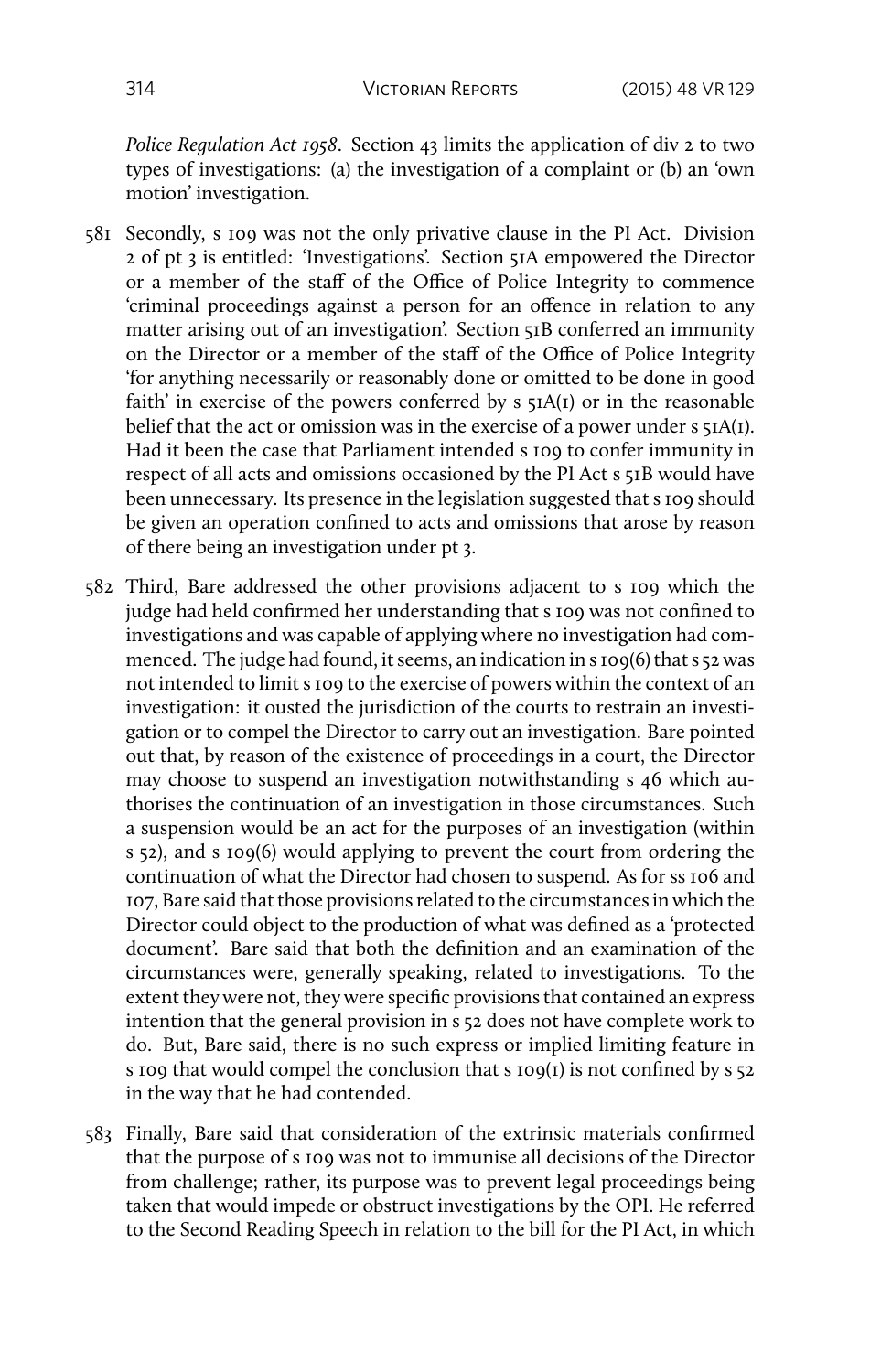the Minister for Police and Emergency Services made specific reference to SANTAMARIA JA judicial review, saying:

## *Judicial review and redress*

The level of judicial review available for actions of the director and OPI is maintained, not reduced, by this bill.

Furthermore, additional provisions are included in this bill to increase the circumstances in which legal redress is available in relation to OPI personnel. The existing protections from legal proceedings will no longer extend to liability arising from the involvement of OPI staff in a critical incident, such as a car accident.

Under the Police Regulation Act 1958, the Supreme Court is able to review actions of the director and officers of the OPI that are performed in bad faith. The court is also able to determine whether the director has the jurisdiction to investigate a complaint. These provisions are retained in the bill.

The narrow scope to review the OPI's actions is comparable with arrangements for most similar bodies in other Australian jurisdictions. The Fitzgerald (Queensland) and Wood (New South Wales) royal commissions on police corruption found that review of the actions of investigatory bodies by the courts can lead to significant delays that prevent their effective operation and the conduct of their investigations. These royal commissions reported that judicial review should not be used to improperly reveal activities of anticorruption bodies.

*It is appropriate to retain the existing limitation on the courts' scope to review the OPI's actions. This prevents legal actions designed to impede and delay OPI investigations.* The proposed provision is consistent with the protection of the Ombudsman and his officers under the Ombudsman Act  $1973$ .<sup>547</sup> A re-enactment of the current provision is also consistent with the level of statutory protection given to the director's predecessors.<sup>548</sup>

Similarly, in his statement under s 85 of the *Constitution Act 1975*, the Minister said that s 109 replaced s 86J of the *Police Regulation Act 1958*. 549 He explained the need for 'protected persons' to be protected:

The protection of these persons is required to prevent the director's investigations from being impeded by legal challenges and proceedings on grounds other than allegations of bad faith. The existing protection in the Police Regulation Act 1958 has been successful in allowing the director and OPI staff to perform their current functions, and the protection afforded to them under the current law should continue for that reason.

...

Both clause 109 and the proposed section 86KJ provide the protection necessary for the director and staff of the OPI to perform their significant public functions properly and efficiently, without the prospect of delay or interference by legal actions, on grounds other than allegations of bad faith.<sup>550</sup>

<sup>547</sup> Section 29 of the *Ombudsman Act 1973* was to much the same effect as s 109(1).

<sup>548</sup> Victoria, *Parliamentary Debates*, Legislative Assembly, 13 March 2008, 850 (Bob Cameron, Minister for Police and Emergency Services) (emphasis added).

<sup>549</sup> Section 86J(1) was inserted into the *Police Regulation Act 1958* by s 10 of the *Police Regulation (Amendment) Act 1985*. It was to much the same effect as s 109(1) of the Act.

<sup>550</sup> Victoria, *Parliamentary Debates*, Legislative Assembly, 13 March 2008, 853 (Bob Cameron, Minister for Police and Emergency Services).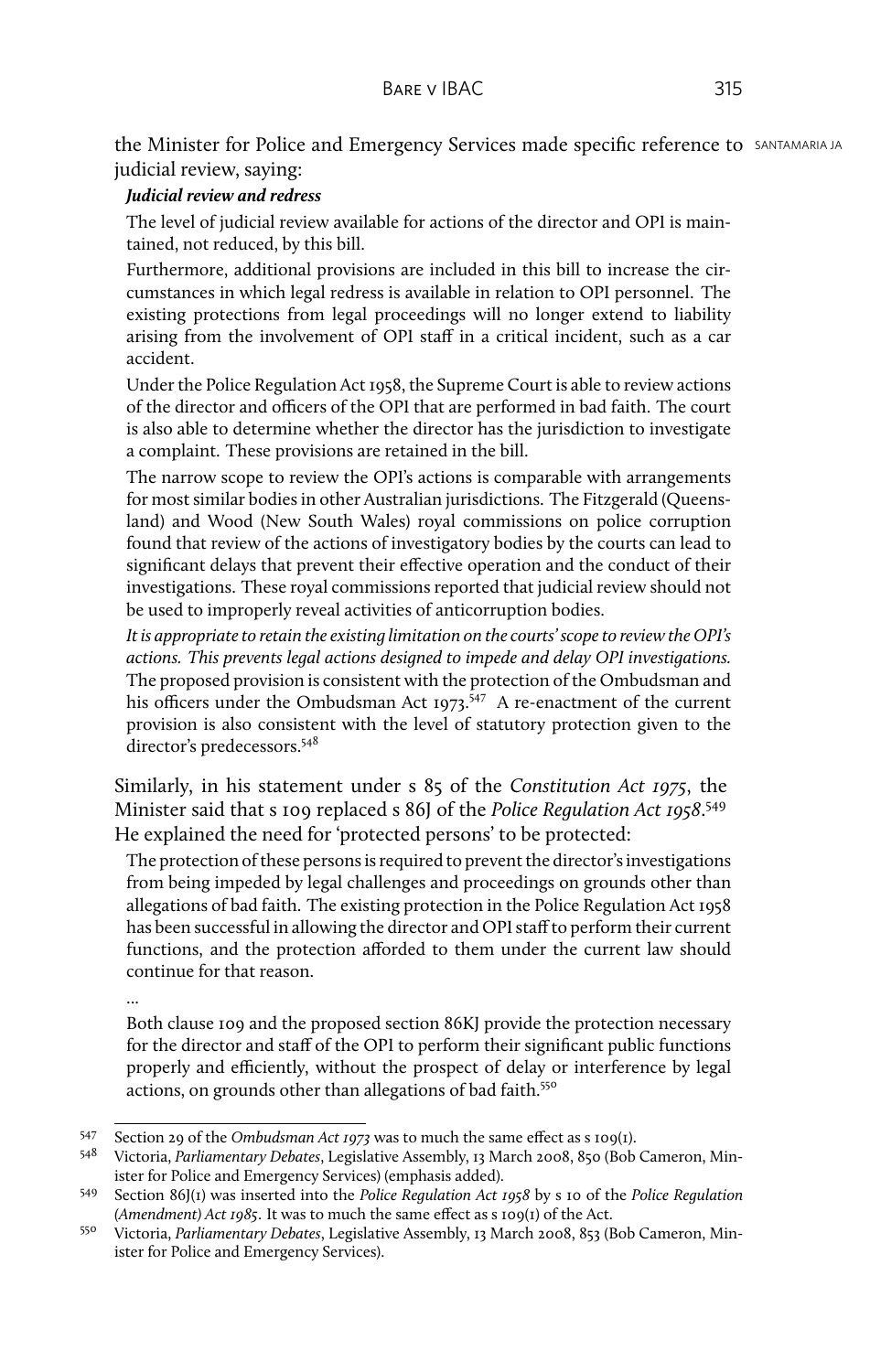## *Contentions of IBAC*

- 584 In its written submissions, IBAC said that the judge was correct in concluding that s 109 applied to decisions *not* to investigate. Bare's contentions to the contrary ignore aspects of pt 4 of the PI Act that informed the proper meaning of the expression in s 52, '*for the purposes of an investigation by the Director under Part 3'*. IBAC referred to div 9 in its entirety, and to ss 105(a), (c), (d),<sup>551</sup> 106,<sup>552</sup> 107 (save for (4)(b)(iii)-(vi)),<sup>553</sup> 109(6)(a),<sup>554</sup> 109A<sup>555</sup> and 110<sup>556</sup> of the PI Act, together with the definition of 'critical incident' in s 30. It also said that s 109(6) provided that an order could not be made by a court, and a proceeding could not be brought seeking an order, compelling the Director to carry out any investigation. Section 52, when read in context with pt 4 as a whole, clearly extended to requested, proposed or otherwise potential future investigations and not only to investigations actually undertaken.
- 585 On the hearing of the appeal, IBAC said that the references in the judgment to extrinsic materials was in support of the proposition that s 109 applied to oust proceedings by way of judicial review, and not whether review of a decision not to commence an investigation fell within s 109. Next, IBAC said that s 51A and s 51B were inserted into the PI Act after s 109 had been enacted, and that those provisions dealt with the specific empowering of the Director or a member of staff duly authorised, to commence criminal proceedings in relation to a particular matter.<sup>557</sup> The sections, it was said, were, in effect, vicarious liability provisions. Their true purpose was to shift any liability that may have been incurred by the Director or by a member of staff onto the State; the fact that the provisions covered some of the same ground as s 109 was just 'belts and braces confirming that an immunity exists in that specific situation'. There was no need to give the provisions an operation such that the work to be done by the one was mutually exclusive of that to be done by the other. That said, IBAC contended that there was a difference between them: the immunity conferred by s 51B was subject only to a 'good faith' requirement whereas the immunity in s 109 was subject not only to an absence of 'bad faith' requirement but that proceedings could not be commenced without the leave of the court. IBAC supported what it

 $551$  Section 105 defined 'a protected document or other thing'.<br> $552$  Section 106 annlied to civil proceedings, It provided that is

Section 106 applied to civil proceedings. It provided that, in certain circumstances, a protected person cannot be compelled to produce a protected document or other thing.

<sup>553</sup> Section 107 applied to criminal proceedings. It provided that, where a subpoena had been issued to a protected person to produce a protected document or other thing, the court could, in certain circumstances, make orders restricting access to the document or thing.

<sup>554</sup> Section 109(6)(a) provided that a court could not order either that (a) the Director be restrained from carrying out an investigation or (b) that he be compelled to carry out an investigation.

<sup>555</sup> Section 109A placed limitations upon the compellability of protected persons as witnesses in any legal proceeding.

<sup>556</sup> Section 110 provided an immunity for protected persons, inter alia, for things done in good faith in the performance of a function or exercise of a power under the Act. It also provided that the State was to be liable for any conduct in respect of which a protected person would have been liable but for the immunity created by the section.

<sup>557</sup> Sections 51A and 51B were introduced by s 4 of the *Major Crime (Investigative Powers) and Other Acts Amendment Act 2008* (No 60 of 2008).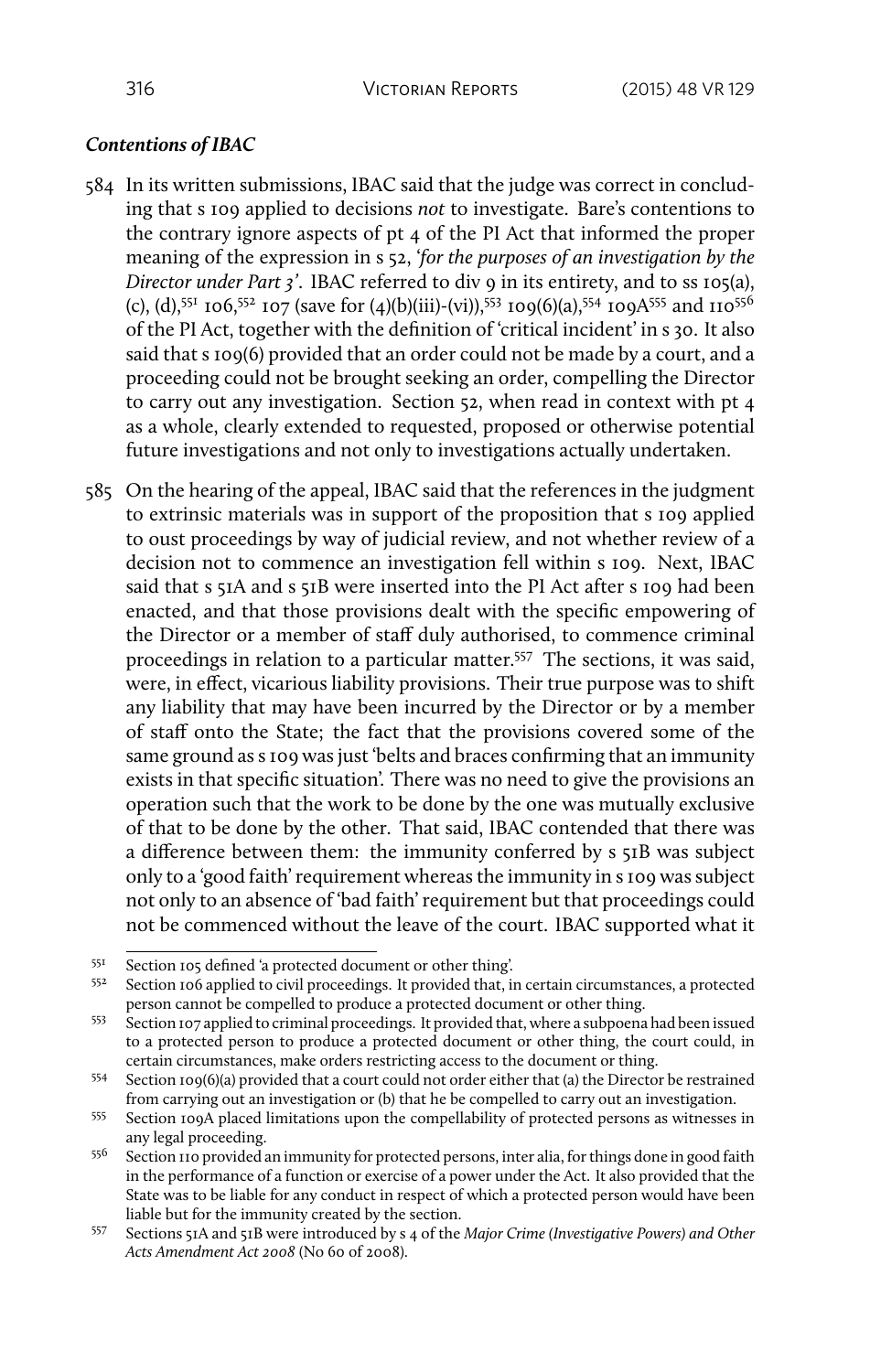described as the three 'strands' in the reasons of the trial judge. First, s 52 SANTAMARIA JA should be interpreted so that it includes investigations that might be conducted in the future; thus: 'the act of deciding or the function of deciding whether or not to investigate is an act within the meaning of  $109(1)$ . Given that s 109 focuses on the 'act of deciding' that must include the decision not to investigate. Second, s 51B is supplementary, and not exclusionary: 's 52 on that view is simply making it clear that the Part applies for the purposes of an investigation under pt 3 and not only on the terms for which pt 4 makes express provision'. Finally, the judge rejected an argument which sought to use the interpretative principle in s 32(1) of the Charter in combination with the usual principles about giving a restrictive operation or interpretation to privative clauses, to support the proposition that s 52B and s 109 should be construed as not applying to proceedings for a contravention of s 38(1) of the Charter.

586 IBAC also referred to s 109(6) of the PI Act. It said that it was a very strong indication that s 109(1) was intended to apply to the function of deciding whether or not to investigate irrespective of the outcome. It said that it was a 'very strained reading' to confine its operation to situations where a decision has been made to investigate but the investigation was not being carried out because, for example, a proceeding was on foot, notwithstanding that s 46 confers power to continue with the investigation.

### *Appellant's submissions in reply*

587 Bare said that s 51B(2) of the PI Act was not inserted because of some desire to fix vicarious liability on the State in a limited circumstance; rather, Parliament recognised that s 109 did not apply to acts covered by s 51A. It is clear from a reading of the PI Act as a whole. Section 109(2) expressly provided a carve out for acts done in the course of or that result in a 'critical incident'. Such an act is not covered by s 109(1). Section 110 of the PI Act contained a mirror provision to s 51B.<sup>558</sup> It is a no liability clause for the protected person and, then, a vicarious liability under sub-s (2) of that section. Accordingly, there was a perfect symmetry between s 109(2) and s 110 the one hand, and s 109(1) read in conjunction with ss 52, 51A and 51B on the other. Just as there was an express exclusion for acts covered by s 109(2) (which takes one to s 110), s 109(1), read with s 52, contained an exclusion other than acts done purportedly for the purpose of an investigation under pt 3.

<sup>558</sup> Section 110 provided:

**Protection of protected persons in relation to critical incidents**

A protected person is not personally liable for anything done or omitted to be done in good faith —

<sup>(</sup>a) in the performance of a function or exercise of a power under this Act; or

<sup>(</sup>b) in the reasonable belief that the act or omission was in the performance of a function or exercise of a power under this Act — if the thing was done or omitted to be done in the course of, or resulted in, a critical incident.

<sup>(2)</sup> Any liability resulting from the act or omission that, but for subsection (1), would attach to a protected person attaches instead to the State.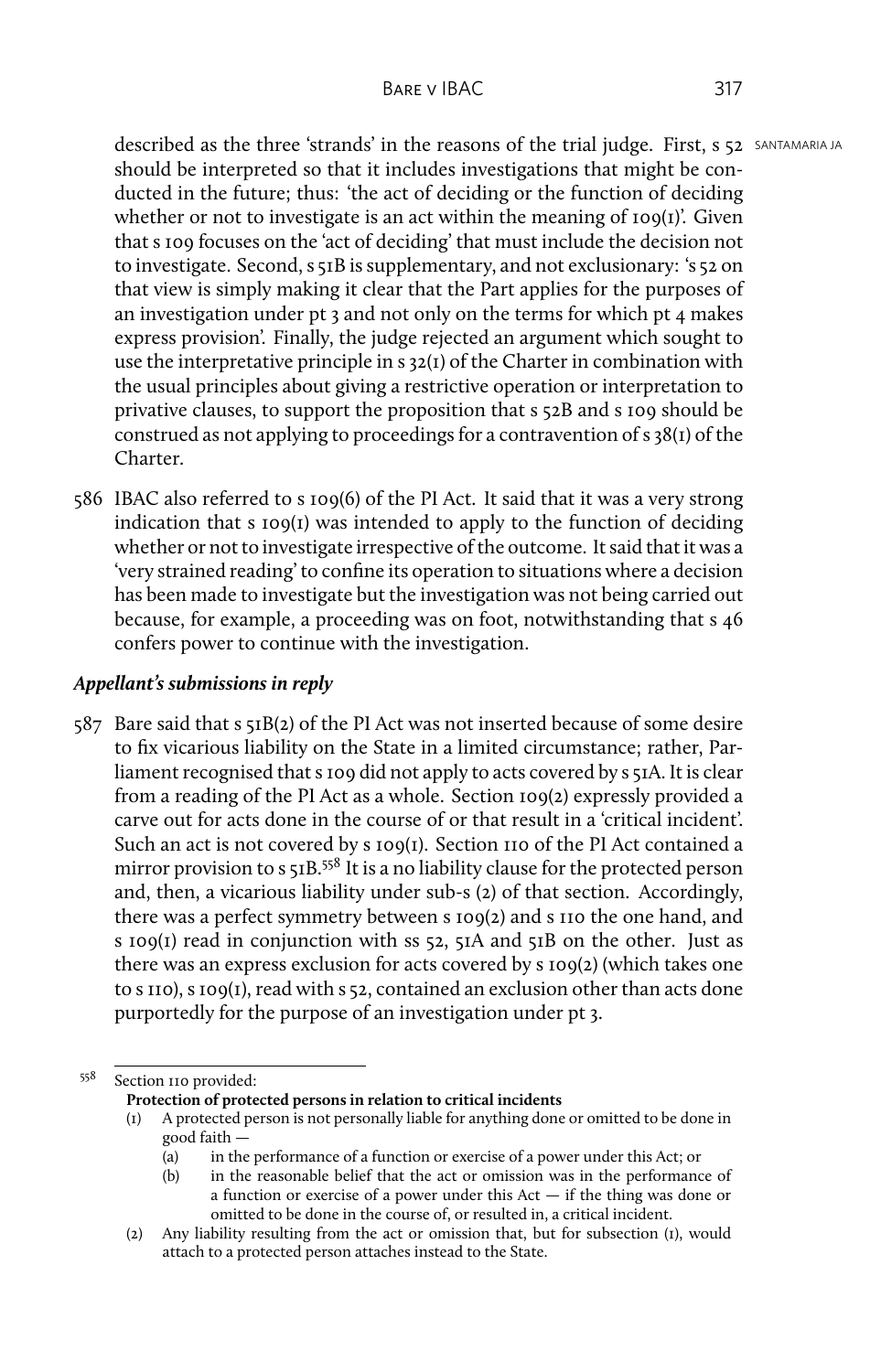- 588 Secondly, Bare said that IBAC was in error when it had sought to characterise the act for the purposes of s 109(1) as being the act of making the decision. Bare said the act is the decision itself. In the present case, the decision itself was not to investigate his complaint. That decision is not covered by s 109(1).
- 589 Finally, Bare referred to IBAC's contention that it was not clear, in the case of ambiguity, which Charter rights were to be taken into account for the purposes of reading down s 109. Bare responded: it was 'any relevant human right'. He said that the effect of IBAC's broad construction was that a person cannot seek relief for any breach of any human right of the Charter in respect of any act purportedly done by a protected person under the Act. Bare submitted that, on his narrow construction, a person could seek relief for a breach of any human right that was engaged if the act was not purportedly done for the purpose of an investigation by the Director under pt 3. If the Court was to find that there is ambiguity in the provision, the adoption of the narrow construction was more compatible with human rights. It would leave it open to someone such as Bare to contend that his human rights were interfered with by an act that was not done for the purposes of an investigation under pt 3 of the PI Act.

## *Analysis*

- 590 Under our constitution (broadly conceived), the right of access to the courts is fundamental. Courts do not impute an intention to Parliament to abrogate or curtail such rights in the absence of express words or necessary intendment. The intention to modify or abrogate fundamental rights must be expressed with 'with irresistible clearness'.<sup>559</sup> Consistently with the principle of legality, 'privative clauses are construed "by reference to a presumption that the legislature does not intend to deprive the citizen of access to the courts, other than to the extent expressly stated or necessarily to be implied" '.560 Such clauses are to be 'strictly construed'.<sup>561</sup> Thus, does s 109 make it irresistibly clear that the decision by the Director, pursuant to s 40(4)(b) of the PI Act, not to conduct an investigation may not be reviewed by the court? In my opinion, it does not do so.
- 591 Part 3 of the PI Act was entitled 'Police Complaints and Investigations'. Division 1 related to the handling of complaints made under s 86L of the *Police Regulation Act 1958*. Division 2 related to the conduct of investigations. Part 4 of the Act was entitled 'General Investigatory Powers'. Section 52 provided that pt 4 applied for the purposes of an investigation by the Director under pt 3. Apart from anything else, it seems plain that pt 4 has no operation in respect of the handling of complaints under div 1 of pt 3.

<sup>559</sup> *Bropho v Western Australia* (1990) 171 CLR 1, 18 (Mason CJ, Deane, Dawson, Toohey, Gaudron and McHugh JJ) quoting *Potter v Minahan* (1908) 7 CLR 277, 304.

<sup>560</sup> *Plaintiff S157/2002 v Commonwealth* (2003) 211 CLR 476, 493 [32] (Gleeson CJ) citing *Public Service Association (SA) v Federated Clerks' Union* (1991) 173 CLR 132, 160 (Dawson and Gaudron JJ).

<sup>561</sup> *Plaintiff S157/2002 v Commonwealth* (2003) 211 CLR 476, 505 [72] (Gaudron, McHugh, Gummow, Kirby and Hayne JJ). See also *Herald & Weekly Times v A* (2005) 160 A Crim R 299, 304 [18].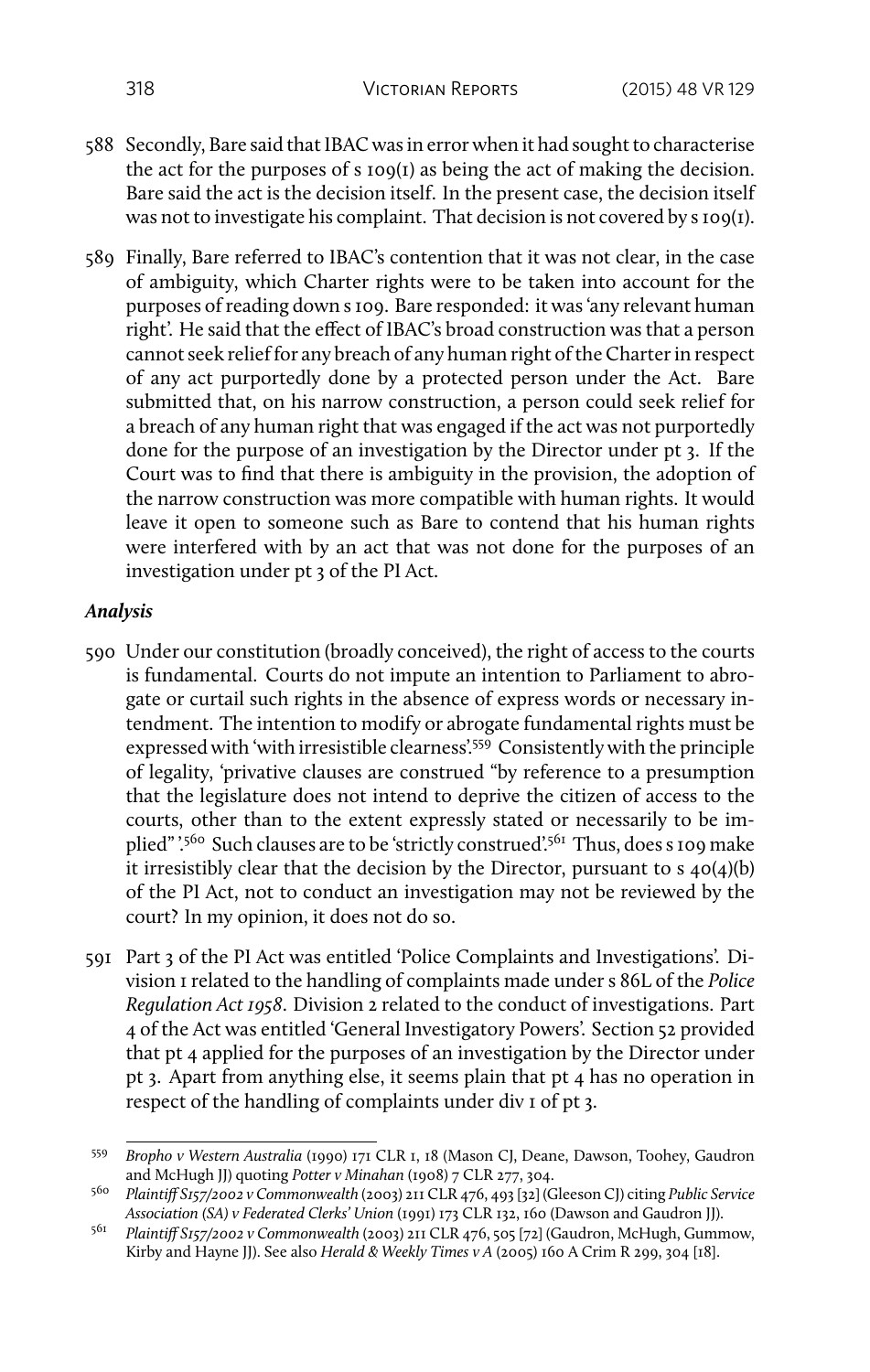- 592 Further, s 51B conferred an immunity on the Director or a member of staff of SANTAMARIA JA the OPI 'for anything necessarily or reasonably done or omitted to be done in good faith' under s 51A(1). If the words 'in respect of any act purported to be done under this Act' in s 109 is to be construed to apply to every power exercised or every decision made under the PI Act s 51B would seem to be redundant. 'A legislative instrument must be construed on the prima facie basis that its provisions are intended to give effect to harmonious goals.<sup>562</sup> A distinction can be drawn between the decision to conduct an investigation and what is done in the course of or pursuant to an investigation. An even clearer distinction can be drawn between a decision *not* to conduct an investigation and, a decision to conduct an investigation having been taken, decisions that are taken in the course of that investigation. A way of reconciling s 51B with s 109 is to give full force to s 51B (which with s 109 is in pt 4) and to hold that s 109 related to powers exercised and things done 'for the purposes of an investigation'. That limitation naturally excludes the decision *not* to conduct an investigation. On the assumption that s 109 was confined to the purposes of an investigation under pt 3, it was necessary, if an immunity was to be included with respect to a decision to prosecute under s 51A (which, ex hypothesi, was not a decision for the purpose of an investigation) to include an immunity that was proper to the power exercised under s 51A, as s 109 did not confer that immunity. The extrinsic materials confirm that this is the purpose of s 109. As indicated above, in his statement under s 85 of the *Constitution Act 1975*, the Minister said that s 109 replaced s 86J of the *Police Regulation Act 1958*. <sup>563</sup> He explained the need for the protection of 'protected persons'. As indicated above, he said: 'The protection of these persons is required to prevent the director's investigations from being impeded by legal challenges and proceedings on grounds other than allegations of bad faith.' Proceedings to review a decision not to conduct an investigation do not impede an investigation.
- 593 The trial judge referred to several other provisions closely adjacent to it in support of the broad interpretation that she gave to s 109. As indicated above, IBAC relied on these provisions in support of that interpretation.
- 594 Section 109(2) provided that s 109(1) 'does not apply to an act done in the course of, or that results in, a critical incident.<sup>564</sup> It seems plain that s 51B

Section 30 of the Act contains the following definition: **critical incident** means an incident involving a member of OPI personnel while that member was on duty which —

- (b) also involved any one or more of the following
	- (i) the discharge of a firearm by the member;
	- (ii) the use of force by the member;
	- (iii) the use of a motor vehicle by the member (including as a passenger) in the course of the member's duties;
	- (iv) the death of, or serious injury to, the person while the person was in the

<sup>562</sup> *Project Blue Sky* (1998) 194 CLR 355, 381–2 [70] (McHugh, Gummow, Kirby and Hayne JJ) (citation omitted).

<sup>&</sup>lt;sup>563</sup> Section 86J(1) of the *Police Regulation Act 1958* was to much the same effect as s 109(1) of the Act.<br><sup>564</sup> Section 20 of the Act contains the following definition:

<sup>(</sup>a) resulted in the death of, or serious injury to, a person; and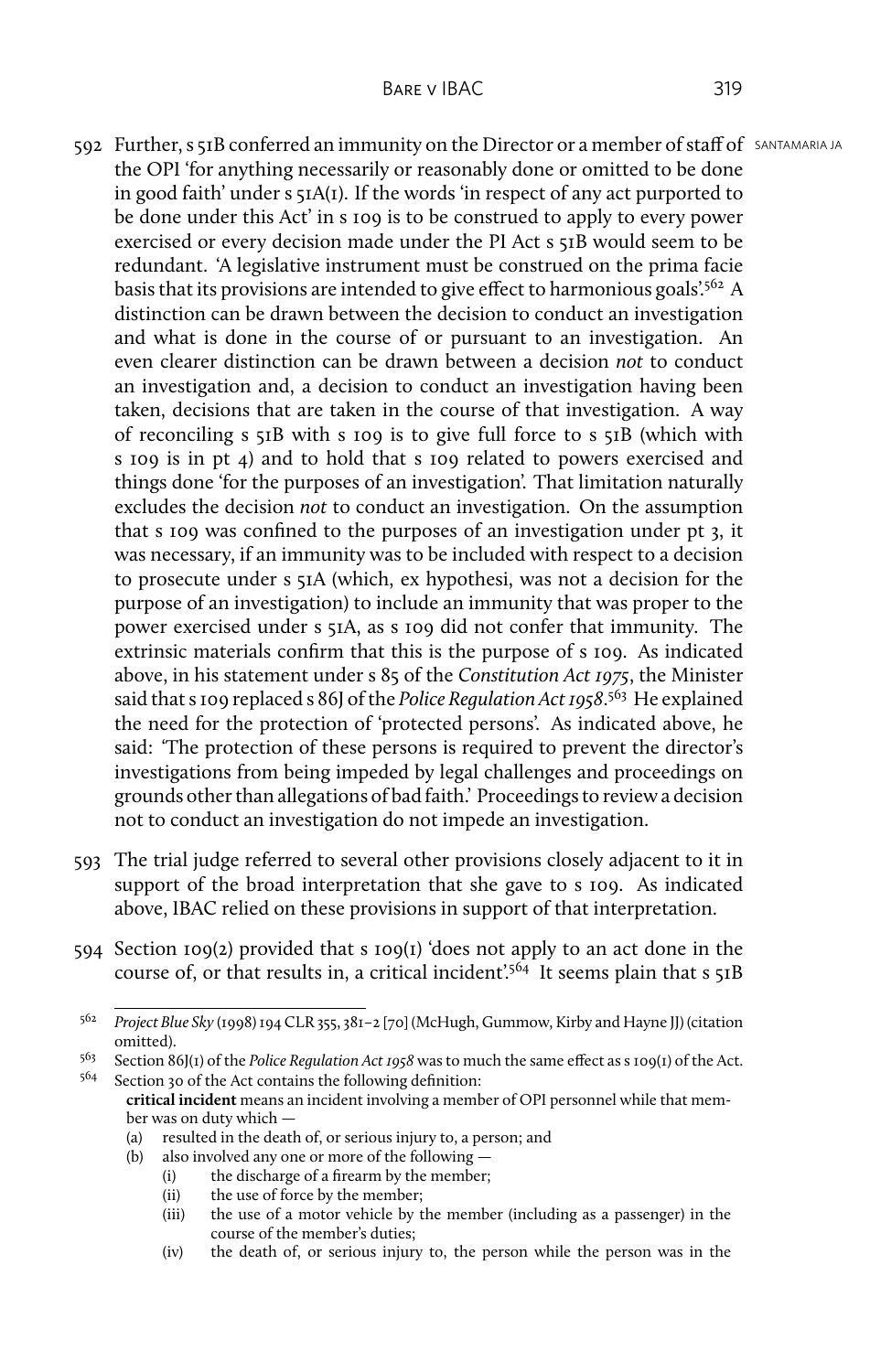mirrors s 110. The former grants statutory immunity in respect of the decision to prosecute, the latter with respect to involvement in a critical incident. In both cases, provision had been made that any liability which would have otherwise accrued (in the former case to the Director or member of staff of the OPI and in the latter case to a protected person) is shifted to and is to attach to the State. The fact similar provisions have been made in separate Parts of the PI Act suggest that each Part is to be treated as separate from the other.

- 595 As indicated above, the trial judge also pointed out that the text of ss 106 and 107 also suggested that s 52 should not be permitted to confine s 109 solely to acts done in the context of an investigation.
- 596 There were indications in the language of pt 4 itself that it is not a purpose of s 52 or s 109(1) that the operation of the latter subsection is to be restricted to actions in the context of an investigation. For example, ss 106 and 107 prevent compulsory production of a document or thing that has come into a protected person's possession 'in the performance of functions under this Act', in civil and criminal proceedings, respectively. However, as Tate JA has explained in her reasons, both s 106 and s 107 operate in respect of 'protected documents'.<sup>565</sup> Section 105 defined 'a protected document or other thing' in a manner that either required a direct connexion with an investigation (past present of in the future) or was closely related to such investigations. The matter is made clearer when attention is focussed upon the considerations that a court must take into account in deciding which method should be used in determining whether the objection to production should be upheld.
- 597 The question then becomes: is a decision not to conduct an investigation a decision 'for the purposes of an investigation by the Director' as that term is used in s 52 of the PI Act? The appellant had alternative contentions. Its primary contention was that any action taken before any decision to investigate is made 'would not be for the purposes of an investigation'. Under this contention, an act will be purportedly done for the purposes of an investigation only when the Director has made a decision to investigate a specific complaint or complaints. Until you get to that point, there is no action that is protected by s 109(1). Alternatively, it said that an act would purportedly be done for the purposes of an investigation if it is purported to be done (1) for the purpose of a current investigation or (2) for the purpose of a completed investigation or (3) for the purpose of investigations generally or (4) for the purpose of an investigation that may be conducted by the Director in the future. Unlike the primary contention, the alternative contention accepts that s 109(1) applies to acts done for the purpose of a prospective investigation.
- 598 In my opinion, a decision not to conduct an investigation cannot, as a matter of logic, answer the description as an act 'for the purposes of an investiga-

custody of the member.

 $5^{65}$  See [592] above.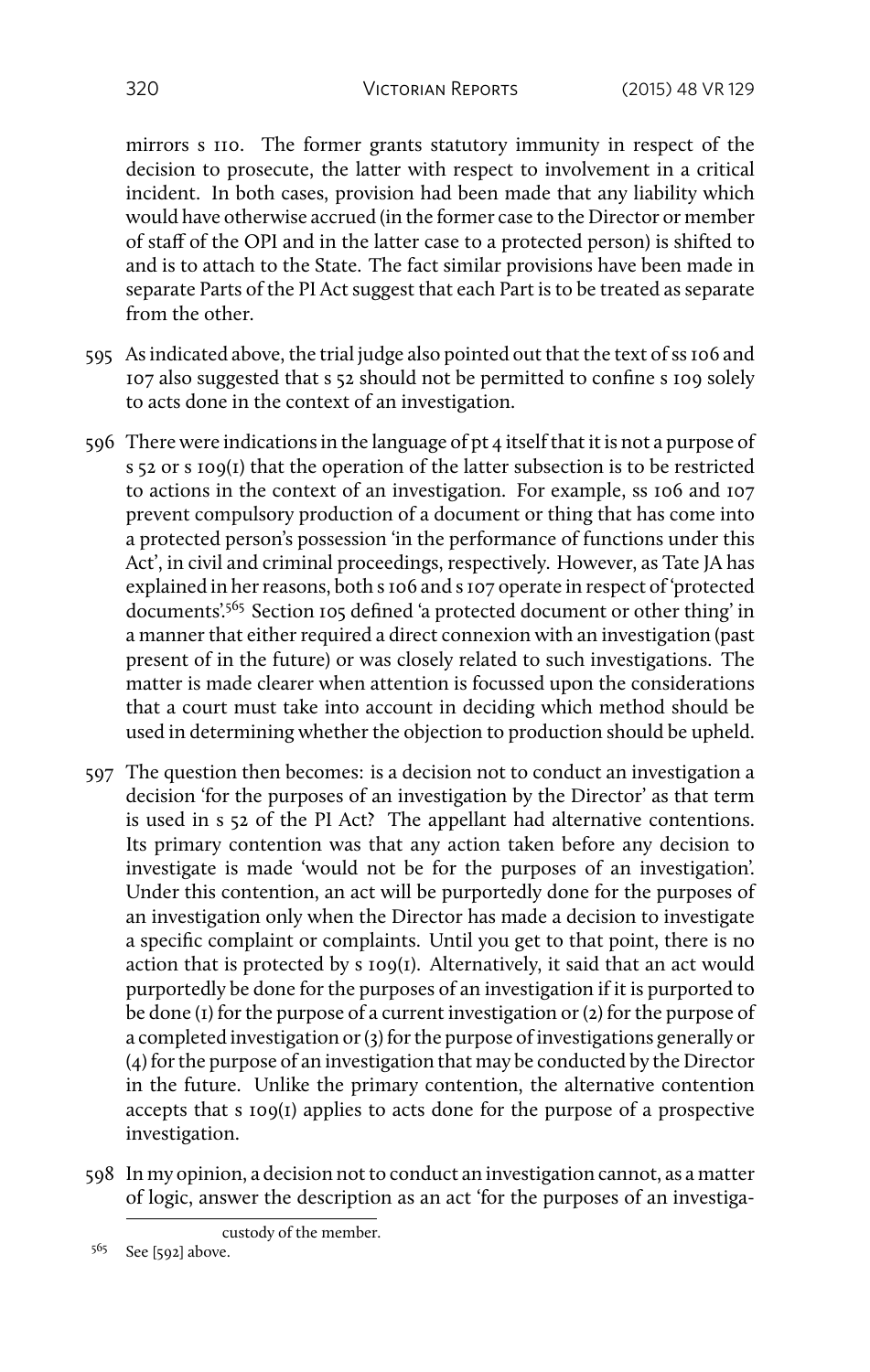tion'. Accordingly, the second decision is not immunised from review by SANTAMARIA JA  $s$  109 $(I)$ .

## *Does a contravention of s 38(1) of the Charter result in invalidity?*

- 599 In his amended notice of appeal, Bare said that the trial judge had erred in failing to hold that the Court could hear and determine his claim on the basis that, in so far as the second decision involved a breach of s 38 of the Charter, it was tainted by jurisdictional error and that s 109 could not operate to oust review of such decisions.<sup>566</sup>
- 600 Given my opinion that s 109 of the PI Act does not preclude the judicial review of acts that were not done for the purposes of an investigation, it is unnecessary to determine whether a contravention of s 38 of the Charter is a form of jurisdictional error. However, as much of the argument before the Court addressed that issue, it may be useful to explain how the parties approached it and to offer some observations on their contentions.
- 601 Part 3 of the Charter is entitled 'Application of Human Rights in Victoria'. Division 4 of pt 3 is entitled 'Obligations on public authorities'. It contains the following provisions:

## **38 Conduct of public authorities**

(1) Subject to this section, it is unlawful for a public authority to act in a way that is incompatible with a human right or, in making a decision, to fail to give proper consideration to a relevant human right.

#### ... **39 Legal proceedings**

- (1) If, otherwise than because of this Charter, a person may seek any relief or remedy in respect of an act or decision of a public authority on the ground that the act or decision was unlawful, that person may seek that relief or remedy on a ground of unlawfulness arising because of this Charter.
- 602 At trial, Bare had said that, as his claim for judicial review on the ground of s 38(1) unlawfulness was grounded in jurisdictional error, a privative provision, such as s 109 could not operate to oust the jurisdiction of the Court in respect of such a claim. He referred to *Kirk*, <sup>567</sup> in which it was held that it was beyond the power of a State legislature to enact legislation which would take from a State Supreme Court power to grant relief for jurisdictional error on the part of inferior courts and tribunals. In *Kirk*, the majority said:

[t]he observations made about the constitutional significance of the supervisory jurisdiction of the State Supreme Courts point to the continued need for, and utility of, the distinction between jurisdictional and non-jurisdictional error in the Australian constitutional context. The distinction marks the relevant limit on State legislative power. Legislation which would take from a State Supreme Court power to grant relief on account of jurisdictional error is beyond State legislative power. Legislation which denies the availability of relief for non-jurisdictional

<sup>566</sup> Ground 3.

<sup>567</sup> (2010) 239 CLR 531 (French CJ, Gummow, Hayne, Crennan, Kiefel and Bell JJ; Heydon J dissenting).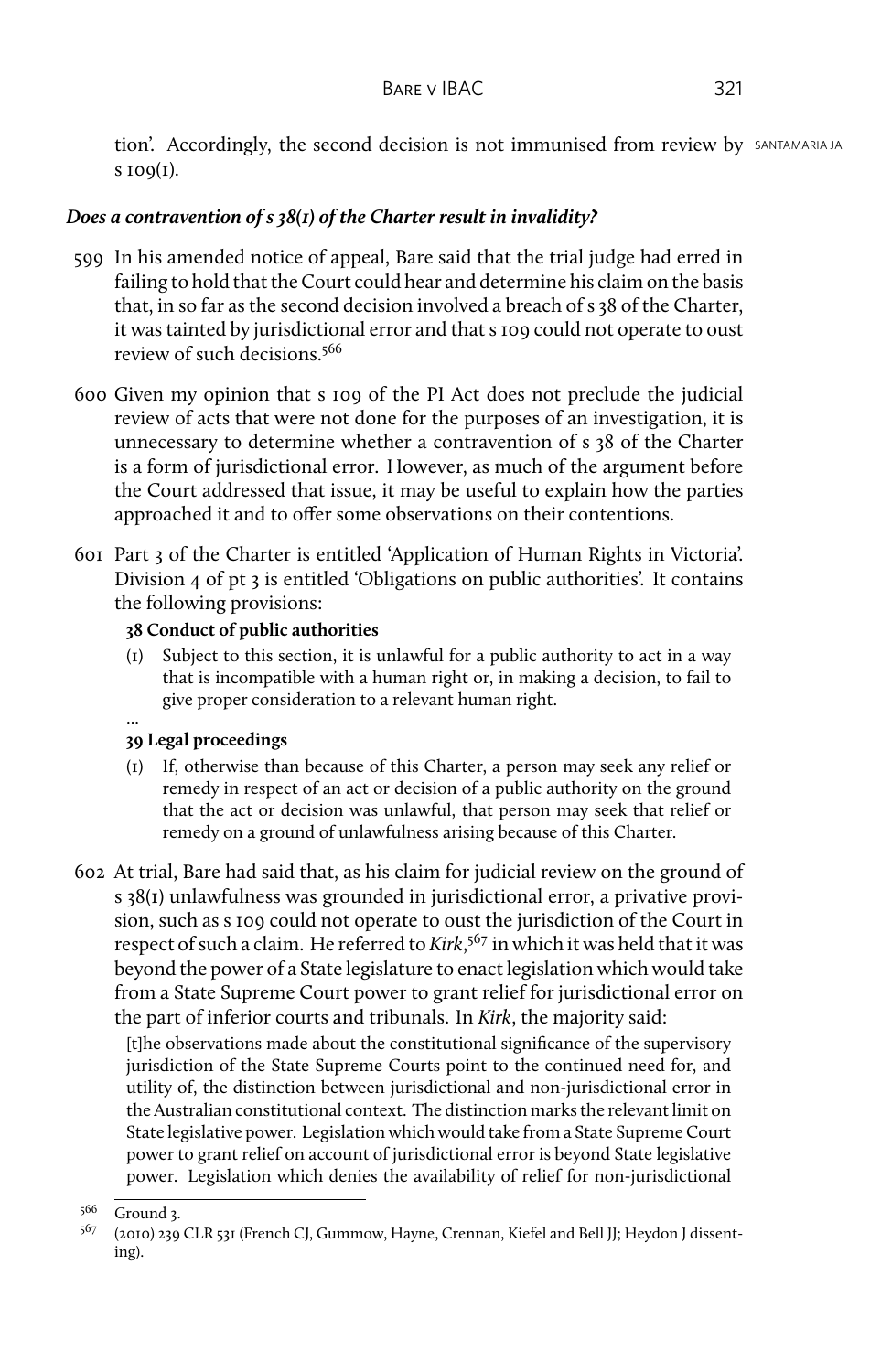error of law appearing on the face of the record is not beyond power.<sup>568</sup>

603 The trial judge framed the issue as follows: was it a legislative purpose of s 38(1) to take away a public authority's power to act in contravention of it? In seeking to resolve that question, she said:

Under administrative law principles, whether a decision maker is bound to take a particular consideration into account and whether failure to do so will be significant enough to affect the validity of the outcome is to be ascertained having regard to the subject-matter, scope and purpose of the legislation requiring consideration of the matter, taking into account the nature of the repository of the power.<sup>569</sup>

The judge held that s 38(1) unlawfulness 'does not per se amount to jurisdictional error'.<sup>570</sup> She identified three reasons for reaching this conclusion. First, 'obligations to act compatibly with human rights and to give them proper consideration under s 38(1) lack the "rule-like quality", easily identified and applied, thought indicative of requirements for validity<sup>'571</sup> Second, the possible range of invalidity would result in public inconvenience.<sup>572</sup> Third, the extrinsic materials suggest that 'the Charter's purpose was to have a normative effect and not to result in the automatic invalidity of administrative action'.<sup>573</sup>

604 The judge briefly considered s 39(1). She was not persuaded that the terms of that provision were inconsistent with her view that not all unlawful acts or omission under s 38(1) amounted to jurisdictional error.

## *Submissions of Bare and the Commission*

605 At the hearing of the appeal, Bare renewed his contention that an act or decision of a public authority made in contravention of s 38(1) of the Charter is necessarily affected by jurisdictional error.<sup>574</sup> In support of that contention, he advanced three arguments: (a) textual; (b) contextual; and (c) (what might be termed) 'pragmatic'. First, he pointed to the use of the word 'unlawful' in s 38(1). It meant 'not authorised by law'; thus, a decision that was not authorised by law is a decision 'tainted by jurisdictional error'. Second, in so far as s 38(1) made it 'unlawful' for a public authority not to give proper consideration to relevant Charter rights, in effect, s 38 required a decision maker to give proper consideration to human rights. Jurisdictional error resulted where a decision maker had failed to take into consideration what

<sup>&</sup>lt;sup>568</sup> Ibid 581 [100]. Heydon J did not dissent from this part of the decision of the majority.<br><sup>569</sup> Reasons [101] (citation omitted). She referred to *Project Blue Sky* (1008) 104 CLR 355, 36

<sup>569</sup> Reasons [101] (citation omitted). She referred to *Project Blue Sky* (1998) 194 CLR 355, 390–1 [93] (McHugh, Gummow, Kirby and Hayne JJ) and *Peko-Wallsend* (1986) 162 CLR 24, 39–40 (Mason J). <sup>570</sup> Reasons [116].

 $571$  Reasons [117] (citation omitted). The term 'rule-like quality' is taken from the judgment of McHugh, Gummow, Kirby and Hayne JJ in *Project Blue Sky* (1998) 194 CLR 355, 391 [95].

<sup>572</sup> Reasons [118].

<sup>573</sup> Reasons [119]. The judge referred to statements in the Second Reading Speech.

<sup>574</sup> Bare's written submission addressed this subject. At the hearing of the appeal, he made no oral submissions, choosing to adopt the oral submissions of the Commission.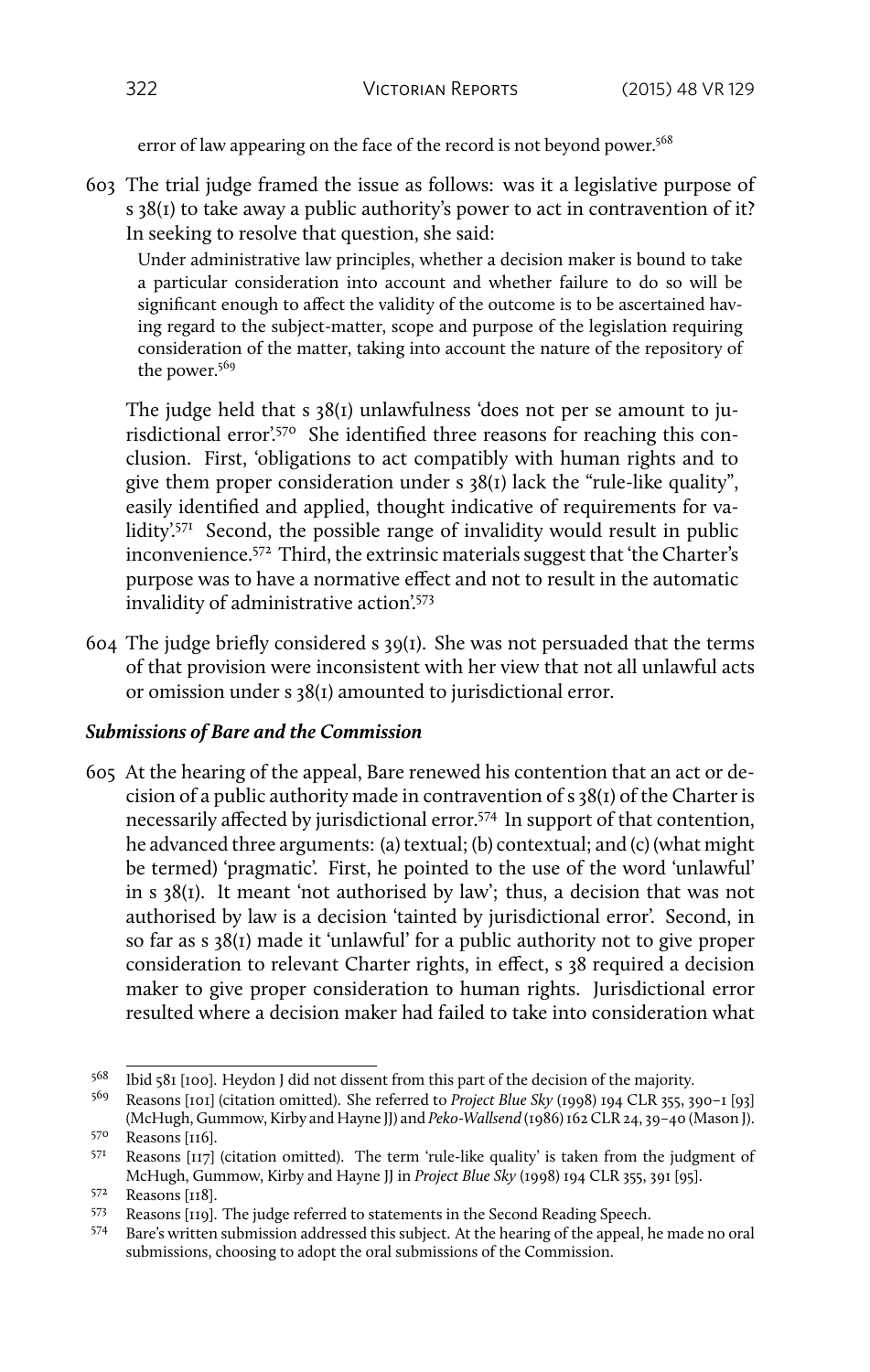It was required to do. He referred to *Craig*.<sup>575</sup> Further, he said that, if conduct SANTAMARIA JA which was 'unlawful' was not tainted by jurisdictional error, Parliament had sanctioned the surprising result: a public authority may make valid decisions that are unlawful. Bare said that the notion that s 38(1) lacked a 'rule-like' quality sat 'uncomfortably with the fact that in many countries the same rights contained in the Charter are identified, ruled upon and applied by courts on a daily basis, and constitute a limit on the power of public authorities.' Finally, Bare denied that his construction would lead to 'public inconvenience'. He said that any such inconvenience was no different from the inconvenience that attends acts or decisions 'impugned for jurisdictional error on any other basis'.

- 606 For its part, the Commission said that the trial judge had misconceived the effect of *Project Blue Sky*<sup>576</sup> and that her decision was one that 'would deprive one of the principal operative provisions of the Charter of any practical utility'. The Commission drew a distinction between the two limbs of s 38(1): (a) the obligation cast on a public authority to act in a way that is compatible with human rights (the substantive obligation) and (b) the obligation to take into account human rights (the procedural obligation). It said that the substantive obligation was one of the most important ways in which the Charter sought to achieve its main purpose: the protection and promotion of human rights in Victoria. In holding that acts incompatible with human rights were not invalid, the judge erred in holding that it was necessary for the Charter to reveal a clear intention that public authorities were to be deprived of power to act in contravention of the Charter.
- 607 The Commission identified two reasons for holding that any act or conduct in contravention of s 38(1) was invalid: (a) general principles of administrative law; and (b) s 39. It was a principle of administrative law that a decision maker who fails to take into account a relevant consideration makes a jurisdictional error and the resulting act or decision is therefore invalid.<sup>577</sup> After *Craig*<sup>578</sup> and *Kirk*, <sup>579</sup> the current approach of the High Court was to treat any error of law made by a tribunal as 'presumptively jurisdictional'.<sup>580</sup> The second limb of s 38(1) required all public authorities give 'proper consideration to a relevant human right'. Therefore, the failure to take into account any 'relevant human right', just like the failure to take into account any other relevant consideration, meant that the act or conduct was invalid.

 $575$  (1995) 184 CLR 163, 179.<br> $576$  (1008) 104 CLR 255

 $576$  (1998) 194 CLR 355.<br>577 The Commission r

<sup>577</sup> The Commission referred to *Craig v South Australia* (1995) 184 CLR 163, 179; *Minister for Immigration and Multicultural Affairs v Yusuf* (2001) 206 CLR 323, 351 [82].

<sup>578</sup> (1995) 184 CLR 163, 179.

<sup>579</sup> (2010) 239 CLR 531.

<sup>580</sup> The description of the effect of *Craig v South Australia* (1995) 184 CLR 163 is taken from Mark Aronson and Matthew Groves, *Judicial Review of Administrative Action* (Thomson Reuters, 5<sup>th</sup> ed, 2013) 221 [4.330]. See also Carolyn Evans and Simon Evans, *Australian Bills of Rights: The Law of the Victorian Charter and the ACT Human Rights Act* (LexisNexis, 2008) [4.50].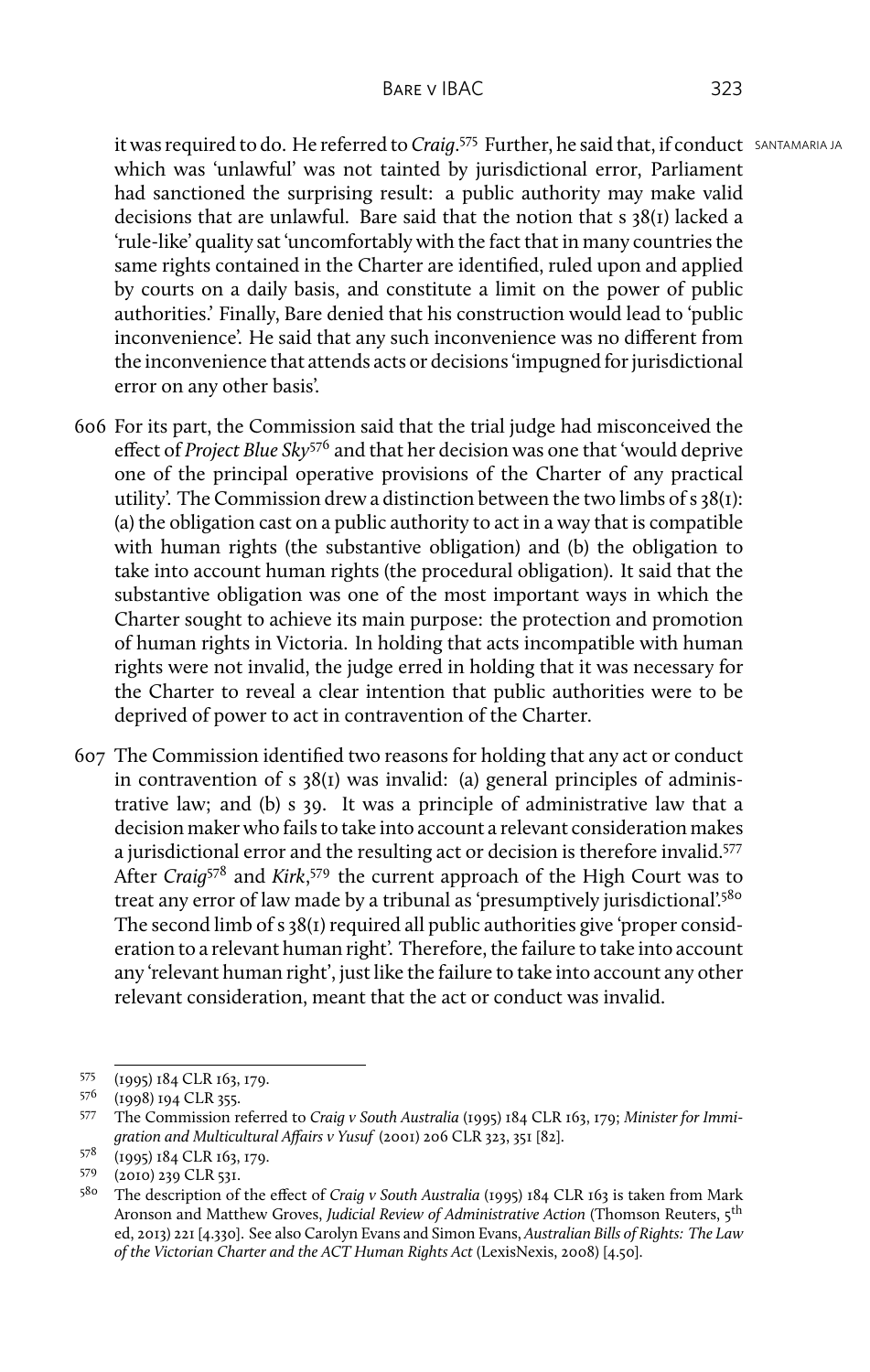- 608 *Project Blue Sky*<sup>581</sup> did not displace that basic principle of administrative law. In that case, the Court said that '[a] better test for determining the issue of validity is to ask whether it was a purpose of the legislation that an act done in breach of the provision should be invalid.<sup>582</sup> In that context, the question is whether the legislation either expressly, or by implication arising from its 'subject-matter, scope and purpose',<sup>583</sup> requires a particular matter to be taken into account. If it does, then a failure to take that matter into account results in invalidity. *Project Blue Sky* requires critical analysis of the legislation to determine whether a consideration is relevant or not. However, once a consideration has been deemed relevant and has not been taken into account, the authorities are to the effect that the decision is invalid. *Project Blue Sky* was to be applied to identify the procedural conditions that had to be satisfied before a power could be lawfully exercised; it formulated a test for determining what matters had to be considered before a power could be lawfully exercised. *Pace* the trial judge, that case did not address what was to be the consequence if a relevant matter had not been considered. By its use of the word 'unlawful', s 38(1) had made the proper consideration of the rights identified in the Charter relevant to the exercise of every power and the making of every decision; and, if they had not been considered the exercise of the power was tainted by jurisdictional error and the decision invalid.<sup>584</sup>
- 609 The trial judge had characterised that argument as circular. The Commission said that such a conclusion could only be drawn if there was some relevant difference between a statutory requirement that 'human rights must be considered' and the statutory description that it is 'unlawful for a public authority to fail to give consideration to human rights'. Such a difference could only be drawn if public authorities could choose to act unlawfully. Such a construction of the Charter would (a) be inconsistent with the rule of law; and (b) would fail to have due regard to s  $I(2)(c)$  of the Charter, which identifies one of the purposes of the Charter as being to impose 'an obligation on all public authorities to act in a way that is compatible with human rights'.
- 610 Section 38 had been modelled on s 6(1) of the UK HRA. In *Attorney-General's Reference (No 2 of 2001)*, <sup>585</sup> Lord Nicholls of Birkenhead had said of s 6(1):

 $5^{81}$  (1998) 194 CLR 355.<br> $5^{82}$  lbid 200 [02] (McH)

Ibid 390 [93] (McHugh, Gummow, Kirby and Hayne JJ).

<sup>583</sup> *Peko Wallsend* (1986) 162 CLR 24, 40. Mason J added:

Not every consideration that a decision-maker is bound to take into account but fails to take into account will justify the court setting aside the impugned decision and ordering that the discretion be re-exercised according to law. A factor might be so insignificant that the failure to take it into account could not have materially affected the decision. The Commission said that s 38(1) made each relevant human right a material consideration within Mason J's taxonomy.

<sup>584</sup> Later the Commission said: 'a breach of s 38 is to engage in action that is not authorised, because Parliament has declared it unlawful, rather than there being some condition precedent to an exercise of power, which is the kind of thing that usually attracts a *Project Blue Sky* analysis'.

<sup>585</sup> [2004] 2 AC 72.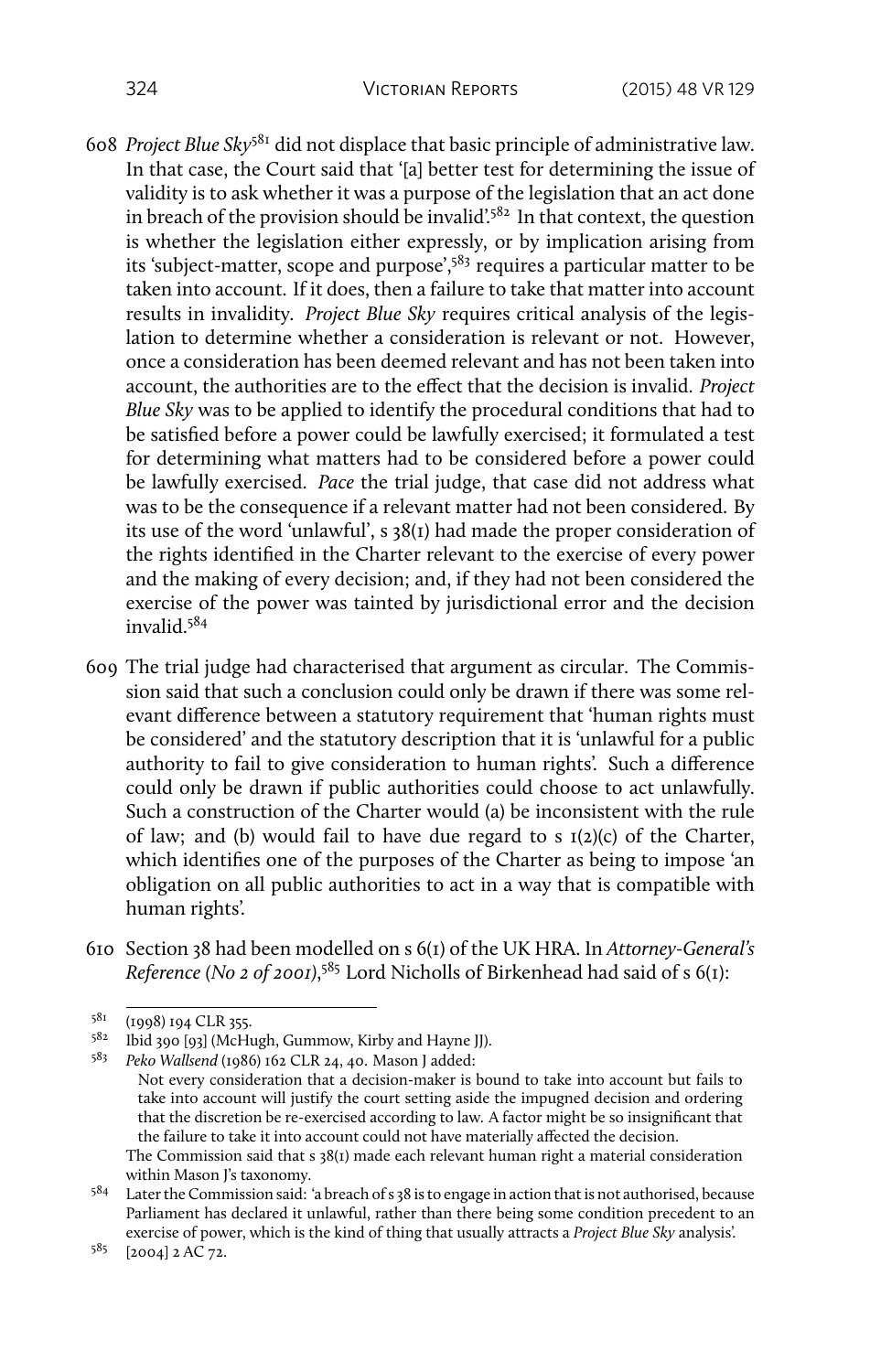The object of this provision ... is plain: such conduct should not occur. Public SANTAMARIA JA authorities cannot lawfully, that is, properly, conduct themselves in a way which is incompatible with a Convention right.<sup>586</sup>

Counsel for the Commission said that, in that case, the House of Lords 'would certainly regard an unlawful decision as one made without power and absolutely rejects the idea that a public authority has a choice to act unlawfully'. $587$  Thus, when Parliament described the failure to take into account a human right as 'unlawful', it thereby created an obligation of the very kind that engages traditional administrative law principles concerning failure to take account of relevant considerations,<sup>588</sup> breach of which involves jurisdictional error.

- 611 As that was the effect of a contravention of the second limb of s 38(1), the same consequence must attach to a contravention of the first limb: acting in a way that was incompatible with a human right. Both forms of contravention were described as 'unlawful'; the same consequence should attach to both forms of unlawfulness. If failure to give proper consideration to a relevant human right leads to invalidity so must acting in a way that is incompatible with such rights. The Commission referred to *Sudi v Director of Housing*<sup>589</sup> in which Bell J had said that administrative action that was unlawful under s 38 of the Charter was void and of no effect.<sup>590</sup>
- 612 When that case was taken on appeal,<sup>591</sup> the Court of Appeal did not directly address the consequences of a contravention of s 38(1). However, Maxwell P and Weinberg JA had accepted that such contraventions would ground judicial review which, the Commission said, in the case of prohibition and mandamus required the establishment of jurisdictional error.<sup>592</sup>
- 613 The Commission said that the judge had also erred in holding that issues of inconvenience should weigh in the determination whether contraventions of s 38(1) led to invalidity. On the contrary, it argued that 'all incentive for public authorities to comply with' the section would be removed if a

<sup>586</sup> Ibid 92 [32].

<sup>587</sup> Counsel referred to [2004] 2 AC 72, 92 [30] (Lord Bingham with whom Lords Steyn, Hoffmann, Hobhouse and Millett agreed).

<sup>588</sup> The Commission referred to Victoria, *Parliamentary Debates,* Legislative Assembly, 4 May 2006, 1294 (Rob Hulls, Attorney-General) (quoted in Reasons [115]); Consultation Committee, Department of Justice, Victoria, *Rights, Responsibilities and Respect: The Report of the Human Rights Consultation Committee* (2005) 124–5, stating by reference to s 38 that: 'The ability to apply for judicial review or a declaration of unlawfulness for failure to meet that obligation would mean that the traditionally narrow grounds of administrative law would be updated to give life to the enforcement of this new obligation.'

<sup>589</sup> [2010] VCAT 328. The Commission also referred to *PJB V Melbourne Health* (2011) 39 VR 373 (Bell J).

 $^{590}$  Ibid [121].

<sup>591</sup> *Director of Housing v Sudi* (2014) 33 VR 559.

<sup>592</sup> The Commission said that the customary basis for judicial review, such as an application for judicial review pursuant to O 56 of the *Supreme Court (General Civil Procedure) Rules 2005* was jurisdictional error. That circumstance supported the proposition that contraventions of s 38(1) resulted in invalidity.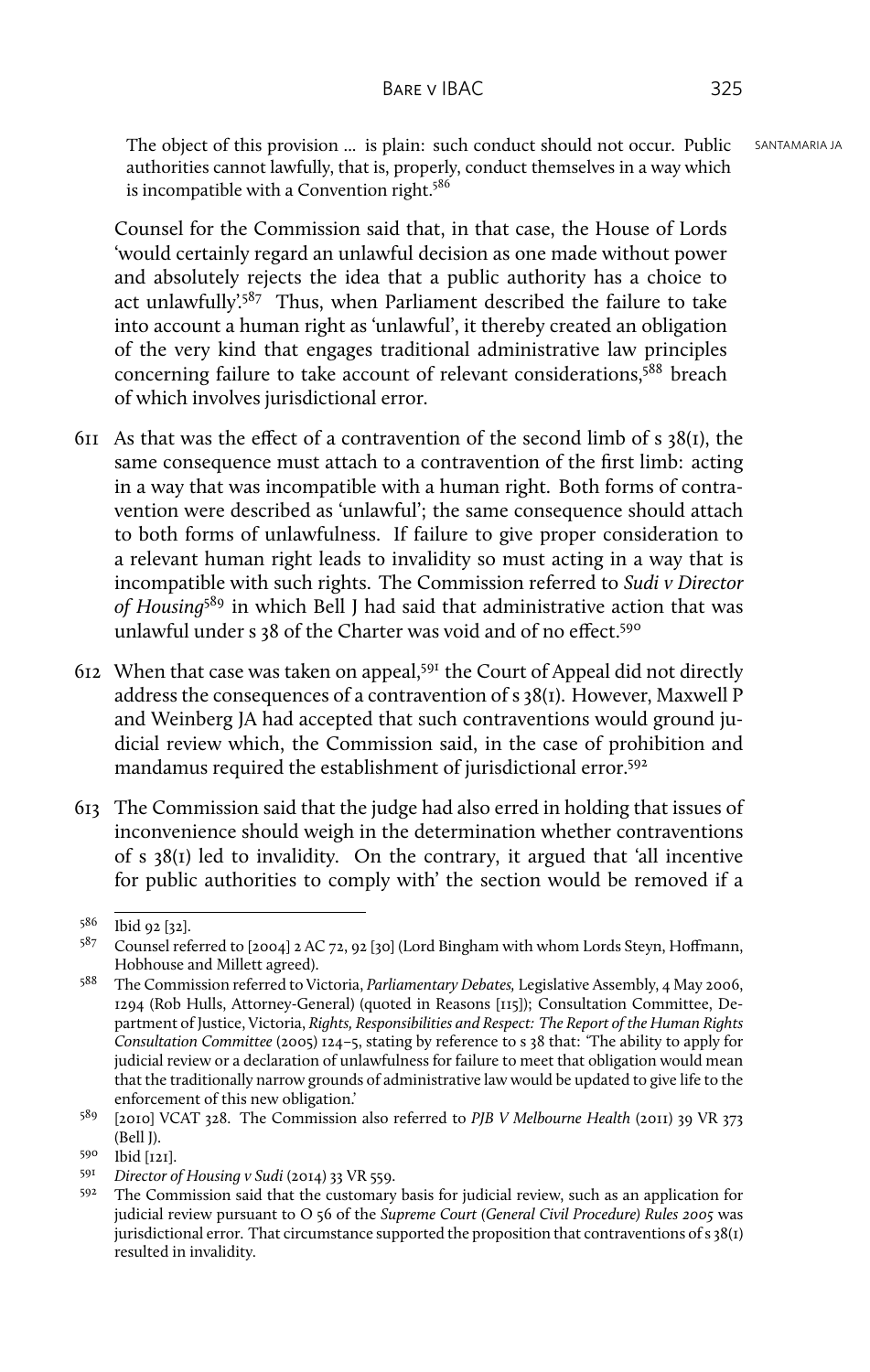breach of s 38(1) did not affect validity. Further, the fact that the nature and extent of a statutory power were unclear did not deny the availability of remedies where the power was exceeded: in current times it has become common to focus on highly contestable questions of interpretation and difficult questions about the identification of the boundaries of a power. Those circumstances have not prevented the High Court from determining that there had been jurisdictional error.

614 Finally, the Commission contended that  $s$  39(1) itself prohibited nothing; it was facultative. It permitted a person who may seek any relief or remedy with respect to an act or decision of a public authority on the ground that it was 'unlawful' to seek that relief or remedy on a ground of unlawfulness arising because of the Charter. As judicial review 'is ordinarily available only when jurisdictional error is established', the presence of the word 'unlawful' in both sections supports the proposition that any contravention of  $s$  38(1) results in invalidity.

#### *Submissions of IBAC and the Attorney-General*

- 615 IBAC said that a contravention of s 38(1) of the Charter did not necessarily result in invalidity; unlawful decisions are not necessarily invalid. It referred to *Project Blue Sky.*<sup>593</sup> In so far as decisions made in contravention of s 38(1) are unlawful, their operation can be restrained without the disruptive effect of declaring past decisions invalid.<sup>594</sup> The language of s 38(1) does not negate authority conferred under another statute, especially a statute, such as the PI Act, that was enacted after the Charter. Clear language was needed to achieve the result that a breach of s 38(1) involved the invalid exercise of powers conferred under other legislation. IBAC noted that the appellant had not contended that the decision not to investigate his complaint was a breach of s 40 of the PI Act. Particularly when read with s 7(2) of the Charter, the requirements of s  $38(i)$  are imprecise suggesting that incompatibility does not entail invalidity. The lack of precision in a legal requirement is an indication that a breach of it was not intended to result in invalidity. Given the decision in *Project Blue Sky*, it was erroneous to engage in *a priori* reasoning to the effect that the requirement of s  $38(I)$  was (a) mandatory so that a failure to comply with it resulted in invalidity or (b) made certain conditions relevant such that a failure to have regard to them necessarily resulted in invalidity. Further, the exceptions to s 38(1) contained in the other subsections of s 38 compounded the impression that s 38(1) lacks the 'rule-like quality' spoken of in *Project Blue Sky*. Finally, the jurisdiction to restrain unlawful conduct in the future meant that it was not necessary to the normative character of the Charter to predicate invalidity of a contravention of s 38(1).
- 616 The Attorney-General said that, following *Project Blue Sky*, the enquiry whether Parliament intended that an error of law would result in invalidity

<sup>593</sup> (1998) 194 CLR 355, 388–9 [91], 393 [100].

<sup>594</sup> Ibid 392–3 [97]–[100].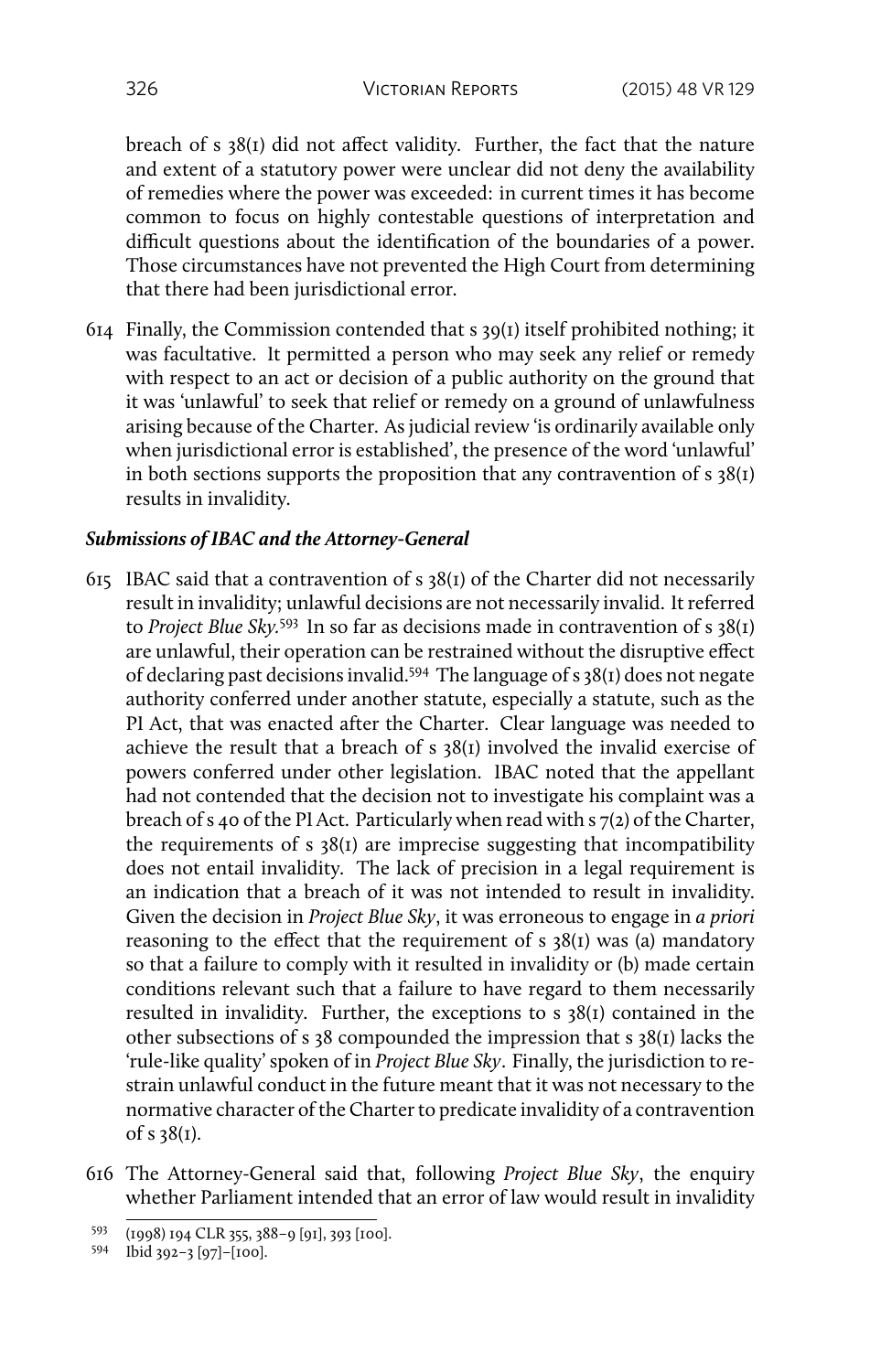could be characterised 'as an enquiry into whether or not Parliament in- SANTAMARIA JA tended that the error is of such significance as to lie altogether outside the powers of the decision-maker'. The Attorney-General adopted the reasons of the trial judge for answering that question in the negative.<sup>595</sup> He added that, as the word 'unlawful' had been used in both s 38 and s 39, it should be given the same meaning in both provisions. In s 39, the word was used to describe actions which were not invalid such as errors of law which appear on the face of the record. Finally, the appellant and the Commission had argued that a failure to take into account a relevant consideration necessarily connoted invalidity. The Attorney-General said the trial judge was right to dismiss this argument as circular: '[a] consideration is only a "relevant consideration", so as to give rise to jurisdictional error if not taken into account, if the decision-maker is bound by the relevant statute to consider it.' He referred to *Minister for Aboriginal Affairs v Peko-Wallsend Ltd*. 596

#### *Analysis*

617 The use of the term 'unlawful' does not necessarily connote invalidity: that every invalid act is an 'unlawful' act does not entail that every unlawful act is invalid.<sup>597</sup> In *Project Blue Sky,*<sup>598</sup> McHugh, Gummow, Kirby and Hayne JJ said:

An act done in breach of a condition regulating the exercise of a statutory power is not necessarily invalid and of no effect. Whether it is depends upon whether there

<sup>595</sup> He referred to Reasons [92]–[121].

<sup>596</sup> (1986) 162 CLR 24, 39–40 (Mason J).

<sup>597</sup> As with all other foreign human rights legislation, caution needs to be exercised in resorting to authorities on the UK HRA; see *Momcilovic v The Queen* (2011) 245 CLR 1, 37–8 [19] (French CJ) and 88–90 [151]–[159] (Gummow J) (Hayne J agreeing at 123 [280]). In the UK, the distinction between jurisdictional error and other legal error is almost non-existent. See the comments in *Kirk v Industrial Court (NSW)* (2010) 239 CLR 531, 571 [65]. See also Mark Aronson and Matthew Groves, *Judicial Review of Administrative Action* (Thomson Reuters, 5th ed, 2013) 216–21 [4.280– 4.330]. Of course, the constitutional reasons identified in *Kirk* which make the distinction between jurisdictional error and other error of significance do not exist in the UK. Next, it is not clear that the English courts have held that unlawfulness amounts to invalidity. See *Attorney-General's Reference (No 2 of 2001)* [2004] 2 AC 72. In that case, the House of Lords did not decide that a breach of the provisions of the European Convention scheduled to the *Human Rights Act* resulted in invalidity. Compare Lord Hobhouse at 117 [124]–[126] with Lord Millett at 118 [130]: 'Whatever the position in relation to past acts, in relation to proposed future acts there is no difference between the position in in Scotland and that in England'. The other Law Lords expressed agreement with both Lord Hobhouse and Lord Millett. Further, s 6(1) the *Human Rights Act* provides: 'It is unlawful for a public authority to act in a way which is incompatible with a Convention right'. To that extent it corresponds to the substantive obligation in  $s \, 38(i)$ of the Charter. There is no equivalent to the procedural obligation in  $s$  38(1). See Justice Emilios Kyrou, 'Obligations of Public Authorities Under Section 38 of the Victorian Charter of Human Rights and Responsibilities' (2014) 2 *Judicial College of Victoria On-Line Journal* 43, 77, 80. However, the UK Act does not contain an equivalent to general proportionality clause in s 7(2) of the Charter. Finally, the provisions for remedies differ. Section 8(1) of the *Human Rights Act* provides a statutory cause of action: 'In relation to any act (or proposed act) of a public authority which the court finds is (or would be) unlawful, it may grant such relief or remedy, or make such order, within its powers as it considers just and appropriate'. Section 39(1) of the Charter is very different. It provides that claims for Charter-unlawfulness can supplement other claims arising from unlawfulness.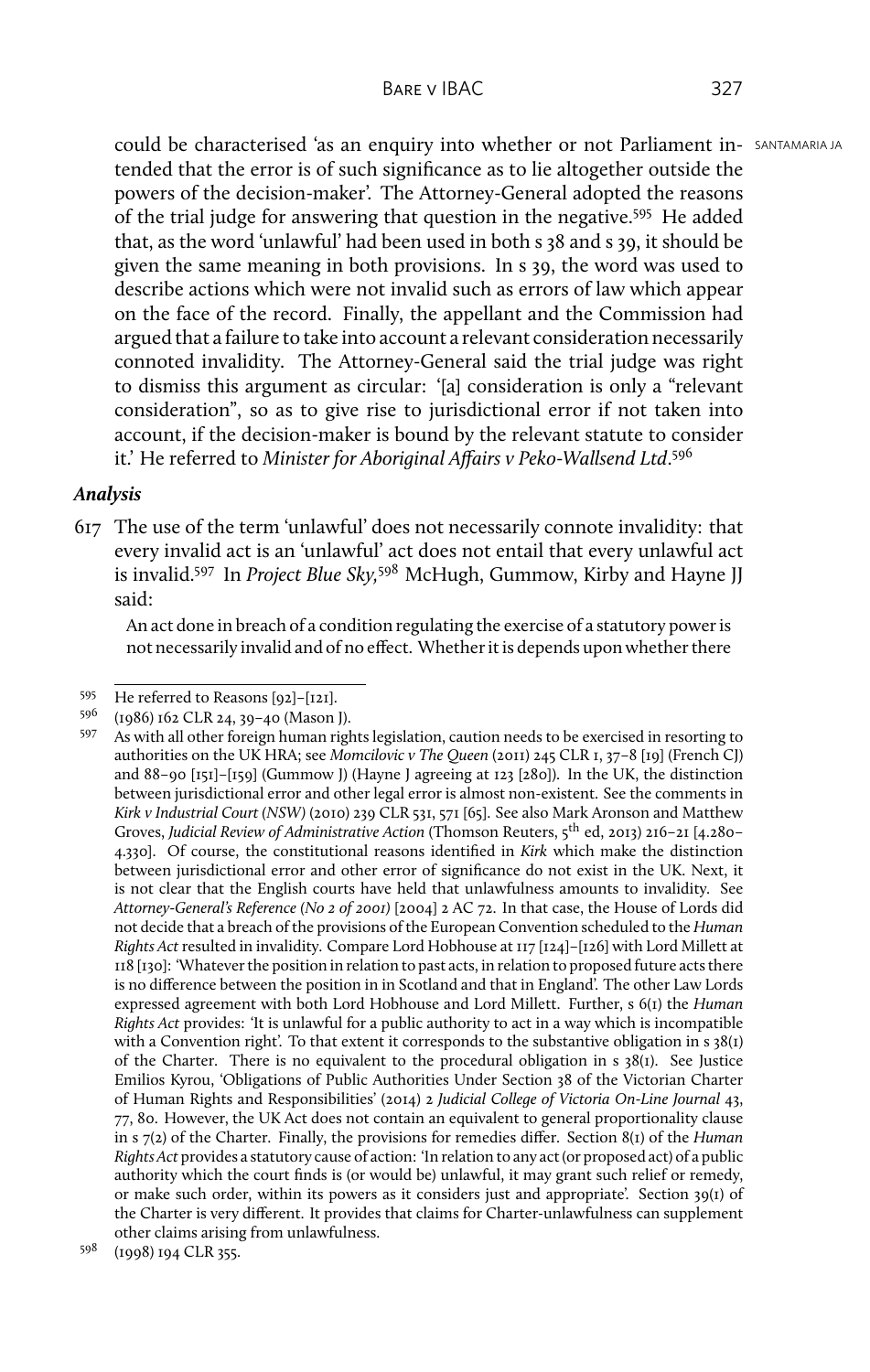can be discerned a legislative purpose to invalidate any act that fails to comply with the condition.<sup>599</sup>

- 618 Second, just because a consideration is relevant to the exercise of some power does not mean that a failure to take it into account necessarily means that the exercise of the power is invalid. Such a failure will result in invalidity only where the lawful exercise of the power was conditional upon its being taken into account. Cases in which the High Court have held that a failure to take into account a relevant consideration has resulted in invalidity must be taken to be cases in which the valid exercise of the power was conditional upon taking that consideration into account. What was said in *Peko-Wallsend,*<sup>600</sup> *Craig*<sup>601</sup> and *Minister for Immigration and Multicultural Affairs v Yusuf* <sup>602</sup> about invalidity arising from a failure to take into account relevant considerations should be understood as applying to those cases in which the taking of that consideration into account was a condition of the lawful exercise of the relevant power.
- 619 Third, the role of s 38 of the Charter is to inform the exercise of every power and function by every public authority, powers and functions that are created or delegated by *other* legislation. There is now an explicit obligation attached to the exercise of every power and function to give proper consideration to 'a relevant human right'. Holding that a failure to give such consideration results in the invalid exercise of that power or function means, in effect, that Parliament has introduced a condition upon which the valid exercise of every power conferred upon a public authority is based. It would have been a consequence that could readily have been provided for by express provision. There is no such provision. Nor is there anything in the extrinsic materials that suggests that consequence was intended.
- 620 Fourth, the requirements of s  $38(t)$  are imprecise. In assessing whether acts done in breach of s 160 of the *Broadcasting Services Act 1992* (Cth) were invalid, in *Project Blue Sky*,<sup>603</sup> McHugh, Gummow, Kirby and Hayne JJ said: 'Not every obligation imposed by the section has a rule-like quality which can be easily identified and applied.'<sup>604</sup> That observation is relevant here in that, in determining whether particular conduct is compatible with a human

<sup>604</sup> Ibid 391 [95].

<sup>599</sup> Ibid 388–9 [91]. The intention of Parliament is also the criterion for determining whether, when it exercises a statutory power, a delegate becomes *functus officio* or is able to reconsider the exercise of power. In *Minister for Immigration and Multicultural Affairs v Bhardwaj* (2002) 209 CLR 597, Gleeson CJ said (603–4 [8]):

The question is whether the statute pursuant to which the decision-maker was acting manifests an intention to permit or prohibit reconsideration in the circumstances that have arisen. That requires examination of two questions. Has the tribunal discharged the functions committed to it by statute? What does the statute provide, expressly or by implication, as to whether, and in what circumstances, a failure to discharge its functions means that the tribunal may revisit the exercise of its powers ... ?

<sup>600</sup> (1986) 162 CLR 24, 39–40.

<sup>601</sup> (1995) 184 CLR 163, 179.

<sup>602</sup> (2001) 206 CLR 323, 351 [82].

<sup>603</sup> (1998) 194 CLR 355.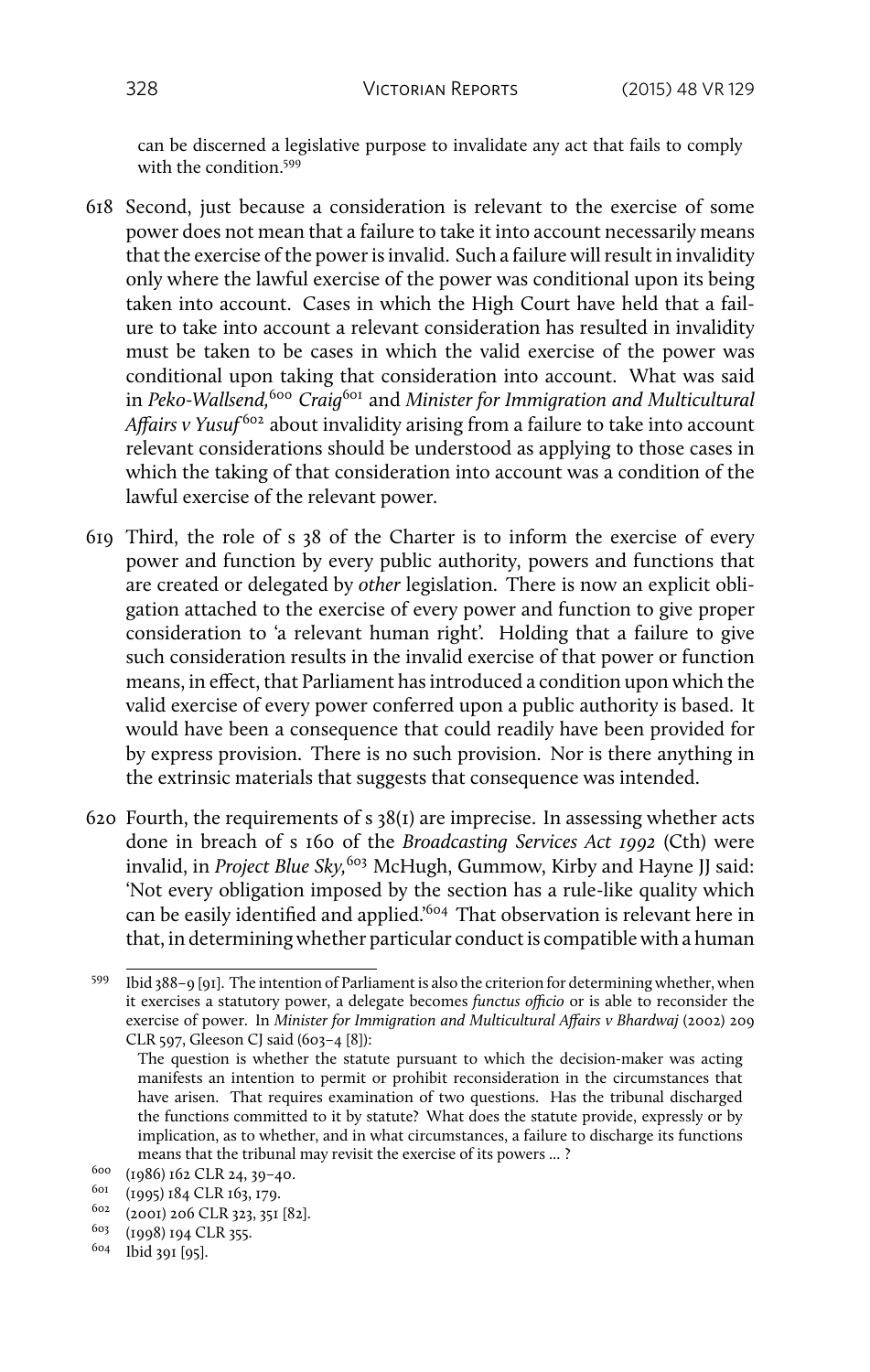right, consideration must be given to  $s$  7(2), which mandates a broad ranging SANTAMARIA JA inquiry.

- 621 Fifth, div 4 of pt 3 of the Charter comprises only ss 38 and 39. Each section uses the term 'unlawful'. It may be presumed that Parliament has used the term in the same way throughout the Division. In s 39(1), the term is used to include errors of law that do *not* result in invalidity. Australian public law distinguishes errors that result in invalidity (jurisdictional error) and those that do not (non-jurisdictional error). Error of law on the face of the record is a clear example of the latter type of error.<sup>605</sup> Section 39(1) speaks of a person seeking any relief or remedy 'in respect of an act or decision of a public authority on the ground that the act or decision was unlawful'. Such grounds include non-jurisdictional errors such as error of law on the face of the record. If the term 'unlawful' in s 39(1) includes errors that are non-jurisdictional, there is no basis for presuming that the same term, when used in s  $38(I)$ , relates solely to errors that are jurisdictional.<sup>606</sup>
- 622 In *Project Blue Sky,*<sup>607</sup> the Court was considering whether a failure to take into account a statutory provision meant that the relevant act or decision was invalid. In doing so, the Court described the distinction between provisions that were 'mandatory' and those that were 'directory' as 'elusive' and as having outlived its usefulness.<sup>608</sup> The majority said:

A better test for determining the issue of validity is to ask whether it was a purpose of the legislation that an act done in breach of the provision should be invalid ... In determining the question of purpose, regard must be had to 'the language of the relevant provision and the scope and object of the whole statute.'609

<sup>605</sup> *Kirk v Industrial Court (NSW)* (2010) 239 CLR 531, 566–8 (French CJ, Gummow, Hayne, Crennan, Kiefel and Bell JJ), 585 (Heydon J).

<sup>606</sup> In *Wingfoot Australia Partners Pty Ltd v Kocak* (2013) 252 CLR 480, 492 [26] the Court said: Jurisdictional error constitutes one basis on which the Supreme Court can make an order in the nature of certiorari to remove the purported legal consequences of a purported exercise of power under a state statute. That basis for the Supreme Court making an order in the nature of certiorari is entrenched by the Commonwealth Constitution. Error of law on the face of the record constitutes a separate and distinct basis on which the Supreme Court can make an order in the nature of certiorari to remove the legal consequences or purported legal consequences of an exercise or purported exercise of power under a state statute. That basis for the Supreme Court making an order in the nature of certiorari is not entrenched by the Commonwealth Constitution; its application can be excluded by statute. Where it is not excluded, however, it applies independently of jurisdictional error. That is to say, where error of law on the face of the record is not excluded by statute as a basis for making an order in the nature of certiorari, and where an error of law on the face of the record is found, an order in the nature of certiorari can be made so as to remove the legal consequences or purported legal consequences of an exercise or purported exercise of power irrespective of whether the error of law also constitutes a breach of a condition of the valid exercise of that power (citations omitted).

 $\frac{607}{608}$  (1998) 194 CLR 355.

 $^{608}$  Ibid 390 [93].

<sup>609</sup> Ibid 390–1 [93] (McHugh, Gummow, Kirby and Hayne JJ) (citation omitted). In *Burwood Council v Ralan Burwood Pty Ltd (No 3)* (2014) 206 LGERA 40, Sackville AJA (with whom McColl and Barrett JJA agreed) said (at [156]): 'In *Smith v Wyong Shire Council* Spigelman CJ pointed out that *Project Blue Sky* expressly approved a line of authority in New South Wales on which McHugh JA relied in *Woods v Bate*. In the latter case, McHugh JA said that: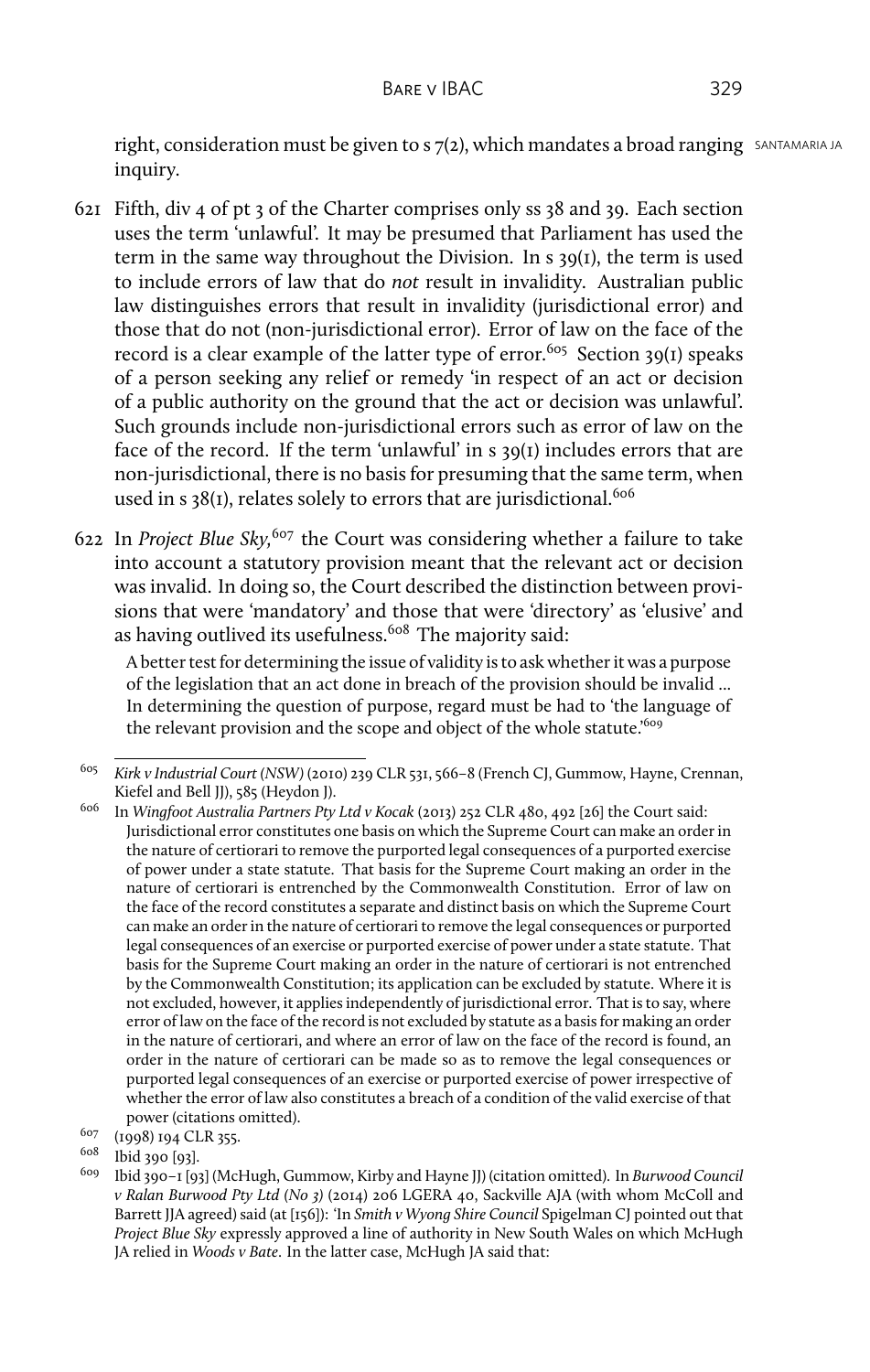Similarly, the fact that a statute requires that consideration be given to certain matters does not, by itself, close the question whether the taking of those considerations into account is a condition of validity. A requirement to consider matters may, in one statute, be a condition of validity; not so in others<sup>610</sup>

623 In *Project Blue Sky*, McHugh, Gummow, Kirby and Hayne JJ addressed the distinction between unlawfulness and invalidity. They said:

In a case like the present, however, the difference between holding an act done in breach of s 160 is invalid and holding it is valid is likely to be of significance only in respect of actions already carried out by, or done in reliance on the conduct of, the ABA. Although an act done in contravention of s 160 is not invalid, it is a breach of the Act and therefore unlawful. Failure to comply with a directory provision 'may in particular cases be punishable'. That being so, a person with sufficient interest is entitled to sue for a declaration that the ABA has acted in breach of the Act and, in an appropriate case, obtain an injunction restraining that body from taking any further action based on its unlawful action. $611$ 

The Commission contended that the majority was drawing a distinction between decisions that are 'invalid' and liable to be quashed and those that were not. It said that the present case provided an example: unless a decision had been made under s 40(4) to investigate the complaint, s 40(2) required that the complaint be referred to the Commissioner for investigation. A declaration of unlawfulness would be of no assistance unless the decision itself was 'invalid' and could be quashed.

- 624 The Commission's contention that  $s$  38(1), one of the principal operative provisions of the Charter, would be deprived of 'any practical utility' unless invalidity is the consequence of its breach may go too far. A decision made in breach of s 38(1) is unlawful, regardless of whether it is invalid. It could be quashed, if it appears on the record, in the same way as every other error of law.<sup>612</sup> Further, if a decision is unlawful, the remedies of declaration and injunction are also available to a the plaintiff who has standing.
- 625 A further matter needs to be considered when determining the consequences of a contravention of s 38(1). The Charter itself has made provision

In recent times the courts have shown great reluctance to invalidate an act done pursuant to a statutory provision because of the failure to comply with an antecedent condition. Speaking generally, I think that, at the present time, the proper approach is to regard a statutory requirement, expressed in positive language, as directory unless the purpose of the provision can only be achieved by invalidating the result of any departure from it, irrespective of the circumstances or resulting injustice.' (Citations omitted.) See also *R v Soneji* [2006] 1 AC 340, 352–3 (Lord Steyn).

<sup>610</sup> See also *SAAP v Minister for Immigration and Multicultural and Indigenous Affairs* (2005) 228 CLR 294, 319–20 [73] (McHugh J), 345–6 [173] (Kirby J), 353–4 [205] (Hayne J); *Re Minister for Immigration and Multicultural and Indigenous Affairs; Ex parte Palme*(2003) 216 CLR 212, 225 [44] (Gleeson CJ, Gummow and Heydon JJ): 'the answer depends upon the construction of the Act to determine whether it was a purpose of the Act that an act done or not done, in breach of the provision, should be invalid'.

 $611$  (1998) 194 CLR 355, 393 [100] (citations omitted).

 $612$  It is to be recalled that, in Victoria, there is an extended view of the 'record'. See [563] above.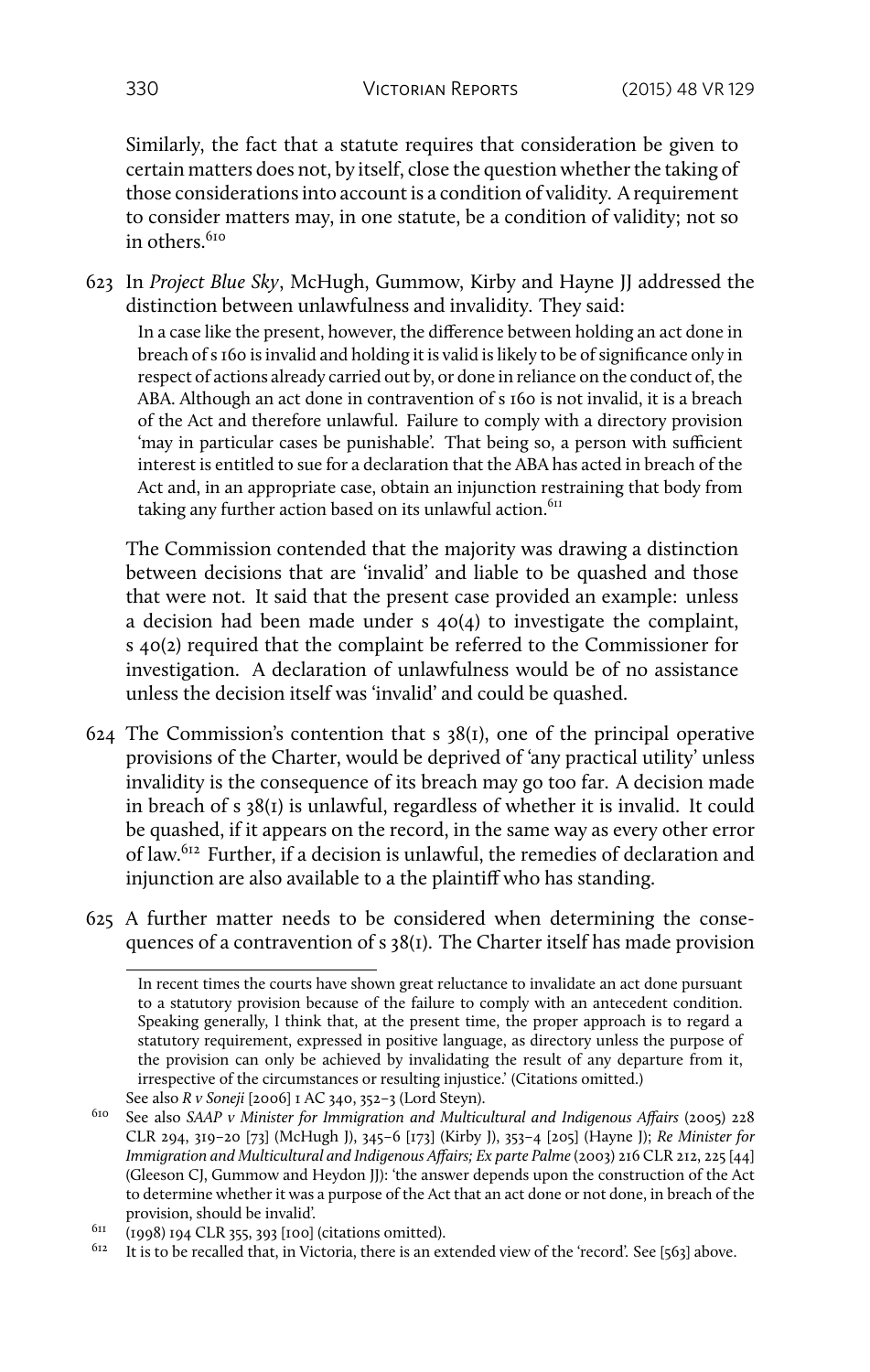for the consequences of a breach of s 38. In fact, it has limited the reme- SANTAMARIA JA dies that are available for Charter-unlawfulness. Section 39(1) distinguishes 'grounds' from 'any relief or remedy'. It then provides that if, apart from the Charter, a person has 'grounds' for any relief or remedy, those grounds may be supplemented by 'a ground of unlawfulness arising because of this Charter'. Given that that 'Charter unlawfulness' performs a supplementary function, there is a basis for considering that it was not a purpose of Parliament that 'Charter unlawfulness' itself be a ground of invalidity. There is nothing in the extrinsic materials that suggests that Parliament was seeking to restrict access to the courts and to curtail remedies in circumstances where a public authority was acting wholly outside the law. Further, the restriction that s 39(1) places upon the availability of relief for a contravention of s 38(1) also suggests that Parliament did not intend s 38(1) to have the 'rule-like quality which can be easily identified and applied' and which was spoken of in *Project Blue Sky* as a characteristic of provisions that must be complied with as a condition of validity.

626 Finally, the contention that, absent a rule that a contravention of  $s \frac{38}{1}$  results in invalidity, the Charter will be stripped of its normative force should be rejected. As Emerton J said in *Castles*: 613

The requirement in  $s$  38(1) to give proper consideration to human rights must be read in the context of the Charter as a whole, and its purposes. The Charter is intended to apply to the plethora of decisions made by public authorities of all kinds. The consideration of human rights is intended to become part of decisionmaking processes at all levels of government. It is therefore intended to become a 'common or garden' activity for persons working in the public sector, both senior and junior. In these circumstances, proper consideration of human rights should not be a sophisticated legal exercise.<sup>614</sup>

In *Castles*, the judge was not considering whether the failure to give proper consideration to a relevant human right resulted in invalidity.<sup>615</sup> However, her observations about the intended reach of the Charter tells, in my opinion, against a contravention of s 38(1) necessarily resulting in invalidity.

# *Is there an implied procedural right under s 10(b) of the Charter to an 'effective' investigation of a claim of a breach of human rights stated in that section?*

627 Bare said that the trial judge had erred in holding that the human right recognised in s 10(b) of the Charter, read in the light of the Charter as a whole, does not give a right to an effective investigation of a credible claim of cruel, inhuman and degrading treatment. He said that an 'effective investigation' of such a credible claim against members of the Victorian Police relevantly requires an investigation by an organisation that does not have a hierarchical or institutional connection to the Victorian Police and that has

<sup>613</sup> (2010) 28 VR 141.

 $^{614}$  Ibid 184 [185].

Rather, the question was: what must be done to satisfy the requirement found in the procedural limb of  $s$  38(1)?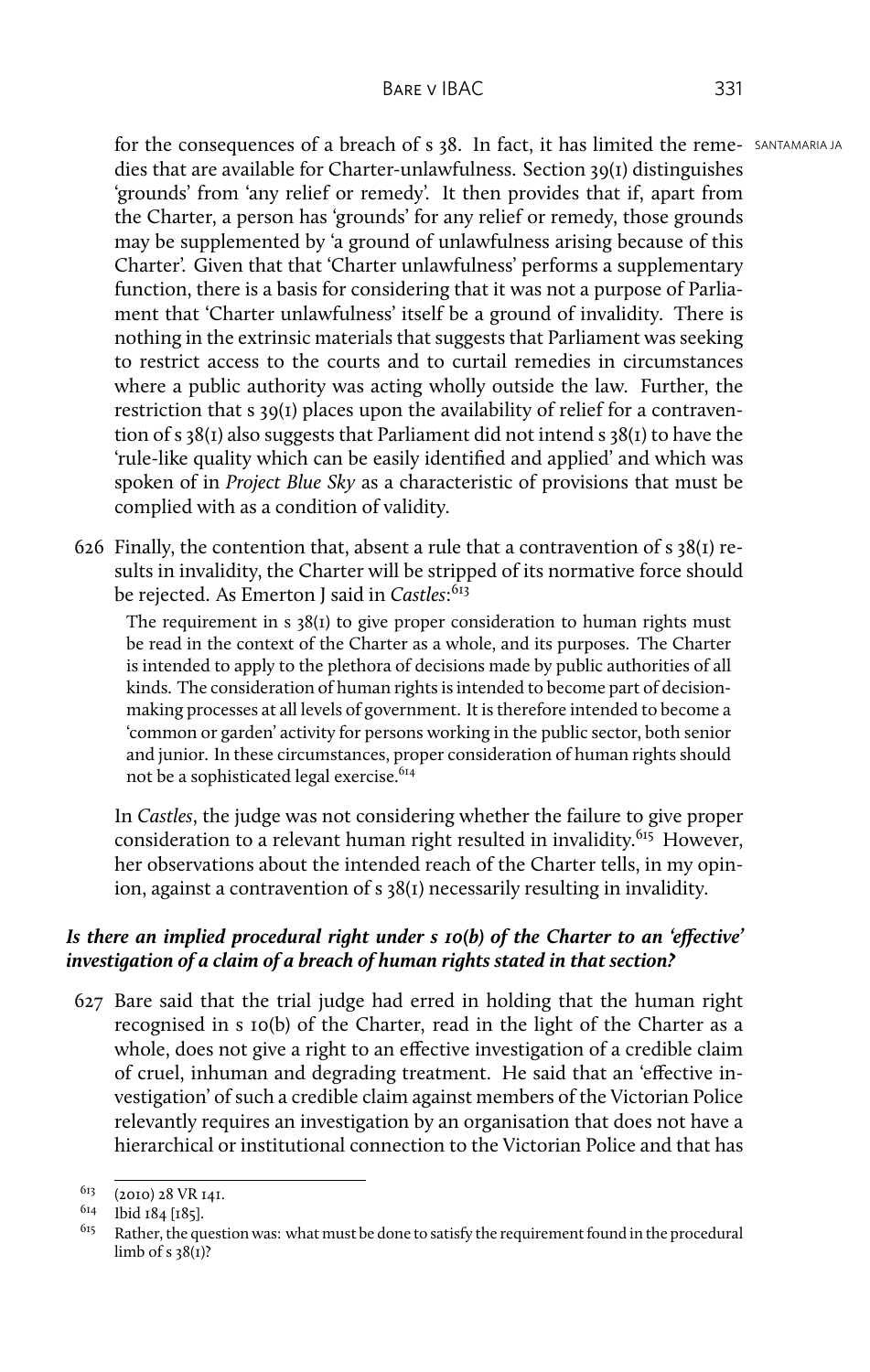'practical independence' from Victoria Police.<sup>616</sup>

- 628 The contention was based on the manner in which international tribunals have interpreted the provisions upon which s 10(b) of the Charter was based, in particular art 7 of the ICCPR<sup>617</sup> and art 3 of the European Convention.<sup>618</sup>
- 629 Bare and the Commission argued that, as each of art 7 of the ICCPR and art 3 of the European Convention had been interpreted as giving rise to an implied right to an investigation of a complaint as ancillary to the rights expressly recognised in those articles, s 10(b) should be similarly interpreted. In doing so, they relied upon s 32(2) of the Charter which provides:

International law and the judgments of domestic, foreign and international courts and tribunals relevant to a human right may be considered in interpreting a statutory provision.

- 630 IBAC and the Attorney-General said that no such implication should be drawn. They said that, when it drew that implication, the ECtHR had relied upon provisions in the European Convention other than art 3 and that, when it had drawn, or had accepted, the implication, the House of Lords had relied upon principles which had no application in Victoria.
- 631 For the reasons given below, in my opinion, s 10(b) of the Charter does not contain an implied procedural right to an investigation of a complaint. International law and the judgments of domestic, foreign and international courts and tribunals may be considered in the interpretation of s 10(b). But, when it comes to the interpretation of the rights recognised in the Charter, care needs to be taken with the use of authorities in other jurisdictions, notwithstanding that the relevant rights are expressed in identical terms and are drawn from a common source.<sup>619</sup> A human right recognised in another jurisdiction may take its place in a legislative and juristic matrix that is quite different from that in which the rights recognised in the Charter are located. As it turns out, the procedural right recognised in other jurisdictions arises from the existence and operation of provisions that are not contained in the Charter. Further, those provisions are designed, in large part, to ensure that there will be effective remedies for contraventions of those rights. The Charter contains its own remedial provisions.

 $\frac{616}{617}$  Ground 5 of the amended notice of appeal.

<sup>617</sup> Opened for signature 16 December 1966, 993 UNTS 3 (entered into force 3 January 1976). See [472] above.

<sup>618</sup> Opened for signature 4 November 1950, 213 UNTS 221 (entered into force 3 September 1953), as amended by *Protocol No 14 to the Convention for the Protection of Human Rights and Fundamental Freedoms*, opened for signature 13 May 2004, CETS No 194 (entered into force 1 June 2010). See [471] above.

<sup>619</sup> *Momcilovic v The Queen* (2011) 245 CLR 1, 37–8 [19] (French CJ), 88–90 [151]–[159] (Gummow J) (Hayne J agreeing 123 [280]); see also 211 [546], 217 [565] (Crennan and Kiefel JJ).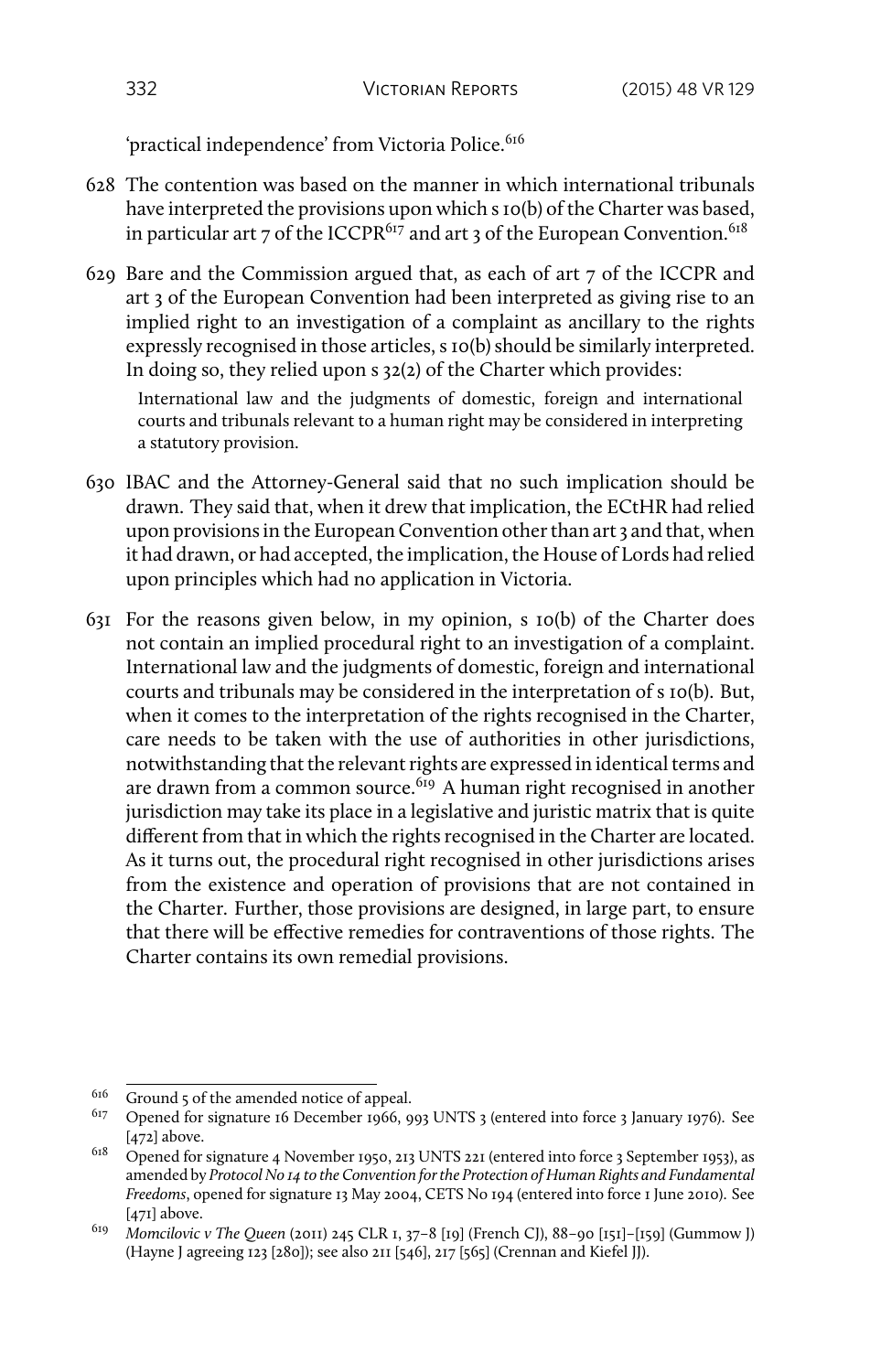## **International provisions** SANTAMARIA JA

632 The materials to which the parties refer, in relation to the content of the rights under s 10(b) of the Charter, should be considered with reference to these relevant provisions of the ICCPR and the European Convention:

# **ICCPR**

## **Article 2**

- 1. Each State Party to the present Covenant undertakes to respect and ensure to all individuals within its territory and subject to its jurisdiction the rights recognised in the present Covenant, without distinction of any kind, such as race, colour, sex, religion, political or other opinion, national or social origin, property, birth or other status.
- 2. Where not already provided for by existing legislative or other measures, each State Party to the present Covenant undertakes to take the necessary steps, in accordance with its constitutional processes and with the provisions of the present Covenant, to adopt such legislative or other means as may be necessary to give effect to the rights recognised in the present Covenant.
- 3. Each State Party to the present Covenant undertakes:
	- (a) to ensure that any person whose rights or freedoms as herein recognised are violated shall have an effective remedy, notwithstanding that the violation has been committed by persons acting in an official capacity;
	- (b) to ensure that any person claiming such a remedy shall have his right thereto determined by competent judicial, administrative or legislative authorities, or by any other competent authority provided for by the legal system of the State and to develop the possibilities of judicial remedy;
	- (c) to ensure that the competent authority shall enforce such remedies when granted.

## **Article 7**

No-one shall be subjected to torture or to cruel, inhuman or degrading treatment or punishment. In particular, no-one shall be subjected without his free consent to medical or scientific experimentation.

#### **European Convention**

#### **Article 1**

## **Obligation to respect human rights**

The High Contracting Parties shall secure to everyone within their jurisdiction the rights and freedoms defined in Section 1 of this Convention.

#### **Article 3**

## **Prohibition of Torture**

No-one shall be subjected to torture or to inhuman or degrading treatment or punishment.

## **Article 13**

## **Right to an Effective Remedy**

Everyone whose rights and freedoms as set forth in this Convention are violated shall have an effective remedy before a national authority notwithstanding that the violation has been committed by persons acting in an official capacity.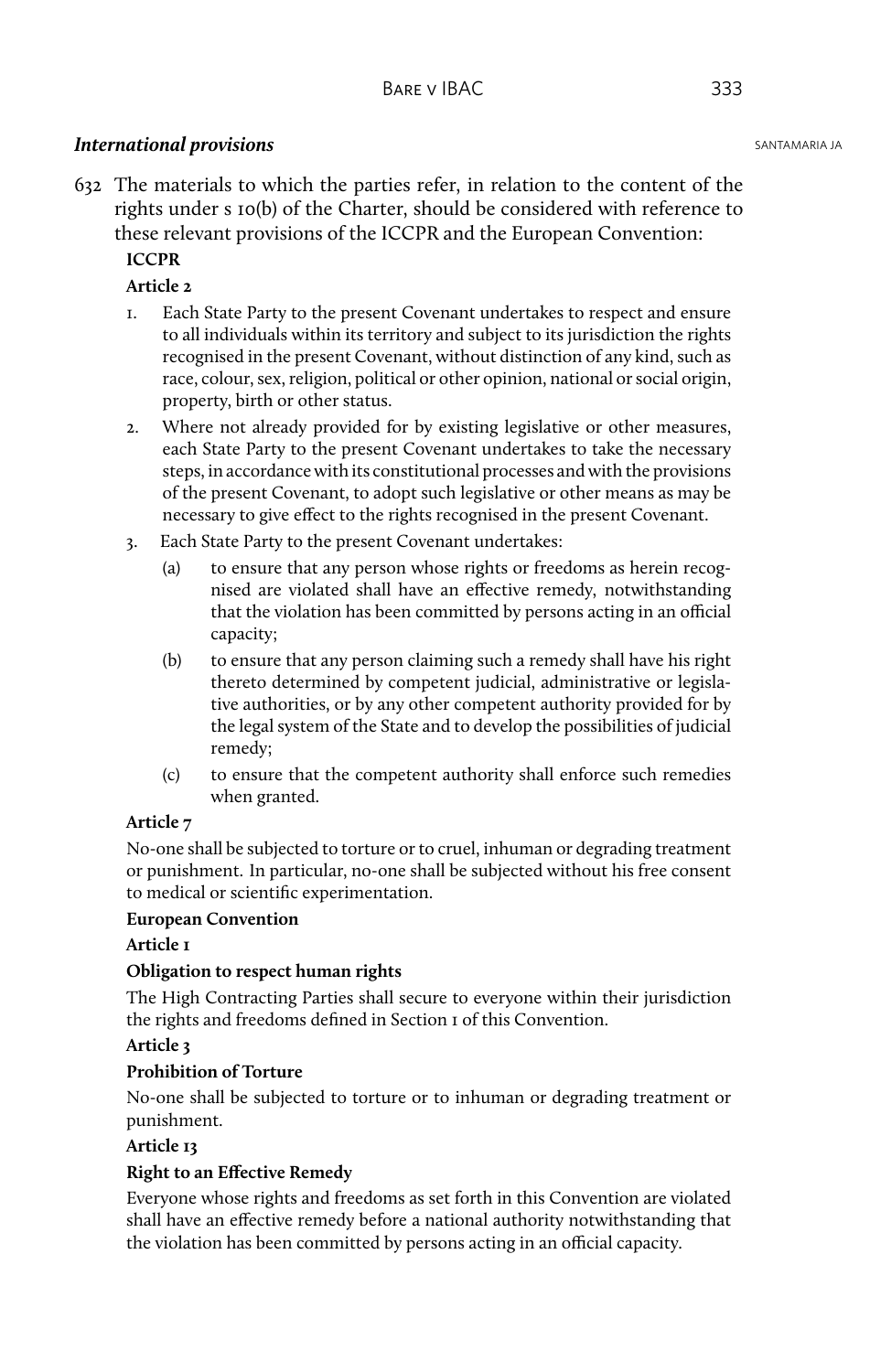## *Reasons of the trial judge*

633 The trial judge said that it was 'common ground' that the human rights recognised in the Charter 'should be construed in the broadest possible way' and that it 'should not be assumed that the Charter has narrowed traditional common law rights'.<sup>620</sup> While s 10(b) had effectively adopted the words of art 7 of the ICCPR and she was entitled to consider international law and the judgments of domestic, foreign and international courts and tribunals relevant in construing it, the trial judge held that s 10(b) did not contain the asserted procedural right. First, it contained nothing express to that effect. Second, s 10(b) of the Charter was distinguishable from art 7 of the ICCPR and art 3 of the European Convention as, unlike those instruments, the Charter did not contain provisions such as art 2(3) of the ICCPR and art 13 of the European Convention which imposed on the contracting States to those conventions an obligation to confer on their citizens a right to an effective remedy where their human rights had been violated. Third, she observed that 'the Charter not only states exhaustively how such rights are to be protected, but also makes a number of procedural requirements relating to the protection of a number of other rights'.<sup>621</sup> Fourth, the trial judge said that, even if the implication was confined to s  $10(b)$ , given that s  $38(1)$  imposed duties on all public authorities, it would 'be impracticable to require many such bodies to bring about an independent investigation of a complaint of their own alleged breach of s  $38(1)$ <sup>'.622</sup> Finally, while the provision was to be construed conformably with Australia's international obligations, the 'State's established criminal and civil justice systems would appear to supply the means for compliance with any investigative obligations the State might have in relation to a complaint of abuse of the right under s  $10(b)$ <sup>'.623</sup>

## *Contentions of Bare and of the Commission*

- 634 On the hearing of the appeal, Bare adopted the submissions of the Commission.
- 635 The Commission said General Comments of the UN Human Rights Committee provide guidance as to the proper interpretation and application of the ICCPR.<sup>624</sup> In General Comment 20, the Human Rights Committee said that art 7 of the ICCPR implicitly requires that '[c]omplaints must be investigated promptly and impartially by competent authorities so as to make the remedy effective<sup>'.625</sup> The Committee does not consider the right to an effective investigation of a credible allegation of breach of art 7 to

<sup>620</sup> *Re Application under the Major Crime (Investigative Powers) Act 2004* (2009) 24 VR 415, 434 [80] (Warren CJ).

<sup>&</sup>lt;sup>621</sup> Reasons [160]. She gave as examples s 21 (right to liberty and security of person), s 22 (right to humane treatment when deprived of liberty) and s 24 (right to a fair hearing).

<sup>622</sup> Reasons [161].

<sup>623</sup> Reasons [162].

<sup>624</sup> See *PJB v Melbourne Health* (2011) 39 VR 373, 390 [66] (Bell J).

<sup>625</sup> Human Rights Committee, *General Comment No 20: Article 7 (Prohibition of torture, or other cruel, inhuman or degrading treatment or punishment)*, 44th sess (10 March 1992) [14], [21].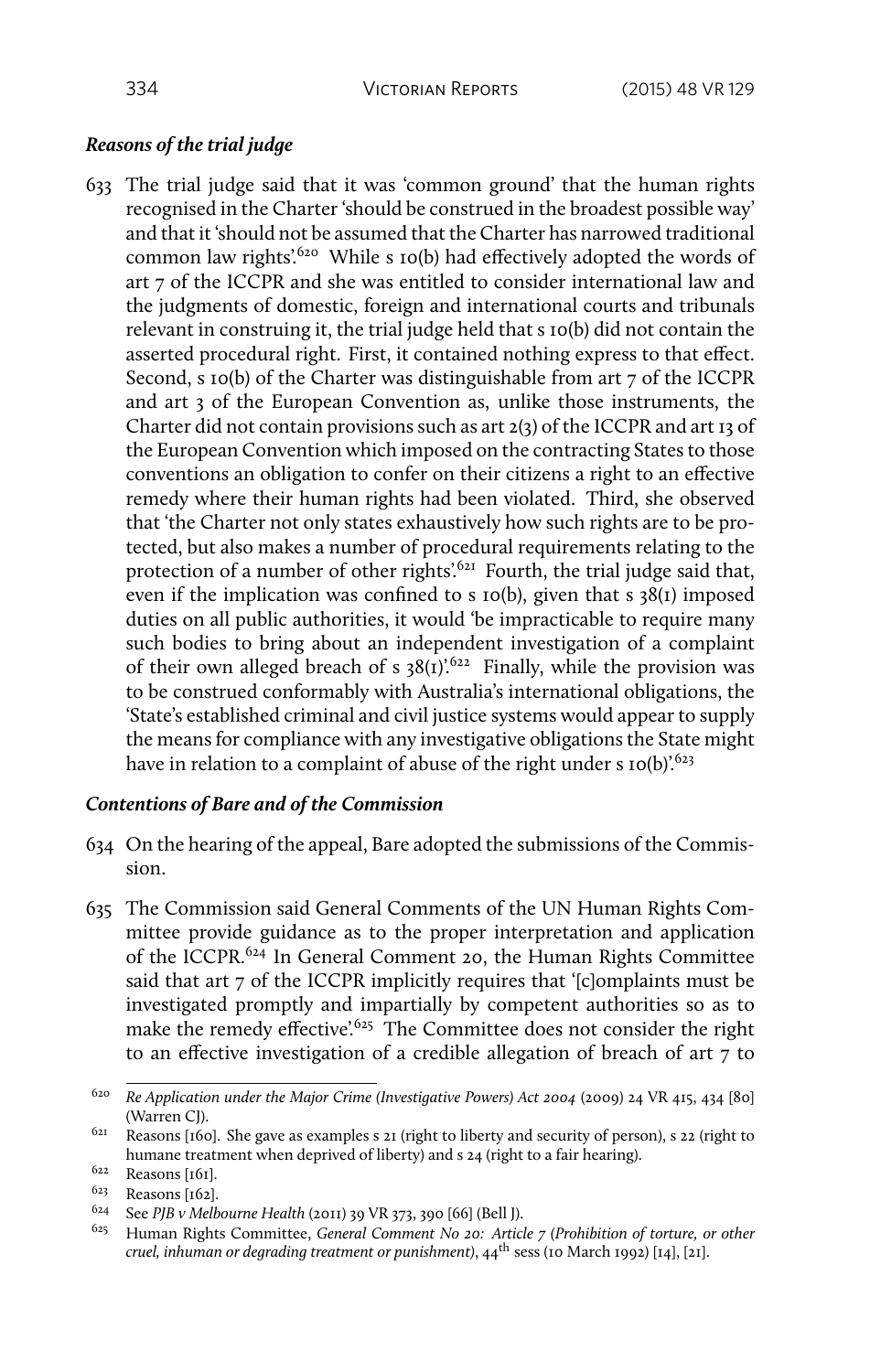depend on the separate obligation to provide effective remedies.<sup>626</sup> Given SANTAMARIA JA Australia's international obligation to conduct an effective investigation in such circumstances, it should be assumed that, when it enacted s 10(b) of the Charter and based it on art 7 of the ICCPR, Parliament intended it to be interpreted in the same way.

- 636 The extensive jurisprudence on art 3 of the European Convention supports the proposition that s 10(b) of the Charter includes a procedural right to an effective investigation of credible allegations of cruel, inhuman and degrading treatment. Whatever may have been the case in the past, 'the mainstream jurisprudence of the European Court in relation to the legal foundation for the obligation to conduct an effective investigation of credible allegations of cruel, inhuman and degrading treatment' did not now depend upon the obligation of States Parties to provide an 'effective remedy<sup>'627</sup> for breach of rights. The ECtHR relied on art 13 in only one of the 30 cases ('so far decided in 2013') that considered the procedural limb of art 3. In cases where it is not possible to determine whether a person suffered cruel, inhuman or degrading treatment (perhaps because no effective investigation has occurred), art 13 cannot provide the source of the right to an effective investigation, because it is not known whether any breach of rights occurred that requires an 'effective remedy'. In such cases, the ECtHR ordinarily holds that the failure to undertake an effective investigation is itself a contravention of the procedural limb of art 3.
- 637 Next, although art 1 of the European Convention states that the parties 'shall secure to everyone within their jurisdiction' the rights and freedoms in the European Convention, that article had *not* been incorporated into the UK HRA. Despite that, English courts had held that art 3 of the European Convention contains a right to an effective investigation of credible allegations of breach. In *R (L (A patient)) v Secretary of State for Justice*, <sup>628</sup> Lord Phillips of Worth Matravers said that the right to such an investigation was 'not so much a secondary procedural obligation but rather part of the positive obligation'.<sup>629</sup> In *Morrison v Independent Police Complaints Commission*, 630 in a case where the issue was whether a complaint against the police was required to be investigated by the Independent Police Complaints Commission itself or could instead be referred to the police to investigate, the High Court accepted that the ECtHR had implied a duty to investigate arguable breaches of art 3. The Commission also referred to *R (L (A patient)) v Secretary* of State for Justice;<sup>631</sup> R (Mousa) v Secretary of State for Defence;<sup>632</sup> Allen v

<sup>626</sup> Ibid [10]. The Commission referred to *María Cruz Achabal Puertas v Spain,* Human Rights Committee*, Views: Communication No 1945/2010*, 107th sess, UN Doc CCPR/C/107/D/1945/2010 (27 March 2013) [8.6].

<sup>627</sup> Article 13 of the European Convention and art 2 of the ICCPR.

<sup>628</sup> [2009] 1 AC 588.

<sup>629</sup> Ibid 610 [26].

<sup>630</sup> [2009] EWHC 2589 (Nicol J).

 $^{631}$  [2009] I AC 588.

<sup>&</sup>lt;sup>632</sup> [2011] EWCA Civ 1334.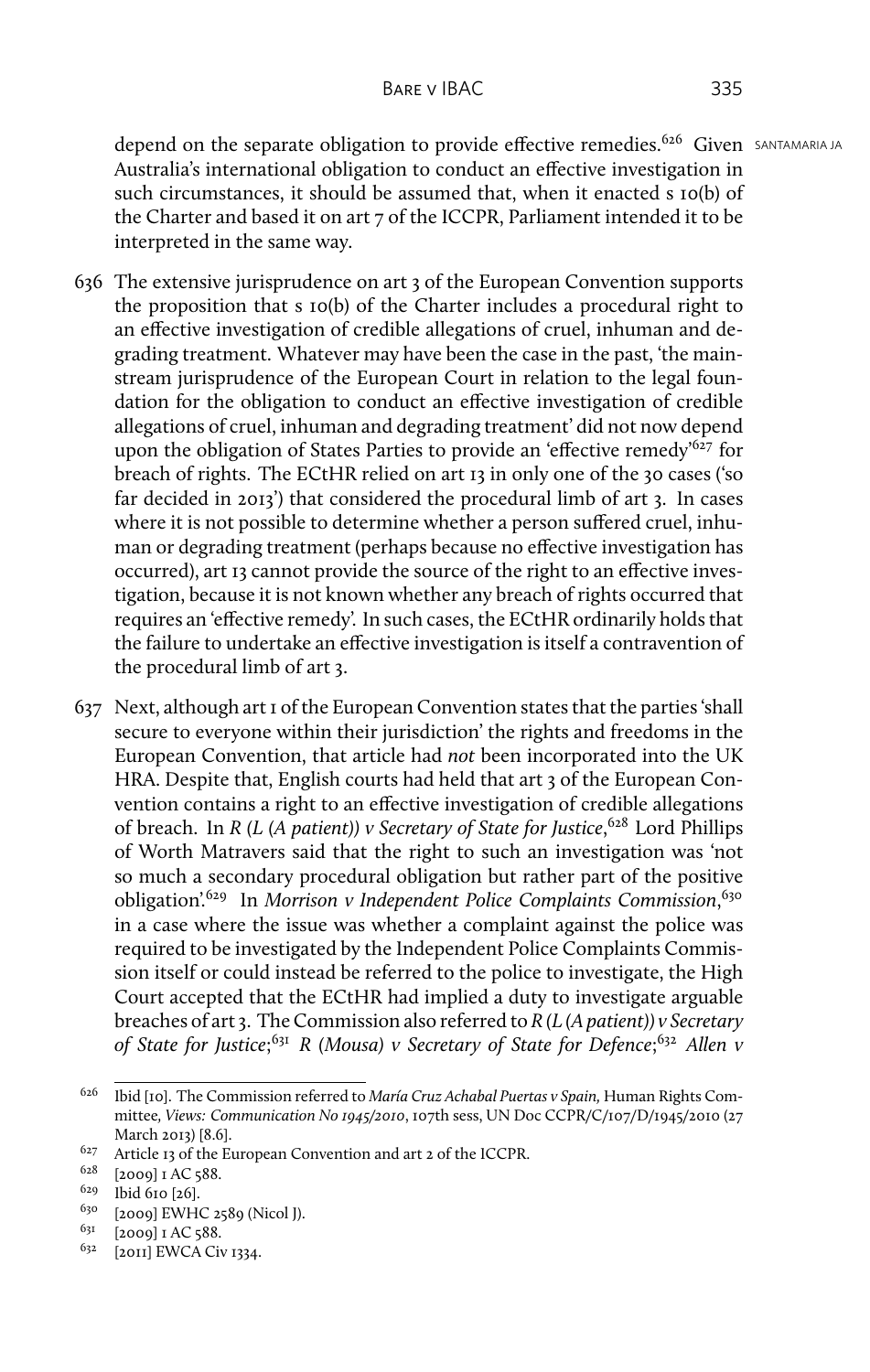*Chief Constable of Hampshire*; <sup>633</sup> *DSD & NBV v Commissioner of Police for the Metropolis*. 634

638 Finally, the Commission contended that, if the procedural limb of s 10(b) did rely upon something akin to the obligation contained in art 1 of the European Convention, the combination of s 6(1) and s 38 of the Charter supplied the necessary obligation.<sup>635</sup>

#### *Contentions of IBAC*

639 For its part, IBAC said that the appellant and the Commission had misconceived the relevant Strasbourg jurisprudence and the English authorities. True, European cases have 'repeatedly recognised that the procedural right arises by way of implication *inter alia* from obligations assumed by international law States that are not imposed on public authorities by the Charter. The implication is thus limited to the context of applying instruments that include such obligations and does not arise here'. The leading cases in Europe rely on the *Assenov* principle in which the procedural right was held to depend upon an implication '*inter alia* from art 1 of the ECHR by which the parties to the Convention assumed obligations to "secure to everyone within their jurisdiction the rights and freedoms defined in ... [the] Convention" '. IBAC said that that provision had no analogue in the Charter. It said that the real issue 'is whether in enacting s 10(b) Parliament intended to recognise the implied procedural right even though it cannot be implied without resort of other elements of the ICCPR which have no analogue in the Charter context'. While the rights in the Charter were modelled on those in the ICCPR and s 32 of the Charter permitted reference to international materials, it did not require rights to be given the same meaning as any cognate right in international law. Caution had to be exercised in assuming that the matrix in which other countries had located their recognition of human rights was relevantly identical to that in Victoria. IBAC said that, in affirming the existence of the implied procedural right referred to in its General Comments 20 and 31, the Human Rights Committee referred to the general obligation imposed on State Parties to the Convention in art 2 of the ICCPR. The fact that recent Strasbourg jurisprudence did not refer to the obligation in art 13 of the European Convention to provide effective remedies did not mean 'that the role this obligation played in the development of the jurisprudence on the procedural limb is to be ignored'. Further, the trial judge had distinguished the Charter from international instruments in so far as the former, unlike the latter, lacked any obligation to secure the enjoyment of a right or to remedy its breach. European cases still rely on the *Assenov* principle which rests on art 1 of the European Convention. The trial judge had been correct to observe that the implication in art 3 of the European Convention of a procedural right to an effective independent investigation relies, either

<sup>633</sup> [2013] EWCA Civ 967 [42]–[44].

<sup>634</sup> [2015] 2 All ER 272 (*DSD & NBV*).

<sup>&</sup>lt;sup>635</sup> Section 6(1) provides inter alia: 'All persons have the human rights set out in pt 2'.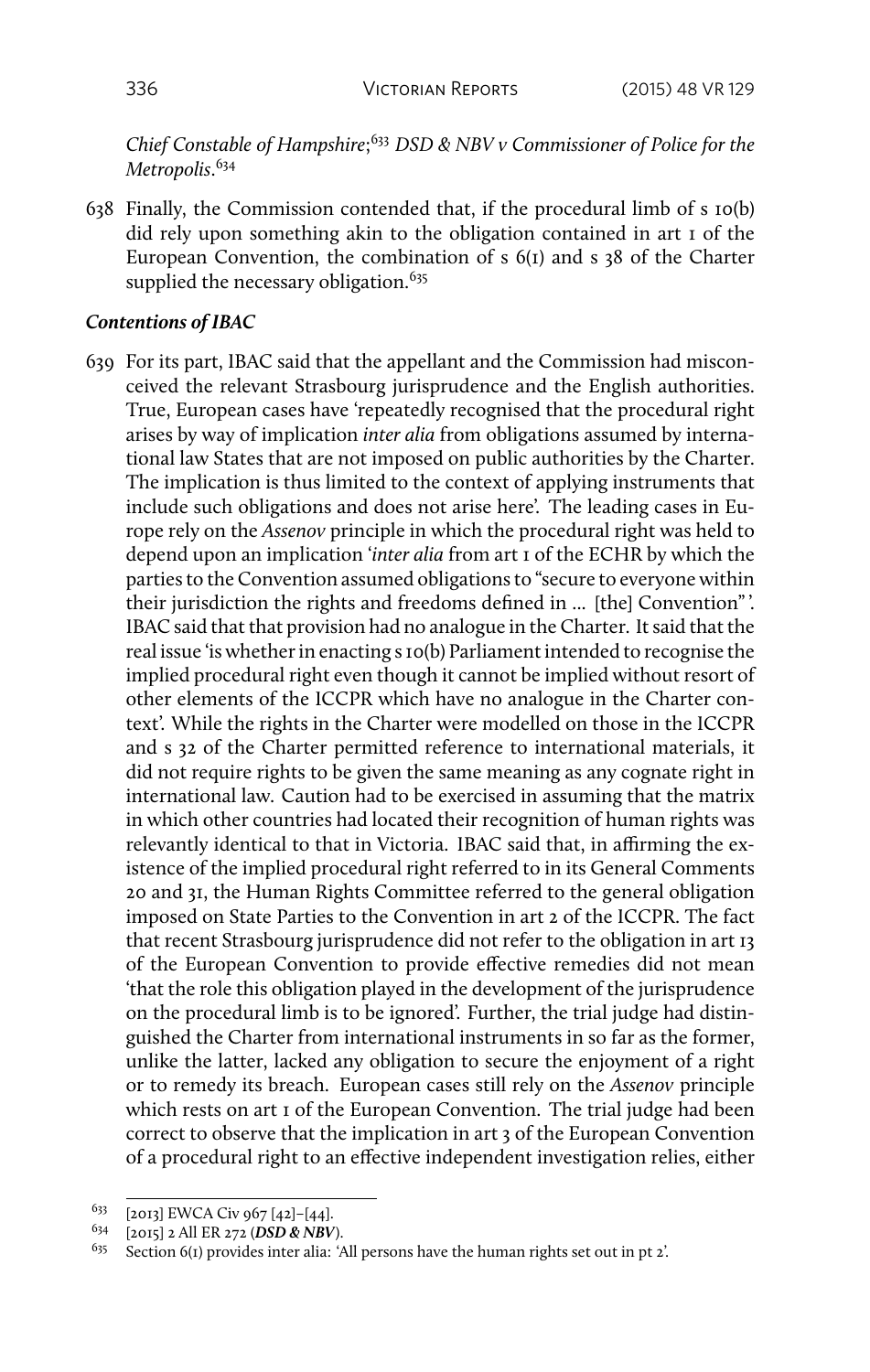directly or indirectly upon art 1 (effective remedies) of the Convention. In SANTAMARIA JA relation to the UK decisions, the fact that the UK HRA does not reproduce art 1 of the European Convention is immaterial 'because the rights that are scheduled to the HRA are the clauses of the ECHR itself and the HRA is the principal means by which the UK implements the ECHR in fulfilment of art 1'. Further, by s 2(1) of the English Act, courts and tribunals are required to take into account Strasbourg jurisprudence. IBAC rejected the submission that s 6 and s 8 were analogous to art 1 of the European Convention: 'The Charter advances and promotes the rights and freedoms relevantly here in the particular ways prescribed in  $s$  38( $i$ ) and not otherwise: by requiring public authorities to act in a manner that is compatible with, and in making decisions to give proper consideration to, relevant human rights'. There was no analogy to be drawn between the obligation of States to secure rights with the obligations on Victorian public authorities to act compatibly with human rights and to give them proper consideration in decision making.

# *Does the European Court of Human Rights consider the right to an independent investigation relies solely on Article 7 of the ICCPR?*

640 In *Vitkovskiy v Ukraine*,<sup>636</sup> the applicant had lodged with the ECtHR an application under art 34 of the European Convention in which he alleged, in particular, that he had been ill-treated by the police and that there had been no adequate domestic investigation of the matter. The applicant was questioned by police at Novomoskovsk Police Station in connexion with a suspected attempted theft. The officers allegedly subjected him to illtreatment to induce him to confess. Specifically, according to the applicant, they punched and kicked him, strangled him with a towel, put a gas mask on his face and made it difficult for him to breathe, as well as giving him electric shocks to his fingers and testicles. The applicant also allegedly had an injury to his chin, which caused extensive bleeding. He complained that he had been ill-treated by the police and that there had been no effective domestic investigation of the matter. He relied on art 3 of the European Convention. In its judgment upholding his application, the Fifth Section of the ECtHR said:

The Court emphasises that where an individual raises an arguable claim that he or she has been seriously ill-treated by police in breach of Article 3, that provision requires by implication that there should be an effective official investigation capable of leading to the identification and punishment of those responsible. Otherwise, the general legal prohibition of torture and inhuman and degrading treatment and punishment would, despite its fundamental importance, be ineffective in practice, and it would be possible in some cases for agents of the State to abuse the rights of those within their control with virtual impunity (see *Assenov and Others v Bulgaria* and *Labita v Italy*).<sup>637</sup>

641 As is evident, the Fifth Section based its decision on *Assenov v Bulgaria*. 638

<sup>&</sup>lt;sup>636</sup> European Court of Human Rights, Fifth Section, Application No 24938/06, 26 September 2013.

<sup>637</sup> Ibid [96] (citations omitted).

<sup>638</sup> (1998) 28 EHRR 652 (*Assenov*) (the report of the Court commences at 696).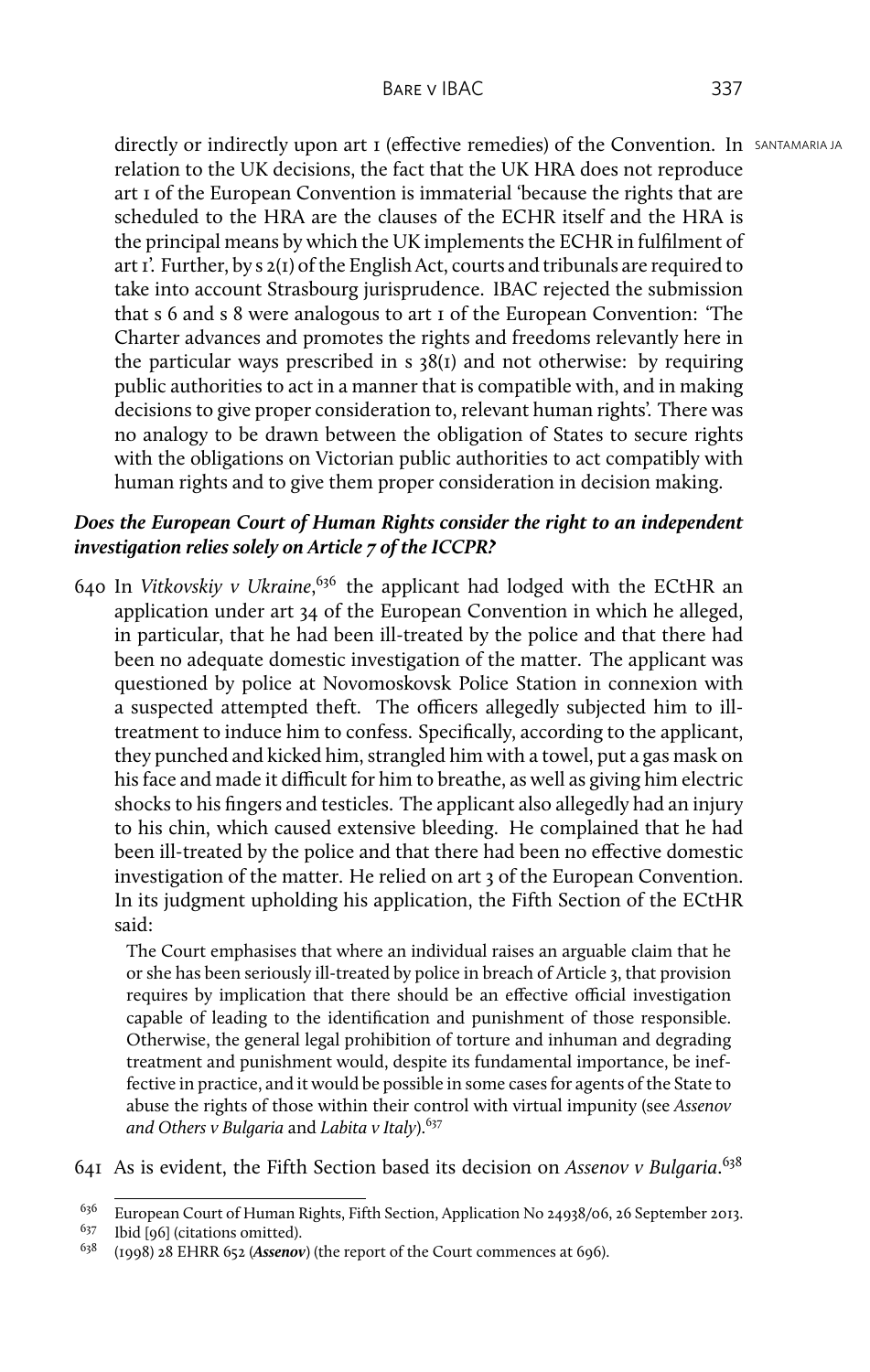In that case, the applicants were a family of Bulgarian nationals, of Roma origin, who lived in Shoumen, Bulgaria. Assenov was born in 1978. On 19 September 1992, while gambling in the market square in Shoumen, he was arrested by an off-duty policeman and taken to the nearby bus station, where the officer called for back-up. Subsequently his parents, who were both working at the bus station, came and asked for their son's release. His father, as a way of showing that he would administer any necessary punishment, took a strip of plywood and hit his son. At some point, two other policemen arrived. The applicants alleged that these officers hit the boy with truncheons. A dispute ensued between the boy's parents and the police, although it appears that Assenov himself was unaggressive and compliant. He and his father were handcuffed and forced into a police car. They were taken to the police station, where they were detained for approximately two hours before being released without charge. Assenov alleged that he was beaten with a toy pistol and with truncheons and pummelled in the stomach by officers at the police station. Assenov alleged that the events of 19 September 1992 had given rise to violations of art 3 of the Convention. He claimed that his complaints had not been taken seriously by the authorities in Bulgaria and that there was a lack of effective domestic remedies. The ECtHR said:

The Court considers that, in these circumstances, where an individual raises an arguable claim that he has been seriously ill-treated by the police or other such agents of the State unlawfully and in breach of Article 3, that provision, read in conjunction with the State's general duty under Article 1 of the Convention to 'secure to everyone within their jurisdiction the rights and freedoms defined in ... [the] Convention', requires by implication that there should be an effective official investigation. This obligation, as with that under Article 2, should be capable of leading to the identification and punishment of those responsible. If this were not the case, the general legal prohibition of torture and inhuman and degrading treatment and punishment, despite its fundamental importance, would be ineffective in practice and it would be possible in some cases for agents of the State to abuse the rights of those within their control with virtual impunity.<sup>639</sup>

The Commission had found that Assenov had an arguable claim that he had been mistreated by the police, and that the official investigation had not been sufficiently thorough and independent to satisfy art 13 of the European Convention. The Court continued:

The Court recalls that Article 13 guarantees the availability at national level of a remedy to enforce the substance of the Convention rights and freedoms in whatever form they might happen to be secured in the domestic legal order. The effect of this Article is thus to require the provision of a domestic remedy allowing the competent national authority both to deal with the substance of the relevant Convention complaint and to grant appropriate relief, although Contracting States are afforded some discretion as to the manner in which they conform to their obligations under this provision.

The scope of the obligation under Article 13 varies depending on the nature of the applicant's complaint under the Convention. Where an individual has an

<sup>639</sup> Ibid 701 [102] (**the** *Assenov* **principle**) (citations omitted).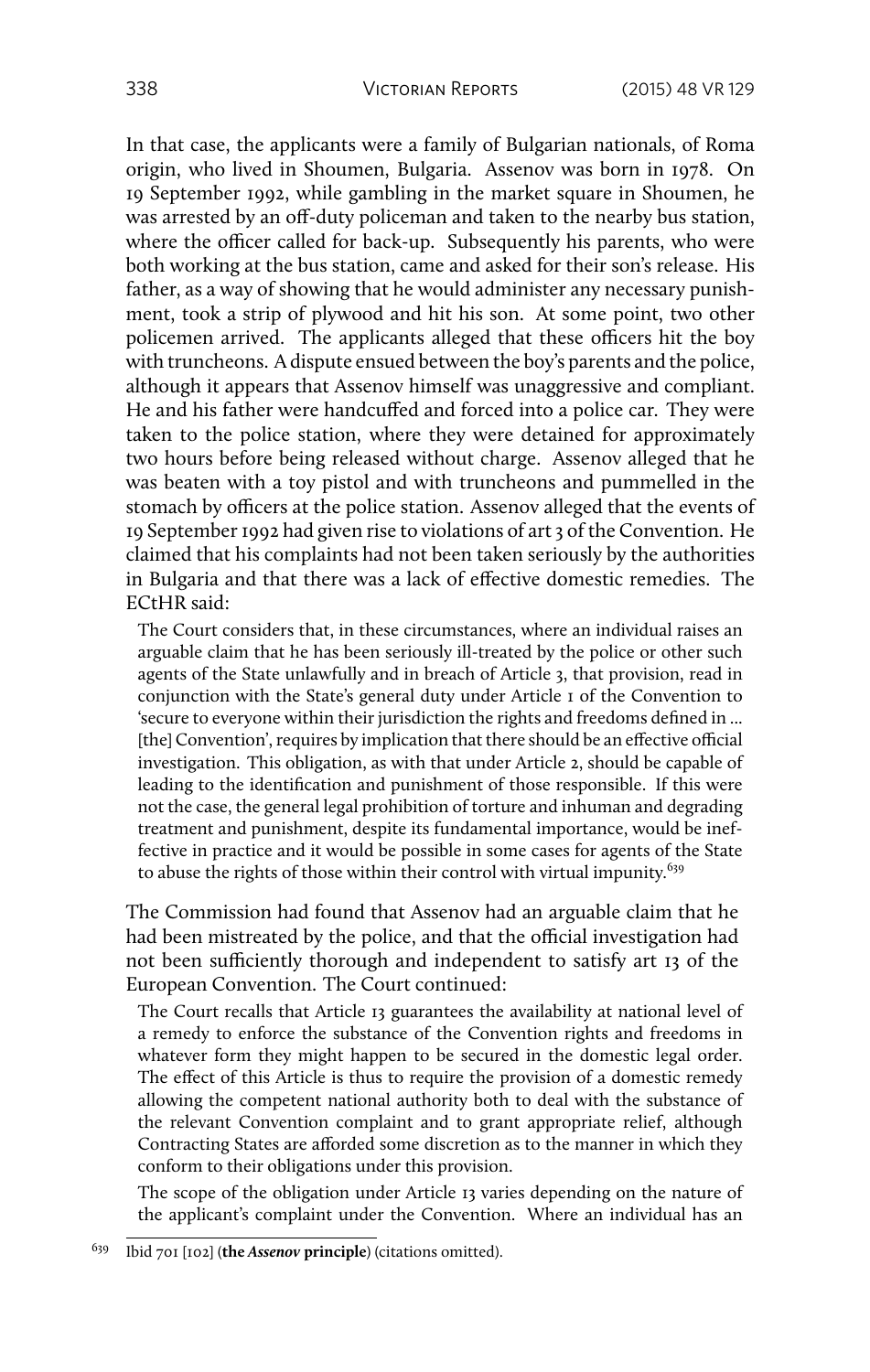arguable claim that he has been ill-treated in breach of Article 3, the notion of SANTAMARIA JA an effective remedy entails, in addition to a thorough and effective investigation of the kind also required by Article 3, effective access for the complainant to the investigatory process and the payment of compensation where appropriate.<sup>640</sup>

- 642 There has been a long line of cases that have adopted the *Assenov* principle.<sup>641</sup> For example, in *MC v Bulgaria*, <sup>642</sup> a young girl said that her complaint that she had been raped by two men had not been adequately investigated by the authorities because she had not resisted the assault upon her. Relying upon several articles of the European Convention (including art 3), she said that Bulgarian law did not provide effective protection against sexual abuse in so far as prosecutions were only brought where the victim had actively resisted. She also alleged that the State had failed properly to investigate the offences. In the event, the Court identified two matters: whether the law of Bulgaria was so flawed as to amount to a breach of the State's positive obligations under arts 3 and 8 and whether the shortcomings in the investigation were so flawed as to amount to a breach of the same articles. In referring to the obligation upon the State to conduct an investigation, the ECtHR said: 'In a number of cases, art 3 of the Convention gives rise to a positive obligation to conduct an official investigation (see *Assenov v Bulgaria*). Such a positive obligation cannot be considered in principle to be limited solely to cases of ill-treatment by State agents (see, mutatis mutandis, *Calvelli and Ciglio v Italy*).<sup>643</sup>
- 643 However, the Commission said that: 'There have been at least 14 separate cases in 2013 alone regarding allegations of torture or ill-treatment by police where the European Court has found a breach of the implied procedural element of art 3 because of lack of an effective investigation without linking that finding to any other article in the ECHR'.<sup>644</sup> It referred, inter alia, to *Davitidze v Russia*. <sup>645</sup> In that case, the Court summarized its general princi-

Ibid 704  $[117]$  (citation omitted). Thus, art  $I$  (of the European Convention) requires the availability of a thorough and effective investigation and art 13 (of the ICCPR) requires effective access for the complainant to the investigatory procedure and the payment of compensation where appropriate.

<sup>641</sup> In *Labita v Italy* (2000) 46 EHRR 1228, GC, the ECtHR effectively restated the *Assenov* principle.

 $^{642}$  (2005) 40 EHRR 20.<br><sup>643</sup> Ibid [151] It was on 1

Ibid [151]. It was on this basis that the Court continued (at [153]): On that basis, the Court considers that States have a positive obligation inherent in Articles 3 and 8 of the Convention to enact criminal-law provisions effectively punishing rape and to apply them in practice through effective investigation and prosecution.

<sup>644</sup> It referred, by way of example, to *Davitidze v Russia* (European Court of Human Rights, First Section, Application No 8810/05, 30 May 2013); *Popa v Moldova* (European Court of Human Rights, Third Section, Application No 17008/07, 12 February 2013, FINAL 12 May 2013); *Grimailovs v Latvia* (European Court of Human Rights, Fourth Section, Application No 6087/03, 25 June 2013); *Holodenko v Latvia* (European Court of Human Rights, Fourth Section, Application No 17215/07*,* 2 July 2013); *Karabet And Others v Ukraine* (European Court of Human Rights, Fifth Section, Applications No 38906/07 and 52025/07, 17 January 2013, FINAL 17 April 2013); *Kummer v Czech Republic* (European Court of Human Rights, Fifth Section, Application No 32133/11, 25 July 2013); *Sorokins and Sorokina v Latvia* (European Court of Human Rights, Fourth Section, Application No 45476/04, 28 May 2013).

<sup>645</sup> European Court of Human Rights, First Section, Application No 8810/05, 30 May 2013.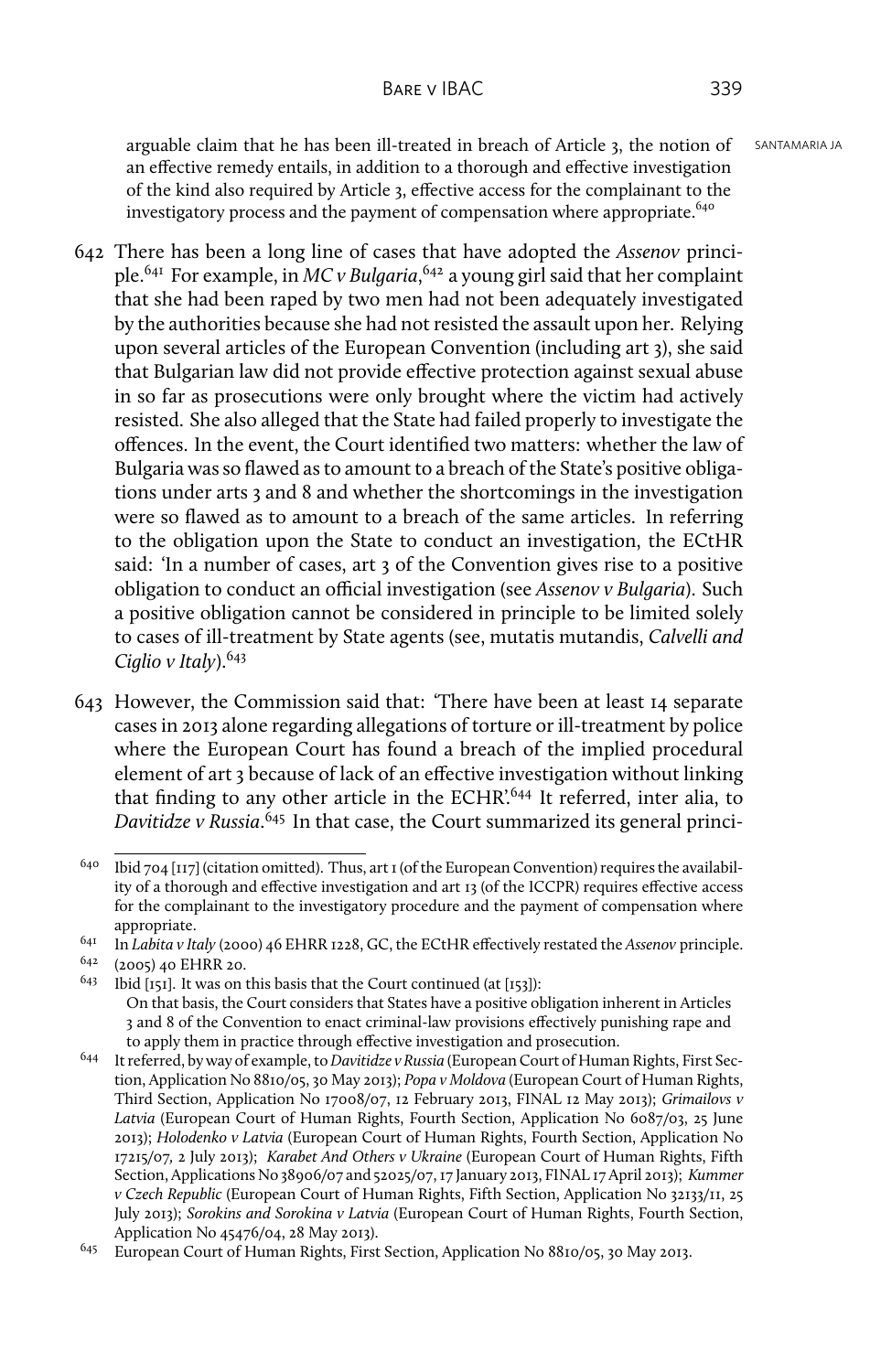ples governing an allegation of a lack of an effective investigation in respect of 'beatings'. It said:

The Court reiterates that where an individual raises an arguable claim that he has been seriously ill-treated by agents of the State in breach of art 3 there should be a thorough and effective investigation (see, among others, *Assenov v Bulgaria* and *Gäfgen v Germany*).<sup>646</sup>

644 In *Milanovic v Serbia*, <sup>647</sup> the applicant was a member of the Hare Krishna religious community in Serbia. He was subject to repeated personal assaults. Despite his constant complaints to the police, they failed to find relevant inculpatory evidence. He complained that his Convention rights had been violated in so far as the State had failed to prevent repeated attacks upon him and was unwilling to conduct a proper investigation of his complaints. The Court referred to art 3 of the European Convention and described the obligations it imposed upon the State to conduct an effective official investigation leading to the identification and punishment of those responsible. It described the relevant principles as including the following:

The Court further recalls that where an individual raises an arguable claim that he has been seriously ill-treated in breach of art 3, that provision, read in conjunction with art I of the Convention, requires by implication that there should also be an effective official investigation capable of leading to the identification and punishment of those responsible (see *Assenov and Others v Bulgaria*). A positive obligation of this sort cannot, in principle, be considered to be limited solely to cases of ill-treatment by State agents (see *MC v Bulgaria*; *Šeèiæ v Croatia*).<sup>648</sup>

645 The continued reference to the *Assenov* principle makes it clear that the implication of a procedural right arises from the existence of art 1 of the ICCPR and art 13 of the European Convention, neither of which has any equivalent in the Charter.<sup>649</sup>

<sup>648</sup> Ibid [85] (citations omitted).

<sup>646</sup> Ibid [98] (citations omitted). In *Gäfgen v Germany* (European Court of Human Rights, Grand Chamber, Application No 22978/05, 1 June 2010), the Court said (at [117]): As regards the requirement of a thorough and effective investigation, the Court reiterates that where an individual raises an arguable claim that he has been seriously ill-treated by the police or other such agents of the State unlawfully and in breach of art 3, that provision, read in conjunction with the State's general duty under art 1 of the Convention to "secure to everyone within their jurisdiction the rights and freedoms defined in ... [the] Convention", requires by implication that there should be an effective official investigation. Such an investigation, as with one under art 2, should be capable of leading to the identification and punishment of those responsible

and traced the jurisprudence back to *Assenov*.

<sup>647</sup> [2010] ECHR 2029.

<sup>649</sup> The references to *MC v Bulgaria* (2005) 40 EHRR 20 and *Milanovic v Serbia* (2014) 58 EHRR 33 are of particular significance when *DSD & NBV v Commissioner of Police for the Metropolis* [2014] EWHC 436 (QB); [2015] 2 All ER 272 (Green J) is discussed below.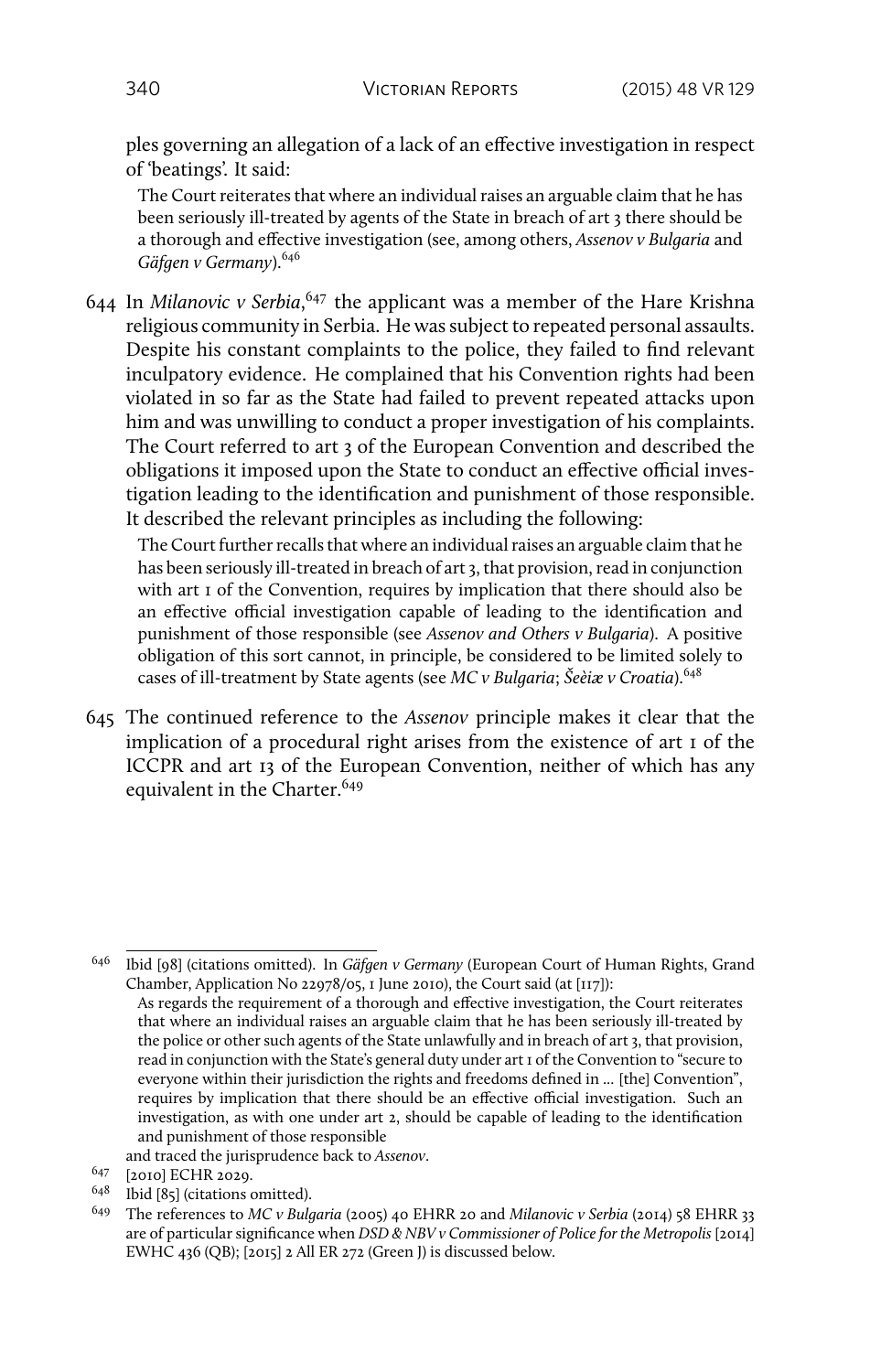## *Does the United Nations Human Rights Committee consider the right to an inde-* **SANTAMARIA JA** *pendent investigation relies solely of art 3 of the ICCPR?*

646 As indicated above, the Commission also relied upon General Comment 20 the United Nations Human Rights Committee and said the Committee did not consider the right to an effective investigation of a credible allegation of breach of art 7 of the ICCPR to depend on the separate obligation to provide effective remedies.<sup>650</sup> In support of its contention, the Commission referred to *Maria Cruz Achabal Puertas v Spain*. <sup>651</sup> The Commission referred to [8.6] of the communication of the Committee of the views adopted at its  $107<sup>th</sup>$ session.<sup>652</sup> Paragraph [8.6] is as follows:

The Committee recalls its general comments No 20 (1992), and No 31 (2004) as well as its settled jurisprudence, according to which complaints alleging a violation of article 7 must be investigated promptly, thoroughly and impartially by the competent authorities and appropriate action must be taken against those found guilty ... In those circumstances, the Committee considers that the investigation conducted by the domestic courts was not sufficient to guarantee the author her right to an effective remedy and that the facts before it constitute a violation of article 7, read independently and in conjunction with article 2, paragraph 3, of the Covenant.<sup>653</sup>

647 As is plainly expressed, the Committee has based its proposition that 'complaints alleging a violation of article 7 must be investigated promptly, thoroughly and impartially by the competent authorities' on General Comments  $20^{654}$  and  $31^{655}$  and its 'settled jurisprudence'.<sup>656</sup> General Comment 20 is entitled '*Article 7 (Prohibition of torture, or other cruel, inhuman or degrading treatment or punishment)'.* Paragraph 14 is as follows:

Article 7 should be read in conjunction with article 2, paragraph 3, of the Covenant. In their reports, States parties should indicate how their legal system effectively guarantees the immediate termination of all the acts prohibited by article 7 as well as appropriate redress. The right to lodge complaints against maltreatment prohibited by article 7 must be recognized in the domestic law. Complaints must be investigated promptly and impartially by competent authorities so as to make the remedy effective. The reports of States parties should provide specific information on the remedies available to victims of maltreatment and the procedure that complainants must follow, and statistics on the number of complaints and how they have been dealt with.<sup>657</sup>

<sup>&</sup>lt;sup>650</sup> Articles 2(1) and (2) of the ICCPR.<br><sup>651</sup> Human Bights, Committee, Vi

Human Rights Committee, *Views: Communication No 1945/2010* 107<sup>th</sup> sess, UN Doc CCPR/C/107/D/1945/2010 (27 March 2013).

 $^{652}$  II-28 March 2013.

Human Rights Committee, *Views: Communication No 1945/2010* 107<sup>th</sup> sess, UN Doc CCPR/C/107/D/1945/2010 (27 March 2013) 13–14 [8.6].

<sup>&</sup>lt;sup>654</sup> General comment No 20 (1992); the Committee referred to [14].<br><sup>655</sup> Ceneral comment No 21 (2004): the Committee referred to [14].

<sup>&</sup>lt;sup>655</sup> General comment No 31 (2004); the Committee referred to [14].<br><sup>656</sup> By way of example *Repitez Camarra y Paraguay* (Human Rights

<sup>656</sup> By way of example, *Benitez Gamarra v Paraguay* (Human Rights Committee, Communication No 1829/2008, 22 March 2012) [7.5].

<sup>657</sup> Human Rights Committee, *General Comment No 20: Article 7 (Prohibition of torture, or other cruel, inhuman or degrading treatment or punishment)*, 44th sess (10 March 1992).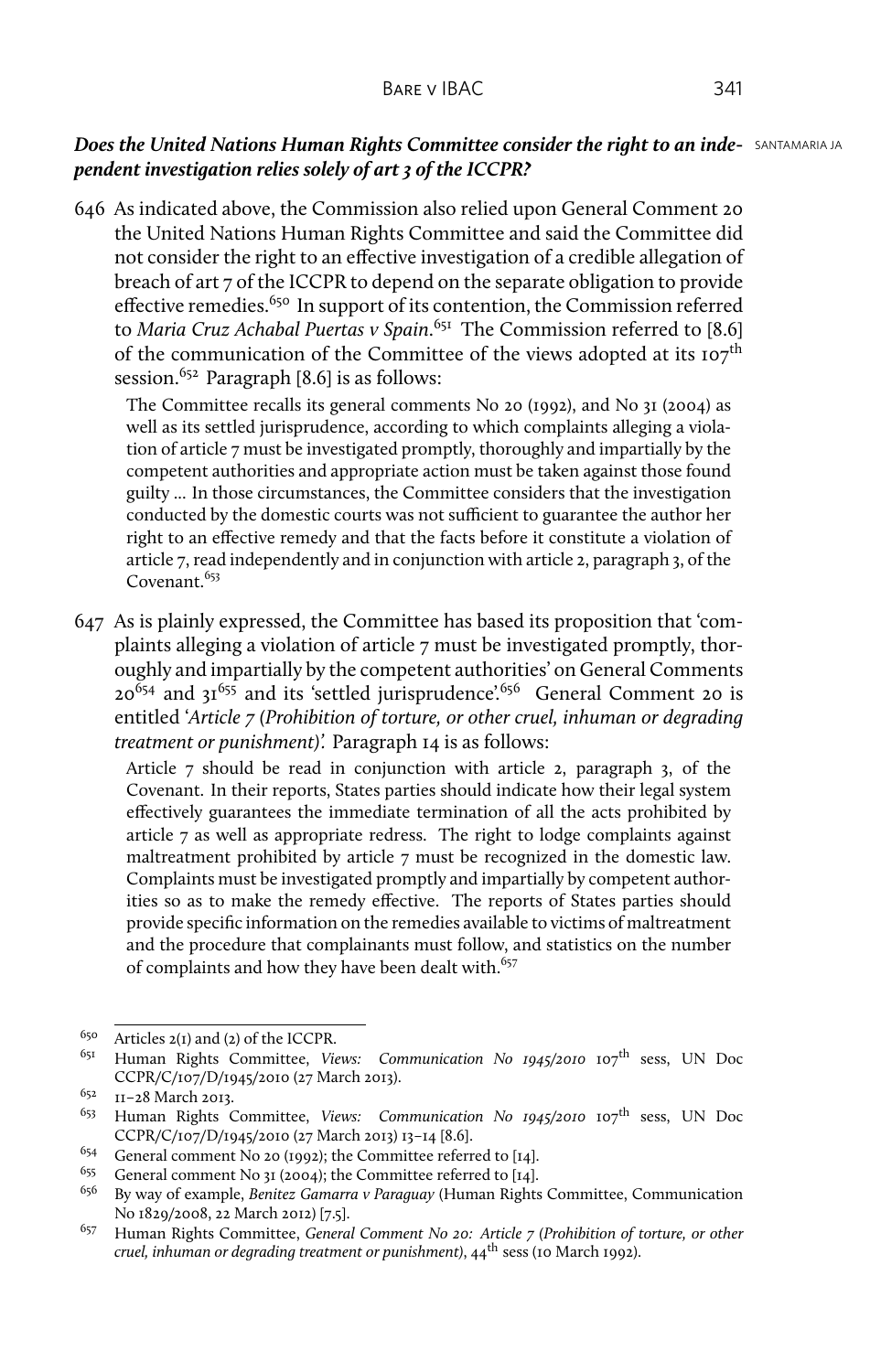General Comment 31 is entitled '*The Nature of the General Legal Obligation Imposed on States Parties to the Covenant'*. Paragraph 15 is as follows:

Article 2, paragraph 3, requires that in addition to effective protection of Covenant rights States Parties must ensure that individuals also have accessible and effective remedies to vindicate those rights. Such remedies should be appropriately adapted so as to take account of the special vulnerability of certain categories of person, including in particular children. The Committee attaches importance to States Parties' establishing appropriate judicial and administrative mechanisms for addressing claims of rights violations under domestic law. The Committee notes that the enjoyment of the rights recognized under the Covenant can be effectively assured by the judiciary in many different ways, including direct applicability of the Covenant, application of comparable constitutional or other provisions of law, or the interpretive effect of the Covenant in the application of national law. Administrative mechanisms are particularly required to give effect to the general obligation to investigate allegations of violations promptly, thoroughly and effectively through independent and impartial bodies. National human rights institutions, endowed with appropriate powers, can contribute to this end. A failure by a State Party to investigate allegations of violations could in and of itself give rise to a separate breach of the Covenant. Cessation of an ongoing violation is an essential element of the right to an effective remedy.<sup>658</sup>

In *Benitez Gamarra v Paraguay*, <sup>659</sup> the Committee referred to its 'settled jurisprudence' (that 'complaints alleging a violation of art 7 must be investigated promptly, thoroughly and impartially by the competent authorities') and traced it back to General Comments 20 and 31.660

648 In light of the foregoing, the Commission's contention that the Human Rights Committee does not consider that the right to an independent investigation of torture or degrading treatment does not depend upon art 2 of the ICCPR cannot be sustained.

## *The UK Human Rights Act 1998*

649 The Commission said that the most relevant authorities were the English cases construing the UK HRA. Those authorities were said to be relevant as they accepted that there was a right to an effective investigation of a credible claim of a breach of art 3 of the European Convention (the section corresponding to s 10(b) of the Charter), notwithstanding that that Act did not have any equivalent to art 1 of the European Convention or art 13 of the ICCPR. The Commission said that those cases were 'the best guide' for evaluating the case put against Bare by IBAC and the Attorney-General.<sup>661</sup>

<sup>658</sup> Human Rights Committee, *General Comment No 31: The Nature of the General Legal Obligation Imposed on States Parties to the Covenant,* 80<sup>th</sup> sess (29 March 2004).

<sup>659</sup> Human Rights Committee, Communication No 1829/2008, 22 March 2012.

 $^{660}$  Ibid [7.5].

<sup>661</sup> Counsel for the Commission referred, in particular, to *R (L (A patient)) v Secretary of State for Justice* [2009] 1 AC 588, 610 [26] and *R (Gentle) v Prime Minister* [2008] 1 AC 1356. In the latter case, Lord Bingham of Cornhill said (at 1366 [5]): 'This procedural duty does not derive from the express terms of article 2, but was no doubt implied in order to make sure that the substantive right was effective in practice'. Article 2 of the Convention provides: 'Everyone's right to life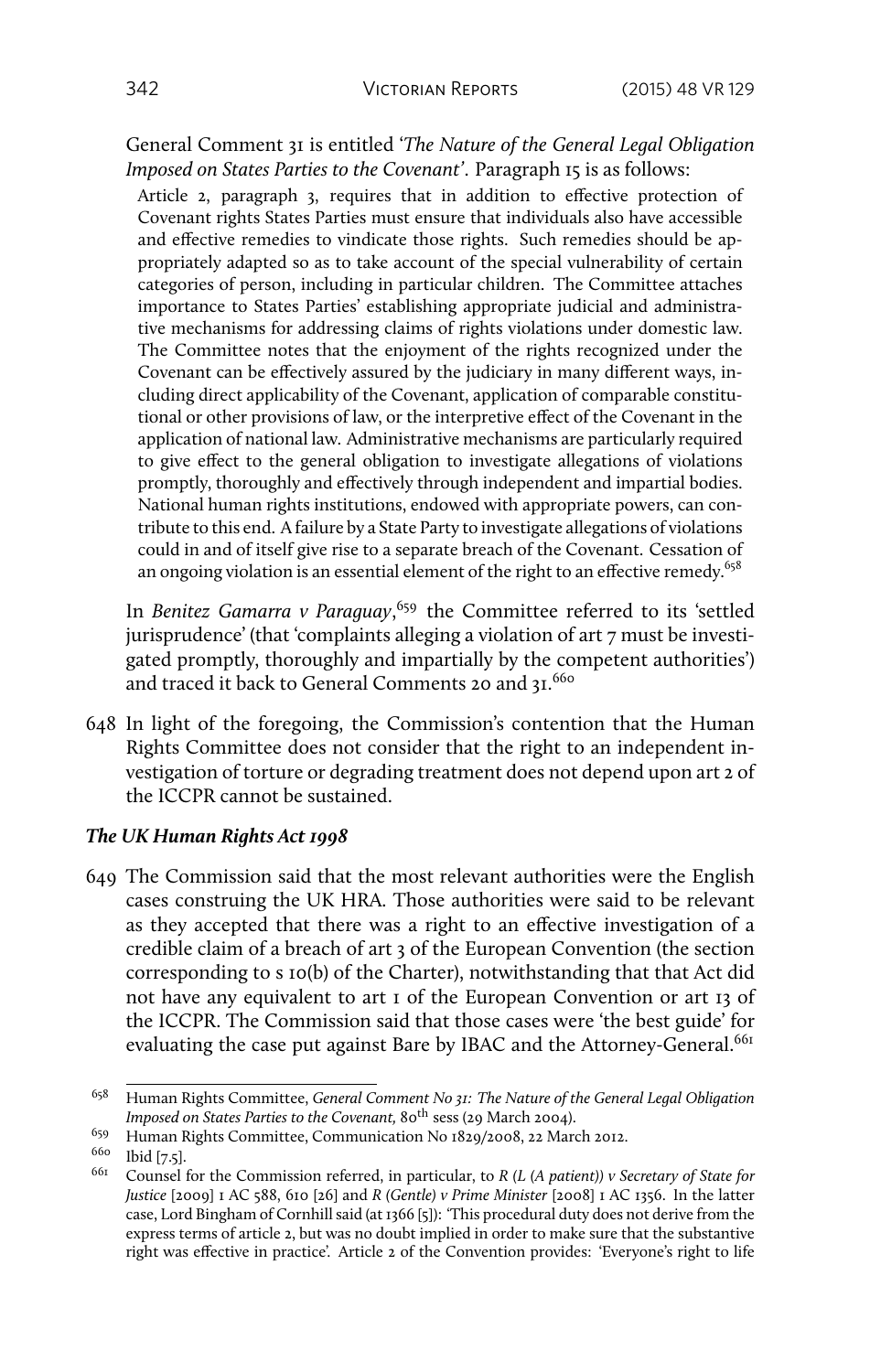The Commission said that underlying these cases 'is the familiar legal idea SANTAMARIA JA that a grant of a right or conferral of a power carries with it all that is necessary in order to make it effective'. It said they employed the kind of reasoning: 'there is no point telling people that they have a right not to be tortured or subjected to treatment in a cruel, inhuman or degrading way if there is no way in practical terms that effect can be given to that right'. By way of example, the Commission referred to *DSD & NBV*. 662

## *Analysis of English authorities*

- 650 In several cases under the UK HRA, courts have held that there is an implied obligation to conduct an independent and effective investigation into credible complaints of a breach of art 3 of the European Convention notwithstanding that art 1 of the European Convention (upon which cases such as *Assenov* are based) does not form part of that Act.
- 651 In *R (Mousa) v Secretary of State for Defence*, <sup>663</sup> the claimant represented a large number of Iraqis who complained that they had been subjected to ill treatment, in breach of art 3 of the European Convention, at the hands of British forces in Iraq. Inquiries had been established; the proceeding concerned their adequacy rather than any obligation to conduct them. It was common ground that there had to be an investigation that was independent effective and reasonably prompt. The Court referred to *Jordan v United Kingdom*<sup>664</sup> in which it was decided that the right to an investigation in an art 2 case (right to life) also existed in an art 3 case. In *Jordan*, the ECtHR had said:

The obligation to protect the right to life under Article 2 of the Convention, read in conjunction with the State's general duty under Article 1 of the Convention to 'secure to everyone within [its] jurisdiction the rights and freedoms defined in [the] Convention', also requires by implication that there should be some form of effective official investigation when individuals have been killed as a result of the use of force.<sup>665</sup>

652 In *Jordan*, the ECtHR also referred to art 13 of the European Convention and said:

The Court's case-law indicates that Article 13 of the Convention guarantees the availability at the national level of a remedy to enforce the substance of the Convention rights and freedoms in whatever form they might happen to be secured in the domestic legal order. The effect of Article 13 is thus to require the provision of a domestic remedy to deal with the substance of an 'arguable complaint' under the Convention and to grant appropriate relief, although Contracting States are afforded some discretion as to the manner in which they conform to their Convention obligations under this provision.<sup>666</sup>

shall be protected by law'.

<sup>662</sup> [2015] 1 WLR 1833; [2015] 2 All ER 272.

<sup>&</sup>lt;sup>663</sup> [2011] EWCA Civ 1334.

<sup>664</sup> (2003) 37 EHRR 2 (*Jordan*).

<sup>665</sup> Ibid [105].

<sup>666</sup> Ibid [159].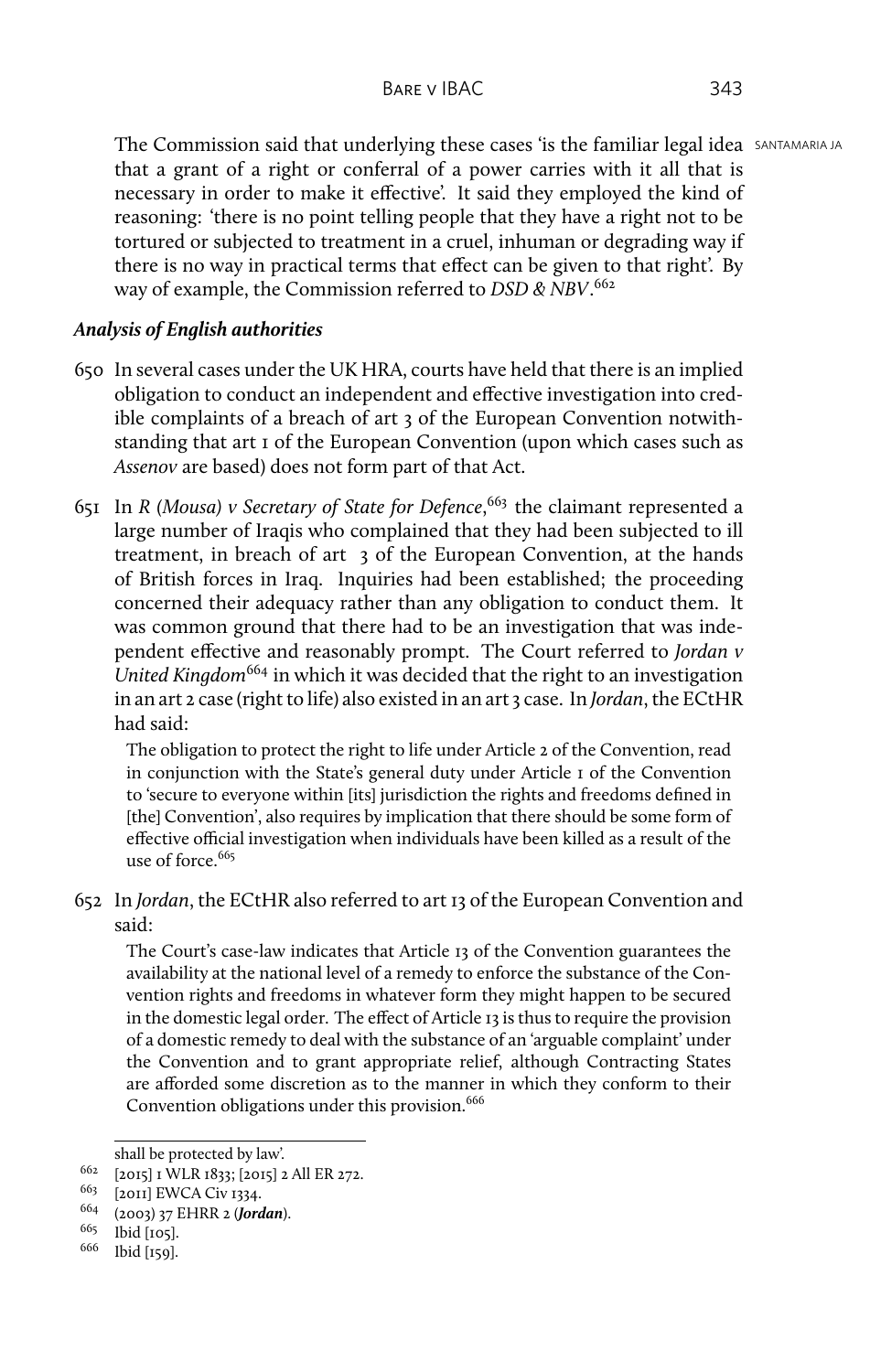653 In *Morrison v Independent Police Complaints Commission*, <sup>667</sup> the claimant had been stopped by police, subjected to a taser, arrested on suspicion of possession of a firearm and an offensive weapon, taken to Brixton Police Station and, eventually, to hospital where he was treated for cuts to his face which, he said, were caused by his having been 'tasered'. He was released without charge. He sought an investigation of the treatment to which he had been subjected. The issue before the court was not dissimilar to the issue before this Court: when an arguable complaint is made that the police have used ill-treatment, contrary to art 3 of the European Convention, against a person whom they have arrested, must the Independent Police Complaints Commission investigate the matter itself, or can the Commission direct the same police force to investigate the matter? In answering that question, Nicol J distinguished the substantive obligation in art 3 from the 'procedural' obligation. About the latter, he said:

The European Court of Human Rights has implied a duty to investigate arguable breaches of Article 3. It has done so following a similar process of interpretation of the right in Article 2 which says 'Everyone's right to life shall be protected.' In both cases the Court has relied on the general duty under Article 1 of the Convention on Contracting States to 'secure to everyone within their jurisdiction the rights and freedoms defined in the Convention.' Although Article 1 is not one of the specified rights in Schedule 1 of the Human Rights Act 1998, a like investigative obligation is incorporated as part of domestic law though the 1998 Act.<sup>668</sup>

The Commission relied upon the holding that, under the UK HRA a procedural right was held to exist notwithstanding the absence of art 1 of the European Convention.

654 However, Nicol J also said:

It is important to remember from the outset that the investigative obligation under Article 3 is cast on the UK as a Contracting State to the ECHR. It will only be in breach of the obligation if none of the suggested alternatives, singly or together, are sufficient. In these proceedings the Defendant is not (and cannot be) the UK government. The IPCC is, of course, a public authority for the purposes of the Human Rights Act 1998. As such, it owes a duty to the Claimant not to act incompatibly with Convention rights - see s 6 of the 1998 Act. In the present context, however, that means that the Commission will only be in breach of its duty under s 6 if this will inevitably involve a breach of the UK's obligation to carry out an effective investigation. Sometimes a Claimant can show that that is the case — as *Amin* illustrates — but I agree that this reasoning requires me to examine whether the alternatives put forward by the IPCC (and the Home Secretary) might be other ways in which the investigative obligation could be discharged.<sup>669</sup>

As the Attorney-General submitted, the High Court warned in *Momcilovic*<sup>670</sup> against the too ready reliance on United Kingdom jurisprudence.

<sup>667</sup> [2009] EWHC 2589 [33]–[35], [63]–[64].

<sup>668</sup> Ibid [31].

<sup>669</sup> Ibid [37].

<sup>670</sup> (2011) 245 CLR 1.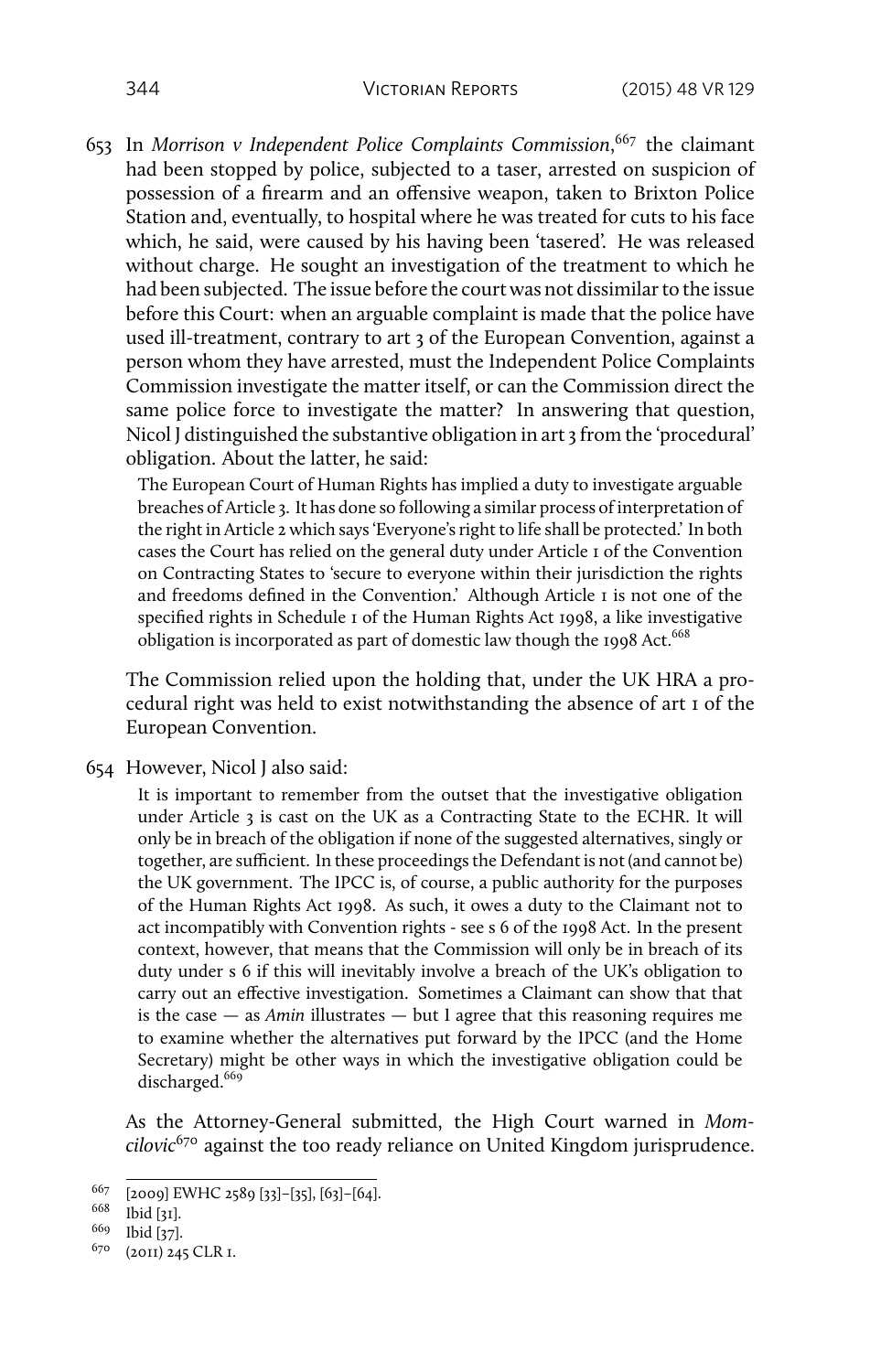In that respect, it is important to remember that the investigative obligation SANTAMARIA JA under art 3 is cast from the United Kingdom as a Contracting State to the European Convention. The process of investigative obligation is quite different under the Charter from that which applies under international law. The latter is influenced to a very considerable degree in the international jurisprudence by the presence of specific obligations on the international entities, internationally, legally obliged entities which are parties to the international instruments. The provisions of art 1 and art 13 of the European Convention and art 2(2) and (3) of the ICCPR embrace the submissions as to effective remedy in that context. As is made clear in *Morrison*, the international obligation is placed on the State itself.

655 Further, characteristic of English decisions has been the determination of the English judges to align their human rights jurisprudence with 'Strasbourg jurisprudence'. In *R (Ullah) v Special Adjudicator*, <sup>671</sup> Lord Bingham said that a national court 'should not without strong reason dilute or weaken the effect of the Strasbourg case law'.<sup>672</sup> In *R (Al-Skeini) v Secretary of State for Defence*, <sup>673</sup> Lord Rodger said:

Under section  $2(I)(a)$  of the 1998 Act, when determining any question in connexion with a 'Convention right', a court in this country must take into account any judgment or decision of the European court. While article 1 is not itself included in the Schedule, it affects the scope of article 2 in the Schedule, and that article embodies a 'Convention right' as defined in section 1(1). It follows that, when interpreting that article 2 right, courts must take account of any relevant judgment or decision of the European Court on article 1.<sup>674</sup>

In the same case, Baroness Hale said that it was the task of the English courts to keep in step with Strasbourg jurisprudence, 'neither lagging behind nor leaping ahead<sup>'.675</sup>

If questions arise about the content of these rights the answer which is given must take into account the jurisprudence of the European Court of Human Rights and the Commission: section 2(1). The decisions of those institutions are not binding on the domestic courts, but it is obviously desirable that close attention be paid to the Strasbourg jurisprudence ... The government's purpose was to see 'rights brought home'. That purpose would not be achieved if the domestic courts were to depart in material respects from current thinking about the content of the

<sup>656</sup> In *Attorney-General's Reference (No 2 of 2001)*, <sup>676</sup> Lord Hope said:

 $671$  [2004] 2 AC 323.

<sup>672</sup> Ibid 350 [20].

 $^{673}$  [2008] I AC 153.<br><sup>674</sup> Ibid 108 [66].

 $^{674}$  Ibid 198 [66].<br> $^{675}$  Ibid 204 [00]

<sup>675</sup> Ibid 204 [90]. See also Lord Brown 207–9 [105]–[110], especially his endorsement of Lord Bingham in *R (Ullah) v Special Adjudicator* [2004] 2 AC 323, 350 [20]. For a discussion of the reasons leading English courts to align with Strasbourg jurisprudence together with a comment on the present stage of interaction between the UK Courts and that jurisprudence, see Rt Hon Lord David Neuberger of Abbotsbury, 'The Role of Judges in Human Rights Jurisprudence: A Comparison of the Australian and UK Experience' (2014) 2 *Judicial College of Victoria On-Line Journal* 43, 30, 40–1.

<sup>676</sup> [2004] 2 AC 72.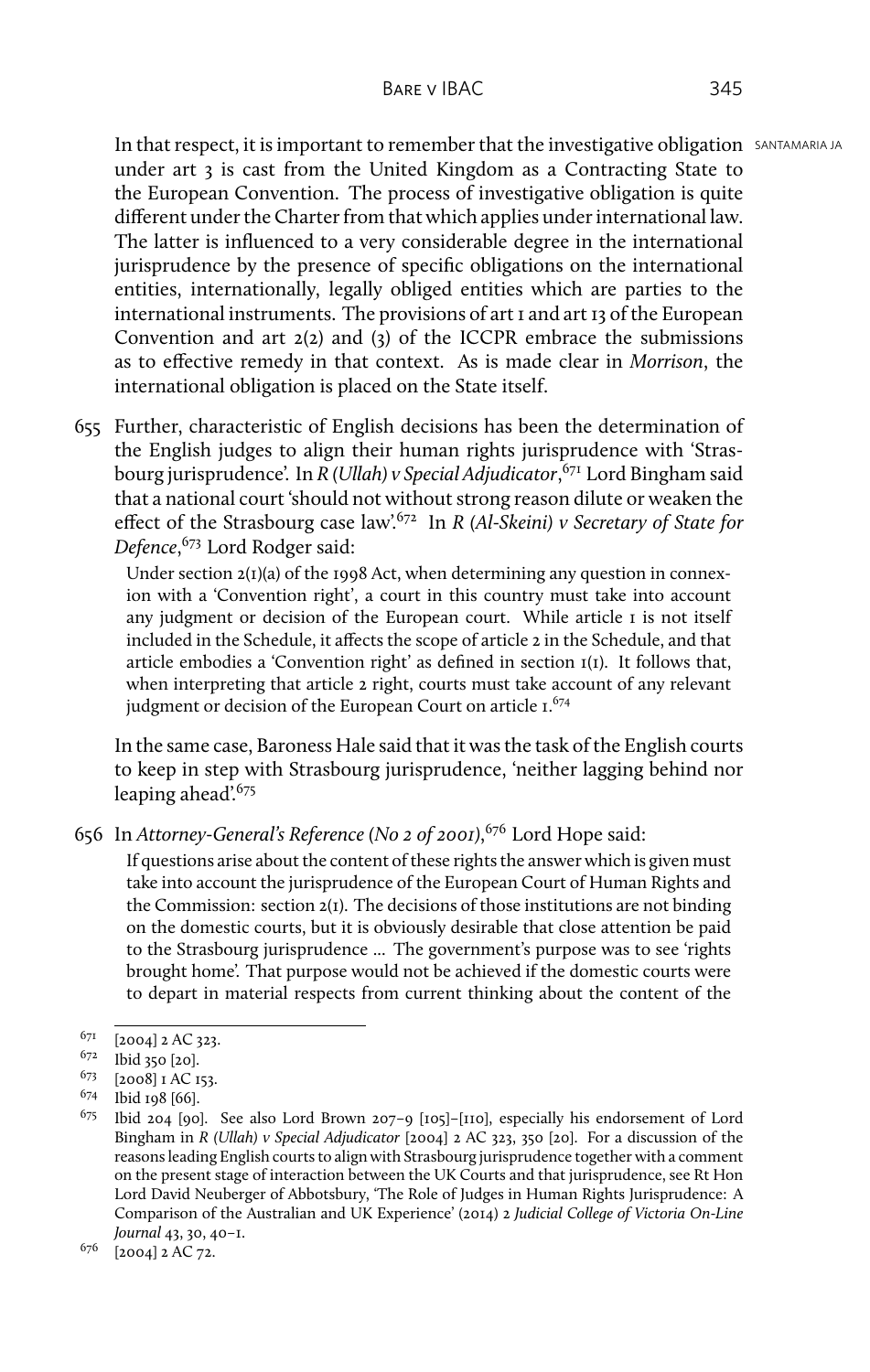Convention rights in Strasbourg.<sup>677</sup>

As the Attorney-General pointed out, the imperative of bringing 'rights back home' so that rights enforceable as part of international law become enforceable as part of domestic law (such that a right of investigation recognised as a part of international law becomes a right under domestic law) does not apply with the same force to public authorities in Victoria.

657 The Commission referred to *Allen v Chief Constable of the Hampshire Constabulary*<sup>678</sup> as supporting the proposition that art 3 alone (and not by reference to art 1) carried the implied procedural obligation. In that case, the appellant had commenced proceedings in which she claimed under s 6 of the UK HRA $679$  that the respondent had failed to comply with his investigative and protective obligations in respect of her rights to freedom from inhuman and degrading treatment. It appears that the appellant had been married to a police officer and, she said, had been harassed by another police officer who had been in a relationship with her husband. The appellant also contended that the respondent was vicariously liable for the conduct of that police officer. The appellant's claim against the respondent had been struck out. For present purposes, we are concerned only with the discussion of the origin of the implied procedural obligation. Gross LJ (with whom Dyson MR and Ryder LJ agreed) said:

Turning to matters of substance, the 'few words' of Art 3 give rise to a number of duties on the part of the State, designed to render its general legal prohibitions (of fundamental importance) effective in practice: see, the observations of Lord Dyson JSC (as he then was) in the context of Art 2, in *Rabone v Pennine Care NHS Trust*. At least for present purposes, these duties may be summarised as follows:

- i) A general obligation to provide systems of law enforcement and for the punishment of criminal liability.
- ii) An implied positive obligation to conduct an effective investigation into allegations that treatment amounts to, or arguably amounts to, a violation of a person's art 3 rights; such an investigation should be capable of identifying and punishing those responsible: *Assenov v Bulgaria*. Necessarily, this is an obligation of 'means' not 'results': *Vasilyev v Russia*. 680
- 658 The Commission finally referred to *DSD & NBV*, <sup>681</sup> which, it said, was its 'best case'. In that case, the claimants brought proceedings under ss 7 and 8 of the UK HRA in which they said that their rights under art 3 of the

<sup>677</sup> Ibid 97 [52] (citation omitted).

<sup>678</sup> [2013] EWCA Civ 967.

 $679$  In so far as is material, s 6 provides: '(1) It is unlawful for a public authority to act in a way which is incompatible with a Convention right'. Section 7 of the Act empowered the victims of violations of rights to bring proceedings before the courts and s 8 conferred upon courts the power to grant appropriate relief, including damages.

<sup>680</sup> [2013] EWCA Civ 967 [42] (citations omitted).

 $681$  [2014] EWHC 436 (QB) (Green J). In this case, the Court decided that the defendant was liable to the claimants for breach of the UK HR). In a later judgment, the Court determined the claim for damages; see *D v Commissioner of Police of the Metropolis* [2015] 1 WLR 1833; [2015] 2 All ER 272.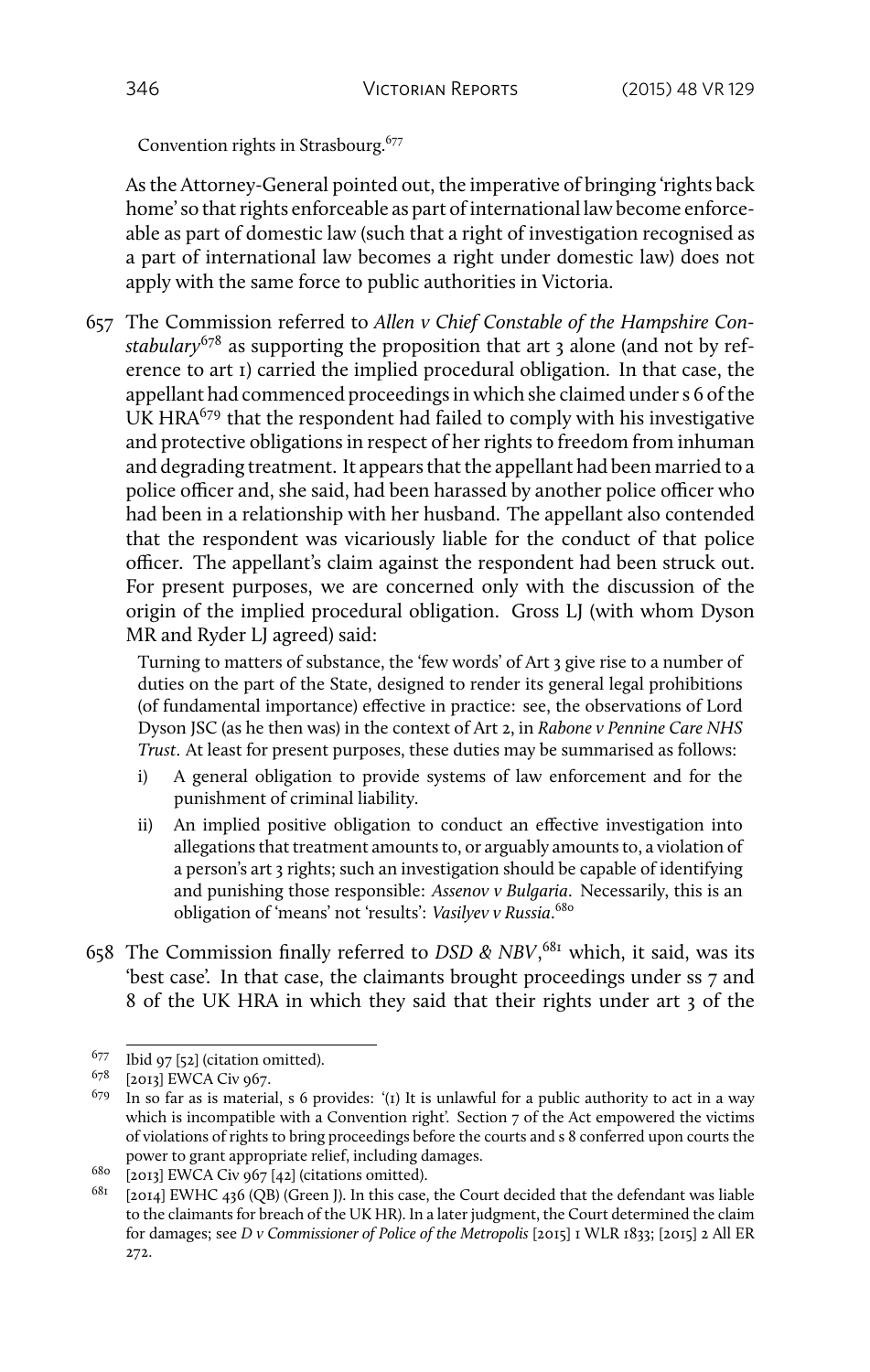European Convention had been violated. They had been victims of a rapist SANTAMARIA JA who had been convicted of having committed well in excess of 100 rapes and sexual assaults over a six year period of women whom he was carrying in his cab. At common law, the police do not owe a duty of care in negligence in relation to the investigation of crime. The question in this case was whether the UK HRA did impose such a duty and, if so, whether it had been breached. The defendant contended that the Act did not provide a remedy to victims of crime committed by private parties 'where the core of the allegation is that the police failed properly to investigate.<sup>682</sup>

659 Before this Court, the Commission said that the case 'confronts an argument that is nearly identical to the argument' that this Court faces. In *DSD & NBV*, counsel (for the defendant) advanced an argument that all of the ECtHR decisions about an implied right to investigation should be ignored as (a) they depended upon art 1 and (b) the UK HRA does not incorporate that Article. The Commission said that that argument had been rejected. It placed emphasis on the following remarks of Green J:

[I] can see no reason why Article 1 can be said to create a pro-active duty whereas the same would not be said of Article 3 standing in complete isolation (including from Article 1). Article 3 is a clear and unequivocal prohibition which has been repeatedly described by the Strasbourg Court as 'fundamental'. In *MC v Bulgaria* the Court stated that there was a 'positive obligation inherent' in Article 3 to apply law prohibiting rape through 'effective investigation' and punishment. [S]ee also *Milanovic*. The Article prohibits without caveat or qualification torture and inhuman or degrading treatment. That prohibition exists quite regardless of Article 1; the message in Article 3 is that the State must preserve its citizens from such severe treatment. Section 6 HRA makes it 'unlawful' for a public authority to act in a way that is incompatible with, *inter alia*, Article 3. And sections 7 and 8 make such an unlawful failure justiciable. There is no point in having a prohibition if it is not accompanied by the commensurate obligation on the State to enforce the prohibition. That applies to the conduct of the State and its agents and actors but extends also to the preservation of citizens from severe violence perpetrated by private parties. Article 3 does not require turbo-charging from Article 1 to arrive at this conclusion and in any event sections 6–8 HRA plug any gap that might otherwise exist<sup>683</sup>

660 Green J surveyed the 'Strasbourg case law' and concluded:

Article 3 of the Convention imposes a duty upon the police to investigate which covers the entire span of a case from investigation to trial. The purpose behind this duty is to secure confidence in the rule of law in a democratic society, to demonstrate that the State is not colluding with or consenting to criminality, and, to provide learning to the police with a view to increasing future detection levels and preventing future crime ... The investigation must be independent, impartial and subject to independent scrutiny.<sup>684</sup>

661 Notwithstanding the way Green J expressed himself at the end of the para-

<sup>682</sup> [2014] EWHC 436 (QB) [5].

<sup>683</sup> Ibid [233].

<sup>684</sup> Ibid [212].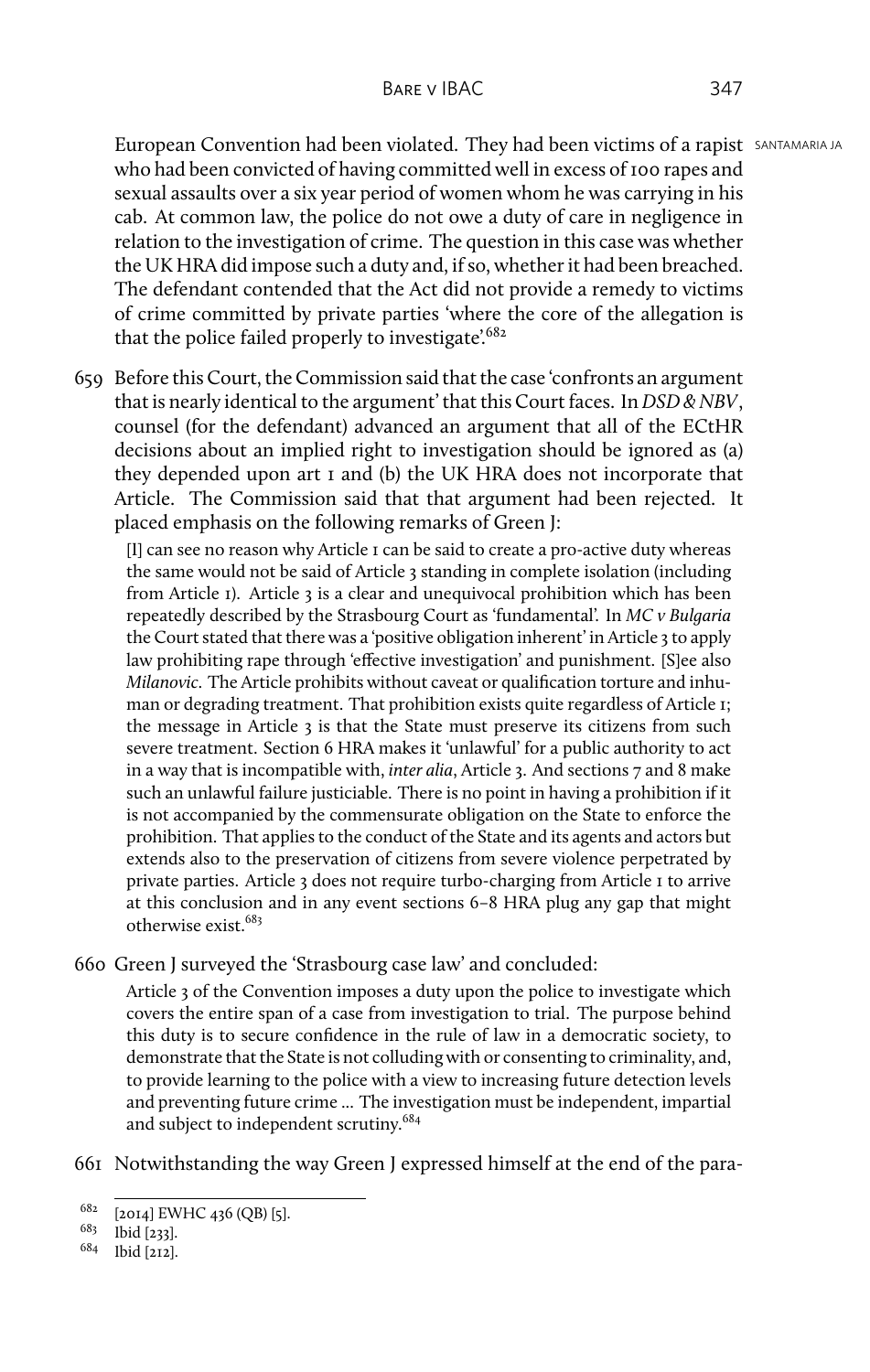graph extracted above, it is to be observed that he relied upon *MC v Bulgaria*<sup>685</sup> and *Milanovic v Serbia*. <sup>686</sup> As is plain from the discussion of them above, in holding that art 3 contained an implied procedural duty to investigate, each of those authorities relied explicitly upon the *Assenov* principle.<sup>687</sup> Finally, he said:

Pulling together and summarising the various strands of argument I interpret the HRA as imposing a duty on the police in circumstances such as the present for the following reasons: (i) *Strasbourg case law which I must take account of is consistent settled and mature*; (ii) it articulates a test which does not open the Pandora's Box of liability for the police and when applied rigorously by the domestic courts should not be such as to create a disproportionate burden on the police; (iii) the duty which is acknowledged by Strasbourg case law (to investigate efficiently) is not one which jars with common law traditions but, on the contrary, is consistent with domestic law; (iv) the conclusion is one which the domestic courts have not (in their admittedly brief encounters with the principle) objected to. In all these circumstances I conclude that the duty contended for by the Claimants exists.<sup>688</sup>

662 In *Commissioner of Police of the Metropolis v DSD & NBV*, <sup>689</sup> the Court of Appeal (UK) dismissed an appeal from the judgment of Green J in *DSD & NBV*. <sup>690</sup> The appellant contended that art 3 of the European Convention did not impose any obligation to investigate and, to the extent that there was a positive obligation to investigate, it had been drawn from art 1 which formed no part of domestic law in so far as that article was not a Convention right within the meaning of the UK HRA. In his reasons, Laws LJ (with whom Dyson MR and Kitchin LJ agreed) pointed to the reasons underpinning the policy of the UK courts ensuring consistency between domestic law and Strasbourg jurisprudence. He said:

Secondly, on [the appellant's] argument there is a substantial mismatch between the scope of Article 3 guaranteed by the Convention and the scope of Article 3 enforceable, by means of the HRA, in the UK courts. The first includes an investigative duty but the second does not. In the course of argument [counsel for the appellant] accepted that the HRA gives effect 'lock, stock and barrel' to the substantive rights guaranteed by the ECHR, and that is surely right: in *Quark Fishing Ltd* (cited by Lord Rodger in *Al-Skeini*) Lord Nicholls stated that '[t]he [HRA] was intended to provide a domestic remedy where a remedy would have been available in Strasbourg'. This contradicts the mismatch which Mr Johnson's argument implies. The effect of such a mismatch would anyway be bizarre. It would mean that a complaint of violation of Article 3 in the UK constituted by actual ill-treatment could be litigated here; but a complaint that the self-same Article was violated by an investigative failure would have to go to Strasbourg.<sup>691</sup>

 $^{685}$  (2005) 40 EHRR 20.<br>  $^{686}$  (2014) 58 EHRR 22

<sup>(2014) 58</sup> EHRR 33.

<sup>687</sup> Green J also referred to those parts of the speeches in *R (Ullah) v Special Adjudicator* [2004] 2 AC 323 and *R (Al-Skeini) v Secretary of State for Defence* [2008] 1 AC 153 that have been extracted above*.*

<sup>688</sup> [2014] EWHC 436 (QB) [241] (emphasis added).

<sup>689</sup> [2015] 3 WLR 966 (30 June 2015).

 $^{690}$  [2014] EWHC 436 (QB).

 $[2015]$  3 WLR 966, 977  $[16]$  (citations omitted).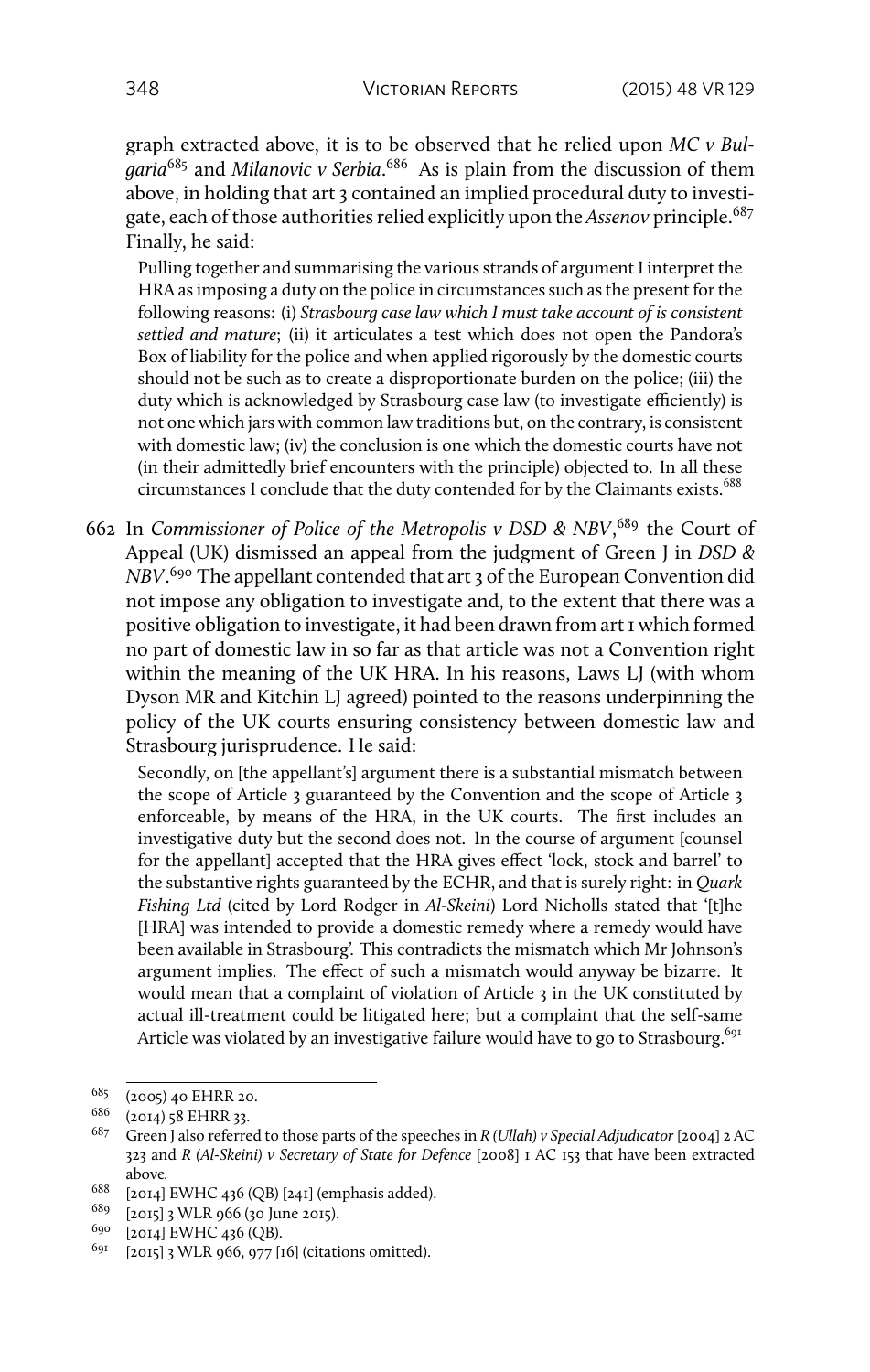- 663 It is true that, in his judgment, Laws LJ seems to reject the proposition that SANTAMARIA JA the duty to investigate a breach of art 3 of the Convention is based solely upon art 1 and art  $13.692$  However, he then described the manner in which the European Convention had been made part of UK domestic law. In the UK HRA, there are (at least) two sorts of provisions which implement in UK domestic law the rights recognised in the European Convention. Some of those provisions are 'ancillary provisions concerning proceedings and remedies'; other provisions state '*substantive* rights [that] are named as the Convention rights'. The former are the means whereby the UK has complied with art 1 of the European Convention (the obligation on the High Contracting Parties to secure to everyone the rights and freedoms defined in the Convention) and art 13 (the right to an effective remedy). Those articles are not themselves expressed in the UK HRA. On the contrary, the Act itself is the means whereby they are satisfied.
- 664 As has been indicated above, the Charter contains its own provisions for securing substantive rights, including express obligations placed upon public authorities and its own remedial provisions. As a consequence, the legal matrix in which rights are secured under the Charter is different from that in which rights have been secured under the UK legislation. For the reasons already given, the circumstances which have made Strasbourg jurisprudence part of UK domestic law are absent here.

## *Conclusion*

- 665 In the circumstances, the European and the English cases provide little assistance on the question whether s 10(b) of the Charter contains an implied duty to investigate a complaint of a breach of that provision. In formulating its jurisprudence, the ECtHR has relied upon the obligation upon the parties to the European Convention to provide effective remedies. In construing the UK HRA, the English courts are specifically enjoined to take into account 'Strasbourg jurisprudence'<sup>693</sup> and they strive to keep in step with that jurisprudence. As the Attorney-General submitted: 'the concept of keeping in step with Strasbourg is alien to our Charter'. The Charter contains its own remedial provisions, and it does not need to resort to implications to achieve them.
- 666 In the circumstances, it is unnecessary to address the submissions of the parties on what might have been the content of any such procedural right in the present circumstances.

<sup>692</sup> Ibid [17].

 $693$  UK HRA s  $2(I)(a)$ .